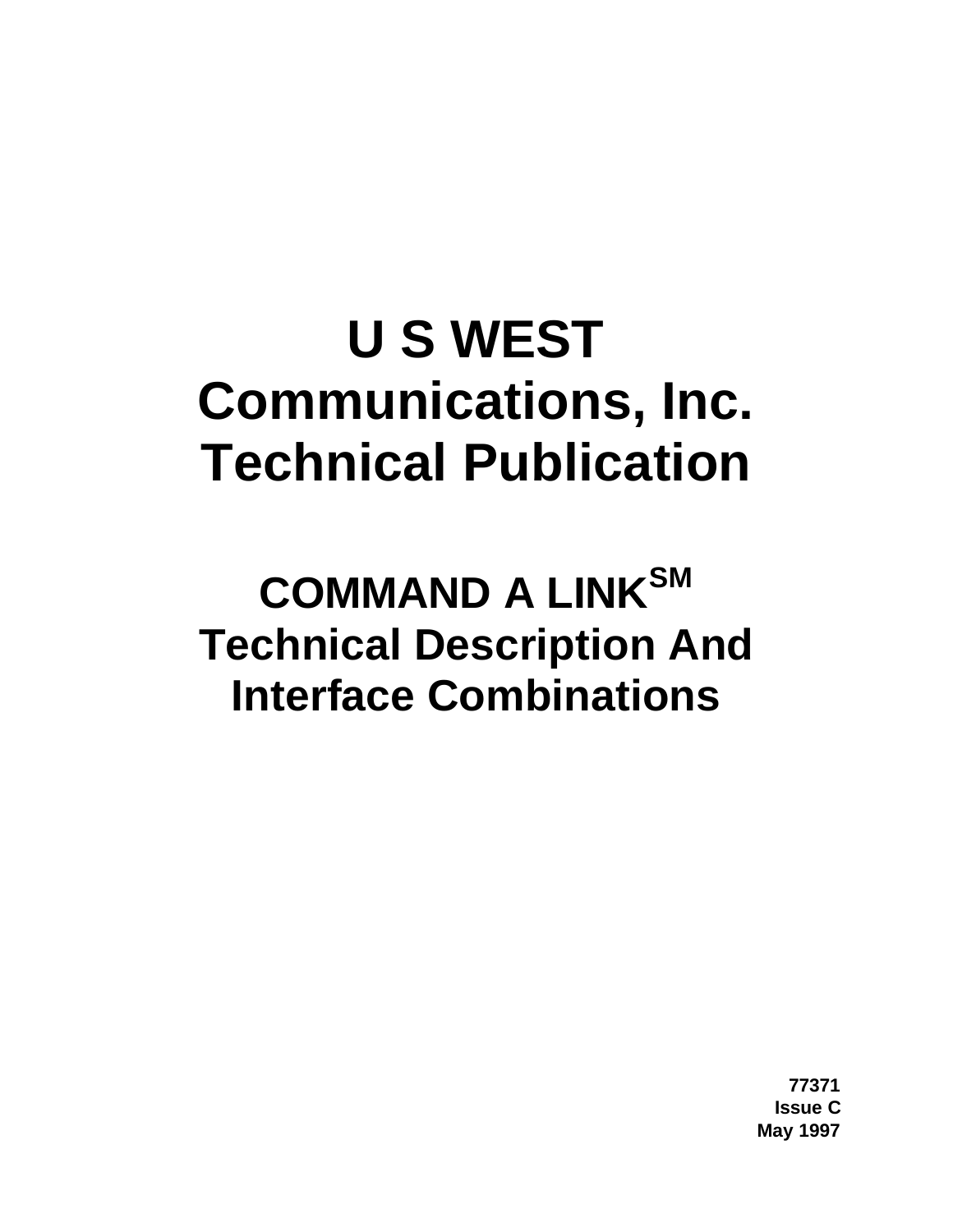# **U S WEST Communications, Inc. Technical Publication**

## **COMMAND A LINKSM Technical Description And Interface Combinations**

**Copyright 1993, 1994, 1997 77371 Printed in U.S.A. Issue C All Rights Reserved May 1997**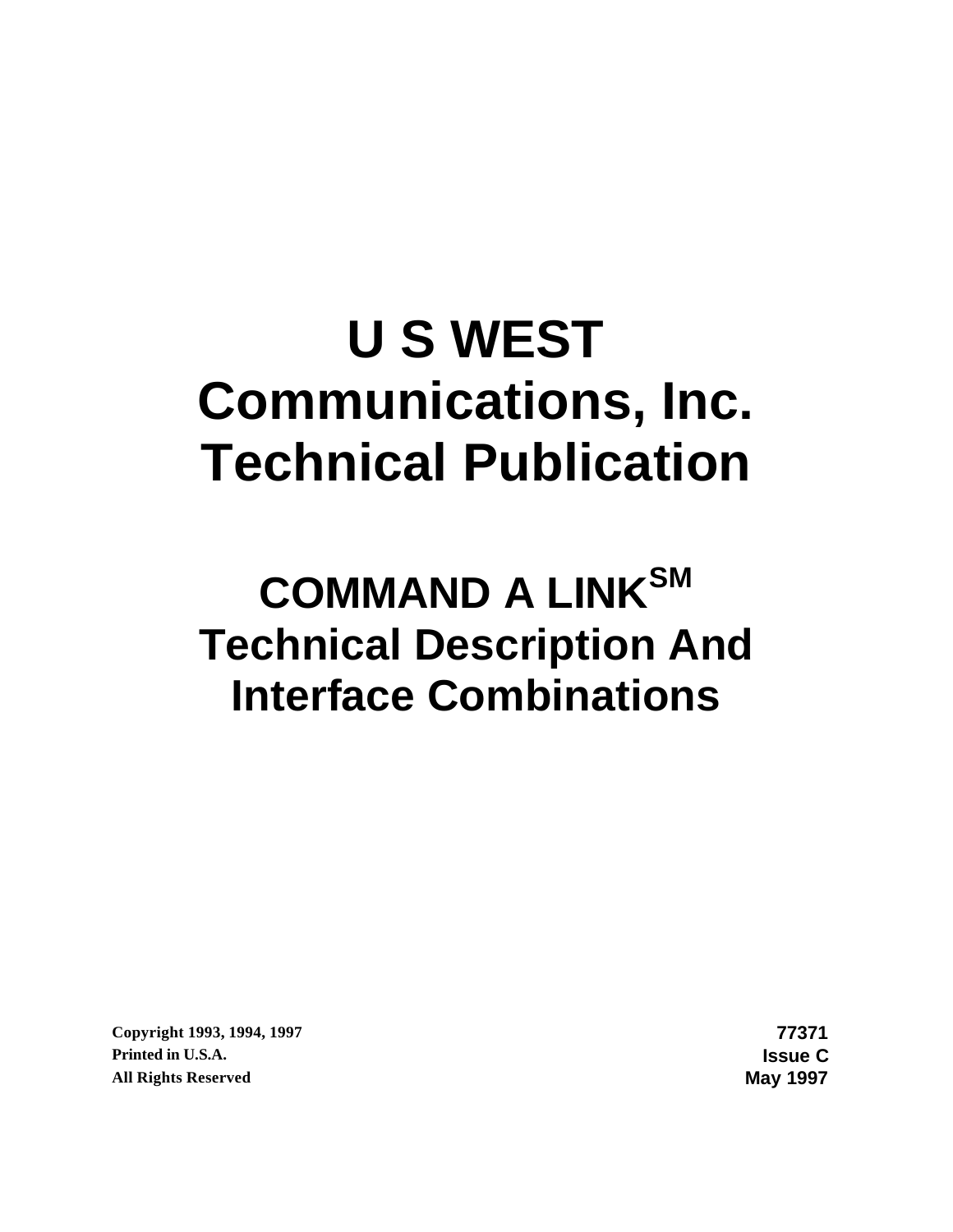#### **NOTICE**

This document describes the COMMAND A LINK $^{SM}$  product provided by U S WEST. COMMAND A LINKSM is an option to several services provided by U S WEST. Customers may order these services and use the COMMAND A LINK $_{\rm SM}$  option to connect these services together and then rearrange the resulting network on a near-real-time basis.

U S WEST Communications, Inc. reserves the right to revise this document for any reason, including but not limited to, conformity with standards promulgated by various governmental or regulatory agencies; utilization of advances in the state of the technical arts; or to reflect changes in the design of equipment, techniques, or procedures described or referred to herein.

Liability to anyone arising out of use or reliance upon any information set forth herein is expressly disclaimed, and no representation or warranties, expressed or implied, are made with respect to the accuracy or utility of any information set forth herein.

This document is not to be construed as a suggestion to any manufacturer to modify or change any of its products, nor does this publication represent any commitment by U S WEST Communications, Inc. to purchase any specific products. Further, conformance to this publication does not constitute a guarantee of a given supplier's equipment and/or its associated documentation.

Future issues of Technical Publication 77371 will be announced to the industry at least 45 days prior to the issuance date. This notice, which will come through our standard customer notification channels, will allow the customer time to comment on the proposed revisions.

Ordering information for U S WEST Publications can be obtained from the Reference Section of this document.

If further information is required, please contact:

U S WEST Business Resources, Inc. Manager - Information Release 1801 California, Rm. 1320 Denver, CO 80202 (303) 707-7454 E-mail: svenett@uswest.com

Throughout this publication, the term U S WEST signifies U S WEST Communications, Inc.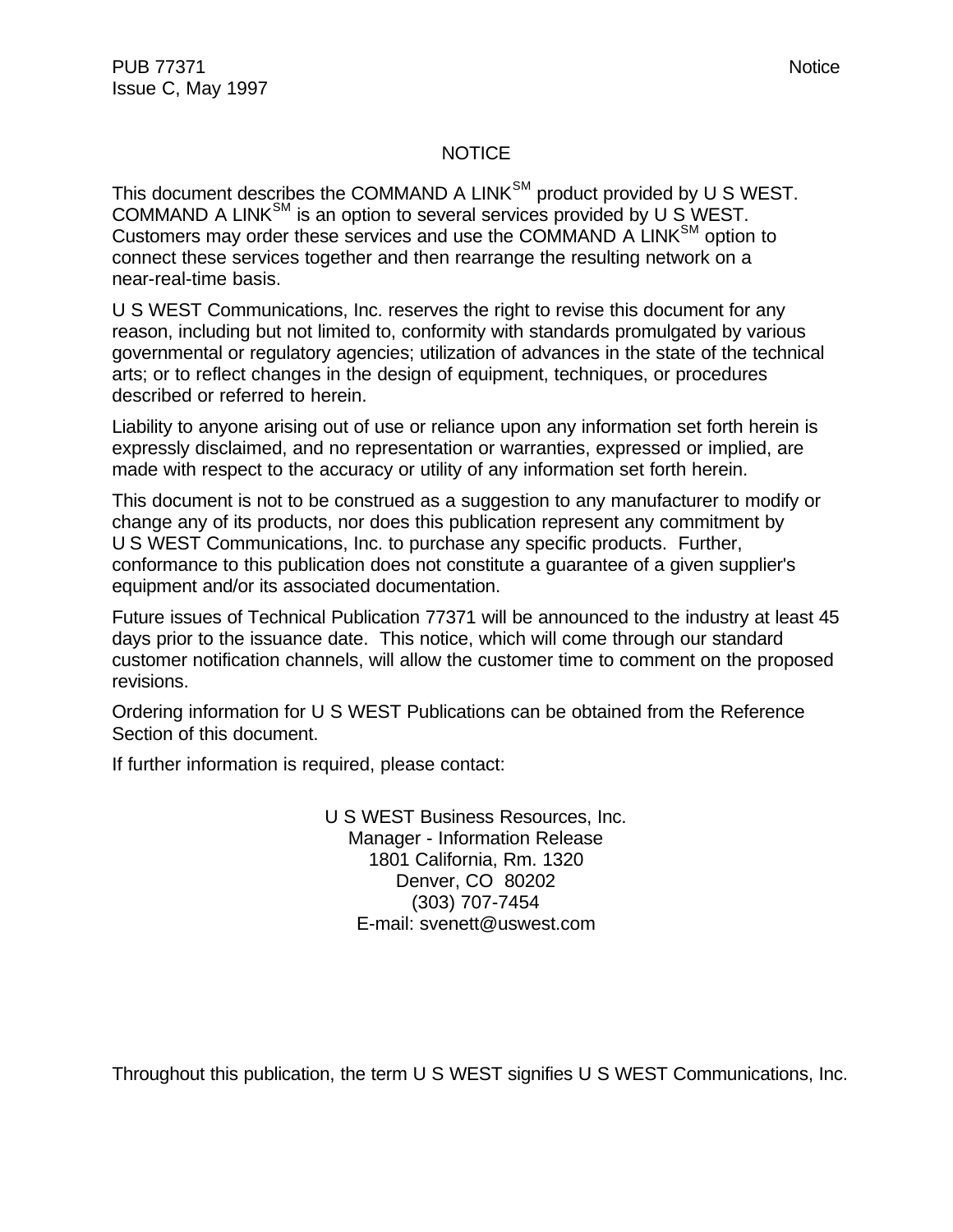#### **COMMENTS**

#### PLEASE TEAR OUT AND SEND YOUR COMMENTS/SUGGESTIONS TO:

U S WEST BUSINESS RESOURCES, INC. Manager - Writing Services 1801 California, Room 1320 Denver, Colorado 80202 (303) 707-7454 E-mail: svenett@uswest.com

Information from you helps us to improve our Publications. Please take a few moments to answer the following questions and return to the above address.

| Was this Publication valuable to you in determining<br>our requirements?                                                                                | YES NO            |      |
|---------------------------------------------------------------------------------------------------------------------------------------------------------|-------------------|------|
| Was the information accurate and up-to-date?                                                                                                            | $YES$ NO $\_$     |      |
| Was the information easily understood?                                                                                                                  | $YES$ NO $\qquad$ |      |
| Were the contents logically sequenced?                                                                                                                  | YES NO            |      |
| Were the printed pages legible?                                                                                                                         | YES NO            |      |
| Do you feel the description in the Catalog of Technical<br>Information and/or Digest of Technical Information<br>adequately described this Publication? | <b>YES</b>        | NO 1 |

If you answered NO to any of the questions and/or if you have any other comments or suggestions, please explain:

|                                                                                                                                                                                                                                           | (Attach additional sheet, if necessary) |
|-------------------------------------------------------------------------------------------------------------------------------------------------------------------------------------------------------------------------------------------|-----------------------------------------|
| Name and the state of the state of the state of the state of the state of the state of the state of the state o<br><u> 1989 - Johann John Stein, september 1989 - John Stein, september 1989 - John Stein, september 1989 - John Stei</u> | Date $\_\_$                             |
| Company                                                                                                                                                                                                                                   |                                         |
| <b>Address</b>                                                                                                                                                                                                                            |                                         |
| <b>Telephone Number</b>                                                                                                                                                                                                                   |                                         |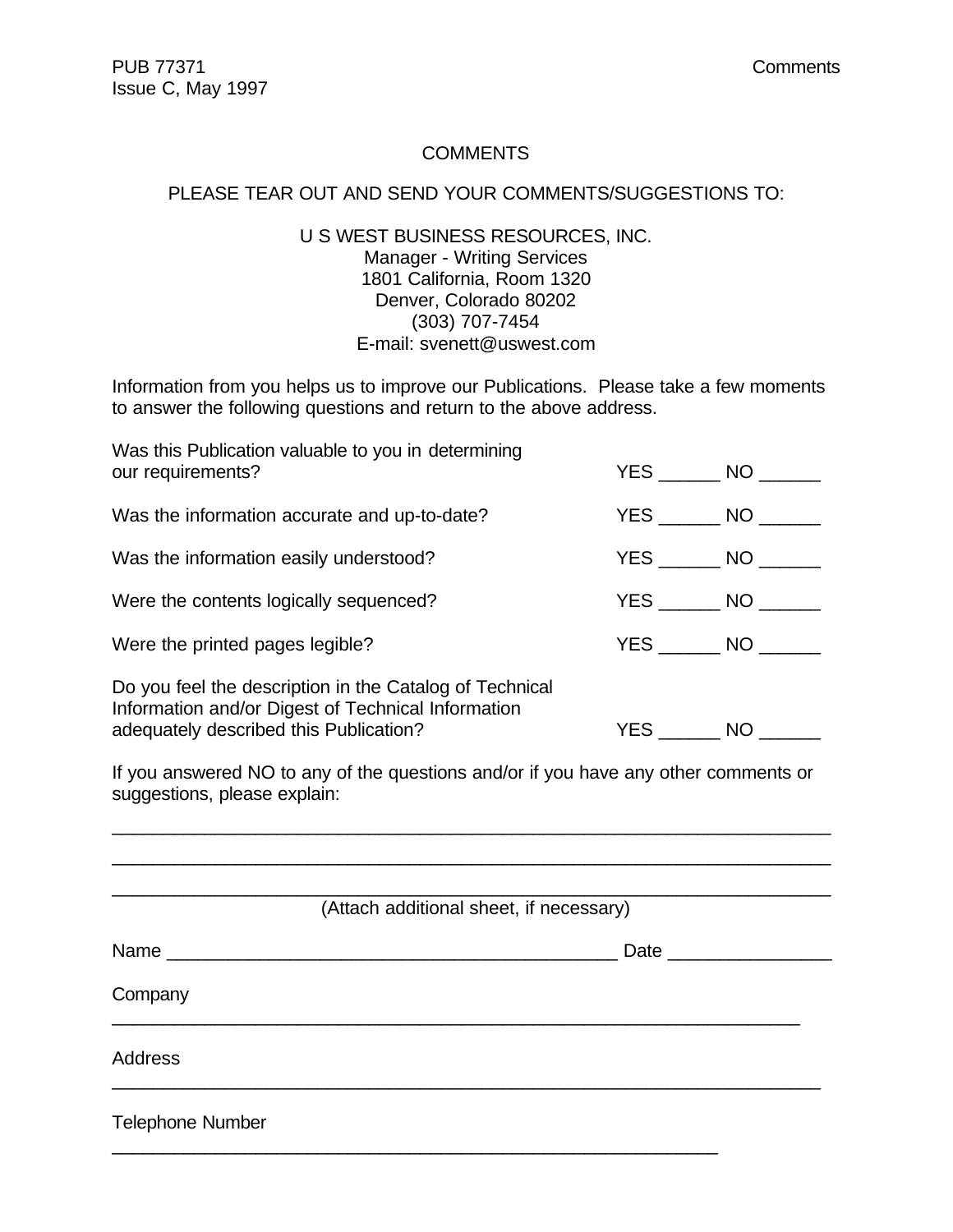#### **CONTENTS**

### **Chapter and Section**

#### Page

| 1.1<br>1.2<br>1.3<br>1.4<br>1.5<br>1.6        | $1 - 1$<br>$1 - 1$<br>$1 - 1$<br>$1 - 1$<br>$1 - 2$<br>$1 - 2$<br>$1 - 2$                                                    |
|-----------------------------------------------|------------------------------------------------------------------------------------------------------------------------------|
| 2.1<br>2.2<br>2.3                             | $2 - 1$<br>$2 - 1$<br>$2 - 2$<br>$2 - 5$<br>$2 - 5$<br>$2 - 5$<br>$2 - 5$<br>$2 - 6$                                         |
| 2.4<br>2.4.1<br>2.5<br>2.6                    | $2 - 6$<br>$2 - 6$<br>$2 - 7$<br>$2 - 7$<br>$2 - 8$<br>$2 - 8$                                                               |
| 3.1<br>3.2<br>3.3<br>3.4<br>3.5<br>3.6<br>3.7 | $3 - 1$<br>$3 - 1$<br>$3 - 1$<br>$3 - 1$<br>$3 - 12$<br>$3 - 14$<br>$3 - 14$<br>$3 - 16$<br>$3 - 18$<br>$3 - 18$<br>$3 - 18$ |
|                                               | Self-Healing Alternate Route Protection (SHARP)<br>3.8                                                                       |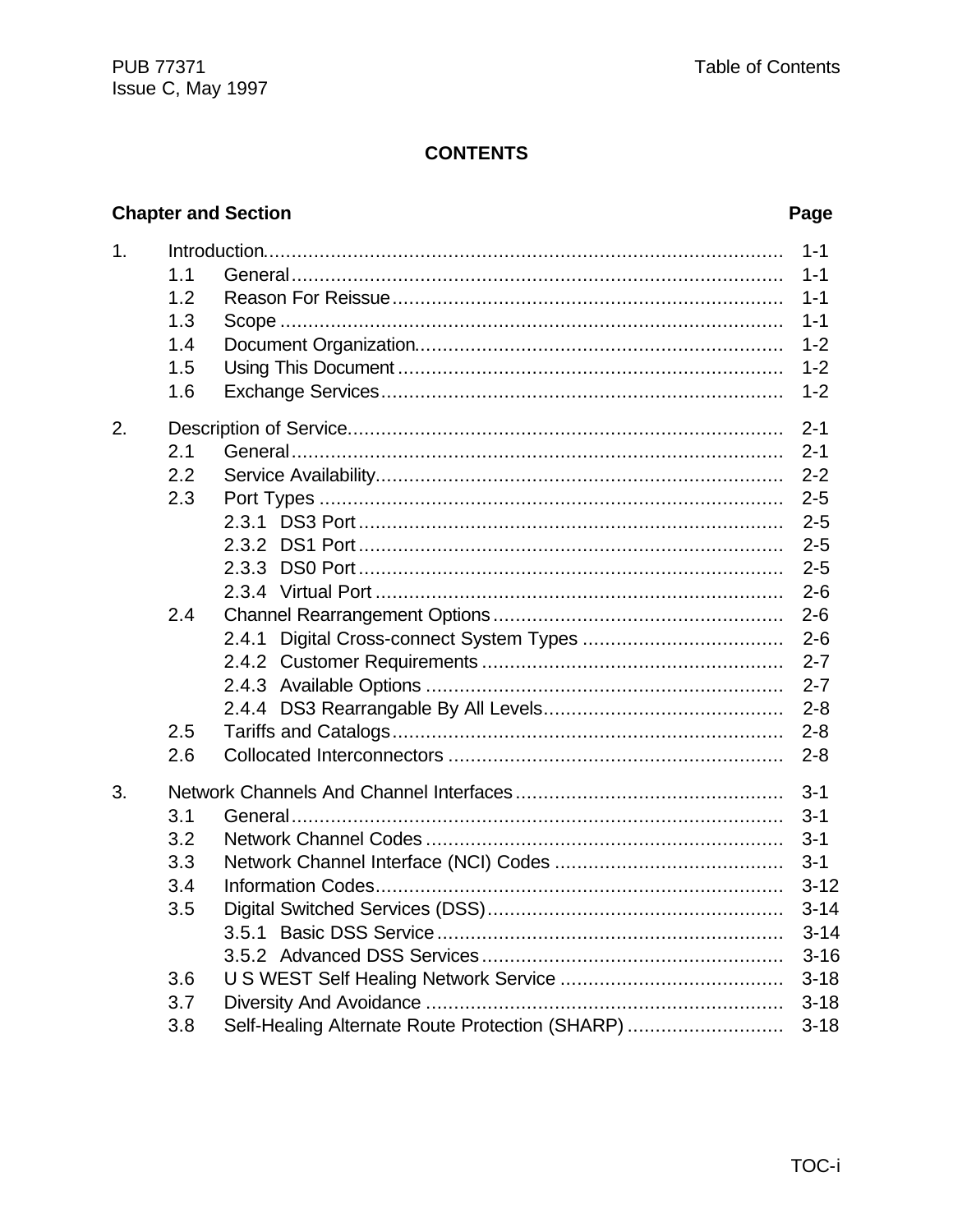### **CONTENTS (Continued)**

### **Chapter and Section**

#### Page

| 4. |      |                                                 | $4 - 1$  |
|----|------|-------------------------------------------------|----------|
|    | 4.1  |                                                 | $4 - 1$  |
|    |      |                                                 | $4 - 1$  |
|    |      |                                                 | $4 - 1$  |
|    |      |                                                 | $4 - 1$  |
|    |      |                                                 | $4 - 1$  |
|    |      |                                                 | $4 - 2$  |
|    | 4.2  |                                                 | $4 - 3$  |
|    | 4.3  |                                                 | $4 - 10$ |
|    |      |                                                 | $4 - 10$ |
|    |      |                                                 | $4 - 25$ |
|    | 4.4  |                                                 | $4 - 36$ |
|    | 4.5  |                                                 | $4 - 43$ |
|    | 4.6  |                                                 | $4 - 45$ |
|    | 4.7  |                                                 | $4 - 74$ |
|    | 4.8  |                                                 | $4 - 76$ |
|    |      |                                                 | $4 - 76$ |
|    |      |                                                 | $4 - 77$ |
|    | 4.9  |                                                 | 4-79     |
|    | 4.10 |                                                 | $4 - 81$ |
|    | 4.11 |                                                 | $4 - 83$ |
| 5. |      |                                                 | $5 - 1$  |
|    | 5.1  |                                                 | $5 - 1$  |
|    | 5.2  |                                                 | $5 - 1$  |
|    | 5.3  |                                                 | $5 - 1$  |
| 6. |      |                                                 | $6 - 1$  |
|    | 6.1  |                                                 | $6 - 1$  |
|    | 6.2  |                                                 | $6 - 2$  |
| 7. |      |                                                 | $7 - 1$  |
|    | 7.1  | American National Standards Institute Documents | 7-1      |
|    | 7.2  |                                                 | $7 - 1$  |
|    | 7.3  |                                                 | $7 - 2$  |
|    | 7.4  |                                                 | $7 - 3$  |
|    |      |                                                 |          |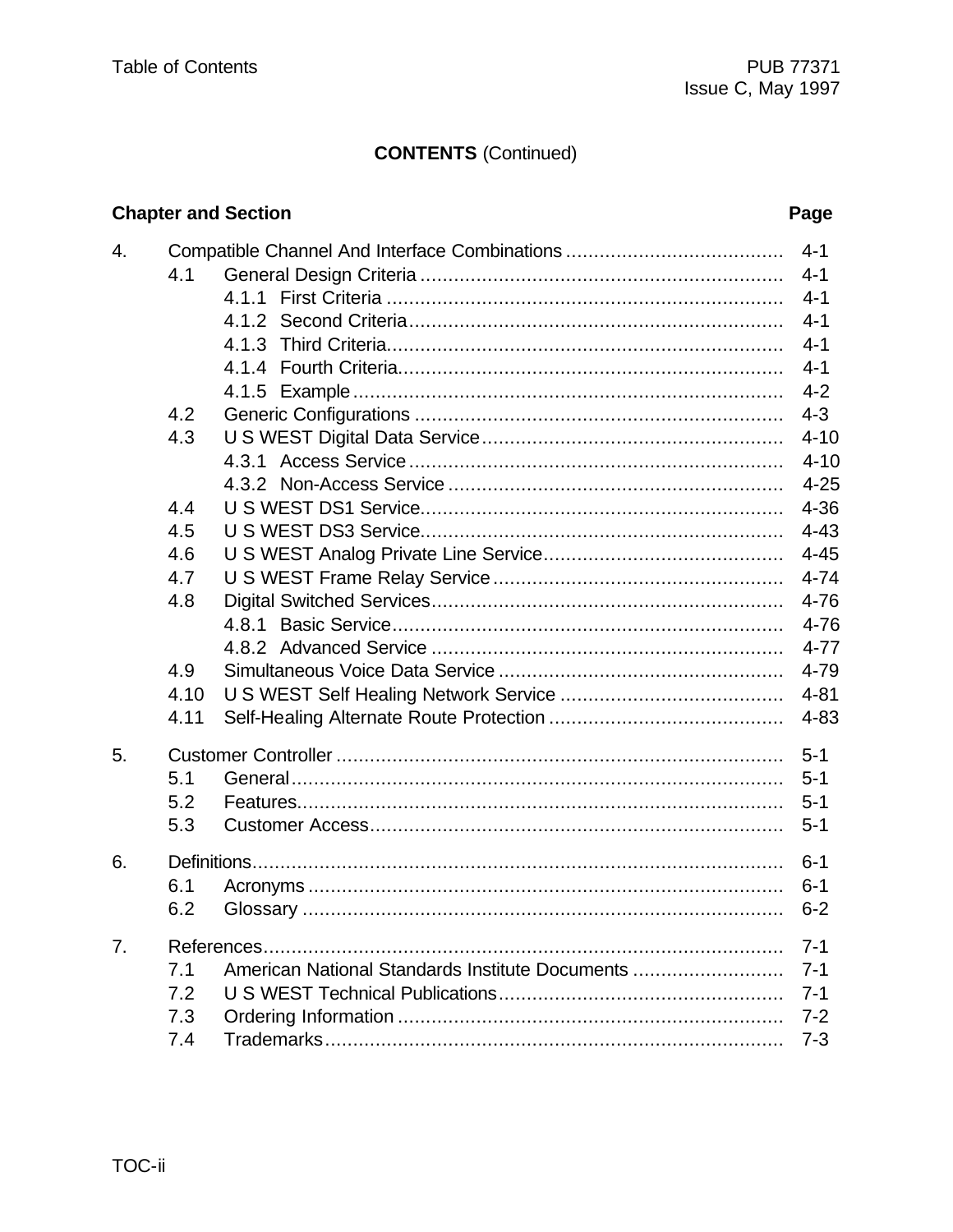## **CONTENTS (Continued)**

#### **Figures Page**

## **Tables**

| $1 - 1$            | Non-Access Services Available With COMMAND A LINK <sup>SM</sup>      | $1 - 2$            |
|--------------------|----------------------------------------------------------------------|--------------------|
| $2 - 1$<br>$2 - 2$ | Access Services Available With COMMAND A LINK <sup>SM</sup>          | $2 - 3$<br>$2 - 4$ |
| $2 - 3$            |                                                                      | $2 - 7$            |
| $3 - 1$            |                                                                      | $3 - 2$            |
| $3 - 2$            |                                                                      | $3 - 4$            |
| $3 - 3$            | Customer Location DS1 Network Channel Interface Codes                | $3 - 5$            |
| $3 - 4$            | Customer Location Sub-DS1 Network Channel Interface Codes            | $3 - 8$            |
| $3-5$              | Central Office Sub-DS1 Network Channel Interface Codes               | $3 - 12$           |
| $3-6$              |                                                                      | $3 - 13$           |
| $4 - 1$            | Generic Configurations Encountered With COMMAND A LINK <sup>SM</sup> | 4-4                |
| $4 - 2$            |                                                                      | $4 - 10$           |
| $4 - 3$            |                                                                      | $4 - 13$           |
| $4 - 4$            |                                                                      | $4 - 16$           |
| $4 - 5$            |                                                                      | $4 - 19$           |
| $4-6$              |                                                                      | $4 - 22$           |
|                    |                                                                      |                    |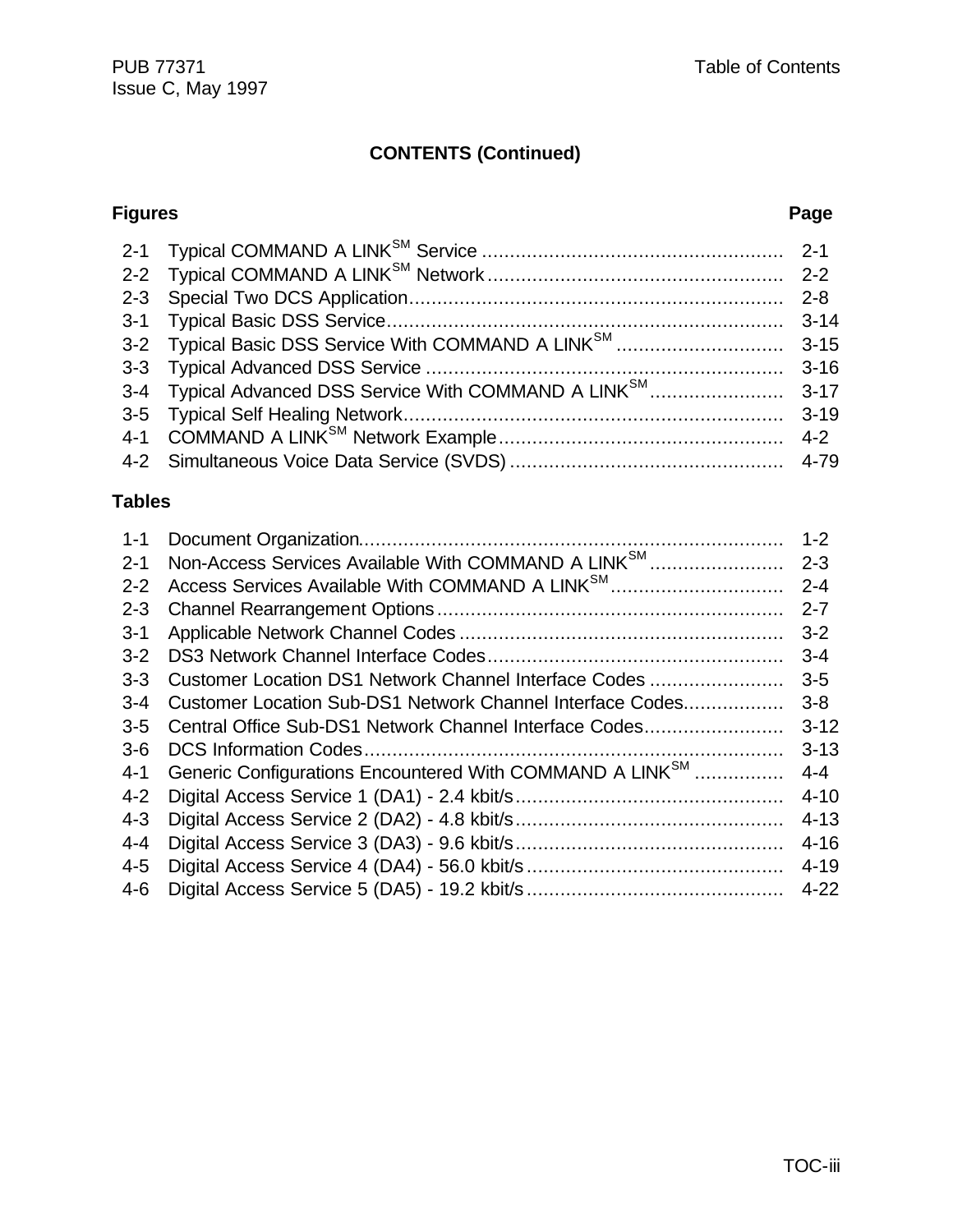### **CONTENTS** (Continued)

### **Tables** (Continued) **Page**

| $4 - 7$ |                                                                  | $4 - 25$ |
|---------|------------------------------------------------------------------|----------|
| $4 - 8$ |                                                                  | $4 - 26$ |
| $4 - 9$ |                                                                  | $4 - 27$ |
|         |                                                                  | $4 - 29$ |
|         |                                                                  | $4 - 31$ |
|         |                                                                  | $4 - 33$ |
|         |                                                                  | $4 - 35$ |
|         |                                                                  | $4 - 36$ |
|         |                                                                  | $4 - 43$ |
|         |                                                                  | $4 - 45$ |
|         |                                                                  | $4 - 47$ |
|         |                                                                  | $4 - 49$ |
|         |                                                                  | $4 - 51$ |
|         |                                                                  | $4 - 52$ |
|         |                                                                  | $4 - 55$ |
|         |                                                                  | 4-59     |
|         |                                                                  | $4 - 64$ |
|         |                                                                  | $4 - 65$ |
|         |                                                                  | $4 - 67$ |
|         |                                                                  | $4 - 70$ |
|         |                                                                  | $4 - 71$ |
|         |                                                                  | $4 - 72$ |
|         | 4-29 Frame Relay - High Capacity Service 1 and 31 (HC1 and HC31) | $4 - 74$ |
|         | 4-30 Frame Relay - Digital Access Service 4 (DA4) - 56 kbit/s    | $4 - 75$ |
|         | 4-31 Frame Relay - Digital Access Service 6 (DA6) - 64 kbit/s    | $4 - 75$ |
|         | 4-32 Basic Digital Switched Service - Voice Grade Channels       | $4 - 76$ |
|         | 4-33 DS1 Channels for Advanced Digital Switched Services         | $4 - 77$ |
|         | 4-34 Advanced Digital Switched Service - Voice Grade Channels    | $4 - 78$ |
|         |                                                                  | $4 - 80$ |
|         |                                                                  | $4 - 81$ |
|         |                                                                  | $4 - 82$ |
|         | 4-38 Self-Healing Alternate Route Protection (SHARP) - DS1       | $4 - 83$ |
|         | 4-39 Self-Healing Alternate Route Protection (SHARP) - DS3       | $4 - 84$ |
|         |                                                                  |          |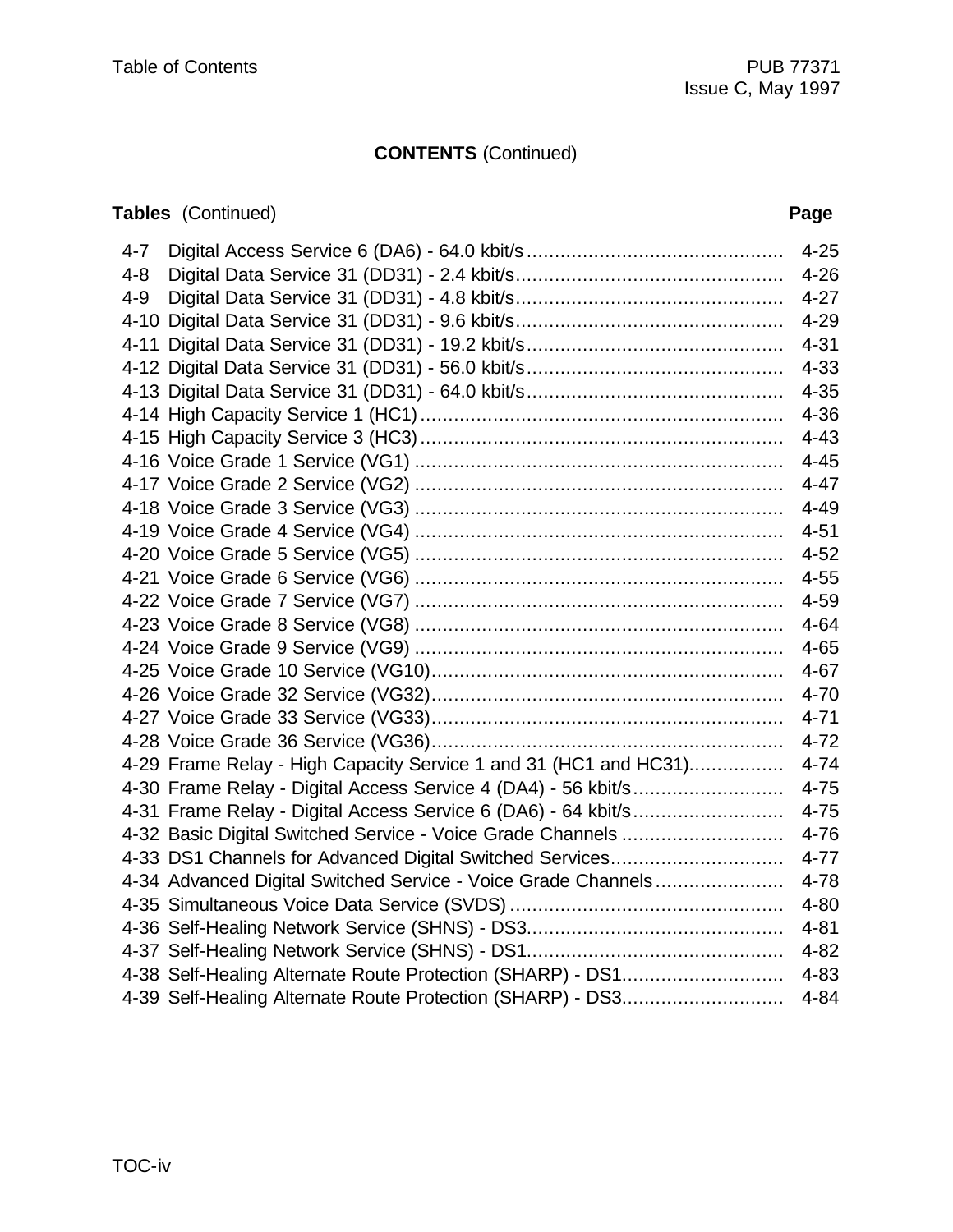#### **CONTENTS**

### **Chapter and Section**

#### Page

## **Table**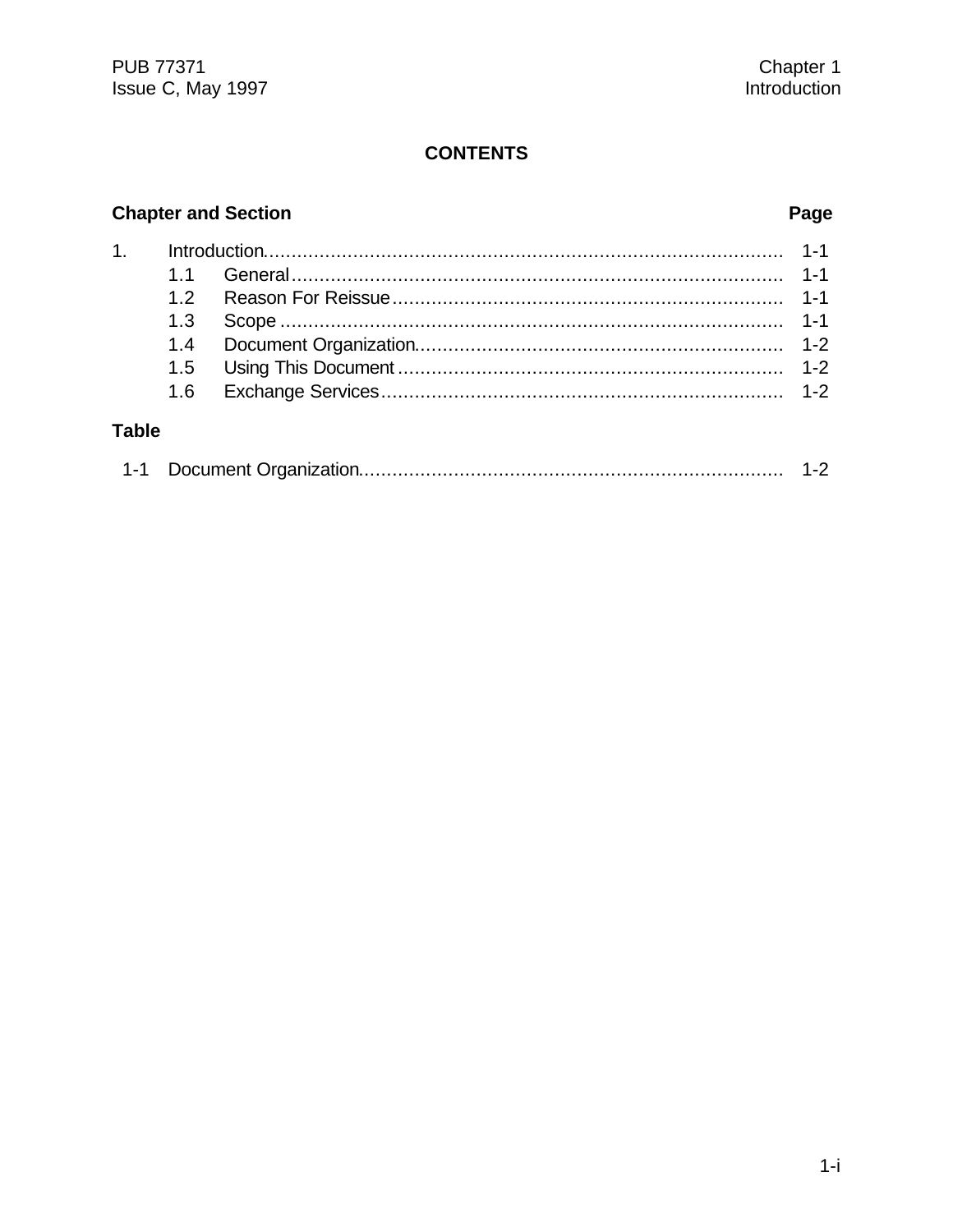#### **1. Introduction**

#### **1.1 General**

This document describes the COMMAND A LINK $^{SM}$  product provided by U S WEST. COMMAND A LINK<sup>SM</sup> is an option to several services provided by U S WEST. Customers may order these services and use the COMMAND A LINK<sup>SM</sup> option to connect these services together and then rearrange the resulting network on a near-real-time basis.

#### **1.2 Reason For Reissue**

This publication is being revised to:

- Update the DDS Network Channel codes for 19.2 and 64 kbit/s (Chapters 3 and 4).
- Update the DDS Network Channel codes to allow customers to order channels without error correction (Chapters 3 and 4).
- Remove powering interface codes for DS1 End-User interfaces (Chapters 3 and 4).
- Correct the End-User NCI code for HCGC in Table 4-14.
- Replace Configurations 2h and 2k which were inadvertently deleted from Section 4.2 in Issue B.
- Change DS3 Network Channel codes to reflect national changes (Chapters 2 and 4).
- Remove Switched Multimegabit Data Service (Service is no longer offered).
- Add information about Collocated Interconnectors (Chapter 2).

#### **1.3 Scope**

This document describes the COMMAND A  $LINK^{SM}$  product and provides some cross-reference information concerning the several services to which COMMAND A LINK<sup>SM</sup> is an option. Specific descriptions and technical parameters about these services are beyond the scope of this publication.

This document does not provide specific ordering information beyond the specific Network Channel and Network Channel Interface Code information included. These codes identify the technical parameters of the service.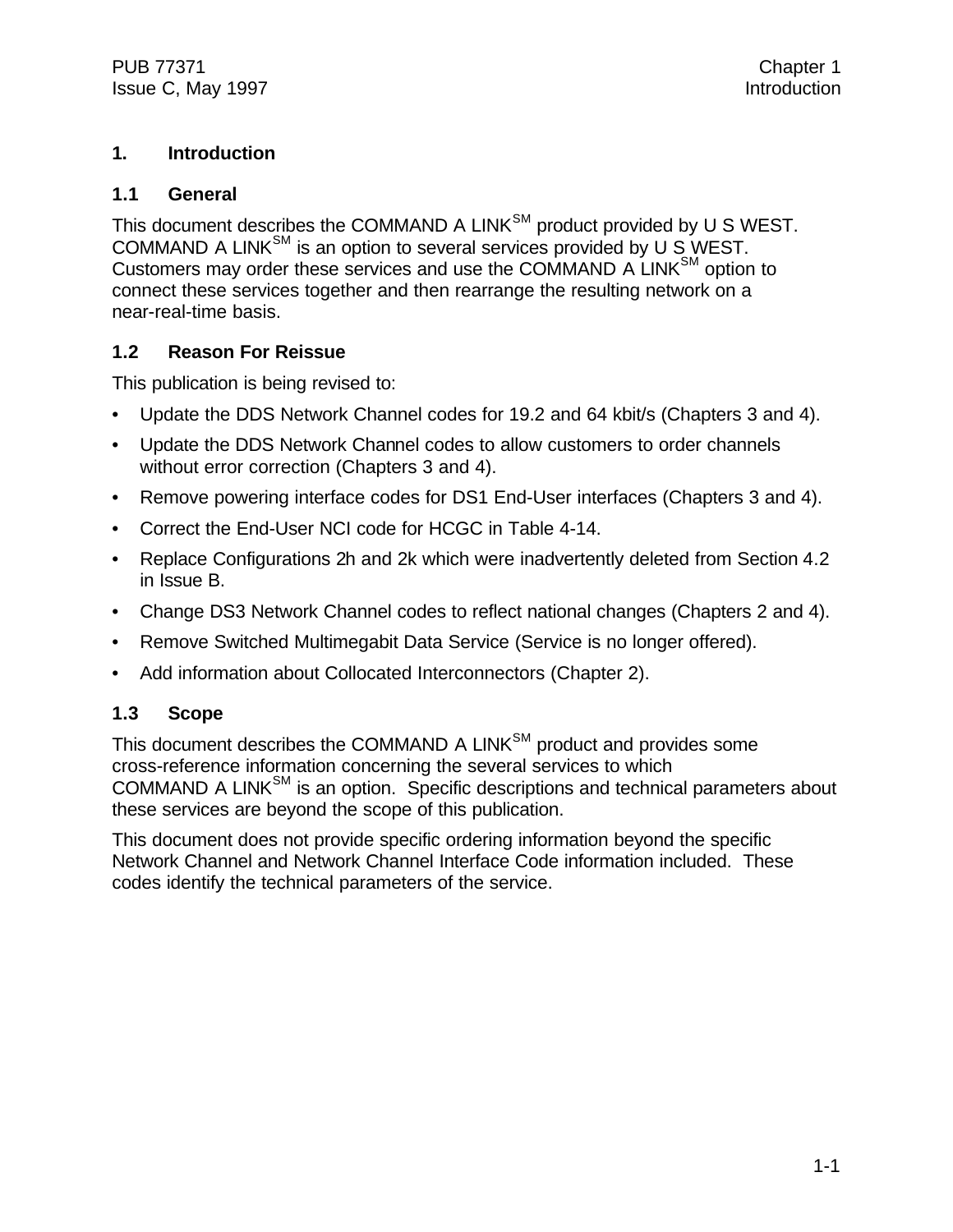#### **1.4 Document Organization**

This document is organized as listed in Table 1-1.

| Chapter | Contents                                                                                                                                                                         |
|---------|----------------------------------------------------------------------------------------------------------------------------------------------------------------------------------|
|         | Introduction to this document                                                                                                                                                    |
| 2       | Description of the COMMAND A LINK <sup>SM</sup> service. Includes a list of services available with<br>COMMAND A LINK $^{SM}$ and a description of the options.                  |
| 3       | A list of available Network Channel (NC) and Network Channel Interface (NCI) codes . Brief<br>descriptions of some of the services available with COMMAND A LINK <sup>SM</sup> . |
| 4       | NC and NCI code combinations. Some specific information is included about selected<br>services.                                                                                  |
| 5       | A brief description of the COMMAND A LINK <sup>SM</sup> Customer Controller.                                                                                                     |
| 6       | Definitions.                                                                                                                                                                     |
|         | References, document ordering instructions, and trademarks.                                                                                                                      |

#### **Table 1-1** Document Organization

#### **1.5 Using This Document**

A customer should consult the referenced documents of other services to determine which services will meet their needs. Tables in this document include a list (by number) of these other publications. The Reference Section at the end of this document contains the full titles and ordering instructions for the publications.

The customer should work with their U S WEST representative to select services and to design a network to meet their needs. This document indicates which services can work together. However, the detailed information required to determine which options or parameters that might be required for these services is beyond the scope of this document.

#### **1.6 Exchange Services**

 $COMMAND A LINK<sup>SM</sup>$  is available with certain non-designed exchange services. Since they are non-designed, no Network Channel or Network Channel Interface codes are used. Thus discussion of these services is beyond the scope of this publication. Local tariffs should be consulted for availability.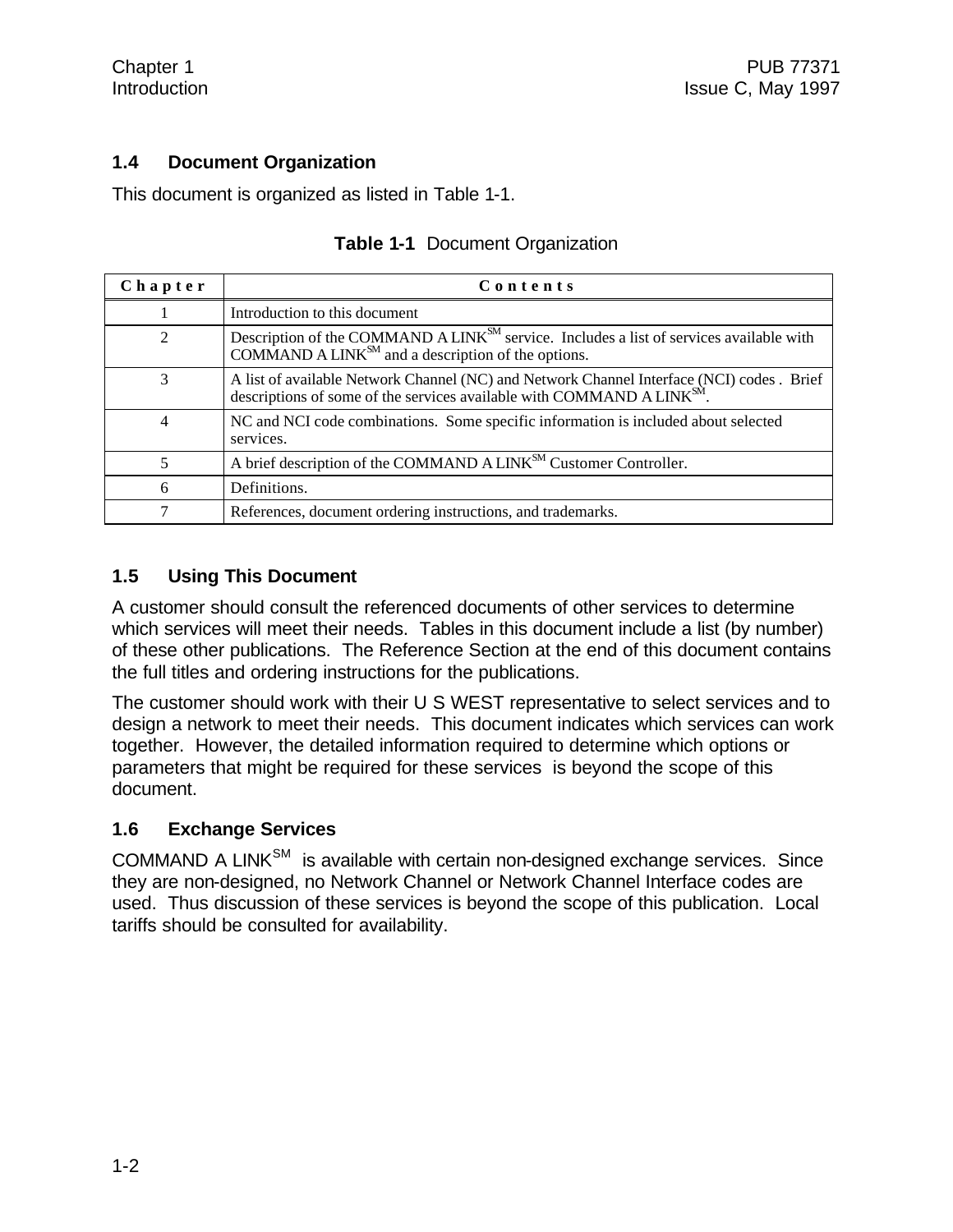#### **CONTENTS**

#### **Chapter and Section Page**

| $\overline{2}$ . |                | $2 - 1$ |
|------------------|----------------|---------|
|                  | 2 <sub>1</sub> | $2 - 1$ |
|                  | 2.2            | $2 - 2$ |
|                  | 2.3            | $2 - 5$ |
|                  |                | $2 - 5$ |
|                  |                | $2 - 5$ |
|                  |                | $2 - 5$ |
|                  |                | $2 - 6$ |
|                  | 2.4            | $2 - 6$ |
|                  |                |         |
|                  |                |         |
|                  |                | $2 - 7$ |
|                  |                | $2 - 8$ |
|                  | 2.5            | $2 - 8$ |
|                  | 2.6            | $2 - 8$ |
|                  |                |         |

### **Figures**

### **Tables**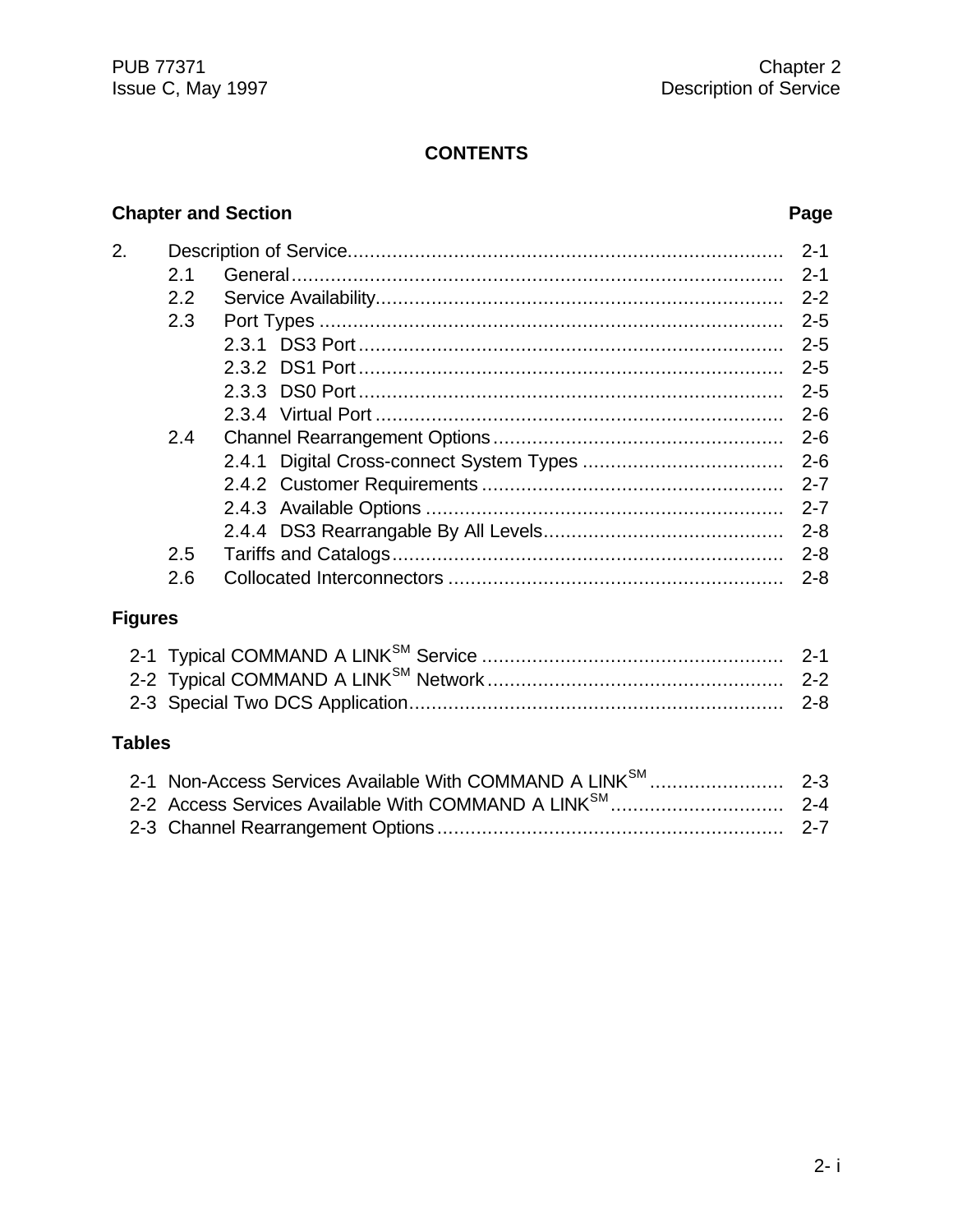#### **2. Description of Service**

#### **2.1 General**

COMMAND A LINK $^{SM}$  is an option available with selected services offered by U S WEST which allows a customer to connect services together into a network and then rearrange the connections on a near-real-time basis.

The services are connected and rearranged by an Intelligent Network Element, usually a Digital Cross-connect System (DCS). This document assumes that the Intelligent Network Element will be a DCS unless otherwise stated.

The customer controls the DCS by means of a Customer Controller. Additional information about the controller and the customer access may be found in Chapter 5 of this document.

Figure 2-1 illustrates a typical service ordered with the COMMAND A LINK $^{SM}$  option. Details of how the specific service is provided are omitted.



Figure 2-1 Typical COMMAND A LINK<sup>SM</sup> Service

A typical customer network is illustrated in Figure 2-2. Three services are connected to a COMMAND A LINK<sup>SM</sup> DCS. The three can be connected together in different combinations controlled by the customer via the customer controller.

The service connection to the COMMAND A LINK $^{SM}$  DCS is by means of a COMMAND A LINKSM port. There are three sizes of ports currently offered with COMMAND A LINK $^{SM}$ : the DS3, the DS1, and the DS0 ports. The choice of which size to use would be based on the customer's circuit quantity and economics. These three ports are further described in Section 2.3. A one-size-fits-all port, the Virtual Port, is discussed in Section 2.3.4. The Virtual Port is used to connect channels between two customers (e.g., an End-User and an interexchange carrier).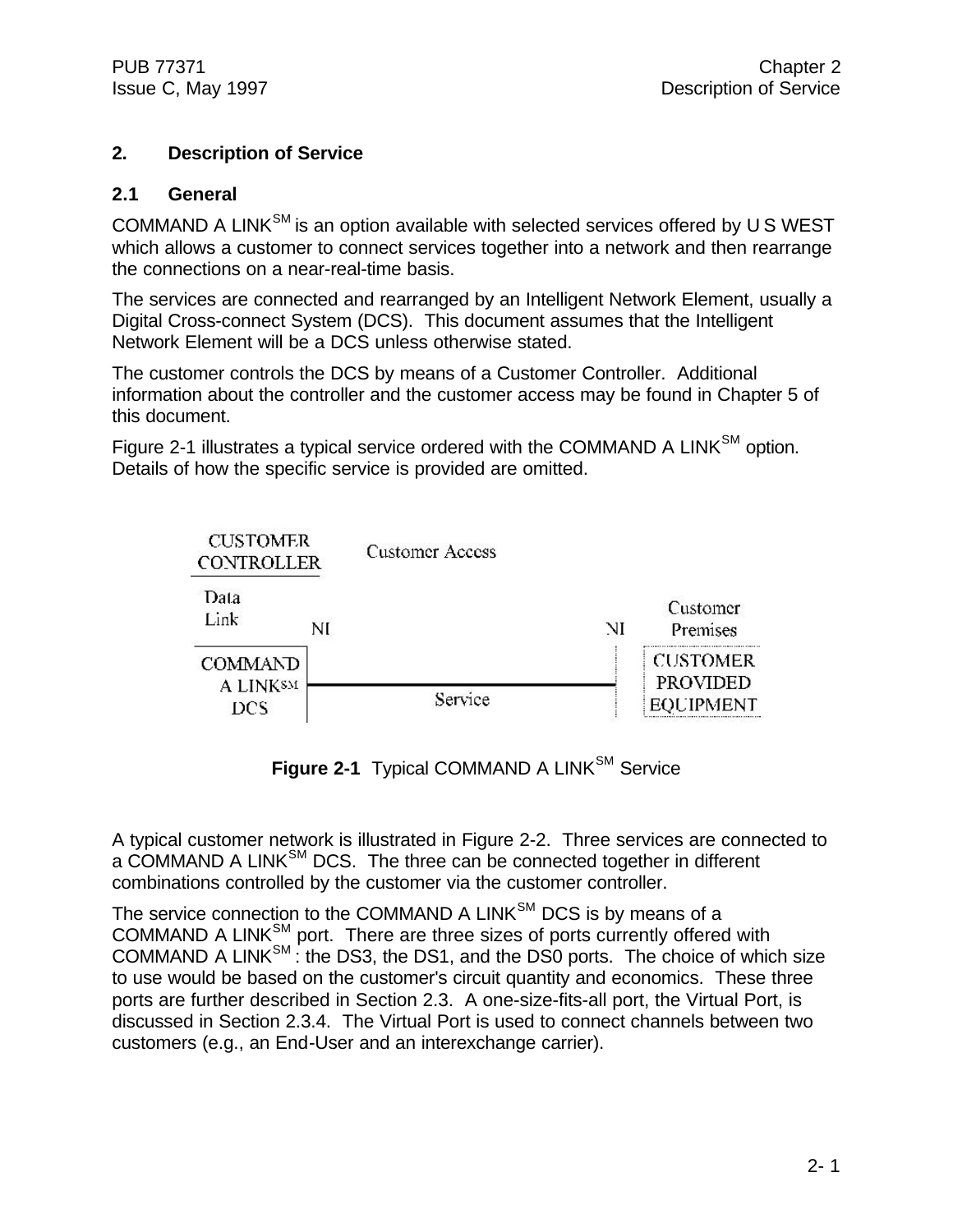

CPE = Customer Provided Equipment DCS = Digital Cross-Connect System  $NI = Network$  Interface

**Figure 2-2** Typical COMMAND A LINK<sup>SM</sup> Network

The network design process includes the determination of services and options required to form a network including type, location, and quantity of both circuits and COMMAND A  $LINK^{SM}$  Ports.

The type of channel rearrangement options must also be determined. This subject is discussed in Section 2.4.

#### **2.2 Service Availability**

 $COMMAND A LINK<sup>SM</sup>$  is available as an option to several services provided by U S WEST through the Federal Communications Commission Tariff Number Five (FCC #5) and through several state tariffs and catalogs. Certain features may not be available in all jurisdictions.

 $COMMAND A LINK<sup>SM</sup>$  is available only in locations which have a DCS which is connected to the customer controller. Those wishing to have the service from other locations would order circuits between their location and the appropriate COMMAND A LINK<sup>SM</sup> DCS location.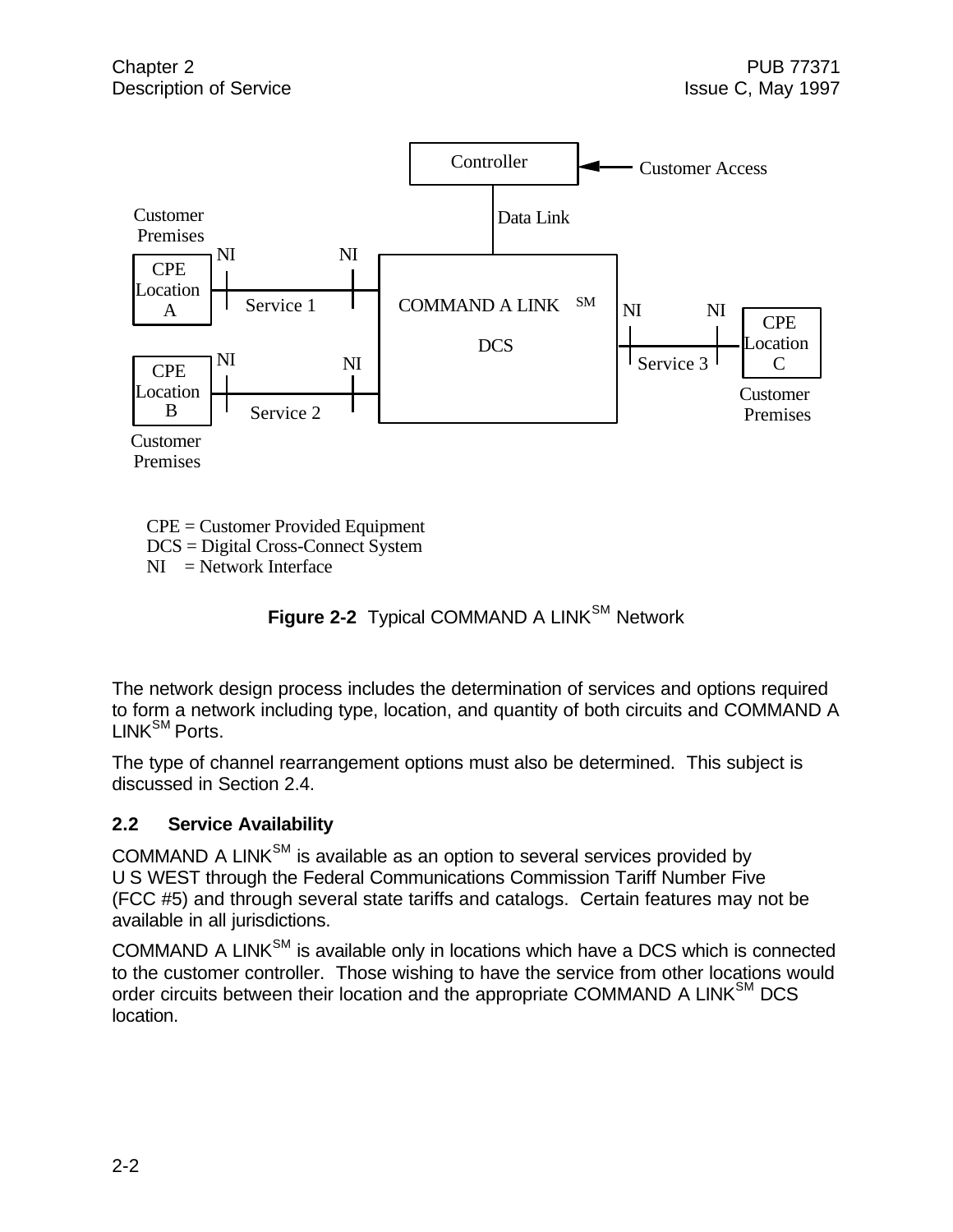U S WEST utilizes several different types of DCSs made by several different vendors. Consequently, certain service capabilities may not be available at all DCS locations. The rearrangement options discussed in Section 2.4 are dependent on the type of DCS available at a location. U S WEST should be contacted to determine specific availability for any specific location and service.

The COMMAND A LINK $^{SM}$  service option is currently available with the services listed in Tables 2-1 and 2-2. The technical description of these services may be found in the indicated references. Full titles and ordering information for these documents may be found in the Reference Section of this document. A U S WEST Publication normally is more specific to the U S WEST service offerings than a Bellcore Technical Reference.

The availability of specific options and interfaces for use with the COMMAND A  $LINK^{SM}$ option may be found in Chapters 3 and 4 of this document.

| Service Type                                              | Reference Source *            | Service Name                                            |
|-----------------------------------------------------------|-------------------------------|---------------------------------------------------------|
| Digital Data 31 (DD31)                                    | PUB 77312, 77204              | Digital Data Service                                    |
| <b>Fast Packet</b>                                        | <b>PUB 77372</b>              | Frame Relay                                             |
| High Capacity 3 (HC3)                                     | <b>PUB 77324</b>              | <b>DS3</b> Service                                      |
| High Capacity 31 (HC31)                                   | PUB 77375, 77200              | <b>DS1</b> Service                                      |
| Improved Reliability - DS1 or<br>DS3 on Optical Transport | <b>PUB 77340</b>              | Self-Healing Alternate Route<br>Protection              |
| <b>Improved Reliability - Facility</b><br>Routing         | PUB 77344                     | Diversity and Avoidance                                 |
| Premium High Capacity                                     | PUB 77332                     | Self Healing Network Service                            |
| Voice and Data                                            | <b>PUB 77331</b>              | Simultaneous Voice and Data<br>Service                  |
| Voice Grade 32 (VG32)                                     | PUB 77311<br>PUB 77319        | Analog Private Line<br><b>Digital Switched Services</b> |
| Voice Grade 33 (VG33)                                     | PUB 77311<br><b>PUB 77319</b> | Analog Private Line<br><b>Digital Switched Services</b> |
| Voice Grade 36 (VG36)                                     | <b>PUB 77311</b>              | Analog Private Line                                     |

| <b>Table 2-1</b> Non-Access Services Available With COMMAND A LINK $^{SM}$ |  |  |  |
|----------------------------------------------------------------------------|--|--|--|
|                                                                            |  |  |  |

\* Full titles and ordering information for these documents may be found in the Reference Section at the end of this document.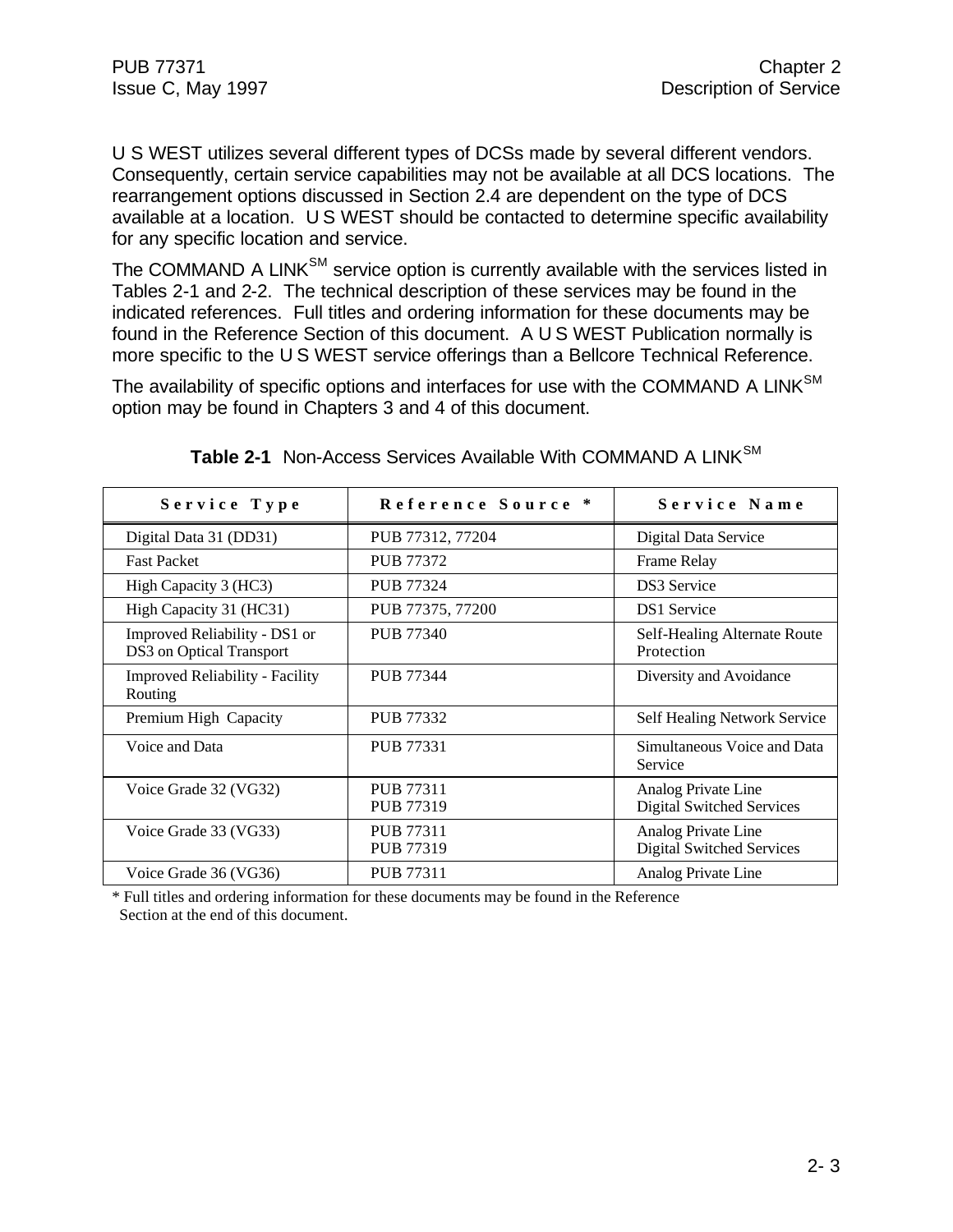| Service Type                                                                                                                                                                                                                         | Reference Source * | Service Name                               |
|--------------------------------------------------------------------------------------------------------------------------------------------------------------------------------------------------------------------------------------|--------------------|--------------------------------------------|
| Digital Access 1 (DA1)<br>Digital Access 2 (DA2)<br>Digital Access 3 (DA3)<br>Digital Access 4 (DA4)<br>Digital Access 5 (DA5)<br>Digital Access 6 (DA6)                                                                             | PUB 77312, 77204   | Digital Data Service                       |
| <b>Fast Packet</b>                                                                                                                                                                                                                   | PUB 77372          | Frame Relay                                |
| High Capacity 1 (HC1)                                                                                                                                                                                                                | PUB 77200, 77375   | <b>DS1</b> Service                         |
| High Capacity 3 (HC3)                                                                                                                                                                                                                | <b>PUB 77324</b>   | <b>DS3</b> Service                         |
| Improved Reliability - DS1 or<br>DS3 on Optical Transport                                                                                                                                                                            | <b>PUB 77340</b>   | Self-Healing Alternate Route<br>Protection |
| <b>Improved Reliability - Facility</b><br>Routing                                                                                                                                                                                    | PUB 77344          | Diversity and Avoidance                    |
| Premium High Capacity                                                                                                                                                                                                                | PUB 77332          | Self Healing Network Service               |
| Voice and Data                                                                                                                                                                                                                       | PUB 77331          | Simultaneous Voice and Data<br>Service     |
| Voice Grade 1 (VG1)<br>Voice Grade 2 (VG2)<br>Voice Grade 3 (VG3)<br>Voice Grade 4 (VG4)<br>Voice Grade 5 (VG5)<br>Voice Grade 6 (VG6)<br>Voice Grade 7 (VG7)<br>Voice Grade 8 (VG8)<br>Voice Grade 9 (VG9)<br>Voice Grade 10 (VG10) | <b>PUB 77310</b>   | Analog Private Line                        |

| Table 2-2 Access Services Available With COMMAND A LINK <sup>SM</sup> |  |
|-----------------------------------------------------------------------|--|
|-----------------------------------------------------------------------|--|

\* Full titles and ordering information for these documents may be found in the Reference Section at the end of this document.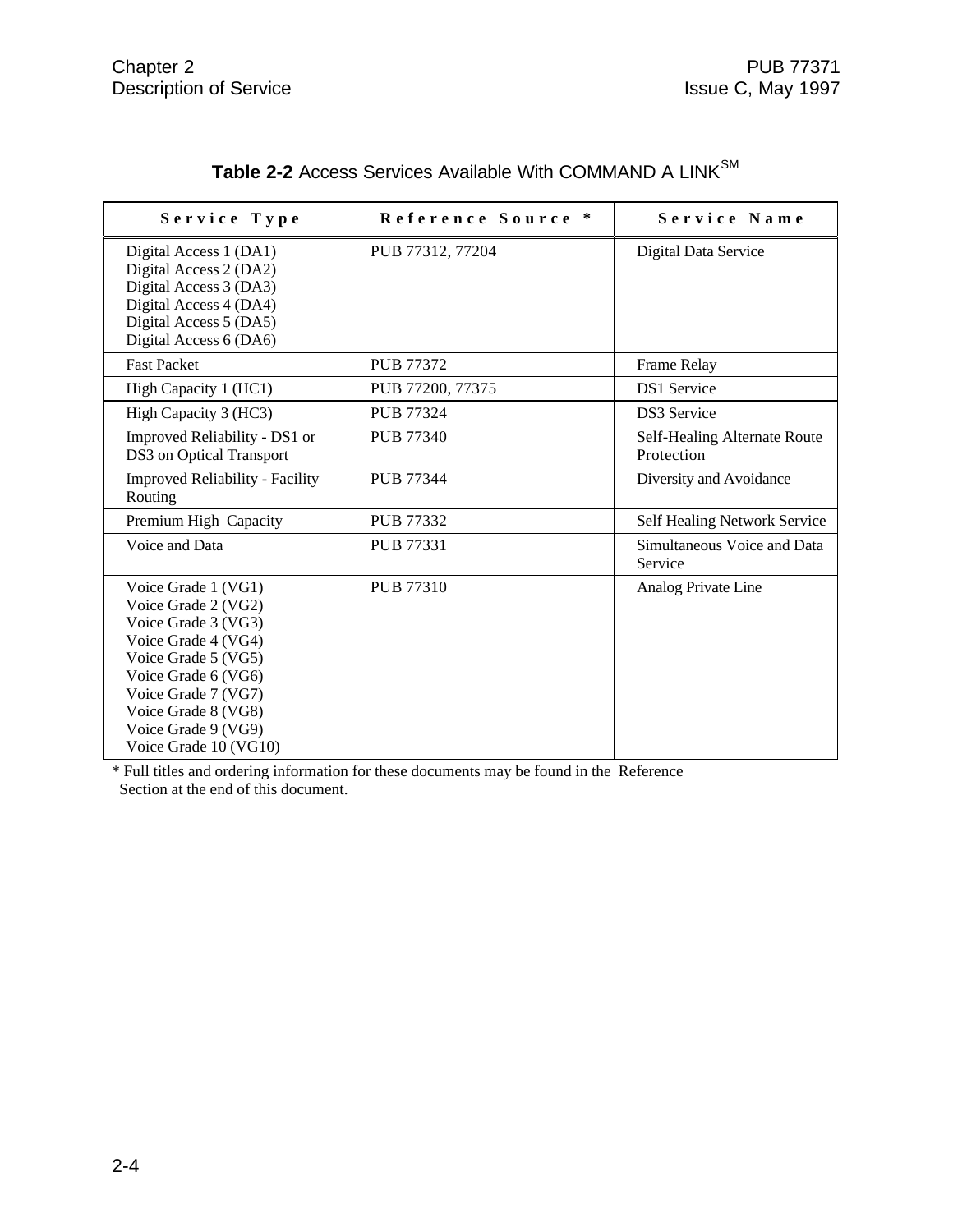#### **2.3 Port Types**

There are several types of ports used to provide the COMMAND A LINK<sup>SM</sup> service. The choice of which size to use would be based on the customer's circuit quantity and economics.

#### **2.3.1 DS3 Port**

The DS3 Port (or 44.736 Mbit/s Port) is a connection to the COMMAND A LINK<sup>SM</sup> DCS at the DS3 44.736 Mbit/s digital signal level. The DS3 that is connected to this port is purchased from the U S WEST DS3 Service.

The DS3 may be channelized into 28 DS1 (1.544 Mbit/s) channels. The DS1 channels may be individually cross-connected to other ports or the entire DS3 may be treated as an intact unit.

The available interfaces for the DS3 port are discussed in Section 2.4. The interfaces use the Information codes of 04CS6.31R or 04CS6.33R as described in Chapter 3, Section 3.3.

#### **2.3.2 DS1 Port**

The DS1 Port (or 1.544 Mbit/s Port) is a connection to the COMMAND A LINK $^{SM}$ DCS at the DS1 1.544 Mbit/s digital signal level. The DS1 that is connected to this port is purchased from the U S WEST DS1 Service.

The DS1 may be channelized into 24 DS0 (64 kbit/s) channels. The DS0 channels may be individually cross-connected to other ports or the entire DS1 may be treated as an intact unit.

The available interfaces for the DS1 port are discussed in Section 2.4. The interfaces use the Information codes 04CS9.10R, 04CS9.11R, or 04CS9.31R as described in Chapter 3, Section 3.3.

#### **2.3.3 DS0 Port**

The DS0 Port (or 64.0 kbit/s Port) is basically one-twenty fourth of a DS1 Port plus a single channel's portion of a central office multiplex. This multiplex, usually a D-Bank, is then equipped with the proper type of channel unit based on the service being connected to the port.

DS0 Ports may be cross-connected only as individual DS0 connections. The interface is discussed in Section 2.4. The only valid Information code is 04CS9.10R as described in Chapter 3, Section 3.3.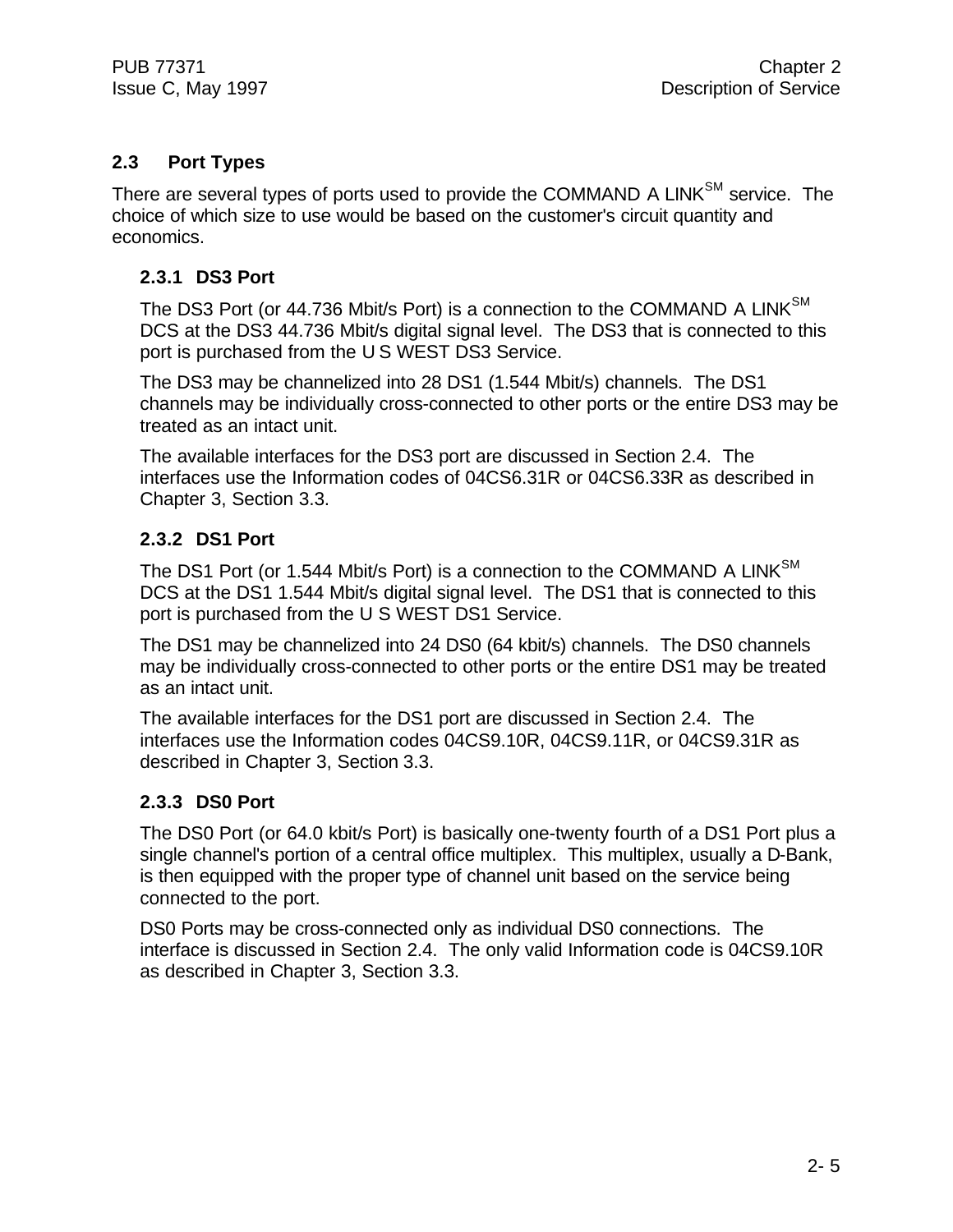#### **2.3.4 Virtual Port**

Virtual ports are used to provide cross-connections between separate customer's networks appearing on the same DCS. This feature is useful in situations where two customers want to share information. A shared disaster recovery site is a typical application. The customers would connect a circuit to the recovery site via a virtual port.

A partition is set up in the customer controller between each customer's services when circuits are initially defined. Each customer has access to only one side of the virtual port.

The ports are implemented using software and are controlled by the COMMAND A LINK<sup>SM</sup> Customer Controller. Virtual ports are available in all sizes. The virtual port may be thought of as being internal to the DCS and having no direct network interface. The virtual port is accessed only through standard DS3, DS1, or DS0 ports into the DCS.

#### **2.4 Channel Rearrangement Options**

#### **2.4.1 Digital Cross-connect System Types**

There are several generic types of Digital Cross-connect Systems (DCSs) used by U S WEST to provide the COMMAND A LINK<sup>SM</sup> service. These DCSs may be generically classified by their functional capabilities relating to the digital hierarchy level (i.e., DS0, DS1, or DS3). These machines may be classified using terms such as 1/0, 1/1, 3/3, 3/1, and 1/0/S.

The typical 1/0 DCS has DS1 ports and can rearrange both the intact DS1 and the individual DS0 channels riding the DS1. A 1/0/S DCS is the same as the 1/0 machine except that it has some additional "subrate" capabilities commonly used to provide digital data services. A 1/1 DCS has DS1 ports and can only rearrange DS1s. An electronic DSX (EDSX) could be considered a 1/1 DCS.

The typical 3/1 DCS has both DS3 and DS1 ports and can rearrange both by intact DS3's and by the individual DS1s. The DS1s may be connected to the DS1 ports or may be part of a DS3. The 3/3 DCS has only DS3 ports and rearranges only by intact DS3's.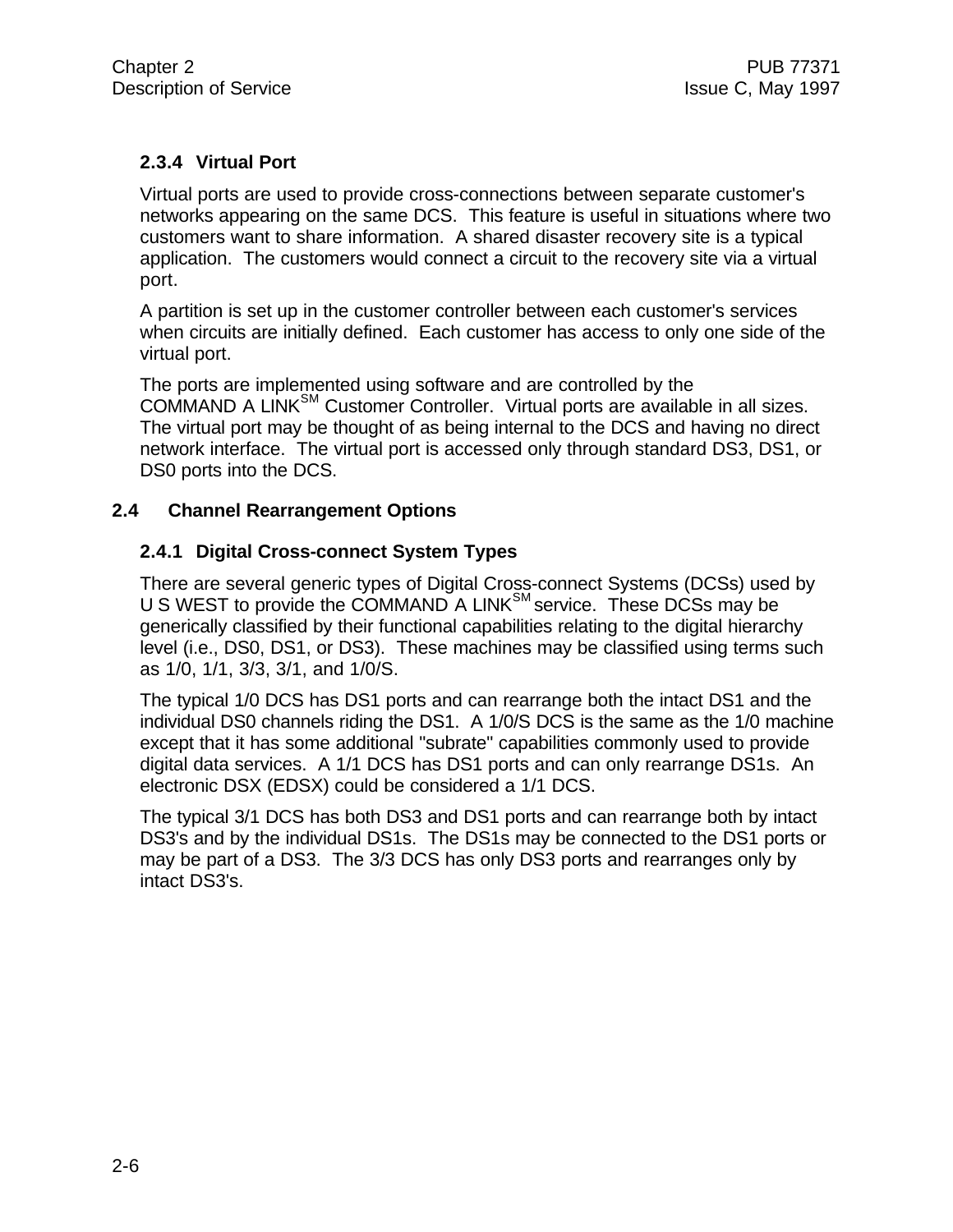#### **2.4.2 Customer Requirements**

Several channel rearrangement options have been developed to identify the type of rearrangement required to meet the customer's requirements. A customer with a DS1 channel, for example, may or may not require the ability to rearrange the individual DS0s on the DS1 channel. Options for the DS1 interface describe this need and allow U S WEST to select the proper DCS to provide the proper reconfiguration capability. The Information codes that identify these interface options are listed in Table 2-3 and are further explained in Chapter 3.

#### **2.4.3 Available Options**

Table 2-3 is a summary of situations that may be encountered. The situations are defined by the first three columns. The remaining columns identify the generic DCS type(s) that may meet the particular requirements and list the Information codes and typical Network Channel (NC) codes.

| Criteria              |                            |                          |                               | Options                |                        |
|-----------------------|----------------------------|--------------------------|-------------------------------|------------------------|------------------------|
| Channel<br>Size       | Rearrangable<br><b>B</b> y | Port<br>Type             | Generic<br><b>DCS</b><br>Type | Information<br>Code    | $Ty$ pical*<br>NC Code |
| DS <sub>0</sub> (DDS) | DS <sub>0</sub>            | DS <sub>0</sub>          | $1/0 *$                       | 04CS9.10R              | $XH-C$                 |
| DS0 (Other)           | DS <sub>0</sub>            | DS <sub>0</sub>          | 1/0                           | 04CS9.10R              | $LG$ --                |
| DS <sub>1</sub>       | DS <sub>0</sub>            | DS <sub>1</sub>          | $1/0$ *                       | 04CS9.10R              | $HC-C$                 |
| DS <sub>1</sub>       | DS <sub>1</sub>            | DS <sub>1</sub>          | 1/0                           | 04CS9.10R              | $HC-C$                 |
| DS <sub>1</sub>       | DS <sub>1</sub>            | DS <sub>1</sub>          | 1/1                           | 04CS9.11R              | $HC-C$                 |
| DS <sub>1</sub>       | DS <sub>1</sub>            | DS <sub>1</sub>          | 3/1                           | 04CS9.31R              | $HC-C$                 |
| DS <sub>3</sub>       | DS <sub>1</sub>            | DS3                      | 3/1                           | 04CS6.31R              | $HF-$                  |
| DS <sub>3</sub>       | DS <sub>3</sub>            | DS3                      | 3/1                           | 04CS6.31R              | $HF-$                  |
| DS <sub>3</sub>       | DS3                        | DS <sub>3</sub>          | 3/3                           | 04CS6.33R              | $HF-$                  |
| DS3 ***               | D <sub>S0</sub>            | DS3 &<br>DS <sub>1</sub> | 3/1 &<br>1/0                  | 04CS6.31R<br>04CS9.10R | $HF - \&$<br>$HC-C$    |

|  | Table 2-3 Channel Rearrangement Options |  |
|--|-----------------------------------------|--|
|  |                                         |  |

\* A 1/0/S DCS is required if some DDS functions are needed.

\*\* Chapter 3 contains additional NC and Information code information.

\*\*\* See Section 2.4.4.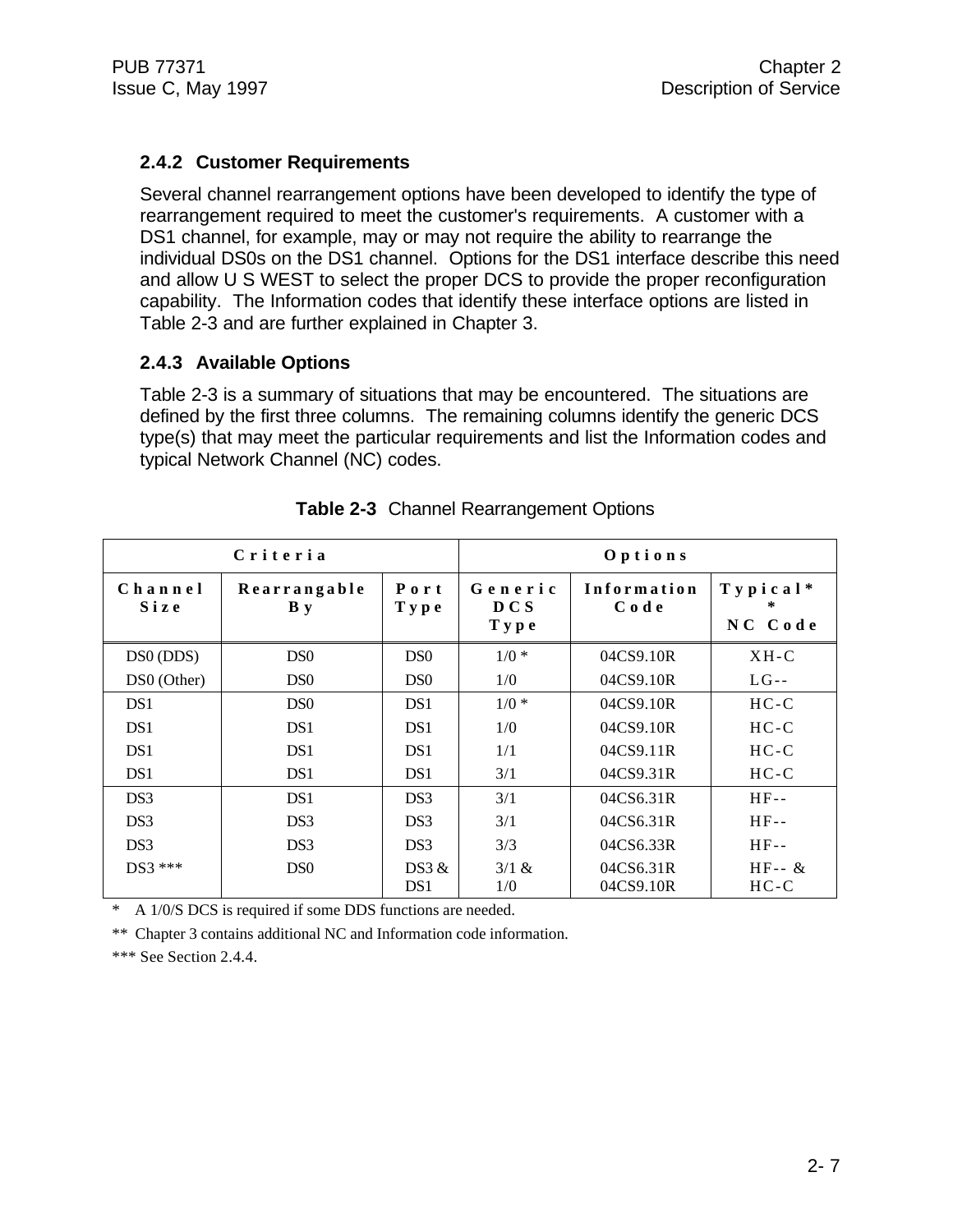A customer requiring a DS1 connection with the ability to rearrange by DS0s would order the HC-C channel with the 04CS9.10R Information code. Requirements for a DS1 with only DS1 rearrangement capability would be met by the HC-C NC code with the 04CS9.11R Information code. The latter could be provided by either a 1/0, a 1/1, or a 3/1 DCS.

#### **2.4.4 DS3 Rearrangable By All Levels**

U S WEST does not have available a DCS with DS3 ports with the capability of rearranging at the DS0 level (i.e., an 04CS6.30R connection). Therefore customers requiring DS0, DS1, and DS0 reconfigurability on a DS3 channel will have to buy appearances on two DCSs. A typical example is illustrated in Figure 2-3 below. Specific definitions of the Network Channel and Information codes may be found in Chapter 3.

| DS3   |           | COMMAND                           | DS1  | <b>COMMAND</b>                    |  |
|-------|-----------|-----------------------------------|------|-----------------------------------|--|
| $HF-$ |           | A LINK <sup>SM</sup><br>$3/1$ DCS | HC-C | A LINK <sup>SM</sup><br>$1/0$ DCS |  |
|       | 04CS6.31R | 04CS9.31R                         |      | 04CS9.10R                         |  |

**Figure 2-3** Special Two DCS Application

#### **2.5 Tariffs and Catalogs**

Further information may be found in the appropriate tariff or catalog. These sources include ordering information.

Some services utilize Central Office Connecting Channels to COMMAND A LINK<sup>SM</sup>.

#### **2.6 Collocated Interconnectors**

Interconnectors collocated in U S WEST wire centers may not directly connect to a COMMAND A LINKSM DCS. However, they may connect to services which in turn connect to COMMAND A LINKSM. See PUB 77386, *Expanded Interconnection and Collocation for Private Line Transport and Switched Access Services,* for further information about Collocated Interconnectors.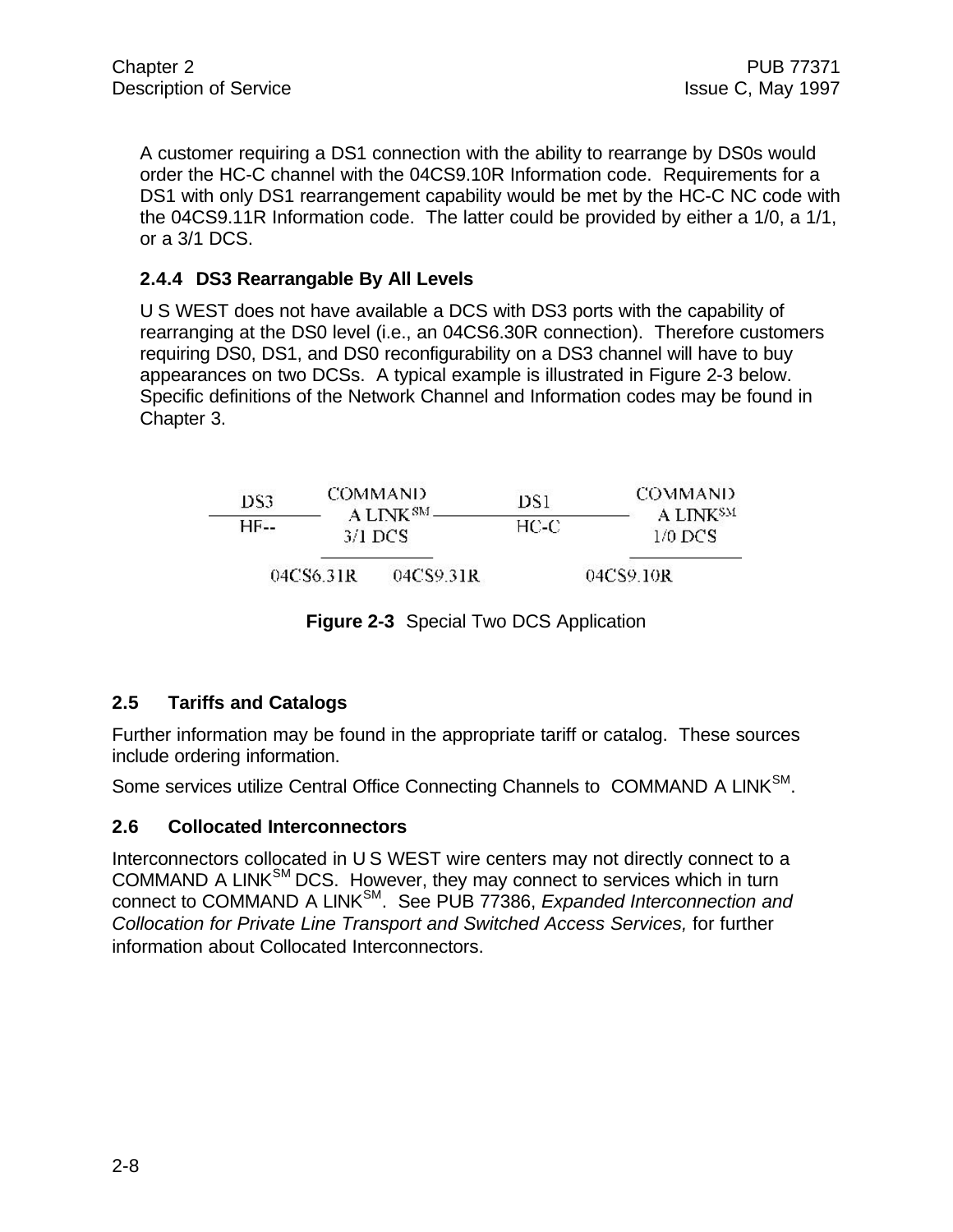### **CONTENTS**

#### **Chapter and Section Page**

| 3. |     |          |
|----|-----|----------|
|    | 3.1 |          |
|    | 3.2 |          |
|    | 3.3 |          |
|    | 3.4 |          |
|    | 3.5 |          |
|    |     |          |
|    |     |          |
|    | 3.6 |          |
|    | 3.7 | $3 - 18$ |
|    | 3.8 |          |

### **Figures**

#### **Tables**

| 3-4 Customer Location Sub-DS1 Network Channel Interface Codes 3-8 |  |
|-------------------------------------------------------------------|--|
|                                                                   |  |
|                                                                   |  |
|                                                                   |  |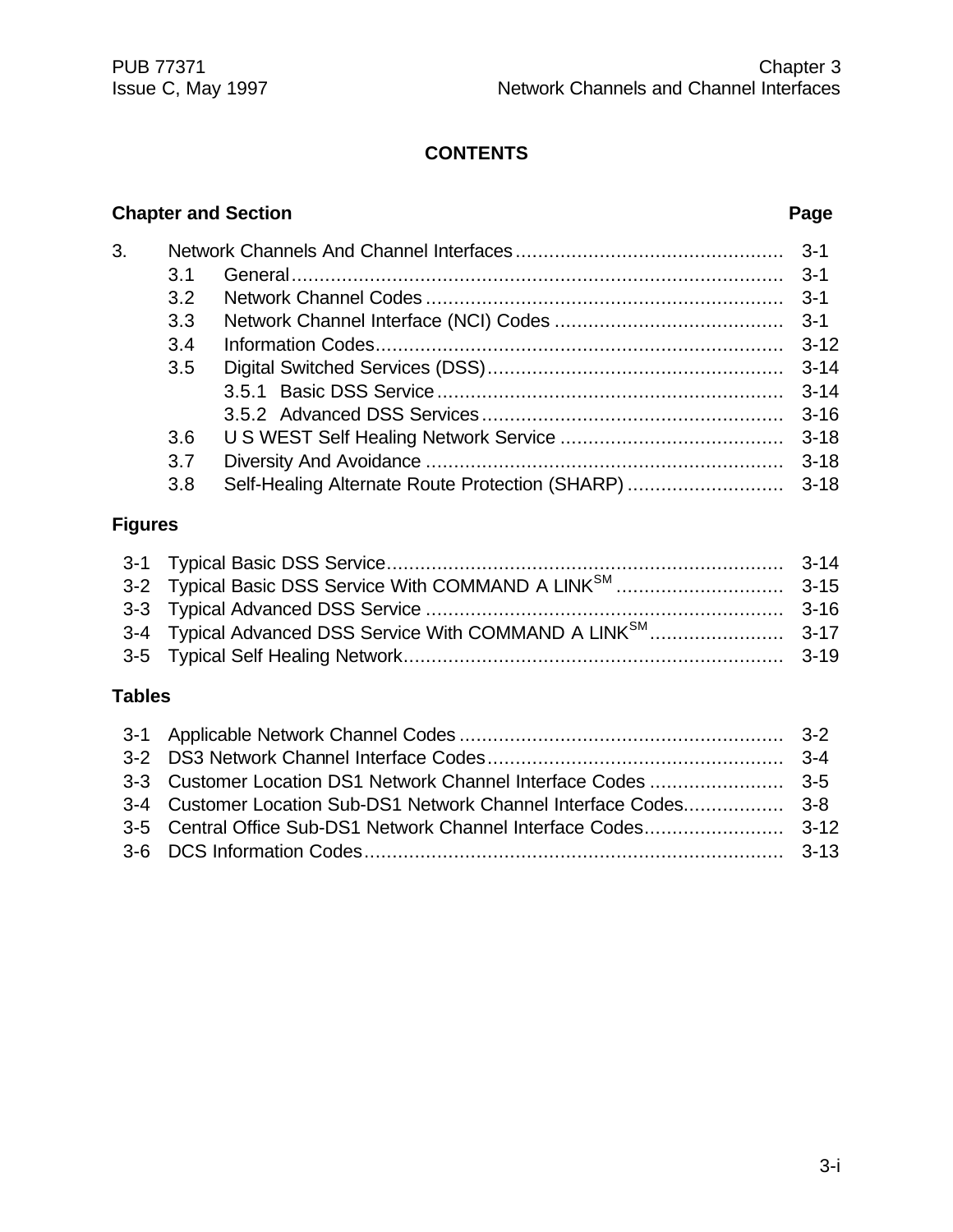#### **3. Network Channels And Channel Interfaces**

#### **3.1 General**

The COMMAND A LINK<sup>SM</sup> service is available as an option to a number of other services. This involves a large number of channel types and network interfaces. These are identified by Network Channel (NC) and Network Channel Interface (NCI) codes respectively. A special Information code is used at the interface at the DCS. This Chapter discusses the types of channels and interfaces.

This document uses underlines (e.g. 04DS9. ) in representing NC or NCI codes to indicate that several values may apply in those character positions.

This Chapter contains lists of NC and NCI Codes with reference sources used with COMMAND A LINK<sup>SM</sup>. The interface type represented by the 04CS\_. R Information Code is also defined.

The NC and NCI codes for some services represent the technical description and may not accurately reflect ordering information.

#### **3.2 Network Channel Codes**

The NC code is used to describe the channel being connected between the DCS and the customer's location. These channels are the services to which COMMAND A LINK<sup>SM</sup> is an option.

The NC code is four characters long. The first two characters are known as the "Channel Code" and classify the basic service. The last two characters identify options to the basic service. The NC code XH-C, for example, identifies the channel as a 56 kbit/t DDS circuit with the "Customer Reconfigurable" option. Further information concerning the NC code format may be found in ANSI T1.223-1991, *Telecommunications - Information Interchange - Structure and Representation of Network Channel (NC) and Network Channel Interface (NCI) Codes for the North American Telecommunications System*.

Table 3-1 contains a list of the basic NC codes that may be encountered with COMMAND A LINK<sup>SM</sup>. Underlines ( $_$ ) are used to represent several different values. The table also includes a brief description of the service and a reference source where the reader may find additional information about the specific service. The basic rearrangement capabilities of the channels were discussed in Chapter 2.

Chapter 4 contains a complete list of NC codes with options applicable to COMMAND A LINK<sup>SM</sup>.

#### **3.3 Network Channel Interface (NCI) Codes**

Network Channel Interface or NCI codes are used to identify the customer interface to the network and some interfaces located in the central office (CO). Several technical criteria are encoded in the NCI code. Reference sources are provided to further define the specific NCI codes.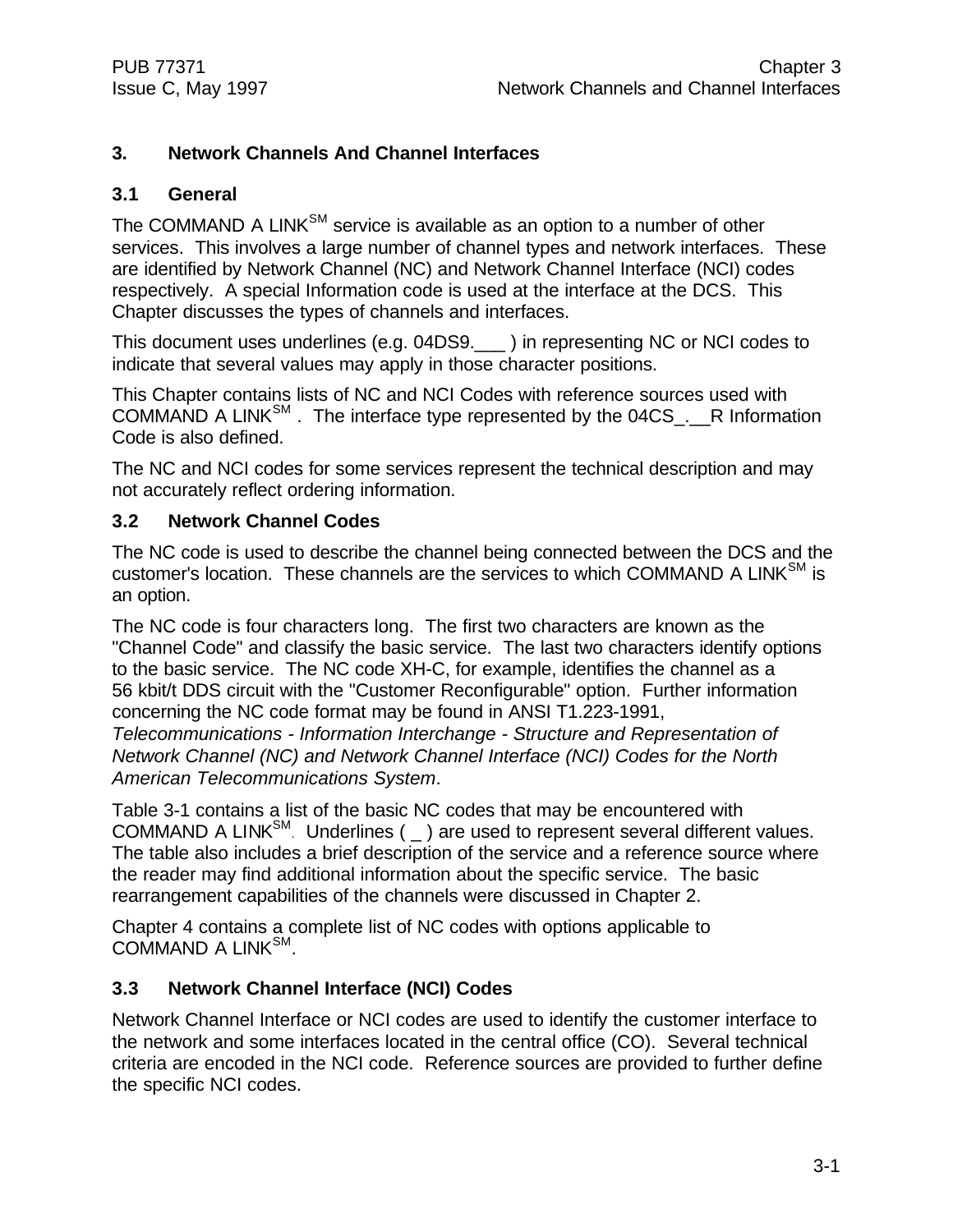| N <sub>C</sub><br>$C$ o d e $*$ | Description                                            | Reference Source <sup>†</sup> |
|---------------------------------|--------------------------------------------------------|-------------------------------|
|                                 | Analog Private Line Service                            |                               |
| $LB$ <sub>__</sub>              | VG1 - Access                                           | PUB 77310                     |
| $LC$ <sub>—</sub>               | VG2 - Access                                           | <b>PUB 77310</b>              |
| $LD_$                           | VG3 - Access                                           | <b>PUB 77310</b>              |
| $LE$ <sub><math>-</math></sub>  | VG4 - Access                                           | <b>PUB 77310</b>              |
| $LF$ <sub>—</sub>               | VG5 - Access                                           | <b>PUB 77310</b>              |
| $LG$ <sub>__</sub>              | VG6 - Access                                           | PUB 77310                     |
| $LH$ <sub>__</sub>              | VG7 - Access                                           | <b>PUB 77310</b>              |
| $LJ$ <sub>—</sub>               | VG8 - Access                                           | <b>PUB 77310</b>              |
| $LK_{-}$                        | VG9 - Access                                           | <b>PUB 77310</b>              |
| $LN$ <sub>__</sub>              | VG10 - Access                                          | <b>PUB 77310</b>              |
| $UC$ <sub>—</sub>               | VG32 - Non-Access                                      | PUB 77311                     |
| $UCG_$                          | Digital Switched Service                               | PUB 77319                     |
| $UD$ <sub>—</sub>               | VG33 - Non-Access                                      | PUB 77311                     |
| $UDG_$                          | Digital Switched Service                               | PUB 77319                     |
| $UG$ <sub>—</sub>               | VG36 - Non-Access                                      | <b>PUB 77311</b>              |
|                                 | Digital Data Service                                   |                               |
| XA_C                            | 2.4 kbit/s, Customer Reconfigurable                    | PUB 77312, 77204              |
| XA_V                            | 2.4 kbit/s, Customer Reconfigurable, With CO Bridging  | PUB 77312, 77204              |
| $XB_C$                          | 4.8 kbit/s, Customer Reconfigurable                    | PUB 77312, 77204              |
| $XB_V$                          | 4.8 kbit/s, Customer Reconfigurable, With CO Bridging  | PUB 77312, 77204              |
| $XC_C$ #                        | 19.2 kbit/s, Customer Reconfigurable                   | PUB 77312, 77204              |
| $XC_V$ #                        | 19.2 kbit/s, Customer Reconfigurable, With CO Bridging | PUB 77312, 77204              |
| $XG_C$                          | 9.6 kbit/s, Customer Reconfigurable                    | PUB 77312, 77204              |
| $XG_V$                          | 9.6 kbit/s, Customer Reconfigurable, With CO Bridging  | PUB 77312, 77204              |
| XH_C                            | 56 kbit/s, Customer Reconfigurable                     | PUB 77312, 77204              |
| XH_V                            | 56 kbit/s, Customer Reconfigurable, With CO Bridging   | PUB 77312, 77204              |
| $XD_C$ #                        | 64 kbit/s, Customer Reconfigurable                     | PUB 77312, 77204              |

**Table 3-1** Applicable Network Channel Codes

\* Several values may apply in the positions indicated by the underlines.

**†** The complete titles and ordering information for these references may be found in the Reference Section at the end of this document.

# Formerly XE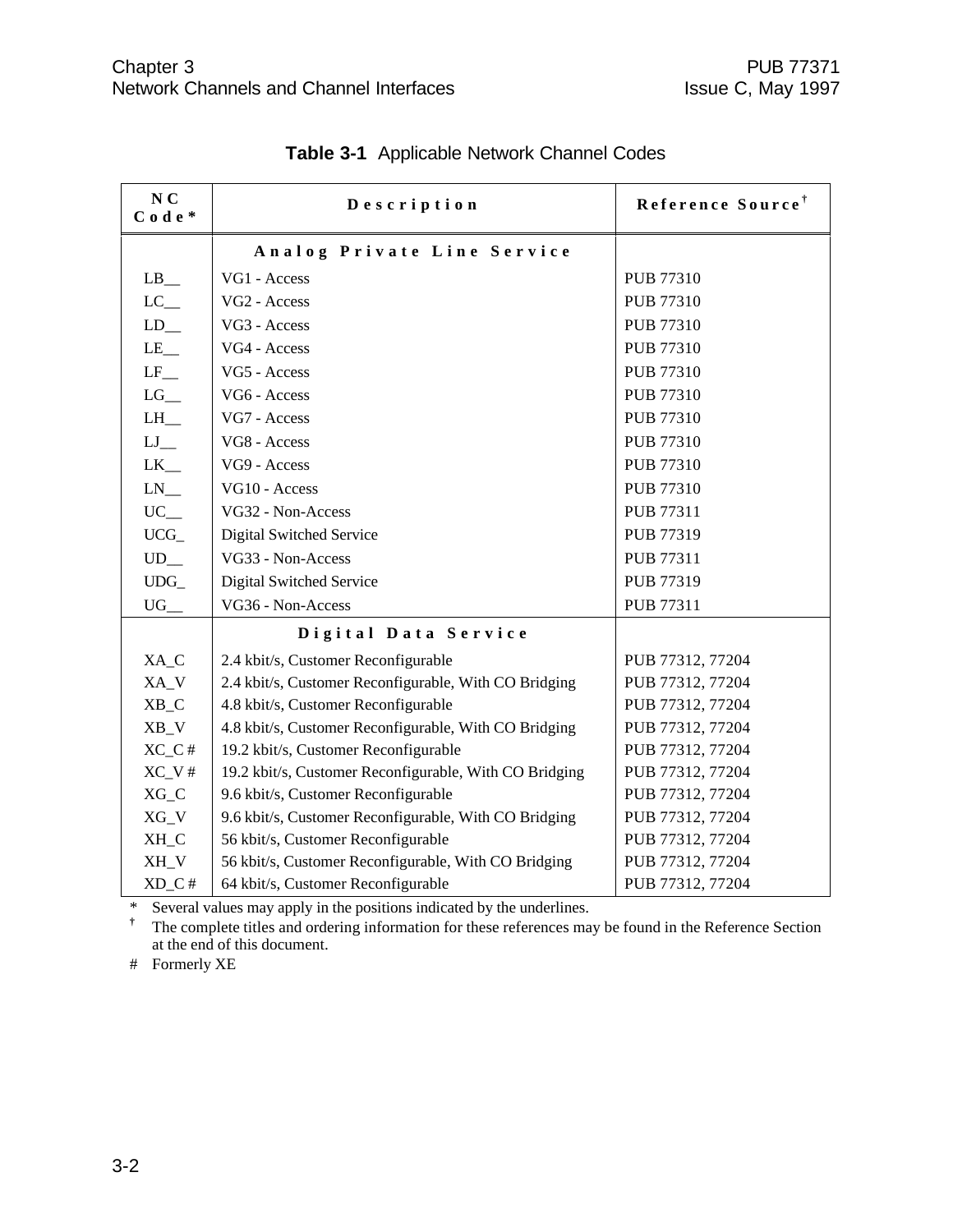| N <sub>C</sub><br>$C$ o d e $*$ | Description                                                                                                                                                                                             | Reference Source <sup>†</sup> |
|---------------------------------|---------------------------------------------------------------------------------------------------------------------------------------------------------------------------------------------------------|-------------------------------|
|                                 | DS1 Services                                                                                                                                                                                            |                               |
| $HC_C$                          | DS1 (1.544 Mbit/s), Customer reconfigurable                                                                                                                                                             | PUB 77375, 77200              |
| $HC_V$                          | DS1 (1.544 Mbit/s), Customer reconfigurable, CO<br>Multiplexing, DS1/Voice and Digital Data                                                                                                             | PUB 77375, 77200              |
| <b>HCXE</b>                     | Central Office Cross-connect, DS1 to DS1 intact, ANSI<br>ESF, B8ZS                                                                                                                                      | <b>PUB 77200</b>              |
|                                 | DS3 Service                                                                                                                                                                                             |                               |
| $HF-$                           | One DS3 (44.736 Mbit/s) using M23 application                                                                                                                                                           | PUB 77324                     |
| $HF-1$                          | DS3 Channel with Central Office Multiplexing and M23<br>Multiplexer Framing Format per ANSI T1.107-1995 and<br>can be optioned for one DS1 Clear Channel at a time per<br>slot using B8ZS line code.    | <b>PUB 77324</b>              |
| $HF-4$                          | DS3 Channel with Central Office Multiplexing and M23<br>Multiplexer Framing Format per ANSI T1.107-1995 and<br>can be optioned for four DS1 Clear Channels at a time per<br>slot using B8ZS line code.  | <b>PUB 77324</b>              |
| $HF-7$                          | DS3 Channel with Central Office Multiplexing and M23<br>Multiplexer Framing Format per ANSI T1.107-1995 and<br>can be optioned for seven DS1 Clear Channels at a time per<br>slot using B8ZS line code. | <b>PUB 77324</b>              |
| HFX-                            | Central Office Cross-connection, DS3 to DS3                                                                                                                                                             | PUB 77324                     |
|                                 | Frame Relay                                                                                                                                                                                             |                               |
| $XH-R$                          | Fast Packet - Digital Data Service - 56 knit/s                                                                                                                                                          | <b>PUB 77372</b>              |
| $XD-R$ #                        | Fast Packet - Digital Data Service - 64 knit/s                                                                                                                                                          | <b>PUB 77372</b>              |
| <b>HCER</b>                     | Fast Packet - DS1 Channel Service                                                                                                                                                                       | <b>PUB 77372</b>              |
|                                 | Self Healing Network Service                                                                                                                                                                            |                               |
| <b>HCPS</b>                     | DS1 Channel, Premium Service, Self-Healing Network                                                                                                                                                      | PUB 77332                     |
| <b>HFPS</b>                     | DS3 Channel, Premium Service, Self-Healing Network                                                                                                                                                      | PUB 77332                     |

#### **Table 3-1** Applicable Network Channel Codes (Continued)

\* Several values may apply in the positions indicated by the underlines.

**†** The complete titles and ordering information for these references may be found in the Reference Section at the end of this document.

# Formerly XE-R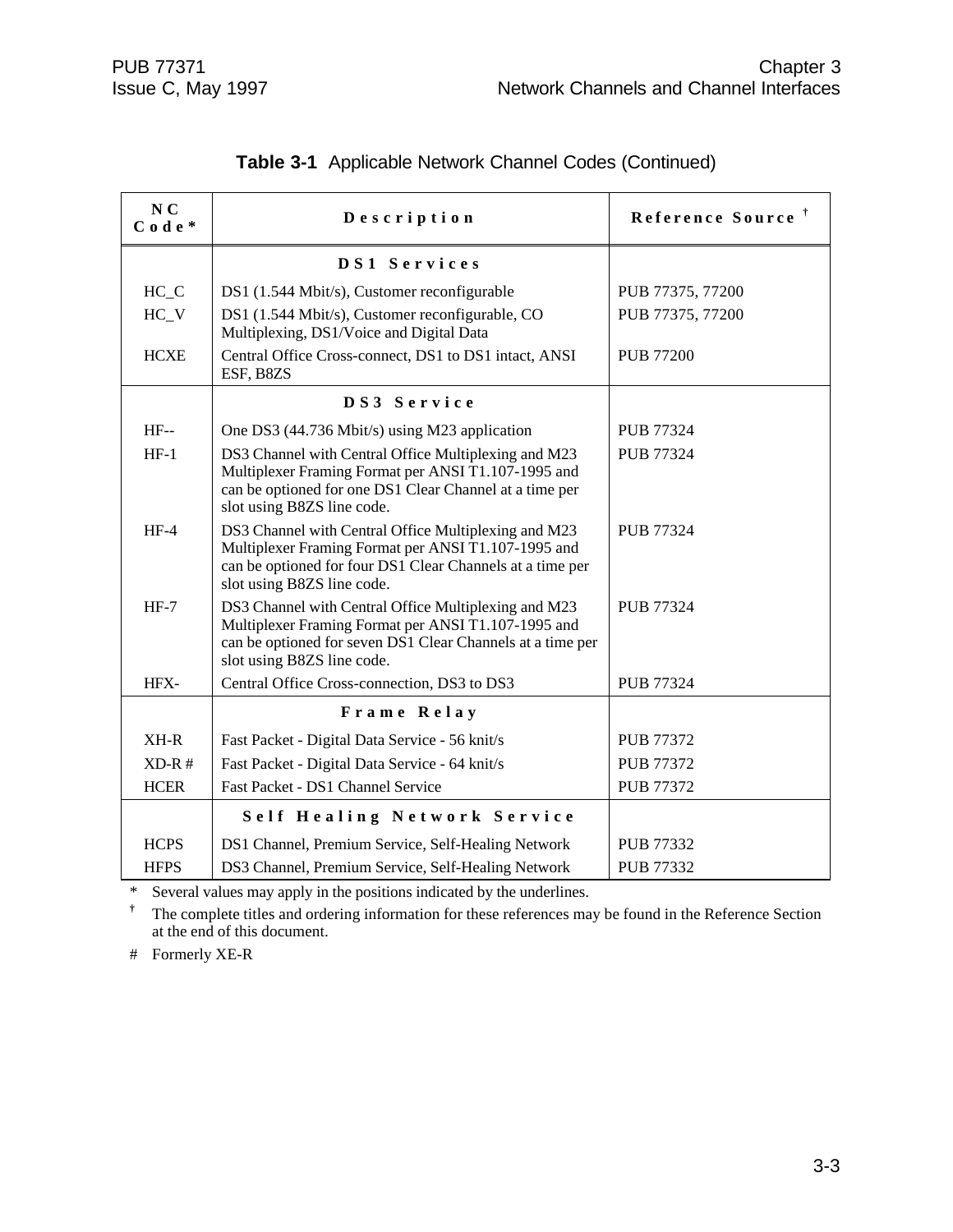| N C<br>$C$ o d e $*$ | Description                                        | Reference Source |
|----------------------|----------------------------------------------------|------------------|
|                      | Self-Healing Alternate Route<br>Protection (SHARP) |                  |
| HCH                  | Self Healing & Disaster Recovery (SHARP) - DS1     | PUB 77340        |
| HFH                  | Self Healing & Disaster Recovery (SHARP) - DS3     | PUB 77340        |

Several values may apply in the positions indicated by the underlines.

**†** The complete titles and ordering information for these references may be found in the Reference Section at the end of this document.

The format of the NCI code is: five characters, a period used as a delimiter, usually followed by additional characters used to define options. The first two of five positions are numeric and are used to indicate the number of conductors. The next two of five positions are alphabetic and indicate the type of interface. The fifth position is numeric and is used to indicate the impedance of the interface.

The NCI code 04DU5.56, for example, indicates that the interface has four wires (04), is a digital access interface (DU), and has an impedance of 135 ohms (5). The option positions (56) in this example indicate the rate of 56 kbit/s. The 04DU5.56 NCI code would be compatible with the previously mentioned XH-C NC code. The combination appears in the tables in Chapter 4.

The DS3 level NCI code that may be encountered with COMMAND A LINK $^{SM}$  is listed in Table 3-2. The list gives a brief description and reference sources for those readers requiring more information. Titles and ordering instructions for the references may be found in Chapter 7.

| NCI<br>Codes                                                                                            | Description                                                 | Reference Source               |  |
|---------------------------------------------------------------------------------------------------------|-------------------------------------------------------------|--------------------------------|--|
| 04DS6.44                                                                                                | One DS3 (44.736 Mbit/s) Using M23 Multiplex<br>application. | PUB 77324.<br>ANSI T1.107-1995 |  |
| The complete titles and ordering information for these references may be found in the Deference Section |                                                             |                                |  |

| Table 3-2 DS3 Network Channel Interface Codes |
|-----------------------------------------------|
|-----------------------------------------------|

The complete titles and ordering information for these references may be found in the Reference Section at the end of this document.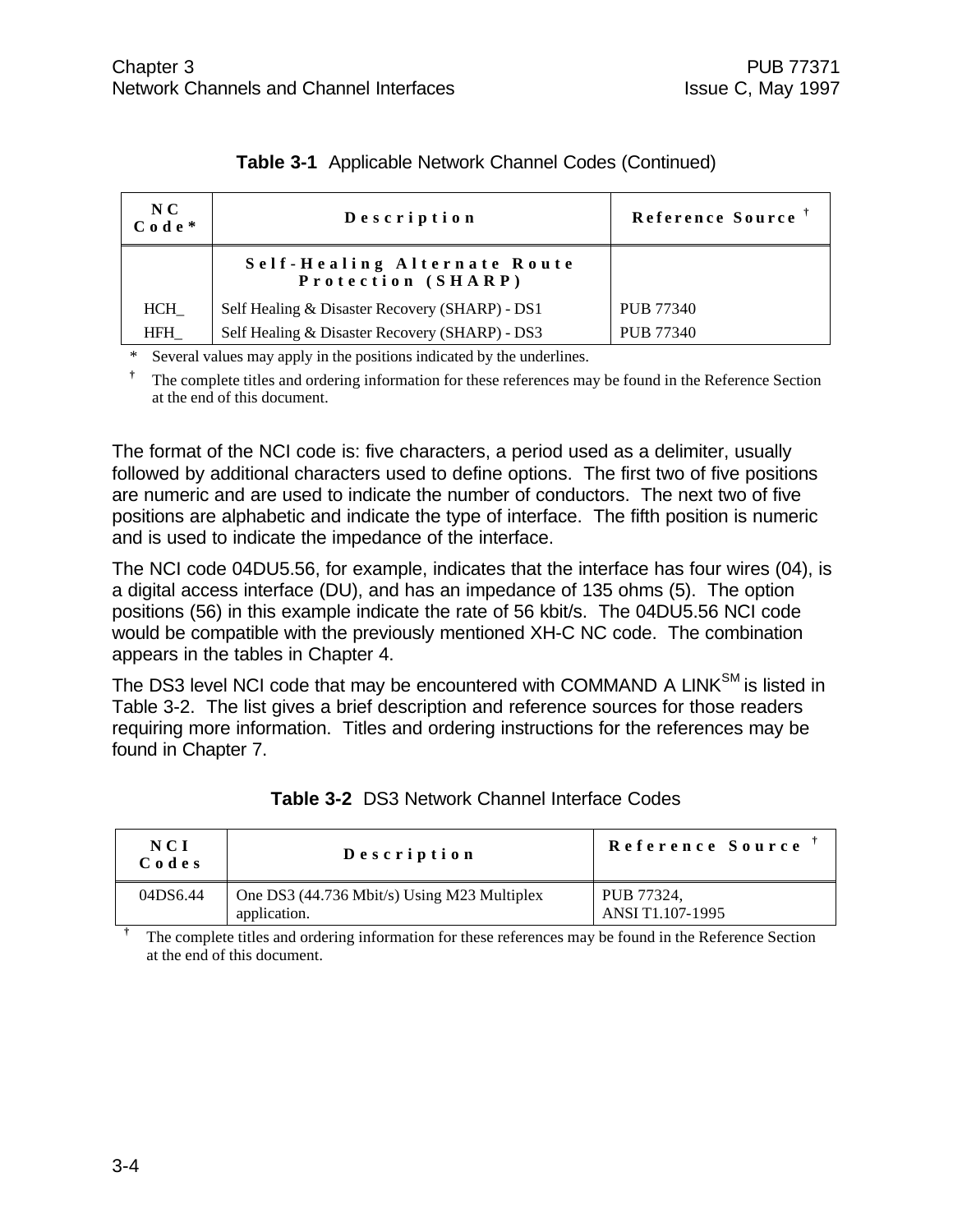**†**

Table 3-3 contains a list of DS1 level NCI codes and references.

|  |  |  |  | <b>Table 3-3</b> Customer Location DS1 Network Channel Interface Codes |  |
|--|--|--|--|------------------------------------------------------------------------|--|
|--|--|--|--|------------------------------------------------------------------------|--|

| NCI<br>Code    | Description                                                                                                              | Reference<br>Source                   |
|----------------|--------------------------------------------------------------------------------------------------------------------------|---------------------------------------|
|                | End-User Interfaces                                                                                                      |                                       |
| 04DU9.BN       | 1.544 Mbit/s with AMI line code and superframe format but no line<br>powering                                            | ANSI T1.403-1995,<br><b>PUB 77375</b> |
| 04DU9.BX       | 1.544 Mbit/s with AMI line code and superframe format, no line<br>powering, DSX-1 interface                              | <b>PUB 77375</b>                      |
| 04DU9.CN       | 1.544 Mbit/s with AMI line code and non-ANSI extended<br>superframe format but no line powering                          | <b>PUB 77375</b>                      |
| 04DU9.CX       | 1.544 Mbit/s with AMI line code and non-ANSI extended<br>superframe format, no line powering, DSX-1 interface            | <b>PUB 77375</b>                      |
| 04DU9.DN       | 1.544 Mbit/s with B8ZS line code and superframe format (DS1)<br>CCC) but no line powering                                | ANSI T1.403-1995,<br>PUB 77375        |
| $04DU9$ . $DX$ | 1.544 Mbit/s with B8ZS line code and superframe format (DS1)<br>CCC), no line powering, DSX-1 interface                  | <b>PUB 77375</b>                      |
| 04DU9.SN       | 1.544 Mbit/s with B8ZS line code and non-ANSI extended<br>superframe format (DS1 CCC) but no line powering               | <b>PUB 77375</b>                      |
| 04DU9.SX       | 1.544 Mbit/s with B8ZS line code and non-ANSI extended<br>superframe format (DS1 CCC), no line powering, DSX-1 interface | <b>PUB 77375</b>                      |

The complete titles and ordering information for these references may be found in the Reference Section at the end of this document.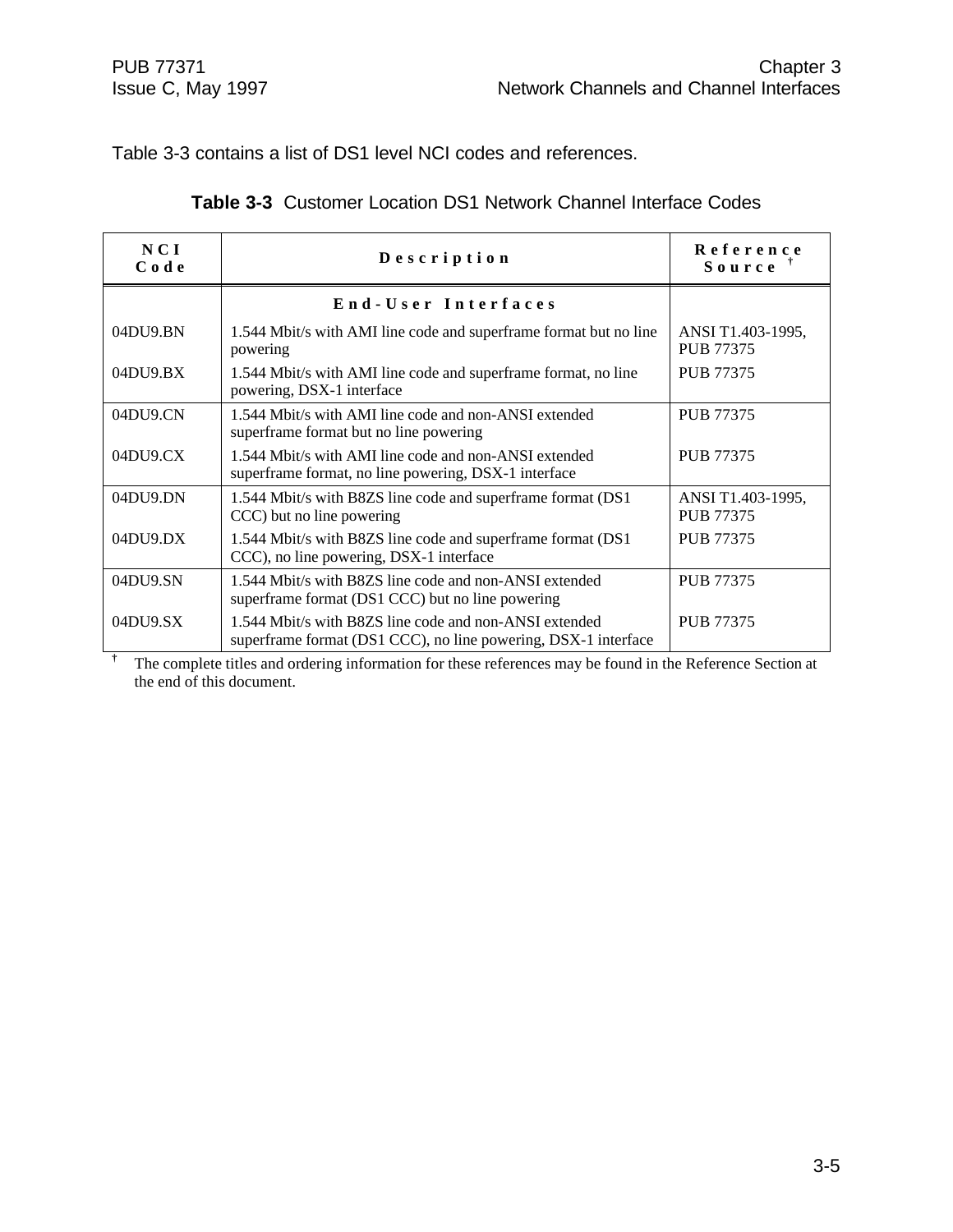| NCI<br>Code | Description                                                                                                          | Reference<br>Source                                        |
|-------------|----------------------------------------------------------------------------------------------------------------------|------------------------------------------------------------|
|             | End-User Interfaces (Continued)                                                                                      |                                                            |
| 04DU9.1KN   | 1.544 Mbit/s with AMI line code and ANSI extended superframe<br>format but no line powering                          | ANSI T1.403-1995 *<br>PUB 77375                            |
| 04DU9.1KX   | 1.544 Mbit/s with AMI line code and ANSI extended superframe<br>format, no line powering, DSX-1 interface            | <b>PUB 77375</b>                                           |
| 04DU9.1SN   | 1.544 Mbit/s with B8ZS line code and ANSI extended superframe<br>format (DS1 CCC) but no line powering               | ANSI T1.403-1995 *<br><b>PUB 77375</b>                     |
| 04DU9.1SX   | 1.544 Mbit/s with B8ZS line code and ANSI extended superframe<br>format (DS1 CCC), no line powering, DSX-1 interface | <b>PUB 77375</b>                                           |
|             | Carrier Interfaces                                                                                                   |                                                            |
| 04DJ9.15    | Joint designed 1.544 Mbit/s with AMI line code and superframe<br>format                                              | PUB 77375                                                  |
| 04DJ9.15B   | Joint designed 1.544 Mbit/s with B8ZS line code and superframe<br>format (DS1 CCC)                                   | ANSI T1.102-1993,<br><b>PUB 77375</b>                      |
| 04DJ9.15K   | DSX-1 templated 1.544 Mbit/s with AMI line code and non-ANSI<br>extended superframe format                           | PUB 77375                                                  |
| 04DJ9.15S   | Joint designed 1.544 Mbit/s with B8ZS line code and non-ANSI<br>extended superframe format (DS1 CCC)                 | PUB 77375                                                  |
| 04DJ9.1K    | Joint designed 1.544 Mbit/s with AMI line code and ANSI<br>extended superframe format                                | ANSI T1.102-1993,<br>ANSI T1.107-1995,<br><b>PUB 77375</b> |
| 04DJ9.1S    | Joint designed 1.544 Mbit/s with B8ZS line code and ANSI<br>extended superframe format (DS1 CCC)                     | ANSI T1.102-1993,<br>ANSI T1.107-1995,<br>PUB 77375        |

#### **Table 3-3** Customer Location DS1 Network Channel Interface Codes (Continued)

**†** The complete titles and ordering information for these references may be found in the Reference Section at the end of this document.

\* The requirement of the ANSI standard that the customer signal be attenuated toward U S WEST by no more than 1.5 dB is suspended. The customer is allocated 5.5 dB for their cable and wire until further notice.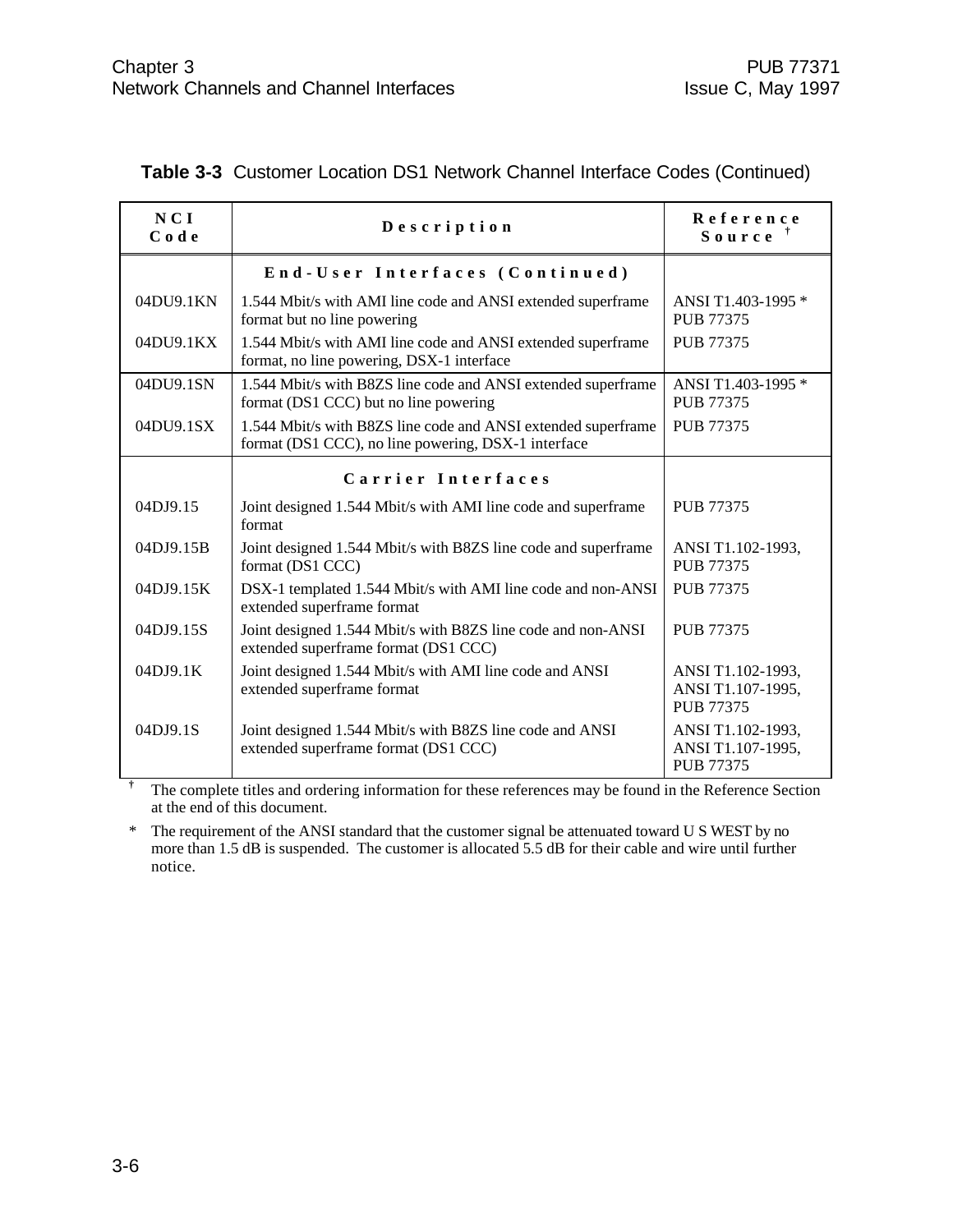| NCI<br>Code | Description                                                                                                                                                          | Reference<br>$S$ ource $\ddot{\phantom{a}}$                |
|-------------|----------------------------------------------------------------------------------------------------------------------------------------------------------------------|------------------------------------------------------------|
|             | Carrier Interfaces (Continued)                                                                                                                                       |                                                            |
| 04DS9.15    | DSX-1 templated 1.544 Mbit/s with AMI line code and superframe<br>format                                                                                             | ANSI T1.102-1993,<br>ANSI T1.107-1995,<br><b>PUB 77375</b> |
| 04DS9.15B   | DSX-1 templated 1.544 Mbit/s with B8ZS line code and<br>superframe format (DS1 CCC)                                                                                  | ANSI T1.102-1993,<br>ANSI T1.107-1995,<br><b>PUB 77375</b> |
| 04DS9.15K   | DSX-1 templated 1.544 Mbit/s with AMI line code and non-ANSI<br>extended superframe format                                                                           | ANSI T1.102-1993,<br><b>PUB 77375</b>                      |
| 04DS9.15S   | DSX-1 templated 1.544 Mbit/s with B8ZS line code and non-ANSI<br>extended superframe format (DS1 CCC)                                                                | ANSI T1.102-1993,<br>PUB 77375                             |
| 04DS9.1K    | DSX-1 templated 1.544 Mbit/s with AMI line code and ANSI<br>extended superframe format                                                                               | ANSI T1.102-1993,<br>ANSI T1.107-1995,<br><b>PUB 77375</b> |
| 04DS9.1S    | DSX-1 templated 1.544 Mbit/s with B8ZS line code and ANSI<br>extended superframe format (DS1 CCC)                                                                    | ANSI T1.102-1993,<br>ANSI T1.107-1995,<br>PUB 77375        |
| 04DS9.15L   | DSX-1 templated 1.544 Mbit/s with AMI line code and superframe<br>format and with single frequency voice band signaling provided by<br>U S WEST Communications, Inc. | PUB 77310                                                  |
| 04DS9.EA    | E&M signaling                                                                                                                                                        | <b>PUB 77310</b>                                           |
| 04DS9.GO    | Ground-Start - open end                                                                                                                                              | PUB 77310                                                  |
| 04DS9.GS    | Ground-Start - closed end                                                                                                                                            | PUB 77310                                                  |
| 04DS9.LO    | Loop-Start - open end                                                                                                                                                | <b>PUB 77310</b>                                           |
| 04DS9.LS    | Loop-Start - closed end                                                                                                                                              | <b>PUB 77310</b>                                           |
| 04DS9.NO    | Transmission only - no signaling                                                                                                                                     | <b>PUB 77310</b>                                           |

|  | Table 3-3 Customer Location DS1 Network Channel Interface Codes (Continued) |  |  |  |  |
|--|-----------------------------------------------------------------------------|--|--|--|--|
|--|-----------------------------------------------------------------------------|--|--|--|--|

**†** The complete titles and ordering information for these references may be found in the Reference Section at the end of this document.

Tables 3-4 and 3-5 include similar lists of sub-DS1 NCI codes available with services for which COMMAND A LINK $^{\mathsf{SM}}$  is an option. These NCI codes describe the network interface at the customer's location and at a central office respectively.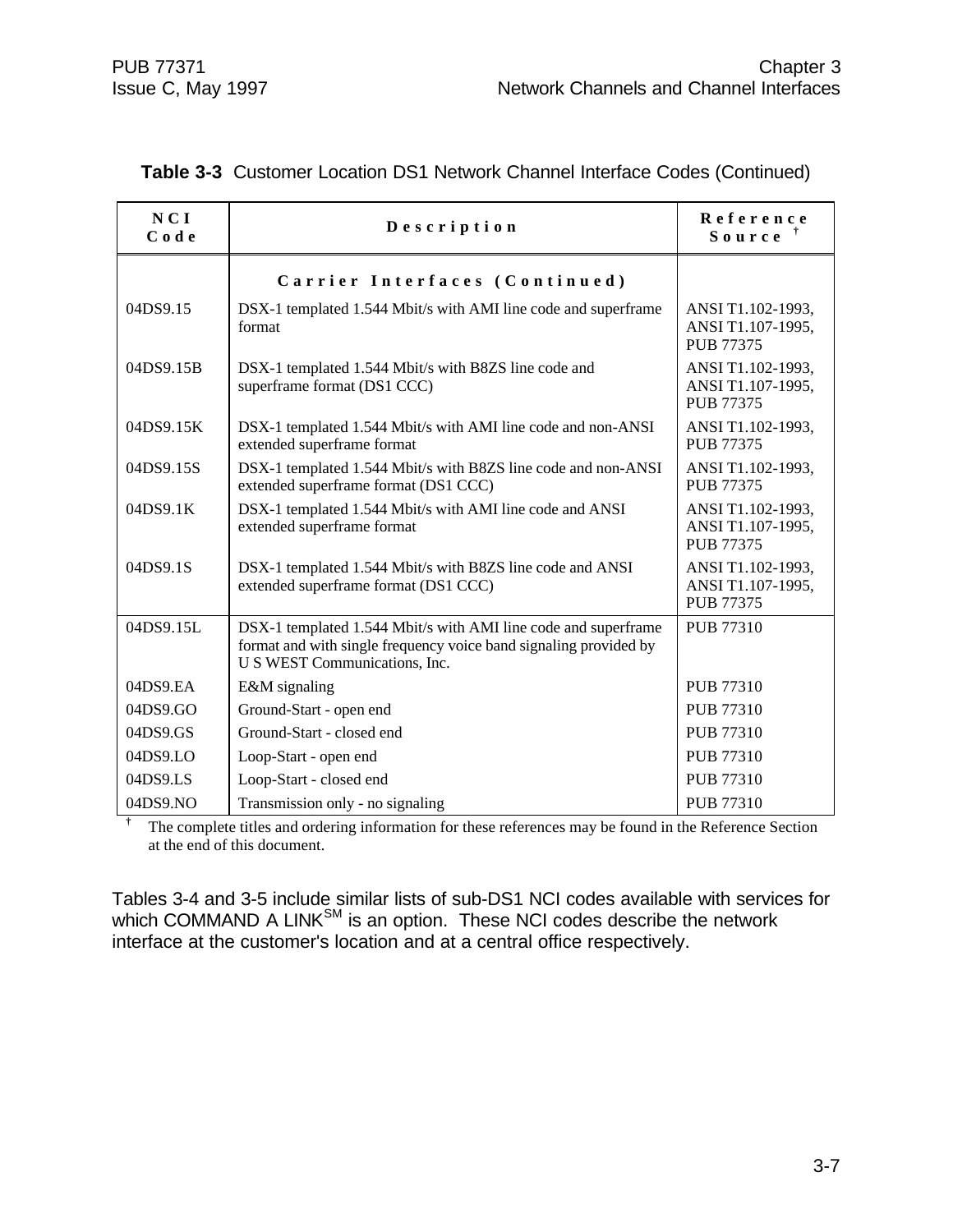| NCI<br>Codes                        | Description                                                                                                                         | Reference<br>Source |
|-------------------------------------|-------------------------------------------------------------------------------------------------------------------------------------|---------------------|
|                                     | Analog Interfaces                                                                                                                   |                     |
| 02DA2<br>04DA2<br>06DA2             | Data stream in voice frequency band at End-User premises                                                                            | PUB 77310           |
| 02DA2.C1<br>04DA2.C1<br>06DA2.C1    | Data stream in voice frequency band at End-User premises, optional<br>C1 conditioning                                               | PUB 77311           |
| 02DA2.C2<br>04DA2.C2<br>06DA2.C2    | Data stream in voice frequency band at End-User premises, optional<br>C <sub>2</sub> conditioning                                   | <b>PUB 77311</b>    |
| 02DA2.C4<br>04DA2.C4<br>06DA2.C4    | Data stream in voice frequency band at End-User premises, optional<br>C4 conditioning (no mid-link)                                 | <b>PUB 77311</b>    |
| 02DA2.C11<br>04DA2.C11<br>06DA2.C11 | Data stream in voice frequency band at End-User premises, optional<br>C1 and D1 conditioning (2 point only)                         | <b>PUB 77311</b>    |
| 02DA2.C21<br>04DA2.C21<br>06DA2.C21 | Data stream in voice frequency band at End-User premises, optional<br>C <sub>2</sub> and D <sub>1</sub> conditioning (2 point only) | <b>PUB 77311</b>    |
| 02DA2.C41<br>04DA2.C41<br>06DA2.C41 | Data stream in voice frequency band at End-User premises, optional<br>C4 and D1 conditioning (2 point only)                         | <b>PUB 77311</b>    |
| 02DA2.D1<br>04DA2.D1<br>06DA2.D1    | Data stream in voice frequency band at End-User premises, optional<br>D1 conditioning (2 point only)                                | <b>PUB 77311</b>    |
| 04DB2                               | Data stream in voice frequency band at IC terminal location                                                                         | <b>PUB 77310</b>    |
| 04EA2.E<br>06EA2.E                  | Type I E&M signaling at either IC terminal location or End-User<br>premises. IC or End-User originates on E lead.                   | <b>PUB 77310</b>    |
| 04EA2.M<br>06EA2.M                  | Type I E&M signaling at either IC terminal location or End-User<br>premises. IC or End-User originates on M lead.                   | <b>PUB 77310</b>    |
| 06EB2.E<br>08EB2.E                  | Type II E&M signaling at either IC terminal location or End-User<br>premises. IC or End-User originates on E lead.                  | <b>PUB 77310</b>    |
| 06EB2.M<br>08EB2.M                  | Type II E&M signaling at either IC terminal location or End-User<br>premises. IC or End-User originates on M lead.                  | <b>PUB 77310</b>    |

#### **Table 3-4** Customer Location Sub-DS1 Network Channel Interface Codes

**†** The complete titles and ordering information for these references may be found in the Reference Section at the end of this document.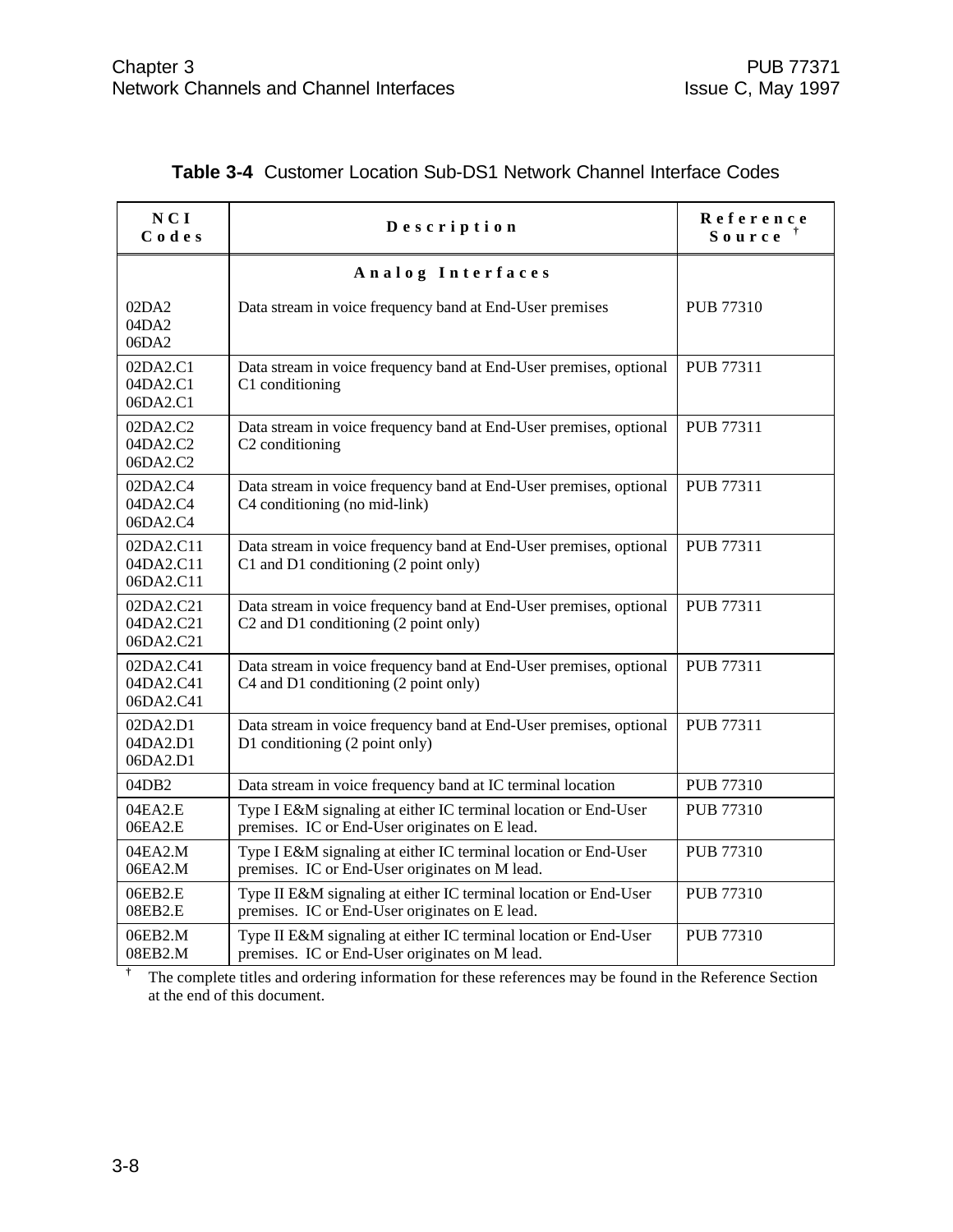| NCI<br>Codes               | Description                                                                                                         | Reference<br>Source |
|----------------------------|---------------------------------------------------------------------------------------------------------------------|---------------------|
|                            | Analog Interfaces (Continued)                                                                                       |                     |
| 08EC2                      | Type III E&M signaling at either IC terminal location or End-User<br>premises. IC or End-User originates on M lead. | <b>PUB 77310</b>    |
| 02GO2<br>04GO2             | Ground-start loop signaling - open end                                                                              | <b>PUB 77310</b>    |
| 02GS2<br>04GS2             | Ground-start loop signaling - closed end                                                                            | <b>PUB 77310</b>    |
| 02LA2                      | End-User loop start loop signaling - Type A registered port, open<br>end                                            | <b>PUB 77310</b>    |
| 02LA2.DB                   | End-User loop start loop signaling - Type A registered port, open<br>end, optional DB data enhancement              | PUB 77311           |
| 04DB2                      | Data stream in voice frequency band at IC terminal location                                                         | <b>PUB 77310</b>    |
| 04EA2.E<br>06EA2.E         | Type I E&M signaling at either IC terminal location or End-User<br>premises. IC or End-User originates on E lead.   | PUB 77310           |
| 04EA2.M<br>06EA2.M         | Type I E&M signaling at either IC terminal location or End-User<br>premises. IC or End-User originates on M lead.   | PUB 77310           |
| 06EB2.E<br>08EB2.E         | Type II E&M signaling at either IC terminal location or End-User<br>premises. IC or End-User originates on E lead.  | <b>PUB 77310</b>    |
| 06EB2.M<br>08EB2.M         | Type II E&M signaling at either IC terminal location or End-User<br>premises. IC or End-User originates on M lead.  | <b>PUB 77310</b>    |
| 08EC2                      | Type III E&M signaling at either IC terminal location or End-User<br>premises. IC or End-User originates on M lead. | <b>PUB 77310</b>    |
| 02GO <sub>2</sub><br>04GO2 | Ground-start loop signaling - open end                                                                              | <b>PUB 77310</b>    |
| 02GS2<br>04GS2             | Ground-start loop signaling - closed end                                                                            | <b>PUB 77310</b>    |
| 02LA2                      | End-User loop start loop signaling - Type A registered port, open<br>end                                            | PUB 77310           |
|                            | The complete titles and ordering information for these references may be found in the Reference Section             |                     |

#### **Table 3-4** Customer Location Sub-DS1 Network Channel Interface Codes (Continued)

The complete titles and ordering information for these references may be found in the Reference Section at the end of this document.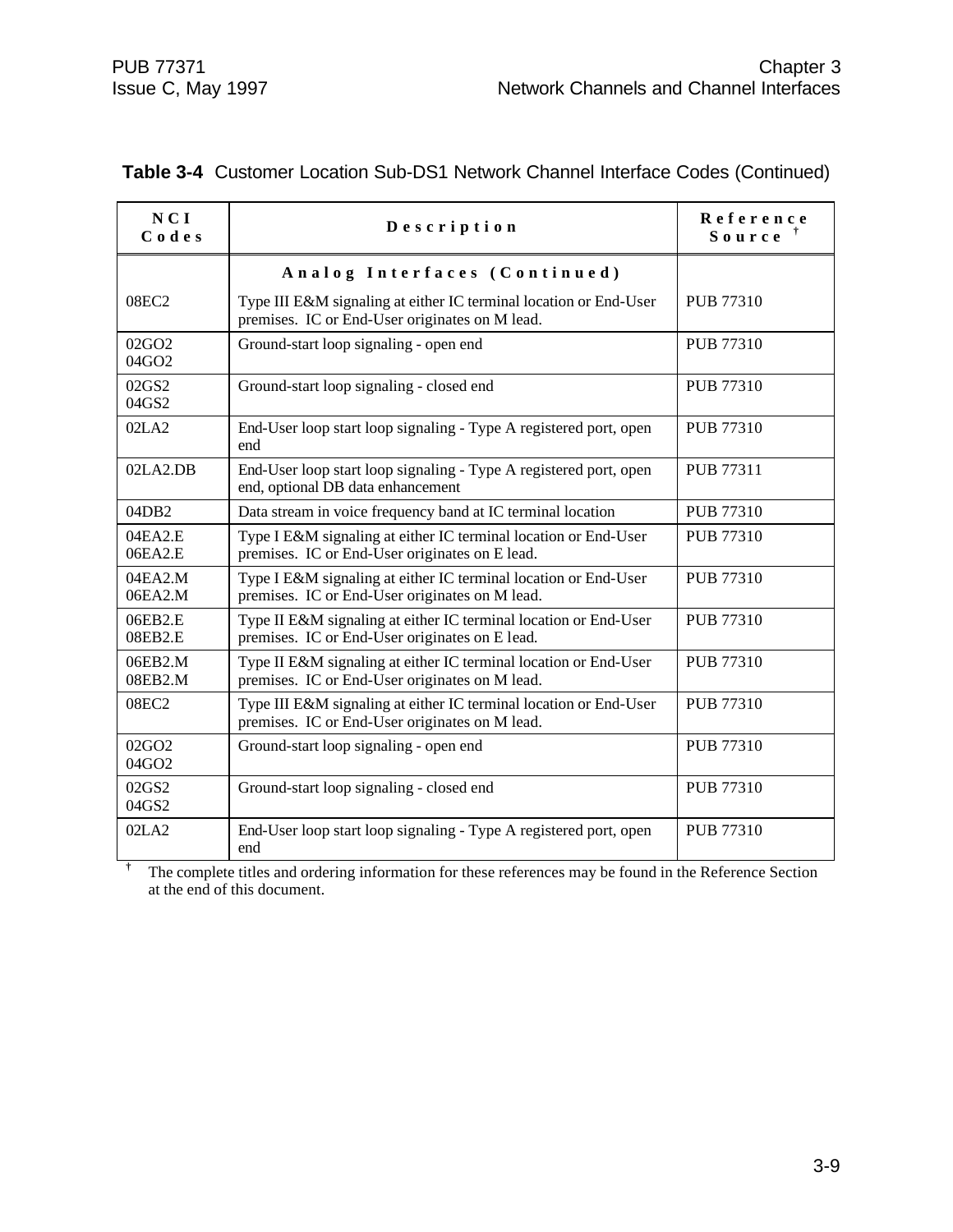| NCI<br>Codes                           | Description                                                                                                                         | Reference<br>Source |
|----------------------------------------|-------------------------------------------------------------------------------------------------------------------------------------|---------------------|
|                                        | Analog Interfaces (Continued)                                                                                                       |                     |
| 02LA2.DB                               | End-User loop start loop signaling - Type A registered port, open<br>end, optional DB data enhancement                              | <b>PUB 77311</b>    |
| 02LB2                                  | End-User loop start loop signaling - Type B registered port, open<br>end                                                            | PUB 77310           |
| 02LB2.DB                               | End-User loop start loop signaling - Type B registered port, open<br>end, optional DB data enhancement                              | PUB 77311           |
| 02LC2                                  | End-User loop start loop signaling - Type C registered port, open<br>end                                                            | <b>PUB 77310</b>    |
| 02LC2.DB                               | End-User loop start loop signaling - Type C registered port, open<br>end, optional DB data enhancement                              | PUB 77311           |
| 02LG2                                  | Loop start signaling - Class A registered port (open end) with<br>repeated ringing                                                  | PUB 77311           |
| 02LG2.DB                               | Loop start signaling - Class A registered port (open end) with<br>repeated ringing, optional DB data enhancement                    | PUB 77311           |
| 02LO <sub>2</sub><br>04LO <sub>2</sub> | Loop-start loop signaling - open end                                                                                                | <b>PUB 77310</b>    |
| 02LO2.DB                               | Loop-start loop signaling - open end, optional DB data enhancement                                                                  | PUB 77311           |
| 02LS2<br>04LS2                         | Loop-start loop signaling - closed end, 600 ohms                                                                                    | <b>PUB 77310</b>    |
| 04LS2.DB                               | Loop-start loop signaling - closed end, 600 ohms, optional DB data<br>enhancement                                                   | PUB 77311           |
| 02LS3                                  | Loop-start loop signaling - closed end, 900 ohms                                                                                    | <b>PUB 77310</b>    |
| 02LS3.M                                | Loop-start loop signaling - closed end, 900 ohms, CO answering<br>service concentrator                                              | PUB 77310           |
| 02NO <sub>2</sub><br>04NO2             | No signaling interface, transmission only                                                                                           | PUB 77310           |
| 04SF2.LO                               | Single-frequency signaling within voice frequency band at an IC<br>terminal location. SF to loop signaling, loop start, open end.   | PUB 77310           |
| 04SF2.LS                               | Single-frequency signaling within voice frequency band at an IC<br>terminal location. SF to loop signaling, loop start, closed end. | <b>PUB 77310</b>    |

#### **Table 3-4** Customer Location Sub-DS1 Network Channel Interface Codes (Continued)

The complete titles and ordering information for these references may be found in the Reference Section at the end of this document.

**†**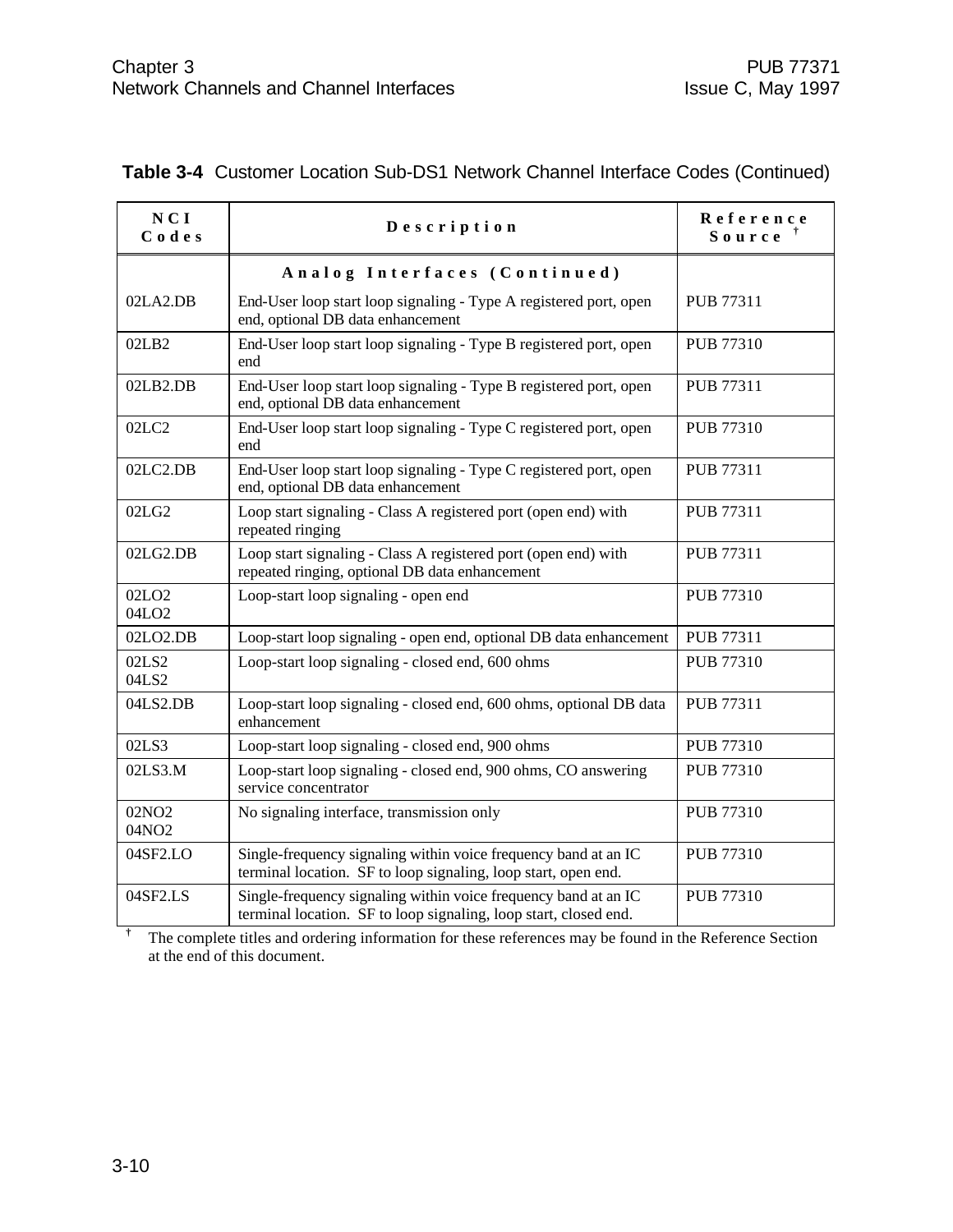| NCI<br>Codes | Description                                           | Reference<br>$S$ ource $\ddagger$ |
|--------------|-------------------------------------------------------|-----------------------------------|
|              | Digital Interfaces                                    |                                   |
| 04DU5.19     | 19.2 kbit/s End User Interface                        | PUB 77312                         |
| 04DU5.24     | 2.4 kbit/s End User Interface                         | PUB 77312                         |
| 04DU5.48     | 4.8 kbit/s End User Interface                         | PUB 77312                         |
| 04DU5.56     | 56.0 kbit/s End User Interface                        | PUB 77312                         |
| 04DU5.64     | 64.0 kbit/s End User Interface                        | PUB 77312                         |
| 04DU5.96     | 9.6 kbit/s End User Interface                         | PUB 77312                         |
| 04DU5.24S    | 2.4 kbit/s End User Interface with Secondary Channel  | PUB 77312                         |
| 04DU5.19S    | 19.2 kbit/s End User Interface with Secondary Channel | PUB 77312                         |
| 04DU5.48S    | 4.8 kbit/s End User Interface with Secondary Channel  | PUB 77312                         |
| 04DU5.56S    | 56.0 kbit/s End User Interface with Secondary Channel | PUB 77312                         |
| 04DU5.96S    | 9.6 kbit/s End User Interface with Secondary Channel  | PUB 77312                         |
| 04DV5.BA     | Digital Data Over Voice 2.4 kbit/s                    | PUB 77331                         |
| 04DV5.BB     | Digital Data Over Voice 4.8 kbit/s                    | PUB 77331                         |
| 04DV5.BC     | Digital Data Over Voice 9.6 kbit/s                    | PUB 77331                         |
| 04DV5.BL     | Digital Data Over Voice 19.2 kbit/s                   | PUB 77331                         |

#### **Table 3-4** Customer Location Sub-DS1 Network Channel Interface Codes (Continued)

**†** The complete titles and ordering information for these references may be found in the Reference Section at the end of this document.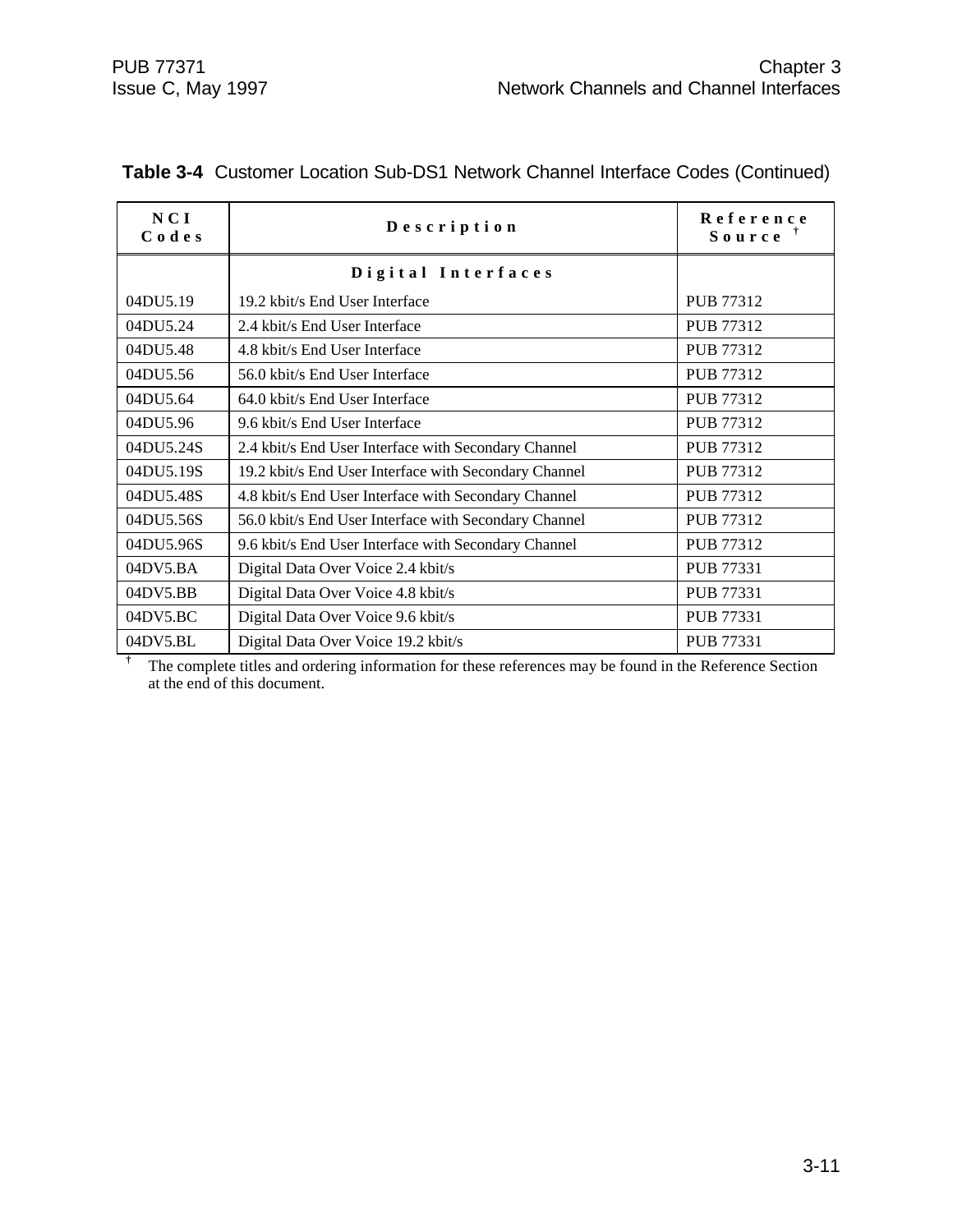| NCI<br>Codes | Description                                                                                                                              | Reference<br>$S$ ource $T$ |
|--------------|------------------------------------------------------------------------------------------------------------------------------------------|----------------------------|
|              | Analog Interfaces                                                                                                                        |                            |
| 02BL2        | CO Bridge - Bridge Lifter                                                                                                                | PUB 77311                  |
| 04BR2        | CO Bridge - Resistive type                                                                                                               | <b>PUB 77311</b>           |
| 04BR2.CF     | CO Bridge - Resistive type, Conference operation                                                                                         | PUB 77311                  |
| 04BR2.SP     | CO Bridge - Resistive type, Split path operation. An independent<br>path (2 wire bridge) is provided for each direction of transmission. | <b>PUB 77311</b>           |
|              | Digital Interfaces                                                                                                                       |                            |
| $04BD5.19*$  | 19.2 kbit/s CO Bridge                                                                                                                    | PUB 77312                  |
| $04BD5.24*$  | 2.4 kbit/s CO Bridge                                                                                                                     | PUB 77312                  |
| 04BD5.48 $*$ | 4.8 kbit/s CO Bridge                                                                                                                     | PUB 77312                  |
| 04BD5.56 $*$ | 56.0 kbit/s CO Bridge                                                                                                                    | PUB 77312                  |
| 04BD5.96 *   | 9.6 kbit/s CO Bridge                                                                                                                     | PUB 77312                  |

#### **Table 3-5** Central Office Sub-DS1 Network Channel Interface Codes

**†** The complete titles and ordering information for these references may be found in the Reference Section at the end of this document.

\* U S WEST currently does not use the 04BD5.\_\_ NCI code in some jurisdictions.

#### **3.4 Information Codes**

An Information code is a new concept used to define an interface (typically in a central office). The Information code uses the same format as an NCI code but normally includes information that may not be of a technical nature. Usually, some of the technical information normally found in a NCI code is omitted. Because of this limitation, Information codes may not be used at a customer interface.

The COMMAND A LINK<sup>SM</sup> service uses an Information code at the DCS. The general form is 04CS. R where the underlines represent variable characters. The CS denotes a connection to a DCS. The R indicates Customer Reconfigurable. The missing characters indicate the impedance (with values 6 or 9) and the functional type of DCS.

Section 2.4.2 of Chapter 2 discussed the channel rearrangement options. The 04CS<sub>\_</sub>. R implies that there is an 04DS<sub>\_</sub>. \_\_\_ interface with the addition of being crossconnected to a DCS with the added capability of being customer reconfigurable.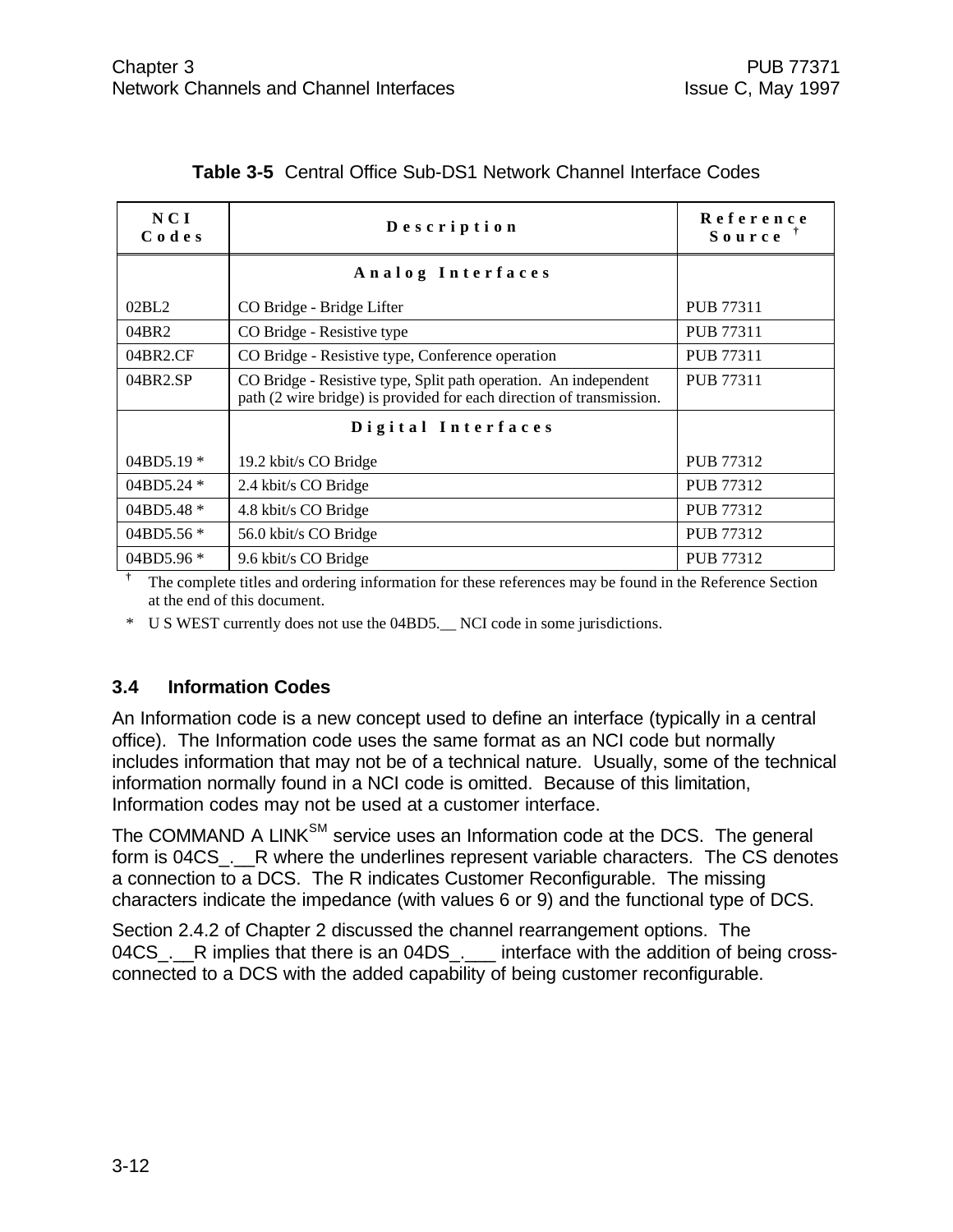Table 3-6 lists the applicable "CS" Information codes. The fifth position impedance code (with values 9 or 6) along with the seventh and eighth position option codes may be used to determine the type of port and the generic type of DCS. The impedance code of 9 applies to a DS1 while the code of 6 applies to a DS3. The type of interface available at a specific location will vary subject to equipment availability.

The technically similar NCI codes will vary with the requirements. The proper interface will be selected depending on the NC code of the channel, the NCI code at the customer interface at the other end of the channel, and the rearrangement requirements. For example, a DS1 service channel using an NC code of HCEC and an End-User NCI code of 04DU9.1S both indicate that the DS1 uses B8ZS and ANSI ESF. The technically similar NCI code is 04DS9.1S. Assuming that customer requirements include rearrangements by DS0s, the 04CS9.10R would be selected from Table 3-6. The 04CS9.10R interface would be designed to match the 04DS9.1S interface plus the DCS.

| <b>Information</b><br>Code<br>$\left(1\right)$ | <b>Generic</b><br><b>DCS Type</b> | <b>COMMAND A LINKSM</b><br><b>Port Type</b> | Rearrangable<br>By | <b>Technically</b><br><b>Similar</b><br>NCI Code (2) |
|------------------------------------------------|-----------------------------------|---------------------------------------------|--------------------|------------------------------------------------------|
| 04CS9.10R                                      | 1/0                               | DS0(3)                                      | D <sub>S0</sub>    | 04DS9.                                               |
| 04CS9.10R                                      | 1/0                               | DS <sub>1</sub>                             | DS1 & DS0          | 04DS9.                                               |
| 04CS9.11R                                      | 1/1                               | DS <sub>1</sub>                             | DS <sub>1</sub>    | 04DS9.                                               |
| 04CS6.30R                                      | (4)                               | DS3                                         | DS3, DS1 & DS0     | 04DS6.                                               |
| 04CS9.31R                                      | 3/1                               | DS <sub>1</sub>                             | DS <sub>1</sub>    | 04DS9.                                               |
| 04CS6.31R                                      | 3/1                               | DS3                                         | DS3 & DS1          | 04DS6.                                               |
| 04CS6.33R                                      | 3/3                               | DS3                                         | DS3                | 04DS6.                                               |

#### **Table 3-6** DCS Information Codes

#### **NOTES:**

- 1. The type of interface available at a specific location will vary subject to equipment availability.
- 2. The underlines represent several available options.
- 3. The DS0 port is actually implemented as a DS1 connection on the DCS with a multiplexer attached. See Chapter 2, paragraph 2.3.3 for further information.
- 4. U S WEST does not have DCSs with these capabilities. A special two-DCS application must be used. See Chapter 2, Section 2.4.4 for further details.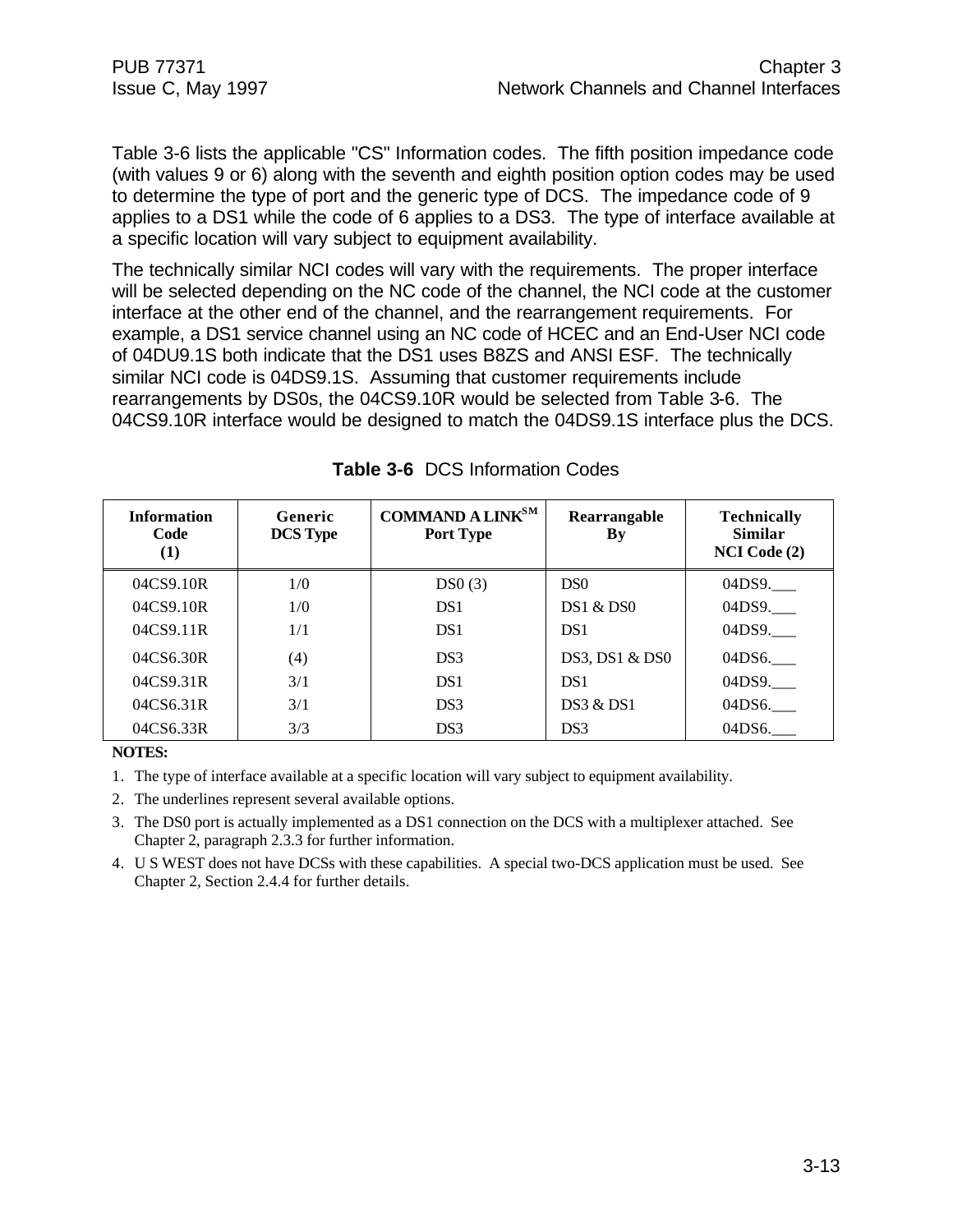#### **3.5 Digital Switched Services (DSS)**

The Digital Switched Services (DSS) combines a DS1 Service with one or more Basic and/or Advanced switched services. The Basic Service provides for a line side connection to the switch. The Advanced Service provides for a trunk side connection to the switch. The U S WEST Technical Publication 77319, *U S WEST Digital Switched Services,* should be consulted for further information.

#### **3.5.1 Basic DSS Service**

Figure 3-1 illustrates a typical Basic DSS Service. Figure 3-2 illustrates the equivalent COMMAND A LINK<sup>SM</sup> services. The HC\_G (i.e., HC-G, HCDG, and HCFG) used with the DS1/DSS service are split into a HC\_C and a HC\_V (the underlines represent several alternatives).

The UCG\_ and UDG\_ NC code circuits are split into UCG\_ or UDG\_ circuits respectively. The 04CS9.10R NCI (information) code is used to provide the "Customer Reconfigurable" identification.



**Figure 3-1** Typical Basic DSS Service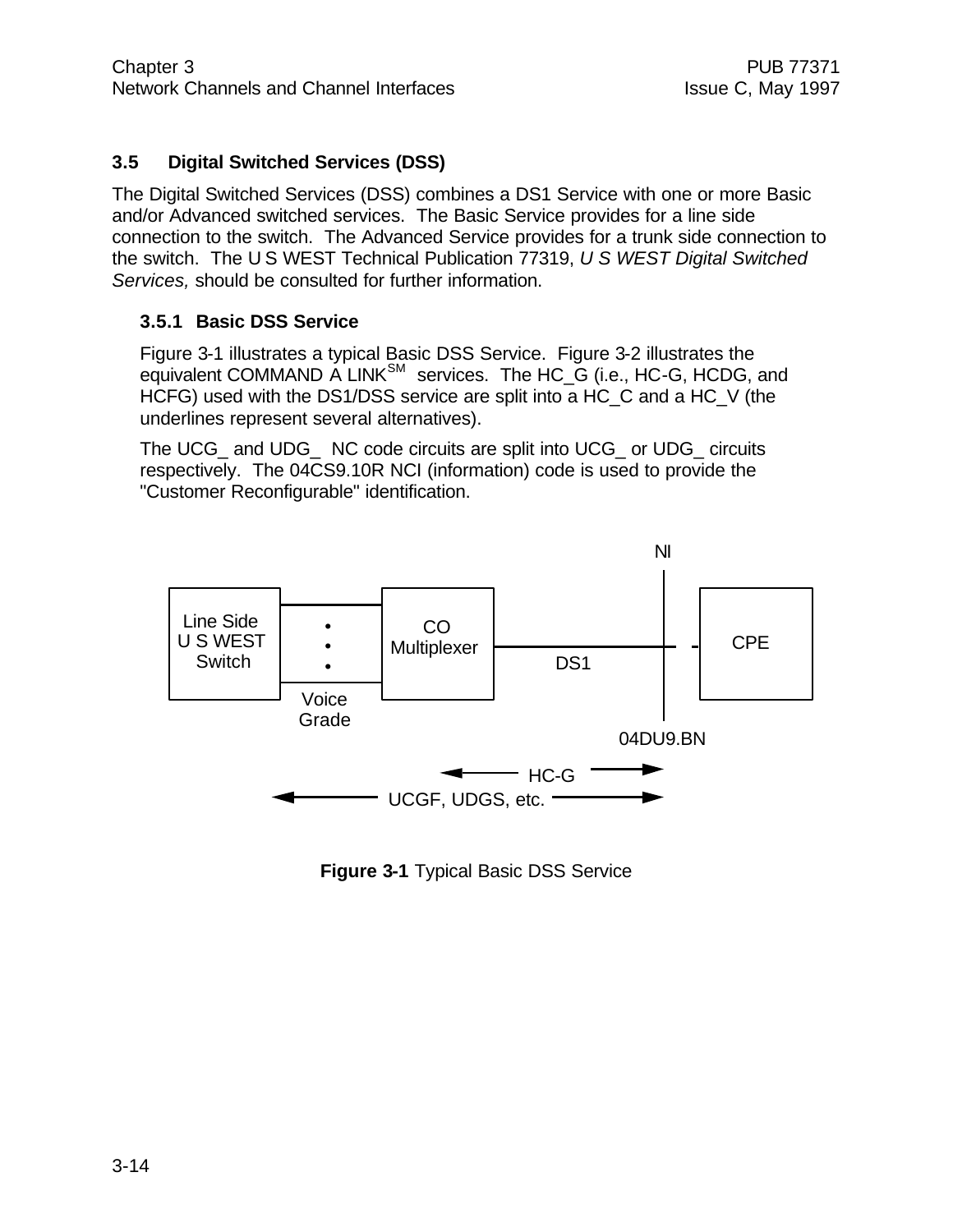#### **First Circuits**



Figure 3-2 Typical Basic DSS Service With COMMAND A LINK<sup>SM</sup>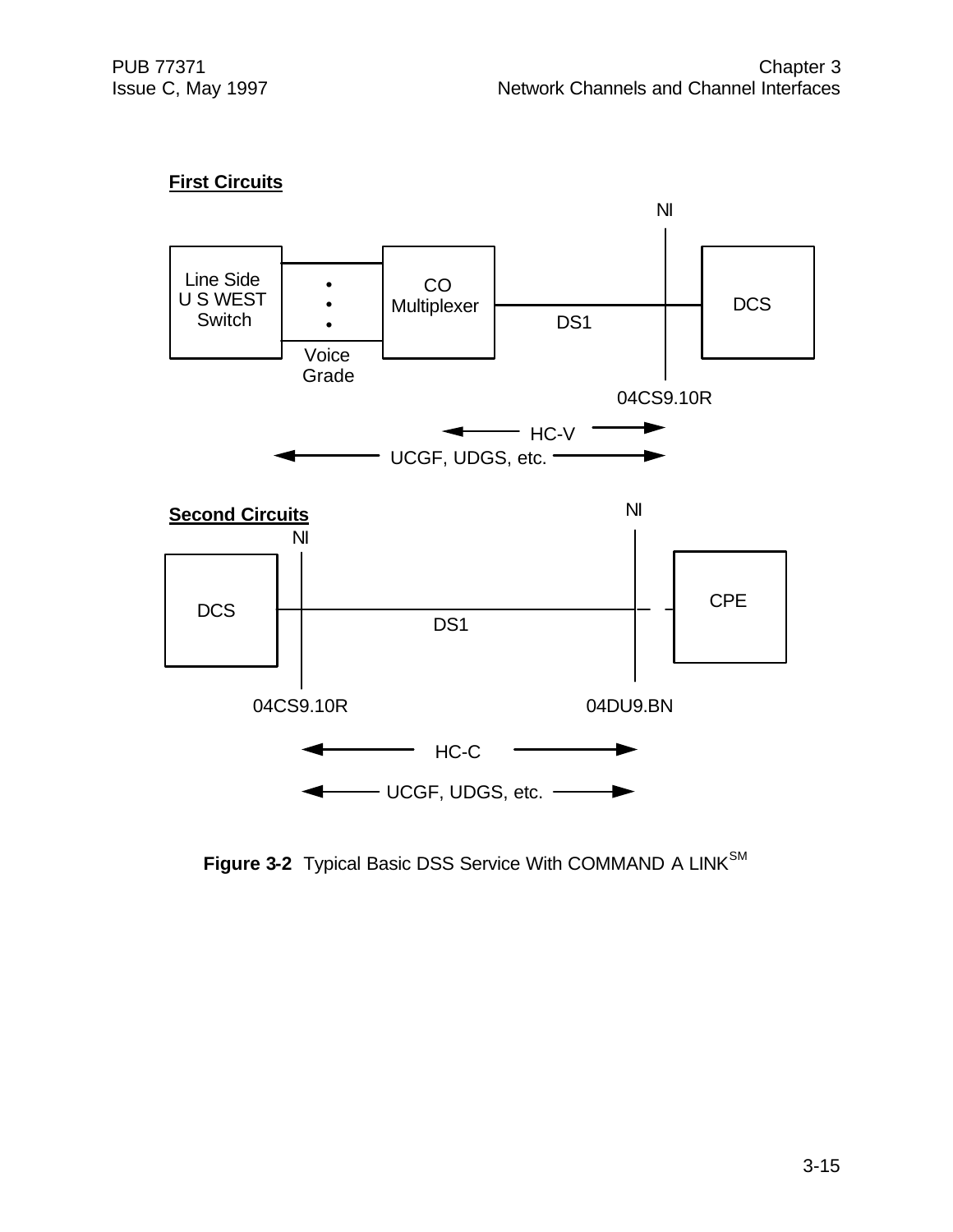#### **3.5.2 Advanced DSS Services**

Figure 3-3 illustrates a typical Basic DSS Service. Figure 3-4 illustrates the equivalent COMMAND A LINK<sup>SM</sup> services. The HC\_D (i.e., HC-D, HCDD, and HCFD) are split into a HC\_C and a HC\_D. There is no equivalent to the HC\_V replacement with the Advanced service. The HC\_D is used.

The UDG\_ NC code circuits is split into separate UDG\_ circuits. The 04CS9.10R NCI (information) code is used to provide the "Customer Reconfigurable" identification for both the UDG\_ and HC\_D channels.



**Figure 3-3** Typical Advanced DSS Service

A special case occurs when the U S WEST switch is an analog switch without a digital interface. In this situation, Figures 3-1 and 3-2 would apply but with the appropriate UDG\_ codes (e.g., UDGT) being used. Further information can be found in PUB 77319, Chapter 2.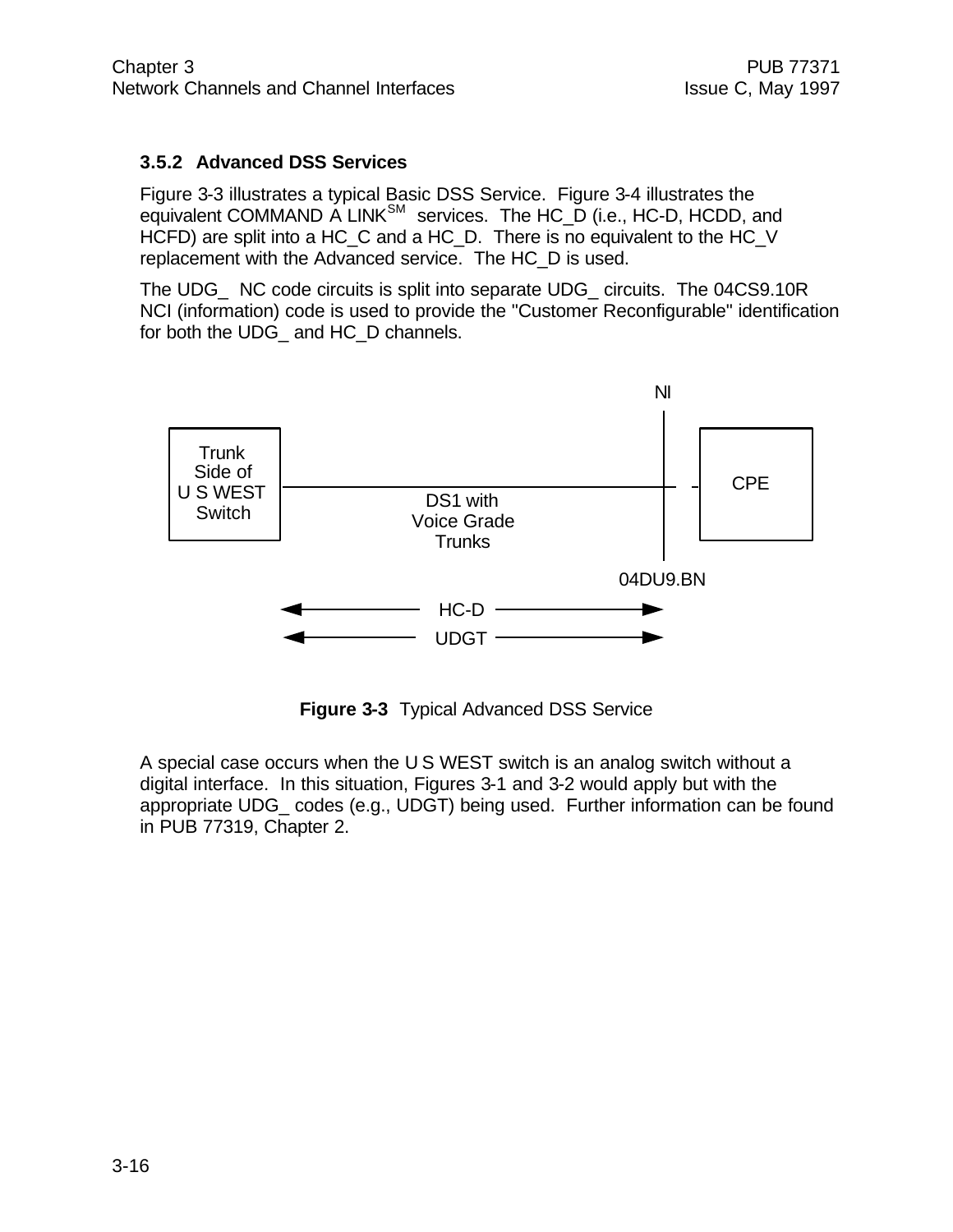# **First Circuits**



Figure 3-4 Typical Advanced DSS Service With COMMAND A LINK<sup>SM</sup>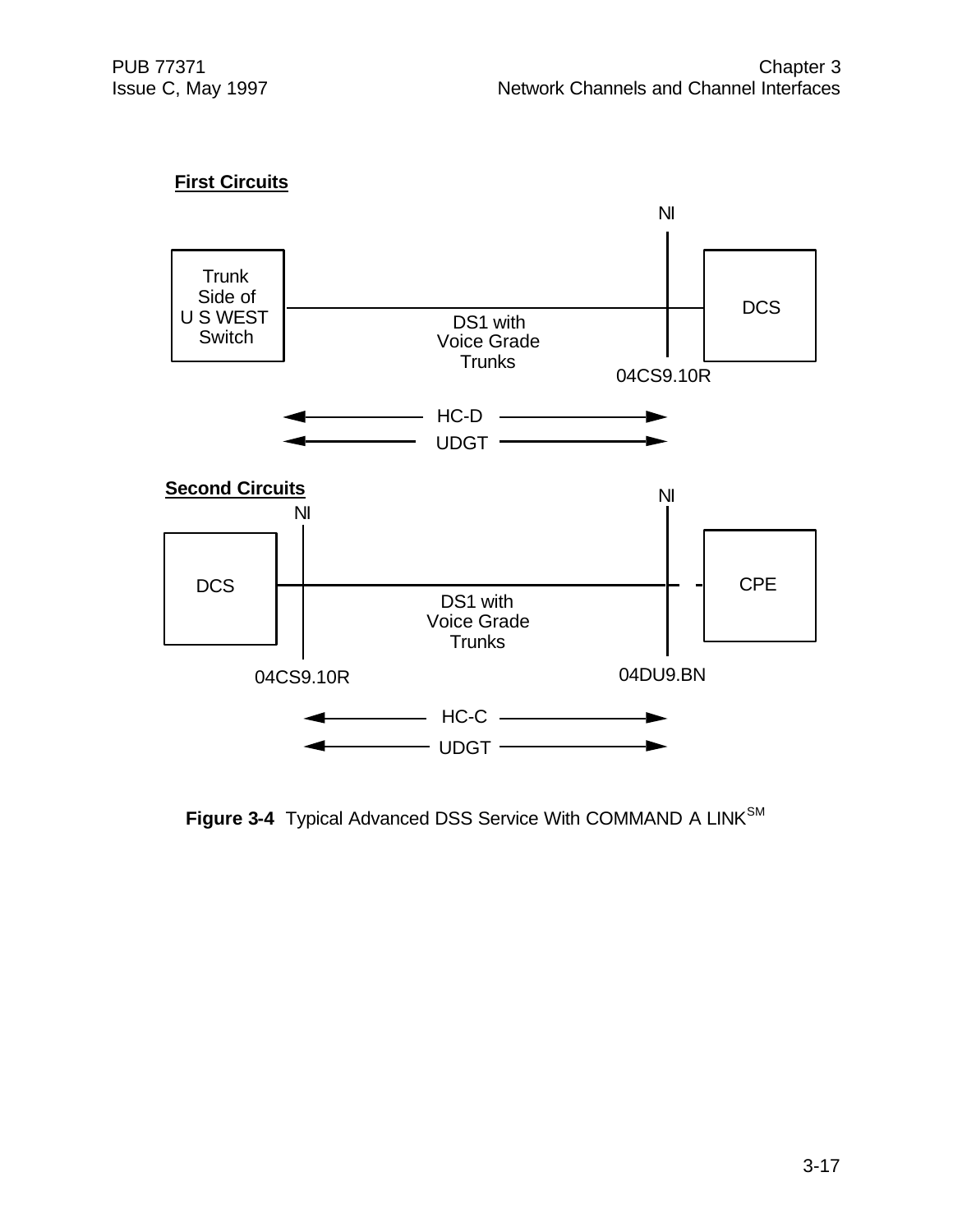# **3.6 U S WEST Self Healing Network Service**

U S WEST Self Healing Network Service (SHNS) offers a premium service arrangement designed to provide high capacity digital services between multiple customer designated premises or between customer designated premises and U S WEST Wire Centers. The SHNS dedicates available bandwidth on the Network exclusively to a single customer. The Technical Publication 77332, *U S WEST Self Healing Network Service (SHNS) (DS1, DS3, OC3, & OC12),* describes the service in greater detail. Figure 3-8 illustrates a typical SHNS network.

The combination of SHNS and COMMAND A LINK<sup>SM</sup> is available with DS1 and DS3 Network Interfaces only . The SHNS interfaces greater than the DS3 interface are not available with COMMAND A LINK<sup>SM</sup>. The available NC/NCI code combinations are listed in Section 4.11.

#### **3.7 Diversity And Avoidance**

The U S WEST Diversity and Avoidance Service provides the customer the ability to obtain diverse routing and other topological routing options with many U S WEST services including SHARP and SHNS. The service can be used to provide additional protection by providing diverse routing in both inter-office and central office to customer location loops. Certain geographic areas or central offices can be avoided. These capabilities along with the COMMAND A LINK $^{SM}$  rearrangement capabilities will provide the customer with a more reliable service for their critical needs.

This service is described in the U S WEST Technical Publication 77344, *Diversity And Avoidance*. No further information about the service is included in this document since there are no unique Network Channel or Network Channel Interface codes associated with Diversity and Avoidance.

# **3.8 Self-Healing Alternate Route Protection (SHARP)**

Self-Healing Alternate Route Protection (SHARP) is an optional service that improves the reliability of DS1 or DS3 services that are transported over fiber optic facilities. The service is described in PUB 77340, *Self-Healing Alternate Route Protection (SHARP)*.

SHARP provides protection from the customer premises to the Serving Wire Center. SHARP PLUS may be used to also provide protection on interoffice facilities.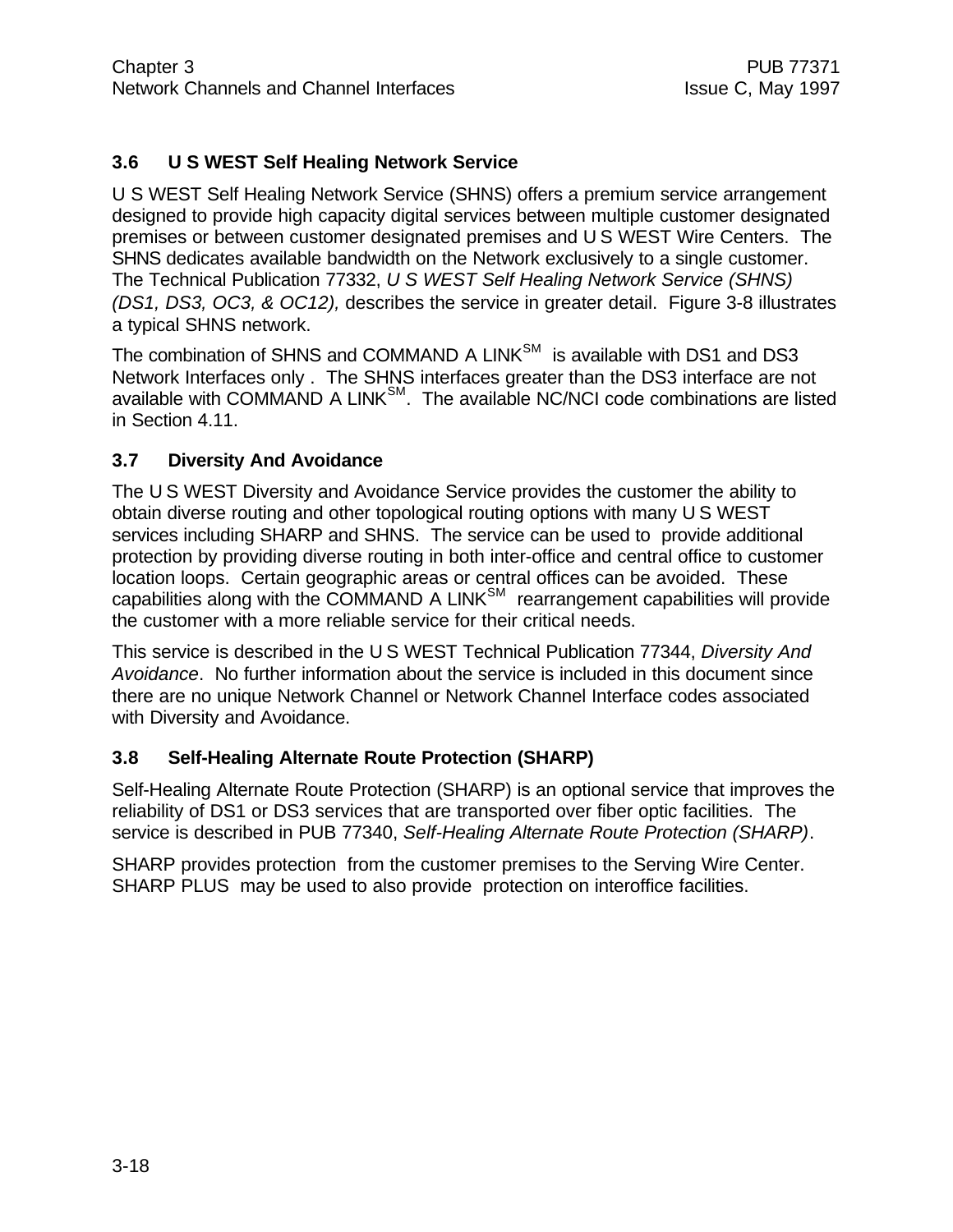

**Figure 3-5** Typical Self Healing Network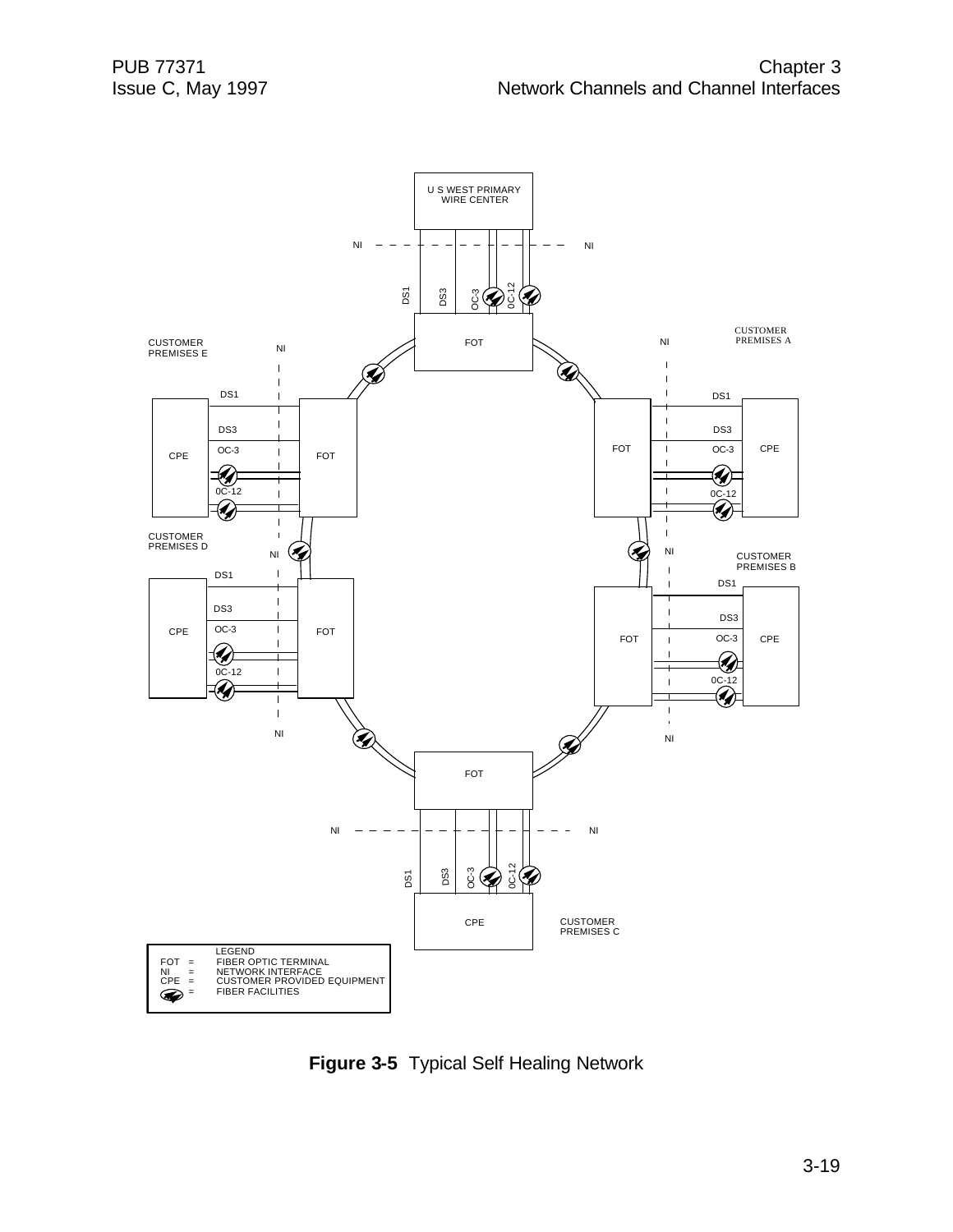# **CONTENTS**

# **Chapter and Section Page**

| 4. |      |  |          |
|----|------|--|----------|
|    | 4.1  |  | $4 - 1$  |
|    |      |  | $4 - 1$  |
|    |      |  | $4 - 1$  |
|    |      |  | $4 - 1$  |
|    |      |  | $4 - 1$  |
|    |      |  | $4 - 2$  |
|    | 4.2  |  | $4 - 3$  |
|    | 4.3  |  | $4 - 10$ |
|    |      |  | $4 - 10$ |
|    |      |  | $4 - 25$ |
|    | 4.4  |  | $4 - 36$ |
|    | 4.5  |  | $4 - 43$ |
|    | 4.6  |  | $4 - 45$ |
|    | 4.7  |  | $4 - 74$ |
|    | 4.8  |  | $4 - 76$ |
|    |      |  | $4 - 76$ |
|    |      |  | $4 - 77$ |
|    | 4.9  |  | 4-79     |
|    | 4.10 |  | $4 - 81$ |
|    | 4.11 |  | $4 - 83$ |
|    |      |  |          |

# **Figures**

# **Tables**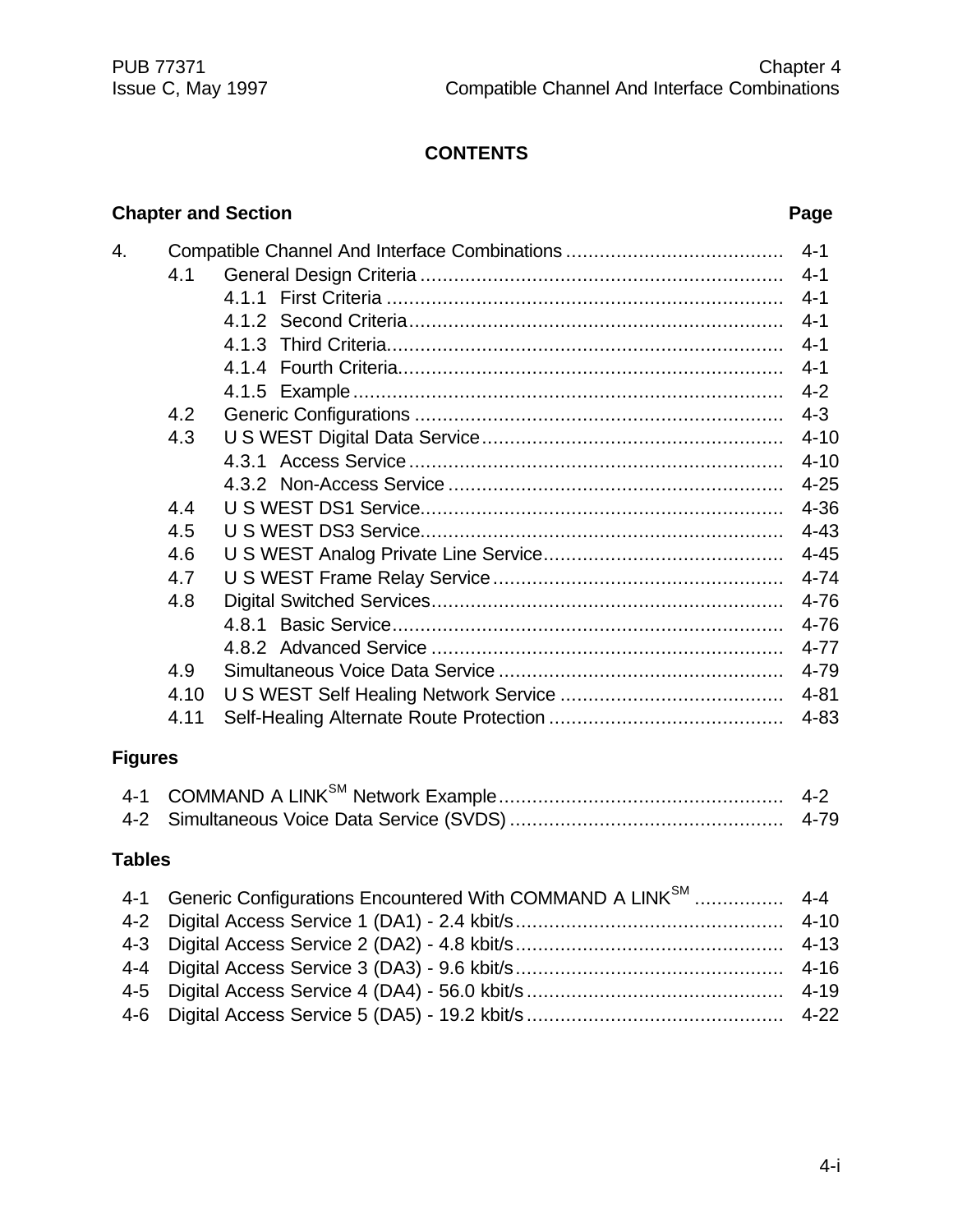# **CONTENTS** (Continued)

# **Tables** (Continued) **Page**

| $4 - 7$ |                                                                  | $4 - 25$ |
|---------|------------------------------------------------------------------|----------|
| $4 - 8$ |                                                                  | $4 - 26$ |
| $4 - 9$ |                                                                  | $4 - 27$ |
|         |                                                                  | $4 - 29$ |
|         |                                                                  | $4 - 31$ |
|         |                                                                  | $4 - 33$ |
|         |                                                                  | $4 - 35$ |
|         |                                                                  | $4 - 36$ |
|         |                                                                  | $4 - 43$ |
|         |                                                                  | $4 - 45$ |
|         |                                                                  | $4 - 47$ |
|         |                                                                  | $4 - 49$ |
|         |                                                                  | $4 - 51$ |
|         |                                                                  | $4 - 52$ |
|         |                                                                  | $4 - 55$ |
|         |                                                                  | 4-59     |
|         |                                                                  | $4 - 64$ |
|         |                                                                  | $4 - 65$ |
|         |                                                                  | $4 - 67$ |
|         |                                                                  | $4 - 70$ |
|         |                                                                  | $4 - 71$ |
|         |                                                                  | $4 - 72$ |
|         | 4-29 Frame Relay - High Capacity Service 1 and 31 (HC1 and HC31) | $4 - 74$ |
|         | 4-30 Frame Relay - Digital Access Service 4 (DA4) - 56 kbit/s    | $4 - 75$ |
|         | 4-31 Frame Relay - Digital Access Service 6 (DA6) - 64 kbit/s    | $4 - 75$ |
|         | 4-32 Basic Digital Switched Service - Voice Grade Channels       | $4 - 76$ |
|         | 4-33 DS1 Channels for Advanced Digital Switched Services         | $4 - 77$ |
|         | 4-34 Advanced Digital Switched Service - Voice Grade Channels    | $4 - 78$ |
|         |                                                                  | $4 - 80$ |
|         |                                                                  | $4 - 81$ |
|         |                                                                  |          |
|         | 4-38 Self-Healing Alternate Route Protection (SHARP) - DS1       | 4-83     |
|         | 4-39 Self-Healing Alternate Route Protection (SHARP) - DS3       | $4 - 84$ |
|         |                                                                  |          |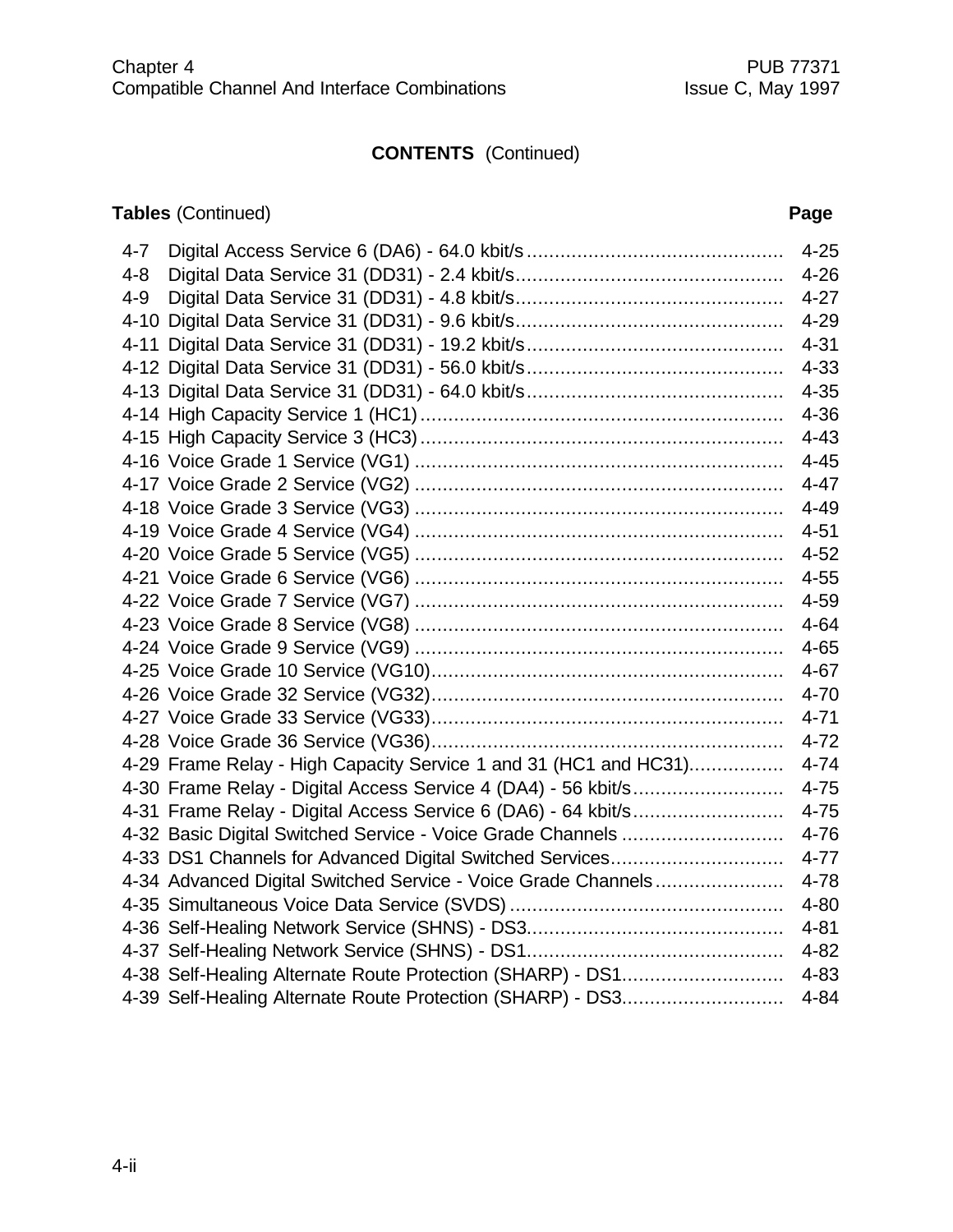# **4. Compatible Channel And Interface Combinations**

#### **4.1 General Design Criteria**

One of the key requirements in designing a network is to insure that the circuits being connected together by the COMMAND A LINK $^{SM}$  option are compatible with each other. There are four criteria that may be used to determine the compatibility of two circuits.

#### **4.1.1 First Criteria**

The first criteria is that the NC code of both circuits must be the same or, in a few instances, technically comparable. Tariff and legal issues tend to restrict the channels to be of the same type using the same NC code. Contact your U S WEST representative for specific information.

#### **4.1.2 Second Criteria**

The second criteria is that the combination of the two NCI codes for each circuit must appear in the tables of this chapter. This specifically means that the combination of the 04CS. R Information code and the NCI code at the customer location must appear in the table for the NC code in Chapter 4. (The underlines indicate that several values may apply.)

#### **4.1.3 Third Criteria**

The third criteria is that both of the customer location NCI codes must appear in a comparable NC/NCI combination table for the NC code as if COMMAND A LINK<sup>SM</sup> was not involved. These tables appear in the specific service reference documents or (if applicable) in the FCC #5 tariff.

#### **4.1.4 Fourth Criteria**

The fourth criteria may apply to all types of circuits but typically is a concern only with certain analog circuits. The potential for concern may vary on a case-by-case basis. Each circuit has certain technical parameters which in themselves would meet a customer's needs. However, there is a chance that when two of these circuits are connected together end-to-end, the resulting end-to-end channel will not meet the customer's needs. Should this be the situation, the individual circuits should be ordered with tighter parameters so that when connected together, the end-to-end result is acceptable. This problem can be minimized by ordering Access type of circuits. Access circuits normally have tighter design parameters than Non-Access circuits since they are designed to be connected with another Access circuit and an Interexchange Carrier provided transport channel.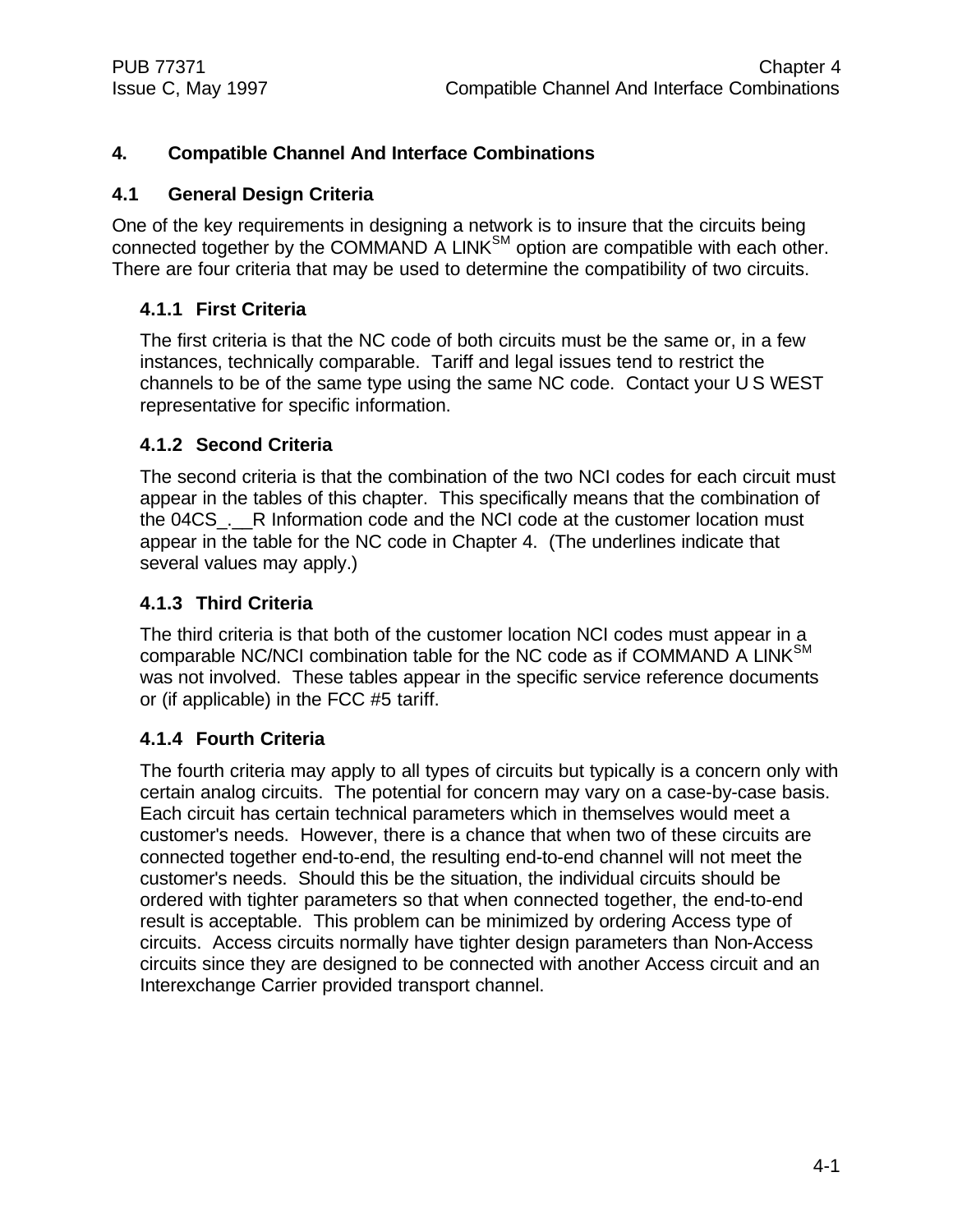# **4.1.5 Example**

An example may help explain these criteria. This example, illustrated in Figure 4-1, assumes that the circuits are DS1 Access channels using superframe and Alternate Mark Inversion. A customer wishes to connect two locations together with a DS1 for normal use. The customer also wishes to switch to a third location in the event of a disaster. This network will require three DS1 channels. Each would go from the DCS to the customer location. The three DS1 channels would have an NC code of HC-C. All three of the customer locations use either a 04DS9.15 or 04DU9.BN NCI code depending on whether it is a carrier or End-User interface respectively. The Information codes for the DS1 ports at the COMMAND A LINK<sup>SM</sup> DCS are all 04CS9.10R.



**Figure 4-1 COMMAND A LINK<sup>SM</sup> Network Example** 

The first criteria is met; all three circuits use the HC-C NC code. An examination of the HC-C portion of Table 4-1 later in this chapter finds that both the 04CS9.10R - 04DS9.15 and the 04CS9.10R - 04DU9.BN combinations are valid. Thus the second criteria is met. The third criteria is also met since a check of PUB 77200 shows that all three possible combinations (04DS9.15 - 04DS9.15, 04DS9.15 - 04DU9.BN, and 04DU9.BN - 04DU9.BN) are valid. The fourth criteria should not apply. Thus the application should be considered to be compatible.

The remainder of this Chapter contains lists of compatible NCI code pairs for each NC code used with the COMMAND A LINK<sup>SM</sup> option.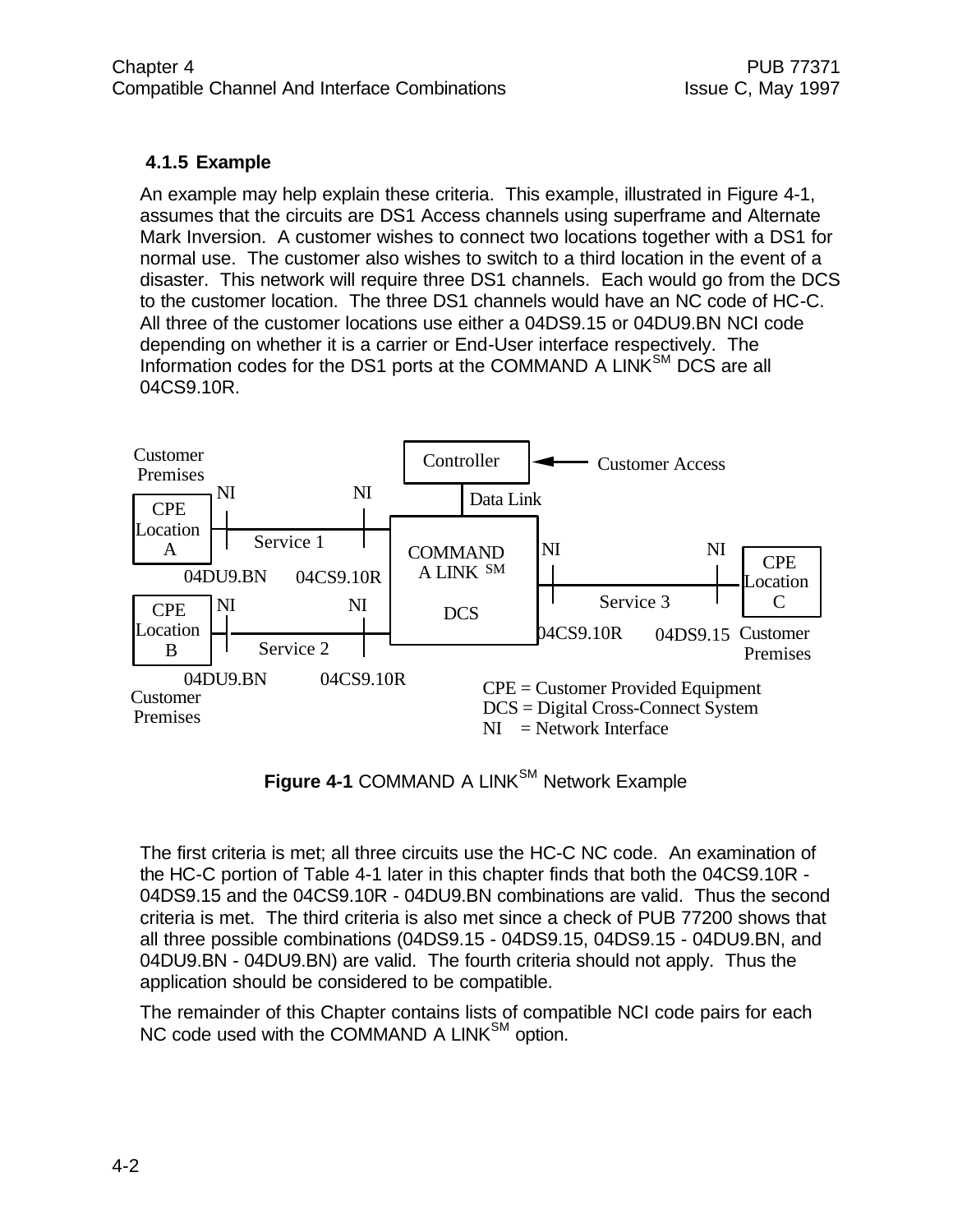Channels and interfaces above the DS3 level may be encountered when transporting the services listed in this document. These higher level services are beyond the scope of this document.

#### **4.2 Generic Configurations**

Some generic channel configurations have been developed as an aid in understanding the Network Channel (NC) and Network Channel Interface (NCI) combination tables in the remainder of Chapter 4. These configurations should help design a customer network using COMMAND A LINK<sup>SM</sup>.

Table 4-2 contains the diagrams and the descriptions of three sizes of COMMAND A LINK $^{SM}$  ports (DS0, DS1 and DS3) as well as the channels that may be encountered using this service. The channel configurations are numbered and appear in the tables (#). Solid lines indicate the channel being described by the NC/NCI code combinations. Dashed lines indicate parts of separately ordered services which, combined with the solid line portion, provide the specified channel. Each line represents one pair or two wires. Thus two lines represent a four wire interface.

An example may help explain the relationship between the configurations and the tables in the latter part of Chapter 4. Assume a 2.4 kbit/s DDS channel is required between the COMMAND A LINK<sup>SM</sup> DCS and the End-User location. A DS0 port is desired. A brief search of Table 4-2 yields the NC code XA-C (2.4 kbit/s, Two Point, Customer Reconfigurable) and the Information/NCI code combination 04CS9.10R (DCS end) - 04DU5.24 (End-User end). The Configuration Number (#) is 2h. By convention, the higher level of unequal interfaces is listed first.

Configuration 2h in Table 4-1 shows the solid lines from the End-User Network Interface (designated by NCI) to the DS0 port. The DS0 port is indicated by dashed lines since the port was separately ordered. Note that the channel, as indicated by "NC", goes the entire distance between the two Network Interfaces as designated by the Information and NCI codes 04CS9.10R and 04DU5.24.

An alternative explanation of Configuration 2h exists. The dashed portion of Configuration 2h could represent a DS1 with CO multiplexing connected to a COMMAND A LINK<sup>SM</sup> DS1 port (Configuration 10e).

Should the above mentioned 2.4 kbit/s channel be transported entirely on a customer's (End-User's) DS1 to their location (i.e. no CO multiplexing), Configuration 1b would apply to the DS1. No 2.4 kbit/s channel level NC/NCI combination applies in this situation. Configuration 1c would apply if the customer was an Interexchange Carrier.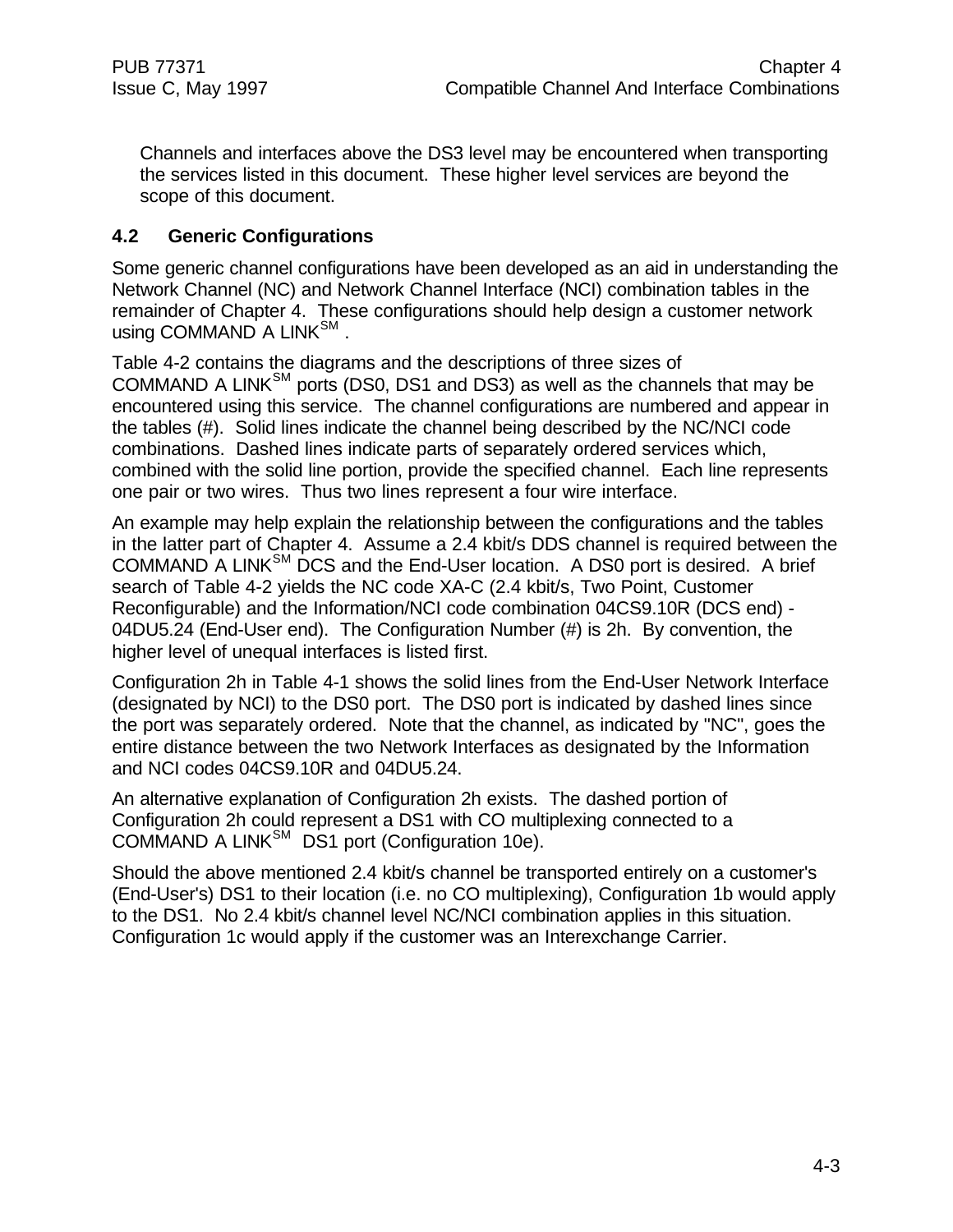| $\#$           | Configuration *                                 | Description                                                                                                                                                                     |
|----------------|-------------------------------------------------|---------------------------------------------------------------------------------------------------------------------------------------------------------------------------------|
|                | NC1                                             | COMMAND A LINK <sup>SM</sup> DS1 or DS3 port.                                                                                                                                   |
|                | DCS                                             |                                                                                                                                                                                 |
| $\mathbf{1}$   | NCI<br>NCI<br>NС<br>≺<br>≻                      | A two point Special Access/Private Line Service where the<br>channel and interfaces have the same "value", e.g. the channel<br>indicates DS1, and both interfaces indicate DS1. |
|                | <b>or</b><br>NCI<br>NCI                         |                                                                                                                                                                                 |
|                | xе<br>≺<br>≻                                    |                                                                                                                                                                                 |
| 1a             | NCL<br>XСI<br>DCS <sup>-</sup><br>DCS<br>- NC - | Same as Configuration 1, except that both NCI's are located in the<br>CO, next to the DCS.                                                                                      |
| 1 <sub>b</sub> | NC1<br>NCL<br>DCS.                              | Same as Configuration 1, except that the first NCI represents the<br>DCS and the second NCI (SECNCI) represents an End-User.                                                    |
|                | - NC -<br>or                                    |                                                                                                                                                                                 |
|                | NC1<br>NCL<br>DCS.                              |                                                                                                                                                                                 |
|                | NC.                                             |                                                                                                                                                                                 |
| 1c             | NCI<br>NCI<br>DCS<br>- NC -                     | Same as Configuration 1, except that the first NCI represents an<br>IC and the second NCI (SECNCI) represents the DCS.                                                          |
|                | ↞<br><b>or</b>                                  |                                                                                                                                                                                 |
|                | NCI<br>NCI                                      |                                                                                                                                                                                 |
|                | DCS                                             |                                                                                                                                                                                 |
|                | $NC -$<br>↞                                     |                                                                                                                                                                                 |

| Table 4-1 Generic Configurations Encountered With COMMAND A LINK <sup>SM</sup> |  |
|--------------------------------------------------------------------------------|--|
|                                                                                |  |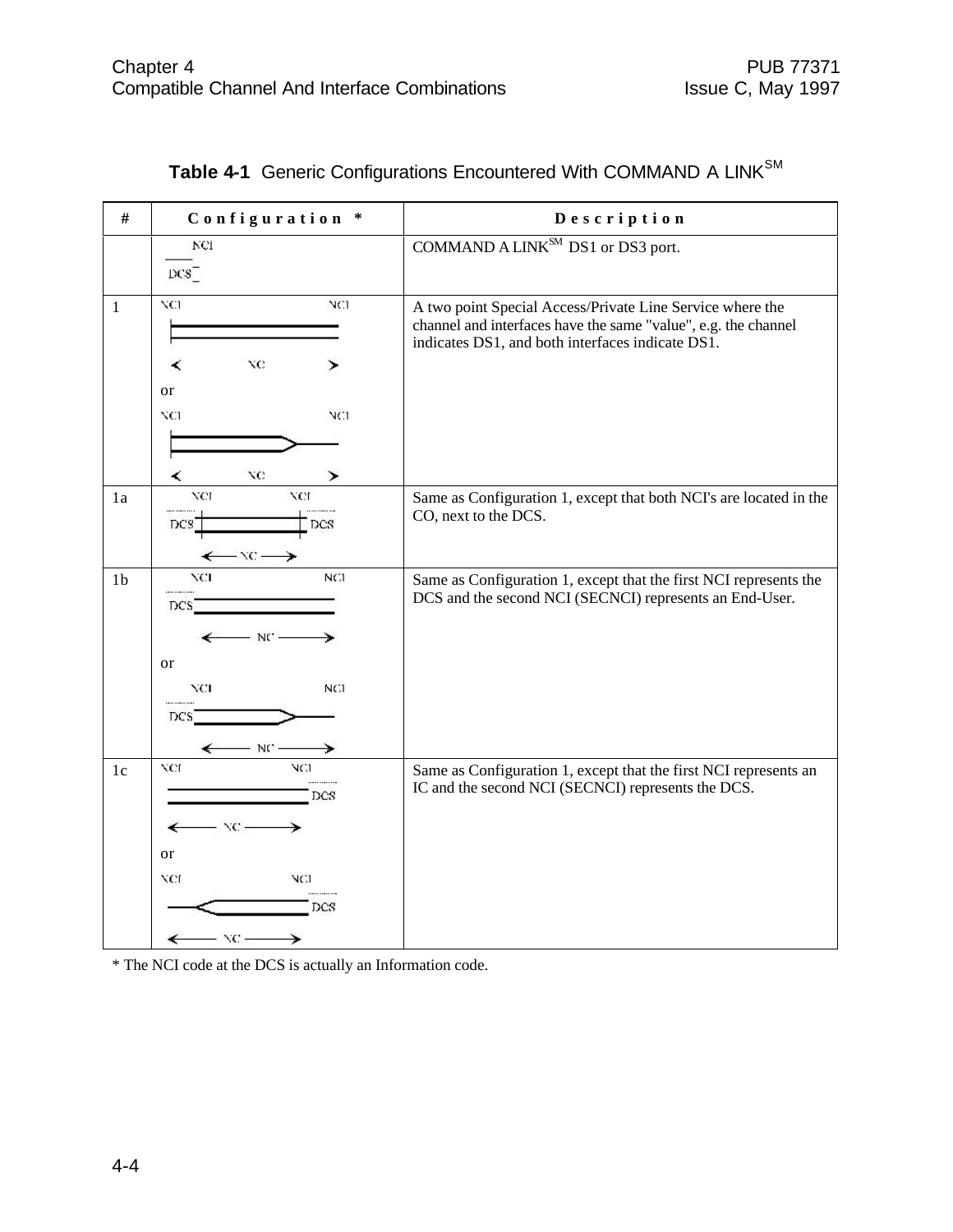| $\#$ | Configuration *                                                                                    | Description                                                                                                                                                                                                                                                                                                                 |
|------|----------------------------------------------------------------------------------------------------|-----------------------------------------------------------------------------------------------------------------------------------------------------------------------------------------------------------------------------------------------------------------------------------------------------------------------------|
| 1e   | NCI<br>NCI<br>${}^{\mathrm{N}\mathrm{C}}_{\mathrm{SWC}}$<br>$\zeta_{\rm P}$<br>S<br>S<br>AWC<br>or | Same as Configuration 1 except the<br>DS1 or DS3 Service has the Self<br>Healing Alternate Route Protection<br>(SHARP) option at ONE END<br>ONLY.<br>$CP =$ Customer Premises<br>$S =$ Protection Switch<br>$SWC =$ Serving Wire Center<br>$AWC =$ Alternate Wire Center                                                    |
|      | NCI<br>NCI<br>NC<br>$\zeta_{\rm P}$<br><b>SWC</b><br>S<br><b>SWC</b><br>S<br>AWC                   |                                                                                                                                                                                                                                                                                                                             |
| 1g   | NCI<br>NCI<br>NC<br>$\zeta_{\rm P}$<br><b>SWC</b><br>S<br>swc<br>S<br>AWC ì<br>ίAWC                | Same as Configuration 1 except the<br>DS1 or DS3 Service has the Self<br>Healing Alternate Rout Protection<br>(SHARP) option at ONE END &<br><b>INCLUDES INTEROFFICE</b><br>FACILITIES. (SHARP PLUS)<br>$CP =$ Customer Premises<br>$S =$ Protection Switch<br>$SWC =$ Serving Wire Center<br>$AWC =$ Alternate Wire Center |

Table 4-1 Generic Configurations Encountered With COMMAND A LINK<sup>SM</sup> (Cont.)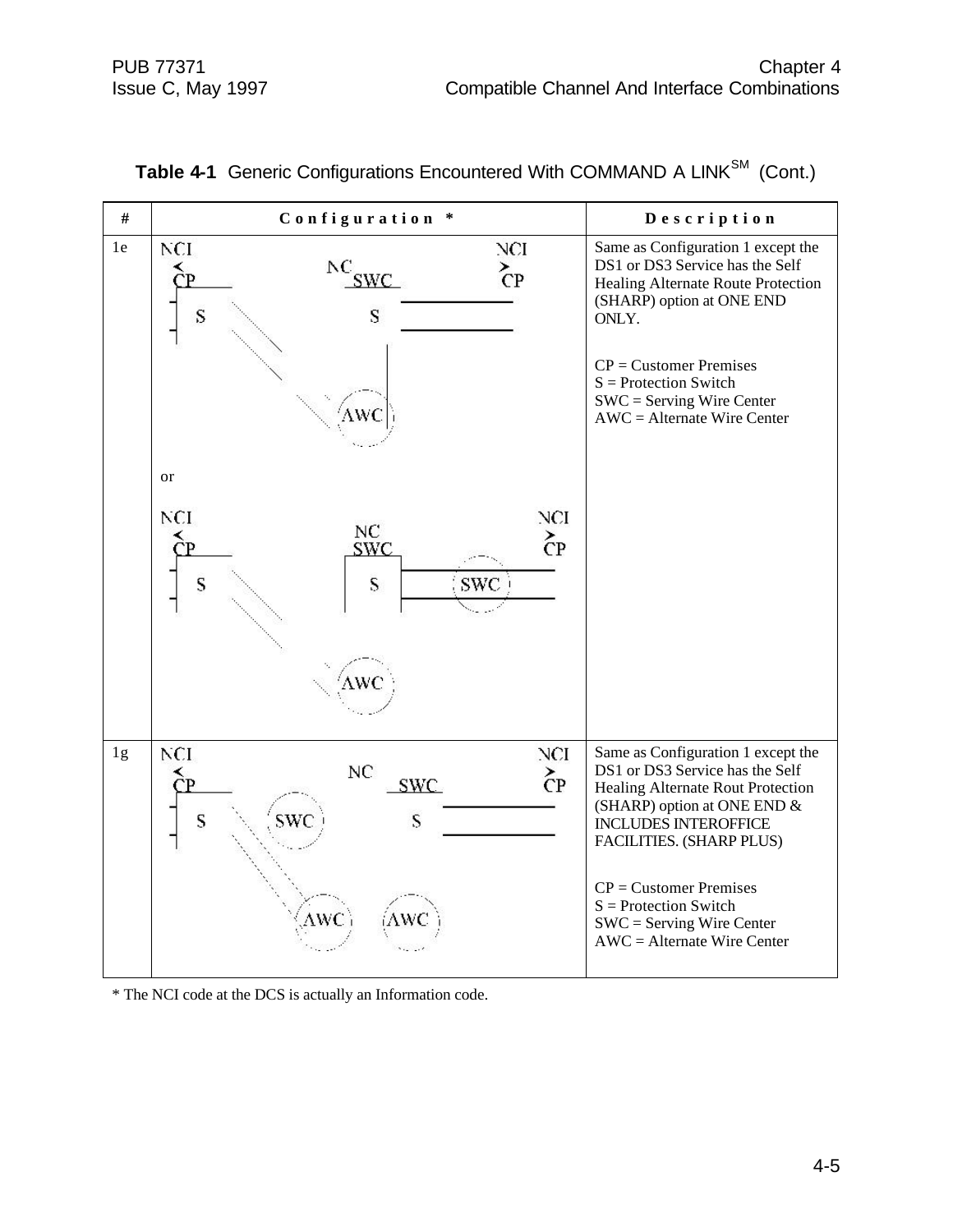| #              | Configuration *                                                                                                           | Description                                                                                                                                                                                                                                                                                                                                                      |
|----------------|---------------------------------------------------------------------------------------------------------------------------|------------------------------------------------------------------------------------------------------------------------------------------------------------------------------------------------------------------------------------------------------------------------------------------------------------------------------------------------------------------|
| 2a             | <b>NGI</b><br>NC1<br>MIN<br>MIN<br>NC-                                                                                    | A two point Special Access/Private Line Service where both<br>interfaces have a higher "value" (bit rate) than the channel. This<br>Configuration requires additional information showing both<br>relationships to the higher services, i.e. the Configuration 10s,<br>through the use of the Connecting Facility Assignment, (CFA)<br>and Secondary CFA (SCFA). |
| 2 <sub>b</sub> | NCI<br>NC1<br>MIN<br><b>or</b>                                                                                            | Same as Configuration 2, except that the first NCI has a lower bit<br>rate than the second NCI (SECNCI). In addition, the SCFA should<br>be used to indicate the relationship between this Configuration<br>and Configuration 10.                                                                                                                                |
|                | NCI<br>NCI<br>MIN<br><sub>or</sub>                                                                                        |                                                                                                                                                                                                                                                                                                                                                                  |
|                | NCI<br>NCI<br>MIN<br>↞<br>$\Delta C$ -                                                                                    |                                                                                                                                                                                                                                                                                                                                                                  |
| 2c             | NCI<br>NCI<br>DCS.<br>МUХ<br>- NO -                                                                                       | Same as Configuration 2, except that the second NCI (SECNCI)<br>represents a DCS.                                                                                                                                                                                                                                                                                |
| 2h             | NCI<br>YCL<br>DCS<br>MUN.<br>NC.<br>≺<br>➤<br>or<br>NCI<br>NCI.<br>DCS<br>MUN<br>КC<br>or<br>NCI<br>NCI<br>DCS<br>NC<br>≻ | The same as configuration 2 except that the NCI is a DCS. The<br>DCS/MUX combination may be a COMMAND A LINK <sup>SM</sup> DS0<br>port.                                                                                                                                                                                                                          |

| Table 4-1 Generic Configurations Encountered With COMMAND A LINK <sup>SM</sup> (Cont.) |  |
|----------------------------------------------------------------------------------------|--|
|----------------------------------------------------------------------------------------|--|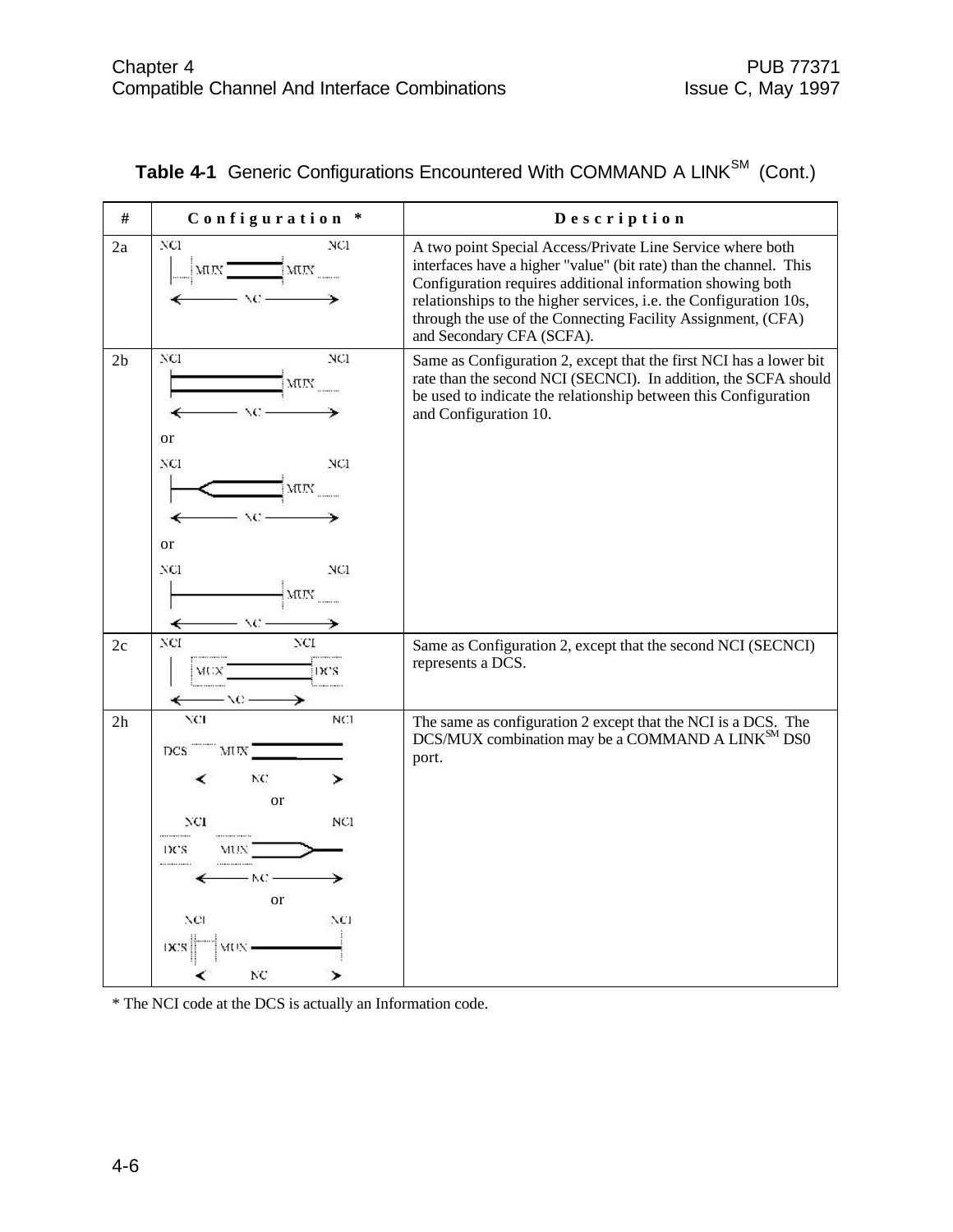| #  | Configuration *                                                                                                                               | Description                                                                                                                                                                                                 |
|----|-----------------------------------------------------------------------------------------------------------------------------------------------|-------------------------------------------------------------------------------------------------------------------------------------------------------------------------------------------------------------|
| 2i | NCI<br>NC1<br><br>DCS<br>МUХ<br>MENI<br>- NC -<br>⊁<br>or<br>NCI<br>NCI<br>DCS<br>$M(X -$<br>- MUNI<br>. 1<br>.<br>- NC -                     | The same as configuration 2a except that the NCI is a DCS. The<br>DCS/MUX combination may be a COMMAND A LINK <sup>SM</sup> DS0<br>port.                                                                    |
| 2j | NCI<br>NCI<br><br>,<br>MUX<br>DCS<br>MU X<br>.<br>- 80<br>or<br>NCI<br>NCI<br><br>DCS<br>MUX.<br>MUX)<br><b>ALL LONG CORPORA</b><br>- NC<br>€ | The same as configuration 2a except that the NCI is a DCS. The<br>DCS/MUX combination may be a COMMAND A LINK <sup>SM</sup> DS0<br>port.                                                                    |
| 2k | NCI<br>NC1<br><br>DCS<br>MUX<br><br><br>or<br>NCI<br>NCI<br><br><br>DCS<br>МŒ<br><br>NC.<br><sub>or</sub><br>NCI<br>NCI.<br><br>,             | The same as Configuration 2b except that the second NCI<br>(SECNCI) represents a DCS. The DCS/MUX combination may<br>be a COMMAND A LINK <sup>SM</sup> DS0 port.                                            |
|    | MUX<br>DCS<br><br><br>- 70 –<br>↞                                                                                                             |                                                                                                                                                                                                             |
| 3  | $\rm NCI$<br>$~\text{NC}$                                                                                                                     | A Switched Access Service, Feature Group A, which indicates the<br>connection between the line side of a LEC switch (i.e., first point<br>of switching, or FPOS)) and the interface at a customer premises. |
| 3a | NCI<br>← NC →                                                                                                                                 | Similar to Configuration 3 only a Basic Digital Switched Service<br>connected to the COMMAND A LINK <sup>SM</sup> DCS. The interface at a<br>different level than the DCS.                                  |

| Table 4-1 Generic Configurations Encountered With COMMAND A LINK <sup>SM</sup> (Cont.) |  |
|----------------------------------------------------------------------------------------|--|
|                                                                                        |  |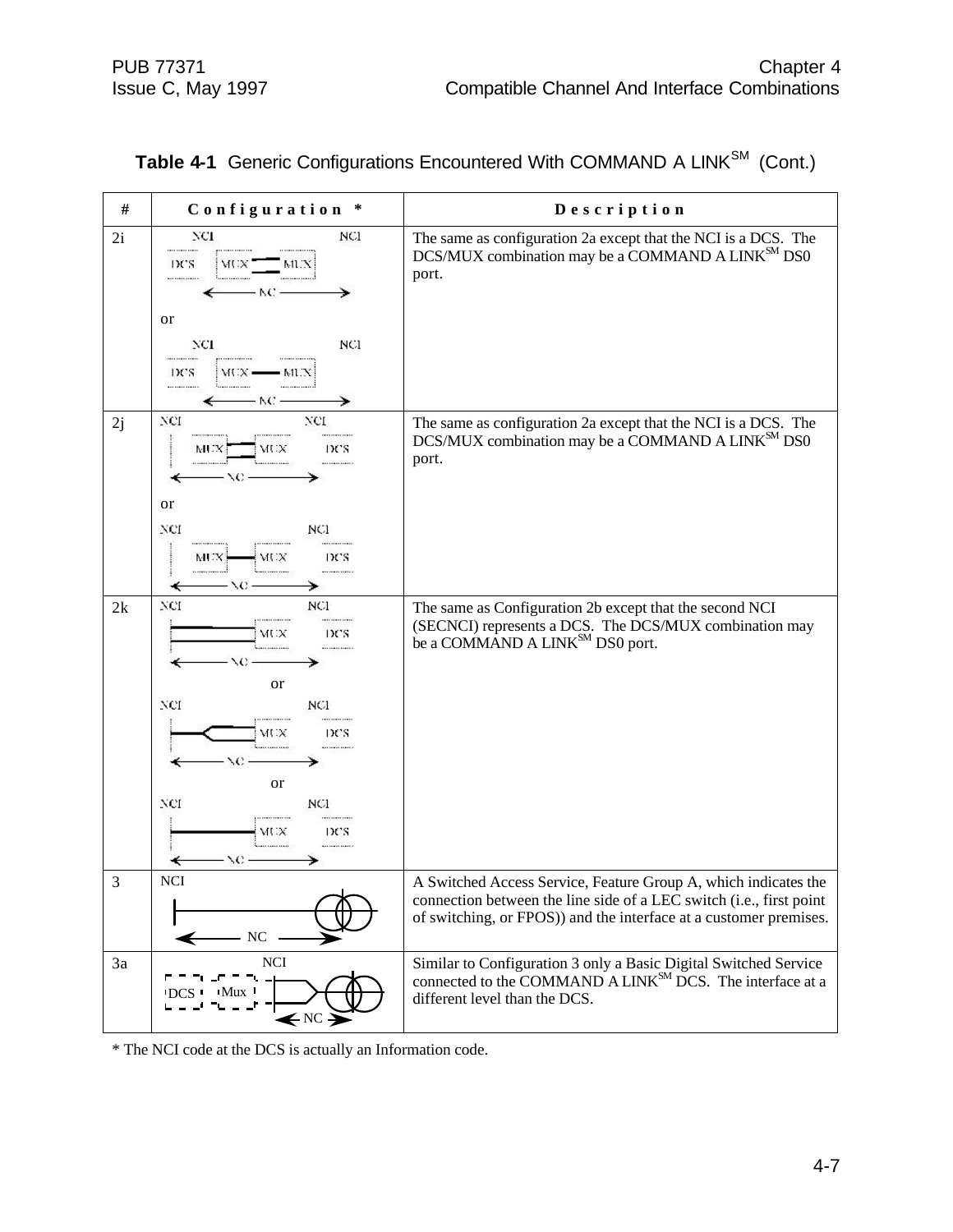| #              | Configuration *                                                   | Description                                                                                                                                                                                                                                                                                              |
|----------------|-------------------------------------------------------------------|----------------------------------------------------------------------------------------------------------------------------------------------------------------------------------------------------------------------------------------------------------------------------------------------------------|
| 3 <sub>b</sub> | <b>NCI</b><br>— ד<br><b>IDCS</b><br>$\leftarrow$ NC $\rightarrow$ | Similar to Configuration 3 only a Basic Digital Switched Service<br>connected to the COMMAND A LINK <sup>SM</sup> DCS. The interface at<br>the same level as the DCS.                                                                                                                                    |
| $\overline{4}$ | <b>NCI</b><br>$_{\rm -NC}$ .                                      | A Switched Access Service, Feature Groups B, C or D, which<br>indicates the connection between the trunk side of a LEC switch<br>(e.g., first point of switching, or FPOS) and the interface at a<br>customer premises.                                                                                  |
| 4a             | <b>NCI</b><br><b>DCS</b> I<br>$\leftarrow$ NC $\rightarrow$       | Similar to Configuration 4 only an Advanced Digital Switched<br>Service connected to the COMMAND A LINK <sup>SM</sup> DCS                                                                                                                                                                                |
| 5              | <b>NCI</b><br>- NC                                                | A WATS Access Line which indicates the connection between a<br>LEC switch () providing FGC or FGD service for access to 800-<br>or WATS-type services) and the interface at an End-User s<br>premises.                                                                                                   |
| 5 <sub>b</sub> | <b>NCI</b><br>$M_{\rm H}$<br>$\cdot$ NC $\rightarrow$             | Similar to Configuration 5 only a Basic Digital Switched Service<br>connected to the COMMAND A LINK <sup>SM</sup> DCS                                                                                                                                                                                    |
| $\overline{7}$ | NCI<br><b>BRDG</b><br>· NC -                                      | The portion of a multipoint Special Access/Private Line Service<br>which connects the IC-POT to the U S WEST bridge. The channel<br>(indicating CO bridging) and interface have the same "value", e.g.<br>the channel indicates Voice Grade with CO bridging, and the<br>interface indicates Voice Band. |
| 7c             | NCI.<br><br><b>BRDG</b><br>DCS<br>MUN<br>- NC -                   | The portion of a multipoint Special Access/Private Line Service<br>which connects the COMMAND A LINK <sup>SM</sup> DCS to the U S<br>WEST bridge. Similar to Configurations 7 and 8. The DCS/MUX<br>combination may be a COMMAND A LINK <sup>SM</sup> DS0 port.                                          |
| 8              | NC1<br>BRDG<br>NC.                                                | The portion of a multipoint Special Access/Private Line Service<br>which connects the EU-POT to the U S West bridge. The channel<br>(indicating CO bridging) and interface have the same "value", e.g.<br>the channel indicates Voice Grade with CO bridging, and the<br>interface indicates Voice Band. |

|  | Table 4-1 Generic Configurations Encountered With COMMAND A LINK <sup>SM</sup> (Cont.) |  |  |
|--|----------------------------------------------------------------------------------------|--|--|
|--|----------------------------------------------------------------------------------------|--|--|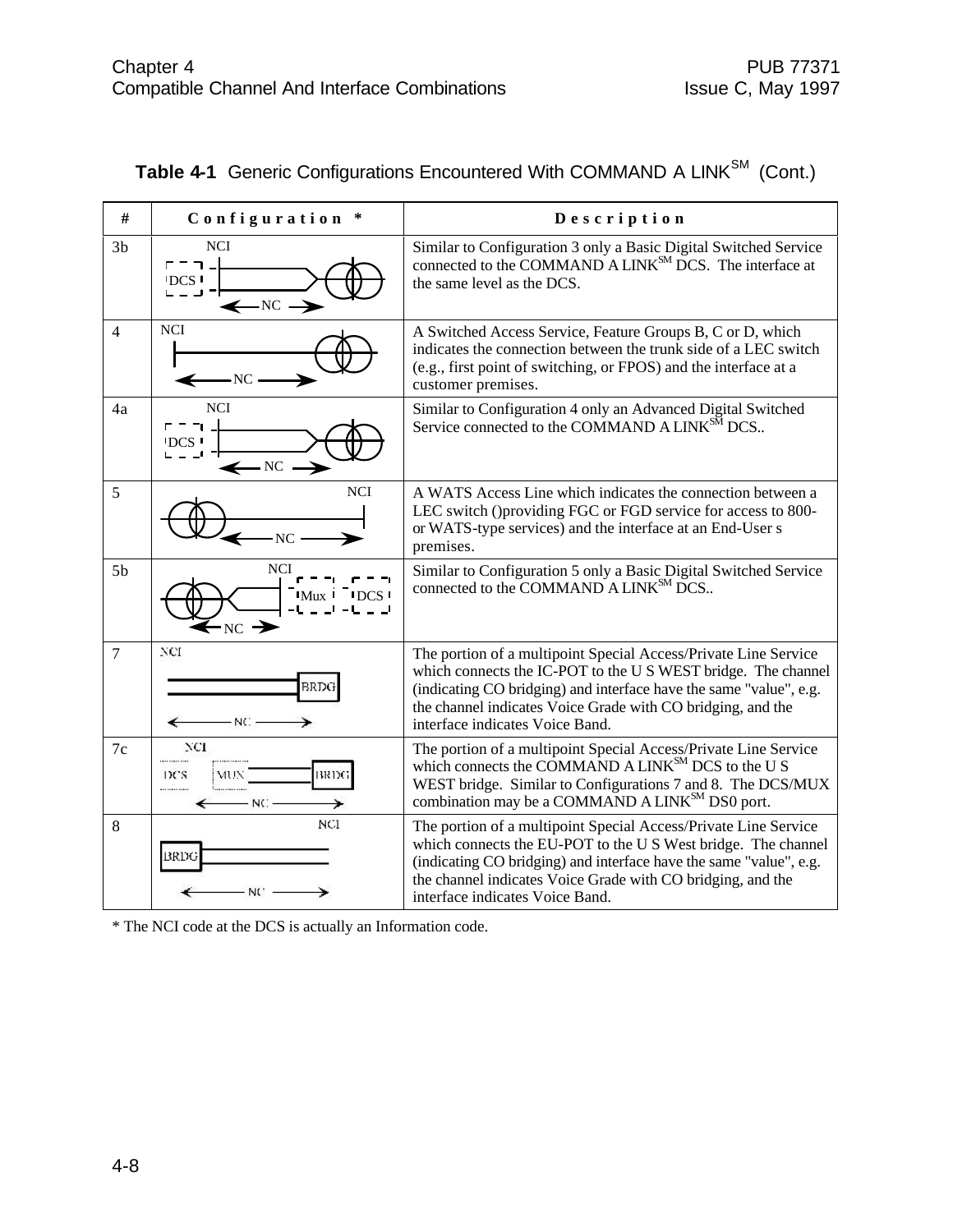| #   | Configuration *                                                    | Description                                                                                                                                                                                                                                                                                                                                                                                                                                  |
|-----|--------------------------------------------------------------------|----------------------------------------------------------------------------------------------------------------------------------------------------------------------------------------------------------------------------------------------------------------------------------------------------------------------------------------------------------------------------------------------------------------------------------------------|
| 10  | NC1<br><b>MUX</b><br>NC.                                           | A two point Special Access/Private Line Service with one<br>interface and one channel. This Configuration requires a<br>customer specified CO multiplexing location using CLLI. The<br>channel (indicating CO multiplexing) and interface have the same<br>"value." Example: both the channel and the interface indicate<br>HC1. The customer will assign lower bit rate services into the<br>Configuration 10 (e.g. see Configuration 2).   |
| 10e | NCI<br>DC <sub>S</sub><br>мтх<br>NC-                               | Same as Configuration 10, except the high rate side of the<br>multiplexer is connected to the DCS. Does not represent a<br>COMMAND A LINK <sup>SM</sup> DS0 port.                                                                                                                                                                                                                                                                            |
| 22  | <b>NCI</b><br><b>NCI</b><br>Node = $\blacksquare$                  | A two point Special Access/Private line Self-Healing, premium<br>service, utilizing a ring architecture. The two interfaces are at the<br>same level.                                                                                                                                                                                                                                                                                        |
| 22a | <b>NCI</b><br>Mux<br>Node = $\blacksquare$                         | The same as Configuration 22 except that there is only one<br>interface and one channel. This Configuration requires a<br>customer specified CO multiplexing location using CLLI. The<br>channel (indicating CO multiplexing) and interface have the same<br>"value." Example: both the channel and the interface indicate<br>HC3. The customer will assign lower bit rate services into the<br>Configuration 10 (e.g. see Configuration 2). |
| 22b | <b>NCI</b><br><b>NCI</b><br><b>DCS</b><br>Node = $\blacksquare$    | The same as Configuration 22 except that the SECNCI represents<br>a connection to a COMMAND A LINK <sup>SM</sup> DCS. The NCI<br>represents an Interexchange carrier.                                                                                                                                                                                                                                                                        |
| 22c | <b>NCI</b><br><b>NCI</b><br>$DCS$ $\vert$<br>Node = $\blacksquare$ | The same as Configuration 22 except that the NCI represents a<br>connection to a COMMAND A LINK <sup>SM</sup> DCS. The SECNCI<br>represents an End-User.                                                                                                                                                                                                                                                                                     |

| Table 4-1 Generic Configurations Encountered With COMMAND A LINK <sup>SM</sup> (Cont.) |  |
|----------------------------------------------------------------------------------------|--|
|                                                                                        |  |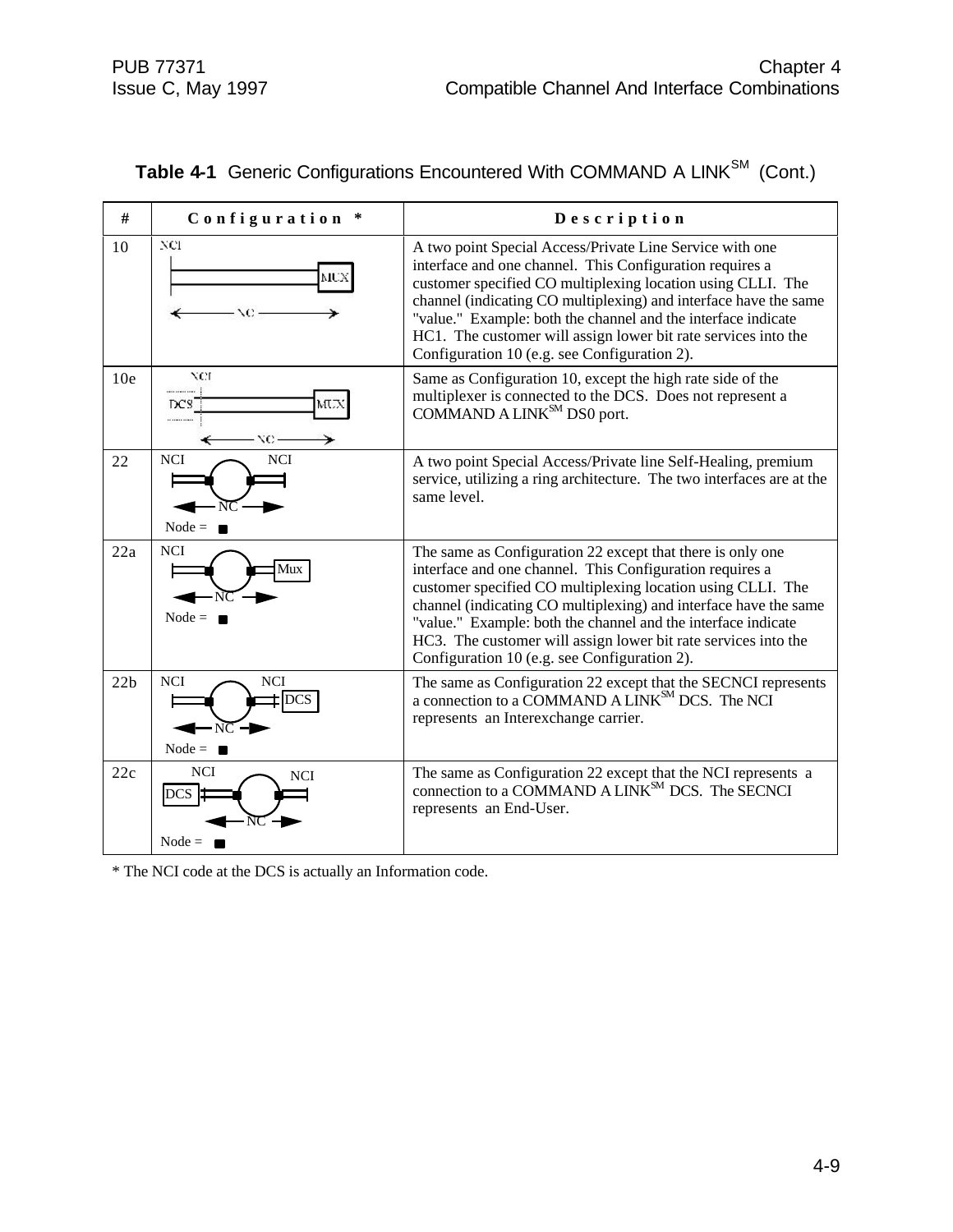#### **4.3 U S WEST Digital Data Service**

U S WEST Technical Publications 77204 and 77312 should be consulted for a full service description. Tables 4-2 through 4-13 list the NC/NCI code combinations for the U S WEST Digital Data Service. The "Customer Reconfigurable" function may be found only by looking at the 04CS9.10R NCI code.

#### **4.3.1 Access Service**

|             |              |    | NC/NCI Combinations                                                       |             |              |                              |                 |
|-------------|--------------|----|---------------------------------------------------------------------------|-------------|--------------|------------------------------|-----------------|
| $NC =$      | $X A - C$    |    | Two-point 2.4 kbit/s, Customer Reconfigurable                             |             |              |                              |                 |
| $NC =$      | $X A - X$    |    | Two-point 2.4 kbit/s, Without Error Correction, (Customer Reconfigurable) |             |              |                              |                 |
| Config<br># | NCI<br>(NCI) |    | NCI<br>(SECNCI)                                                           | Config<br># | NCI<br>(NCI) |                              | NCI<br>(SECNCI) |
| 2h          | 04CS9.10R    |    | 04DU5.24                                                                  | 2i          | 04CS9.10R    |                              | 04DU9.BN        |
|             |              |    |                                                                           | 2i          | 04CS9.10R    | $\blacksquare$               | 04DU9.BX        |
| 2j          | 04DJ9.15     |    | 04CS9.10R                                                                 | 2i          | 04CS9.10R    | $\blacksquare$               | 04DU9.DN        |
| 2j          | 04DS9.15     |    | 04CS9.10R                                                                 | 2i          | 04CS9.10R    | $\frac{1}{2}$                | 04DU9.DX        |
| 2j          | 04DJ9.15B    |    | 04CS9.10R                                                                 | 2i          | 04CS9.10R    | $\blacksquare$               | 04DU9.CN        |
| 2j          | 04DS9.15B    |    | 04CS9.10R                                                                 | 2i          | 04CS9.10R    | $\blacksquare$               | 04DU9.CX        |
| 2j          | 04DJ9.15K    |    | 04CS9.10R                                                                 | 2i          | 04CS9.10R    | $\overline{a}$               | 04DU9.SN        |
| 2j          | 04DS9.15K    |    | 04CS9.10R                                                                 | 2i          | 04CS9.10R    | $\blacksquare$               | 04DU9.SX        |
| 2j          | 04DJ9.15S    |    | 04CS9.10R                                                                 | 2i          | 04CS9.10R    | $\frac{1}{2}$                | 04DU9.1KN       |
| 2j          | 04DS9.15S    |    | 04CS9.10R                                                                 | 2i          | 04CS9.10R    | $\overline{\phantom{a}}$     | 04DU9.1KX       |
| 2j          | 04DJ9.1K     |    | 04CS9.10R                                                                 | 2i          | 04CS9.10R    | $\blacksquare$               | 04DU9.1SN       |
| 2j          | 04DS9.1K     | Ξ. | 04CS9.10R                                                                 | 2i          | 04CS9.10R    | $\qquad \qquad \blacksquare$ | 04DU9.1SX       |
| 2j          | 04DJ9.1S     |    | 04CS9.10R                                                                 |             |              |                              |                 |
| 2j          | 04DS9.1S     |    | 04CS9.10R                                                                 |             |              |                              |                 |

**Table 4-2** Digital Access Service 1 (DA1) - 2.4 kbit/s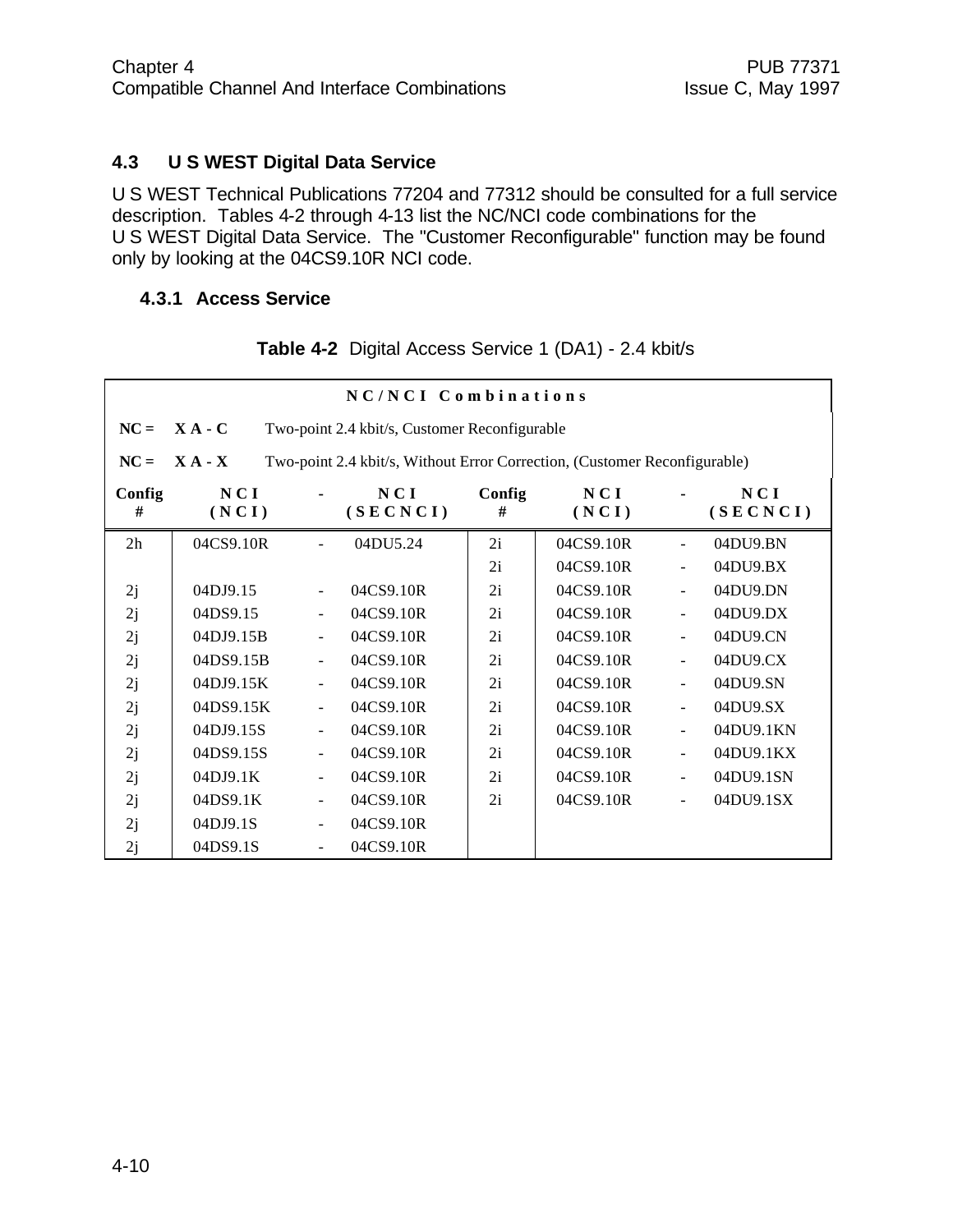# **Table 4-2** Digital Access Service 1 (DA1) - 2.4 kbit/s (Continued)

|             |                | NC/NCI Combinations                                                                                                       |             |              |                                                        |
|-------------|----------------|---------------------------------------------------------------------------------------------------------------------------|-------------|--------------|--------------------------------------------------------|
|             | $NC = X A - V$ | Multipoint 2.4 kbit/s, With CO Bridging, Customer Reconfigurable                                                          |             |              |                                                        |
|             | $NC = X A - E$ | Multipoint 2.4 kbit/s, Leg/Link Without Error Correction<br>(Customer Reconfigurable)                                     |             |              |                                                        |
|             | $NC = X A - Y$ | Multipoint 2.4 kbit/s, With CO Bridging - Master Leg, No Error Correction<br>(Customer Reconfigurable)                    |             |              |                                                        |
| $NC =$      | <b>XABV</b>    | Multipoint 2.4 kbit/s, With CO Bridging, Secondary Channel, Customer Reconfigurable                                       |             |              |                                                        |
| $NC =$      | $X \land B E$  | Multipoint 2.4 kbit/s, Leg/Link Without Error Correction, Secondary Channel<br>(Customer Reconfigurable)                  |             |              |                                                        |
| $NC =$      | <b>XABY</b>    | Multipoint 2.4 kbit/s, With CO Bridging, Secondary Channel - Master Leg, No Error<br>Correction (Customer Reconfigurable) |             |              |                                                        |
| Config<br># | NCI<br>(NCI)   | NCI<br>(SECNCI)                                                                                                           | Config<br># | NCI<br>(NCI) | N C I<br><b>Contract Contract Contract</b><br>(SECNCI) |
| 7c          | 04CS9.10R      | 04BD5.24 $*$                                                                                                              |             |              |                                                        |

\* U S WEST currently does not use the 04BD5.24 NCI code in the provisioning process. The code is included for technical description purposes.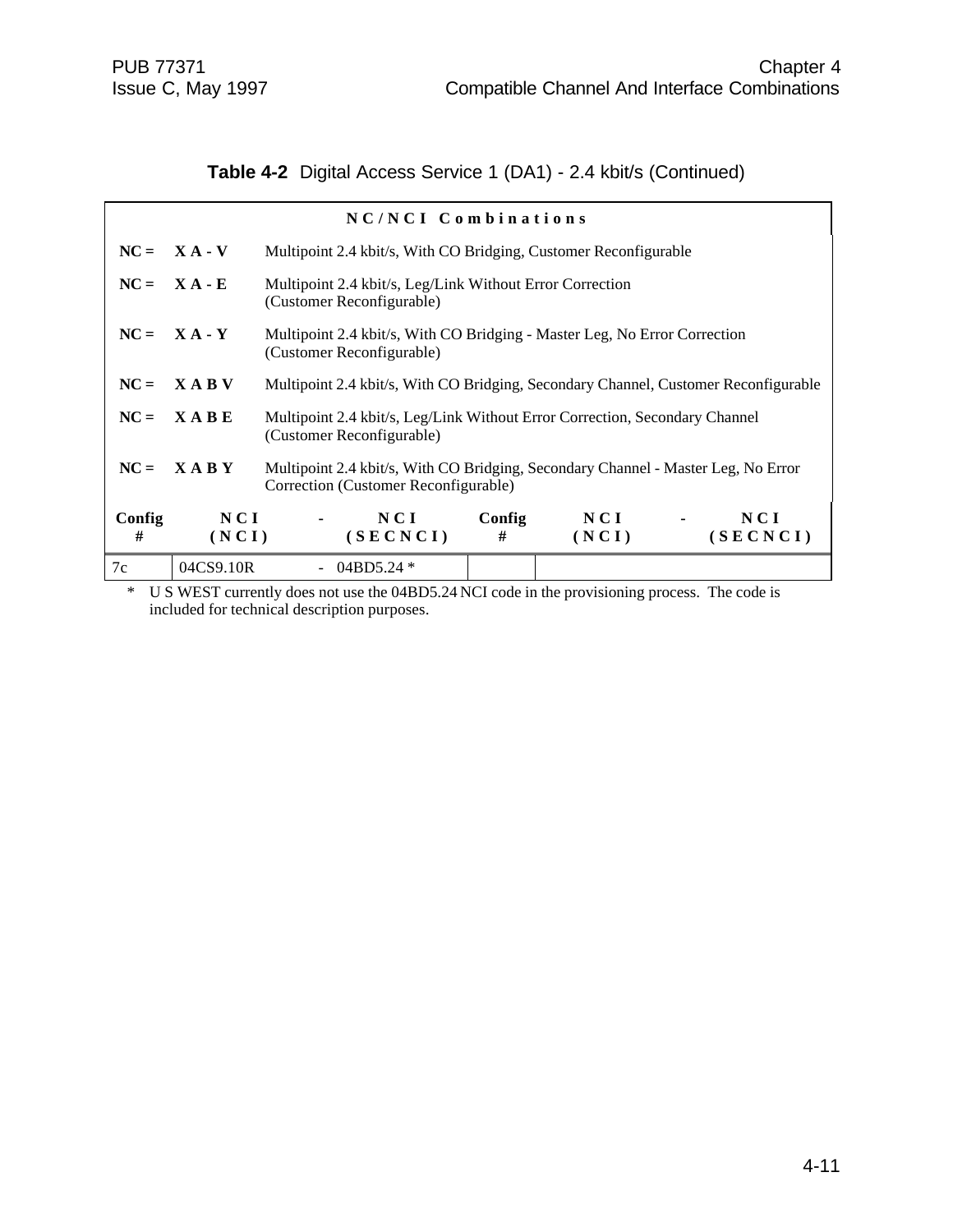|                                                                                       | NC/NCI Combinations                                                                                           |                          |                 |             |              |                |                 |  |  |
|---------------------------------------------------------------------------------------|---------------------------------------------------------------------------------------------------------------|--------------------------|-----------------|-------------|--------------|----------------|-----------------|--|--|
| X A B C<br>$NC =$<br>Two-point 2.4 kbit/s, Secondary Channel, Customer Reconfigurable |                                                                                                               |                          |                 |             |              |                |                 |  |  |
| $NC =$                                                                                | <b>XABX</b><br>Two-point 2.4 kbit/s Without Error Correction, Secondary Channel,<br>(Customer Reconfigurable) |                          |                 |             |              |                |                 |  |  |
| Config<br>#                                                                           | NCI<br>(NCI)                                                                                                  |                          | NCI<br>(SECNCI) | Config<br># | NCI<br>(NCI) |                | NCI<br>(SECNCI) |  |  |
| 2 <sub>h</sub>                                                                        | 04CS9.10R                                                                                                     |                          | 04DU5.24S       | 2i          | 04CS9.10R    | $\blacksquare$ | 04DU9.BN        |  |  |
|                                                                                       |                                                                                                               |                          |                 | 2i          | 04CS9.10R    | $\blacksquare$ | 04DU9.BX        |  |  |
| 2j                                                                                    | 04DJ9.15                                                                                                      | $\blacksquare$           | 04CS9.10R       | 2i          | 04CS9.10R    | $\blacksquare$ | 04DU9.DN        |  |  |
| 2j                                                                                    | 04DS9.15                                                                                                      |                          | 04CS9.10R       | 2i          | 04CS9.10R    | ÷,             | 04DU9.DX        |  |  |
| 2j                                                                                    | 04DJ9.15B                                                                                                     |                          | 04CS9.10R       | 2i          | 04CS9.10R    | $\blacksquare$ | 04DU9.CN        |  |  |
| 2j                                                                                    | 04DS9.15B                                                                                                     |                          | 04CS9.10R       | 2i          | 04CS9.10R    | $\blacksquare$ | 04DU9.CX        |  |  |
| 2j                                                                                    | 04DJ9.15K                                                                                                     | $\blacksquare$           | 04CS9.10R       | 2i          | 04CS9.10R    | $\blacksquare$ | 04DU9.SN        |  |  |
| 2j                                                                                    | 04DS9.15K                                                                                                     | $\overline{\phantom{a}}$ | 04CS9.10R       | 2i          | 04CS9.10R    | ÷,             | 04DU9.SX        |  |  |
| 2j                                                                                    | 04DJ9.15S                                                                                                     | $\blacksquare$           | 04CS9.10R       | 2i          | 04CS9.10R    | $\blacksquare$ | 04DU9.1KN       |  |  |
| 2j                                                                                    | 04DS9.15S                                                                                                     |                          | 04CS9.10R       | 2i          | 04CS9.10R    | $\blacksquare$ | 04DU9.1KX       |  |  |
| 2j                                                                                    | 04DJ9.1K                                                                                                      | $\blacksquare$           | 04CS9.10R       | 2i          | 04CS9.10R    | $\blacksquare$ | 04DU9.1SN       |  |  |
| 2j                                                                                    | 04DS9.1K                                                                                                      | $\blacksquare$           | 04CS9.10R       | 2i          | 04CS9.10R    |                | 04DU9.1SX       |  |  |
| 2j                                                                                    | 04DJ9.1S                                                                                                      |                          | 04CS9.10R       |             |              |                |                 |  |  |
| 2j                                                                                    | 04DS9.1S                                                                                                      | $\blacksquare$           | 04CS9.10R       |             |              |                |                 |  |  |

# **Table 4-2** Digital Access Service 1 (DA1) - 2.4 kbit/s (Continued)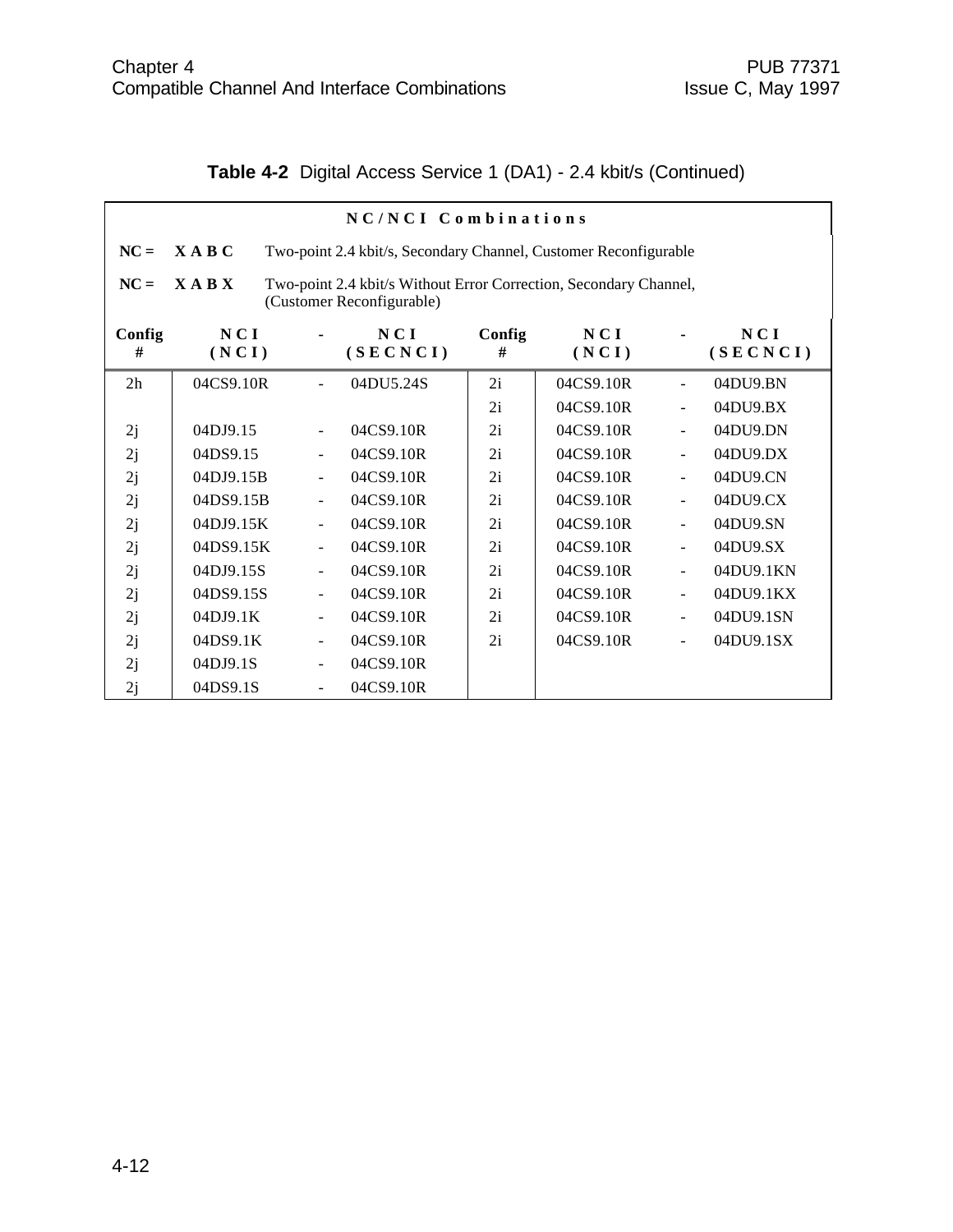|                | NC/NCI Combinations |                          |                                                                           |             |              |                |                 |  |
|----------------|---------------------|--------------------------|---------------------------------------------------------------------------|-------------|--------------|----------------|-----------------|--|
| $NC =$         | $X B - C$           |                          | Two-point 4.8 kbit/s, Customer Reconfigurable                             |             |              |                |                 |  |
| $NC =$         | $X B - X$           |                          | Two-point 4,8 kbit/s, Without Error Correction, (Customer Reconfigurable) |             |              |                |                 |  |
| Config<br>#    | NCI<br>(NCI)        |                          | NCI<br>(SECNCI)                                                           | Config<br># | NCI<br>(NCI) |                | NCI<br>(SECNCI) |  |
| 2 <sub>h</sub> | 04CS9.10R           |                          | 04DU5.48                                                                  | 2i          | 04CS9.10R    |                | 04DU9.BN        |  |
|                |                     |                          |                                                                           | 2i          | 04CS9.10R    |                | 04DU9.BX        |  |
| 2j             | 04DJ9.15            |                          | 04CS9.10R                                                                 | 2i          | 04CS9.10R    | $\blacksquare$ | 04DU9.DN        |  |
| 2j             | 04DS9.15            |                          | 04CS9.10R                                                                 | 2i          | 04CS9.10R    | $\blacksquare$ | 04DU9.DX        |  |
| 2j             | 04DJ9.15B           | ÷                        | 04CS9.10R                                                                 | 2i          | 04CS9.10R    | $\blacksquare$ | 04DU9.CN        |  |
| 2j             | 04DS9.15B           |                          | 04CS9.10R                                                                 | 2i          | 04CS9.10R    | $\blacksquare$ | 04DU9.CX        |  |
| 2j             | 04DJ9.15K           | $\frac{1}{2}$            | 04CS9.10R                                                                 | 2i          | 04CS9.10R    | $\blacksquare$ | 04DU9.SN        |  |
| 2j             | 04DS9.15K           |                          | 04CS9.10R                                                                 | 2i          | 04CS9.10R    | $\blacksquare$ | 04DU9.SX        |  |
| 2j             | 04DJ9.15S           |                          | 04CS9.10R                                                                 | 2i          | 04CS9.10R    | $\blacksquare$ | 04DU9.1KN       |  |
| 2j             | 04DS9.15S           | $\overline{\phantom{0}}$ | 04CS9.10R                                                                 | 2i          | 04CS9.10R    | $\blacksquare$ | 04DU9.1KX       |  |
| 2j             | 04DJ9.1K            | $\overline{\phantom{0}}$ | 04CS9.10R                                                                 | 2i          | 04CS9.10R    |                | 04DU9.1SN       |  |
| 2j             | 04DS9.1K            | ٠                        | 04CS9.10R                                                                 | 2i          | 04CS9.10R    | $\blacksquare$ | 04DU9.1SX       |  |
| 2j             | 04DJ9.1S            |                          | 04CS9.10R                                                                 |             |              |                |                 |  |
| 2j             | 04DS9.1S            | $\overline{\phantom{0}}$ | 04CS9.10R                                                                 |             |              |                |                 |  |

**Table 4-3** Digital Access Service 2 (DA2) - 4.8 kbit/s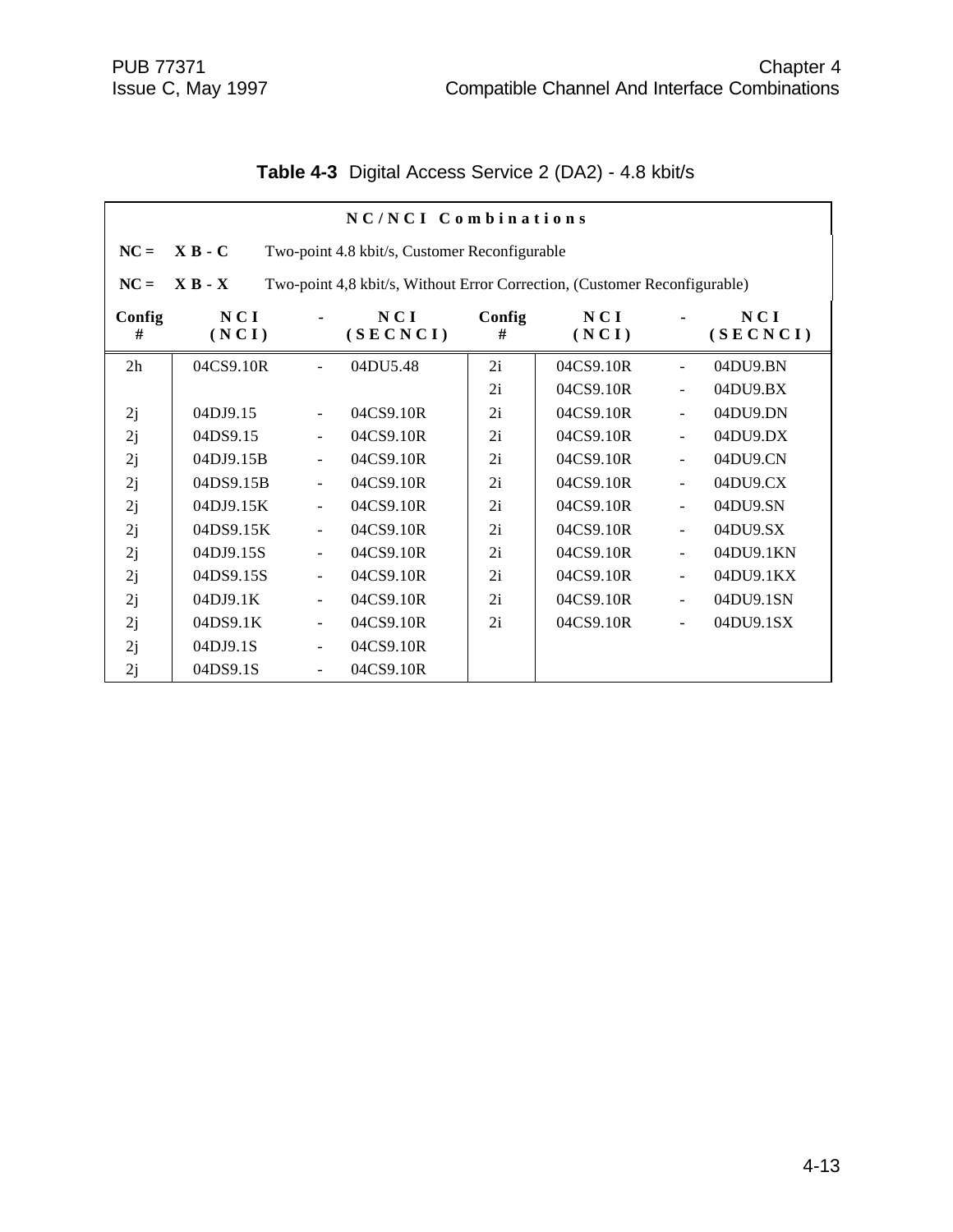# **Table 4-3** Digital Access Service 2 (DA2) - 4.8 kbit/s (Continued)

|             |                | NC/NCI Combinations                                                                                                       |             |              |                                   |
|-------------|----------------|---------------------------------------------------------------------------------------------------------------------------|-------------|--------------|-----------------------------------|
| $NC =$      | $X B - V$      | Multipoint 4.8 kbit/s, With CO Bridging, Customer Reconfigurable                                                          |             |              |                                   |
| $NC =$      | $X B - E$      | Multipoint 4.8 kbit/s, Leg/Link Without Error Correction<br>(Customer Reconfigurable)                                     |             |              |                                   |
|             | $NC = X B - Y$ | Multipoint 4.8 kbit/s, With CO Bridging - Master Leg, No Error Correction<br>(Customer Reconfigurable)                    |             |              |                                   |
| $NC =$      | <b>XBBV</b>    | Multipoint 4.8 kbit/s, With CO Bridging, Secondary Channel, Customer Reconfigurable                                       |             |              |                                   |
| $NC =$      | <b>XBBE</b>    | Multipoint 4.8 kbit/s, Leg/Link Without Error Correction, Secondary Channel<br>(Customer Reconfigurable)                  |             |              |                                   |
| $NC =$      | <b>XBBY</b>    | Multipoint 4.8 kbit/s, With CO Bridging, Secondary Channel - Master Leg, No Error<br>Correction (Customer Reconfigurable) |             |              |                                   |
| Config<br># | NCI<br>(NCI)   | NCI<br>(SECNCI)                                                                                                           | Config<br># | NCI<br>(NCI) | NCI<br>$\blacksquare$<br>(SECNCI) |
| 7c          | 04CS9.10R      | 04BD5.48 $*$                                                                                                              |             |              |                                   |

\* U S WEST currently does not use the 04BD5.48 NCI code in the provisioning process. The code is included for technical description purposes.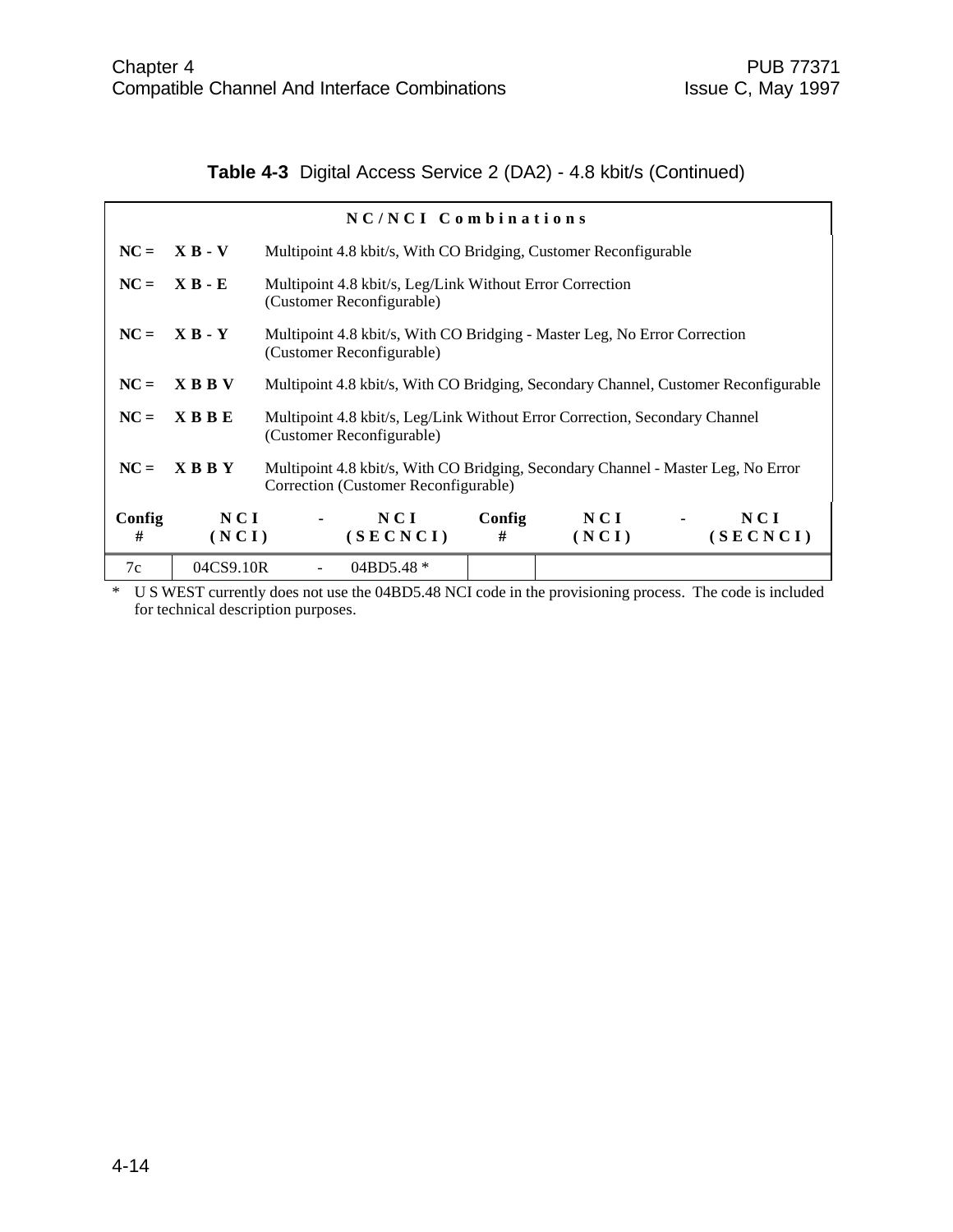|  | Table 4-3 Digital Access Service 2 (DA2) - 4.8 kbit/s (Continued) |  |  |  |  |  |
|--|-------------------------------------------------------------------|--|--|--|--|--|
|--|-------------------------------------------------------------------|--|--|--|--|--|

|             | NC/NCI Combinations                                                                                           |                              |                 |             |              |                |                 |  |
|-------------|---------------------------------------------------------------------------------------------------------------|------------------------------|-----------------|-------------|--------------|----------------|-----------------|--|
| $NC =$      | $X$ B B C<br>Two-point 4.8 kbit/s, Secondary Channel, Customer Reconfigurable                                 |                              |                 |             |              |                |                 |  |
| $NC =$      | $X$ B B $X$<br>Two-point 4.8 kbit/s Without Error Correction, Secondary Channel,<br>(Customer Reconfigurable) |                              |                 |             |              |                |                 |  |
| Config<br># | NCI<br>(NCI)                                                                                                  |                              | NCI<br>(SECNCI) | Config<br># | NCI<br>(NCI) |                | NCI<br>(SECNCI) |  |
| 2h          | 04CS9.10R                                                                                                     | $\blacksquare$               | 04DU5.48S       | 2i          | 04CS9.10R    | $\blacksquare$ | 04DU9.BN        |  |
|             |                                                                                                               |                              |                 | 2i          | 04CS9.10R    |                | 04DU9.BX        |  |
| 2j          | 04DJ9.15                                                                                                      | $\blacksquare$               | 04CS9.10R       | 2i          | 04CS9.10R    | $\blacksquare$ | 04DU9.DN        |  |
| 2j          | 04DS9.15                                                                                                      |                              | 04CS9.10R       | 2i          | 04CS9.10R    | $\blacksquare$ | 04DU9.DX        |  |
| 2j          | 04DJ9.15B                                                                                                     | $\qquad \qquad \blacksquare$ | 04CS9.10R       | 2i          | 04CS9.10R    | $\blacksquare$ | 04DU9.CN        |  |
| 2j          | 04DS9.15B                                                                                                     |                              | 04CS9.10R       | 2i          | 04CS9.10R    | $\blacksquare$ | 04DU9.CX        |  |
| 2j          | 04DJ9.15K                                                                                                     | ÷                            | 04CS9.10R       | 2i          | 04CS9.10R    | $\blacksquare$ | 04DU9.SN        |  |
| 2j          | 04DS9.15K                                                                                                     |                              | 04CS9.10R       | 2i          | 04CS9.10R    | $\blacksquare$ | 04DU9.SX        |  |
| 2j          | 04DJ9.15S                                                                                                     | $\qquad \qquad \blacksquare$ | 04CS9.10R       | 2i          | 04CS9.10R    | $\blacksquare$ | 04DU9.1KN       |  |
| 2j          | 04DS9.15S                                                                                                     |                              | 04CS9.10R       | 2i          | 04CS9.10R    | $\blacksquare$ | 04DU9.1KX       |  |
| 2j          | 04DJ9.1K                                                                                                      | ÷                            | 04CS9.10R       | 2i          | 04CS9.10R    | $\blacksquare$ | 04DU9.1SN       |  |
| 2j          | 04DS9.1K                                                                                                      |                              | 04CS9.10R       | 2i          | 04CS9.10R    |                | 04DU9.1SX       |  |
| 2j          | 04DJ9.1S                                                                                                      | $\qquad \qquad \blacksquare$ | 04CS9.10R       |             |              |                |                 |  |
| 2j          | 04DS9.1S                                                                                                      |                              | 04CS9.10R       |             |              |                |                 |  |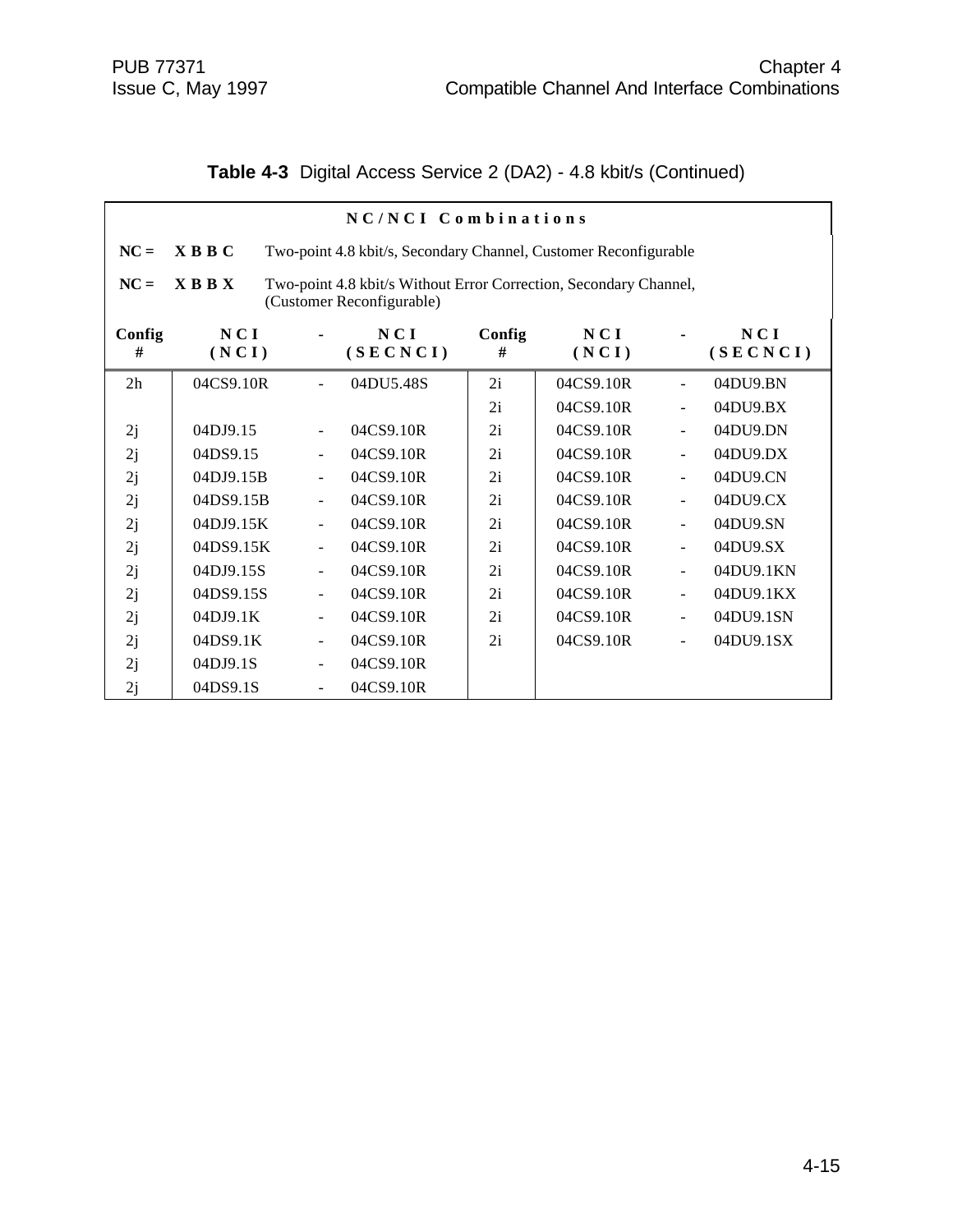|                |                                                            |                          | NC/NCI Combinations                                                       |             |              |                |                   |  |
|----------------|------------------------------------------------------------|--------------------------|---------------------------------------------------------------------------|-------------|--------------|----------------|-------------------|--|
| $NC =$         | $X G - C$<br>Two-point 9.6 kbit/s, Customer Reconfigurable |                          |                                                                           |             |              |                |                   |  |
| $NC =$         | $X G - X$                                                  |                          | Two-point 9.6 kbit/s, Without Error Correction, (Customer Reconfigurable) |             |              |                |                   |  |
| Config<br>#    | NCI<br>(NCI)                                               |                          | NCI<br>(SECNCI)                                                           | Config<br># | NCI<br>(NCI) |                | N C I<br>(SECNCI) |  |
| 2 <sub>h</sub> | 04CS9.10R                                                  |                          | 04DU5.96                                                                  | 2i          | 04CS9.10R    |                | 04DU9.BN          |  |
|                |                                                            |                          |                                                                           | 2i          | 04CS9.10R    | $\blacksquare$ | 04DU9.BX          |  |
| 2j             | 04DJ9.15                                                   |                          | 04CS9.10R                                                                 | 2i          | 04CS9.10R    |                | 04DU9.DN          |  |
| 2j             | 04DS9.15                                                   | $\blacksquare$           | 04CS9.10R                                                                 | 2i          | 04CS9.10R    | $\blacksquare$ | 04DU9.DX          |  |
| 2j             | 04DJ9.15B                                                  |                          | 04CS9.10R                                                                 | 2i          | 04CS9.10R    | $\blacksquare$ | 04DU9.CN          |  |
| 2j             | 04DS9.15B                                                  |                          | 04CS9.10R                                                                 | 2i          | 04CS9.10R    |                | 04DU9.CX          |  |
| 2j             | 04DJ9.15K                                                  |                          | 04CS9.10R                                                                 | 2i          | 04CS9.10R    | $\blacksquare$ | 04DU9.SN          |  |
| 2j             | 04DS9.15K                                                  |                          | 04CS9.10R                                                                 | 2i          | 04CS9.10R    | $\blacksquare$ | 04DU9.SX          |  |
| 2j             | 04DJ9.15S                                                  | $\blacksquare$           | 04CS9.10R                                                                 | 2i          | 04CS9.10R    | $\blacksquare$ | 04DU9.1KN         |  |
| 2j             | 04DS9.15S                                                  | $\blacksquare$           | 04CS9.10R                                                                 | 2i          | 04CS9.10R    | $\blacksquare$ | 04DU9.1KX         |  |
| 2j             | 04DJ9.1K                                                   |                          | 04CS9.10R                                                                 | 2i          | 04CS9.10R    |                | 04DU9.1SN         |  |
| 2j             | 04DS9.1K                                                   | $\overline{\phantom{a}}$ | 04CS9.10R                                                                 | 2i          | 04CS9.10R    | $\blacksquare$ | 04DU9.1SX         |  |
| 2j             | 04DJ9.1S                                                   |                          | 04CS9.10R                                                                 |             |              |                |                   |  |
| 2j             | 04DS9.1S                                                   | $\blacksquare$           | 04CS9.10R                                                                 |             |              |                |                   |  |

# **Table 4-4** Digital Access Service 3 (DA3) - 9.6 kbit/s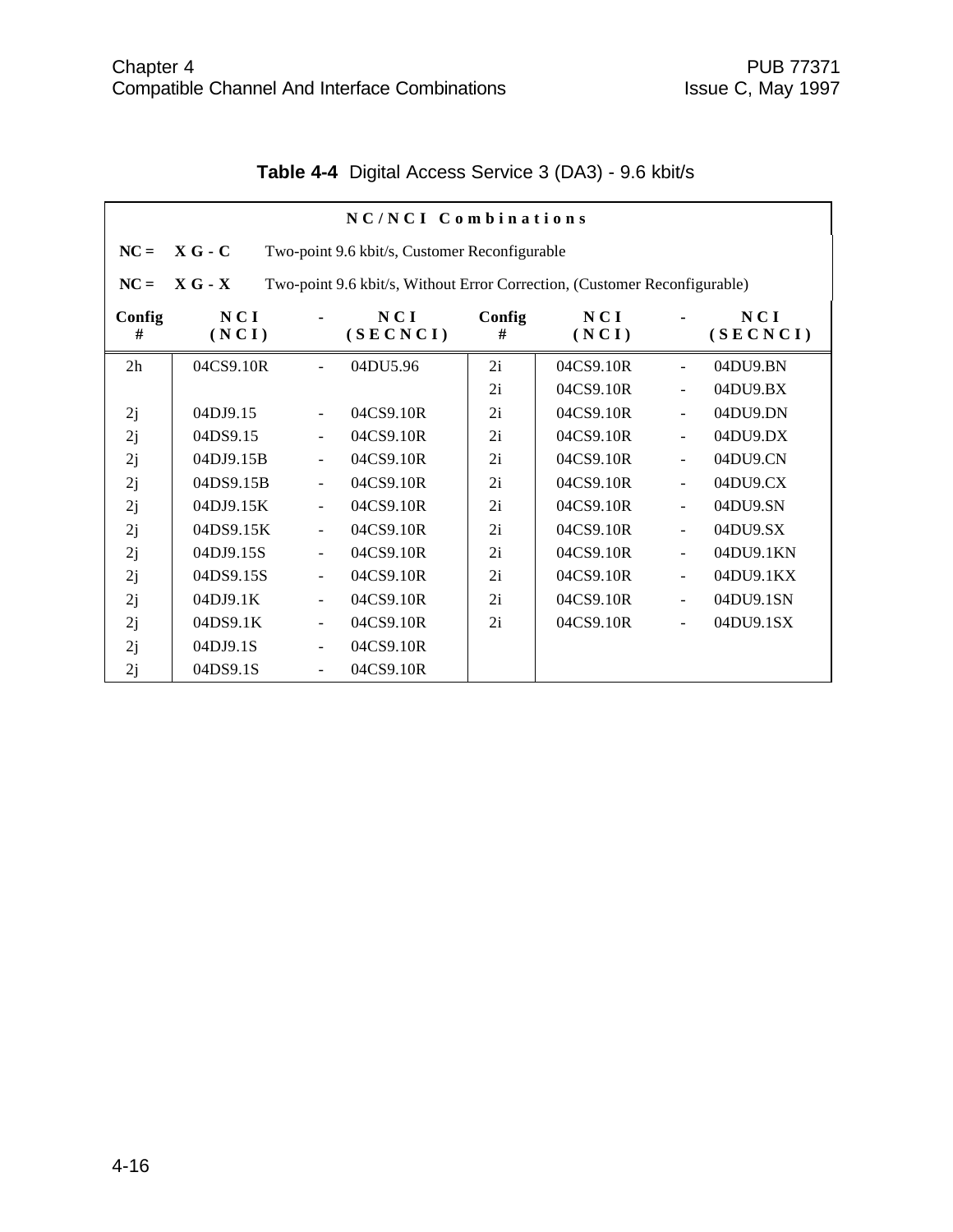## **Table 4-4** Digital Access Service 3 (DA3) - 9.6 kbit/s (Continued)

|             |                | NC/NCI Combinations                                                                                      |             |                  |                                                                                     |
|-------------|----------------|----------------------------------------------------------------------------------------------------------|-------------|------------------|-------------------------------------------------------------------------------------|
|             | $NC = X G - V$ | Multipoint 9.6 kbit/s, With CO Bridging, Customer Reconfigurable                                         |             |                  |                                                                                     |
|             | $NC = XG - E$  | Multipoint 9.6 kbit/s, Leg/Link Without Error Correction<br>(Customer Reconfigurable)                    |             |                  |                                                                                     |
|             | $NC = X G - Y$ | Multipoint 9.6 kbit/s, With CO Bridging - Master Leg, No Error Correcting<br>(Customer Reconfigurable)   |             |                  |                                                                                     |
| $NC =$      | X G B V        |                                                                                                          |             |                  | Multipoint 9.6 kbit/s, With CO Bridging, Secondary Channel, Customer Reconfigurable |
| $NC =$      | X G B E        | Multipoint 9.6 kbit/s, Leg/Link Without Error Correction, Secondary Channel<br>(Customer Reconfigurable) |             |                  |                                                                                     |
| $NC =$      | <b>XGBY</b>    | Correcting (Customer Reconfigurable)                                                                     |             |                  | Multipoint 9.6 kbit/s, With CO Bridging, Secondary Channel - Master Leg, No Error   |
| Config<br># | NCI<br>(NCI)   | NCI<br>(SECNCI)                                                                                          | Config<br># | $NCI$ -<br>(NCI) | N C I<br>(SECNCI)                                                                   |
| 7c          | 04CS9.10R      | 04BD5.96 $*$                                                                                             |             |                  |                                                                                     |

\* U S WEST currently does not use the 04BD5.96 NCI code in the provisioning process. The code is included for technical description purposes.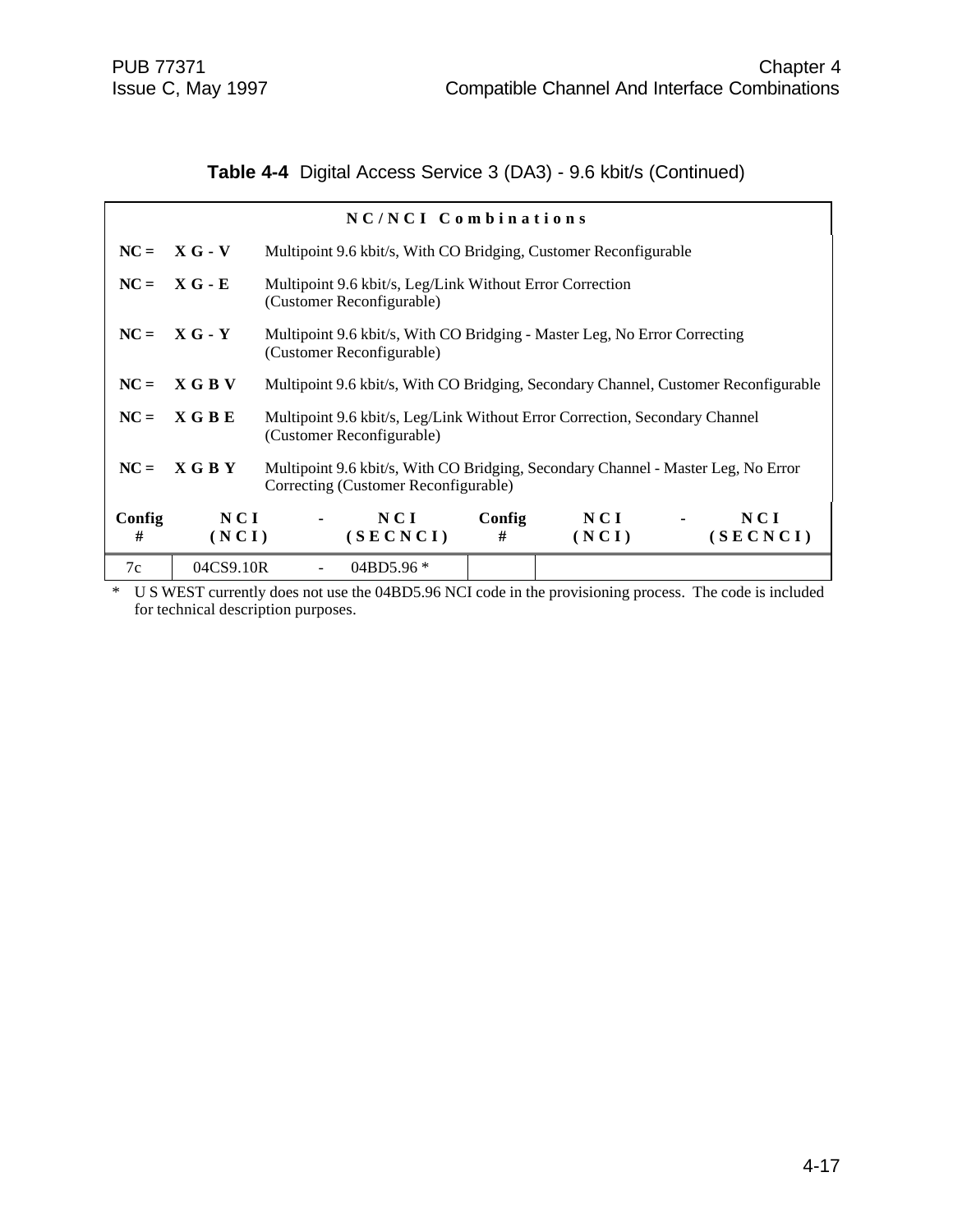|             | NC/NCI Combinations                                                                                           |                          |                 |             |              |                |                 |  |  |  |
|-------------|---------------------------------------------------------------------------------------------------------------|--------------------------|-----------------|-------------|--------------|----------------|-----------------|--|--|--|
| $NC =$      | <b>XGBC</b><br>Two-point 9.6 kbit/s, Secondary Channel, Customer Reconfigurable                               |                          |                 |             |              |                |                 |  |  |  |
| $NC =$      | <b>XGBX</b><br>Two-point 9.6 kbit/s Without Error Correction, Secondary Channel,<br>(Customer Reconfigurable) |                          |                 |             |              |                |                 |  |  |  |
| Config<br># | NCI<br>(NCI)                                                                                                  |                          | NCI<br>(SECNCI) | Config<br># | NCI<br>(NCI) |                | NCI<br>(SECNCI) |  |  |  |
| 2h          | 04CS9.10R                                                                                                     |                          | 04DU5.96S       | 2i          | 04CS9.10R    | ÷              | 04DU9.BN        |  |  |  |
|             |                                                                                                               |                          |                 | 2i          | 04CS9.10R    |                | 04DU9.BX        |  |  |  |
| 2j          | 04DJ9.15                                                                                                      | $\overline{\phantom{a}}$ | 04CS9.10R       | 2i          | 04CS9.10R    | $\blacksquare$ | 04DU9.DN        |  |  |  |
| 2j          | 04DS9.15                                                                                                      |                          | 04CS9.10R       | 2i          | 04CS9.10R    | $\equiv$       | 04DU9.DX        |  |  |  |
| 2j          | 04DJ9.15B                                                                                                     |                          | 04CS9.10R       | 2i          | 04CS9.10R    | $\blacksquare$ | 04DU9.CN        |  |  |  |
| 2j          | 04DS9.15B                                                                                                     |                          | 04CS9.10R       | 2i          | 04CS9.10R    | ÷              | 04DU9.CX        |  |  |  |
| 2j          | 04DJ9.15K                                                                                                     | $\overline{\phantom{a}}$ | 04CS9.10R       | 2i          | 04CS9.10R    | $\blacksquare$ | 04DU9.SN        |  |  |  |
| 2j          | 04DS9.15K                                                                                                     |                          | 04CS9.10R       | 2i          | 04CS9.10R    | ÷              | 04DU9.SX        |  |  |  |
| 2j          | 04DJ9.15S                                                                                                     | $\blacksquare$           | 04CS9.10R       | 2i          | 04CS9.10R    | $\blacksquare$ | 04DU9.1KN       |  |  |  |
| 2j          | 04DS9.15S                                                                                                     |                          | 04CS9.10R       | 2i          | 04CS9.10R    | $\blacksquare$ | 04DU9.1KX       |  |  |  |
| 2j          | 04DJ9.1K                                                                                                      | $\blacksquare$           | 04CS9.10R       | 2i          | 04CS9.10R    | $\blacksquare$ | 04DU9.1SN       |  |  |  |
| 2j          | 04DS9.1K                                                                                                      | $\blacksquare$           | 04CS9.10R       | 2i          | 04CS9.10R    | ÷,             | 04DU9.1SX       |  |  |  |
| 2j          | 04DJ9.1S                                                                                                      |                          | 04CS9.10R       |             |              |                |                 |  |  |  |
| 2j          | 04DS9.1S                                                                                                      | $\blacksquare$           | 04CS9.10R       |             |              |                |                 |  |  |  |

# **Table 4-4** Digital Access Service 3 (DA3) - 9.6 kbit/s (Continued)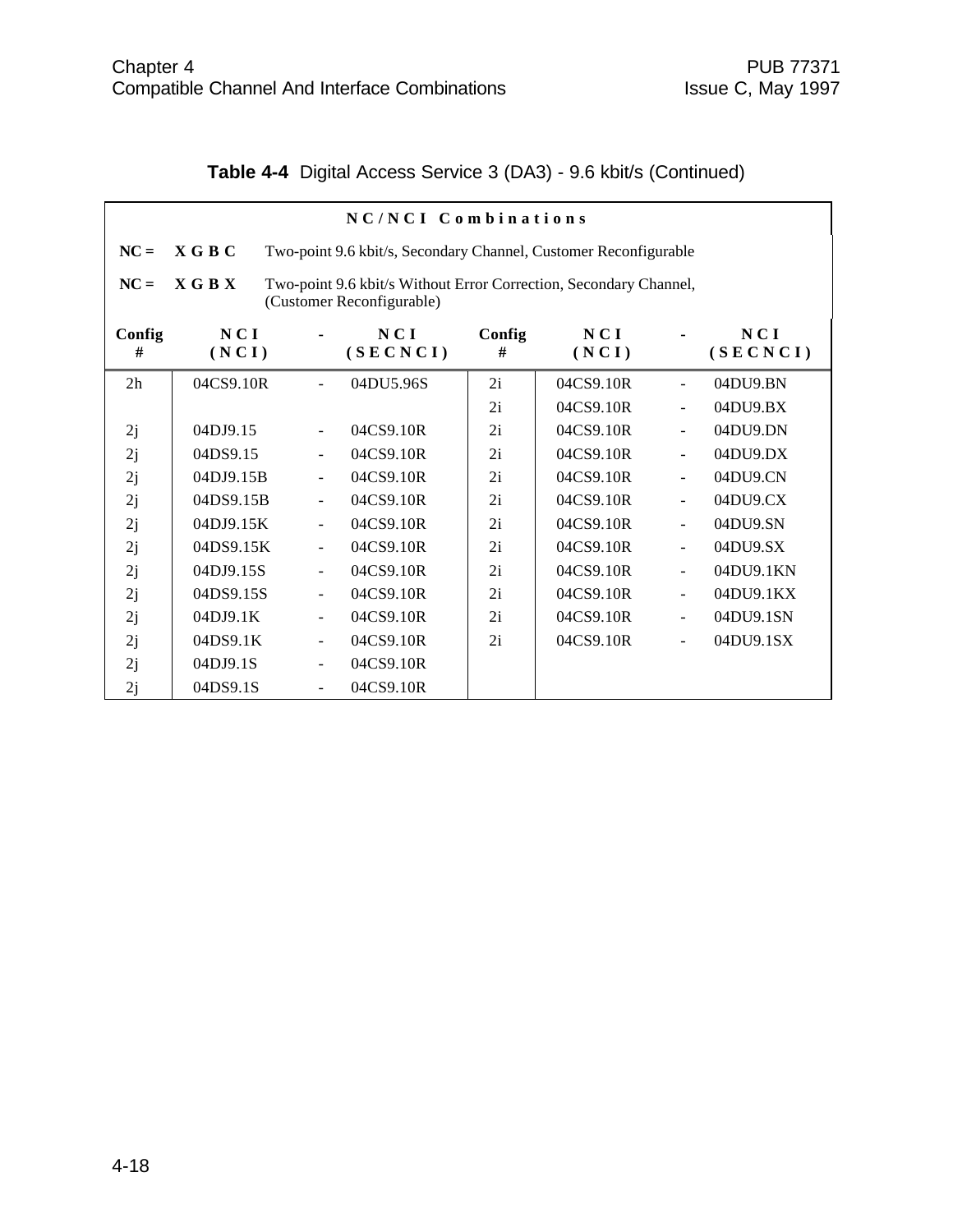|             | NC/NCI Combinations                                                                     |                          |                 |             |              |                |                 |  |  |
|-------------|-----------------------------------------------------------------------------------------|--------------------------|-----------------|-------------|--------------|----------------|-----------------|--|--|
| $NC =$      | $XH-C$<br>Two-point 56.0 kbit/s, Customer Reconfigurable                                |                          |                 |             |              |                |                 |  |  |
| $NC =$      | Two-point 56.0 kbit/s, Without Error Correction, (Customer Reconfigurable)<br>$X H - X$ |                          |                 |             |              |                |                 |  |  |
| Config<br># | NCI<br>(NCI)                                                                            |                          | NCI<br>(SECNCI) | Config<br># | NCI<br>(NCI) |                | NCI<br>(SECNCI) |  |  |
| 2h          | 04CS9.10R                                                                               |                          | 04DU5.56        | 2i          | 04CS9.10R    |                | 04DU9.BN        |  |  |
|             |                                                                                         |                          |                 | 2i          | 04CS9.10R    |                | 04DU9.BX        |  |  |
| 2j          | 04DJ9.15                                                                                | $\blacksquare$           | 04CS9.10R       | 2i          | 04CS9.10R    | $\blacksquare$ | 04DU9.DN        |  |  |
| 2j          | 04DS9.15                                                                                |                          | 04CS9.10R       | 2i          | 04CS9.10R    | ÷,             | 04DU9.DX        |  |  |
| 2j          | 04DJ9.15B                                                                               | $\blacksquare$           | 04CS9.10R       | 2i          | 04CS9.10R    | $\blacksquare$ | 04DU9.CN        |  |  |
| 2j          | 04DS9.15B                                                                               |                          | 04CS9.10R       | 2i          | 04CS9.10R    | ÷,             | 04DU9.CX        |  |  |
| 2j          | 04DJ9.15K                                                                               |                          | 04CS9.10R       | 2i          | 04CS9.10R    | ÷,             | 04DU9.SN        |  |  |
| 2j          | 04DS9.15K                                                                               | $\blacksquare$           | 04CS9.10R       | 2i          | 04CS9.10R    | ÷,             | 04DU9.SX        |  |  |
| 2j          | 04DJ9.15S                                                                               |                          | 04CS9.10R       | 2i          | 04CS9.10R    | ÷,             | 04DU9.1KN       |  |  |
| 2j          | 04DS9.15S                                                                               | $\overline{\phantom{a}}$ | 04CS9.10R       | 2i          | 04CS9.10R    | $\blacksquare$ | 04DU9.1KX       |  |  |
| 2j          | 04DJ9.1K                                                                                | $\blacksquare$           | 04CS9.10R       | 2i          | 04CS9.10R    |                | 04DU9.1SN       |  |  |
| 2j          | 04DS9.1K                                                                                |                          | 04CS9.10R       | 2i          | 04CS9.10R    |                | 04DU9.1SX       |  |  |
| 2j          | 04DJ9.1S                                                                                |                          | 04CS9.10R       |             |              |                |                 |  |  |
| 2j          | 04DS9.1S                                                                                | $\blacksquare$           | 04CS9.10R       |             |              |                |                 |  |  |

# **Table 4-5** Digital Access Service 4 (DA4) - 56.0 kbit/s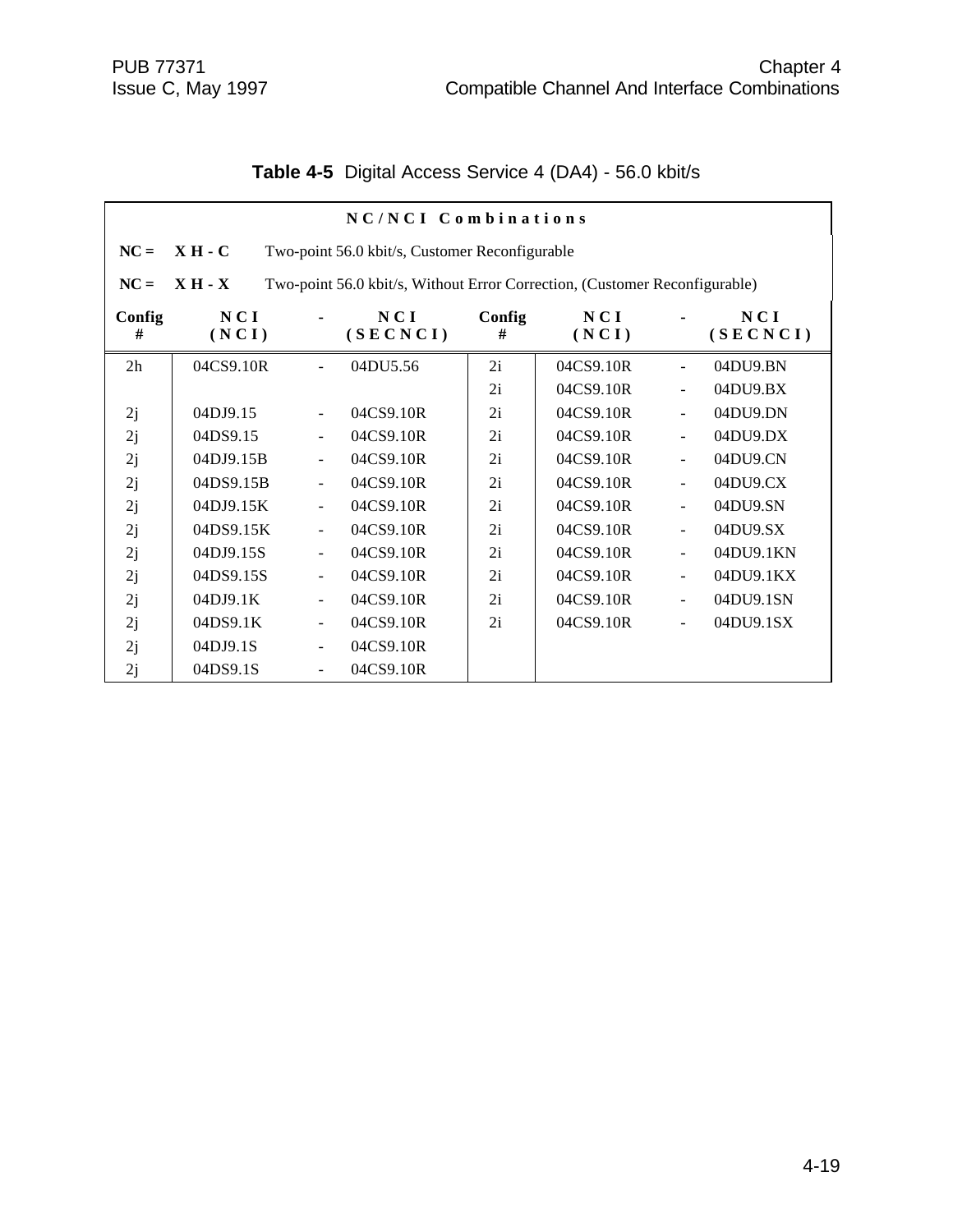# **Table 4-5** Digital Access Service 4 (DA4) - 56.0 kbit/s (Continued)

|             |              | NC/NCI Combinations                                                                                                          |                                                                            |              |                 |  |  |  |
|-------------|--------------|------------------------------------------------------------------------------------------------------------------------------|----------------------------------------------------------------------------|--------------|-----------------|--|--|--|
| $NC =$      | $XH - V$     |                                                                                                                              | Multipoint 56.0 kbit/s, With CO Bridging, Customer Reconfigurable          |              |                 |  |  |  |
| $NC =$      | $X H - E$    | (Customer Reconfigurable)                                                                                                    | Multipoint 56.0 kbit/s, Leg/Link Without Error Correction                  |              |                 |  |  |  |
| $NC =$      | $X H - Y$    | (Customer Reconfigurable)                                                                                                    | Multipoint 56.0 kbit/s, With CO Bridging - Master Leg, No Error Correction |              |                 |  |  |  |
| $NC =$      | <b>XHBE</b>  | Multipoint 56.0 kbit/s, Leg/Link Without Error Correction, Secondary Channel<br>(Customer Reconfigurable)                    |                                                                            |              |                 |  |  |  |
| $NC =$      | <b>XHBV</b>  | Multipoint 56.0 kbit/s, With CO Bridging, Secondary Channel, and Customer<br>Reconfigurable (Customer Reconfigurable)        |                                                                            |              |                 |  |  |  |
| $NC =$      | <b>XHBY</b>  | Multipoint 56.0 kbit/s, With CO Bridging, Secondary Channel - Master Leg, No Error<br>Correction (Customer Reconfigurable) * |                                                                            |              |                 |  |  |  |
| Config<br># | NCI<br>(NCI) | NCI<br>(SECNCI)                                                                                                              | Config<br>#                                                                | NCI<br>(NCI) | NCI<br>(SECNCI) |  |  |  |
| 7c          | 04CS9.10R *  | $04BD5.56$ **                                                                                                                |                                                                            |              |                 |  |  |  |
|             |              | The control leg of a 56 kbit/s with Secondary Channel multipoint circuit requires a DS1 with CCC interface.                  |                                                                            |              |                 |  |  |  |

\*\* U S WEST currently does not use the 04BD5.56 NCI code in the provisioning process. The codes is included for technical description purposes.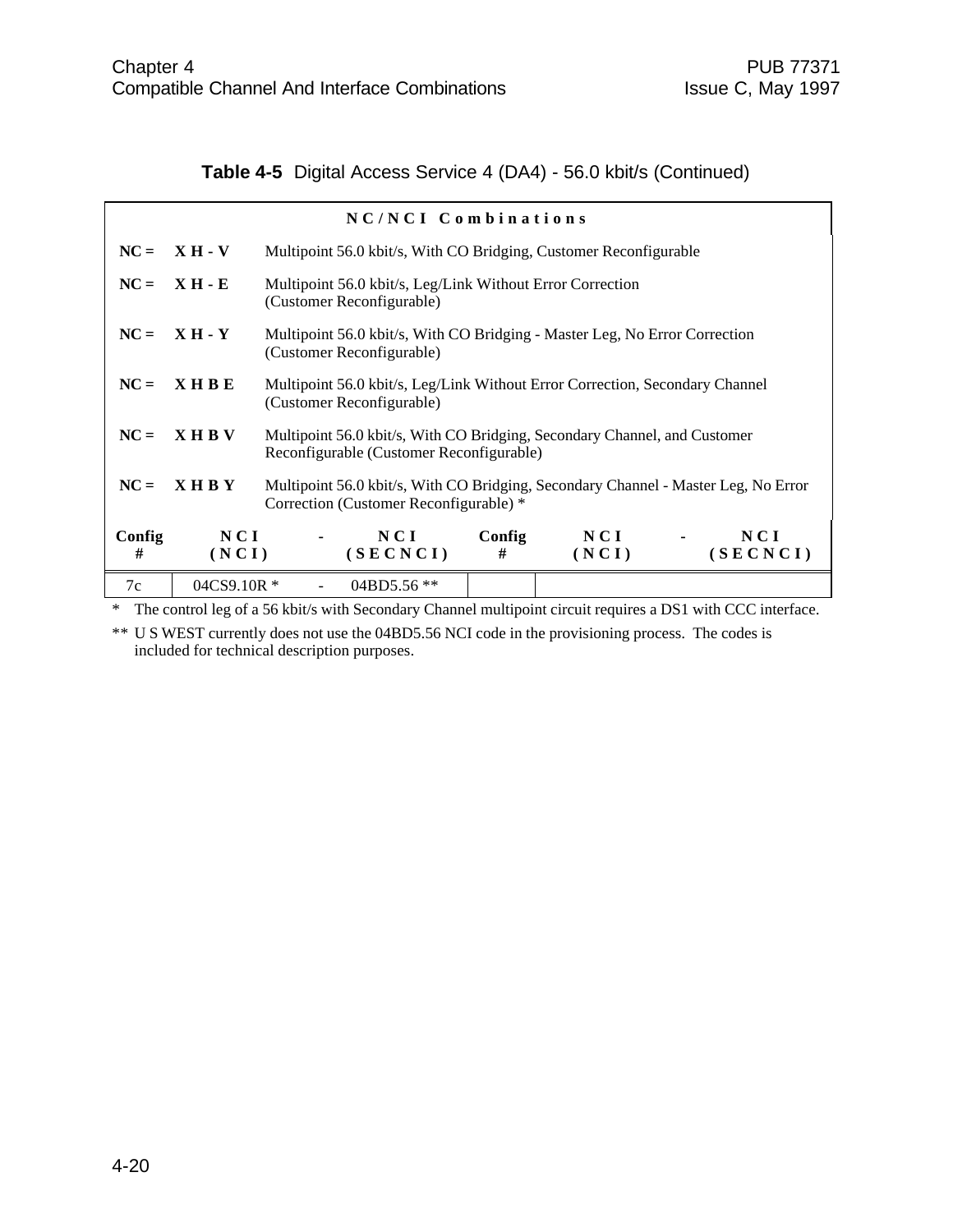|                | NC/NCI Combinations                                                                                            |                          |                                                                 |             |              |                |                 |  |  |
|----------------|----------------------------------------------------------------------------------------------------------------|--------------------------|-----------------------------------------------------------------|-------------|--------------|----------------|-----------------|--|--|
| $NC =$         | $X$ H B C                                                                                                      |                          | Two-point 56 kbit/s, Secondary Channel, Customer Reconfigurable |             |              |                |                 |  |  |
| $NC =$         | $X$ H B $X$<br>Two-point 56.0 kbit/s Without Error Correction, Secondary Channel,<br>(Customer Reconfigurable) |                          |                                                                 |             |              |                |                 |  |  |
| Config<br>#    | <b>NCI</b><br>(NCI)                                                                                            |                          | NCI<br>(SECNCI)                                                 | Config<br># | NCI<br>(NCI) |                | NCI<br>(SECNCI) |  |  |
| 2 <sub>h</sub> | 04CS9.10R                                                                                                      |                          | 04DU5.56S                                                       | 2i          | 04CS9.10R    |                | 04DU9.BN        |  |  |
|                |                                                                                                                |                          |                                                                 | 2i          | 04CS9.10R    | $\blacksquare$ | 04DU9.BX        |  |  |
| 2j             | 04DJ9.15                                                                                                       |                          | 04CS9.10R                                                       | 2i          | 04CS9.10R    | $\overline{a}$ | 04DU9.DN        |  |  |
| 2j             | 04DS9.15                                                                                                       |                          | 04CS9.10R                                                       | 2i          | 04CS9.10R    | $\blacksquare$ | 04DU9.DX        |  |  |
| 2j             | 04DJ9.15B                                                                                                      |                          | 04CS9.10R                                                       | 2i          | 04CS9.10R    | $\blacksquare$ | 04DU9.CN        |  |  |
| 2j             | 04DS9.15B                                                                                                      |                          | 04CS9.10R                                                       | 2i          | 04CS9.10R    | $\blacksquare$ | 04DU9.CX        |  |  |
| 2j             | 04DJ9.15K                                                                                                      |                          | 04CS9.10R                                                       | 2i          | 04CS9.10R    | $\blacksquare$ | 04DU9.SN        |  |  |
| 2j             | 04DS9.15K                                                                                                      | $\blacksquare$           | 04CS9.10R                                                       | 2i          | 04CS9.10R    | $\blacksquare$ | 04DU9.SX        |  |  |
| 2j             | 04DJ9.15S                                                                                                      |                          | 04CS9.10R                                                       | 2i          | 04CS9.10R    | $\frac{1}{2}$  | 04DU9.1KN       |  |  |
| 2j             | 04DS9.15S                                                                                                      |                          | 04CS9.10R                                                       | 2i          | 04CS9.10R    | $\blacksquare$ | 04DU9.1KX       |  |  |
| 2j             | 04DJ9.1K                                                                                                       | $\overline{\phantom{a}}$ | 04CS9.10R                                                       | 2i          | 04CS9.10R    | $\blacksquare$ | 04DU9.1SN       |  |  |
| 2j             | 04DS9.1K                                                                                                       |                          | 04CS9.10R                                                       | 2i          | 04CS9.10R    |                | 04DU9.1SX       |  |  |
| 2j             | 04DJ9.1S                                                                                                       |                          | 04CS9.10R                                                       |             |              |                |                 |  |  |
| 2j             | 04DS9.1S                                                                                                       |                          | 04CS9.10R                                                       |             |              |                |                 |  |  |

## **Table 4-5** Digital Access Service 4 (DA4) - 56.0 kbit/s (Continued)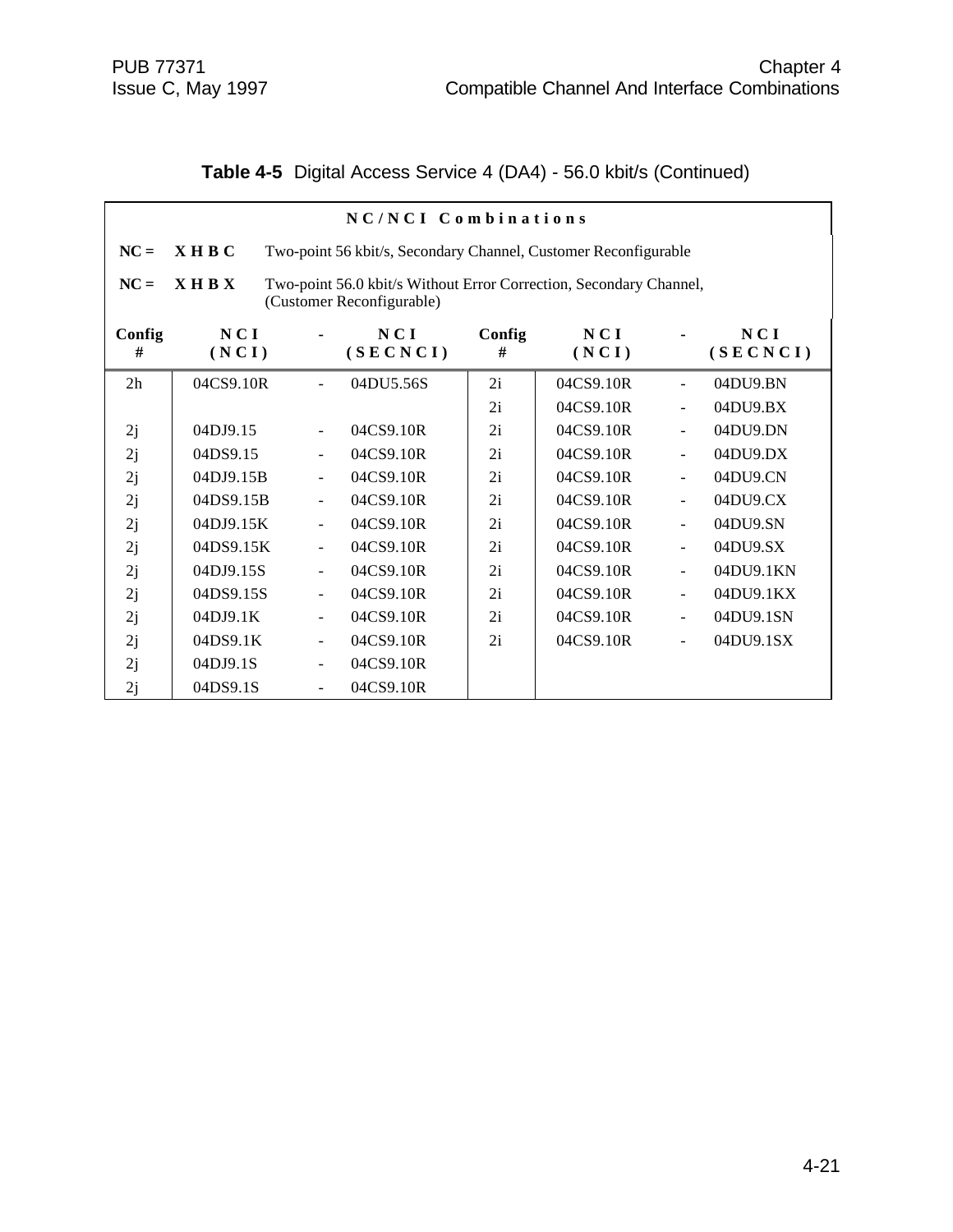The 19.2 kbit/s data rate may not be available in all jurisdictions. This data rate formerly used the XE code set.

|                | NC/NCI Combinations                                                                     |                |                 |             |              |                          |                 |  |  |
|----------------|-----------------------------------------------------------------------------------------|----------------|-----------------|-------------|--------------|--------------------------|-----------------|--|--|
| $NC =$         | $X C - C$<br>Two-point 19.2 kbit/s, Customer Reconfigurable                             |                |                 |             |              |                          |                 |  |  |
| $NC =$         | $X C - X$<br>Two-point 19.2 kbit/s, Without Error Correction, (Customer Reconfigurable) |                |                 |             |              |                          |                 |  |  |
| Config<br>#    | NCI<br>(NCI)                                                                            |                | NCI<br>(SECNCI) | Config<br># | NCI<br>(NCI) |                          | NCI<br>(SECNCI) |  |  |
| 2 <sub>h</sub> | 04CS9.10R                                                                               |                | 04DU5.19        | 2i          | 04CS9.10R    |                          | 04DU9.BN        |  |  |
|                |                                                                                         |                |                 | 2i          | 04CS9.10R    | $\blacksquare$           | 04DU9.BX        |  |  |
| 2j             | 04DJ9.15                                                                                |                | 04CS9.10R       | 2i          | 04CS9.10R    |                          | 04DU9.DN        |  |  |
| 2j             | 04DS9.15                                                                                |                | 04CS9.10R       | 2i          | 04CS9.10R    |                          | 04DU9.DX        |  |  |
| 2j             | 04DJ9.15B                                                                               |                | 04CS9.10R       | 2i          | 04CS9.10R    | $\blacksquare$           | 04DU9.CN        |  |  |
| 2j             | 04DS9.15B                                                                               | $\blacksquare$ | 04CS9.10R       | 2i          | 04CS9.10R    | $\blacksquare$           | 04DU9.CN        |  |  |
| 2j             | 04DJ9.15K                                                                               | ÷              | 04CS9.10R       | 2i          | 04CS9.10R    | $\blacksquare$           | 04DU9.SN        |  |  |
| 2j             | 04DS9.15K                                                                               |                | 04CS9.10R       | 2i          | 04CS9.10R    |                          | 04DU9.SX        |  |  |
| 2j             | 04DJ9.15S                                                                               |                | 04CS9.10R       | 2i          | 04CS9.10R    | $\overline{\phantom{a}}$ | 04DU9.1KN       |  |  |
| 2j             | 04DS9.15S                                                                               |                | 04CS9.10R       | 2i          | 04CS9.10R    |                          | 04DU9.1KX       |  |  |
| 2j             | 04DJ9.1K                                                                                | $\blacksquare$ | 04CS9.10R       | 2i          | 04CS9.10R    | $\blacksquare$           | 04DU9.1SN       |  |  |
| 2j             | 04DS9.1K                                                                                |                | 04CS9.10R       | 2i          | 04CS9.10R    |                          | 04DU9.1SX       |  |  |
| 2j             | 04DJ9.1S                                                                                | $\blacksquare$ | 04CS9.10R       |             |              |                          |                 |  |  |
| 2j             | 04DS9.1S                                                                                |                | 04CS9.10R       |             |              |                          |                 |  |  |

# **Table 4-6** Digital Access Service 5 (DA5) - 19.2 kbit/s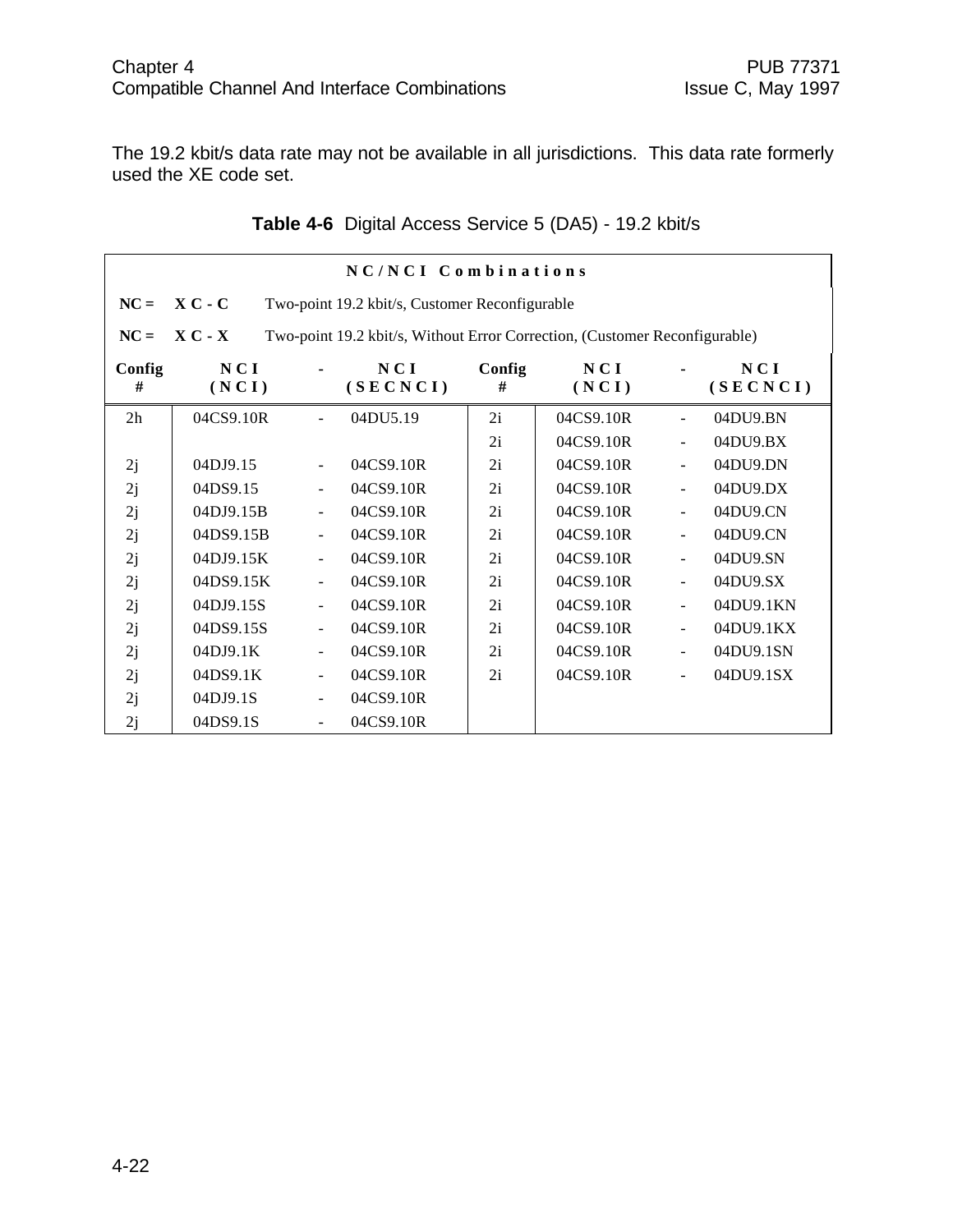# **Table 4-6** Digital Access Service 5 (DA5) - 19.2 kbit/s (Continued)

| NC/NCI Combinations |                  |  |                                                                                                                            |             |              |  |                 |
|---------------------|------------------|--|----------------------------------------------------------------------------------------------------------------------------|-------------|--------------|--|-----------------|
|                     | $NC = X C - V$   |  | Multipoint 19.2 kbit/s, With CO Bridging, Customer Reconfigurable                                                          |             |              |  |                 |
|                     | $NC = X C - E$   |  | Multipoint 19.2 kbit/s, Leg/Link Without Error Correction<br>(Customer Reconfigurable)                                     |             |              |  |                 |
|                     | $NC = X C - Y$   |  | Multipoint 19.2 kbit/s, With CO Bridging - Master Leg, No Error Correction<br>(Customer Reconfigurable)                    |             |              |  |                 |
|                     | $NC = X C B V$   |  | Multipoint 19.2 kbit/s, With CO Bridging, Secondary Channel, Customer<br>Reconfigurable                                    |             |              |  |                 |
| $NC =$              | X C B E          |  | Multipoint 19.2 kbit/s, Leg/Link Without Error Correction, Secondary Channel<br>(Customer Reconfigurable)                  |             |              |  |                 |
| $NC =$              | <b>XCBY</b>      |  | Multipoint 19.2 kbit/s, With CO Bridging, Secondary Channel - Master Leg, No Error<br>Correction (Customer Reconfigurable) |             |              |  |                 |
| Config<br>#         | NCI<br>(NCI)     |  | NCI<br>(SECNCI)                                                                                                            | Config<br># | NCI<br>(NCI) |  | NCI<br>(SECNCI) |
| 7c                  | $04C$ S9.10R $*$ |  | $04BD5.19*$                                                                                                                |             |              |  |                 |

\* U S WEST currently does not use the 04BD5.19 NCI code in the provisioning process. The code is included for technical description purposes.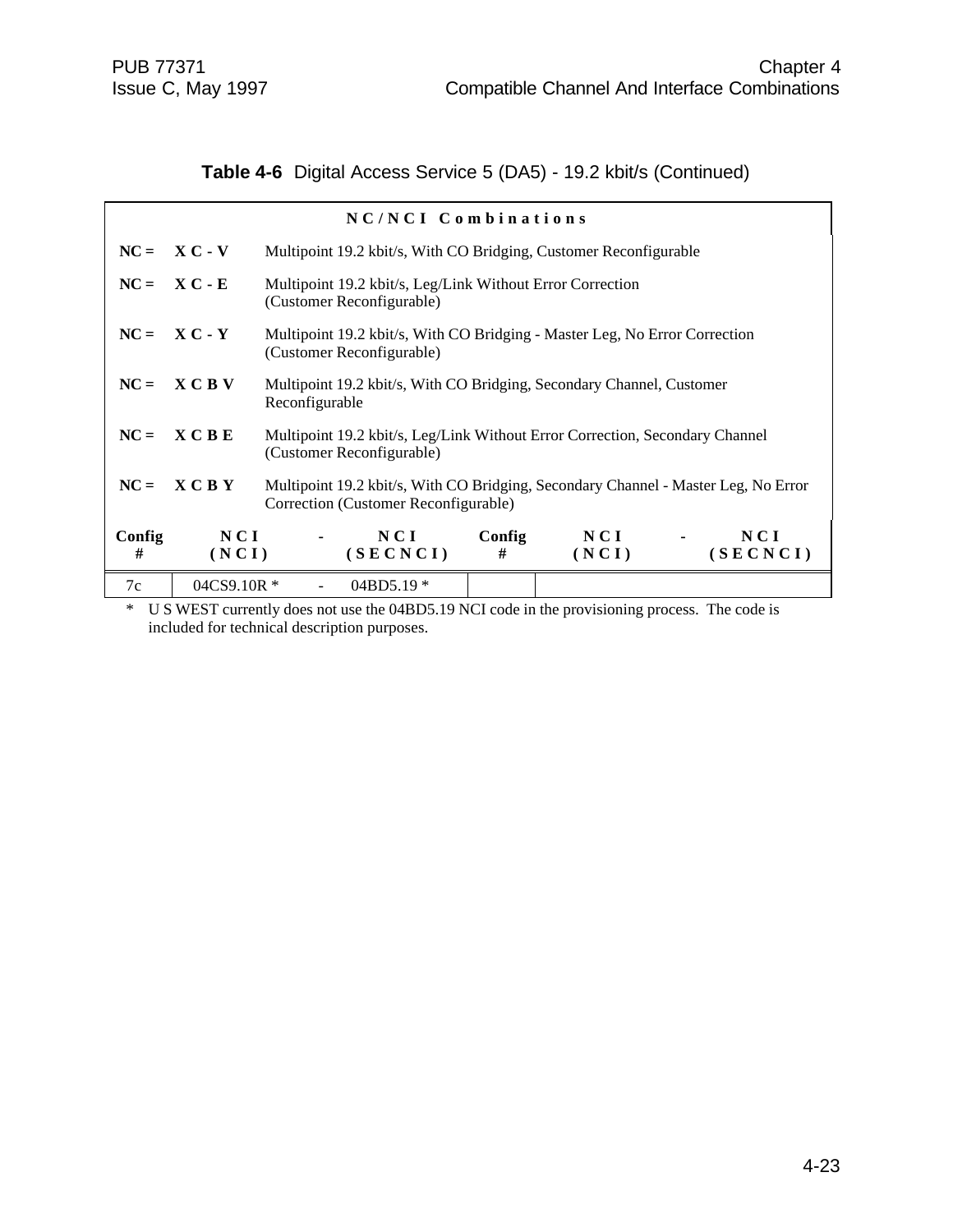|                | NC/NCI Combinations                                                                                        |                          |                                                                   |             |              |                |                 |  |  |  |
|----------------|------------------------------------------------------------------------------------------------------------|--------------------------|-------------------------------------------------------------------|-------------|--------------|----------------|-----------------|--|--|--|
| $NC =$         | X C B C                                                                                                    |                          | Two-point 19.2 kbit/s, Secondary Channel, Customer Reconfigurable |             |              |                |                 |  |  |  |
| $NC =$         | X C B X<br>Two-point 19.2 kbit/s Without Error Correction, Secondary Channel,<br>(Customer Reconfigurable) |                          |                                                                   |             |              |                |                 |  |  |  |
| Config<br>#    | NCI<br>(NCI)                                                                                               |                          | NCI<br>(SECNCI)                                                   | Config<br># | NCI<br>(NCI) |                | NCI<br>(SECNCI) |  |  |  |
| 2 <sub>h</sub> | 04CS9.10R                                                                                                  |                          | 04DU5.19S                                                         | 2i          | 04CS9.10R    | $\blacksquare$ | 04DU9.BN        |  |  |  |
|                |                                                                                                            |                          |                                                                   | 2i          | 04CS9.10R    | $\blacksquare$ | 04DU9.BX        |  |  |  |
| 2j             | 04DJ9.15                                                                                                   | $\blacksquare$           | 04CS9.10R                                                         | 2i          | 04CS9.10R    | $\blacksquare$ | 04DU9.DN        |  |  |  |
| 2j             | 04DS9.15                                                                                                   |                          | 04CS9.10R                                                         | 2i          | 04CS9.10R    | $\blacksquare$ | 04DU9.DX        |  |  |  |
| 2j             | 04DJ9.15B                                                                                                  | $\overline{\phantom{a}}$ | 04CS9.10R                                                         | 2i          | 04CS9.10R    | $\blacksquare$ | 04DU9.CN        |  |  |  |
| 2j             | 04DS9.15B                                                                                                  |                          | 04CS9.10R                                                         | 2i          | 04CS9.10R    | $\blacksquare$ | 04DU9.CX        |  |  |  |
| 2j             | 04DJ9.15K                                                                                                  | $\blacksquare$           | 04CS9.10R                                                         | 2i          | 04CS9.10R    | $\blacksquare$ | 04DU9.SN        |  |  |  |
| 2j             | 04DS9.15K                                                                                                  |                          | 04CS9.10R                                                         | 2i          | 04CS9.10R    | $\blacksquare$ | 04DU9.SX        |  |  |  |
| 2j             | 04DJ9.15S                                                                                                  |                          | 04CS9.10R                                                         | 2i          | 04CS9.10R    | $\blacksquare$ | 04DU9.1KN       |  |  |  |
| 2j             | 04DS9.15S                                                                                                  |                          | 04CS9.10R                                                         | 2i          | 04CS9.10R    | $\blacksquare$ | 04DU9.1KX       |  |  |  |
| 2j             | 04DJ9.1K                                                                                                   | $\blacksquare$           | 04CS9.10R                                                         | 2i          | 04CS9.10R    | $\blacksquare$ | 04DU9.1SN       |  |  |  |
| 2j             | 04DS9.1K                                                                                                   | $\blacksquare$           | 04CS9.10R                                                         | 2i          | 04CS9.10R    | $\overline{a}$ | 04DU9.1SX       |  |  |  |
| 2j             | 04DJ9.1S                                                                                                   |                          | 04CS9.10R                                                         |             |              |                |                 |  |  |  |
| 2j             | 04DS9.1S                                                                                                   | $\blacksquare$           | 04CS9.10R                                                         |             |              |                |                 |  |  |  |

# **Table 4-6** Digital Access Service 5 (DA5) - 19.2 kbit/s (Continued)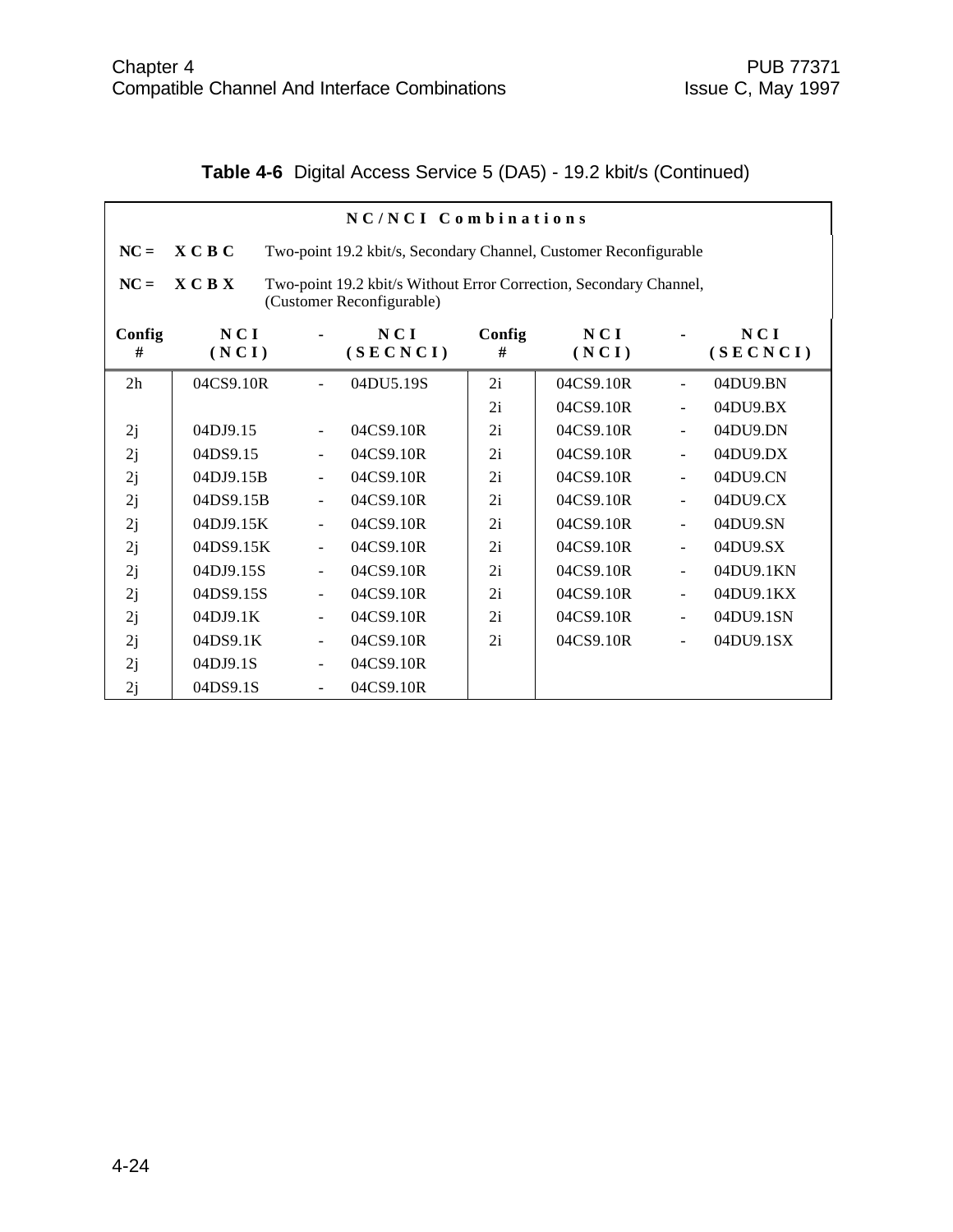The 64.0 kbit/s data rate may not be available in all jurisdictions. This data rate formerly used the XE code set.

|             | NC/NCI Combinations |                                                                            |                   |             |                  |                          |                   |  |  |
|-------------|---------------------|----------------------------------------------------------------------------|-------------------|-------------|------------------|--------------------------|-------------------|--|--|
| $NC =$      | $X D - C$           | Two-point 64.0 kbit/s, Customer Reconfigurable                             |                   |             |                  |                          |                   |  |  |
| $NC =$      | $X C - X$           | Two-point 64.0 kbit/s, Without Error Correction, (Customer Reconfigurable) |                   |             |                  |                          |                   |  |  |
| Config<br># | N C I<br>(NCI)      |                                                                            | N C I<br>(SECNCI) | Config<br># | NCI<br>(NCI)     |                          | N C I<br>(SECNCI) |  |  |
| 2h          | $04C$ S9.10R $*$    |                                                                            | 04DU5.64          | 2i          | $04CS9.10R*$     |                          | 04DU9.DN          |  |  |
|             |                     |                                                                            |                   | 2i          | $04C$ S9.10R $*$ |                          | $04DU9$ . $DX$    |  |  |
| 2j          | 04DJ9.15B           |                                                                            | $04C$ S9.10R $*$  | 2i          | $04C$ S9.10R $*$ | $\overline{\phantom{a}}$ | 04DU9.SN          |  |  |
| 2j          | 04DS9.15B           |                                                                            | $04C$ S9.10R $*$  | 2i          | $04CS9.10R*$     | $\blacksquare$           | 04DU9.SN          |  |  |
| 2j          | 04DJ9.15S           |                                                                            | $04C$ S9.10R $*$  | 2i          | $04C$ S9.10R $*$ | $\blacksquare$           | 04DU9.1SN         |  |  |
| 2j          | 04DS9.15S           |                                                                            | $04C$ S9.10R $*$  | 2i          | $04C$ S9.10R $*$ | $\overline{\phantom{a}}$ | 04DU9.1SX         |  |  |
| 2j          | 04DJ9.1S            |                                                                            | $04CS9.10R*$      |             |                  |                          |                   |  |  |
| 2j          | 04DS9.1S            |                                                                            | $04CS9.10R*$      |             |                  |                          |                   |  |  |

**Table 4-7** Digital Access Service 6 (DA6) - 64.0 kbit/s

\* Requires a DS1 with CCC capable interface.

#### **4.3.2 Non-Access Service**

Service Publication 77204 lists the NC codes for the Digital Data Service 31 (DD31) using the same NC codes as the access NC codes. The service DD31 uses the non-access Service Codes listed below. Some states have not converted to using NC and NCI codes for non-access applications.

| Data Rate | Service Code | Data Rate | <b>Service Code</b> |
|-----------|--------------|-----------|---------------------|
| 2.4       | DP, US       | $19.2*$   | DM, US              |
| 4.8       | DQ, US       | 56.0      | DW, US              |
| 9.6       | DR, US       | 64.0 *    | DC, US              |

\* These rates may not be available in all jurisdictions.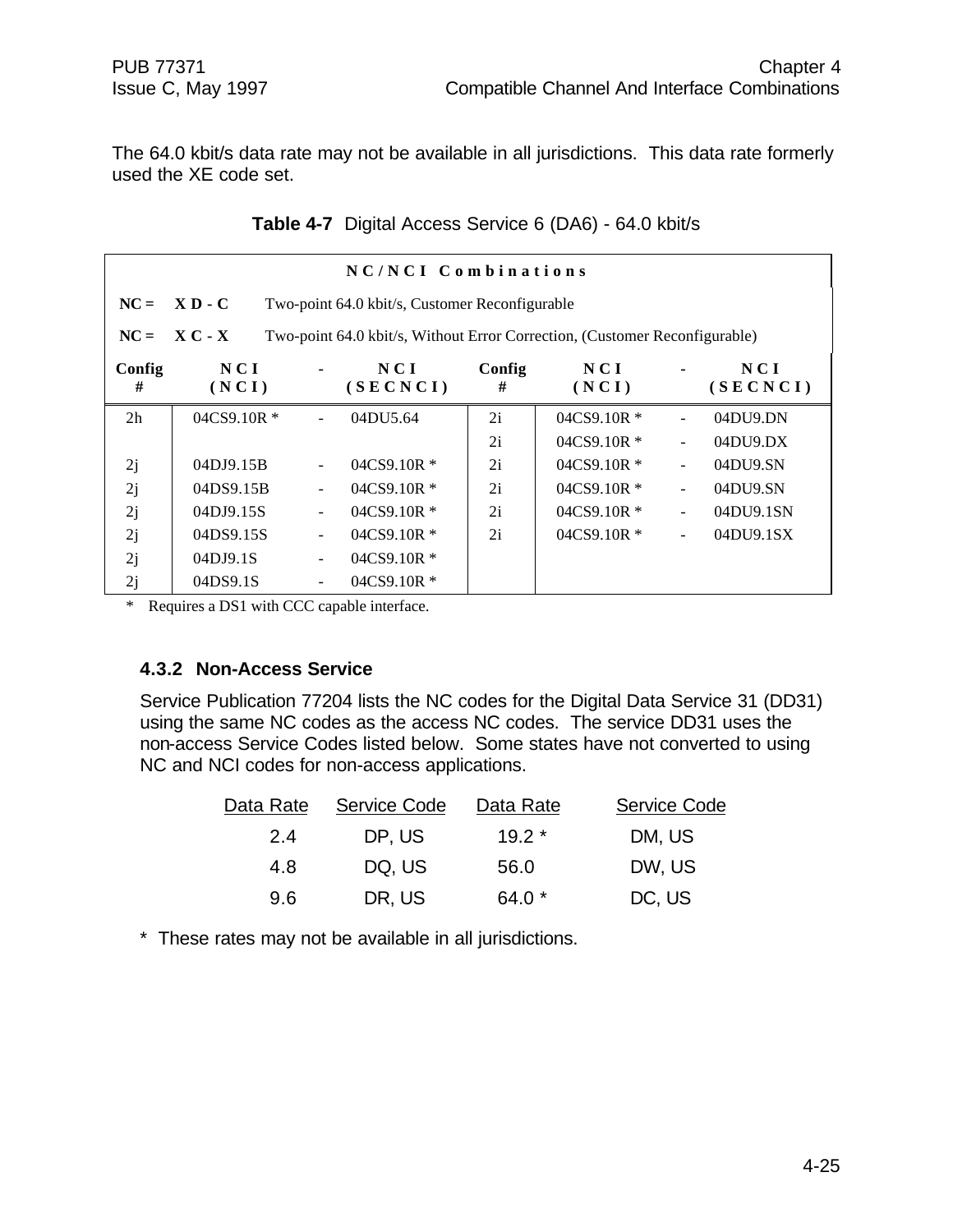|                | NC/NCI Combinations                                        |                          |                                                                           |             |                |    |                 |  |  |  |
|----------------|------------------------------------------------------------|--------------------------|---------------------------------------------------------------------------|-------------|----------------|----|-----------------|--|--|--|
| $NC =$         | $X A - C$<br>Two-point 2.4 kbit/s, Customer Reconfigurable |                          |                                                                           |             |                |    |                 |  |  |  |
| $NC =$         | $X A - X$                                                  |                          | Two-point 2.4 kbit/s, Without Error Correction, (Customer Reconfigurable) |             |                |    |                 |  |  |  |
| Config<br>#    | NCI<br>(NCI)                                               |                          | NCI<br>(SECNCI)                                                           | Config<br># | N C I<br>(NCI) |    | NCI<br>(SECNCI) |  |  |  |
| 2 <sub>h</sub> | 04CS9.10R                                                  |                          | 04DU5.24                                                                  |             |                |    |                 |  |  |  |
| 2i             | 04CS9.10R                                                  | ÷                        | 04DU9.BN                                                                  | 2i          | 04CS9.10R      | L, | 04DU9.SN        |  |  |  |
| 2i             | 04CS9.10R                                                  |                          | 04DU9.BX                                                                  | 2i          | 04CS9.10R      |    | 04DU9.SX        |  |  |  |
| 2i             | 04CS9.10R                                                  | $\overline{\phantom{0}}$ | 04DU9.CN                                                                  | 2i          | 04CS9.10R      |    | 04DU9.1KN       |  |  |  |
| 2i             | 04CS9.10R                                                  | $\overline{\phantom{0}}$ | 04DU9.CX                                                                  | 2i          | 04CS9.10R      | L, | 04DU9.1KX       |  |  |  |
| 2i             | 04CS9.10R                                                  | $\overline{\phantom{0}}$ | 04DU9.DN                                                                  | 2i          | 04CS9.10R      |    | 04DU9.1SN       |  |  |  |
| 2i             | 04CS9.10R                                                  | $\overline{\phantom{0}}$ | $04D$ U $9.DX$                                                            | 2i          | 04CS9.10R      |    | 04DU9.1SX       |  |  |  |

|  | Table 4-8 Digital Data Service 31 (DD31) - 2.4 kbit/s |  |  |  |
|--|-------------------------------------------------------|--|--|--|
|--|-------------------------------------------------------|--|--|--|

| NC/NCI Combinations |                |                |                                                                                                        |             |              |                |                 |  |
|---------------------|----------------|----------------|--------------------------------------------------------------------------------------------------------|-------------|--------------|----------------|-----------------|--|
|                     | $NC = X A - V$ |                | Multipoint 2.4 kbit/s, With CO Bridging, Customer Reconfigurable                                       |             |              |                |                 |  |
|                     | $NC = X A - E$ |                | Multipoint 2.4 kbit/s, Leg/Link Without Error Correction<br>(Customer Reconfigurable)                  |             |              |                |                 |  |
|                     | $NC = X A - Y$ |                | Multipoint 2.4 kbit/s, With CO Bridging - Master Leg, No Error Correction<br>(Customer Reconfigurable) |             |              |                |                 |  |
| Config<br>#         | NCI<br>(NCI)   | $\blacksquare$ | NCI<br>(SECNCI)                                                                                        | Config<br># | NCI<br>(NCI) | $\blacksquare$ | NCI<br>(SECNCI) |  |
| 8b                  | 04CS9.10R      |                | $04BD5.24*$                                                                                            |             |              |                |                 |  |

\* U S WEST currently does not use the 04BD5.24 NCI code in the provisioning process. The code is included for technical description purposes.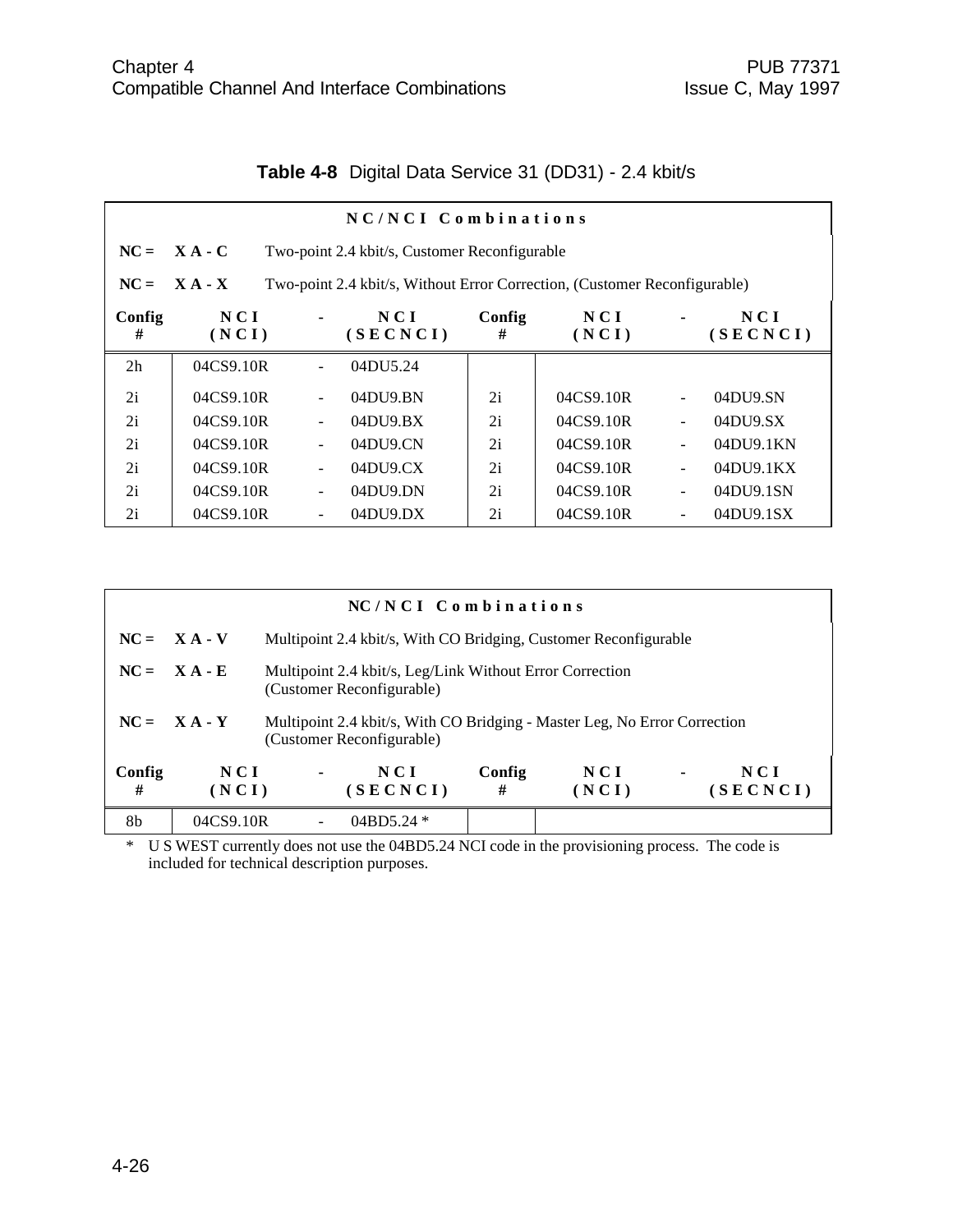| NC/NCI Combinations |                                                                                        |                          |                                   |             |              |    |                   |  |  |
|---------------------|----------------------------------------------------------------------------------------|--------------------------|-----------------------------------|-------------|--------------|----|-------------------|--|--|
| $NC =$              | $X B - C$<br>Two-point 4.8 kbit/s, Customer Reconfigurable                             |                          |                                   |             |              |    |                   |  |  |
| $NC =$              | $X B - X$<br>Two-point 4.8 kbit/s, Without Error Correction, (Customer Reconfigurable) |                          |                                   |             |              |    |                   |  |  |
| Config<br>#         | N C I<br>(NCI)                                                                         |                          | N C I<br>(SECNCI)                 | Config<br># | NCI<br>(NCI) |    | N C I<br>(SECNCI) |  |  |
| 2h                  | 04CS9.10R                                                                              | $\blacksquare$           | 04DU5.48                          |             |              |    |                   |  |  |
| 2i                  | 04CS9.10R                                                                              | $\blacksquare$           | 04DU9.BN                          | 2i          | 04CS9.10R    | ÷, | 04DU9.SN          |  |  |
| 2i                  | 04CS9.10R                                                                              |                          | 04DU9.BX                          | 2i          | 04CS9.10R    | ÷, | 04DU9.SX          |  |  |
| 2i                  | 04CS9.10R                                                                              | $\blacksquare$           | 04DU9.CN                          | 2i          | 04CS9.10R    | ÷, | 04DU9.1KN         |  |  |
| 2i                  | 04CS9.10R                                                                              | $\overline{\phantom{a}}$ | 04D <sub>U</sub> 9 <sub>C</sub> X | 2i          | 04CS9.10R    | ÷, | 04DU9.1KX         |  |  |
| 2i                  | 04CS9.10R                                                                              | $\overline{\phantom{a}}$ | 04DU9.DN                          | 2i          | 04CS9.10R    | ÷, | 04DU9.1SN         |  |  |
| 2i                  | 04CS9.10R                                                                              | $\overline{\phantom{a}}$ | 04DU9.DX                          | 2i          | 04CS9.10R    |    | 04DU9.1SX         |  |  |

# **Table 4-9** Digital Data Service 31 (DD31) - 4.8 kbit/s

|             |                | NC/NCI Combinations                                                                                                      |             |              |  |                   |  |  |
|-------------|----------------|--------------------------------------------------------------------------------------------------------------------------|-------------|--------------|--|-------------------|--|--|
|             | $NC = X B - V$ | Multipoint 4.8 kbit/s, With CO Bridging, Customer Reconfigurable                                                         |             |              |  |                   |  |  |
|             | $NC = X B - E$ | Multipoint 4.8 kbit/s, Leg/Link Without Error Correction<br>(Customer Reconfigurable)                                    |             |              |  |                   |  |  |
|             | $NC = X B - Y$ | Multipoint 4.8 kbit/s, With CO Bridging - Master Leg, No Error Correction<br>(Customer Reconfigurable)                   |             |              |  |                   |  |  |
| $NC =$      | <b>XBBV</b>    | Multipoint 4.8 kbit/s With CO Bridging, Secondary Channel, Customer Reconfigurable                                       |             |              |  |                   |  |  |
| $NC =$      | <b>XBBE</b>    | Multipoint 4.8 kbit/s, Leg/Link Without Error Correction, Secondary Channel<br>(Customer Reconfigurable)                 |             |              |  |                   |  |  |
| $NC =$      | <b>XBBY</b>    | Multipoint 4.8 kbit/s With CO Bridging, Secondary Channel - Master Leg, No Error<br>Correction (Customer Reconfigurable) |             |              |  |                   |  |  |
| Config<br># | NCI<br>(NCI)   | NCI<br>(SECNCI)                                                                                                          | Config<br># | NCI<br>(NCI) |  | N C I<br>(SECNCI) |  |  |
| 8b          | 04CS9.10R      | 04BD5.48 $*$                                                                                                             |             |              |  |                   |  |  |

\* U S WEST currently does not use the 04BD5.48 NCI code in the provisioning process. The code is included for technical description purposes.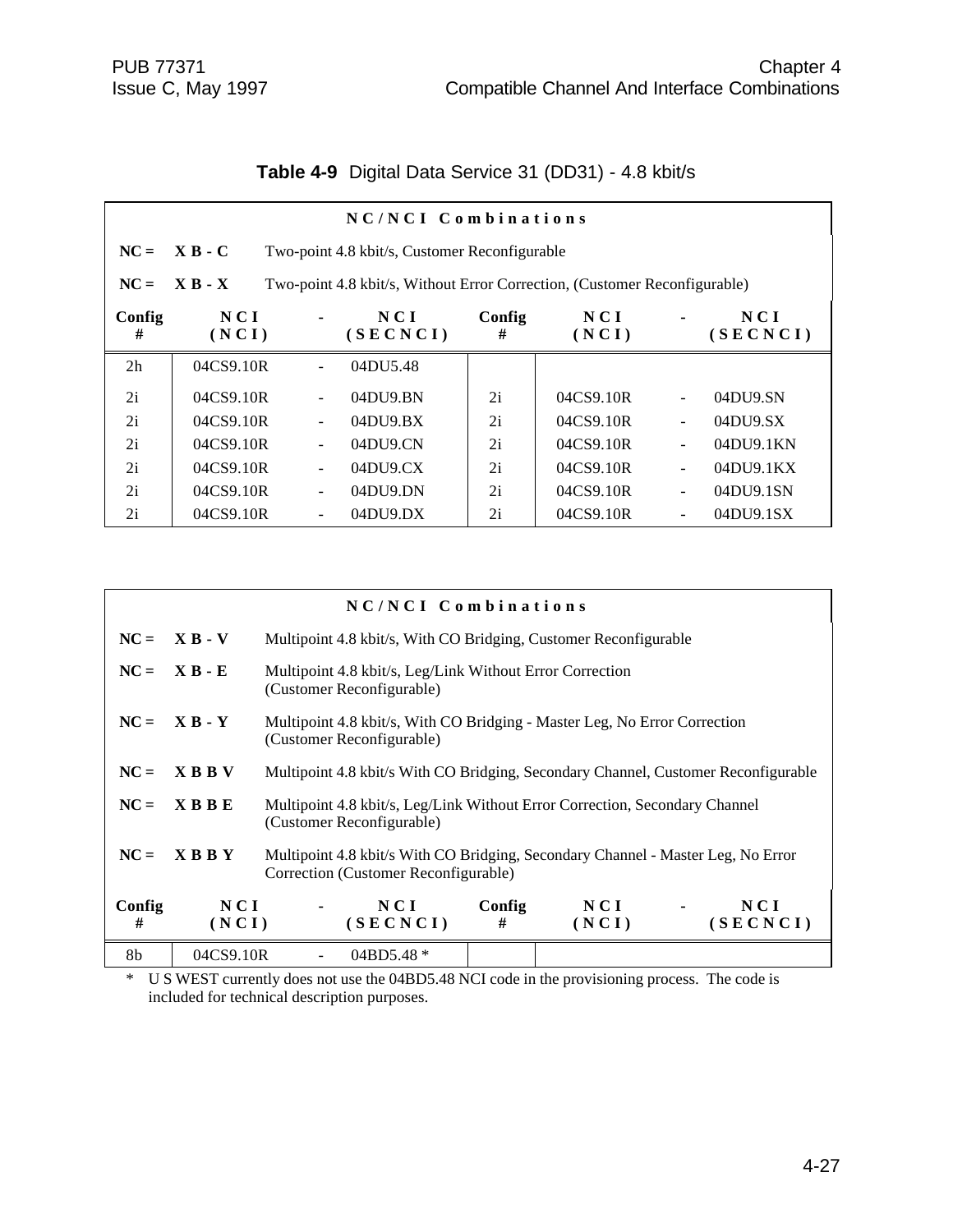|  | Table 4-9 Digital Data Service 31 (DD31) - 4.8 kbit/s (Continued) |  |  |  |  |
|--|-------------------------------------------------------------------|--|--|--|--|
|--|-------------------------------------------------------------------|--|--|--|--|

| NC/NCI Combinations |                                                                                                               |  |                                   |             |              |                          |                 |  |  |
|---------------------|---------------------------------------------------------------------------------------------------------------|--|-----------------------------------|-------------|--------------|--------------------------|-----------------|--|--|
| $NC =$              | Two-point 4.8 kbit/s, Secondary Channel, Customer Reconfigurable<br>$X$ B B C                                 |  |                                   |             |              |                          |                 |  |  |
| $NC =$              | $X$ B B $X$<br>Two-point 4.8 kbit/s Without Error Correction, Secondary Channel,<br>(Customer Reconfigurable) |  |                                   |             |              |                          |                 |  |  |
| Config<br>#         | N C I<br>(NCI)                                                                                                |  | NCI<br>(SECNCI)                   | Config<br># | NCI<br>(NCI) |                          | NCI<br>(SECNCI) |  |  |
| 2 <sub>h</sub>      | 04CS9.10R                                                                                                     |  | 04DU5.48S                         |             |              |                          |                 |  |  |
| 2i                  | 04CS9.10R                                                                                                     |  | 04DU9.BN                          | 2i          | 04CS9.10R    |                          | 04DU9.SN        |  |  |
| 2i                  | 04CS9.10R                                                                                                     |  | 04DU9.BX                          | 2i          | 04CS9.10R    |                          | 04DU9.SX        |  |  |
| 2i                  | 04CS9.10R                                                                                                     |  | 04DU9.CN                          | 2i          | 04CS9.10R    | Ē,                       | 04DU9.1SN       |  |  |
| 2i                  | 04CS9.10R                                                                                                     |  | 04D <sub>U</sub> 9 <sub>C</sub> X | 2i          | 04CS9.10R    | $\overline{\phantom{0}}$ | 04DU9.1SX       |  |  |
| 2i                  | 04CS9.10R                                                                                                     |  | 04DU9.DN                          | 2i          | 04CS9.10R    |                          | 04DU9.1KN       |  |  |
| 2i                  | 04CS9.10R                                                                                                     |  | $04D$ U $9.DX$                    | 2i          | 04CS9.10R    |                          | 04DU9.1KX       |  |  |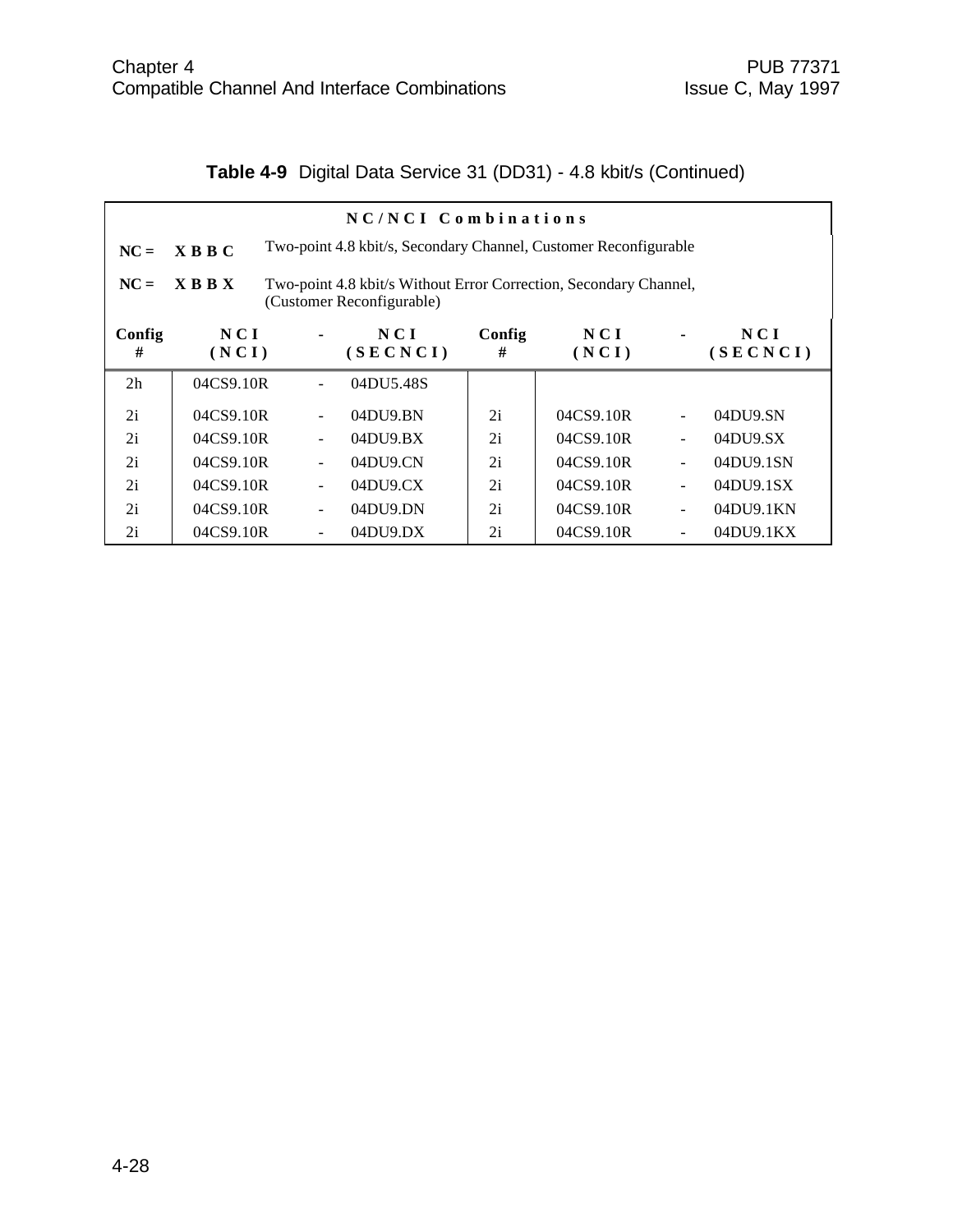| NC/NCI Combinations |                                                                                        |                          |                                   |             |              |    |                   |  |  |
|---------------------|----------------------------------------------------------------------------------------|--------------------------|-----------------------------------|-------------|--------------|----|-------------------|--|--|
| $NC =$              | $XG - C$<br>Two-point 9.6 kbit/s, Customer Reconfigurable                              |                          |                                   |             |              |    |                   |  |  |
| $NC =$              | $X G - X$<br>Two-point 9.6 kbit/s, Without Error Correction, (Customer Reconfigurable) |                          |                                   |             |              |    |                   |  |  |
| Config<br>#         | N C I<br>(NCI)                                                                         |                          | N C I<br>(SECNCI)                 | Config<br># | NCI<br>(NCI) |    | N C I<br>(SECNCI) |  |  |
| 2h                  | 04CS9.10R                                                                              | $\blacksquare$           | 04DU5.96                          |             |              |    |                   |  |  |
| 2i                  | 04CS9.10R                                                                              | $\blacksquare$           | 04DU9.BN                          | 2i          | 04CS9.10R    | ÷, | 04DU9.SN          |  |  |
| 2i                  | 04CS9.10R                                                                              |                          | 04DU9.BX                          | 2i          | 04CS9.10R    | ÷, | 04DU9.SX          |  |  |
| 2i                  | 04CS9.10R                                                                              | $\blacksquare$           | $04D$ U $9$ .CN                   | 2i          | 04CS9.10R    | ÷, | 04DU9.1KN         |  |  |
| 2i                  | 04CS9.10R                                                                              | $\overline{\phantom{a}}$ | 04D <sub>U</sub> 9 <sub>C</sub> X | 2i          | 04CS9.10R    | ÷, | 04DU9.1KX         |  |  |
| 2i                  | 04CS9.10R                                                                              | $\overline{\phantom{a}}$ | 04DU9.DN                          | 2i          | 04CS9.10R    | ÷, | 04DU9.1SN         |  |  |
| 2i                  | 04CS9.10R                                                                              | $\overline{\phantom{a}}$ | 04DU9.DX                          | 2i          | 04CS9.10R    | ÷, | 04DU9.1SX         |  |  |

# **Table 4-10** Digital Data Service 31 (DD31) - 9.6 kbit/s

|             |                | NC/NCI Combinations                                                                                                      |             |              |  |                 |  |  |
|-------------|----------------|--------------------------------------------------------------------------------------------------------------------------|-------------|--------------|--|-----------------|--|--|
|             | $NC = X G - V$ | Multipoint 9.6 kbit/s, With CO Bridging, Customer Reconfigurable                                                         |             |              |  |                 |  |  |
|             | $NC = X G - E$ | Multipoint 9.6 kbit/s, Leg/Link Without Error Correction<br>(Customer Reconfigurable)                                    |             |              |  |                 |  |  |
|             | $NC = X G - Y$ | Multipoint 9.6 kbit/s, With CO Bridging - Master Leg, No Error Correction<br>(Customer Reconfigurable)                   |             |              |  |                 |  |  |
| $NC =$      | X G B V        | Multipoint 9.6 kbit/s With CO Bridging, Secondary Channel, Customer Reconfigurable                                       |             |              |  |                 |  |  |
| $NC =$      | X G B E        | Multipoint 9.6 kbit/s, Leg/Link Without Error Correction, Secondary Channel<br>(Customer Reconfigurable)                 |             |              |  |                 |  |  |
| $NC =$      | <b>XGBY</b>    | Multipoint 9.6 kbit/s With CO Bridging, Secondary Channel - Master Leg, No Error<br>Correction (Customer Reconfigurable) |             |              |  |                 |  |  |
| Config<br># | NCI<br>(NCI)   | NCI<br>(SECNCI)                                                                                                          | Config<br># | NCI<br>(NCI) |  | NCI<br>(SECNCI) |  |  |
| 8b          | 04CS9.10R      | 04BD5.96 $*$                                                                                                             |             |              |  |                 |  |  |

\* U S WEST currently does not use the 04BD5.96 NCI code in the provisioning process. The code is included for technical description purposes.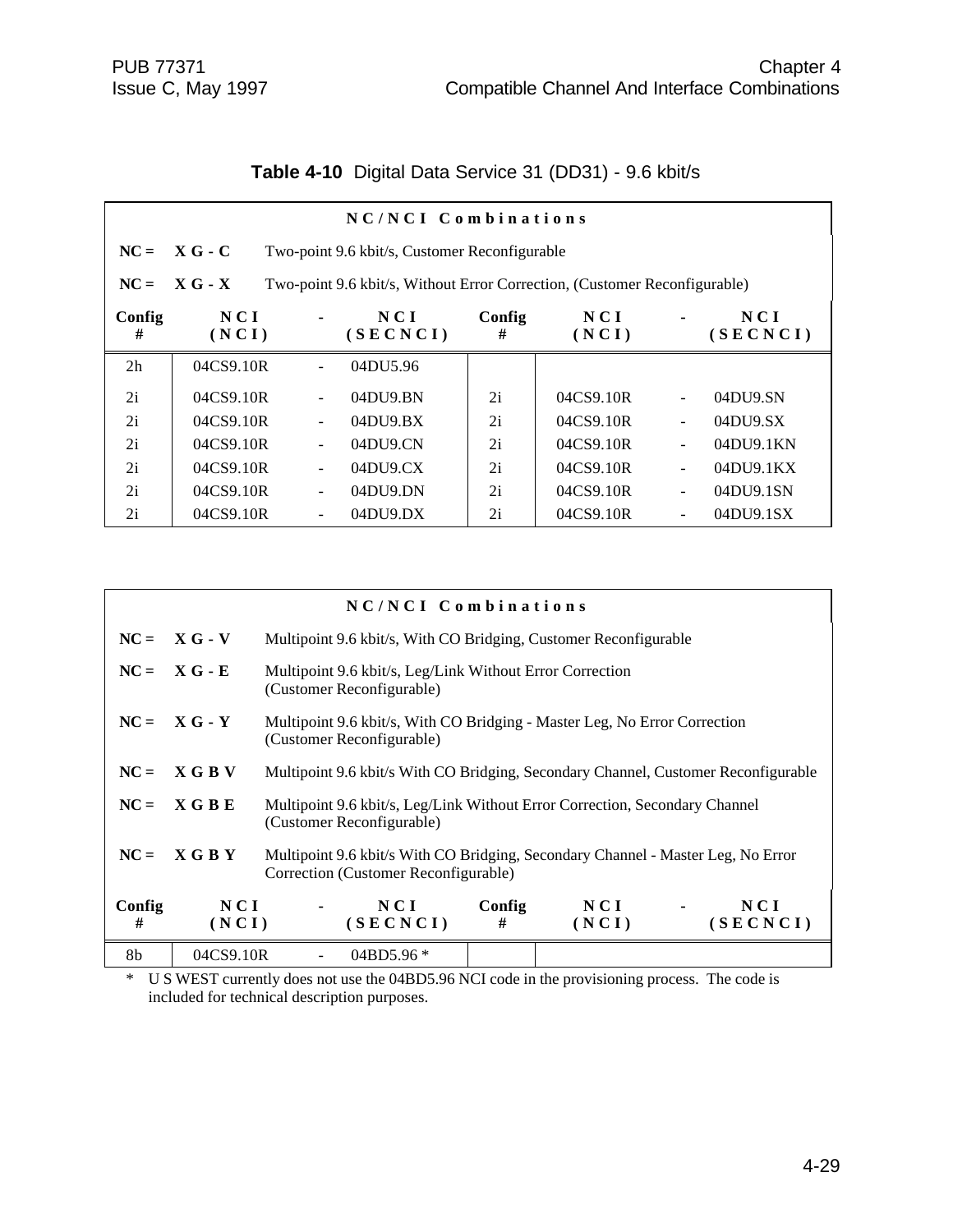# **Table 4-10** Digital Data Service 31 (DD31) - 9.6 kbit/s (Continued)

| NC/NCI Combinations |                                                                                                           |  |                 |             |              |                          |                   |  |  |  |
|---------------------|-----------------------------------------------------------------------------------------------------------|--|-----------------|-------------|--------------|--------------------------|-------------------|--|--|--|
| $NC =$              | X G B C<br>Two-point 9.6 kbit/s, Secondary Channel, Customer Reconfigurable                               |  |                 |             |              |                          |                   |  |  |  |
| $NC =$              | X G B X<br>Two-point 9.6 kbit/s Without Error Correction, Secondary Channel,<br>(Customer Reconfigurable) |  |                 |             |              |                          |                   |  |  |  |
| Config<br>#         | NCI<br>(NCI)                                                                                              |  | NCI<br>(SECNCI) | Config<br># | NCI<br>(NCI) |                          | N C I<br>(SECNCI) |  |  |  |
| 2 <sub>h</sub>      | 04CS9.10R                                                                                                 |  | 04DU5.96S       |             |              |                          |                   |  |  |  |
| 2i                  | 04CS9.10R                                                                                                 |  | 04DU9.BN        | 2i          | 04CS9.10R    |                          | 04DU9.SN          |  |  |  |
| 2i                  | 04CS9.10R                                                                                                 |  | 04DU9.BX        | 2i          | 04CS9.10R    | $\overline{\phantom{a}}$ | 04DU9.SX          |  |  |  |
| 2i                  | 04CS9.10R                                                                                                 |  | 04DU9.CN        | 2i          | 04CS9.10R    | $\ddot{\phantom{1}}$     | 04DU9.1KN         |  |  |  |
| 2i                  | 04CS9.10R                                                                                                 |  | 04DU9.CX        | 2i          | 04CS9.10R    | $\overline{\phantom{a}}$ | 04DU9.1KX         |  |  |  |
| 2i                  | 04CS9.10R                                                                                                 |  | 04DU9.DN        | 2i          | 04CS9.10R    | L                        | 04DU9.1SN         |  |  |  |
| 2i                  | 04CS9.10R                                                                                                 |  | $04D$ U $9.DX$  | 2i          | 04CS9.10R    |                          | 04DU9.1SX         |  |  |  |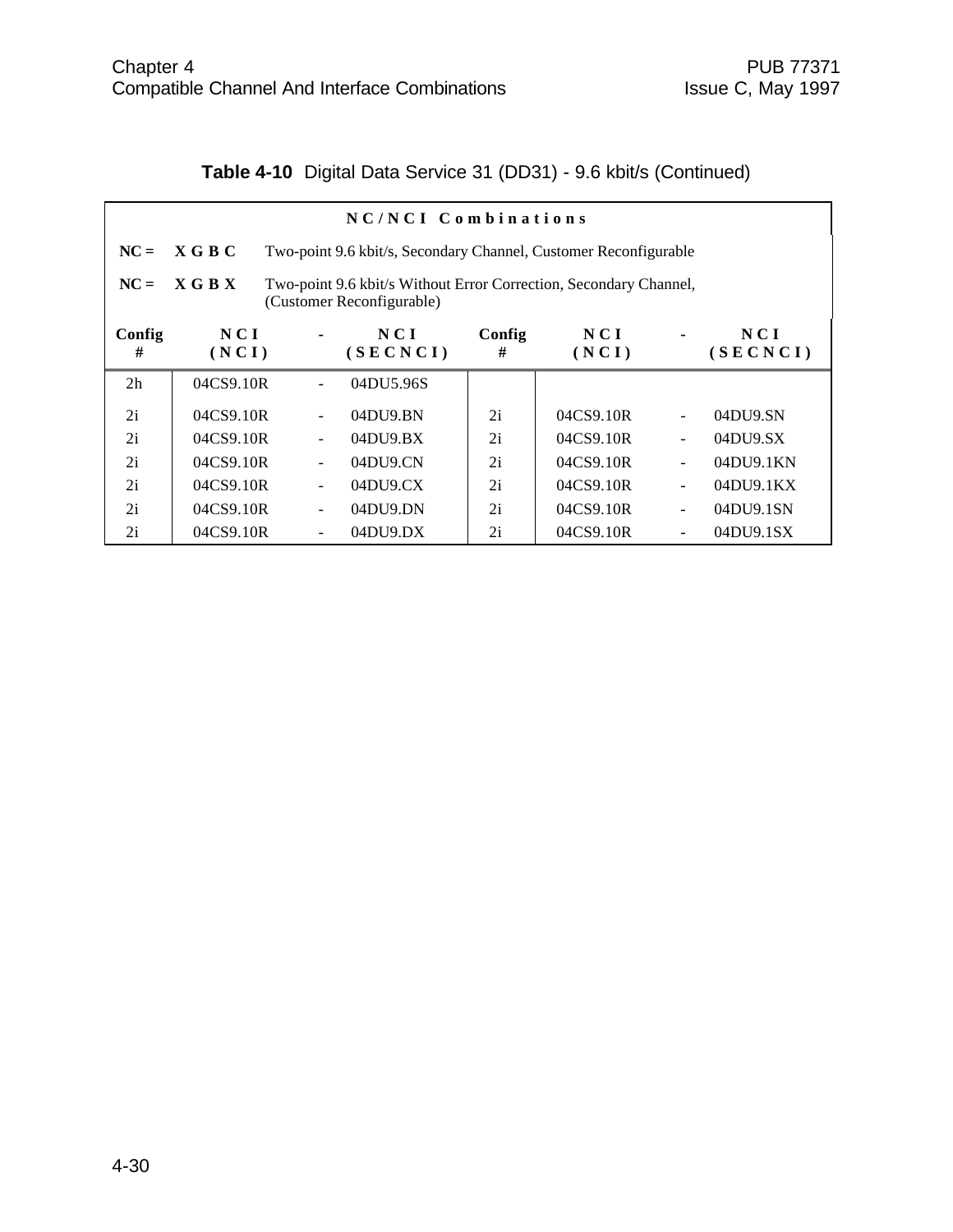The 19.2 kbit/s data rate may not be available in all jurisdictions. This data rate formerly used the XE NC code set.

|                | NC/NCI Combinations |  |                                                                            |             |              |                              |                 |
|----------------|---------------------|--|----------------------------------------------------------------------------|-------------|--------------|------------------------------|-----------------|
| $NC =$         | $X C - C$           |  | Two-point 19.2 kbit/s, Customer Reconfigurable                             |             |              |                              |                 |
| $NC =$         | $X C - X$           |  | Two-point 19.2 kbit/s, Without Error Correction, (Customer Reconfigurable) |             |              |                              |                 |
| Config<br>#    | NCI<br>(NCI)        |  | NCI<br>(SECNCI)                                                            | Config<br># | NCI<br>(NCI) |                              | NCI<br>(SECNCI) |
| 2 <sub>h</sub> | 04CS9.10R           |  | 04DU5.19                                                                   |             |              |                              |                 |
| 2i             | 04CS9.10R           |  | 04DU9.BN                                                                   | 2i          | 04CS9.10R    |                              | 04DU9.SN        |
| 2i             | 04CS9.10R           |  | $04D$ U $9. BX$                                                            | 2i          | 04CS9.10R    |                              | 04DU9.SX        |
| 2i             | 04CS9.10R           |  | 04DU9.CN                                                                   | 2i          | 04CS9.10R    | $\qquad \qquad \blacksquare$ | 04DU9.1SN       |
| 2i             | 04CS9.10R           |  | 04DU9.CX                                                                   | 2i          | 04CS9.10R    | $\blacksquare$               | 04DU9.1SX       |
| 2i             | 04CS9.10R           |  | 04DU9.DN                                                                   | 2i          | 04CS9.10R    | $\qquad \qquad \blacksquare$ | 04DU9.1KN       |
| 2i             | 04CS9.10R           |  | $04DU9$ . $DX$                                                             | 2i          | 04CS9.10R    |                              | 04DU9.1KX       |

|  | Table 4-11 Digital Data Service 31 (DD31) - 19.2 kbit/s |  |  |
|--|---------------------------------------------------------|--|--|
|--|---------------------------------------------------------|--|--|

|             | NC/NCI Combinations |  |                                                                                                           |             |              |                                                                                   |
|-------------|---------------------|--|-----------------------------------------------------------------------------------------------------------|-------------|--------------|-----------------------------------------------------------------------------------|
| $NC =$      | $X C - V$           |  | Multipoint 19.2 kbit/s, With CO Bridging, Customer Reconfigurable                                         |             |              |                                                                                   |
|             | $NC = X C - E$      |  | Multipoint 19.2 kbit/s, Leg/Link Without Error Correction<br>(Customer Reconfigurable)                    |             |              |                                                                                   |
| $NC =$      | $X C - Y$           |  | Multipoint 19.2 kbit/s, With CO Bridging - Master Leg, No Error Correction<br>(Customer Reconfigurable)   |             |              |                                                                                   |
| $NC =$      | <b>XCBV</b>         |  | Multipoint 19.2 kbit/s With CO Bridging, Secondary Channel, Customer Reconfigurable                       |             |              |                                                                                   |
| $NC =$      | <b>XCBE</b>         |  | Multipoint 19.2 kbit/s, Leg/Link Without Error Correction, Secondary Channel<br>(Customer Reconfigurable) |             |              |                                                                                   |
| $NC =$      | <b>XCBY</b>         |  | Correction (Customer Reconfigurable)                                                                      |             |              | Multipoint 19.2 kbit/s With CO Bridging, Secondary Channel - Master Leg, No Error |
| Config<br># | NCI<br>(NCI)        |  | NCI<br>(SECNCI)                                                                                           | Config<br># | NCI<br>(NCI) | N C I<br>(SECNCI)                                                                 |
| 8b          | 04CS9.10R           |  | $04BD5.19*$                                                                                               |             |              |                                                                                   |

\* U S WEST currently does not use the 04BD5.19 NCI code in the provisioning process. The code is included for technical description purposes.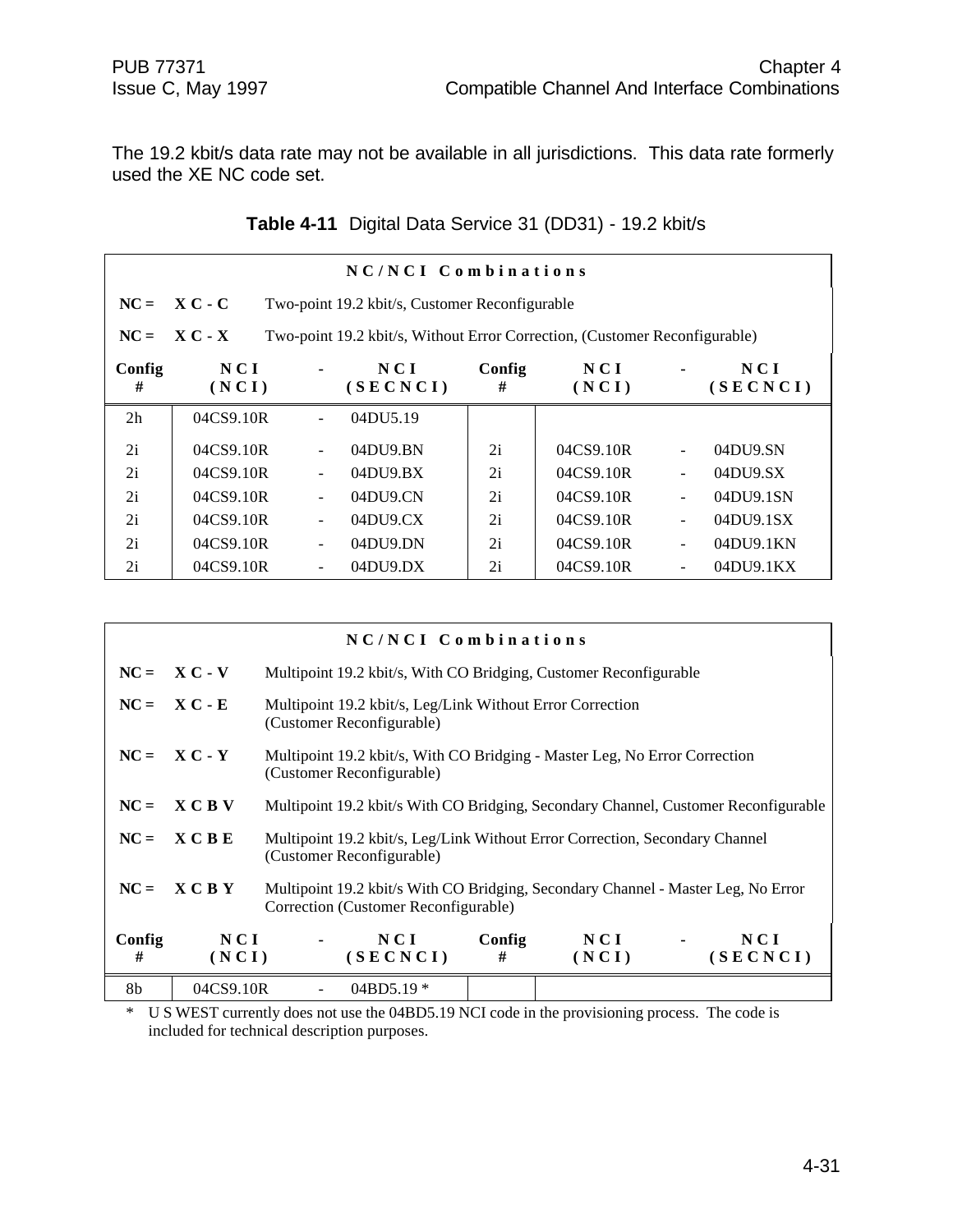|  | Table 4-11 Digital Data Service 31 (DD31) - 19.2 kbit/s (Continued) |  |  |  |
|--|---------------------------------------------------------------------|--|--|--|
|--|---------------------------------------------------------------------|--|--|--|

|                | NC/NCI Combinations                                                                                        |                |                                                                   |             |              |                          |                   |
|----------------|------------------------------------------------------------------------------------------------------------|----------------|-------------------------------------------------------------------|-------------|--------------|--------------------------|-------------------|
| $NC =$         | $X \cap B \cap C$                                                                                          |                | Two-point 19.2 kbit/s, Secondary Channel, Customer Reconfigurable |             |              |                          |                   |
| $NC =$         | X C B X<br>Two-point 19.2 kbit/s Without Error Correction, Secondary Channel,<br>(Customer Reconfigurable) |                |                                                                   |             |              |                          |                   |
| Config<br>#    | N C I<br>(NCI)                                                                                             | $\blacksquare$ | NCI<br>(SECNCI)                                                   | Config<br># | NCI<br>(NCI) |                          | N C I<br>(SECNCI) |
| 2 <sub>h</sub> | 04CS9.10R                                                                                                  |                | 04DU5.19S                                                         |             |              |                          |                   |
| 2i             | 04CS9.10R                                                                                                  |                | 04DU9.BN                                                          | 2i          | 04CS9.10R    |                          | 04DU9.SN          |
| 2i             | 04CS9.10R                                                                                                  |                | $04$ DU $9. BX$                                                   | 2i          | 04CS9.10R    | $\ddot{\phantom{1}}$     | 04DU9.SX          |
| 2i             | 04CS9.10R                                                                                                  |                | $04D$ U $9$ .CN                                                   | 2i          | 04CS9.10R    | $\overline{\phantom{a}}$ | 04DU9.1SN         |
| 2i             | 04CS9.10R                                                                                                  |                | 04DU9.CX                                                          | 2i          | 04CS9.10R    | $\ddot{\phantom{1}}$     | 04DU9.1SX         |
| 2i             | 04CS9.10R                                                                                                  |                | 04DU9.DN                                                          | 2i          | 04CS9.10R    | L                        | 04DU9.1KN         |
| 2i             | 04CS9.10R                                                                                                  |                | $04D$ U $9.DX$                                                    | 2i          | 04CS9.10R    |                          | 04DU9.1KX         |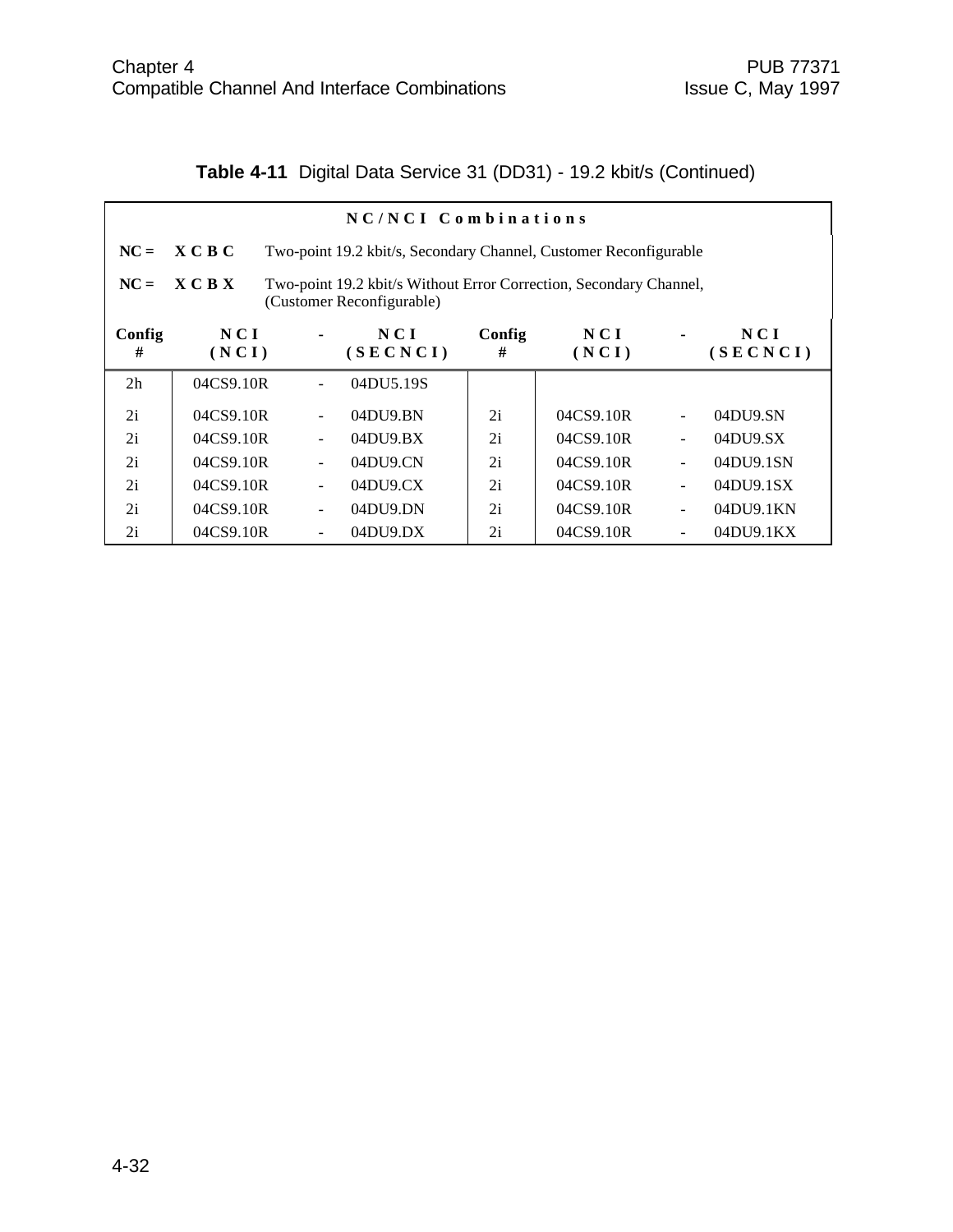|                | NC/NCI Combinations |                          |                                                                            |             |                |                              |                   |
|----------------|---------------------|--------------------------|----------------------------------------------------------------------------|-------------|----------------|------------------------------|-------------------|
| $NC =$         | $XH-C$              |                          | Two-point 56.0 kbit/s, Customer Reconfigurable                             |             |                |                              |                   |
| $NC =$         | $XH - X$            |                          | Two-point 56.0 kbit/s, Without Error Correction, (Customer Reconfigurable) |             |                |                              |                   |
| Config<br>#    | NCI<br>(NCI)        | $\blacksquare$           | N C I<br>(SECNCI)                                                          | Config<br># | N C I<br>(NCI) | ۰                            | N C I<br>(SECNCI) |
| 2 <sub>h</sub> | 04CS9.10R           |                          | 04DU5.56                                                                   |             |                |                              |                   |
| 2i             | 04CS9.10R           | $\blacksquare$           | 04DU9.BN                                                                   | 2i          | 04CS9.10R      | ÷,                           | 04DU9.SN          |
| 2i             | 04CS9.10R           | $\overline{\phantom{a}}$ | 04DU9.BX                                                                   | 2i          | 04CS9.10R      | $\qquad \qquad \blacksquare$ | 04DU9.SX          |
| 2i             | 04CS9.10R           |                          | $04DU9$ CN                                                                 | 2i          | 04CS9.10R      | ÷,                           | 04DU9.1SN         |
| 2i             | 04CS9.10R           | $\blacksquare$           | 04D <sub>U</sub> 9 <sub>C</sub> X                                          | 2i          | 04CS9.10R      | ÷,                           | 04DU9.1SX         |
| 2i             | 04CS9.10R           | $\overline{\phantom{a}}$ | 04DU9.DN                                                                   | 2i          | 04CS9.10R      | $\overline{\phantom{0}}$     | 04DU9.1KN         |
| 2i             | 04CS9.10R           |                          | $04DU9$ .DX                                                                | 2i          | 04CS9.10R      |                              | 04DU9.1KX         |

## **Table 4-12** Digital Data Service 31 (DD31) - 56.0 kbit/s

|             |               | NC/NCI Combinations                                                                                                          |                                                                                     |              |                   |  |
|-------------|---------------|------------------------------------------------------------------------------------------------------------------------------|-------------------------------------------------------------------------------------|--------------|-------------------|--|
| $NC =$      | $XH - V$      | Multipoint 56.0 kbit/s, With CO Bridging, Customer Reconfigurable                                                            |                                                                                     |              |                   |  |
| $NC =$      | $XH - E$      | Multipoint 56.0 kbit/s, Leg/Link Without Error Correction<br>(Customer Reconfigurable)                                       |                                                                                     |              |                   |  |
| $NC =$      | <b>XH - Y</b> | (Customer Reconfigurable)                                                                                                    | Multipoint 56.0 kbit/s, With CO Bridging - Master Leg, No Error Correction          |              |                   |  |
| $NC =$      | <b>XHBV</b>   | $***$                                                                                                                        | Multipoint 56.0 kbit/s With CO Bridging, Secondary Channel, Customer Reconfigurable |              |                   |  |
| $NC =$      | X H B E       | Multipoint 56.0 kbit/s, Leg/Link Without Error Correction, Secondary Channel<br>(Customer Reconfigurable)                    |                                                                                     |              |                   |  |
| $NC =$      | <b>XHBY</b>   | Multipoint 56.0 kbit/s With CO Bridging, Secondary Channel - Master Leg, No Error<br>Correction (Customer Reconfigurable) ** |                                                                                     |              |                   |  |
| Config<br># | NCI<br>(NCI)  | NCI<br>(SECNCI)                                                                                                              | Config<br>#                                                                         | NCI<br>(NCI) | N C I<br>(SECNCI) |  |
| 8b          | 04CS9.10R     | 04BD5.56 *                                                                                                                   |                                                                                     |              |                   |  |

\* U S WEST currently does not use the 04BD5.56 NCI code in the provisioning process. The code is included for technical description purposes.

\*\* The control leg of a 56 kbit/s with Secondary Channel multipoint circuit requires a DS1 with CCC interface.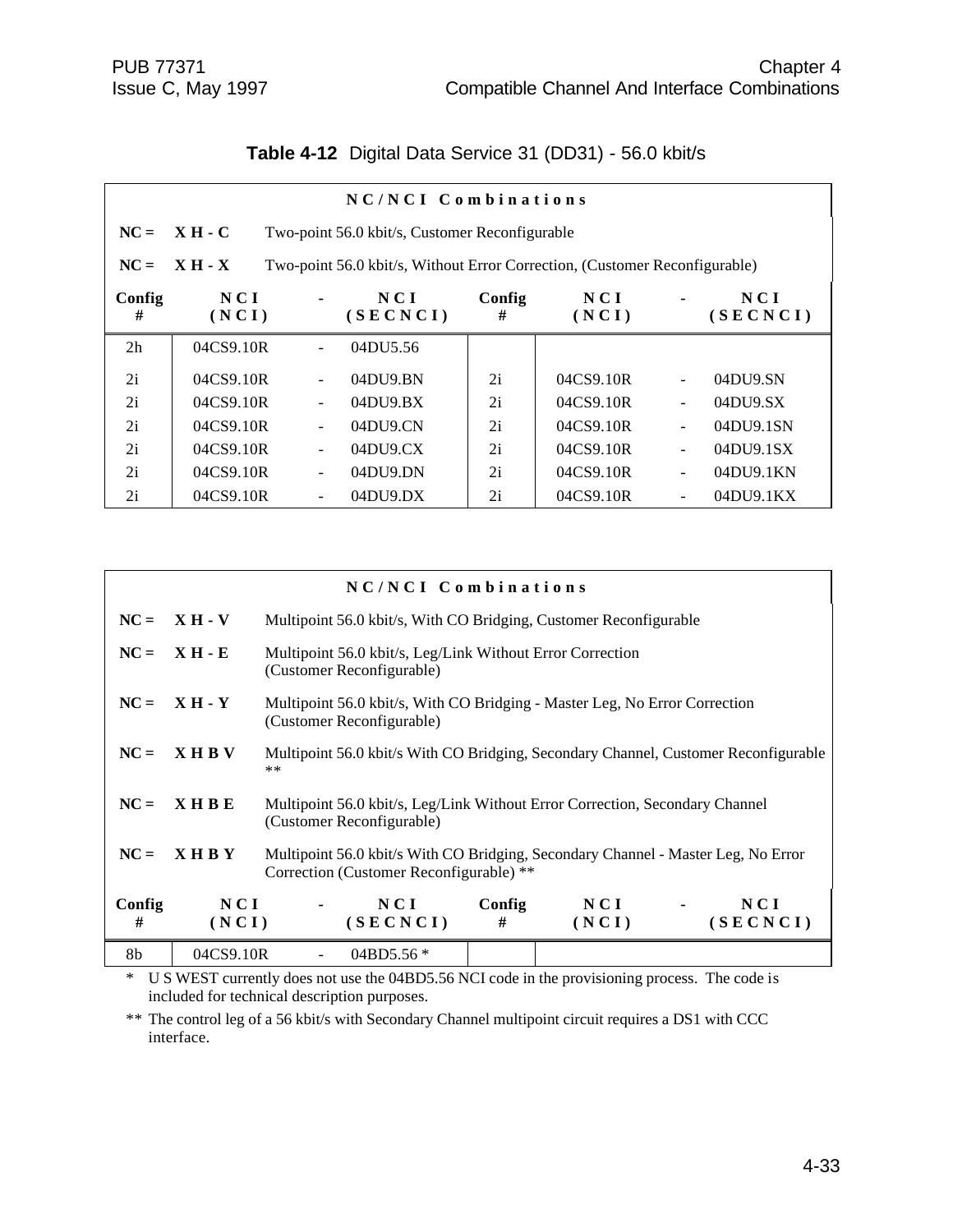## **Table 4-12** Digital Data Service 31 (DD31) - 56.0 kbit/s (Continued)

|                | NC/NCI Combinations |                                                                                                 |                                                                   |             |              |                          |                   |  |
|----------------|---------------------|-------------------------------------------------------------------------------------------------|-------------------------------------------------------------------|-------------|--------------|--------------------------|-------------------|--|
| $NC =$         | X H B C             |                                                                                                 | Two-point 56.0 kbit/s, Secondary Channel, Customer Reconfigurable |             |              |                          |                   |  |
| $NC =$         | <b>XHRX</b>         | Two-point 56.0 kbit/s Without Error Correction, Secondary Channel,<br>(Customer Reconfigurable) |                                                                   |             |              |                          |                   |  |
| Config<br>#    | N C I<br>(NCI)      |                                                                                                 | N C I<br>(SECNCI)                                                 | Config<br># | NCI<br>(NCI) |                          | N C I<br>(SECNCI) |  |
| 2 <sub>h</sub> | 04CS9.10R           |                                                                                                 | 04DU5.56S                                                         |             |              |                          |                   |  |
| 2i             | 04CS9.10R           |                                                                                                 | 04DU9.BN                                                          | 2i          | 04CS9.10R    |                          | 04DU9.SN          |  |
| 2i             | 04CS9.10R           |                                                                                                 | 04DU9.BX                                                          | 2i          | 04CS9.10R    | $\overline{\phantom{0}}$ | 04DU9.SX          |  |
| 2i             | 04CS9.10R           | $\overline{\phantom{0}}$                                                                        | $04D$ U $9$ .CN                                                   | 2i          | 04CS9.10R    | ÷,                       | 04DU9.1SN         |  |
| 2i             | 04CS9.10R           |                                                                                                 | 04D <sub>U</sub> 9 <sub>C</sub> X                                 | 2i          | 04CS9.10R    | $\overline{\phantom{0}}$ | 04DU9.1SX         |  |
| 2i             | 04CS9.10R           |                                                                                                 | 04DU9.DN                                                          | 2i          | 04CS9.10R    |                          | 04DU9.1KN         |  |
| 2i             | 04CS9.10R           |                                                                                                 | $04D$ U $9.DX$                                                    | 2i          | 04CS9.10R    |                          | 04DU9.1KX         |  |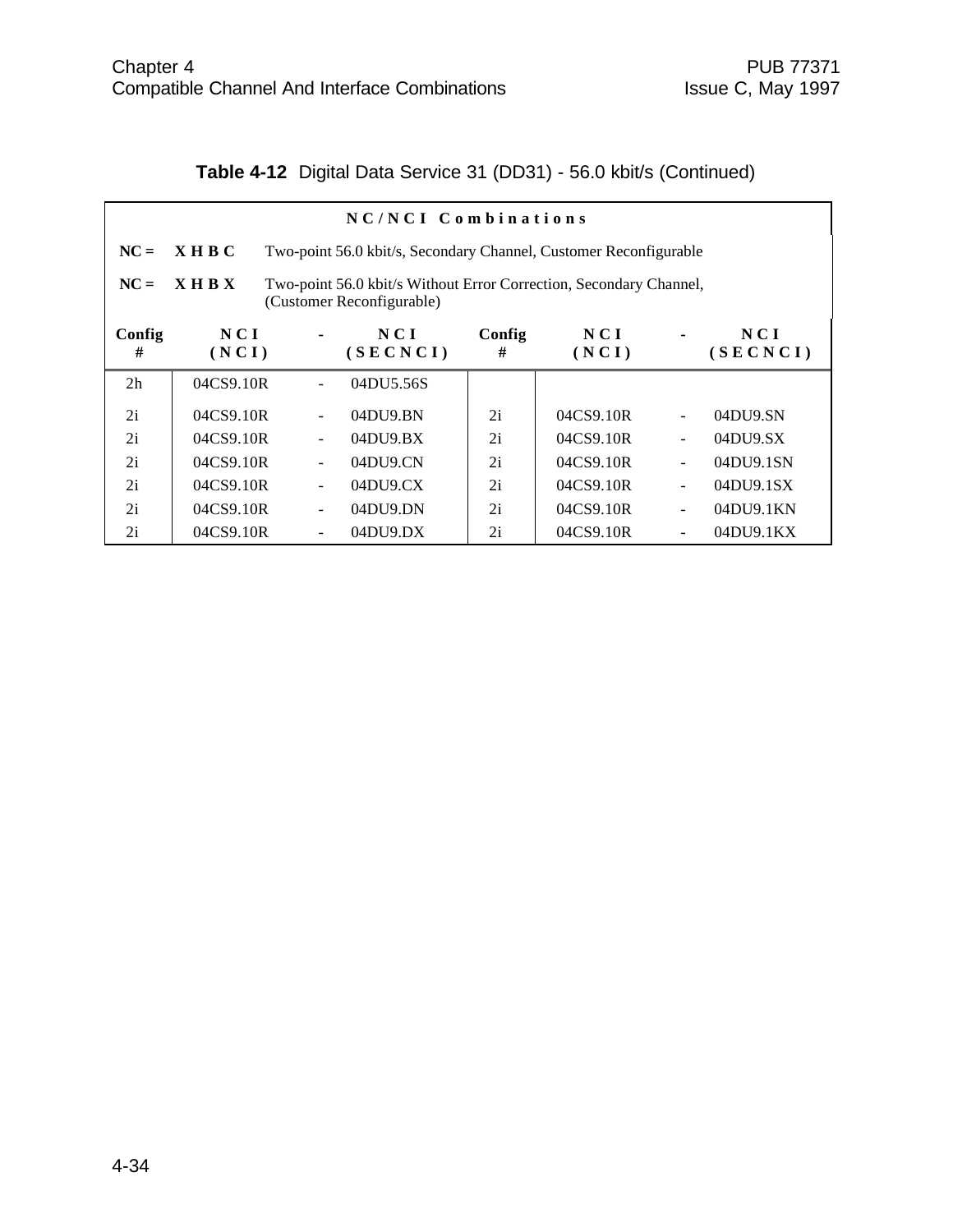The 64 kbit/s data rate may not be available in all jurisdictions. This data rate formerly used the XE NC code set.

|  | Table 4-13 Digital Data Service 31 (DD31) - 64.0 kbit/s |  |  |
|--|---------------------------------------------------------|--|--|
|--|---------------------------------------------------------|--|--|

|                | NC/NCI Combinations                                              |                |                                                                            |             |                  |                          |                   |
|----------------|------------------------------------------------------------------|----------------|----------------------------------------------------------------------------|-------------|------------------|--------------------------|-------------------|
|                | $NC = X D - C$<br>Two-point 64.0 kbit/s, Customer Reconfigurable |                |                                                                            |             |                  |                          |                   |
| $NC =$         | $X D - X$                                                        |                | Two-point 64.0 kbit/s, Without Error Correction, (Customer Reconfigurable) |             |                  |                          |                   |
| Config<br>#    | N C I<br>(NCI)                                                   | $\blacksquare$ | NCI<br>(SECNCI)                                                            | Config<br># | NCI<br>(NCI)     | $\blacksquare$           | N C I<br>(SECNCI) |
| 2 <sub>h</sub> | 04CS9.10R                                                        |                | 04DU5.64                                                                   | 2i          | $04C$ S9.10R $*$ |                          | 04DU9.SN          |
|                |                                                                  |                |                                                                            | 2i          | $04CS9.10R$ *    | $\overline{\phantom{0}}$ | 04DU9.SX          |
| 2i             | $04C$ S9.10R $*$                                                 |                | 04DU9.DN                                                                   | 2i          | $04C$ S9.10R $*$ | $\overline{\phantom{0}}$ | 04DU9.1SN         |
| 2i             | $04C$ S9.10R $*$                                                 |                | $04D$ U $9.DX$                                                             | 2i          | $04C$ S9.10R $*$ |                          | 04DU9.1SX         |

\* Requires a DS1 with CCC capable (i.e., B8ZS) interface.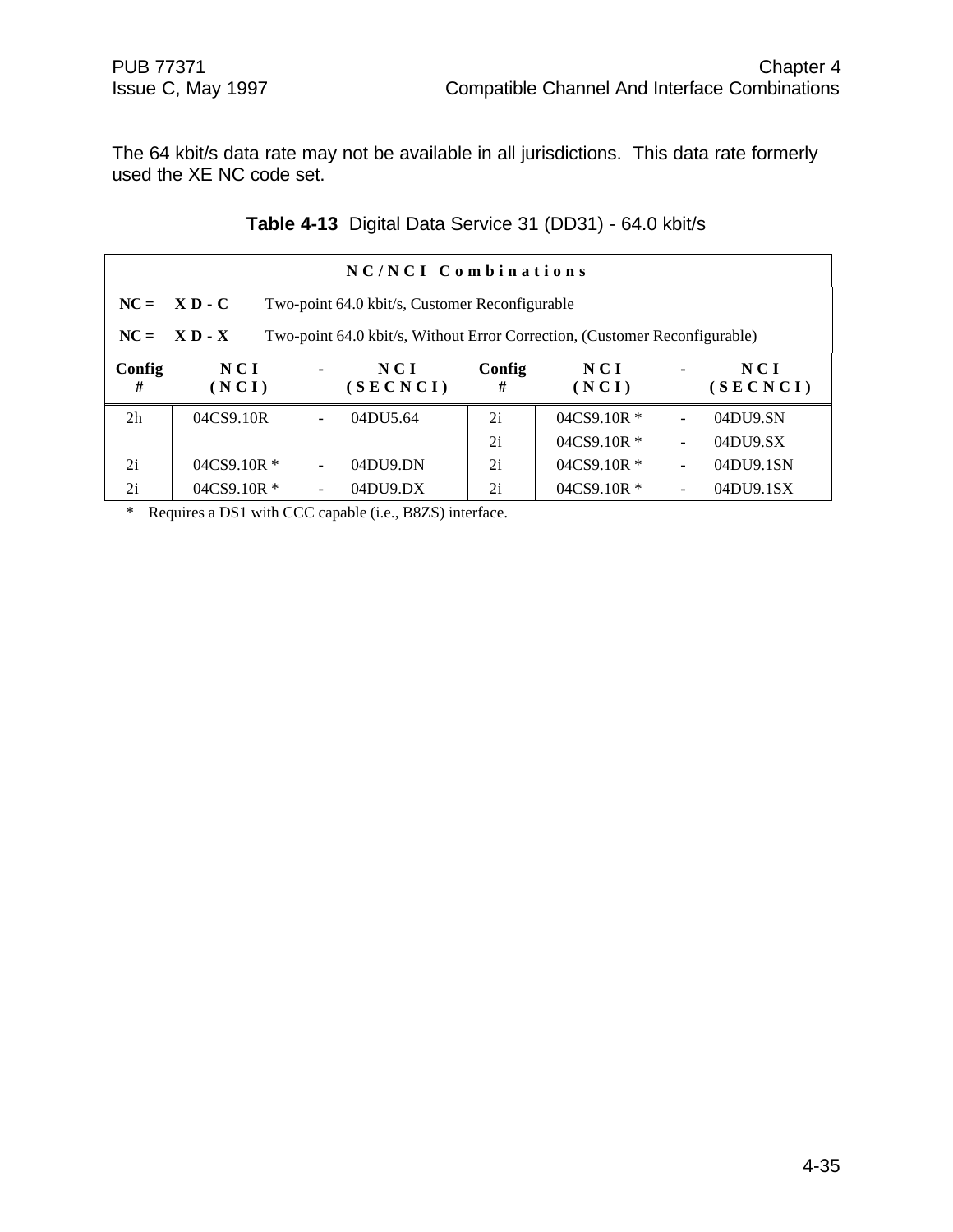#### **4.4 U S WEST DS1 Service**

A description of the High Capacity Access service may be found in Service Publication 77200, *U S WEST DS1 Service, Network Channel Codes and Network Channel Interface Code Combinations,* and in Technical Publication 77375, *1.544 Mbit/s (DS1) Channels - Technical Specifications for Network Channel Interface Codes Describing Electrical Interfaces at Customer Premises and a U S WEST Communications, Inc. Central Offices and Central Office Multiplexer Options.* The Non-Access HC31 Service may be ordered using the same HC1 Service NC codes (i.e. HC\_\_). The Non-Access Service Code is UH.

|             | NC/NCI Combinations |                          |                                                                   |                |              |                          |                 |
|-------------|---------------------|--------------------------|-------------------------------------------------------------------|----------------|--------------|--------------------------|-----------------|
| $NC =$      | $H C - C$           |                          | Superframe, Alternate Mark Inversion, and Customer Reconfigurable |                |              |                          |                 |
| Config<br># | NCI<br>(NCI)        |                          | NCI<br>(SECNCI)                                                   | Config<br>#    | NCI<br>(NCI) |                          | NCI<br>(SECNCI) |
| 1a          | 04CS9.10R           |                          | 04CS9.10R                                                         | 1 <sub>b</sub> | 04CS9.10R    |                          | 04DU9.BN        |
| 1a          | 04CS9.10R           |                          | 04CS9.11R                                                         | 1b             | 04CS9.10R    | $\blacksquare$           | 04DU9.BX        |
| 1a          | 04CS9.10R           |                          | 04CS9.31R                                                         | 1 <sub>b</sub> | 04CS9.11R    | $\blacksquare$           | 04DU9.BN        |
| 1a          | 04CS9.11R           |                          | 04CS9.10R                                                         | 1 <sub>b</sub> | 04CS9.11R    | $\blacksquare$           | 04DU9.BX        |
| 1a          | 04CS9.11R           | $\blacksquare$           | 04CS9.11R                                                         | 1 <sub>b</sub> | 04CS9.31R    | $\blacksquare$           | 04DU9.BN        |
| 1a          | 04CS9.11R           | $\blacksquare$           | 04CS9.31R                                                         | 1 <sub>b</sub> | 04CS9.31R    | ÷,                       | 04DU9.BX        |
| 1a          | 04CS9.31R           | $\blacksquare$           | 04CS9.10R                                                         |                |              |                          |                 |
| 1a          | 04CS9.31R           | $\blacksquare$           | 04CS9.11R                                                         | 1c             | 04DJ9.15     | $\overline{\phantom{a}}$ | 04CS9.10R       |
| 1a          | 04CS9.31R           | $\blacksquare$           | 04CS9.31R                                                         | 1c             | 04DS9.15     | $\blacksquare$           | 04CS9.10R       |
|             |                     |                          |                                                                   | 1c             | 04DJ9.15     | $\blacksquare$           | 04CS9.11R       |
| 2c          | Digital *           | $\overline{\phantom{a}}$ | 04CS9.10R                                                         | 1c             | 04DS9.15     | $\blacksquare$           | 04CS9.11R       |
| 2c          | Digital $*$         | $\blacksquare$           | 04CS9.11R                                                         | 1c             | 04DJ9.15     | $\blacksquare$           | 04CS9.31R       |
| 2c          | Digital *           | $\blacksquare$           | 04CS9.31R                                                         | 1c             | 04DS9.15     | $\overline{\phantom{a}}$ | 04CS9.31R       |

**Table 4-14** High Capacity Service 1 (HC1)

\* The word "Digital" is used to indicate any NCI code describing a digital interface above the DS1 rate (e.g. 04DS6.44, 02FCF.54, 02RFZ.AF) offered by U S WEST.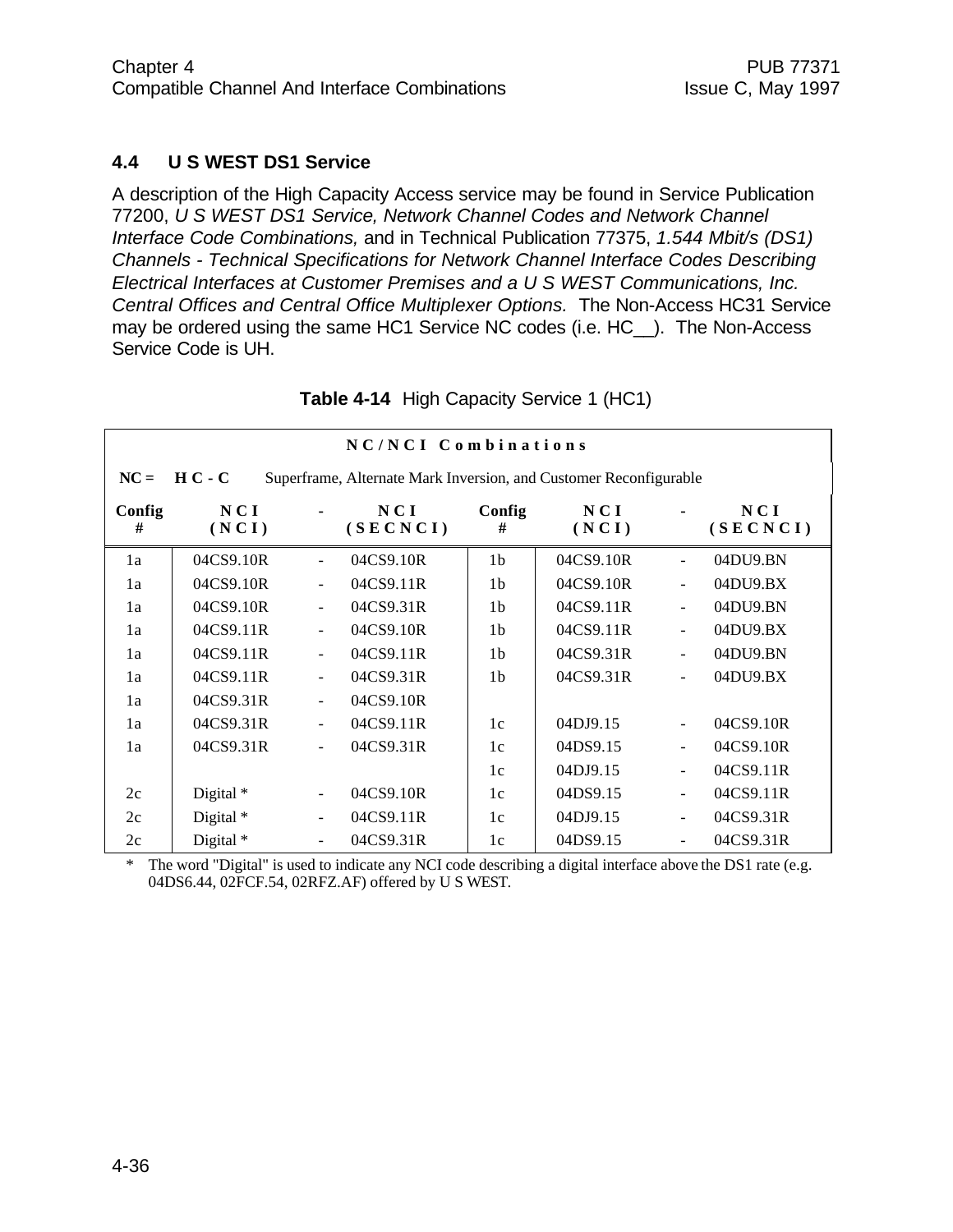|  |  |  | Table 4-14 High Capacity Service 1 (HC1)(Continued) |
|--|--|--|-----------------------------------------------------|
|--|--|--|-----------------------------------------------------|

|                 | NC/NCI Combinations                                                                                                                  |                |                 |             |              |                          |                          |  |  |  |
|-----------------|--------------------------------------------------------------------------------------------------------------------------------------|----------------|-----------------|-------------|--------------|--------------------------|--------------------------|--|--|--|
|                 | $NC = H C - V$<br>Superframe, Alternate Mark Inversion, Customer Reconfigurable, and CO Multiplexing -<br>DS1/Voice and Digital Data |                |                 |             |              |                          |                          |  |  |  |
| Config<br>#     | NCI<br>(NCI)                                                                                                                         | $\blacksquare$ | NCI<br>(SECNCI) | Config<br># | NCI<br>(NCI) | $\blacksquare$           | NCI<br>(SECNCI)          |  |  |  |
| 10 <sub>e</sub> | 04CS9.10R                                                                                                                            |                | Multiplexer *   | 10e         | 04CS9.31R    | $\overline{\phantom{a}}$ | Multiplexer <sup>*</sup> |  |  |  |
| 10 <sub>e</sub> | 04CS9.11R                                                                                                                            |                | Multiplexer *   |             |              |                          |                          |  |  |  |

|             | NC/NCI Combinations |                              |                                                                              |                |                |                          |                 |  |  |
|-------------|---------------------|------------------------------|------------------------------------------------------------------------------|----------------|----------------|--------------------------|-----------------|--|--|
| $NC =$      | H C D C             | Reconfigurable               | ANSI T1.403.1995 Extended Superframe, Alternate Mark Inversion, and Customer |                |                |                          |                 |  |  |
| Config<br># | NCI<br>(NCI)        |                              | NCI<br>(SECNCI)                                                              | Config<br>#    | N C I<br>(NCI) |                          | NCI<br>(SECNCI) |  |  |
| 1a          | 04CS9.10R           |                              | 04CS9.10R                                                                    | 1 <sub>b</sub> | 04CS9.10R      |                          | 04DU9.1KN       |  |  |
| 1a          | 04CS9.10R           |                              | 04CS9.11R                                                                    | 1 <sub>b</sub> | 04CS9.10R      |                          | 04DU9.1KX       |  |  |
| 1a          | 04CS9.10R           | $\blacksquare$               | 04CS9.31R                                                                    | 1 <sub>b</sub> | 04CS9.11R      | $\blacksquare$           | 04DU9.1KN       |  |  |
| 1a          | 04CS9.11R           | $\blacksquare$               | 04CS9.10R                                                                    | 1 <sub>b</sub> | 04CS9.11R      | $\blacksquare$           | 04DU9.1KX       |  |  |
| 1a          | 04CS9.11R           | $\blacksquare$               | 04CS9.11R                                                                    | 1 <sub>b</sub> | 04CS9.31R      | $\blacksquare$           | 04DU9.1KN       |  |  |
| 1a          | 04CS9.11R           |                              | 04CS9.31R                                                                    | 1 <sub>b</sub> | 04CS9.31R      |                          | 04DU9.1KX       |  |  |
| 1a          | 04CS9.31R           | $\qquad \qquad \blacksquare$ | 04CS9.10R                                                                    |                |                |                          |                 |  |  |
| 1a          | 04CS9.31R           |                              | 04CS9.11R                                                                    | 1c             | 04DJ9.1K       |                          | 04CS9.10R       |  |  |
| 1a          | 04CS9.31R           |                              | 04CS9.31R                                                                    | 1c             | 04DS9.1K       | $\blacksquare$           | 04CS9.10R       |  |  |
|             |                     |                              |                                                                              | 1c             | 04DJ9.1K       | $\blacksquare$           | 04CS9.11R       |  |  |
| 2c          | Digital *           |                              | 04CS9.10R                                                                    | 1c             | 04DS9.1K       | $\blacksquare$           | 04CS9.11R       |  |  |
| 2c          | Digital *           | $\overline{\phantom{a}}$     | 04CS9.11R                                                                    | 1c             | 04DJ9.1K       | $\blacksquare$           | 04CS9.31R       |  |  |
| 2c          | Digital *           | $\overline{\phantom{a}}$     | 04CS9.31R                                                                    | 1c             | 04DS9.1K       | $\overline{\phantom{a}}$ | 04CS9.31R       |  |  |

\* The word "Digital" is used to indicate any NCI code describing a digital interface above the DS1 rate (e.g. 04DS6.44, 02FCF.54, 02RFZ.AF) offered by U S WEST.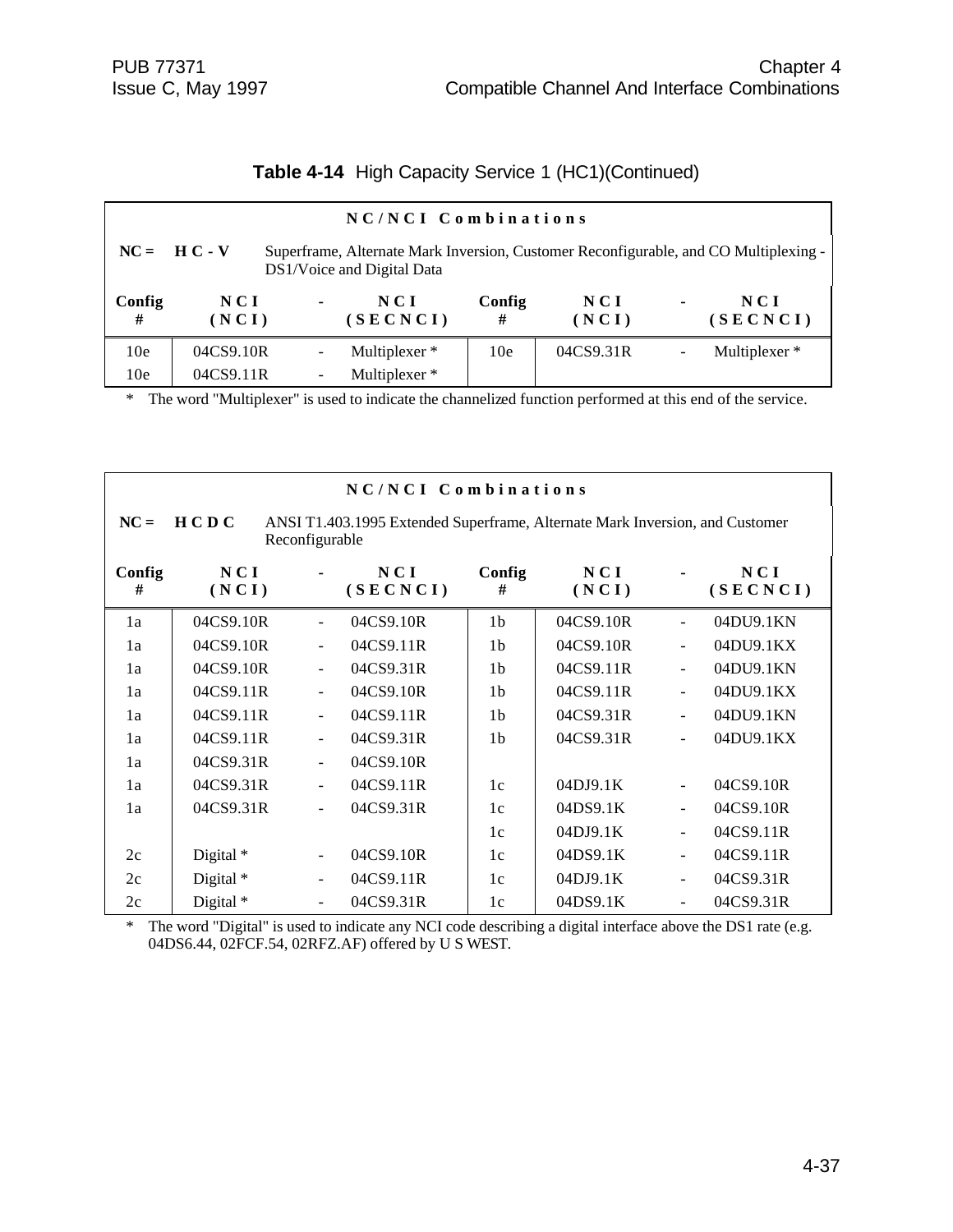| Table 4-14 High Capacity Service 1 (HC1)(Continued) |  |  |  |  |  |  |
|-----------------------------------------------------|--|--|--|--|--|--|
|-----------------------------------------------------|--|--|--|--|--|--|

|                 | NC/NCI Combinations                                                                                                                                           |                |                 |             |              |                |                          |  |  |
|-----------------|---------------------------------------------------------------------------------------------------------------------------------------------------------------|----------------|-----------------|-------------|--------------|----------------|--------------------------|--|--|
|                 | $NC = HC D V$<br>ANSI T1.403.1995 Extended Superframe, Alternate Mark Inversion, Customer<br>Reconfigurable, and CO Multiplexing - DS1/Voice and Digital Data |                |                 |             |              |                |                          |  |  |
| Config<br>#     | N C I<br>(NCI)                                                                                                                                                | $\blacksquare$ | NCI<br>(SECNCI) | Config<br># | NCI<br>(NCI) | $\blacksquare$ | N C I<br>(SECNCI)        |  |  |
| 10 <sub>e</sub> | 04CS9.10R                                                                                                                                                     |                | Multiplexer *   | 10e         | 04CS9.31R    |                | Multiplexer <sup>*</sup> |  |  |
| 10 <sub>e</sub> | 04CS9.11R                                                                                                                                                     |                | Multiplexer *   |             |              |                |                          |  |  |

|             | NC/NCI Combinations |                          |                                                                      |                |              |                          |                 |  |  |
|-------------|---------------------|--------------------------|----------------------------------------------------------------------|----------------|--------------|--------------------------|-----------------|--|--|
| $NC =$      | HCEC                |                          | ANSI T1.403.1995 Extended Superframe, B8ZS & Customer Reconfigurable |                |              |                          |                 |  |  |
| Config<br># | NCI<br>(NCI)        |                          | N C I<br>(SECNCI)                                                    | Config<br>#    | NCI<br>(NCI) |                          | NCI<br>(SECNCI) |  |  |
| 1a          | 04CS9.10R           | $\blacksquare$           | 04CS9.10R                                                            | 1 <sub>b</sub> | 04CS9.10R    | $\overline{a}$           | 04DU9.1SN       |  |  |
| 1a          | 04CS9.10R           |                          | 04CS9.11R                                                            | 1 <sub>b</sub> | 04CS9.10R    | $\frac{1}{2}$            | 04DU9.1SX       |  |  |
| 1a          | 04CS9.10R           | $\blacksquare$           | 04CS9.31R                                                            | 1 <sub>b</sub> | 04CS9.11R    | $\frac{1}{2}$            | 04DU9.1SN       |  |  |
| 1a          | 04CS9.11R           | $\blacksquare$           | 04CS9.10R                                                            | 1 <sub>b</sub> | 04CS9.11R    | $\blacksquare$           | 04DU9.1SX       |  |  |
| 1a          | 04CS9.11R           | $\blacksquare$           | 04CS9.11R                                                            | 1 <sub>b</sub> | 04CS9.31R    | $\frac{1}{2}$            | 04DU9.1SN       |  |  |
| 1a          | 04CS9.11R           | $\blacksquare$           | 04CS9.31R                                                            | 1 <sub>b</sub> | 04CS9.31R    | $\blacksquare$           | 04DU9.1SX       |  |  |
| 1a          | 04CS9.31R           | $\blacksquare$           | 04CS9.10R                                                            |                |              |                          |                 |  |  |
| 1a          | 04CS9.31R           | $\blacksquare$           | 04CS9.11R                                                            | 1c             | 04DJ9.1S     | $\overline{\phantom{a}}$ | 04CS9.10R       |  |  |
| 1a          | 04CS9.31R           | $\blacksquare$           | 04CS9.31R                                                            | 1c             | 04DS9.1S     | $\frac{1}{2}$            | 04CS9.10R       |  |  |
|             |                     |                          |                                                                      | 1c             | 04DJ9.1S     | $\frac{1}{2}$            | 04CS9.11R       |  |  |
| 2c          | digital $*$         | $\blacksquare$           | 04CS9.10R                                                            | 1c             | 04DS9.1S     | $\overline{\phantom{a}}$ | 04CS9.11R       |  |  |
| 2c          | digital *           | $\blacksquare$           | 04CS9.11R                                                            | 1c             | 04DJ9.1S     | $\overline{\phantom{a}}$ | 04CS9.31R       |  |  |
| 2c          | digital *           | $\overline{\phantom{a}}$ | 04CS9.31R                                                            | 1c             | 04DS9.1S     | $\frac{1}{2}$            | 04CS9.31R       |  |  |

\* The word "digital" is used to indicate any NCI code describing a digital interface above the DS1 rate (e.g. 04DS6.44, 02FCF.54, 02RFZ.AF) offered by U S WEST. If this Service is assigned to a DS3 Service, the DS3 must be B8ZS Compatible (e.g., HFZM).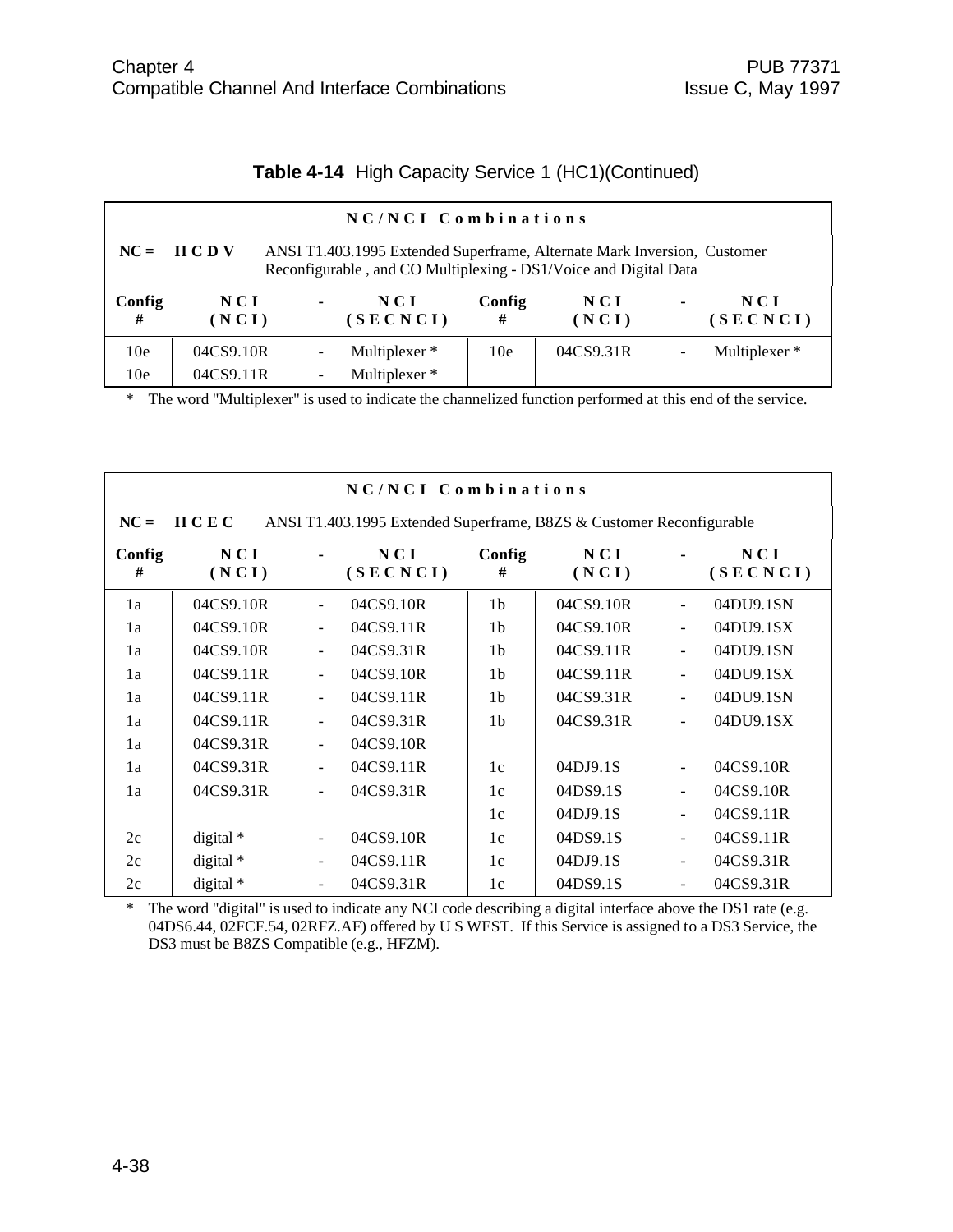|  |  |  | Table 4-14 High Capacity Service 1 (HC1)(Continued) |
|--|--|--|-----------------------------------------------------|
|--|--|--|-----------------------------------------------------|

|                 | NC/NCI Combinations                                                                                                                    |                          |                 |             |              |                |                 |  |  |  |
|-----------------|----------------------------------------------------------------------------------------------------------------------------------------|--------------------------|-----------------|-------------|--------------|----------------|-----------------|--|--|--|
|                 | $NC = HC$<br>ANSI T1.403.1995 Extended Superframe, B8ZS & Customer Reconfigurable, and CO<br>Multiplexing - DS1/Voice and Digital Data |                          |                 |             |              |                |                 |  |  |  |
| Config<br>#     | N C I<br>(NCI)                                                                                                                         | $\blacksquare$           | NCI<br>(SECNCI) | Config<br># | NCI<br>(NCI) | $\blacksquare$ | NCI<br>(SECNCI) |  |  |  |
| 10 <sub>e</sub> | 04CS9.10R                                                                                                                              | -                        | Multiplexer *   | 10e         | 04CS9.31R    |                | Multiplexer *   |  |  |  |
| 10 <sub>e</sub> | 04CS9.11R                                                                                                                              | $\overline{\phantom{0}}$ | Multiplexer *   |             |              |                |                 |  |  |  |

|             | NC/NCI Combinations                                                                            |                              |                 |                |                |                          |                 |  |  |
|-------------|------------------------------------------------------------------------------------------------|------------------------------|-----------------|----------------|----------------|--------------------------|-----------------|--|--|
| $NC =$      | HCFC<br>Non-ANSI Extended Superframe, Alternate Mark Inversion, and Customer<br>Reconfigurable |                              |                 |                |                |                          |                 |  |  |
| Config<br># | N C I<br>(NCI)                                                                                 |                              | NCI<br>(SECNCI) | Config<br>#    | N C I<br>(NCI) |                          | NCI<br>(SECNCI) |  |  |
| 1a          | 04CS9.10R                                                                                      | $\qquad \qquad \blacksquare$ | 04CS9.10R       | 1 <sub>b</sub> | 04CS9.10R      | ÷,                       | 04DU9.CN        |  |  |
| 1a          | 04CS9.10R                                                                                      | ÷,                           | 04CS9.11R       | 1 <sub>b</sub> | 04CS9.10R      | ÷,                       | 04DU9.CX        |  |  |
| 1a          | 04CS9.10R                                                                                      | $\qquad \qquad \blacksquare$ | 04CS9.31R       | 1 <sub>b</sub> | 04CS9.11R      | $\frac{1}{2}$            | 04DU9.CN        |  |  |
| 1a          | 04CS9.11R                                                                                      |                              | 04CS9.10R       | 1 <sub>b</sub> | 04CS9.11R      | $\ddot{\phantom{1}}$     | 04DU9.CX        |  |  |
| 1a          | 04CS9.11R                                                                                      |                              | 04CS9.11R       | 1 <sub>b</sub> | 04CS9.31R      | $\ddot{\phantom{1}}$     | 04DU9.CN        |  |  |
| 1a          | 04CS9.11R                                                                                      |                              | 04CS9.31R       | 1 <sub>b</sub> | 04CS9.31R      | $\ddot{\phantom{1}}$     | 04DU9.CX        |  |  |
| 1a          | 04CS9.31R                                                                                      |                              | 04CS9.10R       | 1c             | 04DJ9.15K      | $\overline{a}$           | 04CS9.10R       |  |  |
| 1a          | 04CS9.31R                                                                                      |                              | 04CS9.11R       | 1c             | 04DS9.15K      | ÷,                       | 04CS9.10R       |  |  |
| 1a          | 04CS9.31R                                                                                      | $\overline{\phantom{0}}$     | 04CS9.31R       |                |                |                          |                 |  |  |
|             |                                                                                                |                              |                 | 1c             | 04DJ9.15K      | ÷,                       | 04CS9.11R       |  |  |
| 2c          | digital *                                                                                      | $\overline{\phantom{a}}$     | 04CS9.10R       | 1c             | 04DS9.15K      | $\overline{\phantom{a}}$ | 04CS9.11R       |  |  |
| 2c          | $digital*$                                                                                     | ۰                            | 04CS9.11R       | 1c             | 04DJ9.15K      | ÷,                       | 04CS9.31R       |  |  |
| 2c          | digital $*$                                                                                    | $\overline{\phantom{a}}$     | 04CS9.31R       | 1c             | 04DS9.15K      | $\overline{\phantom{0}}$ | 04CS9.31R       |  |  |

\* The word "digital" is used to indicate any NCI code describing a digital interface above the DS1 rate (e.g. 04DS6.44, 02FCF.54, 02RFZ.AF) offered by U S WEST. If this Service is assigned to a DS3 Service, the DS3 must be B8ZS Compatible (e.g., HFZM).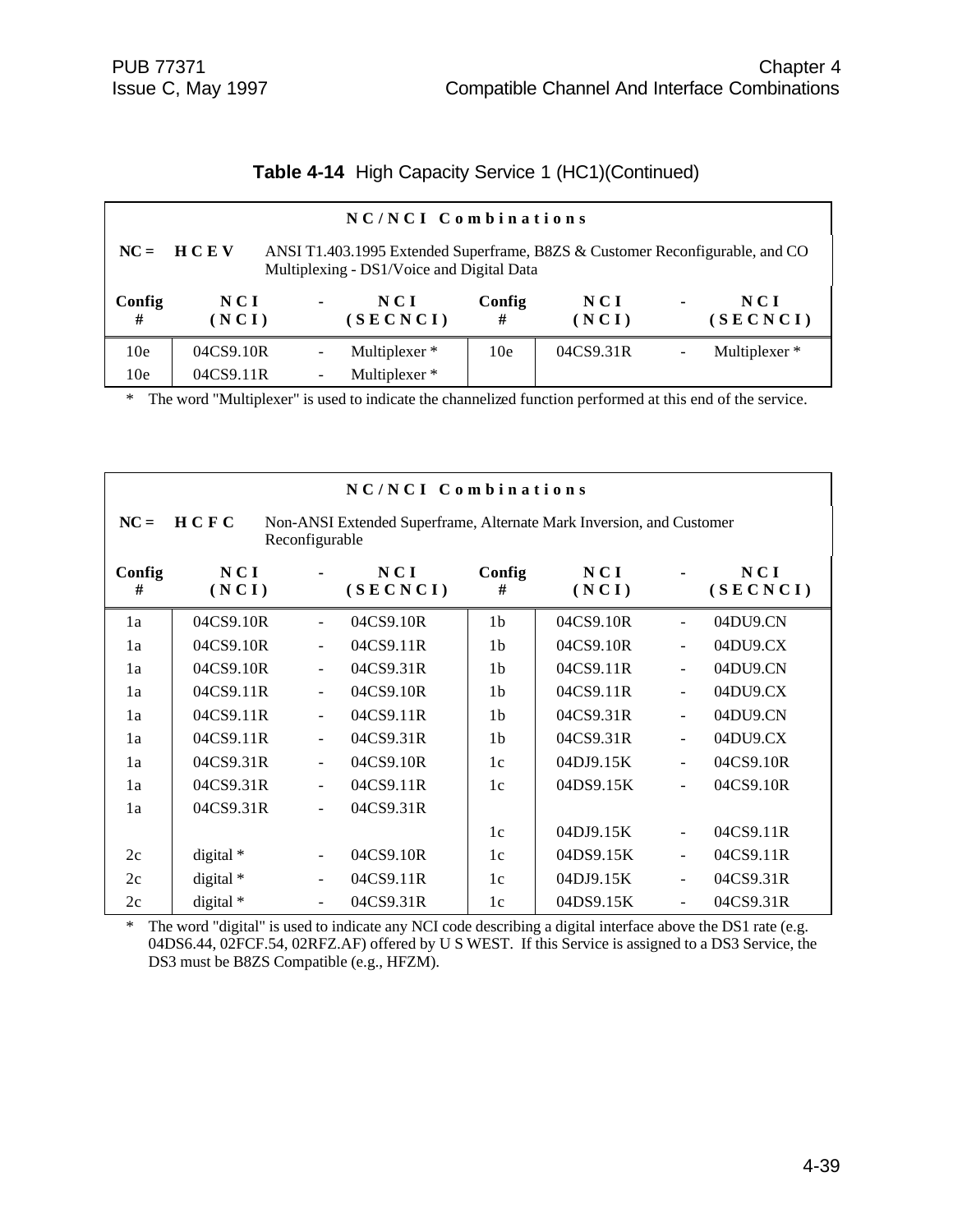|  |  | Table 4-14 High Capacity Service 1 (HC1)(Continued) |  |  |
|--|--|-----------------------------------------------------|--|--|
|--|--|-----------------------------------------------------|--|--|

|                 | NC/NCI Combinations                                                                                                                                   |                |                 |             |              |                |                          |  |  |
|-----------------|-------------------------------------------------------------------------------------------------------------------------------------------------------|----------------|-----------------|-------------|--------------|----------------|--------------------------|--|--|
|                 | $NC = HC$<br>Non-ANSI Extended Superframe, Alternate Mark Inversion, and Customer<br>Reconfigurable, and CO Multiplexing - DS1/Voice and Digital Data |                |                 |             |              |                |                          |  |  |
| Config<br>#     | N C I<br>(NCI)                                                                                                                                        | $\blacksquare$ | NCI<br>(SECNCI) | Config<br># | NCI<br>(NCI) | $\blacksquare$ | NCI<br>(SECNCI)          |  |  |
| 10 <sub>e</sub> | 04CS9.10R                                                                                                                                             |                | Multiplexer *   | 10e         | 04CS9.31R    |                | Multiplexer <sup>*</sup> |  |  |
| 10e             | 04CS9.11R                                                                                                                                             |                | Multiplexer *   |             |              |                |                          |  |  |

|             | NC/NCI Combinations                                                       |                          |                 |                |                |                          |                   |  |  |
|-------------|---------------------------------------------------------------------------|--------------------------|-----------------|----------------|----------------|--------------------------|-------------------|--|--|
| $NC =$      | H C G C<br>Non-ANSI Extended Superframe, B8ZS and Customer Reconfigurable |                          |                 |                |                |                          |                   |  |  |
| Config<br># | NCI<br>(NCI)                                                              |                          | NCI<br>(SECNCI) | Config<br>#    | N C I<br>(NCI) |                          | N C I<br>(SECNCI) |  |  |
| 1a          | 04CS9.10R                                                                 |                          | 04CS9.10R       | 1 <sub>b</sub> | 04CS9.10R      | $\frac{1}{2}$            | 04DU9.SN          |  |  |
| 1a          | 04CS9.10R                                                                 |                          | 04CS9.11R       | 1 <sub>b</sub> | 04CS9.10R      | $\overline{\phantom{a}}$ | 04DU9.SX          |  |  |
| 1a          | 04CS9.10R                                                                 |                          | 04CS9.31R       | 1 <sub>b</sub> | 04CS9.11R      | $\frac{1}{2}$            | 04DU9.SN          |  |  |
| 1a          | 04CS9.11R                                                                 | $\overline{\phantom{0}}$ | 04CS9.10R       | 1 <sub>b</sub> | 04CS9.11R      | $\blacksquare$           | 04DU9.SX          |  |  |
| 1a          | 04CS9.11R                                                                 | $\blacksquare$           | 04CS9.11R       | 1 <sub>b</sub> | 04CS9.31R      | $\blacksquare$           | 04DU9.SN          |  |  |
| 1a          | 04CS9.11R                                                                 | $\overline{\phantom{a}}$ | 04CS9.31R       | 1 <sub>b</sub> | 04CS9.31R      | $\blacksquare$           | 04DU9.SX          |  |  |
| 1a          | 04CS9.31R                                                                 | $\overline{\phantom{a}}$ | 04CS9.10R       |                |                |                          |                   |  |  |
| 1a          | 04CS9.31R                                                                 | $\blacksquare$           | 04CS9.11R       | 1c             | 04DJ9.15S      | $\blacksquare$           | 04CS9.10R         |  |  |
| 1a          | 04CS9.31R                                                                 | $\overline{\phantom{a}}$ | 04CS9.31R       | 1c             | 04DS9.15S      | $\blacksquare$           | 04CS9.10R         |  |  |
|             |                                                                           |                          |                 | 1c             | 04DJ9.15S      | $\blacksquare$           | 04CS9.11R         |  |  |
| 2c          | Digital *                                                                 | $\blacksquare$           | 04CS9.10R       | 1c             | 04DS9.15S      | $\blacksquare$           | 04CS9.11R         |  |  |
| 2c          | Digital *                                                                 | $\blacksquare$           | 04CS9.11R       | 1c             | 04DJ9.15S      | $\overline{\phantom{a}}$ | 04CS9.31R         |  |  |
| 2c          | Digital *                                                                 | $\blacksquare$           | 04CS9.31R       | 1c             | 04DS9.15S      | $\overline{\phantom{a}}$ | 04CS9.31R         |  |  |

\* The word "Digital" is used to indicate any NCI code describing a digital interface above the DS1 rate (e.g. 04DS6.44, 02FCF.54, 02RFZ.AF) offered by U S WEST. If this Service is assigned to a DS3 Service, the DS3 must be B8ZS Compatible (e.g., HFZM).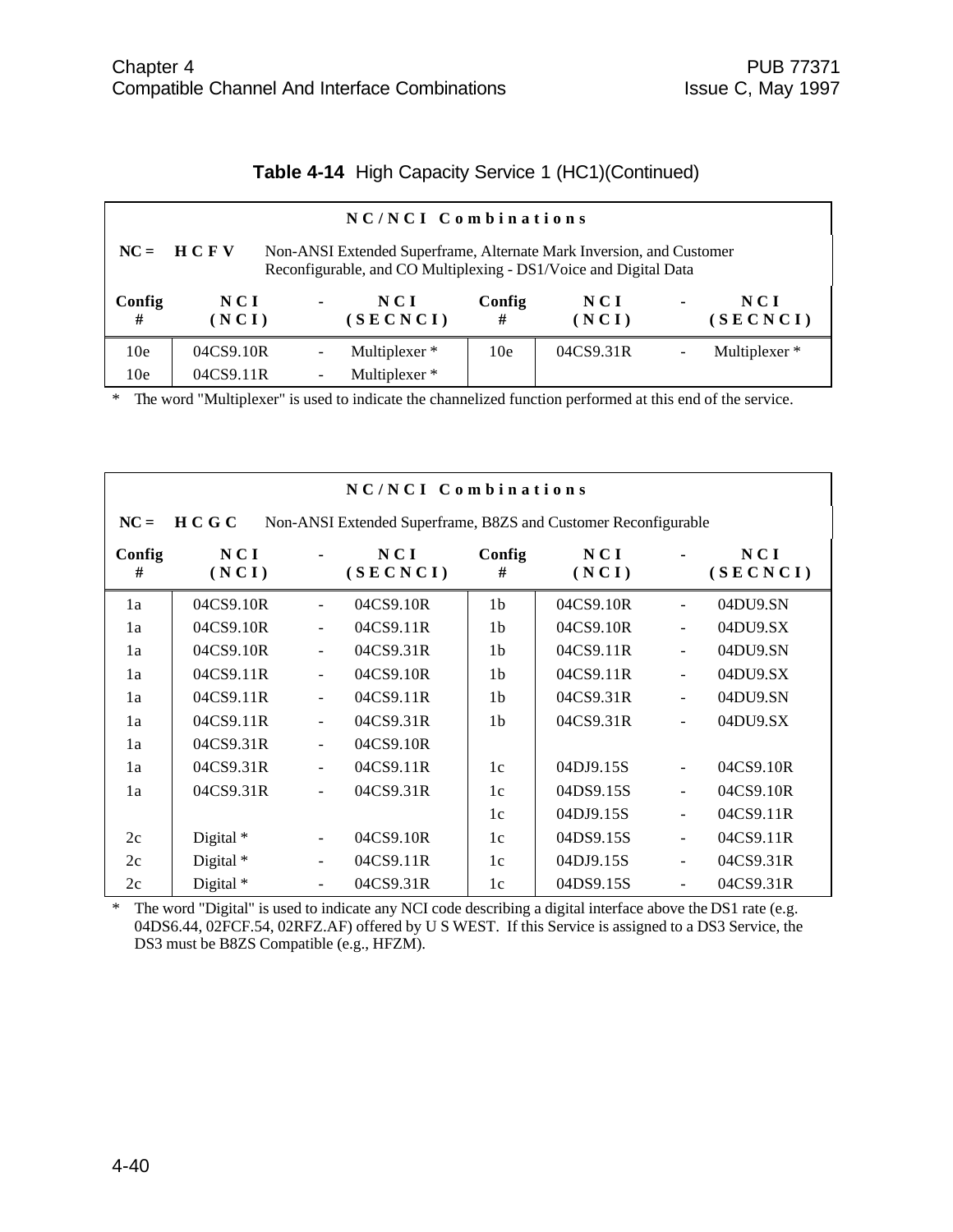|  |  | Table 4-14 High Capacity Service 1 (HC1)(Continued) |  |  |
|--|--|-----------------------------------------------------|--|--|
|--|--|-----------------------------------------------------|--|--|

| NC/NCI Combinations |                                                                                                                                      |                |                 |             |                |                |                          |  |  |
|---------------------|--------------------------------------------------------------------------------------------------------------------------------------|----------------|-----------------|-------------|----------------|----------------|--------------------------|--|--|
|                     | $NC = HC G V$<br>Non-ANSI Extended Superframe, B8ZS and Customer Reconfigurable, and CO<br>Multiplexing - DS1/Voice and Digital Data |                |                 |             |                |                |                          |  |  |
| Config<br>#         | NCI<br>(NCI)                                                                                                                         | $\blacksquare$ | NCI<br>(SECNCI) | Config<br># | N C I<br>(NCI) | $\blacksquare$ | NCI<br>(SECNCI)          |  |  |
| 10 <sub>e</sub>     | 04CS9.10R                                                                                                                            |                | Multiplexer *   | 10e         | 04CS9.31R      | $\blacksquare$ | Multiplexer <sup>*</sup> |  |  |
| 10e                 | 04CS9.11R                                                                                                                            |                | Multiplexer *   |             |                |                |                          |  |  |

|             | NC/NCI Combinations                                   |                |                 |                |              |                          |                 |  |  |
|-------------|-------------------------------------------------------|----------------|-----------------|----------------|--------------|--------------------------|-----------------|--|--|
| $NC =$      | HCZC<br>Superframe, B8ZS, and Customer Reconfigurable |                |                 |                |              |                          |                 |  |  |
| Config<br># | NCI<br>(NCI)                                          |                | NCI<br>(SECNCI) | Config<br>#    | NCI<br>(NCI) |                          | NCI<br>(SECNCI) |  |  |
| 1a          | 04CS9.10R                                             |                | 04CS9.10R       | 1 <sub>b</sub> | 04CS9.10R    | -                        | 04DU9.DN        |  |  |
| 1a          | 04CS9.10R                                             |                | 04CS9.11R       | 1 <sub>b</sub> | 04CS9.10R    | $\ddot{\phantom{1}}$     | 04DU9.DX        |  |  |
| 1a          | 04CS9.10R                                             |                | 04CS9.31R       | 1 <sub>b</sub> | 04CS9.11R    | $\frac{1}{2}$            | 04DU9.DN        |  |  |
| 1a          | 04CS9.11R                                             |                | 04CS9.10R       | 1 <sub>b</sub> | 04CS9.11R    | $\overline{a}$           | 04DU9.DX        |  |  |
| 1a          | 04CS9.11R                                             | $\blacksquare$ | 04CS9.11R       | 1 <sub>b</sub> | 04CS9.31R    | $\overline{a}$           | 04DU9.DN        |  |  |
| 1a          | 04CS9.11R                                             | $\blacksquare$ | 04CS9.31R       | 1 <sub>b</sub> | 04CS9.31R    | $\overline{a}$           | 04DU9.DX        |  |  |
| 1a          | 04CS9.31R                                             | $\blacksquare$ | 04CS9.10R       |                |              |                          |                 |  |  |
| 1a          | 04CS9.31R                                             | $\blacksquare$ | 04CS9.11R       | 1c             | 04DJ9.15B    | $\frac{1}{2}$            | 04CS9.10R       |  |  |
| 1a          | 04CS9.31R                                             | $\blacksquare$ | 04CS9.31R       | 1c             | 04DS9.15B    | $\overline{\phantom{a}}$ | 04CS9.10R       |  |  |
|             |                                                       |                |                 | 1c             | 04DJ9.15B    | $\overline{\phantom{a}}$ | 04CS9.11R       |  |  |
| 2c          | Digital *                                             | $\blacksquare$ | 04CS9.10R       | 1c             | 04DS9.15B    | $\blacksquare$           | 04CS9.11R       |  |  |
| 2c          | Digital *                                             | $\blacksquare$ | 04CS9.11R       | 1c             | 04DJ9.15B    | $\frac{1}{2}$            | 04CS9.31R       |  |  |
| 2c          | Digital *                                             | $\blacksquare$ | 04CS9.31R       | 1c             | 04DS9.15B    | $\frac{1}{2}$            | 04CS9.31R       |  |  |

\* The word "Digital" is used to indicate any NCI code describing a digital interface above the DS1 rate (e.g. 04DS6.44, 02FCF.54, 02RFZ.AF) offered by U S WEST. If this Service is assigned to a DS3 Service, the DS3 Service must be B8ZS Compatible (e.g. HFZM).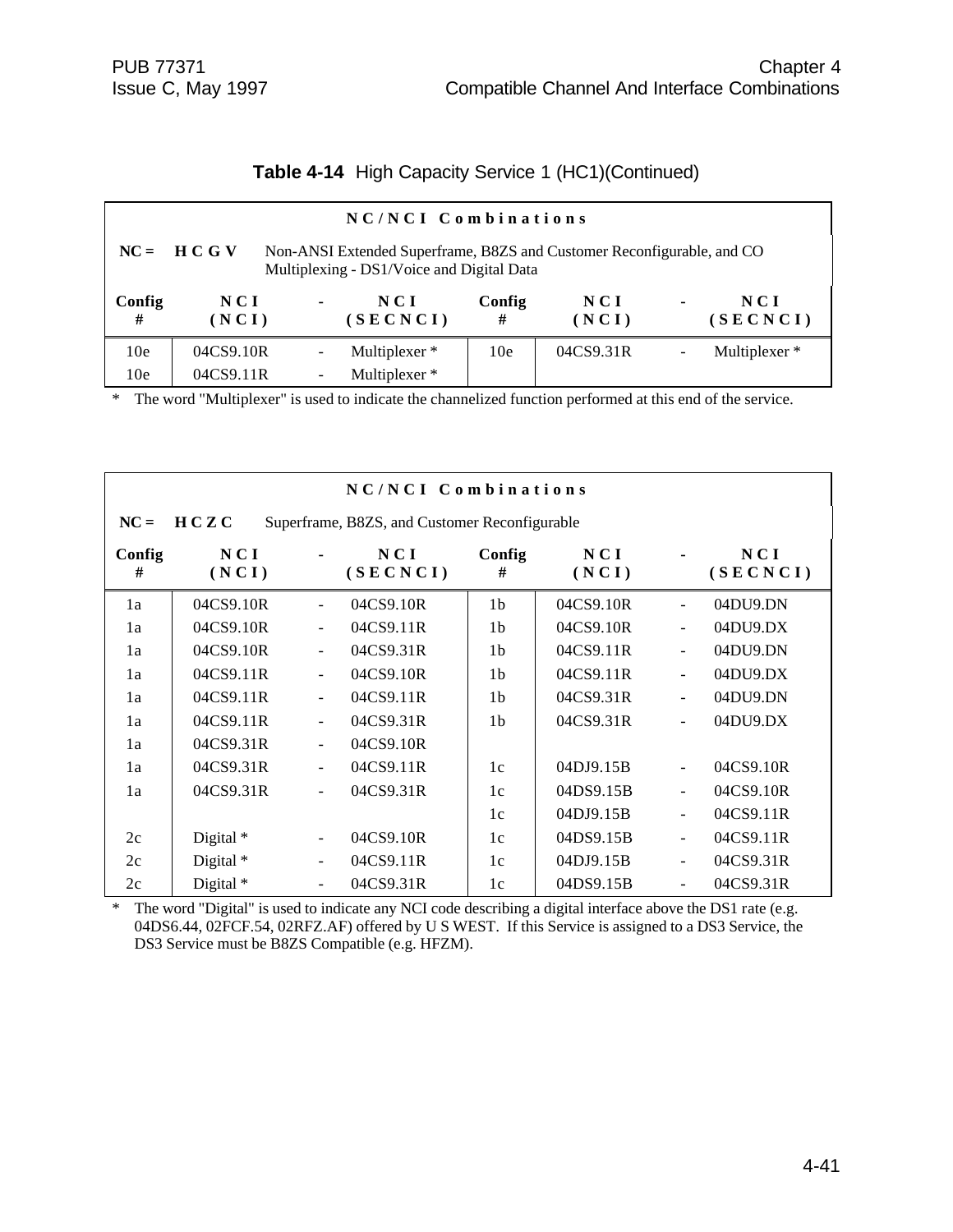| NC/NCI Combinations |                                                                                                                |                |                   |                 |              |                |                 |  |  |
|---------------------|----------------------------------------------------------------------------------------------------------------|----------------|-------------------|-----------------|--------------|----------------|-----------------|--|--|
|                     | $NC = HC Z V$<br>Superframe, B8ZS, Customer Reconfigurable and CO Multiplexing - DS1/Voice and<br>Digital Data |                |                   |                 |              |                |                 |  |  |
| Config<br>#         | NCI<br>(NCI)                                                                                                   | $\blacksquare$ | N C I<br>(SECNCI) | Config<br>#     | NCI<br>(NCI) | $\blacksquare$ | NCI<br>(SECNCI) |  |  |
| 10 <sub>e</sub>     | 04CS9.10R                                                                                                      |                | Multiplexer *     | 10 <sub>e</sub> | 04CS9.31R    | ۰              | Multiplexer*    |  |  |
| 10 <sub>e</sub>     | 04CS9.11R                                                                                                      |                | Multiplexer *     |                 |              |                |                 |  |  |

## **Table 4-14** High Capacity Service 1 (HC1)(Continued)

\* The word "Multiplexer" is used to indicate the channelized function performed at this end of the service.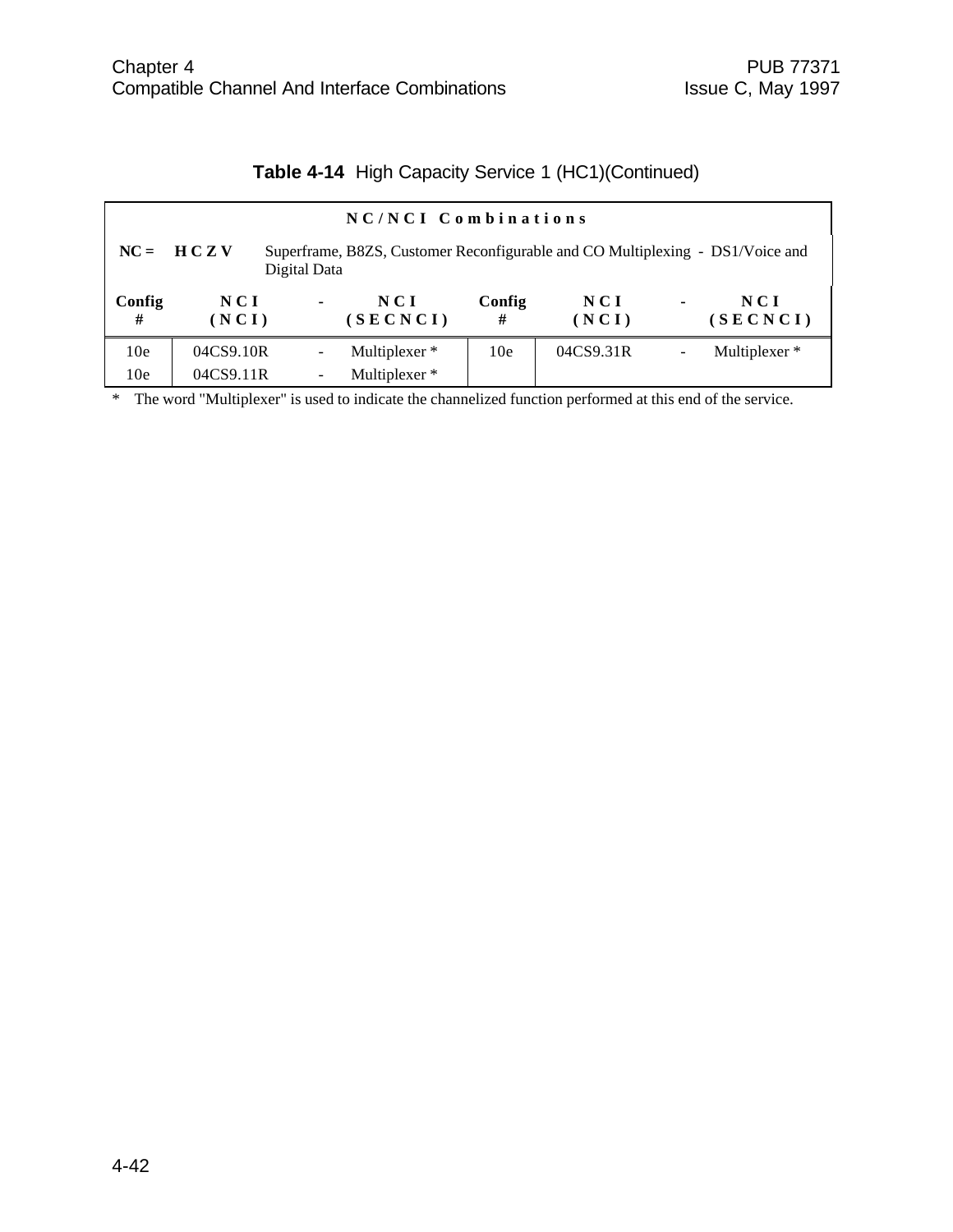## **4.5 U S WEST DS3 Service**

The U S WEST DS3 Service is described in Technical Publication 77324, *U S WEST DS-3 Service.* This issue corresponds with Issue C or later of PUB 77324.

The DS3 level NC codes do not denote "Customer Reconfigurable" as in the DDS and DS1 services. The 04CS6.33R and 04CS6.31R Information codes do denote this function.

C-bit parity is available in limited locations.

|                |                                                                |                                                                  | NC/NCI Combinations |             |                      |                          |                   |  |
|----------------|----------------------------------------------------------------|------------------------------------------------------------------|---------------------|-------------|----------------------|--------------------------|-------------------|--|
| $NC =$         | <b>HF</b> --<br>One DS3 (44.736 Mbit/s) using M23 application. |                                                                  |                     |             |                      |                          |                   |  |
| $NC =$         | $HFC -$                                                        | One DS3 (44.736 Mbit/s) using M23 application with C-bit parity. |                     |             |                      |                          |                   |  |
| Config<br>#    | NCI<br>(NCI)                                                   | $\blacksquare$                                                   | N C I<br>(SECNCI)   | Config<br># | NCI<br>(NCI)         | $\blacksquare$           | N C I<br>(SECNCI) |  |
| 1 <sub>b</sub> | 04CS6.31R                                                      |                                                                  | $04DS6.44*$         | 1c          | $04DS6.44*$          | ÷                        | 04CS6.31R         |  |
| 1 <sub>b</sub> | $04CS6.33R$ **                                                 | $\overline{\phantom{a}}$                                         | $04DS6.44*$         | 1c          | 04DS6.44 *           |                          | $04CS6.33R$ **    |  |
| 1a             | 04CS6.31R                                                      | $\overline{\phantom{0}}$                                         | 04CS6.31R           | 2c          | Digital $^{\dagger}$ | ٠                        | 04CS6.31R         |  |
| 1a             | 04CS6.31R                                                      | $\overline{\phantom{0}}$                                         | 04CS6.33R           | 2c          | Digital $†$          | $\overline{\phantom{a}}$ | $04CS6.33R$ **    |  |
| 1a             | $04CS6.33R$ **                                                 | $\overline{\phantom{a}}$                                         | 04CS6.33R           |             |                      |                          |                   |  |

**Table 4-15** High Capacity Service 3 (HC3)

† The word "Digital" is used to indicate any NCI code describing a digital interface above the DS3 rate (e.g. 02FCF.54 or 02RFZ.AF) offered by U S WEST.

\* See Chapter 4 of PUB 77324, Issue C or later, for the appropriate code to be realized.

\*\* The DS3 channel to a 04CS6.33R interface may be unchannelized without M23 format.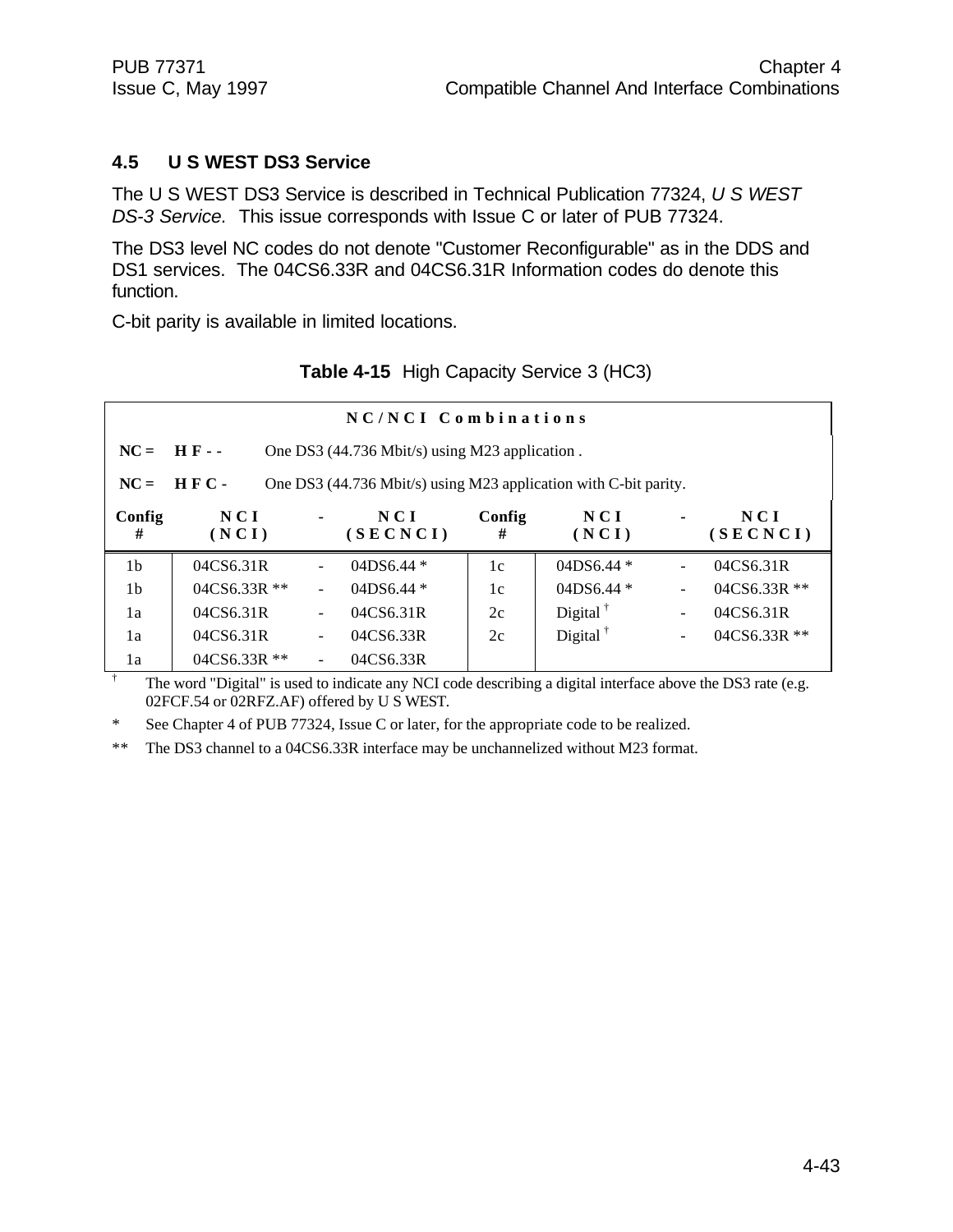## **Table 4-15** High Capacity Service 3 (HC3) (Continued)

|                 |               |                                                                                                                                                                                                                       | NC/NCI Combinations                                                                                                                                                                                                  |                 |              |  |                 |  |  |
|-----------------|---------------|-----------------------------------------------------------------------------------------------------------------------------------------------------------------------------------------------------------------------|----------------------------------------------------------------------------------------------------------------------------------------------------------------------------------------------------------------------|-----------------|--------------|--|-----------------|--|--|
|                 | $NC = HF - 1$ |                                                                                                                                                                                                                       | DS3 Channel with Central Office Multiplexing and M23 Multiplexer Framing Format<br>per ANSI T1.107-1995 and can be optioned for one DS1 Clear Channel at a time per<br>slot using B8ZS line code.                    |                 |              |  |                 |  |  |
| $NC =$          | HFC1          |                                                                                                                                                                                                                       | DS3 Channel with Central Office Multiplexing and M23 Multiplexer Framing Format<br>per ANSI T1.107-1995 and can be optioned for one DS1 Clear Channel at a time per<br>slot using B8ZS line code and C-bit parity.   |                 |              |  |                 |  |  |
| $NC =$          | $H F - 4$     |                                                                                                                                                                                                                       | DS3 Channel with Central Office Multiplexing and M23 Multiplexer Framing Format<br>per ANSI T1.107-1995 and can be optioned for four DS1 Clear Channels at a time per<br>slot using B8ZS line code.                  |                 |              |  |                 |  |  |
| $NC =$          | HFC4          |                                                                                                                                                                                                                       | DS3 Channel with Central Office Multiplexing and M23 Multiplexer Framing Format<br>per ANSI T1.107-1995 and can be optioned for four DS1 Clear Channels at a time per<br>slot using B8ZS line code and C-bit parity. |                 |              |  |                 |  |  |
| $NC =$          | <b>HF-7</b>   |                                                                                                                                                                                                                       | DS3 Channel with Central Office Multiplexing and M23 Multiplexer Framing Format<br>per ANSI T1.107-1995 and can be optioned for seven DS1 Clear Channels at a time per<br>slot using B8ZS line code.                 |                 |              |  |                 |  |  |
| $NC =$          | HFC7          | DS3 Channel with Central Office Multiplexing and M23 Multiplexer Framing Format<br>per ANSI T1.107-1995 and can be optioned for seven DS1 Clear Channels at a time per<br>slot using B8ZS line code and C-bit parity. |                                                                                                                                                                                                                      |                 |              |  |                 |  |  |
| Config<br>#     | NCI<br>(NCI)  |                                                                                                                                                                                                                       | NCI<br>(SECNCI)                                                                                                                                                                                                      | Config<br>#     | NCI<br>(NCI) |  | NCI<br>(SECNCI) |  |  |
| 10 <sub>e</sub> | 04CS6.31R     |                                                                                                                                                                                                                       | Multiplexer *                                                                                                                                                                                                        | 10 <sub>e</sub> | 04CS6.33R    |  | Multiplexer *   |  |  |

\* The word "Multiplexer" indicates the channelized function performed at this end of the service.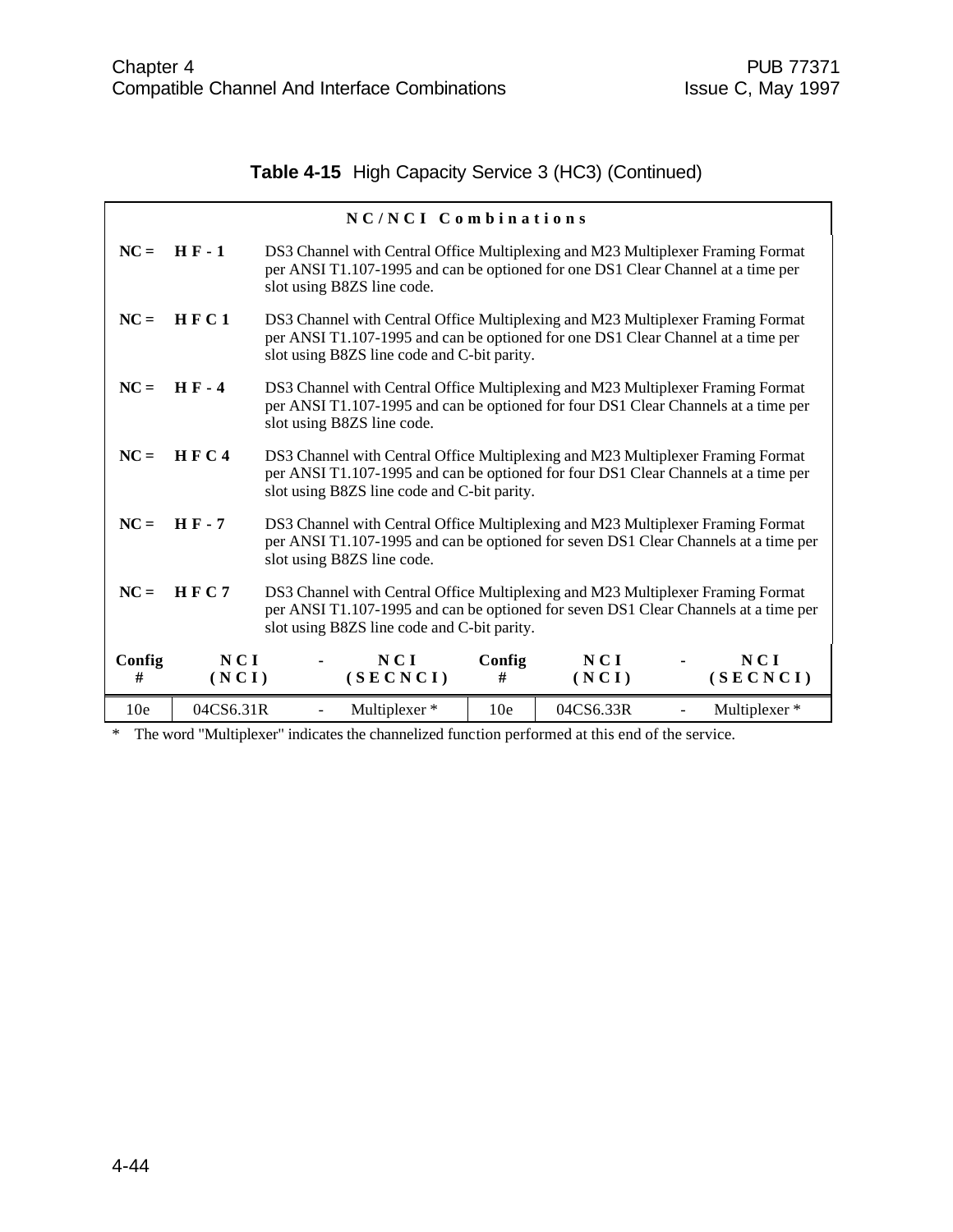#### **4.6 U S WEST Analog Private Line Service**

A full description of this service may be found in PUB 77310, *Private Line Voice Grade Analog Channels For Access Service,* (VG1 - VG10) and in PUB 77311, *Analog Channels for Non-Access Service,* (VG32, VG33, and VG36). Information on these documents may be found in Chapter 7. The information that denotes that the "Customer Reconfigurable" function with Voice Grade services is included in the 04CS9.10R Information code.

|             | NC/NCI Combinations |                          |                            |                |                     |                      |                   |  |  |
|-------------|---------------------|--------------------------|----------------------------|----------------|---------------------|----------------------|-------------------|--|--|
|             | $NC = L B -$        |                          | No Network Channel Options |                |                     |                      |                   |  |  |
| Config<br># | NCI<br>(NCI)        |                          | N C I<br>(SECNCI)          | Config<br>#    | NCI<br>(NCI)        |                      | N C I<br>(SECNCI) |  |  |
| 2k          | 02GO <sub>2</sub>   |                          | 04CS9.10R                  | 2 <sub>h</sub> | 04CS9.10R           | $\ddot{\phantom{1}}$ | 02GO <sub>2</sub> |  |  |
| 2k          | 02GS2               |                          | 04CS9.10R                  | 2 <sub>h</sub> | 04CS9.10R           |                      | 02GS2             |  |  |
| 2k          | 02LO2               | $\blacksquare$           | 04CS9.10R                  | 2 <sub>h</sub> | 04CS9.10R           | $\blacksquare$       | 02LO2             |  |  |
| 2k          | 02LS <sub>2</sub>   |                          | 04CS9.10R                  | 2 <sub>h</sub> | 04CS9.10R           |                      | 02LS <sub>2</sub> |  |  |
| 2k          | 02NO <sub>2</sub>   |                          | 04CS9.10R                  | 2 <sub>h</sub> | 04CS9.10R           |                      | 02NO <sub>2</sub> |  |  |
| 2k          | 04GO2               | $\overline{\phantom{a}}$ | 04CS9.10R                  | 2h             | 04CS9.10R           | $\frac{1}{2}$        | 04NO <sub>2</sub> |  |  |
| 2k          | 04GS2               | $\overline{\phantom{a}}$ | 04CS9.10R                  |                |                     |                      |                   |  |  |
| 2k          | 04LO <sub>2</sub>   |                          | 04CS9.10R                  | 2j             | 04DS9.GO            | $\overline{a}$       | 04CS9.10R         |  |  |
| 2k          | 04LS2               |                          | 04CS9.10R                  | 2j             | 04DS9.GS            | $\blacksquare$       | 04CS9.10R         |  |  |
| 2k          | 04NO <sub>2</sub>   | $\blacksquare$           | 04CS9.10R                  | 2j             | 04DS9.LO            | $\blacksquare$       | 04CS9.10R         |  |  |
|             |                     |                          |                            | 2j             | 04DS9 <sub>LS</sub> | $\frac{1}{2}$        | 04CS9.10R         |  |  |
|             |                     |                          |                            | 2j             | 04DS9.NO            |                      | 04CS9.10R         |  |  |

| Table 4-16 Voice Grade 1 Service (VG1) |  |  |
|----------------------------------------|--|--|
|----------------------------------------|--|--|

| NC/NCI Combinations |                |                |                   |                |              |                          |                   |  |
|---------------------|----------------|----------------|-------------------|----------------|--------------|--------------------------|-------------------|--|
|                     | $NC = L B - A$ |                | Effective 4 wire  |                |              |                          |                   |  |
|                     | $NC = LBR$ .   | ELEPL-2        |                   |                |              |                          |                   |  |
| Config<br>#         | NCI<br>(NCI)   | $\blacksquare$ | NCI<br>(SECNCI)   | Config<br>#    | NCI<br>(NCI) | $\blacksquare$           | N C I<br>(SECNCI) |  |
| 2 <sub>h</sub>      | 04CS9.10R      | $\blacksquare$ | 02GO <sub>2</sub> | 2 <sub>h</sub> | 04CS9.10R    | $\blacksquare$           | 02GS2             |  |
| 2 <sub>h</sub>      | 04CS9.10R      | ۰              | 02LO2             | 2 <sub>h</sub> | 04CS9.10R    | $\overline{\phantom{a}}$ | 02LS <sub>2</sub> |  |
| 2 <sub>h</sub>      | 04CS9.10R      |                | 02NO <sub>2</sub> |                |              |                          |                   |  |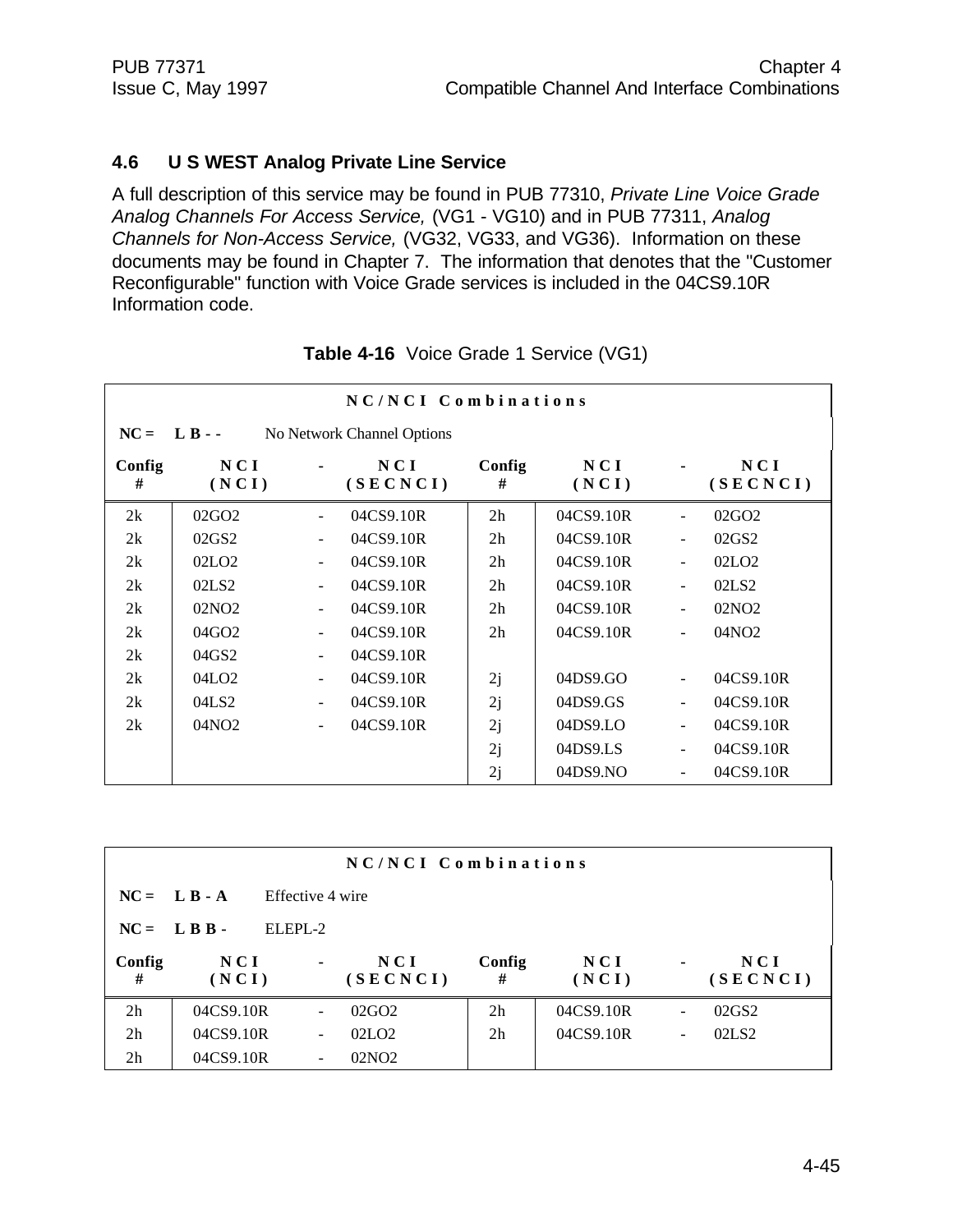|  |  |  |  | Table 4-16 Voice Grade 1 Service (VG1)(Continued) |
|--|--|--|--|---------------------------------------------------|
|--|--|--|--|---------------------------------------------------|

|                | NC/NCI Combinations                              |                                   |             |                |                                     |  |  |  |  |
|----------------|--------------------------------------------------|-----------------------------------|-------------|----------------|-------------------------------------|--|--|--|--|
|                | Improved Termination at EU-POT<br>$NC = L B - L$ |                                   |             |                |                                     |  |  |  |  |
| Config<br>#    | NCI<br>(NCI)                                     | NCI<br>$\blacksquare$<br>(SECNCI) | Config<br># | N C I<br>(NCI) | N C I<br>$\blacksquare$<br>(SECNCI) |  |  |  |  |
| 2 <sub>h</sub> | 04CS9.10R                                        | 04NO2                             |             |                |                                     |  |  |  |  |

|             | NC/NCI Combinations  |   |                                |             |              |                          |                 |  |
|-------------|----------------------|---|--------------------------------|-------------|--------------|--------------------------|-----------------|--|
|             | $NC = L B - R$       |   | Improved Termination at IC-POT |             |              |                          |                 |  |
| Config<br># | NCI<br>(NCI)         | ٠ | N C I<br>(SECNCI)              | Config<br># | NCI<br>(NCI) | $\blacksquare$           | NCI<br>(SECNCI) |  |
| 2k          | $04$ GO <sub>2</sub> |   | 04CS9.10R                      | 2k          | 04LS2        | $\overline{\phantom{a}}$ | 04CS9.10R       |  |
| 2k          | 04GS2                |   | 04CS9.10R                      | 2k          | 04NO2        | $\overline{\phantom{a}}$ | 04CS9.10R       |  |
| 2k          | 04LO <sub>2</sub>    |   | 04CS9.10R                      |             |              |                          |                 |  |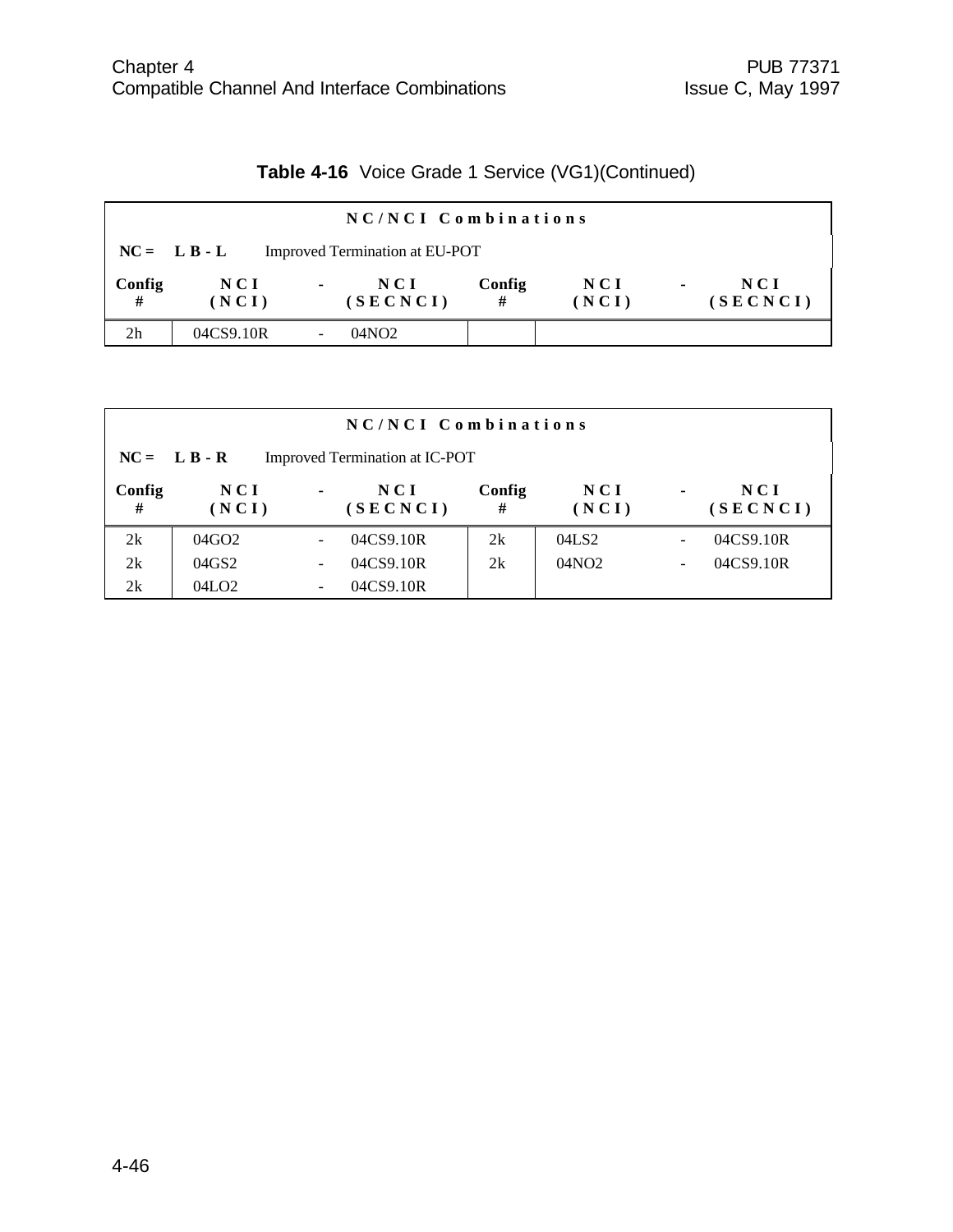|                | NC/NCI Combinations |                          |                               |             |                   |                          |                 |  |  |  |  |
|----------------|---------------------|--------------------------|-------------------------------|-------------|-------------------|--------------------------|-----------------|--|--|--|--|
| $NC = LC -$    |                     |                          | No Network Channel Options    |             |                   |                          |                 |  |  |  |  |
| Config<br>#    | NCI<br>(NCI)        |                          | N C I<br>(SECNCI)             | Config<br># | NCI<br>(NCI)      |                          | NCI<br>(SECNCI) |  |  |  |  |
| 2 <sub>h</sub> | 04CS9.10R           |                          | 02LA2                         | 2j          | 04DS9.LO          | $\overline{\phantom{a}}$ | 04CS9.10R       |  |  |  |  |
| 2 <sub>h</sub> | 04CS9.10R           | $\overline{\phantom{a}}$ | 02LB2                         | 2j          | 04DS9.LS          | $\overline{\phantom{a}}$ | 04CS9.10R       |  |  |  |  |
| 2 <sub>h</sub> | 04CS9.10R           | $\overline{\phantom{a}}$ | 02 <sub>L</sub> <sub>C2</sub> | 2j          | 04DS9.NO          | $\overline{\phantom{a}}$ | 04CS9.10R       |  |  |  |  |
| 2 <sub>h</sub> | 04CS9.10R           | $\overline{\phantom{a}}$ | 02LS <sub>2</sub>             | 2k          | 04LO2             | $\overline{\phantom{a}}$ | 04CS9.10R       |  |  |  |  |
| 2 <sub>h</sub> | 04CS9.10R           |                          | 02LS3                         | 2k          | 04LS2             | $\overline{\phantom{a}}$ | 04CS9.10R       |  |  |  |  |
| 2 <sub>h</sub> | 04CS9.10R           | $\overline{\phantom{a}}$ | 02NO2                         | 2k          | 04NO <sub>2</sub> | $\blacksquare$           | 04CS9.10R       |  |  |  |  |
| 2 <sub>h</sub> | 04CS9.10R           | $\overline{\phantom{a}}$ | 04LS2                         | 2k          | 04SF2.LO          | $\overline{\phantom{a}}$ | 04CS9.10R       |  |  |  |  |
| 2 <sub>h</sub> | 04CS9.10R           |                          | 04NO <sub>2</sub>             | 2k          | 04SF2.LS          |                          | 04CS9.10R       |  |  |  |  |

# **Table 4-17** Voice Grade 2 Service (VG2)

| NC/NCI Combinations |                |                             |                                  |                |              |                          |                   |
|---------------------|----------------|-----------------------------|----------------------------------|----------------|--------------|--------------------------|-------------------|
|                     | $NC = L C - A$ | Effective 4 wire            |                                  |                |              |                          |                   |
|                     | $NC = L C - C$ | <b>Improved Return Loss</b> |                                  |                |              |                          |                   |
|                     | $NC = LCB$ .   | ELEPL-2                     |                                  |                |              |                          |                   |
| $NC =$              | L C B C        |                             | ELEPL-2 and Improved Return Loss |                |              |                          |                   |
| Config<br>#         | NCI<br>(NCI)   | $\blacksquare$              | N C I<br>(SECNCI)                | Config<br>#    | NCI<br>(NCI) | $\blacksquare$           | NCI<br>(SECNCI)   |
| 2h                  | 04CS9.10R      |                             | 02LA2                            | 2 <sub>h</sub> | 04CS9.10R    | $\blacksquare$           | 02LS <sub>2</sub> |
| 2 <sub>h</sub>      | 04CS9.10R      |                             | 02LB2                            | 2 <sub>h</sub> | 04CS9.10R    | $\overline{\phantom{a}}$ | 02LS3             |
| 2 <sub>h</sub>      | 04CS9.10R      |                             | 02LC2                            | 2 <sub>h</sub> | 04CS9.10R    |                          | 02NO <sub>2</sub> |

|             | NC/NCI Combinations                              |                                   |                |                |                |                 |  |  |  |
|-------------|--------------------------------------------------|-----------------------------------|----------------|----------------|----------------|-----------------|--|--|--|
|             | Improved Termination at EU-POT<br>$NC = L C - L$ |                                   |                |                |                |                 |  |  |  |
| Config<br># | N C I<br>(NCI)                                   | NCI<br>$\blacksquare$<br>(SECNCI) | Config<br>#    | N C I<br>(NCI) | $\blacksquare$ | NCI<br>(SECNCI) |  |  |  |
| 2h          | 04CS9.10R                                        | 04LS2                             | 2 <sub>h</sub> | 04CS9.10R      |                | 04NO2           |  |  |  |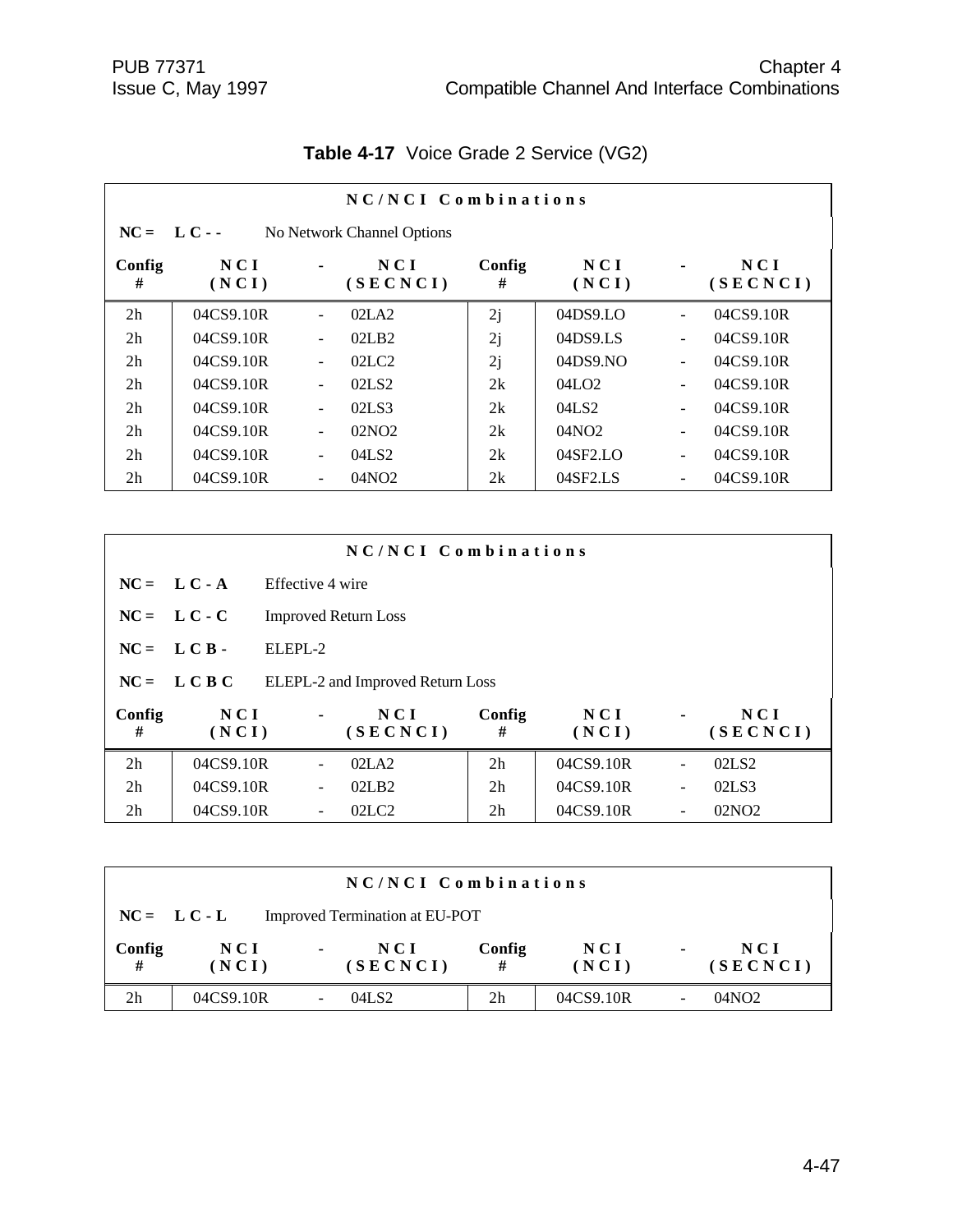|             | NC/NCI Combinations |                |                                |             |                          |                              |                 |  |  |
|-------------|---------------------|----------------|--------------------------------|-------------|--------------------------|------------------------------|-----------------|--|--|
|             | $NC = L C - R$      |                | Improved Termination at IC-POT |             |                          |                              |                 |  |  |
| Config<br># | NCI<br>(NCI)        | $\blacksquare$ | NCI<br>(SECNCI)                | Config<br># | N C I<br>(NCI)           | $\blacksquare$               | NCI<br>(SECNCI) |  |  |
| 2k          | 04LO <sub>2</sub>   |                | 04CS9.10R                      | 2k          | $04$ SF <sub>2</sub> .LO | $\qquad \qquad \blacksquare$ | 04CS9.10R       |  |  |
| 2k          | 04LS2               |                | 04CS9.10R                      | 2k          | 04SF2.LS                 | $\qquad \qquad \blacksquare$ | 04CS9.10R       |  |  |

# **Table 4-17** Voice Grade 2 Service (VG2) (Continued)

| NC/NCI Combinations |                |                 |                   |             |              |                                     |  |  |
|---------------------|----------------|-----------------|-------------------|-------------|--------------|-------------------------------------|--|--|
|                     | $NC = L C - B$ | <b>Bridging</b> |                   |             |              |                                     |  |  |
| Config<br>#         | N C I<br>(NCI) | $\blacksquare$  | N C I<br>(SECNCI) | Config<br># | NCI<br>(NCI) | N C I<br>$\blacksquare$<br>(SECNCI) |  |  |
| 7c                  | 04CS9.10R      |                 | <b>BRIDGE</b>     |             |              |                                     |  |  |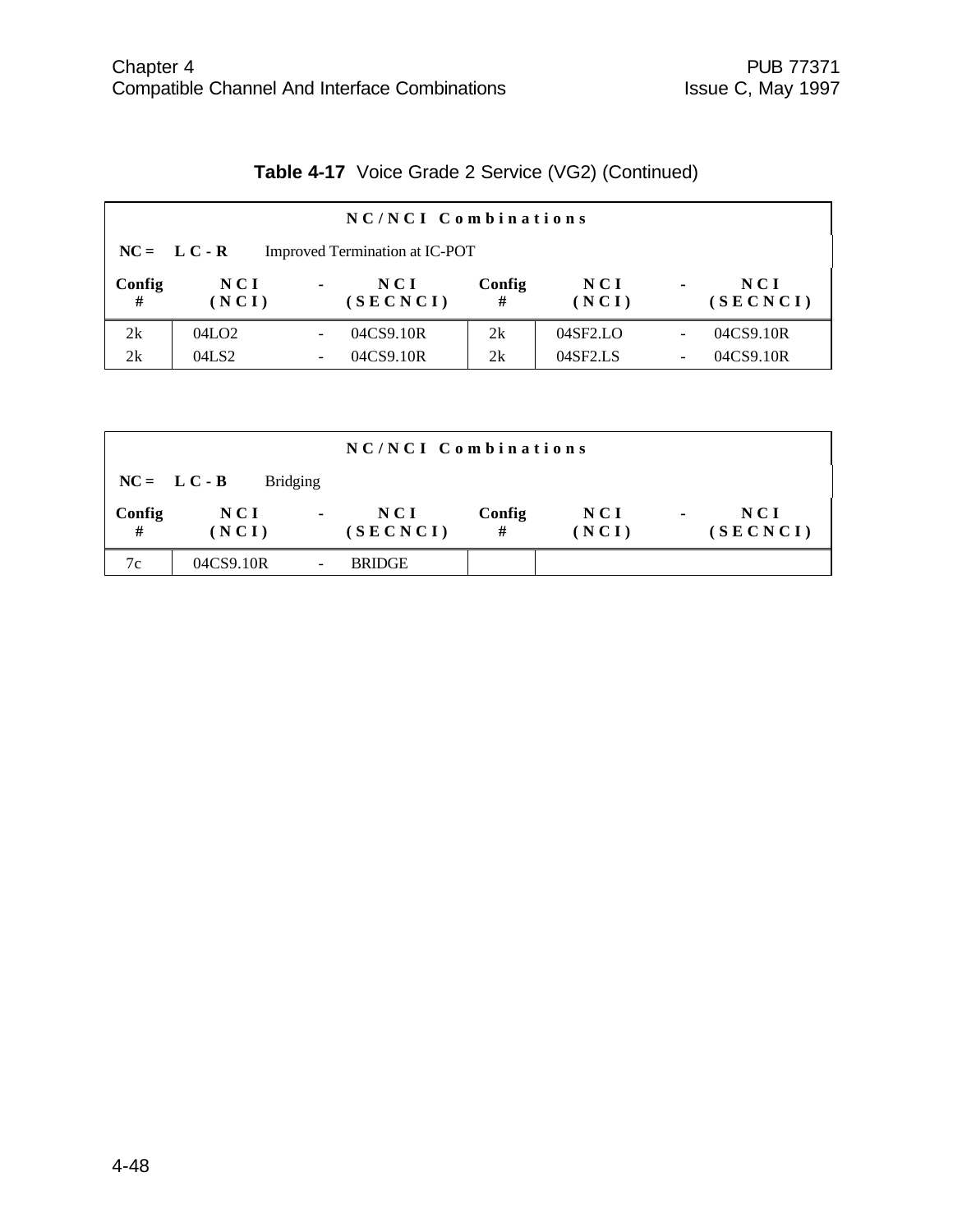|                |              |                          | NC/NCI Combinations        |             |                      |                          |                 |
|----------------|--------------|--------------------------|----------------------------|-------------|----------------------|--------------------------|-----------------|
| $NC =$         | $LD -$       |                          | No Network Channel Options |             |                      |                          |                 |
| Config<br>#    | NCI<br>(NCI) |                          | NCI<br>(SECNCI)            | Config<br># | NCI<br>(NCI)         |                          | NCI<br>(SECNCI) |
| 2 <sub>h</sub> | 04CS9.10R    |                          | 02GS2                      | 2k          | $04$ GO <sub>2</sub> |                          | 04CS9.10R       |
| 2 <sub>h</sub> | 04CS9.10R    |                          | 02LS2                      | 2k          | 04LO <sub>2</sub>    | $\blacksquare$           | 04CS9.10R       |
| 2 <sub>h</sub> | 04CS9.10R    | $\blacksquare$           | 02NO2                      | 2k          | 04NO2                | $\tilde{\phantom{a}}$    | 04CS9.10R       |
| 2 <sub>h</sub> | 04CS9.10R    | $\blacksquare$           | 04EA2.E                    | 2k          | 04SF2.EA             | $\overline{a}$           | 04CS9.10R       |
| 2 <sub>h</sub> | 04CS9.10R    |                          | 04EA2.M                    | 2k          | 04SF2.GO             | $\blacksquare$           | 04CS9.10R       |
| 2 <sub>h</sub> | 04CS9.10R    |                          | 04GS2                      | 2k          | 04SF2.GS             | $\tilde{\phantom{a}}$    | 04CS9.10R       |
| 2 <sub>h</sub> | 04CS9.10R    | $\blacksquare$           | 04LS2                      | 2k          | 04SF2.LO             | $\tilde{\phantom{a}}$    | 04CS9.10R       |
| 2 <sub>h</sub> | 04CS9.10R    | ÷,                       | 04NO <sub>2</sub>          | 2k          | 04SF2.LS             | $\blacksquare$           | 04CS9.10R       |
| 2 <sub>h</sub> | 04CS9.10R    |                          | 06EA2.E                    | 2k          | 06EA2.E              | $\blacksquare$           | 04CS9.10R       |
| 2h             | 04CS9.10R    | $\overline{\phantom{a}}$ | 06EA2.M                    | 2k          | 06EA2.M              | $\blacksquare$           | 04CS9.10R       |
| 2 <sub>h</sub> | 04CS9.10R    |                          | 06EB2.E                    | 2k          | 08EB2.E              |                          | 04CS9.10R       |
| 2 <sub>h</sub> | 04CS9.10R    |                          | 06EB2.M                    | 2k          | 08EB2.M              | $\blacksquare$           | 04CS9.10R       |
| 2 <sub>h</sub> | 04CS9.10R    | $\overline{\phantom{a}}$ | 08EB2.E                    |             |                      |                          |                 |
| 2 <sub>h</sub> | 04CS9.10R    |                          | 08EB2.M                    |             |                      |                          |                 |
| 2j             | 04DS9.EA     | $\overline{\phantom{a}}$ | 04CS9.10R                  | 2j          | 04DS9.LO             | $\blacksquare$           | 04CS9.10R       |
| 2j             | 04DS9.GO     | $\blacksquare$           | 04CS9.10R                  | 2j          | 04DS9.LS             | $\overline{\phantom{a}}$ | 04CS9.10R       |
| 2j             | 04DS9.GS     |                          | 04CS9.10R                  | 2j          | 04DS9.NO             |                          | 04CS9.10R       |

## **Table 4-18** Voice Grade 3 Service (VG3)

| NC/NCI Combinations |                |                             |                                  |                |              |                |                   |  |
|---------------------|----------------|-----------------------------|----------------------------------|----------------|--------------|----------------|-------------------|--|
|                     | $NC = L D - A$ | Effective 4 wire            |                                  |                |              |                |                   |  |
|                     | $NC = L D - C$ | <b>Improved Return Loss</b> |                                  |                |              |                |                   |  |
|                     | $NC = LDR$ .   | $ELEPI - 2$                 |                                  |                |              |                |                   |  |
|                     | $NC = LDBC$    |                             | ELEPL-2 and Improved Return Loss |                |              |                |                   |  |
| Config<br>#         | NCI<br>(NCI)   | $\blacksquare$              | NCI<br>(SECNCI)                  | Config<br>#    | NCI<br>(NCI) | $\blacksquare$ | NCI<br>(SECNCI)   |  |
| 2h                  | 04CS9.10R      |                             | 02GS2                            | 2 <sub>h</sub> | 04CS9.10R    |                | 02NO <sub>2</sub> |  |
| 2h                  | 04CS9.10R      |                             | 02LS <sub>2</sub>                |                |              |                |                   |  |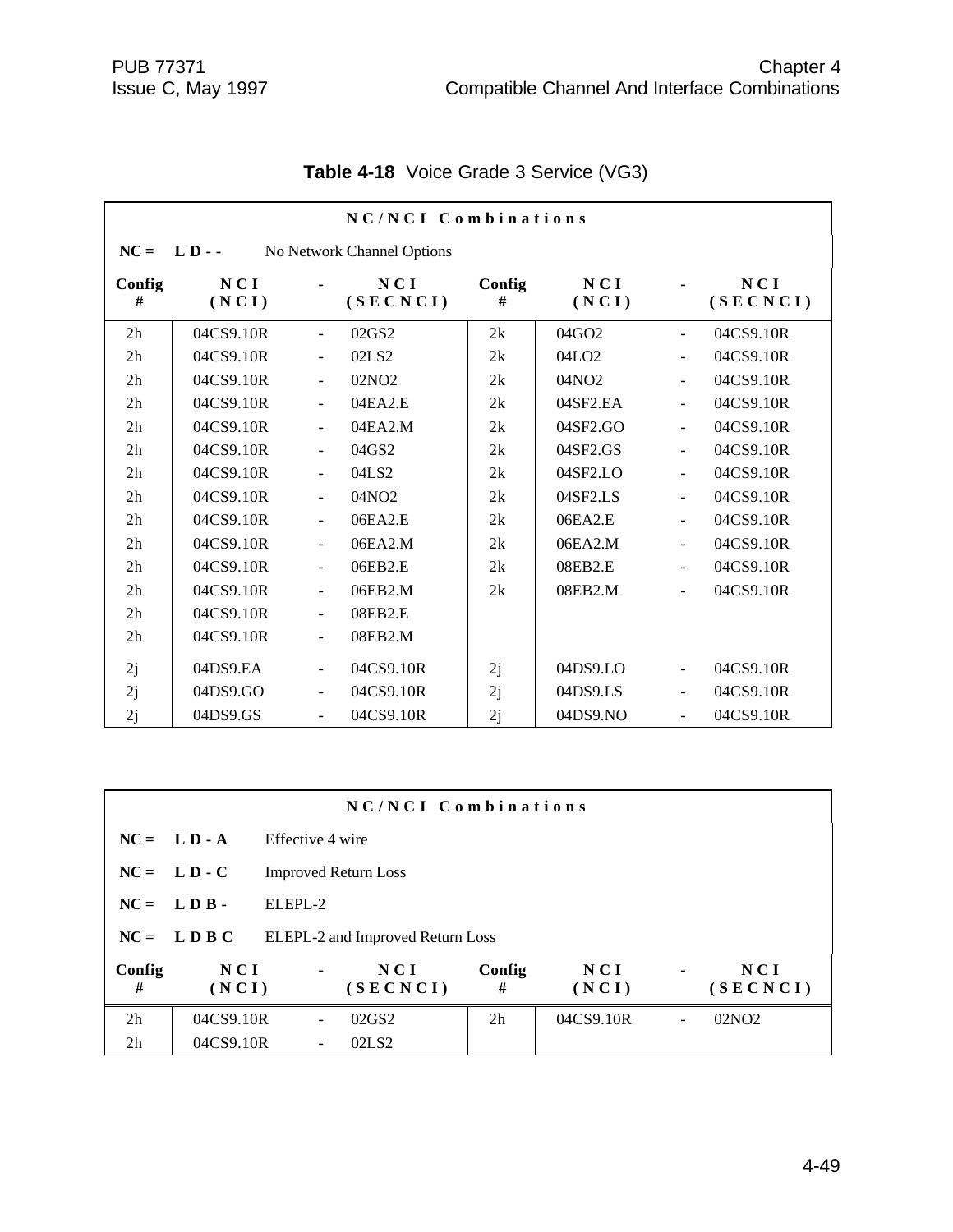|                | NC/NCI Combinations                              |                          |                   |                |              |                          |                   |  |  |  |
|----------------|--------------------------------------------------|--------------------------|-------------------|----------------|--------------|--------------------------|-------------------|--|--|--|
|                | $NC = L D - L$<br>Improved Termination at EU-POT |                          |                   |                |              |                          |                   |  |  |  |
| Config<br>#    | N C I<br>(NCI)                                   | $\blacksquare$           | N C I<br>(SECNCI) | Config<br>#    | NCI<br>(NCI) | $\blacksquare$           | N C I<br>(SECNCI) |  |  |  |
| 2 <sub>h</sub> | 04CS9.10R                                        | $\overline{\phantom{a}}$ | 04GS2             | 2 <sub>h</sub> | 04CS9.10R    | $\overline{\phantom{a}}$ | 06EA2.M           |  |  |  |
| 2 <sub>h</sub> | 04CS9.10R                                        | $\overline{\phantom{a}}$ | 04LS2             | 2 <sub>h</sub> | 04CS9.10R    | $\overline{a}$           | 08EB2.E           |  |  |  |
| 2 <sub>h</sub> | 04CS9.10R                                        | $\overline{\phantom{a}}$ | 04NO2             | 2 <sub>h</sub> | 04CS9.10R    | $\overline{\phantom{a}}$ | 08EB2.M           |  |  |  |
| 2 <sub>h</sub> | 04CS9.10R                                        | $\overline{\phantom{a}}$ | 06EA2.E           |                |              |                          |                   |  |  |  |

# **Table 4-18** Voice Grade 3 Service (VG3) (Continued)

|             | NC/NCI Combinations                              |                          |                 |             |                      |                          |                   |  |  |
|-------------|--------------------------------------------------|--------------------------|-----------------|-------------|----------------------|--------------------------|-------------------|--|--|
|             | $NC = L D - R$<br>Improved Termination at IC-POT |                          |                 |             |                      |                          |                   |  |  |
| Config<br># | NCI<br>(NCI)                                     | $\blacksquare$           | NCI<br>(SECNCI) | Config<br># | NCI<br>(NCI)         | $\blacksquare$           | N C I<br>(SECNCI) |  |  |
| 2k          | 04SF2.EA                                         |                          | 04CS9.10R       | 2k          | 06EA2.E              | L                        | 04CS9.10R         |  |  |
| 2k          | 04SF2.GO                                         |                          | 04CS9.10R       | 2k          | 06EA2.M              | $\overline{\phantom{0}}$ | 04CS9.10R         |  |  |
| 2k          | 04SF2.GS                                         |                          | 04CS9.10R       | 2k          | 08EB <sub>2</sub> .E | $\overline{\phantom{0}}$ | 04CS9.10R         |  |  |
| 2k          | $04$ SF <sub>2</sub> .LO                         | $\overline{\phantom{0}}$ | 04CS9.10R       | 2k          | 08EB2.M              | $\overline{\phantom{0}}$ | 04CS9.10R         |  |  |
| 2k          | 04SF2.LS                                         | $\overline{\phantom{0}}$ | 04CS9.10R       |             |                      |                          |                   |  |  |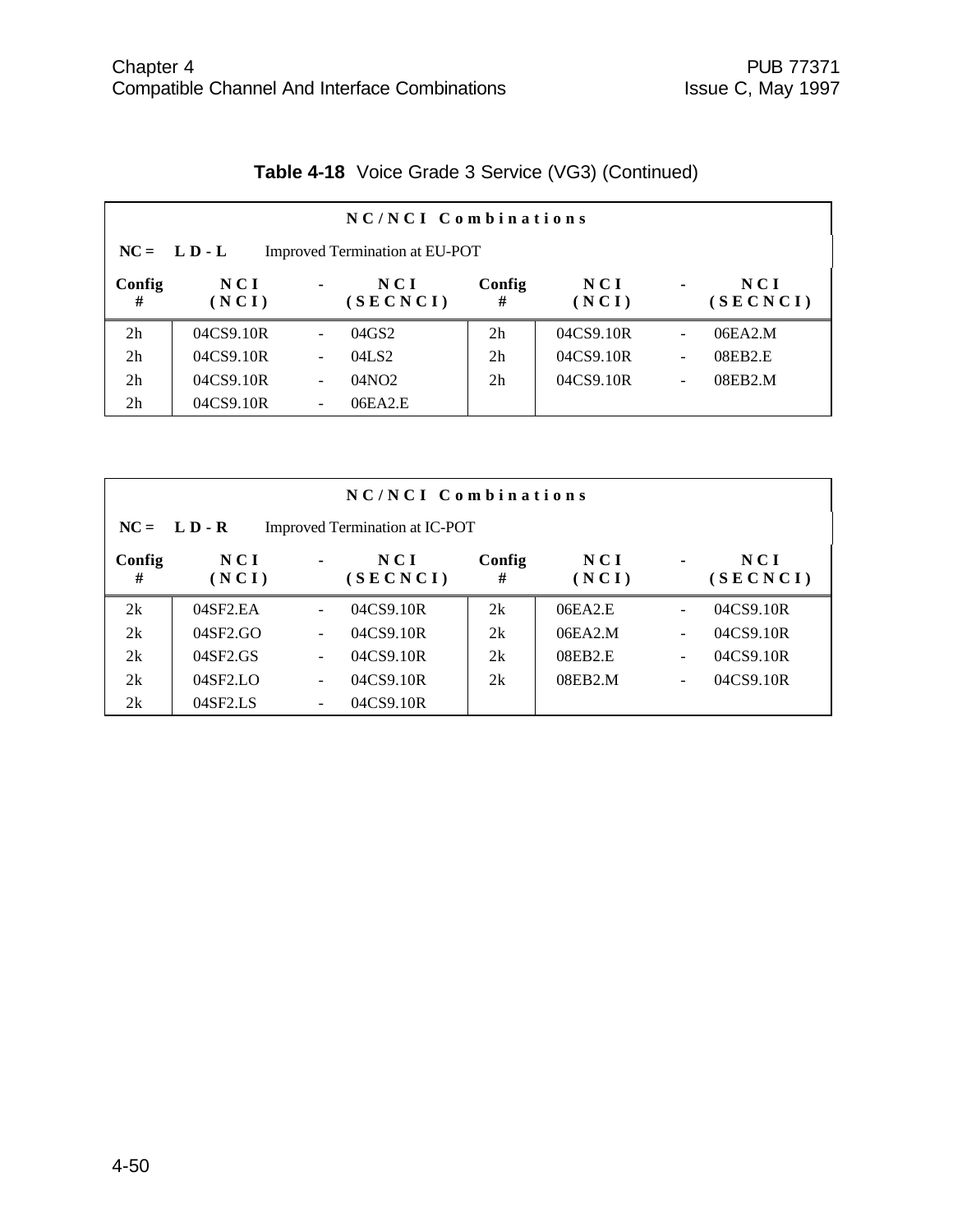|  | Table 4-19 Voice Grade 4 Service (VG4) |  |
|--|----------------------------------------|--|
|--|----------------------------------------|--|

|                | NC/NCI Combinations |                                   |             |              |                |                   |  |  |  |
|----------------|---------------------|-----------------------------------|-------------|--------------|----------------|-------------------|--|--|--|
|                | $NC = LE -$         | No Network Channel Options        |             |              |                |                   |  |  |  |
| Config<br>#    | NCI<br>(NCI)        | NCI<br>$\blacksquare$<br>(SECNCI) | Config<br># | NCI<br>(NCI) | $\blacksquare$ | N C I<br>(SECNCI) |  |  |  |
| 2 <sub>h</sub> | 04CS9.10R           | 04NO2                             | 2k          | 04NO2        |                | 04CS9.10R         |  |  |  |
| 2j             | 04DS9.NO            | 04CS9.10R                         |             |              |                |                   |  |  |  |

|                | NC/NCI Combinations                             |                                          |             |                |                                   |  |  |  |  |
|----------------|-------------------------------------------------|------------------------------------------|-------------|----------------|-----------------------------------|--|--|--|--|
|                | $NC = LE - L$<br>Improved Termination at EU-POT |                                          |             |                |                                   |  |  |  |  |
| Config<br>#    | N C I<br>(NCI)                                  | <b>NCI</b><br>$\blacksquare$<br>(SECNCI) | Config<br># | N C I<br>(NCI) | NCI<br>$\blacksquare$<br>(SECNCI) |  |  |  |  |
| 2 <sub>h</sub> | 04CS9.10R                                       | 04NO <sub>2</sub>                        |             |                |                                   |  |  |  |  |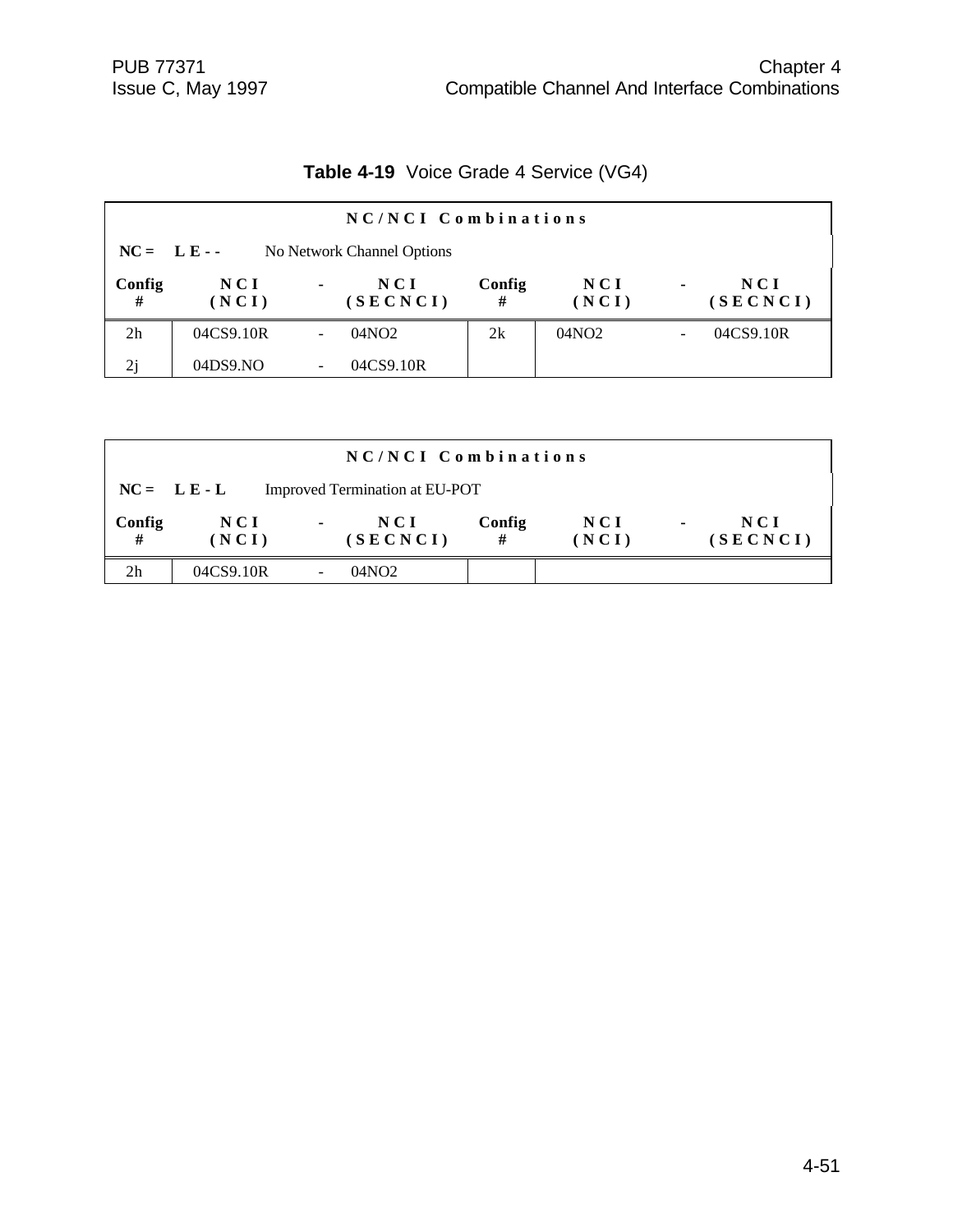|                | NC/NCI Combinations |                          |                            |             |              |                          |                 |  |  |  |
|----------------|---------------------|--------------------------|----------------------------|-------------|--------------|--------------------------|-----------------|--|--|--|
| $NC = LF -$    |                     |                          | No Network Channel Options |             |              |                          |                 |  |  |  |
| Config<br>#    | N C I<br>(NCI)      | $\blacksquare$           | NCI<br>(SECNCI)            | Config<br># | NCI<br>(NCI) | $\blacksquare$           | NCI<br>(SECNCI) |  |  |  |
| 2 <sub>h</sub> | 04CS9.10R           | $\blacksquare$           | 02DA2                      | 2k          | 04DB2        | $\blacksquare$           | 04CS9.10R       |  |  |  |
| 2 <sub>h</sub> | 04CS9.10R           | $\overline{\phantom{a}}$ | 02DE2                      | 2k          | 04DD2        | $\blacksquare$           | 04CS9.10R       |  |  |  |
| 2 <sub>h</sub> | 04CS9.10R           | $\overline{\phantom{a}}$ | 02NO2                      | 2k          | 04NO2        | $\blacksquare$           | 04CS9.10R       |  |  |  |
| 2 <sub>h</sub> | 04CS9.10R           | $\overline{\phantom{a}}$ | 04DA2                      |             |              |                          |                 |  |  |  |
| 2 <sub>h</sub> | 04CS9.10R           | $\overline{\phantom{a}}$ | 04DE2                      | 2j          | 04DS9.NO     | $\overline{\phantom{0}}$ | 04CS9.10R       |  |  |  |
| 2 <sub>h</sub> | 04CS9.10R           | $\overline{\phantom{a}}$ | 04NO2                      |             |              |                          |                 |  |  |  |
| 2 <sub>h</sub> | 04CS9.10R           | $\overline{\phantom{a}}$ | 06DA2                      |             |              |                          |                 |  |  |  |

# **Table 4-20** Voice Grade 5 Service (VG5)

|                | NC/NCI Combinations                                                                    |                |                                           |             |              |                |                 |
|----------------|----------------------------------------------------------------------------------------|----------------|-------------------------------------------|-------------|--------------|----------------|-----------------|
|                | $NC = LFC -$                                                                           | C-Conditioning |                                           |             |              |                |                 |
| $NC =$         | LFF-                                                                                   |                | <b>Improved Envelope Delay Distortion</b> |             |              |                |                 |
| $NC =$         | LFG-                                                                                   |                | <b>Improved Attenuation Distortion</b>    |             |              |                |                 |
|                | $NC = LFJ -$<br>Improved Envelope Delay Distortion and Improved Attenuation Distortion |                |                                           |             |              |                |                 |
| Config<br>#    | N C I<br>(NCI)                                                                         | $\blacksquare$ | NCI<br>(SECNCI)                           | Config<br># | NCI<br>(NCI) | $\blacksquare$ | NCI<br>(SECNCI) |
| 2 <sub>h</sub> | 04CS9.10R                                                                              |                | 04DA2                                     | 2k          | 04DB2        | $\overline{a}$ | 04CS9.10R       |
| 2 <sub>h</sub> | 04CS9.10R                                                                              |                | 04DE2                                     | 2k          | 04DD2        | $\sim$         | 04CS9.10R       |
| 2 <sub>h</sub> | 04CS9.10R                                                                              |                | 04NO2                                     | 2k          | 04NO2        | $\blacksquare$ | 04CS9.10R       |
| 2 <sub>h</sub> | 04CS9.10R                                                                              |                | 06DA2                                     |             |              |                |                 |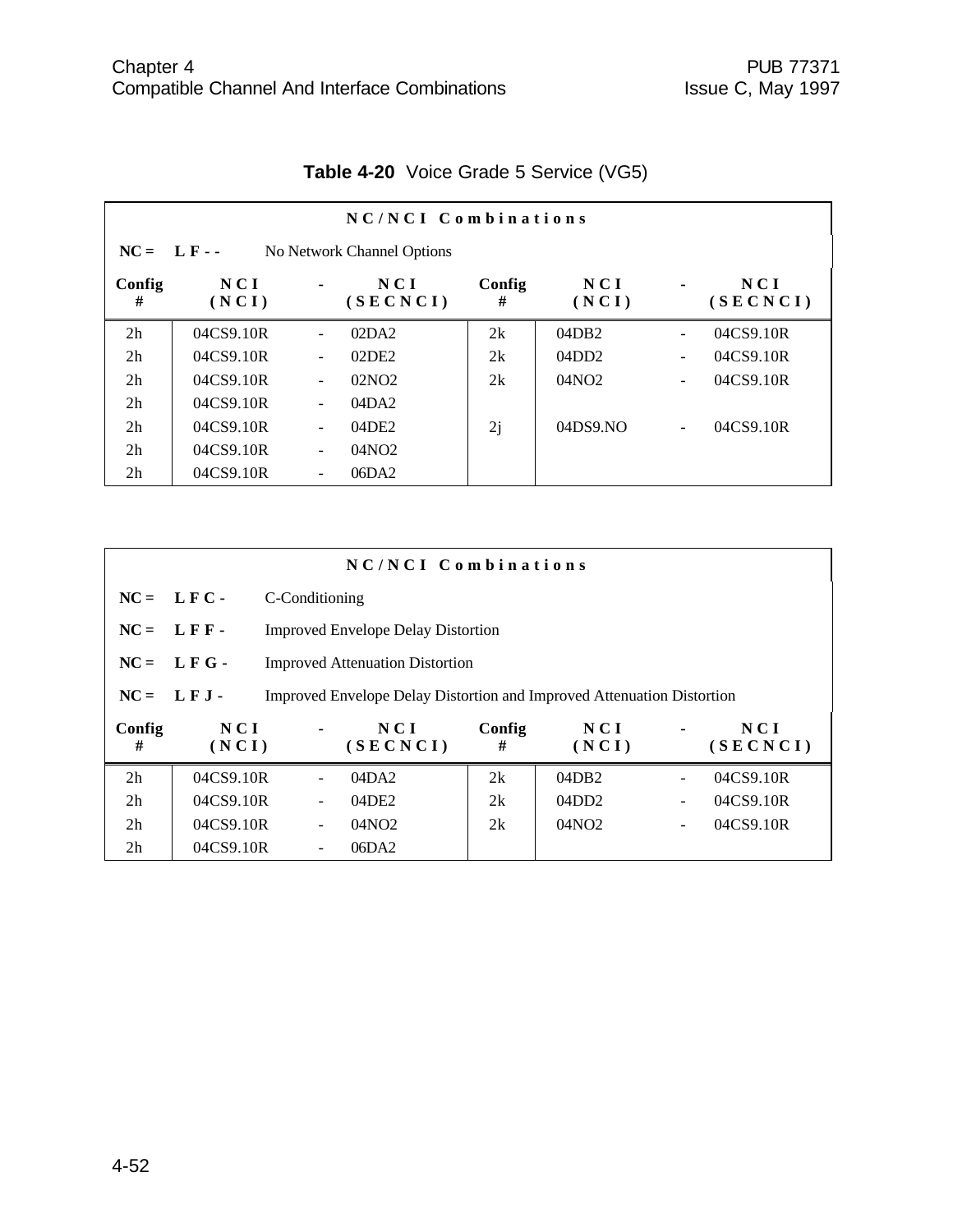# **Table 4-20** Voice Grade 5 Service (VG5) (Continued)

|                | NC/NCI Combinations |                                                                                                |                                                         |              |                |                   |
|----------------|---------------------|------------------------------------------------------------------------------------------------|---------------------------------------------------------|--------------|----------------|-------------------|
|                | $NC = LF - A$       | Effective 4 wire                                                                               |                                                         |              |                |                   |
|                | $NC = LFCA$         | C-Conditioning and Effective 4 wire                                                            |                                                         |              |                |                   |
|                | $NC = LFFA$         |                                                                                                | Improved Envelope Delay Distortion and Effective 4 Wire |              |                |                   |
|                | $NC = LFGA$         | Improved Attenuation Distortion and Effective 4 wire                                           |                                                         |              |                |                   |
|                | $NC = LFA$          | Improved Attenuation Distortion and Improved Envelope Delay Distortion and Effective<br>4 Wire |                                                         |              |                |                   |
| Config<br>#    | NCI<br>(NCI)        | NCI<br>$\blacksquare$<br>(SECNCI)                                                              | Config<br>#                                             | NCI<br>(NCI) | $\blacksquare$ | N C I<br>(SECNCI) |
| 2 <sub>h</sub> | 04CS9.10R           | 02DA2                                                                                          | 2 <sub>h</sub>                                          | 04CS9.10R    |                | 02NO <sub>2</sub> |

|                | NC/NCI Combinations |                                                   |                                                                     |             |                                                                    |                |                                                                                     |
|----------------|---------------------|---------------------------------------------------|---------------------------------------------------------------------|-------------|--------------------------------------------------------------------|----------------|-------------------------------------------------------------------------------------|
|                | $NC = LF - L$       | Improved Termination at EU-POT                    |                                                                     |             |                                                                    |                |                                                                                     |
| $NC =$         | L F C L             | C Conditioning and Improved Termination at EU-POT |                                                                     |             |                                                                    |                |                                                                                     |
|                | $NC = LFFL$         |                                                   | Improved Envelope Delay Distortion & Improved Termination at EU-POT |             |                                                                    |                |                                                                                     |
|                | $NC = LFGL$         |                                                   |                                                                     |             | Improved Attenuation Distortion and Improved Termination at EU-POT |                |                                                                                     |
|                | $NC = LFJL$         | Termination at EU-POT                             |                                                                     |             |                                                                    |                | Improved Attenuation Distortion and Improved Envelope Delay Distortion and Improved |
| Config<br>#    | NCI<br>(NCI)        | $\blacksquare$                                    | NCI<br>(SECNCI)                                                     | Config<br># | NCI<br>(NCI)                                                       | $\blacksquare$ | NCI<br>(SECNCI)                                                                     |
| 2 <sub>h</sub> | 04CS9.10R           |                                                   | 04NO2                                                               |             |                                                                    |                |                                                                                     |

|             | NC/NCI Combinations                              |                |                   |             |                |                |                   |
|-------------|--------------------------------------------------|----------------|-------------------|-------------|----------------|----------------|-------------------|
|             | Improved Termination at IC-POT<br>$NC = L F - R$ |                |                   |             |                |                |                   |
| Config<br># | N C I<br>(NCI)                                   | $\blacksquare$ | N C I<br>(SECNCI) | Config<br># | N C I<br>(NCI) | $\blacksquare$ | N C I<br>(SECNCI) |
| 2k          | 04DB2                                            |                | 04CS9.10R         | 2k          | 04NO2          | -              | 04CS9.10R         |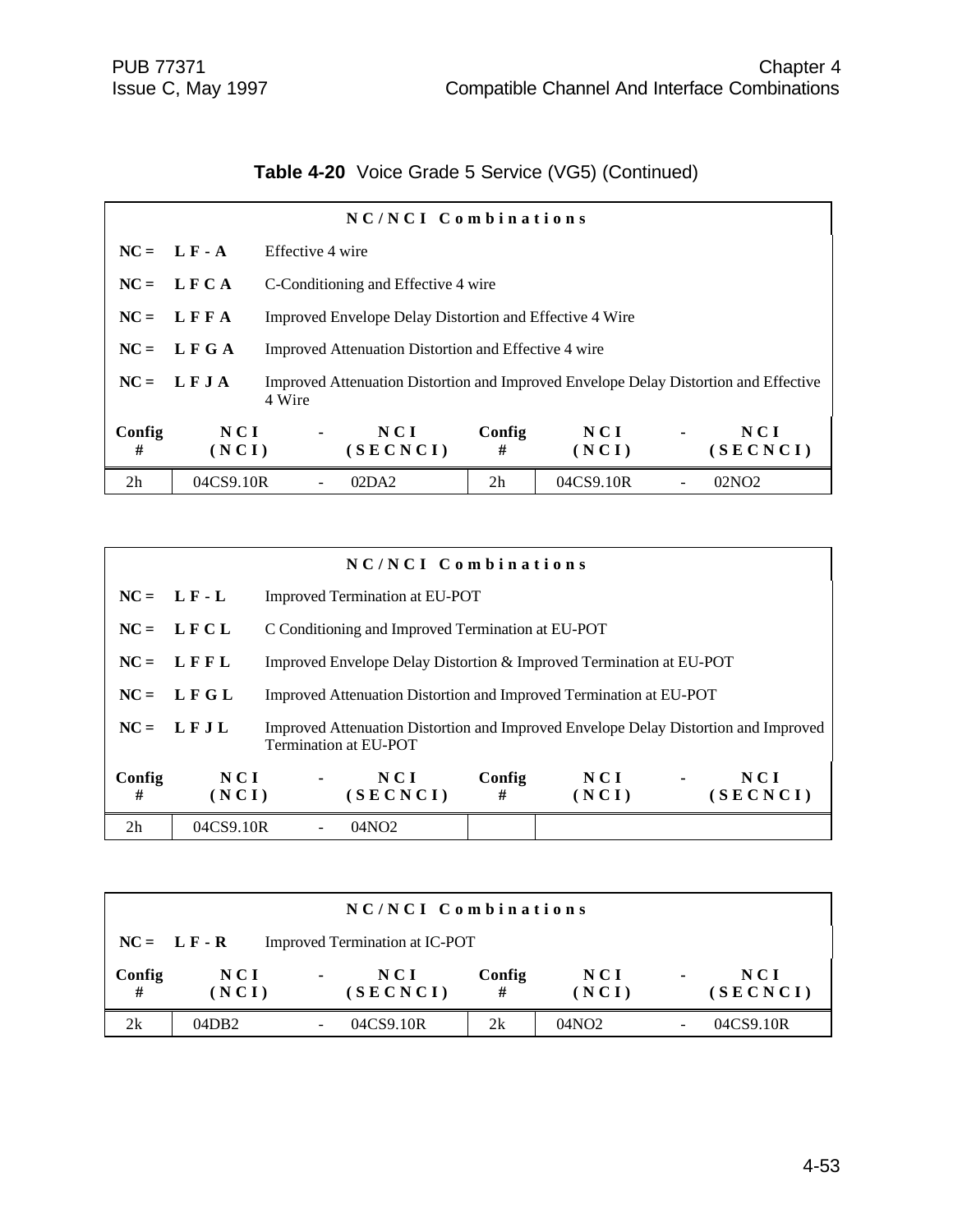## **Table 4-20** Voice Grade 5 Service (VG5) (Continued)

|             | NC/NCI Combinations |                                                                                                              |                                                                       |              |                |                   |
|-------------|---------------------|--------------------------------------------------------------------------------------------------------------|-----------------------------------------------------------------------|--------------|----------------|-------------------|
|             | $NC = LFCR$         |                                                                                                              | C Conditioning and Improved Termination at IC-POT                     |              |                |                   |
|             | $NC = LFFR$         |                                                                                                              | Improved Envelope Delay Distortion and Improved Termination at IC-POT |              |                |                   |
| $NC =$      | LFGR                |                                                                                                              | Improved Attenuation Distortion and Improved Termination at IC-POT    |              |                |                   |
|             | $NC = LFJR$         | Improved Attenuation Distortion and Improved Envelope Delay Distortion and Improved<br>Termination at IC-POT |                                                                       |              |                |                   |
| Config<br># | N C I<br>(NCI)      | NCI<br>$\blacksquare$<br>(SECNCI)                                                                            | Config<br>#                                                           | NCI<br>(NCI) | $\blacksquare$ | N C I<br>(SECNCI) |
| 2k          | 04DB2               | 04CS9.10R                                                                                                    | 2k                                                                    | 04NO2        |                | 04CS9.10R         |

|                | NC/NCI Combinations |                |                 |                |                |                |                   |
|----------------|---------------------|----------------|-----------------|----------------|----------------|----------------|-------------------|
| $NC = LFB$ .   |                     | ELEPL-2        |                 |                |                |                |                   |
| Config<br>#    | N C I<br>(NCI)      | $\blacksquare$ | NCI<br>(SECNCI) | Config<br>#    | N C I<br>(NCI) | $\blacksquare$ | N C I<br>(SECNCI) |
| 2 <sub>h</sub> | 04CS9.10R           |                | 02DA2           | 2 <sub>h</sub> | 04CS9.10R      | ۰              | 02NO2             |

|             | NC/NCI Combinations |                                                             |                                                                                     |  |  |  |
|-------------|---------------------|-------------------------------------------------------------|-------------------------------------------------------------------------------------|--|--|--|
|             | $NC = L F - B$      | ELEPL-2                                                     |                                                                                     |  |  |  |
|             | $NC = LFCB$         | C Conditioning and Bridging                                 |                                                                                     |  |  |  |
|             | $NC = LFTB$         |                                                             | <b>Improved Envelope Delay Distortion and Bridging</b>                              |  |  |  |
|             | $NC = LFUB$         |                                                             | <b>Improved Attenuation Distortion and Bridging</b>                                 |  |  |  |
| $NC =$      | <b>LFVB</b>         |                                                             | Improved Attenuation Distortion and Improved Envelope Delay Distortion and Bridging |  |  |  |
| $NC =$      | LFFB                | Telemetry/Alarm Bridging Service Split Band Active Bridging |                                                                                     |  |  |  |
| Config<br># | NCI<br>(NCI)        | Config<br>NCI<br>$\blacksquare$<br>(SECNCI)<br>#            | NCI<br>NCI<br>$\blacksquare$<br>(NCI)<br>(SECNCI)                                   |  |  |  |
| 7c          | 04CS9.10R           | <b>BRIDGE</b>                                               |                                                                                     |  |  |  |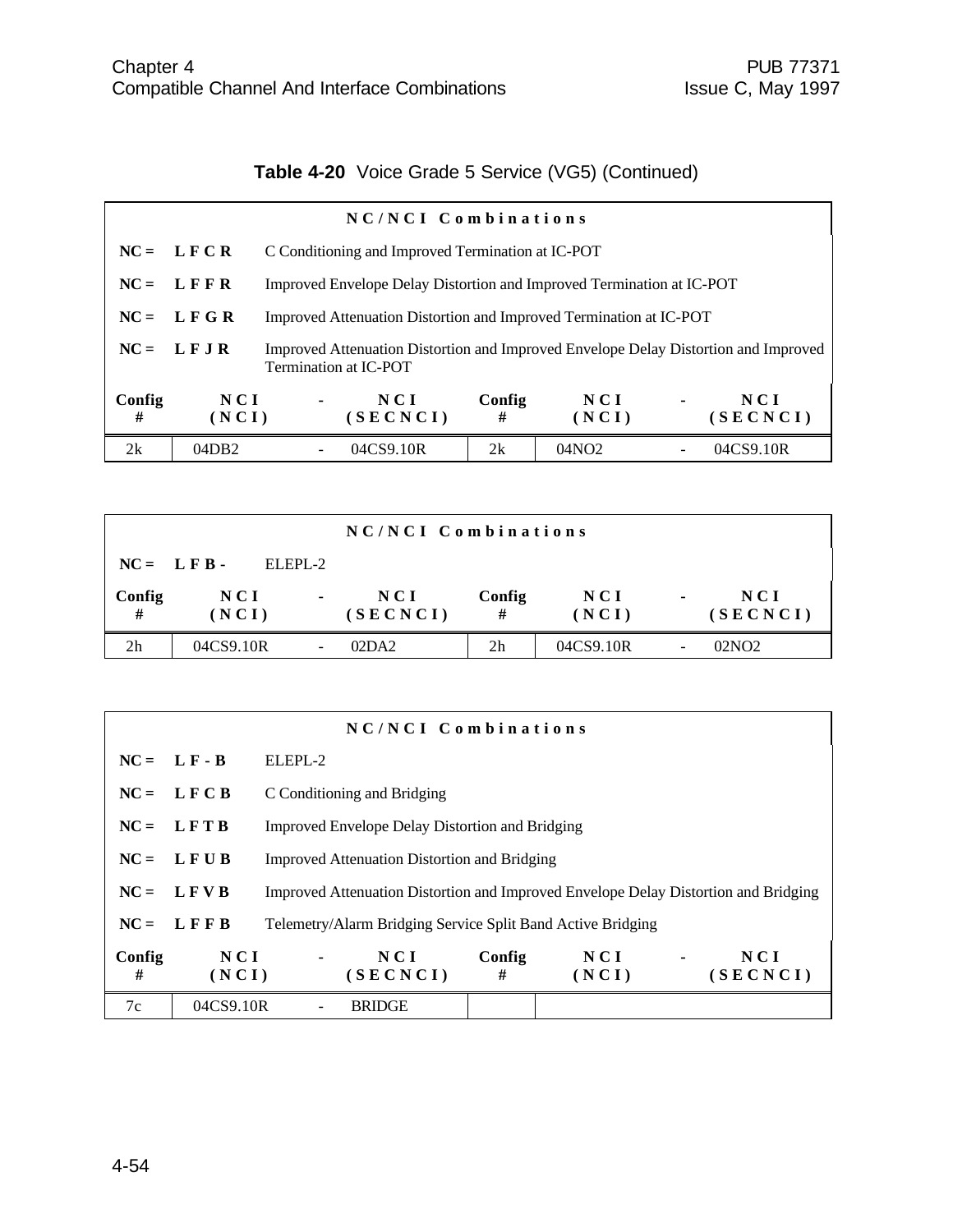|                | NC/NCI Combinations                        |                          |                   |             |              |                          |                   |  |  |  |
|----------------|--------------------------------------------|--------------------------|-------------------|-------------|--------------|--------------------------|-------------------|--|--|--|
|                | $NC = L G -$<br>No Network Channel Options |                          |                   |             |              |                          |                   |  |  |  |
| Config<br>#    | NCI<br>(NCI)                               | $\blacksquare$           | N C I<br>(SECNCI) | Config<br># | NCI<br>(NCI) | $\blacksquare$           | N C I<br>(SECNCI) |  |  |  |
| 2 <sub>h</sub> | 04CS9.10R                                  | $\overline{\phantom{a}}$ | 04DA2             | 2k          | 04DB2        | $\overline{\phantom{a}}$ | 04CS9.10R         |  |  |  |
| 2 <sub>h</sub> | 04CS9.10R                                  | $\overline{\phantom{a}}$ | 04NO <sub>2</sub> | 2k          | 04NO2        | $\overline{\phantom{a}}$ | 04CS9.10R         |  |  |  |
| 2 <sub>h</sub> | 04CS9.10R                                  | $\overline{\phantom{a}}$ | 06DA2             |             |              |                          |                   |  |  |  |
|                |                                            |                          |                   | 2j          | 04DS9.NO     | $\blacksquare$           | 04CS9.10R         |  |  |  |

# **Table 4-21** Voice Grade 6 Service (VG6)

|                | NC/NCI Combinations |                                                                                                                                  |  |  |  |
|----------------|---------------------|----------------------------------------------------------------------------------------------------------------------------------|--|--|--|
| $NC =$         | $L G - L$           | Improved Termination at EU-POT                                                                                                   |  |  |  |
| $NC =$         | LGCL                | C- Conditioning and Improved Termination at EU-POT                                                                               |  |  |  |
| $NC =$         | LGDL                | Data Capability and Improved Termination at EU-POT                                                                               |  |  |  |
| $NC =$         | LGEL                | C-Conditioning and Data Capability and Improved Termination at EU-POT                                                            |  |  |  |
| $NC =$         | LGFL                | Improved Termination at EU-POT and Improved Envelope Delay Distortion                                                            |  |  |  |
| $NC =$         | L G G L             | Improved Termination at EU-POT and Improved Attenuation Distortion                                                               |  |  |  |
| $NC =$         | LGJL                | Improved Termination at EU-POT and Improved Attenuation Distortion and Improved<br><b>Envelope Delay Distortion</b>              |  |  |  |
| $NC =$         | LGML                | Data Capability and Improved Termination at EU-POT and Improved Attenuation<br>Distortion                                        |  |  |  |
| $NC =$         | LGNL                | Data Capability and Improved Termination at EU-POT and Improved Attenuation<br>Distortion and Improved Envelope Delay Distortion |  |  |  |
| $NC =$         | L G Q L             | Data Capability and Improved Termination at EU-POT and Improved Envelope Delay<br>Distortion                                     |  |  |  |
| Config<br>#    | NCI<br>(NCI)        | NCI<br>Config<br>NCI<br>NCI<br>(SECNCI)<br>(SECNCI)<br>(NCI)<br>#                                                                |  |  |  |
| 2 <sub>h</sub> | 04CS9.10R           | 04NO <sub>2</sub>                                                                                                                |  |  |  |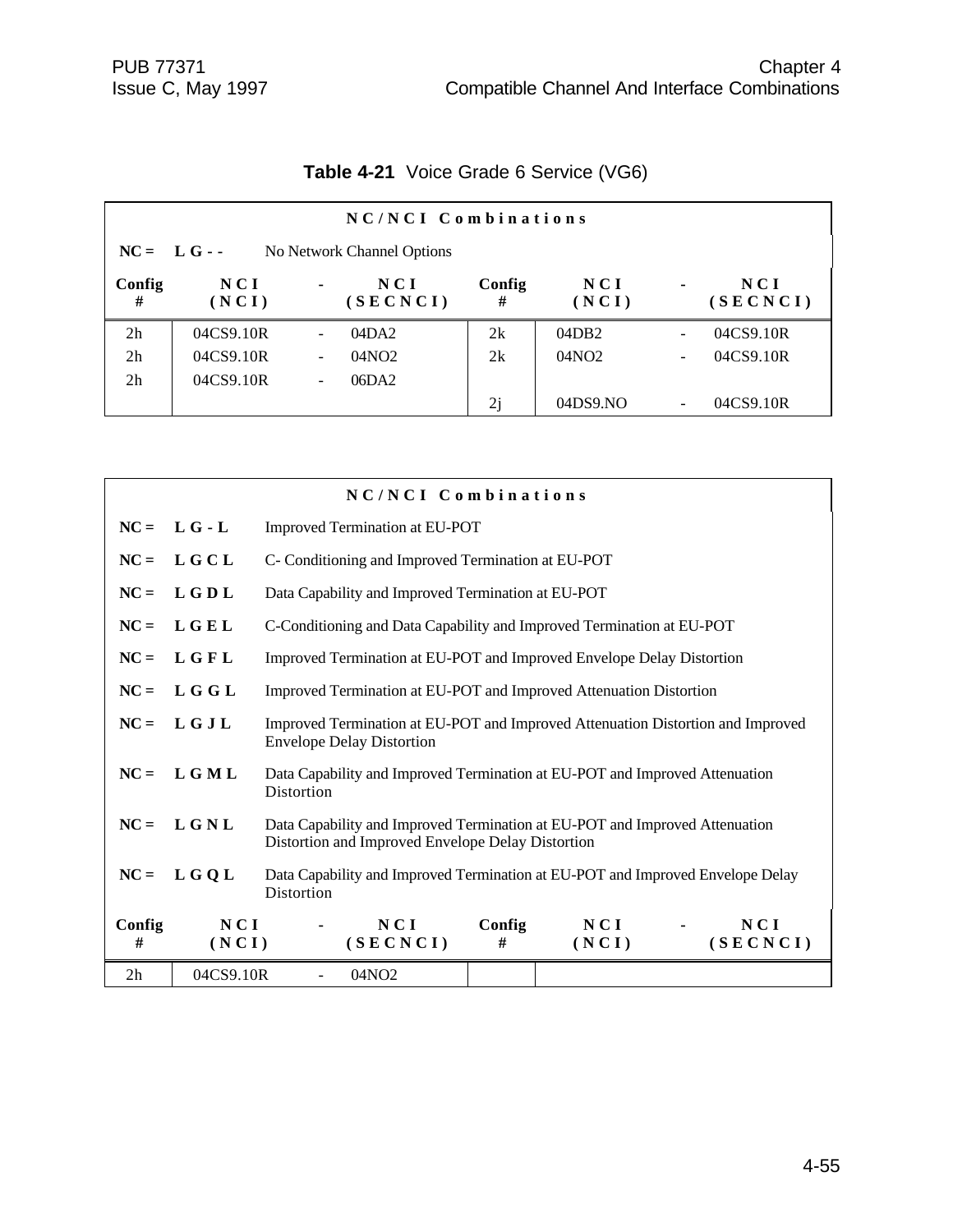|  | Table 4-21 Voice Grade 6 Service (VG6) (Continued) |  |  |
|--|----------------------------------------------------|--|--|
|--|----------------------------------------------------|--|--|

|             |                | NC/NCI Combinations                                                                          |                                                                                                                                  |              |  |                 |  |
|-------------|----------------|----------------------------------------------------------------------------------------------|----------------------------------------------------------------------------------------------------------------------------------|--------------|--|-----------------|--|
|             | $NC = L G - R$ | Improved Termination at IC-POT                                                               |                                                                                                                                  |              |  |                 |  |
| $NC =$      | LGCR           | C - Conditioning and Improved Termination at IC-POT                                          |                                                                                                                                  |              |  |                 |  |
| $NC =$      | L G D R        | Data Capability and Improved Termination at IC-POT                                           |                                                                                                                                  |              |  |                 |  |
| $NC =$      | LGER           | C - Conditioning and Data Capability and Improved Termination at IC-POT                      |                                                                                                                                  |              |  |                 |  |
| $NC =$      | LGFR           | Improved Termination at IC-POT and Improved Envelope Delay Distortion                        |                                                                                                                                  |              |  |                 |  |
|             | $NC = L G G R$ |                                                                                              | Improved Termination at IC-POT and Improved Attenuation Distortion                                                               |              |  |                 |  |
| $NC =$      | LGJR           | <b>Envelope Delay Distortion</b>                                                             | Improved Termination at IC-POT and Improved Attenuation Distortion and Improved                                                  |              |  |                 |  |
| $NC =$      | L G M R        | Data Capability and Improved Termination at IC-POT and Improved Attenuation<br>Distortion    |                                                                                                                                  |              |  |                 |  |
| $NC =$      | LGNR           |                                                                                              | Data Capability and Improved Termination at IC-POT and Improved Attenuation<br>Distortion and Improved Envelope Delay Distortion |              |  |                 |  |
| $NC =$      | L G Q R        | Data Capability and Improved Termination at IC-POT and Improved Envelope Delay<br>Distortion |                                                                                                                                  |              |  |                 |  |
| Config<br># | NCI<br>(NCI)   | NCI<br>(SECNCI)                                                                              | Config<br>#                                                                                                                      | NCI<br>(NCI) |  | NCI<br>(SECNCI) |  |
| 2k          | 04DB2          | 04CS9.10R                                                                                    | 2k                                                                                                                               | 04NO2        |  | 04CS9.10R       |  |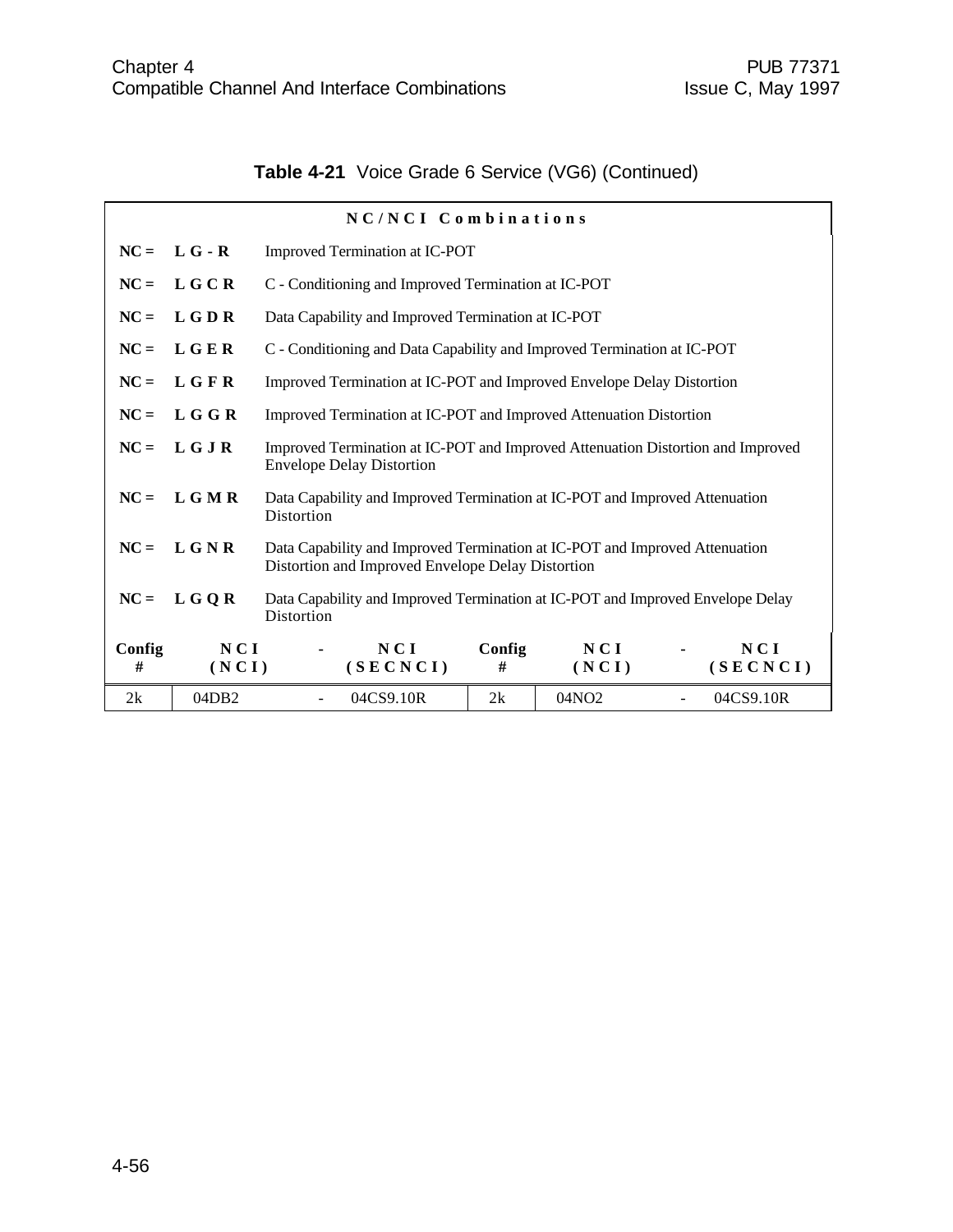|  | Table 4-21 Voice Grade 6 Service (VG6) (Continued) |  |
|--|----------------------------------------------------|--|
|--|----------------------------------------------------|--|

|                | NC/NCI Combinations |                 |                                                                                 |             |                   |                              |                 |  |
|----------------|---------------------|-----------------|---------------------------------------------------------------------------------|-------------|-------------------|------------------------------|-----------------|--|
| $NC =$         | LGC-                |                 | C - Conditioning                                                                |             |                   |                              |                 |  |
| $NC =$         | LGD-                | Data Capability |                                                                                 |             |                   |                              |                 |  |
| $NC =$         | LGE-                |                 | C - Conditioning and Data Capability                                            |             |                   |                              |                 |  |
| $NC =$         | LGF-                |                 | <b>Improved Envelope Delay Distortion</b>                                       |             |                   |                              |                 |  |
| $NC =$         | LGG-                |                 | <b>Improved Attenuation Distortion</b>                                          |             |                   |                              |                 |  |
| $NC =$         | LGJ-                |                 | Improved Attenuation Distortion and Improved Envelope Delay Distortion          |             |                   |                              |                 |  |
| $NC =$         | L G M -             |                 | Data Capability and Improved Attenuation Distortion                             |             |                   |                              |                 |  |
| $NC =$         | LGN-                | Distortion      | Data Capability and Improved Envelope Delay Distortion and Improved Attenuation |             |                   |                              |                 |  |
| $NC =$         | LGO-                |                 | Data Capability and Improved Envelope Delay Distortion                          |             |                   |                              |                 |  |
| Config<br>#    | NCI<br>(NCI)        |                 | NCI<br>(SECNCI)                                                                 | Config<br># | NCI<br>(NCI)      |                              | NCI<br>(SECNCI) |  |
| 2h             | 04CS9.10R           |                 | 04DA2                                                                           | 2k          | 04DB <sub>2</sub> |                              | 04CS9.10R       |  |
| 2 <sub>h</sub> | 04CS9.10R           |                 | 04NO <sub>2</sub>                                                               | 2k          | 04NO <sub>2</sub> | $\qquad \qquad \blacksquare$ | 04CS9.10R       |  |
| 2 <sub>h</sub> | 04CS9.10R           |                 | 06DA2                                                                           |             |                   |                              |                 |  |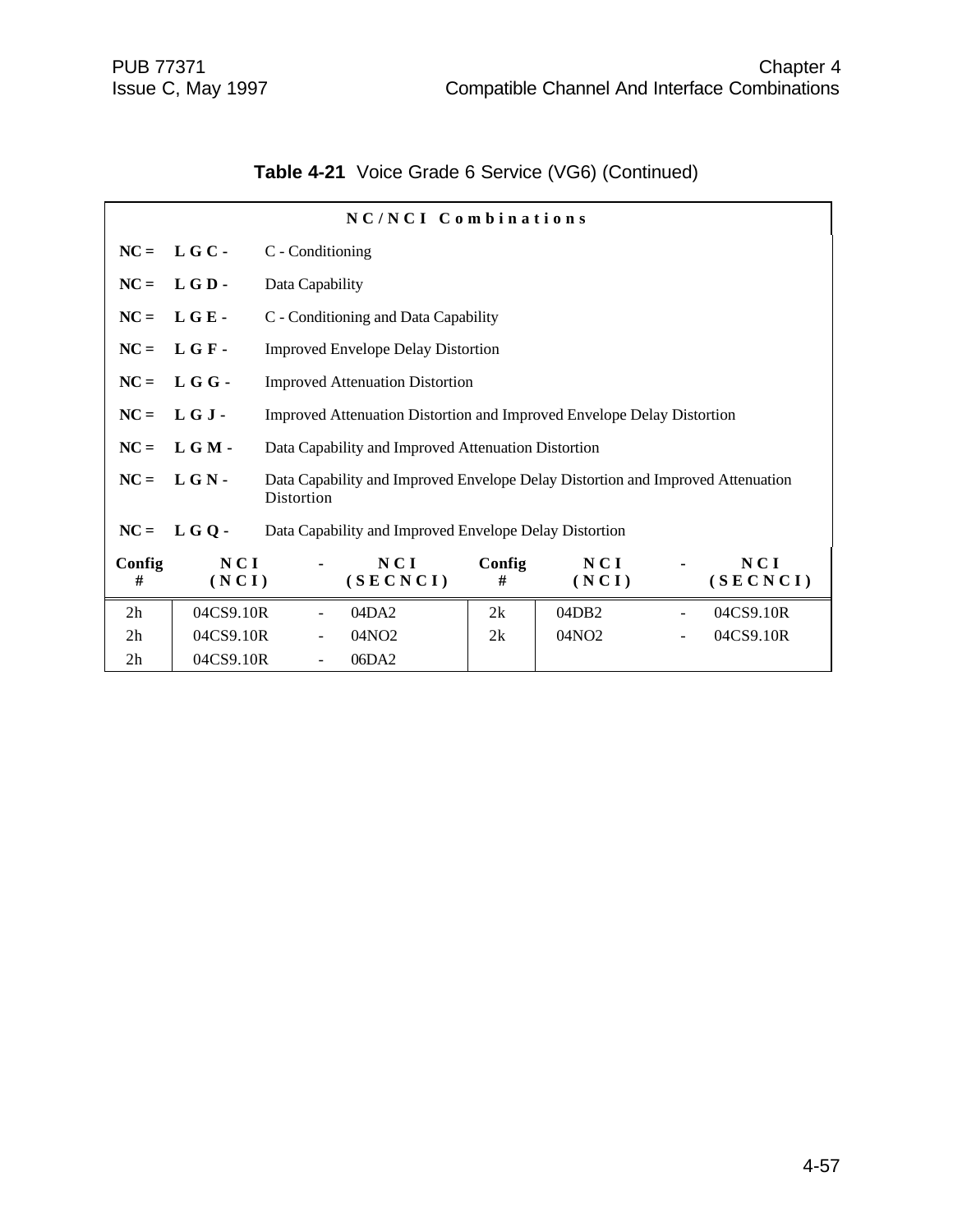| NC/NCI Combinations |                |                                                                                                            |  |  |  |  |  |  |
|---------------------|----------------|------------------------------------------------------------------------------------------------------------|--|--|--|--|--|--|
|                     | $NC = L G - B$ | <b>Bridging</b>                                                                                            |  |  |  |  |  |  |
|                     | $NC = L G C B$ | Bridging and C - Conditioning                                                                              |  |  |  |  |  |  |
|                     | $NC = LGDB$    | <b>Bridging and Data Capability</b>                                                                        |  |  |  |  |  |  |
| $NC =$              | LGEB           | Bridging and C-Conditioning and Data Capability                                                            |  |  |  |  |  |  |
|                     | $NC = L G F B$ | Bridging and Improved Envelope Delay Distortion                                                            |  |  |  |  |  |  |
|                     | $NC = L G G B$ | Bridging and Improved Attenuation Distortion                                                               |  |  |  |  |  |  |
|                     | $NC = L G J B$ | Bridging and Improved Attenuation Distortion and Improved Envelope Delay Distortion                        |  |  |  |  |  |  |
|                     | $NC = L G M B$ | Bridging and Improved Attenuation Distortion and Data Capability                                           |  |  |  |  |  |  |
|                     | $NC = L G N B$ | Bridging and Improved Attenuation Distortion and Improved Envelope Delay Distortion<br>and Data Capability |  |  |  |  |  |  |
| $NC =$              | L G Q B        | Bridging and Improved Envelope Delay Distortion and Data Capability                                        |  |  |  |  |  |  |
| Config<br>#         | NCI<br>(NCI)   | NCI<br>Config<br>NCI<br>NCI<br>(SECNCI)<br>(SECNCI)<br>(NCI)<br>#                                          |  |  |  |  |  |  |
| 7c                  | 04CS9.10R      | <b>BRIDGE</b>                                                                                              |  |  |  |  |  |  |

# **Table 4-21** Voice Grade 6 Service (VG6) (Continued)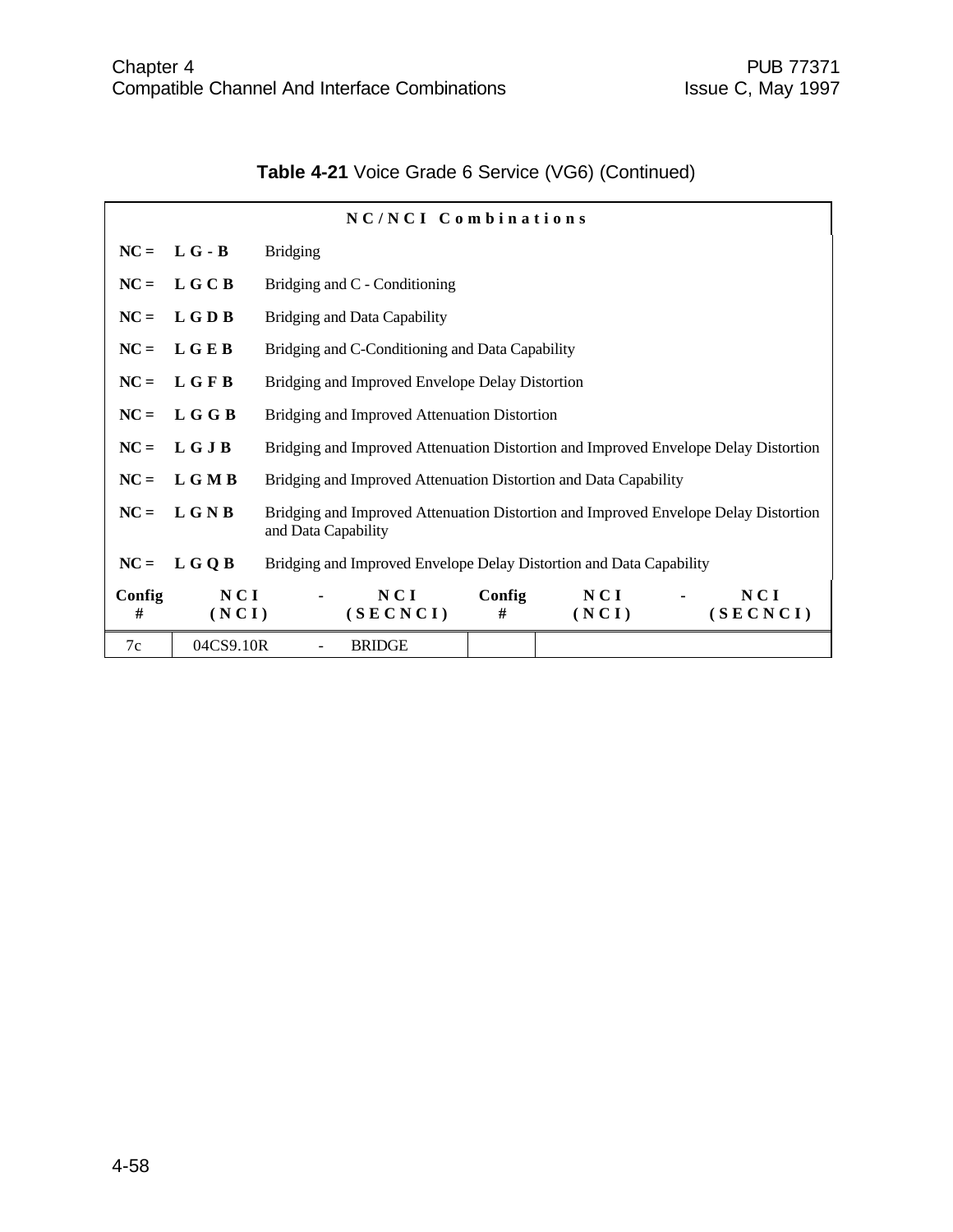|                | NC/NCI Combinations |                              |                            |             |                   |                          |                 |  |  |
|----------------|---------------------|------------------------------|----------------------------|-------------|-------------------|--------------------------|-----------------|--|--|
| $NC =$         | $L H -$             |                              | No Network Channel Options |             |                   |                          |                 |  |  |
| Config<br>#    | <b>NCI</b><br>(NCI) |                              | NCI<br>(SECNCI)            | Config<br># | NCI<br>(NCI)      |                          | NCI<br>(SECNCI) |  |  |
| 2h             | 04CS9.10R           | $\overline{\phantom{a}}$     | 02GS2                      | 2j          | 04DS9.EA          | $\blacksquare$           | 04CS9.10R       |  |  |
| 2 <sub>h</sub> | 04CS9.10R           | ÷,                           | 02LA2                      | 2j          | 04DS9.GO          | $\tilde{\phantom{a}}$    | 04CS9.10R       |  |  |
| 2h             | 04CS9.10R           | ÷.                           | 02LB2                      | 2j          | 04DS9.GS          | $\overline{a}$           | 04CS9.10R       |  |  |
| 2h             | 04CS9.10R           | ÷                            | 02LC2                      | 2j          | 04DS9.LO          | $\blacksquare$           | 04CS9.10R       |  |  |
| 2h             | 04CS9.10R           | $\qquad \qquad \blacksquare$ | 02LS2                      | 2j          | 04DS9.LS          | $\blacksquare$           | 04CS9.10R       |  |  |
| 2h             | 04CS9.10R           | $\blacksquare$               | 02LS3                      | 2j          | 04DS9.NO          | $\overline{a}$           | 04CS9.10R       |  |  |
| 2h             | 04CS9.10R           |                              | 02NO2                      | 2k          | 04GO2             | $\overline{a}$           | 04CS9.10R       |  |  |
| 2h             | 04CS9.10R           |                              | 04EA2.E                    | 2k          | 04LO <sub>2</sub> |                          | 04CS9.10R       |  |  |
| 2 <sub>h</sub> | 04CS9.10R           |                              | 04EA2.M                    | 2k          | 04LS2             | $\overline{a}$           | 04CS9.10R       |  |  |
| 2 <sub>h</sub> | 04CS9.10R           | $\blacksquare$               | 04GS2                      | 2k          | 04NO <sub>2</sub> | $\blacksquare$           | 04CS9.10R       |  |  |
| 2 <sub>h</sub> | 04CS9.10R           | ÷                            | 04LS2                      | 2k          | 04SF2.EA          | ä,                       | 04CS9.10R       |  |  |
| 2h             | 04CS9.10R           | ÷,                           | 04NO <sub>2</sub>          | 2k          | 04SF2.GO          | $\blacksquare$           | 04CS9.10R       |  |  |
| 2 <sub>h</sub> | 04CS9.10R           | ÷                            | 06EA2.E                    | 2k          | 04SF2.GS          | $\overline{a}$           | 04CS9.10R       |  |  |
| 2h             | 04CS9.10R           | $\blacksquare$               | 06EA2.M                    | 2k          | 04SF2.LO          | $\mathbf{r}$             | 04CS9.10R       |  |  |
| 2 <sub>h</sub> | 04CS9.10R           | ÷                            | 06EB2.E                    | 2k          | 04SF2.LS          | $\blacksquare$           | 04CS9.10R       |  |  |
| 2h             | 04CS9.10R           | ÷.                           | 06EB2.M                    | 2k          | 06EA2.E           | $\blacksquare$           | 04CS9.10R       |  |  |
| 2h             | 04CS9.10R           | $\blacksquare$               | 08EB2.E                    | 2k          | 06EA2.M           | $\blacksquare$           | 04CS9.10R       |  |  |
| 2 <sub>h</sub> | 04CS9.10R           | $\blacksquare$               | 08EB2.M                    | 2k          | 08EB2.E           | $\overline{\phantom{a}}$ | 04CS9.10R       |  |  |
| 2 <sub>h</sub> | 04CS9.10R           | ÷                            | 08EC2                      | 2k          | 08EB2.M           | $\overline{\phantom{a}}$ | 04CS9.10R       |  |  |
|                |                     |                              |                            | 2k          | 08EC2             | $\blacksquare$           | 04CS9.10R       |  |  |

## **Table 4-22** Voice Grade 7 Service (VG7)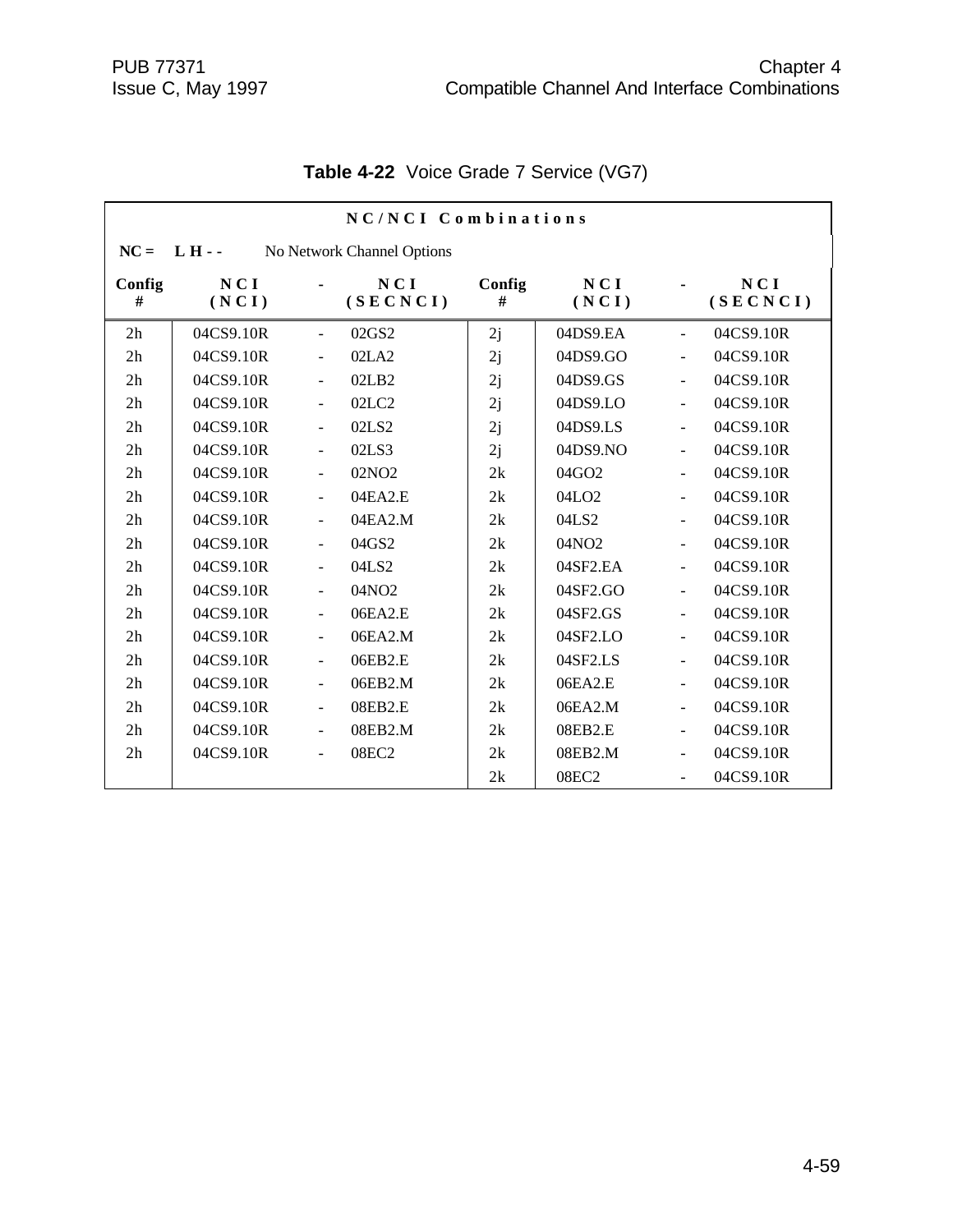|  | Table 4-22 Voice Grade 7 Service (VG7) (Continued) |  |  |  |  |
|--|----------------------------------------------------|--|--|--|--|
|--|----------------------------------------------------|--|--|--|--|

|             | NC/NCI Combinations |                             |                                                                                                                    |                |              |               |                   |  |
|-------------|---------------------|-----------------------------|--------------------------------------------------------------------------------------------------------------------|----------------|--------------|---------------|-------------------|--|
| $NC =$      | $L H - A$           |                             | <b>Effective 4-Wire</b>                                                                                            |                |              |               |                   |  |
| $NC =$      | LHCA                |                             | C - Conditioning and Effective 4-Wire                                                                              |                |              |               |                   |  |
| $NC =$      | <b>LHDA</b>         |                             | Data Capability and Effective 4-Wire                                                                               |                |              |               |                   |  |
| $NC =$      | LHEA                |                             | C - Conditioning and Data Capability and Effective 4-Wire                                                          |                |              |               |                   |  |
| $NC =$      | LHFA                |                             | Improved Envelope Delay Distortion and Data Capability and Effective 4-Wire                                        |                |              |               |                   |  |
| $NC =$      | LHGA                |                             | Improved Attenuation Distortion and Data Capability and Effective 4-Wire                                           |                |              |               |                   |  |
| $NC =$      | LHJA                | 4 Wire                      | Improved Attenuation Distortion and Improved Envelope Delay Distortion and Effective                               |                |              |               |                   |  |
| $NC =$      | <b>LHMA</b>         |                             | Data Capability and Improved Attenuation Distortion and Effective 4-Wire                                           |                |              |               |                   |  |
| $NC =$      | LHNA                |                             | Data Capability and Improved Envelope Delay Distortion and Improved Attenuation<br>Distortion and Effective 4-Wire |                |              |               |                   |  |
| $NC =$      | LHCS                |                             | Data Capability and Improved Envelope Delay Distortion and Effective 4-Wire                                        |                |              |               |                   |  |
| $NC =$      | LHB-                | ELEPL-2                     |                                                                                                                    |                |              |               |                   |  |
| $NC =$      | $L H - C$           | <b>Improved Return Loss</b> |                                                                                                                    |                |              |               |                   |  |
| $NC =$      | LHBC                |                             | ELEPL-2 and Improved Return Loss                                                                                   |                |              |               |                   |  |
| Config<br># | NCI<br>(NCI)        |                             | NCI<br>(SECNCI)                                                                                                    | Config<br>#    | NCI<br>(NCI) |               | NCI<br>(SECNCI)   |  |
| 2h          | 04CS9.10R           |                             | 02GS2                                                                                                              | 2h             | 04CS9.10R    | $\frac{1}{2}$ | 02LC2             |  |
| 2h          | 04CS9.10R           |                             | 02LA2                                                                                                              | 2 <sub>h</sub> | 04CS9.10R    |               | 02LS2             |  |
| 2h          | 04CS9.10R           | $\overline{\phantom{0}}$    | 02LB2                                                                                                              | 2 <sub>h</sub> | 04CS9.10R    |               | 02NO <sub>2</sub> |  |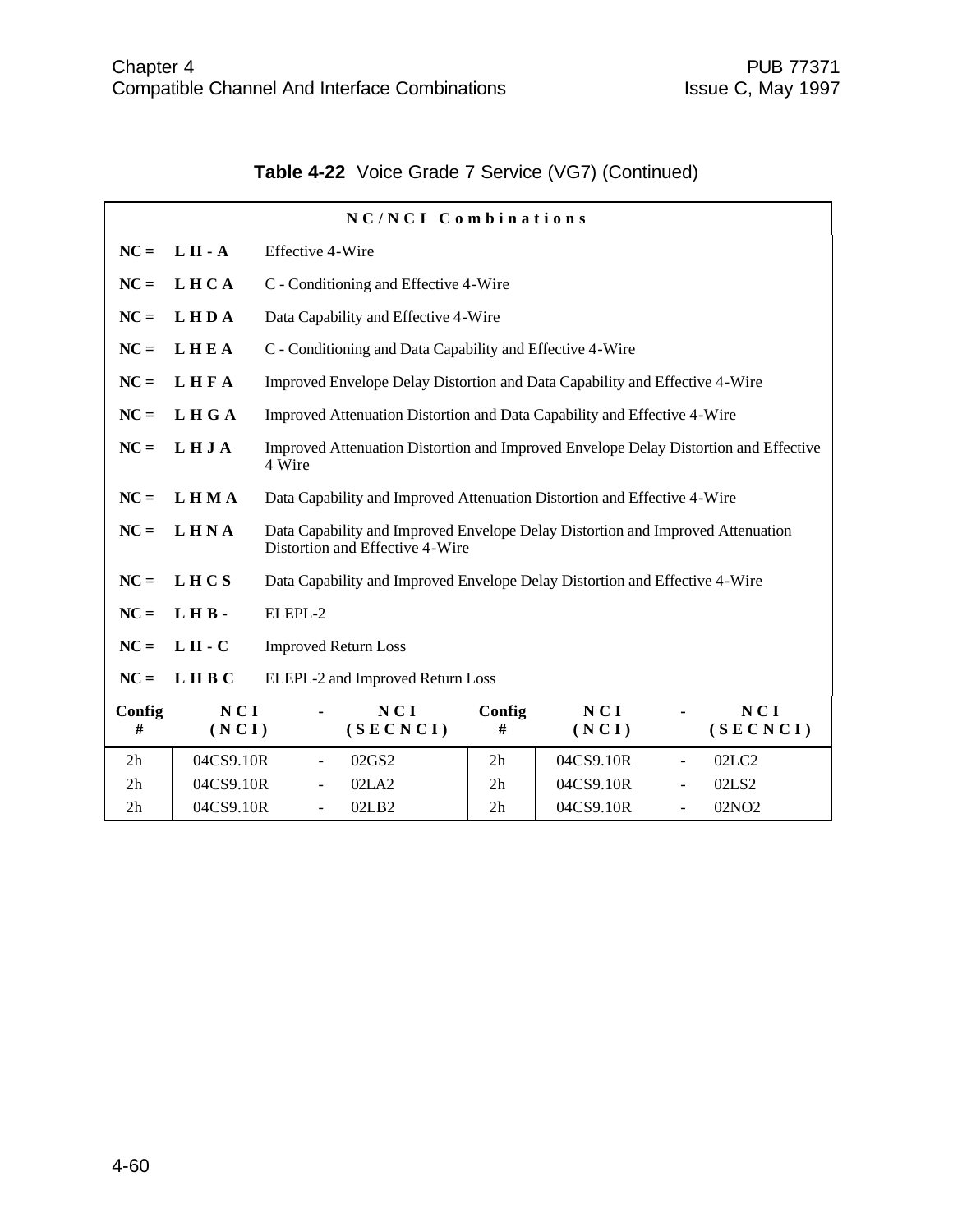# **Table 4-22** Voice Grade 7 Service (VG7) (Continued)

|                | NC/NCI Combinations |                |                                                                                                                                  |                |              |                |                 |  |
|----------------|---------------------|----------------|----------------------------------------------------------------------------------------------------------------------------------|----------------|--------------|----------------|-----------------|--|
| $NC =$         | $L H - L$           |                | <b>Improved Termination at EU-POT</b>                                                                                            |                |              |                |                 |  |
| $NC =$         | LHCL                |                | C - Conditioning and Improved Termination at EU-POT                                                                              |                |              |                |                 |  |
| $NC =$         | LHDL                |                | Data Capability and Improved Termination at EU-POT                                                                               |                |              |                |                 |  |
| $NC =$         | LHEL                |                | C - Conditioning and Data Capability and Improved Termination at EU-POT                                                          |                |              |                |                 |  |
| $NC =$         | LHFL                |                | Improved Termination at EU-POT and Improved Envelope Delay Distortion                                                            |                |              |                |                 |  |
| $NC =$         | LHGL                |                | Improved Termination at EU-POT and Improved Attenuation Distortion                                                               |                |              |                |                 |  |
| $NC =$         | LHJL                |                | Improved Termination at EU-POT and Improved Attenuation Distortion and Improved<br><b>Envelope Delay Distortion</b>              |                |              |                |                 |  |
| $NC =$         | LHML                | Distortion     | Data Capability and Improved Termination at EU-POT and Improved Attenuation                                                      |                |              |                |                 |  |
| $NC =$         | LHNL                |                | Data Capability and Improved Termination at EU-POT and Improved Envelope Delay<br>Distortion and Improved Attenuation Distortion |                |              |                |                 |  |
| $NC =$         | LHQL                | Distortion     | Data Capability and Improved Termination at EU-POT and Improved Envelope Delay                                                   |                |              |                |                 |  |
| Config<br>#    | NCI<br>(NCI)        |                | NCI<br>(SECNCI)                                                                                                                  | Config<br>#    | NCI<br>(NCI) |                | NCI<br>(SECNCI) |  |
| 2h             | 04CS9.10R           |                | 04GS2                                                                                                                            | 2h             | 04CS9.10R    |                | 06EA2.M         |  |
| 2 <sub>h</sub> | 04CS9.10R           |                | 04LS2                                                                                                                            | 2 <sub>h</sub> | 04CS9.10R    |                | 08EB2.E         |  |
| 2 <sub>h</sub> | 04CS9.10R           |                | 04NO <sub>2</sub>                                                                                                                | 2 <sub>h</sub> | 04CS9.10R    | ÷,             | 08EB2.M         |  |
| 2h             | 04CS9.10R           | $\blacksquare$ | 06EA2.E                                                                                                                          | 2h             | 04CS9.10R    | $\overline{a}$ | 08EC2           |  |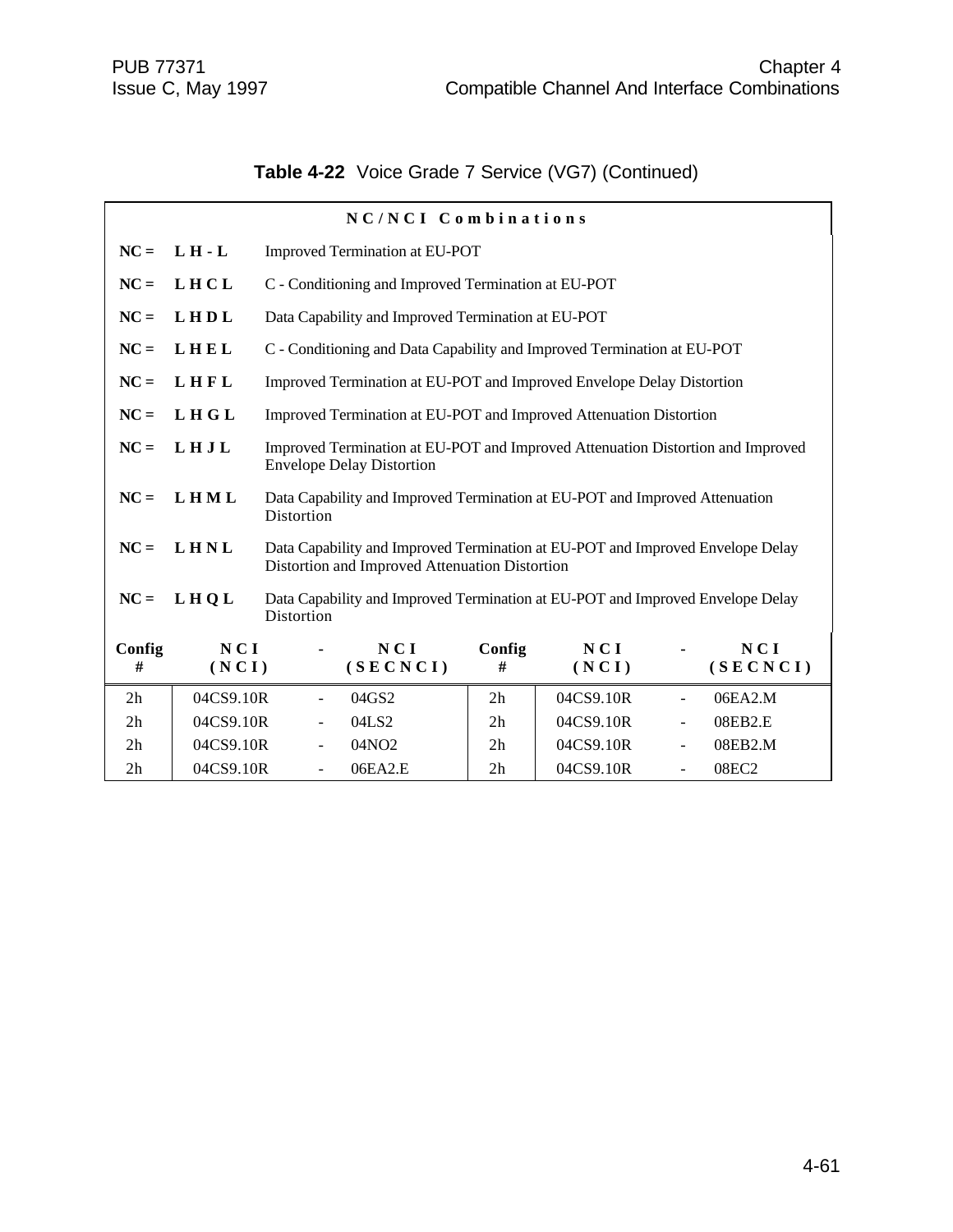# **Table 4-22** Voice Grade 7 Service (VG7) (Continued)

| NC/NCI Combinations |                   |                |                                                                                                                                  |             |              |                |                 |  |  |
|---------------------|-------------------|----------------|----------------------------------------------------------------------------------------------------------------------------------|-------------|--------------|----------------|-----------------|--|--|
| $NC =$              | $L H - R$         |                | Improved Termination at IC-POT                                                                                                   |             |              |                |                 |  |  |
| $NC =$              | LHCR              |                | C - Conditioning and Improved Termination at IC-POT                                                                              |             |              |                |                 |  |  |
| $NC =$              | LHDR              |                | Data Capability and Improved Termination at IC-POT                                                                               |             |              |                |                 |  |  |
| $NC =$              | LHER              |                | C - Conditioning and Data Capability and Improved Termination at IC-POT                                                          |             |              |                |                 |  |  |
| $NC =$              | LHFR              |                | Improved Termination at IC-POT and Improved Envelope Delay Distortion                                                            |             |              |                |                 |  |  |
| $NC =$              | <b>LHGR</b>       |                | Improved Termination at IC-POT and Improved Attenuation Distortion                                                               |             |              |                |                 |  |  |
| $NC =$              | LHJR              |                | Improved Termination at IC-POT and Improved Envelope Delay Distortion and Improved<br><b>Attenuation Distortion</b>              |             |              |                |                 |  |  |
| $NC =$              | <b>LHMR</b>       | Distortion     | Data Capability and Improved Termination at IC-POT and Improved Attenuation                                                      |             |              |                |                 |  |  |
| $NC =$              | LHNR              |                | Data Capability and Improved Termination at IC-POT and Improved Envelope Delay<br>Distortion and Improved Attenuation Distortion |             |              |                |                 |  |  |
| $NC =$              | LHOR              | Distortion     | Data Capability and Improved Termination at IC-POT and Improved Envelope Delay                                                   |             |              |                |                 |  |  |
| Config<br>#         | NCI<br>(NCI)      | ۰              | NCI<br>(SECNCI)                                                                                                                  | Config<br># | NCI<br>(NCI) |                | NCI<br>(SECNCI) |  |  |
| 2k                  | 04GO2             |                | 04CS9.10R                                                                                                                        | 2k          | 04SF2.LO     | ÷.             | 04CS9.10R       |  |  |
| 2k                  | 04LO <sub>2</sub> |                | 04CS9.10R                                                                                                                        | 2k          | 04SF2.LS     |                | 04CS9.10R       |  |  |
| 2k                  | 04LS2             | $\blacksquare$ | 04CS9.10R                                                                                                                        | 2k          | 06EA2.E      | $\blacksquare$ | 04CS9.10R       |  |  |
| 2k                  | 04NO <sub>2</sub> |                | 04CS9.10R                                                                                                                        | 2k          | 06EA2.M      |                | 04CS9.10R       |  |  |
| 2k                  | 04SF2.EA          |                | 04CS9.10R                                                                                                                        | 2k          | 08EB2.E      |                | 04CS9.10R       |  |  |
| 2k                  | 04SF2.GO          | ÷              | 04CS9.10R                                                                                                                        | 2k          | 08EB2.M      |                | 04CS9.10R       |  |  |
| 2k                  | 04SF2.GS          |                | 04CS9.10R                                                                                                                        | 2k          | 08EC2        |                | 04CS9.10R       |  |  |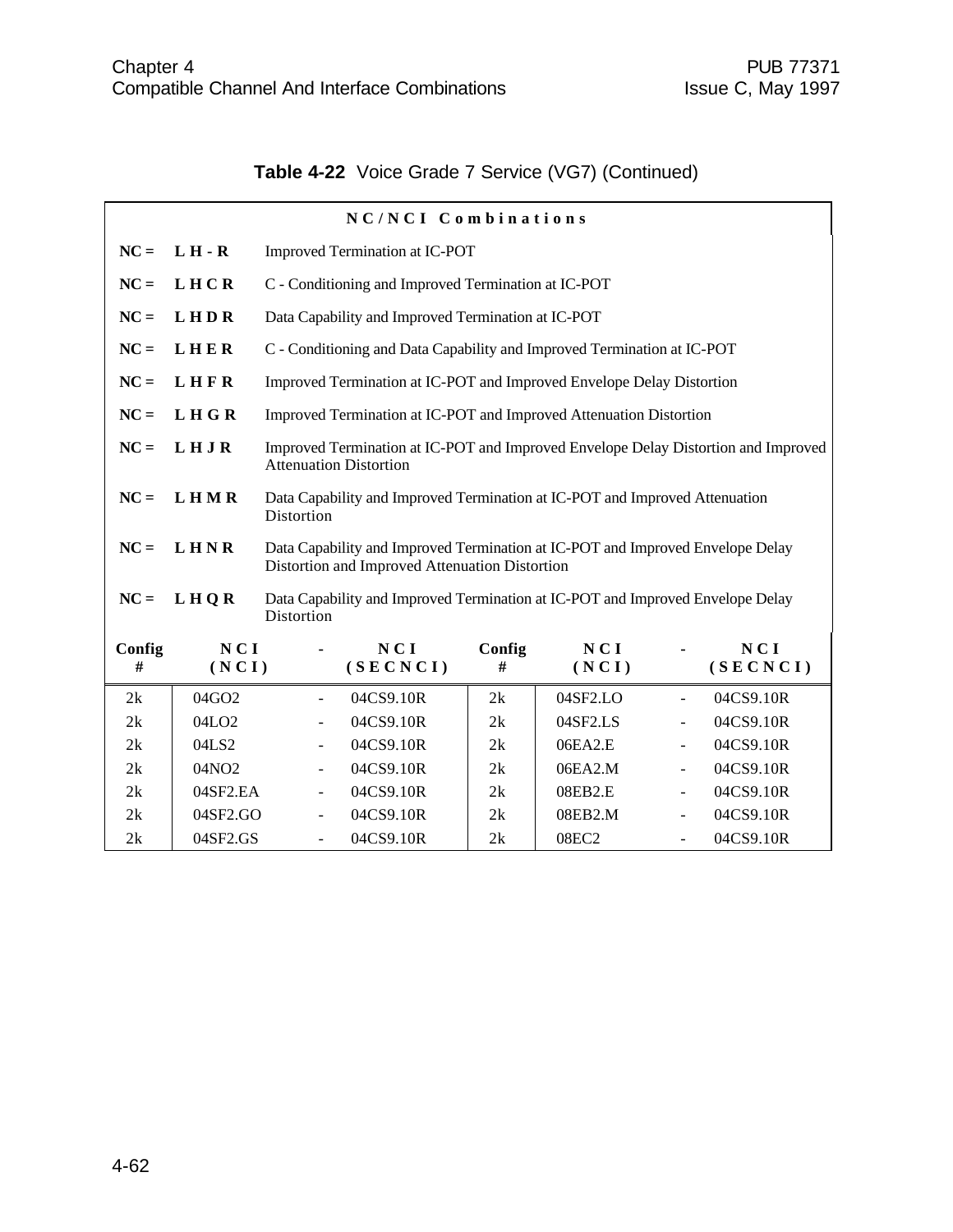|  | Table 4-22 Voice Grade 7 Service (VG7) (Continued) |  |  |  |
|--|----------------------------------------------------|--|--|--|
|--|----------------------------------------------------|--|--|--|

|             |                   |                          | NC/NCI Combinations                                                             |             |              |                              |                 |  |  |
|-------------|-------------------|--------------------------|---------------------------------------------------------------------------------|-------------|--------------|------------------------------|-----------------|--|--|
| $NC =$      | LHC-              |                          | C - Conditioning                                                                |             |              |                              |                 |  |  |
| $NC =$      | LHD-              |                          | Data Capability                                                                 |             |              |                              |                 |  |  |
| $NC =$      | LHE-              |                          | C-Conditioning and Data Capability                                              |             |              |                              |                 |  |  |
| $NC =$      | LHF-              |                          | <b>Improved Envelope Delay Distortion</b>                                       |             |              |                              |                 |  |  |
|             | LHG-              |                          |                                                                                 |             |              |                              |                 |  |  |
| $NC =$      |                   |                          | <b>Improved Attenuation Distortion</b>                                          |             |              |                              |                 |  |  |
| $NC =$      | LHJ-              |                          | Improved Attenuation Distortion and Improved Envelope Delay Distortion          |             |              |                              |                 |  |  |
| $NC =$      | LHM-              |                          | Data Capability and Improved Attenuation Distortion                             |             |              |                              |                 |  |  |
| $NC =$      | LHN-              |                          | Data Capability and Improved Attenuation Distortion and Improved Envelope Delay |             |              |                              |                 |  |  |
|             |                   | Distortion               |                                                                                 |             |              |                              |                 |  |  |
| $NC =$      | LHQ-              |                          | Data Capability and Improved Envelope Delay Distortion                          |             |              |                              |                 |  |  |
|             |                   |                          |                                                                                 |             |              |                              |                 |  |  |
| Config<br># | NCI<br>(NCI)      | ۰                        | NCI<br>(SECNCI)                                                                 | Config<br># | NCI<br>(NCI) | $\qquad \qquad \blacksquare$ | NCI<br>(SECNCI) |  |  |
| 2h          | 04CS9.10R         | $\blacksquare$           | 04EA2.E                                                                         | 2h          | 04CS9.10R    | $\blacksquare$               | 06EA2.M         |  |  |
| 2h          | 04CS9.10R         | $\blacksquare$           | 04EA2.M                                                                         | 2h          | 04CS9.10R    | $\Box$                       | 06EB2.E         |  |  |
| 2h          | 04CS9.10R         | $\blacksquare$           | 04GS2                                                                           | 2h          | 04CS9.10R    | $\blacksquare$               | 06EB2.M         |  |  |
| 2h          | 04CS9.10R         | $\blacksquare$           | 04LS2                                                                           | 2h          | 04CS9.10R    | $\overline{\phantom{a}}$     | 08EB2.E         |  |  |
| 2h          | 04CS9.10R         | $\blacksquare$           | 04NO2                                                                           | 2h          | 04CS9.10R    | ä,                           | 08EB2.M         |  |  |
| 2h          | 04CS9.10R         | $\overline{\phantom{a}}$ | 06EA2.E                                                                         | 2h          | 04CS9.10R    | $\blacksquare$               | 08EC2           |  |  |
| 2k          | 04GO2             | $\overline{\phantom{a}}$ | 04CS9.10R                                                                       | 2k          | 04SF2.LO     | $\equiv$                     | 04CS9.10R       |  |  |
| 2k          | 04LO <sub>2</sub> | $\blacksquare$           | 04CS9.10R                                                                       | 2k          | 04SF2.LS     | $\overline{a}$               | 04CS9.10R       |  |  |
| 2k          | 04LS2             | $\overline{\phantom{a}}$ | 04CS9.10R                                                                       | 2k          | 06EA2.E      | ä,                           | 04CS9.10R       |  |  |
| 2k          | 04SF2.EA          | $\blacksquare$           | 04CS9.10R                                                                       | 2k          | 06EA2.M      | $\equiv$                     | 04CS9.10R       |  |  |
| 2k          | 04SF2.GO          | $\blacksquare$           | 04CS9.10R                                                                       | 2k          | 08EB2.E      | $\blacksquare$               | 04CS9.10R       |  |  |
| 2k          | 04SF2.GS          | $\frac{1}{2}$            | 04CS9.10R                                                                       | 2k          | 08EB2.M      | $\overline{\phantom{a}}$     | 04CS9.10R       |  |  |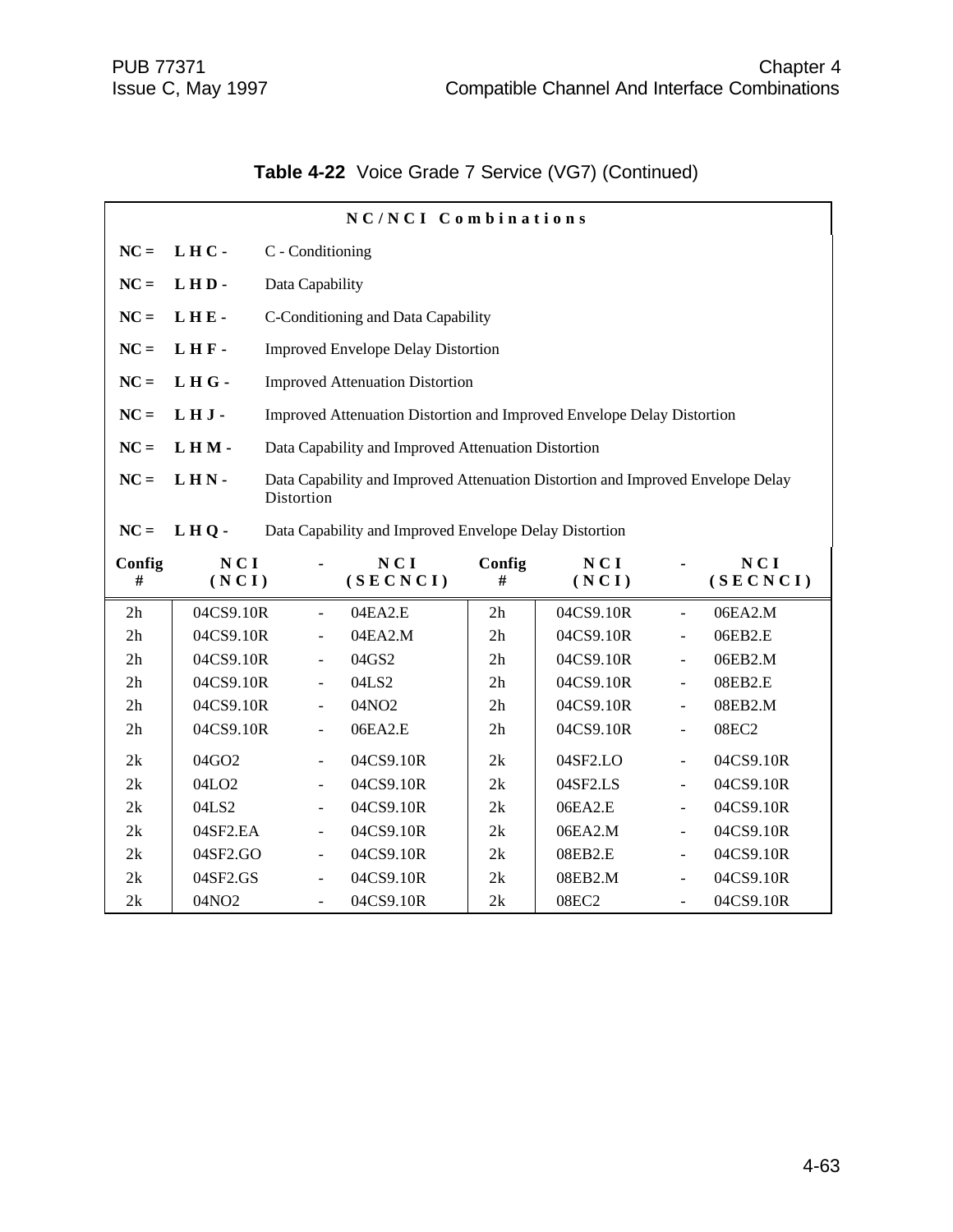|                | NC/NCI Combinations                       |                |                   |             |              |                          |                   |  |  |  |  |
|----------------|-------------------------------------------|----------------|-------------------|-------------|--------------|--------------------------|-------------------|--|--|--|--|
|                | $NC = LJ -$<br>No Network Channel Options |                |                   |             |              |                          |                   |  |  |  |  |
| Config<br>#    | NCI<br>(NCI)                              |                | N C I<br>(SECNCI) | Config<br># | NCI<br>(NCI) |                          | N C I<br>(SECNCI) |  |  |  |  |
| 2 <sub>h</sub> | 04CS9.10R                                 |                | 02LS <sub>2</sub> | 2k          | 04SF2.EA     |                          | 04CS9.10R         |  |  |  |  |
| 2 <sub>h</sub> | 04CS9.10R                                 | $\blacksquare$ | 04EA2.E           | 2k          | 06EA2.E      | $\blacksquare$           | 04CS9.10R         |  |  |  |  |
| 2 <sub>h</sub> | 04CS9.10R                                 | $\blacksquare$ | 04EA2.M           | 2k          | 06EA2.M      | $\blacksquare$           | 04CS9.10R         |  |  |  |  |
| 2 <sub>h</sub> | 04CS9.10R                                 | $\blacksquare$ | 06EA2.E           | 2k          | 06EB2.E      | $\blacksquare$           | 04CS9.10R         |  |  |  |  |
| 2 <sub>h</sub> | 04CS9.10R                                 |                | 06EA2.M           | 2k          | 06EB2.M      | $\ddot{\phantom{1}}$     | 04CS9.10R         |  |  |  |  |
| 2 <sub>h</sub> | 04CS9.10R                                 | $\blacksquare$ | 06EB2.E           | 2k          | 08EC2        |                          | 04CS9.10R         |  |  |  |  |
| 2 <sub>h</sub> | 04CS9.10R                                 |                | 06EB2.M           |             |              |                          |                   |  |  |  |  |
| 2 <sub>h</sub> | 04CS9.10R                                 | $\blacksquare$ | 08EB2.E           | 2j          | 04DS9.EA     | $\overline{\phantom{a}}$ | 04CS9.10R         |  |  |  |  |
| 2 <sub>h</sub> | 04CS9.10R                                 |                | 08EB2.M           |             |              |                          |                   |  |  |  |  |
| 2 <sub>h</sub> | 04CS9.10R                                 |                | 08EC2             |             |              |                          |                   |  |  |  |  |

## **Table 4-23** Voice Grade 8 Service (VG8)

|                | NC/NCI Combinations |                                           |                                                                               |                |              |                          |                 |  |  |
|----------------|---------------------|-------------------------------------------|-------------------------------------------------------------------------------|----------------|--------------|--------------------------|-----------------|--|--|
| $NC =$         | LJC-                | C - Conditioning                          |                                                                               |                |              |                          |                 |  |  |
| $NC =$         | LJF-                | <b>Improved Envelope Delay Distortion</b> |                                                                               |                |              |                          |                 |  |  |
| $NC =$         | LJJ                 |                                           | <b>Improved Attenuation Distortion</b>                                        |                |              |                          |                 |  |  |
| $NC =$         | L J J -             |                                           | <b>Improved Envelope Delay Distortion and Improved Attenuation Distortion</b> |                |              |                          |                 |  |  |
| Config<br>#    | NCI<br>(NCI)        |                                           | NCI<br>(SECNCI)                                                               | Config<br>#    | NCI<br>(NCI) |                          | NCI<br>(SECNCI) |  |  |
| 2 <sub>h</sub> | 04CS9.10R           |                                           | 02LS <sub>2</sub>                                                             | 2h             | 04CS9.10R    |                          | 06EB2.E         |  |  |
| 2 <sub>h</sub> | 04CS9.10R           | $\overline{\phantom{a}}$                  | 04EA2.E                                                                       | 2 <sub>h</sub> | 04CS9.10R    | $\blacksquare$           | 06EB2.M         |  |  |
| 2h             | 04CS9.10R           |                                           | 04EA2.M                                                                       | 2 <sub>h</sub> | 04CS9.10R    | $\blacksquare$           | 08EB2.E         |  |  |
| 2 <sub>h</sub> | 04CS9.10R           |                                           | 06EA2.E                                                                       | 2 <sub>h</sub> | 04CS9.10R    | $\blacksquare$           | 08EB2.M         |  |  |
| 2 <sub>h</sub> | 04CS9.10R           |                                           | 06EA2.M                                                                       | 2 <sub>h</sub> | 04CS9.10R    | $\blacksquare$           | 08EC2           |  |  |
| 2k             | 04SF2.EA            |                                           | 04CS9.10R                                                                     | 2k             | 06EB2.E      |                          | 04CS9.10R       |  |  |
| 2k             | 06EA2.E             |                                           | 04CS9.10R                                                                     | 2k             | 06EB2.M      | $\overline{\phantom{a}}$ | 04CS9.10R       |  |  |
| 2k             | 06EA2.M             | ۰                                         | 04CS9.10R                                                                     | 2k             | 08EC2        |                          | 04CS9.10R       |  |  |

 $\Gamma$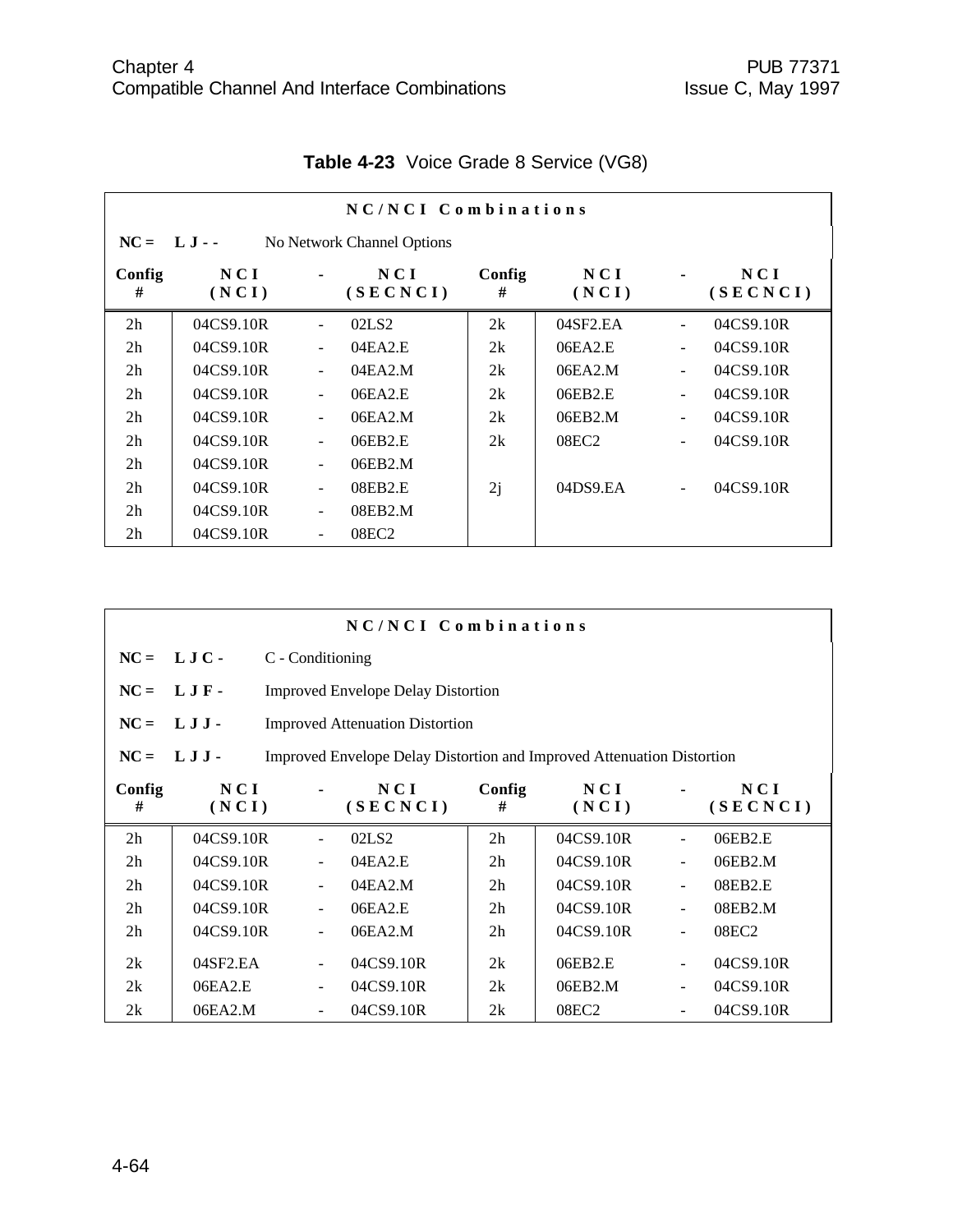|                | NC/NCI Combinations |                          |                            |             |                          |                          |                   |  |  |  |
|----------------|---------------------|--------------------------|----------------------------|-------------|--------------------------|--------------------------|-------------------|--|--|--|
| $NC = LK -$    |                     |                          | No Network Channel Options |             |                          |                          |                   |  |  |  |
| Config<br>#    | NCI<br>(NCI)        |                          | NCI<br>(SECNCI)            | Config<br># | NCI<br>(NCI)             |                          | N C I<br>(SECNCI) |  |  |  |
| 2 <sub>h</sub> | 04CS9.10R           | $\blacksquare$           | 04NO <sub>2</sub>          | 2k          | 04NO2                    | $\blacksquare$           | 04CS9.10R         |  |  |  |
| 2 <sub>h</sub> | 04CS9.10R           |                          | 06EA2.E                    | 2k          | $04$ SF <sub>2</sub> .EA | $\blacksquare$           | 04CS9.10R         |  |  |  |
| 2 <sub>h</sub> | 04CS9.10R           |                          | 06EA2.M                    | 2k          | 06EA2.E                  | ÷,                       | 04CS9.10R         |  |  |  |
| 2 <sub>h</sub> | 04CS9.10R           |                          | 08EB2.E                    | 2k          | 06EA2.M                  | $\blacksquare$           | 04CS9.10R         |  |  |  |
| 2 <sub>h</sub> | 04CS9.10R           | $\blacksquare$           | 08EB2.M                    | 2k          | 08EB2.E                  | $\blacksquare$           | 04CS9.10R         |  |  |  |
| 2 <sub>h</sub> | 04CS9.10R           | $\overline{\phantom{a}}$ | 08EC2                      | 2k          | 08EB2.M                  | $\blacksquare$           | 04CS9.10R         |  |  |  |
|                |                     |                          |                            | 2k          | 08EC <sub>2</sub>        | $\overline{\phantom{0}}$ | 04CS9.10R         |  |  |  |
| 2j             | 04DS9.EA            | $\overline{\phantom{a}}$ | 04CS9.10R                  |             |                          |                          |                   |  |  |  |
| 2j             | 04DS9.NO            |                          | 04CS9.10R                  |             |                          |                          |                   |  |  |  |

# **Table 4-24** Voice Grade 9 Service (VG9)

| NC/NCI Combinations |              |                                                                                                                     |                   |                |              |  |                   |
|---------------------|--------------|---------------------------------------------------------------------------------------------------------------------|-------------------|----------------|--------------|--|-------------------|
| $NC =$              | $L K - L$    | Improved Termination at EU-POT                                                                                      |                   |                |              |  |                   |
| $NC =$              | LKCL         | C - Conditioning and Improved Termination at EU-POT                                                                 |                   |                |              |  |                   |
| $NC =$              | LKFL         | Improved Termination at EU-POT and Improved Envelope Delay Distortion                                               |                   |                |              |  |                   |
| $NC =$              | LKGL         | Improved Termination at EU-POT and Improved Attenuation Distortion                                                  |                   |                |              |  |                   |
| $NC =$              | LKJL         | Improved Termination at EU-POT and Improved Attenuation Distortion and Improved<br><b>Envelope Delay Distortion</b> |                   |                |              |  |                   |
| Config<br>#         | NCI<br>(NCI) |                                                                                                                     | N C I<br>(SECNCI) | Config<br>#    | NCI<br>(NCI) |  | NCI<br>(SECNCI)   |
| 2 <sub>h</sub>      | 04CS9.10R    |                                                                                                                     | 04NO <sub>2</sub> | 2 <sub>h</sub> | 04CS9.10R    |  | 08EB2.E           |
| 2 <sub>h</sub>      | 04CS9.10R    |                                                                                                                     | 06EA2.E           | 2 <sub>h</sub> | 04CS9.10R    |  | 08EB2.M           |
| 2 <sub>h</sub>      | 04CS9.10R    |                                                                                                                     | 06EA2.M           | 2 <sub>h</sub> | 04CS9.10R    |  | 08EC <sub>2</sub> |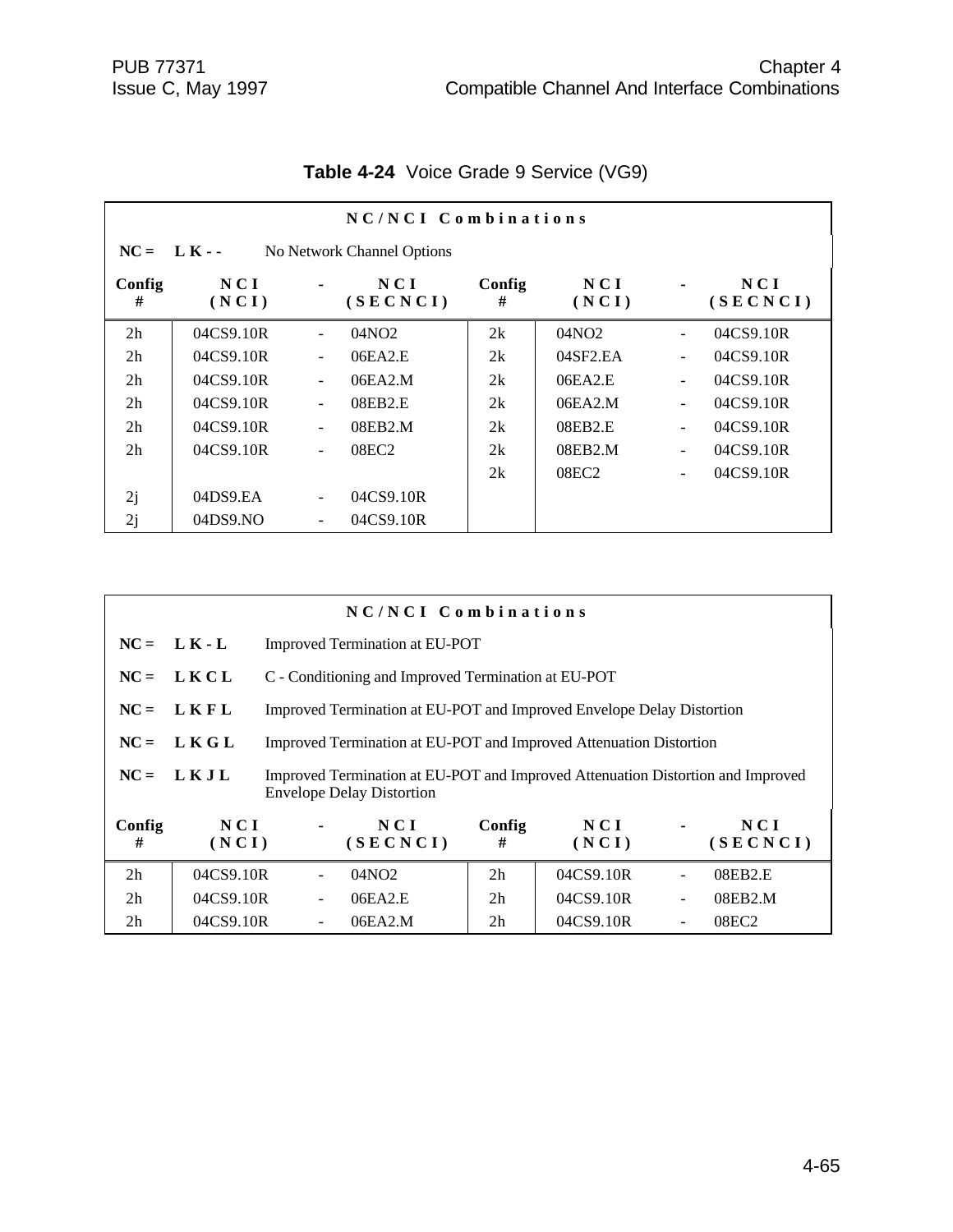# **Table 4-24** Voice Grade 9 Service (VG9) (Continued)

| NC/NCI Combinations |                |                                                                                                                     |                 |             |              |                |                 |
|---------------------|----------------|---------------------------------------------------------------------------------------------------------------------|-----------------|-------------|--------------|----------------|-----------------|
|                     | $NC = LK - R$  | Improved Termination at IC-POT                                                                                      |                 |             |              |                |                 |
| $NC =$              | LKCR           | C - Conditioning and Improved Termination at IC-POT                                                                 |                 |             |              |                |                 |
| $NC =$              | LKFR           | Improved Termination at IC-POT and Improved Envelope Delay Distortion                                               |                 |             |              |                |                 |
|                     | $NC = LKGR$    | Improved Termination at IC-POT and Improved Attenuation Distortion                                                  |                 |             |              |                |                 |
| $NC =$              | LKJR           | Improved Termination at IC-POT and Improved Attenuation Distortion and Improved<br><b>Envelope Delay Distortion</b> |                 |             |              |                |                 |
| Config<br>#         | N C I<br>(NCI) |                                                                                                                     | NCI<br>(SECNCI) | Config<br># | NCI<br>(NCI) |                | NCI<br>(SECNCI) |
| 2k                  | 04NO2          |                                                                                                                     | 04CS9.10R       | 2k          | 08EB2.E      |                | 04CS9.10R       |
| 2k                  | $04$ SF2.EA    |                                                                                                                     | 04CS9.10R       | 2k          | 08EB2.M      | $\blacksquare$ | 04CS9.10R       |
| 2k                  | 06EA2.E        |                                                                                                                     | 04CS9.10R       | 2k          | 08EC2        |                | 04CS9.10R       |
| 2k                  | 06EA2.M        |                                                                                                                     | 04CS9.10R       |             |              |                |                 |

| NC/NCI Combinations |              |                                                                               |             |              |                                     |  |  |
|---------------------|--------------|-------------------------------------------------------------------------------|-------------|--------------|-------------------------------------|--|--|
|                     | $NC = LKC$   | C - Conditioning                                                              |             |              |                                     |  |  |
|                     | $NC = LKF -$ | <b>Improved Envelope Delay Distortion</b>                                     |             |              |                                     |  |  |
|                     | $NC = LKG$   | <b>Improved Attenuation Distortion</b>                                        |             |              |                                     |  |  |
|                     | $NC = L K J$ | <b>Improved Envelope Delay Distortion and Improved Attenuation Distortion</b> |             |              |                                     |  |  |
| Config<br>#         | NCI<br>(NCI) | NCI<br>$\blacksquare$<br>(SECNCI)                                             | Config<br># | NCI<br>(NCI) | N C I<br>$\blacksquare$<br>(SECNCI) |  |  |
| 2 <sub>h</sub>      | 04CS9.10R    | 04NO <sub>2</sub>                                                             |             |              |                                     |  |  |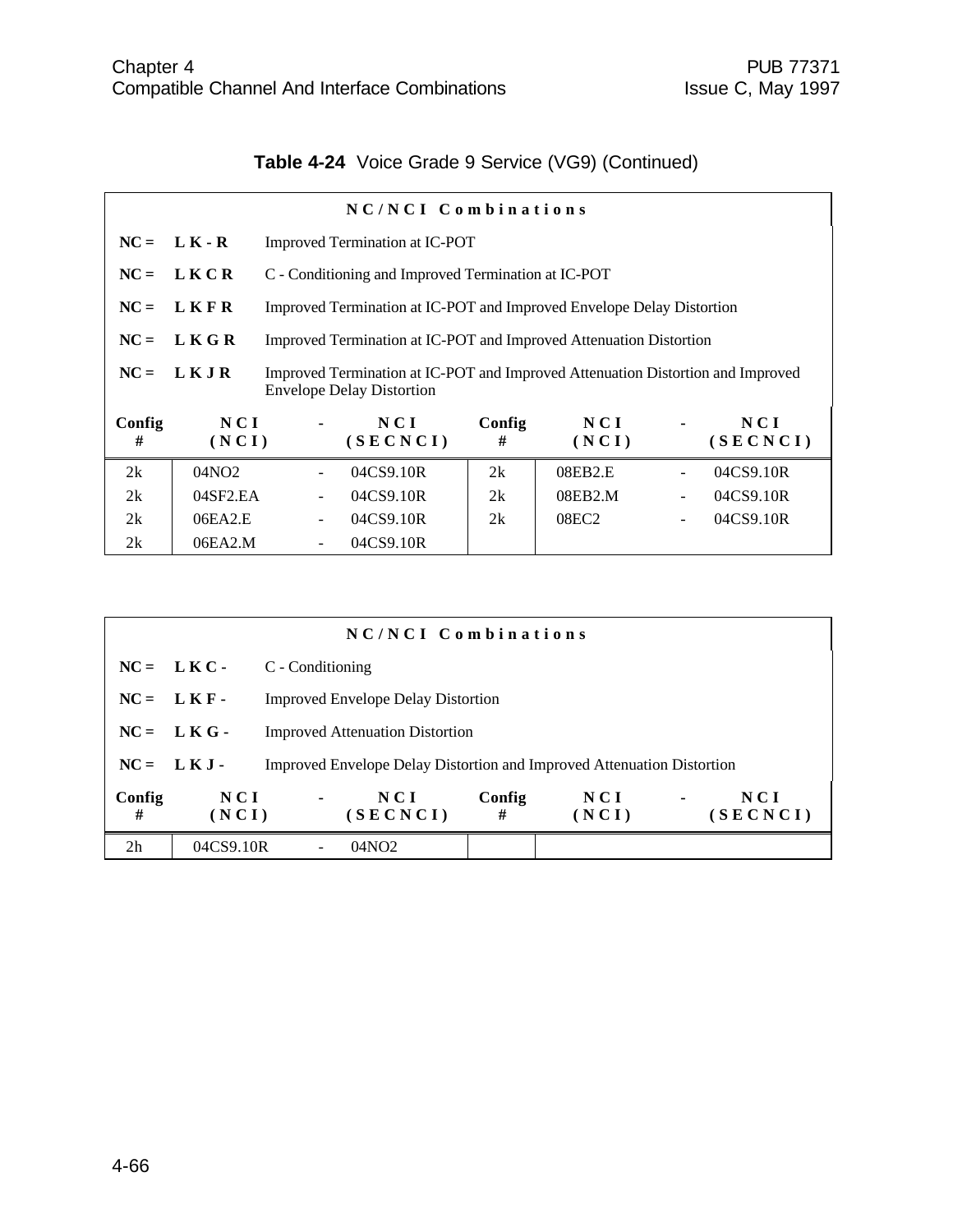|                | NC/NCI Combinations |                          |                            |             |              |                          |                   |  |  |
|----------------|---------------------|--------------------------|----------------------------|-------------|--------------|--------------------------|-------------------|--|--|
|                | $NC = L N -$        |                          | No Network Channel Options |             |              |                          |                   |  |  |
| Config<br>#    | NCI<br>(NCI)        | $\blacksquare$           | NCI<br>(SECNCI)            | Config<br># | NCI<br>(NCI) | $\blacksquare$           | N C I<br>(SECNCI) |  |  |
| 2 <sub>h</sub> | 04CS9.10R           | $\overline{\phantom{0}}$ | 04DA2                      | 2k          | 04DB2        | $\overline{\phantom{0}}$ | 04CS9.10R         |  |  |
| 2 <sub>h</sub> | 04CS9.10R           | $\overline{\phantom{0}}$ | 04NO <sub>2</sub>          | 2k          | 04NO2        | $\overline{\phantom{a}}$ | 04CS9.10R         |  |  |
| 2 <sub>h</sub> | 04CS9.10R           | -                        | 06DA2                      |             |              |                          |                   |  |  |
|                |                     |                          |                            | 2j          | 04DS9.NO     | $\qquad \qquad -$        | 04CS9.10R         |  |  |

## **Table 4-25** Voice Grade 10 Service (VG10)

|             |              | NC/NCI Combinations                                                                                                              |  |  |  |  |  |
|-------------|--------------|----------------------------------------------------------------------------------------------------------------------------------|--|--|--|--|--|
| $NC =$      | $L N - L$    | Improved Termination at EU-POT                                                                                                   |  |  |  |  |  |
| $NC =$      | LNCL         | C - Conditioning and Improved Termination at EU-POT                                                                              |  |  |  |  |  |
| $NC =$      | LNDL         | Data Capability and Improved Termination at EU-POT                                                                               |  |  |  |  |  |
| $NC =$      | LNEL         | C - Conditioning and Data Capability and Improved Termination at EU-POT                                                          |  |  |  |  |  |
| $NC =$      | LNFL         | Improved Termination at EU-POT and Improved Envelope Delay Distortion                                                            |  |  |  |  |  |
| $NC =$      | LNGL         | Improved Termination at EU-POT and Improved Attenuation Distortion                                                               |  |  |  |  |  |
| $NC =$      | <b>LNJL</b>  | Improved Termination at EU-POT and Improved Attenuation Distortion and Improved<br><b>Envelope Delay Distortion</b>              |  |  |  |  |  |
| $NC =$      | LNML         | Data Capability and Improved Termination at EU-POT and Improved Attenuation<br>Distortion                                        |  |  |  |  |  |
| $NC =$      | LNNL         | Data Capability and Improved Termination at EU-POT and Improved Envelope Delay<br>Distortion and Improved Attenuation Distortion |  |  |  |  |  |
| $NC =$      | LNQL         | Data Capability and Improved Termination at EU-POT and Improved Envelope Delay<br>Distortion                                     |  |  |  |  |  |
| Config<br># | NCI<br>(NCI) | NCI<br>Config<br>N C I<br>NCI<br>(SECNCI)<br>(SECNCI)<br>#<br>(NCI)                                                              |  |  |  |  |  |
| 2h          | 04CS9.10R    | 04NO <sub>2</sub>                                                                                                                |  |  |  |  |  |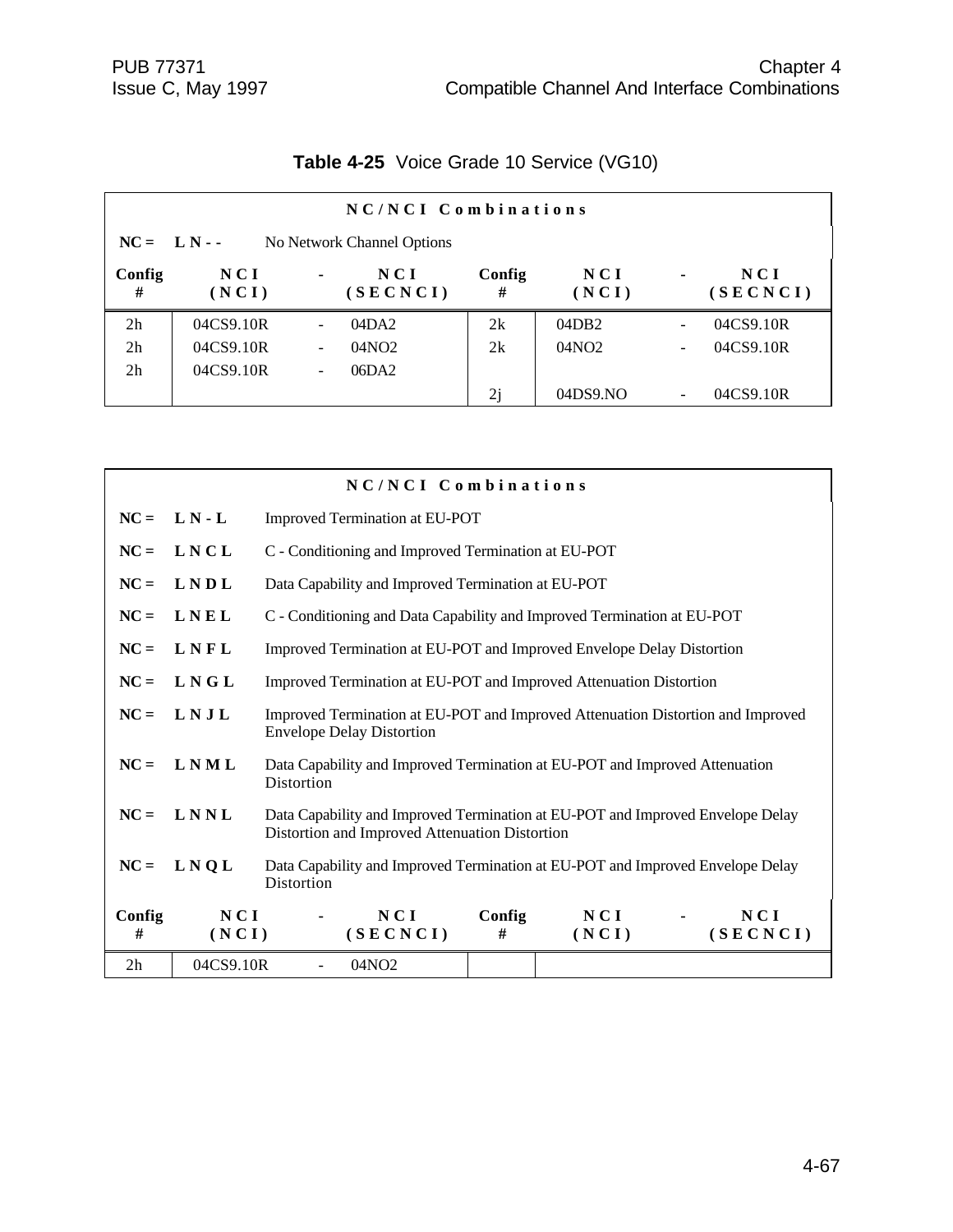# **Table 4-25** Voice Grade 10 Service (VG10) (Continued)

|             |              | NC/NCI Combinations                                                                                                            |                                                     |              |                            |  |  |
|-------------|--------------|--------------------------------------------------------------------------------------------------------------------------------|-----------------------------------------------------|--------------|----------------------------|--|--|
| $NC =$      | $L N - R$    | Improved Termination at IC-POT                                                                                                 |                                                     |              |                            |  |  |
| $NC =$      | <b>LNCR</b>  |                                                                                                                                | C - Conditioning and Improved Termination at IC-POT |              |                            |  |  |
| $NC =$      | <b>LNDR</b>  | Data Capability and Improved Termination at IC-POT                                                                             |                                                     |              |                            |  |  |
| $NC =$      | LNER         | C - Conditioning and Data Capability and Improved Termination at IC-POT                                                        |                                                     |              |                            |  |  |
| $NC =$      | LNFR         | Improved Termination at IC-POT and Improved Envelope Delay Distortion                                                          |                                                     |              |                            |  |  |
| $NC =$      | LNGR         | Improved Termination at IC-POT and Improved Attenuation Distortion                                                             |                                                     |              |                            |  |  |
| $NC =$      | LNJR         | Improved Termination at IC-POT and Improved Attenuation Distortion and Improved<br><b>Envelope Delay Distortion</b>            |                                                     |              |                            |  |  |
| $NC =$      | <b>LNMR</b>  | Data Capability and Improved Termination at IC-POT and Improved Attenuation<br>Distortion                                      |                                                     |              |                            |  |  |
| $NC =$      | LNNR         | Data Capability and Improved Termination at IC-POT & Improved Attenuation<br>Distortion and Improved Envelope Delay Distortion |                                                     |              |                            |  |  |
| $NC =$      | LNQR         | Data Capability and Improved Termination at IC-POT and Improved Envelope Delay<br>Distortion                                   |                                                     |              |                            |  |  |
| $NC =$      | LNC-         | C - Conditioning                                                                                                               |                                                     |              |                            |  |  |
| $NC =$      | LND-         | Data Capability                                                                                                                |                                                     |              |                            |  |  |
| $NC =$      | LNE-         | C - Conditioning and Data Capability                                                                                           |                                                     |              |                            |  |  |
| $NC =$      | LNF-         | <b>Improved Envelope Delay Distortion</b>                                                                                      |                                                     |              |                            |  |  |
| $NC =$      | LNF-         | <b>Improved Envelope Delay Distortion</b>                                                                                      |                                                     |              |                            |  |  |
| $NC =$      | LNG-         | <b>Improved Data Capability</b>                                                                                                |                                                     |              |                            |  |  |
| $NC =$      | LNJ-         | Improved Envelope Delay Distortion and Improved Attenuation Distortion                                                         |                                                     |              |                            |  |  |
| $NC =$      | $LMN -$      | Data Capability and Improved Attenuation Distortion                                                                            |                                                     |              |                            |  |  |
| $NC =$      | LNN-         | Data Capability and Improved Attenuation Distortion and Improved Envelope Delay<br>Distortion                                  |                                                     |              |                            |  |  |
| $NC =$      | LNQ-         | Data Capability and Improved Envelope Delay Distortion                                                                         |                                                     |              |                            |  |  |
| Config<br># | NCI<br>(NCI) | NCI<br>(SECNCI)                                                                                                                | Config<br>#                                         | NCI<br>(NCI) | NCI<br>(SECNCI)            |  |  |
| 2k          | 04DB2        | 04CS9.10R<br>$\frac{1}{2}$                                                                                                     | 2k                                                  | 04NO2        | 04CS9.10R<br>$\frac{1}{2}$ |  |  |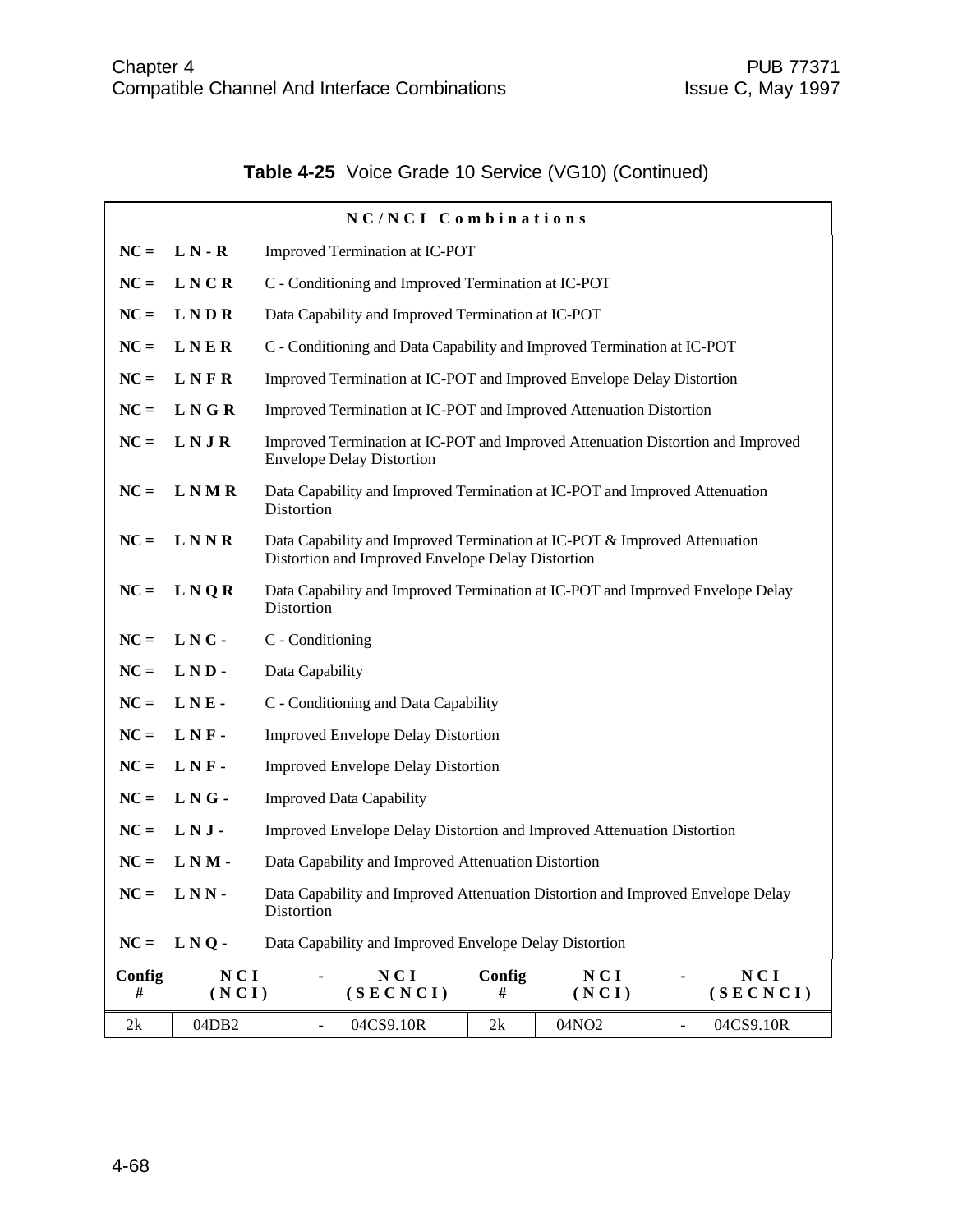# **Table 4-25** Voice Grade 10 Service (VG10) (Continued)

|             | NC/NCI Combinations |                                                                                                               |  |  |  |  |  |  |
|-------------|---------------------|---------------------------------------------------------------------------------------------------------------|--|--|--|--|--|--|
| $NC =$      | $L N - B$           | CO Bridging                                                                                                   |  |  |  |  |  |  |
| $NC =$      | LNCB                | CO Bridging and C - Conditioning                                                                              |  |  |  |  |  |  |
| $NC =$      | <b>LNDB</b>         | CO Bridging and Data Capability                                                                               |  |  |  |  |  |  |
| $NC =$      | LNEB                | CO Bridging and C-Conditioning and Data Capability                                                            |  |  |  |  |  |  |
| $NC =$      | LNFB                | CO Bridging and Improved Envelope Delay Distortion                                                            |  |  |  |  |  |  |
| $NC =$      | LNGB                | CO Bridging and Improved Attenuation Distortion                                                               |  |  |  |  |  |  |
| $NC =$      | LNJB                | CO Bridging and Improved Attenuation Distortion and Improved Envelope Delay<br>Distortion                     |  |  |  |  |  |  |
| $NC =$      | <b>LNMB</b>         | CO Bridging and Improved Attenuation Distortion and Data Capability                                           |  |  |  |  |  |  |
| $NC =$      | LNNB                | CO Bridging and Improved Attenuation Distortion and Improved Envelope Delay<br>Distortion and Data Capability |  |  |  |  |  |  |
| $NC =$      | L N Q B             | CO Bridging and Improved Envelope Delay Distortion and Data Capability                                        |  |  |  |  |  |  |
| Config<br># | NCI<br>(NCI)        | NCI<br>NCI<br>Config<br>NCI<br>(SECNCI)<br>(SECNCI)<br>#<br>(NCI)                                             |  |  |  |  |  |  |
| 7c          | 04CS9.10R           | <b>BRIDGE</b>                                                                                                 |  |  |  |  |  |  |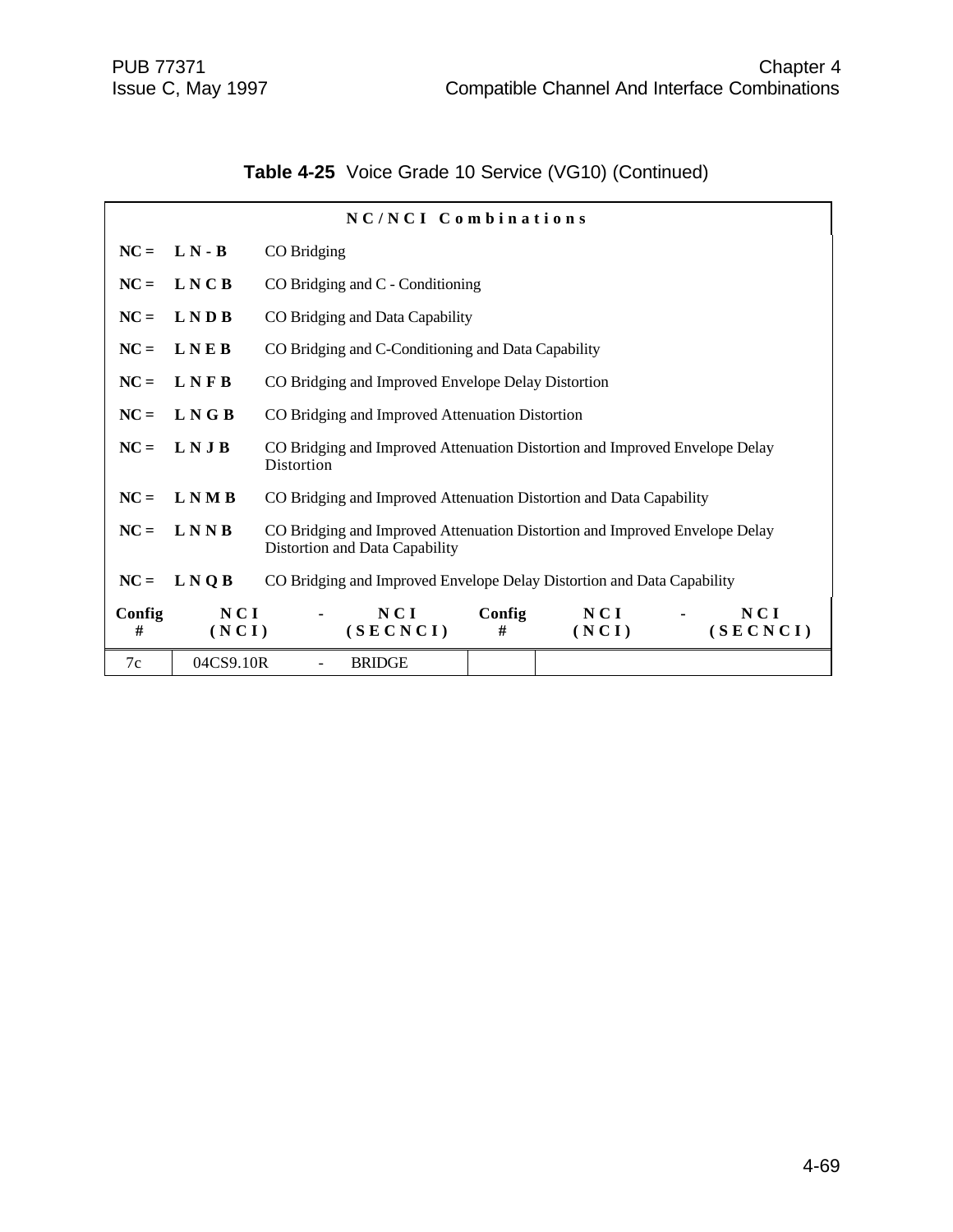|             |                                |                          | NC/NCI Combinations        |                |                     |                              |                   |
|-------------|--------------------------------|--------------------------|----------------------------|----------------|---------------------|------------------------------|-------------------|
| $NC =$      | U C - -                        |                          | No Network Channel Options |                |                     |                              |                   |
| Config<br># | NCI<br>(NCI)                   | $\blacksquare$           | N C I<br>(SECNCI)          | Config<br>#    | N C I<br>(NCI)      | $\blacksquare$               | N C I<br>(SECNCI) |
| 2k          | 02LA2                          |                          | 04CS9.10R                  | 2 <sub>h</sub> | 04CS9.10R           | $\overline{a}$               | 02LS <sub>2</sub> |
| 2k          | 02LB2                          | $\overline{\phantom{a}}$ | 04CS9.10R                  | 2 <sub>h</sub> | 04CS9.10R           | $\qquad \qquad \blacksquare$ | 02NO <sub>2</sub> |
| 2k          | 02 <sub>L</sub> C <sub>2</sub> | $\blacksquare$           | 04CS9.10R                  | 2 <sub>h</sub> | 04CS9.10R           | $\blacksquare$               | 04NO2             |
| 2k          | 02LG2                          | $\overline{\phantom{a}}$ | 04CS9.10R                  |                |                     |                              |                   |
| 2k          | 02LO2                          | $\blacksquare$           | 04CS9.10R                  | 2i             | 04CS9.10R           | ÷,                           | 04DS9.LS          |
| 2k          | 02NO2                          | $\overline{\phantom{a}}$ | 04CS9.10R                  | 2i             | 04CS9.10R           | $\frac{1}{2}$                | 04DS9.NO          |
| 2k          | 04NO2                          | $\blacksquare$           | 04CS9.10R                  |                |                     |                              |                   |
|             |                                |                          |                            | 2j             | 04DS9 <sub>LO</sub> | $\blacksquare$               | 04CS9.10R         |
|             |                                |                          |                            | 2j             | 04DS9.NO            |                              | 04CS9.10R         |

# **Table 4-26** Voice Grade 32 Service (VG32)

|             | NC/NCI Combinations |                      |             |              |                |                 |  |  |  |
|-------------|---------------------|----------------------|-------------|--------------|----------------|-----------------|--|--|--|
|             | $NC = U C - B$      | CO Bridging          |             |              |                |                 |  |  |  |
| Config<br># | N C I<br>(NCI)      | NCI<br>٠<br>(SECNCI) | Config<br># | NCI<br>(NCI) | $\blacksquare$ | NCI<br>(SECNCI) |  |  |  |
| 7c          | 04CS9.10R           | 02BL2                | 7c          | 04CS9.10R    |                | 04BR2           |  |  |  |

|             | NC/NCI Combinations |                                     |             |              |                                     |  |  |  |  |
|-------------|---------------------|-------------------------------------|-------------|--------------|-------------------------------------|--|--|--|--|
| $NC =$      | UCD-                | Data Enhancement                    |             |              |                                     |  |  |  |  |
| Config<br># | N C I<br>(NCI)      | N C I<br>$\blacksquare$<br>(SECNCI) | Config<br># | NCI<br>(NCI) | N C I<br>$\blacksquare$<br>(SECNCI) |  |  |  |  |
| 2k          | 02LA2.DB            | 04CS9.10R                           | 2k          | 02LG2.DB     | 04CS9.10R<br>÷                      |  |  |  |  |
| 2k          | 02LB2.DB            | 04CS9.10R                           | 2k          | 02LO2.DB     | 04CS9.10R<br>۰                      |  |  |  |  |
| 2k          | 02LC2.DB            | 04CS9.10R                           |             |              |                                     |  |  |  |  |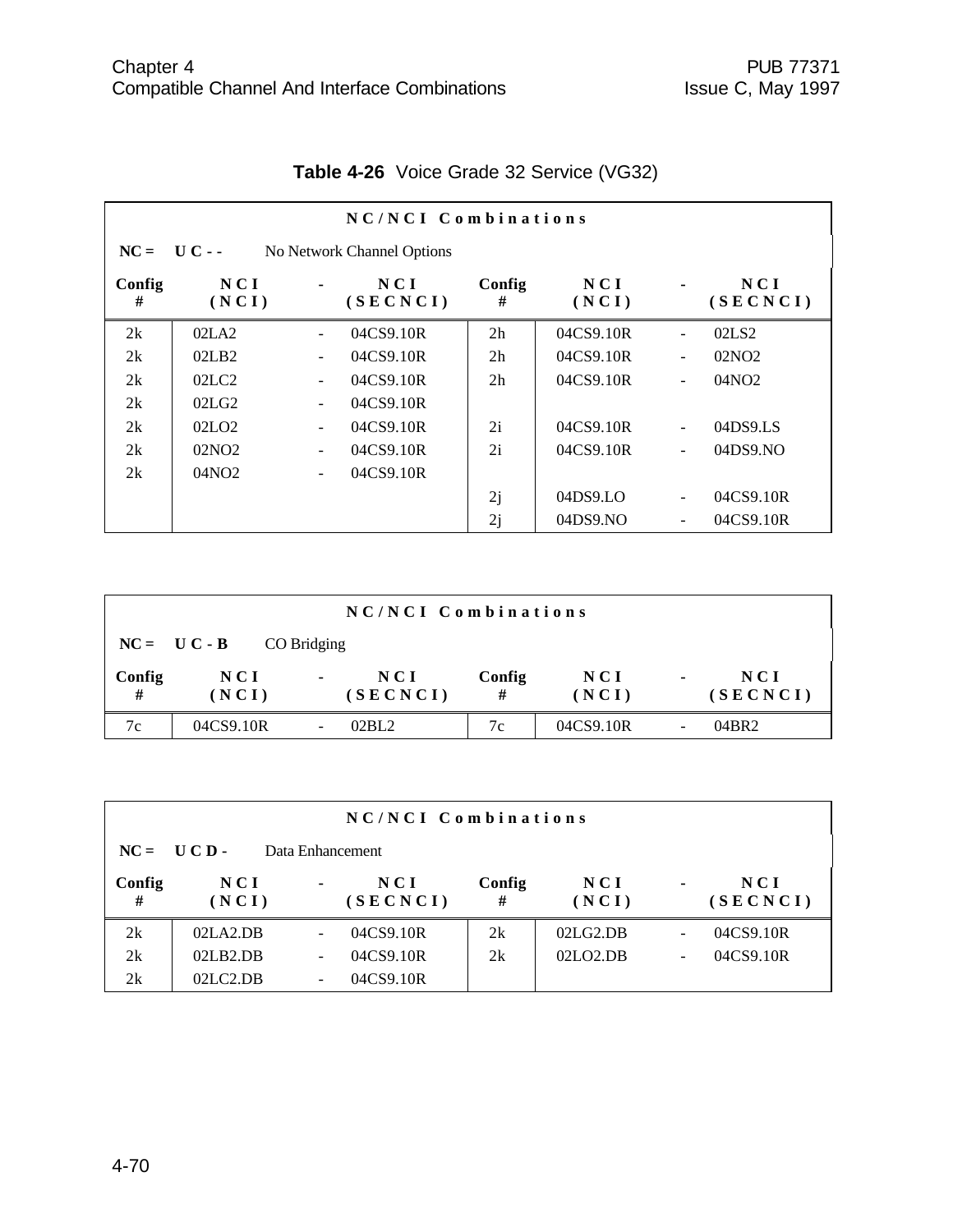|                |                             |                          | NC/NCI Combinations        |             |                   |                              |                 |
|----------------|-----------------------------|--------------------------|----------------------------|-------------|-------------------|------------------------------|-----------------|
| $NC =$         | $\mathbf{U} \mathbf{D}$ - - |                          | No Network Channel Options |             |                   |                              |                 |
| Config<br>#    | NCI<br>(NCI)                |                          | NCI<br>(SECNCI)            | Config<br># | NCI<br>(NCI)      |                              | NCI<br>(SECNCI) |
| 2 <sub>h</sub> | 04CS9.10R                   | $\blacksquare$           | 02GS2                      | 2k          | 02GO <sub>2</sub> | $\qquad \qquad \blacksquare$ | 04CS9.10R       |
| 2 <sub>h</sub> | 04CS9.10R                   | $\blacksquare$           | 04EA2.E                    | 2k          | 04EA2.E           | $\blacksquare$               | 04CS9.10R       |
| 2 <sub>h</sub> | 04CS9.10R                   | $\overline{\phantom{a}}$ | 04EA2.M                    | 2k          | 04EA2.M           | ÷,                           | 04CS9.10R       |
| 2 <sub>h</sub> | 04CS9.10R                   |                          | 04NO <sub>2</sub>          | 2k          | 04NO <sub>2</sub> | $\blacksquare$               | 04CS9.10R       |
| 2h             | 04CS9.10R                   | $\blacksquare$           | 06EA2.E                    | 2k          | 06EA2.E           | $\overline{a}$               | 04CS9.10R       |
| 2 <sub>h</sub> | 04CS9.10R                   | $\blacksquare$           | 06EA2.M                    | 2k          | 06EA2.M           | $\overline{a}$               | 04CS9.10R       |
| 2 <sub>h</sub> | 04CS9.10R                   | $\blacksquare$           | 06EB2.E                    | 2k          | 06EB2.E           | $\overline{a}$               | 04CS9.10R       |
| 2 <sub>h</sub> | 04CS9.10R                   |                          | 06EB2.M                    | 2k          | 06EB2.M           | $\blacksquare$               | 04CS9.10R       |
| 2 <sub>h</sub> | 04CS9.10R                   |                          | 08EB2.E                    | 2k          | 08EB2.E           | $\blacksquare$               | 04CS9.10R       |
| 2 <sub>h</sub> | 04CS9.10R                   | $\blacksquare$           | 08EB2.M                    | 2k          | 08EB2.M           | ÷,                           | 04CS9.10R       |
| 2i             | 04CS9.10R                   | $\blacksquare$           | 04DS9.EA                   | 2j          | 04DS9.EA          | $\blacksquare$               | 04CS9.10R       |
| 2i             | 04CS9.10R                   | $\blacksquare$           | 04DS9.GS                   | 2j          | 04DS9.GO          | ÷,                           | 04CS9.10R       |
| 2i             | 04CS9.10R                   |                          | 04DS9.NO                   | 2j          | 04DS9.NO          | ÷,                           | 04CS9.10R       |

# **Table 4-27** Voice Grade 33 Service (VG33)

|                |              |                          | NC/NCI Combinations |             |                  |                          |                   |
|----------------|--------------|--------------------------|---------------------|-------------|------------------|--------------------------|-------------------|
| $NC =$         | $UDD-$       | Data Enhancement         |                     |             |                  |                          |                   |
| Config<br>#    | NCI<br>(NCI) |                          | NCI<br>(SECNCI)     | Config<br># | NCI<br>(NCI)     |                          | N C I<br>(SECNCI) |
| 2 <sub>h</sub> | 04CS9.10R    |                          | 02GS2.MDD           | 2k          | $02$ GO $2$ .MDD |                          | 04CS9.10R         |
| 2 <sub>h</sub> | 04CS9.10R    | $\overline{\phantom{0}}$ | 04EA2EDD            | 2k          | 04EA2EDD         | $\overline{\phantom{0}}$ | 04CS9.10R         |
| 2 <sub>h</sub> | 04CS9.10R    | ۰                        | 04EA2.MDD           | 2k          | 04EA2.MDD        | $\blacksquare$           | 04CS9.10R         |
| 2 <sub>h</sub> | 04CS9.10R    | ٠                        | 06EA2EDD            | 2k          | 06EA2EDD         |                          | 04CS9.10R         |
| 2 <sub>h</sub> | 04CS9.10R    |                          | 06EA2.MDD           | 2k          | 06EA2.MDD        | $\overline{a}$           | 04CS9.10R         |
| 2 <sub>h</sub> | 04CS9.10R    |                          | 06EB2.EDD           | 2k          | $06EB2$ .EDD     |                          | 04CS9.10R         |
| 2 <sub>h</sub> | 04CS9.10R    |                          | 06EB2.MDD           | 2k          | 06EB2.MDD        |                          | 04CS9.10R         |
| 2 <sub>h</sub> | 04CS9.10R    | ٠                        | 08EB2.EDD           | 2k          | 08EB2.EDD        | $\overline{a}$           | 04CS9.10R         |
| 2 <sub>h</sub> | 04CS9.10R    | ۰                        | 08EB2.MDD           | 2k          | 08EB2.MDD        | $\overline{\phantom{a}}$ | 04CS9.10R         |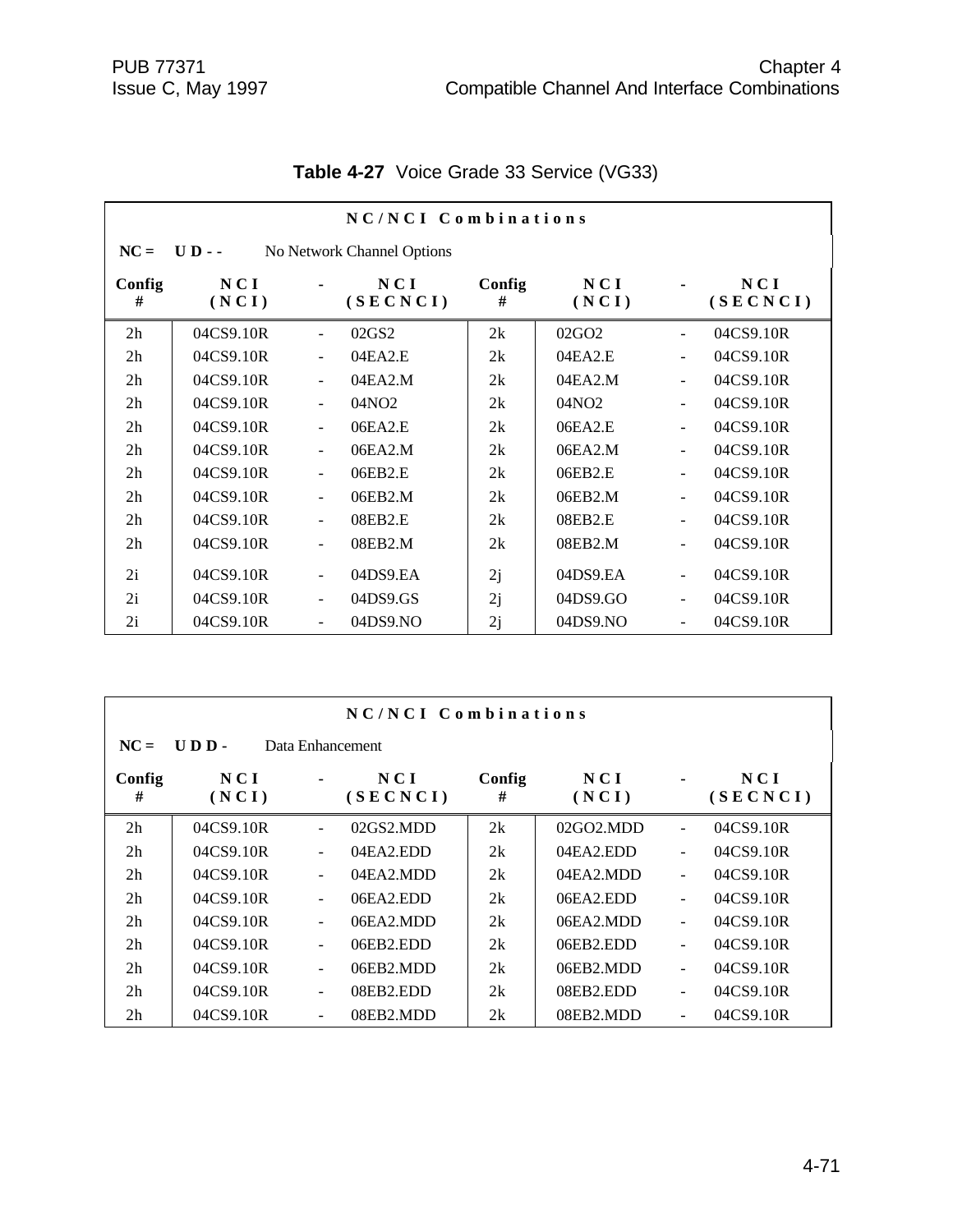|                | NC/NCI Combinations |                          |                            |             |              |                          |                 |  |  |
|----------------|---------------------|--------------------------|----------------------------|-------------|--------------|--------------------------|-----------------|--|--|
|                | $NC = U G -$        |                          | No Network Channel Options |             |              |                          |                 |  |  |
| Config<br>#    | N C I<br>(NCI)      | $\blacksquare$           | NCI<br>(SECNCI)            | Config<br># | NCI<br>(NCI) | $\blacksquare$           | NCI<br>(SECNCI) |  |  |
| 2 <sub>h</sub> | 04CS9.10R           | $\overline{\phantom{a}}$ | 02DA2                      | 2k          | 02DA2        | $\overline{\phantom{a}}$ | 04CS9.10R       |  |  |
| 2 <sub>h</sub> | 04CS9.10R           | $\overline{\phantom{a}}$ | 04DA2                      | 2k          | 04DA2        | $\overline{\phantom{a}}$ | 04CS9.10R       |  |  |
| 2 <sub>h</sub> | 04CS9.10R           | $\overline{\phantom{a}}$ | 06DA2                      | 2k          | 06DA2        | $\overline{\phantom{a}}$ | 04CS9.10R       |  |  |
| 2i             | 04CS9.10R           | $\overline{\phantom{a}}$ | 04DS9.NO                   | 2j          | 04DS9.NO     | $\overline{\phantom{a}}$ | 04CS9.10R       |  |  |

# **Table 4-28** Voice Grade 36 Service (VG36)

| NC/NCI Combinations |                |                                     |             |                |                |                   |  |
|---------------------|----------------|-------------------------------------|-------------|----------------|----------------|-------------------|--|
|                     | $NC = U G - B$ | CO Bridging                         |             |                |                |                   |  |
| Config<br>#         | N C I<br>(NCI) | N C I<br>$\blacksquare$<br>(SECNCI) | Config<br># | N C I<br>(NCI) | $\blacksquare$ | N C I<br>(SECNCI) |  |
| 7c                  | 04CS9.10R      | 04BR2.CF                            | 7c          | 04CS9.10R      | -              | 04BR2.SP          |  |

|                |              |                          | NC/NCI Combinations |             |              |                |                   |
|----------------|--------------|--------------------------|---------------------|-------------|--------------|----------------|-------------------|
| $NC =$         | UGC-         | C Conditioning           |                     |             |              |                |                   |
| Config<br>#    | NCI<br>(NCI) | $\blacksquare$           | NCI<br>(SECNCI)     | Config<br># | NCI<br>(NCI) |                | N C I<br>(SECNCI) |
| 2 <sub>h</sub> | 04CS9.10R    | $\mathbf{r}$             | 02DA2.C1            | 2k          | 02DA2.C1     | $\blacksquare$ | 04CS9.10R         |
| 2 <sub>h</sub> | 04CS9.10R    | $\overline{\phantom{a}}$ | 02DA2.C2            | 2k          | 02DA2.C2     | ۰              | 04CS9.10R         |
| 2 <sub>h</sub> | 04CS9.10R    | $\overline{\phantom{a}}$ | 02DA2.C3            | 2k          | 02DA2.C3     | $\blacksquare$ | 04CS9.10R         |
| 2 <sub>h</sub> | 04CS9.10R    | $\overline{\phantom{a}}$ | 04DA2.C1            | 2k          | 04DA2.C1     | $\blacksquare$ | 04CS9.10R         |
| 2 <sub>h</sub> | 04CS9.10R    | $\overline{\phantom{a}}$ | 04DA2.C2            | 2k          | 04DA2.C2     | $\blacksquare$ | 04CS9.10R         |
| 2 <sub>h</sub> | 04CS9.10R    | $\overline{\phantom{a}}$ | 04DA2.C3            | 2k          | 04DA2.C3     | $\blacksquare$ | 04CS9.10R         |
| 2 <sub>h</sub> | 04CS9.10R    | $\overline{\phantom{0}}$ | 06DA2.C1            | 2k          | 06DA2.C1     | $\blacksquare$ | 04CS9.10R         |
| 2 <sub>h</sub> | 04CS9.10R    | $\overline{\phantom{a}}$ | 06DA2.C2            | 2k          | 06DA2.C2     | $\blacksquare$ | 04CS9.10R         |
| 2 <sub>h</sub> | 04CS9.10R    |                          | 06DA2.C3            | 2k          | 06DA2.C3     |                | 04CS9.10R         |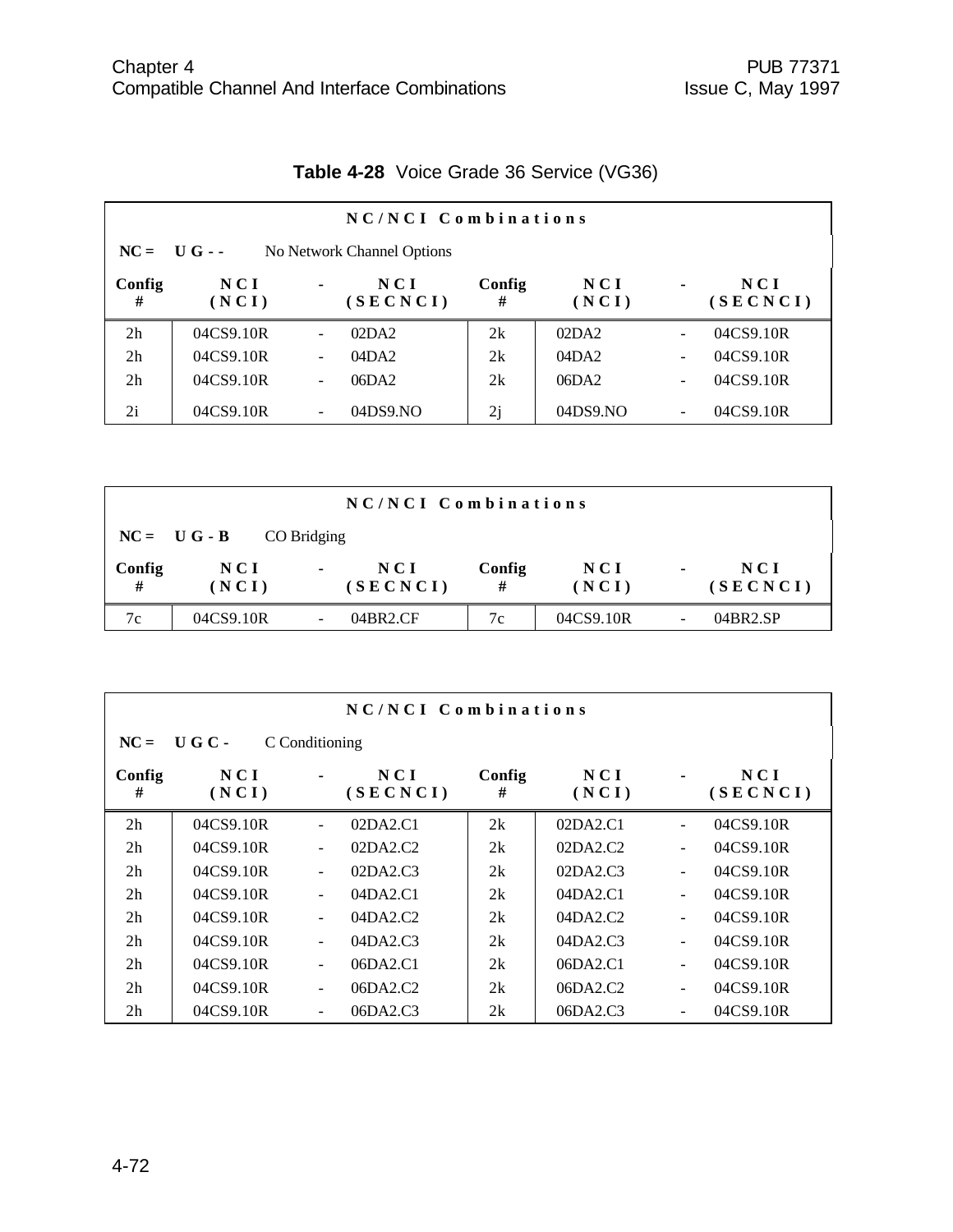| NC/NCI Combinations |                |                          |                 |             |                |                          |                 |  |
|---------------------|----------------|--------------------------|-----------------|-------------|----------------|--------------------------|-----------------|--|
|                     | $NC = UGD -$   | D Conditioning           |                 |             |                |                          |                 |  |
| Config<br>#         | N C I<br>(NCI) | $\blacksquare$           | NCI<br>(SECNCI) | Config<br># | N C I<br>(NCI) | $\blacksquare$           | NCI<br>(SECNCI) |  |
| 2 <sub>h</sub>      | 04CS9.10R      | $\overline{\phantom{0}}$ | 02DA2.D1        | 2k          | 02DA2.D1       | $\overline{\phantom{a}}$ | 04CS9.10R       |  |
| 2 <sub>h</sub>      | 04CS9.10R      | $\overline{\phantom{a}}$ | 04DA2.D1        | 2k          | 04DA2.D1       | $\overline{\phantom{a}}$ | 04CS9.10R       |  |
| 2 <sub>h</sub>      | 04CS9.10R      | -                        | 06DA2.D1        | 2k          | 06DA2.D1       | $\overline{\phantom{a}}$ | 04CS9.10R       |  |

# **Table 4-28** Voice Grade 36 Service (VG36) (Continued)

| NC/NCI Combinations                                               |                |                          |                 |             |                |                              |                 |  |  |
|-------------------------------------------------------------------|----------------|--------------------------|-----------------|-------------|----------------|------------------------------|-----------------|--|--|
| $\bf{U}$ G E -<br>$NC =$<br>C - Conditioning and D - Conditioning |                |                          |                 |             |                |                              |                 |  |  |
| Config<br>#                                                       | N C I<br>(NCI) |                          | NCI<br>(SECNCI) | Config<br># | N C I<br>(NCI) | $\blacksquare$               | NCI<br>(SECNCI) |  |  |
| 2 <sub>h</sub>                                                    | 04CS9.10R      |                          | 02DA2.C11       | 2k          | 02DA2.C11      | $\qquad \qquad \blacksquare$ | 04CS9.10R       |  |  |
| 2 <sub>h</sub>                                                    | 04CS9.10R      | $\overline{\phantom{0}}$ | 02DA2.C21       | 2k          | 02DA2.C21      | $\blacksquare$               | 04CS9.10R       |  |  |
| 2 <sub>h</sub>                                                    | 04CS9.10R      | ٠                        | 02DA2.C41       | 2k          | 02DA2.C41      | ÷,                           | 04CS9.10R       |  |  |
| 2 <sub>h</sub>                                                    | 04CS9.10R      |                          | 04DA2.C11       | 2k          | 04DA2.C11      | $\blacksquare$               | 04CS9.10R       |  |  |
| 2 <sub>h</sub>                                                    | 04CS9.10R      | $\overline{\phantom{0}}$ | 04DA2.C21       | 2k          | 04DA2.C21      | $\blacksquare$               | 04CS9.10R       |  |  |
| 2 <sub>h</sub>                                                    | 04CS9.10R      | ٠                        | 04DA2.C41       | 2k          | 04DA2.C41      | ÷,                           | 04CS9.10R       |  |  |
| 2 <sub>h</sub>                                                    | 04CS9.10R      | $\overline{\phantom{a}}$ | 06DA2.C11       | 2k          | 06DA2.C11      | $\blacksquare$               | 04CS9.10R       |  |  |
| 2 <sub>h</sub>                                                    | 04CS9.10R      | $\overline{\phantom{0}}$ | 06DA2.C21       | 2k          | 06DA2.C21      | $\blacksquare$               | 04CS9.10R       |  |  |
| 2 <sub>h</sub>                                                    | 04CS9.10R      |                          | 06DA2.C41       | 2k          | 06DA2.C41      | ۰                            | 04CS9.10R       |  |  |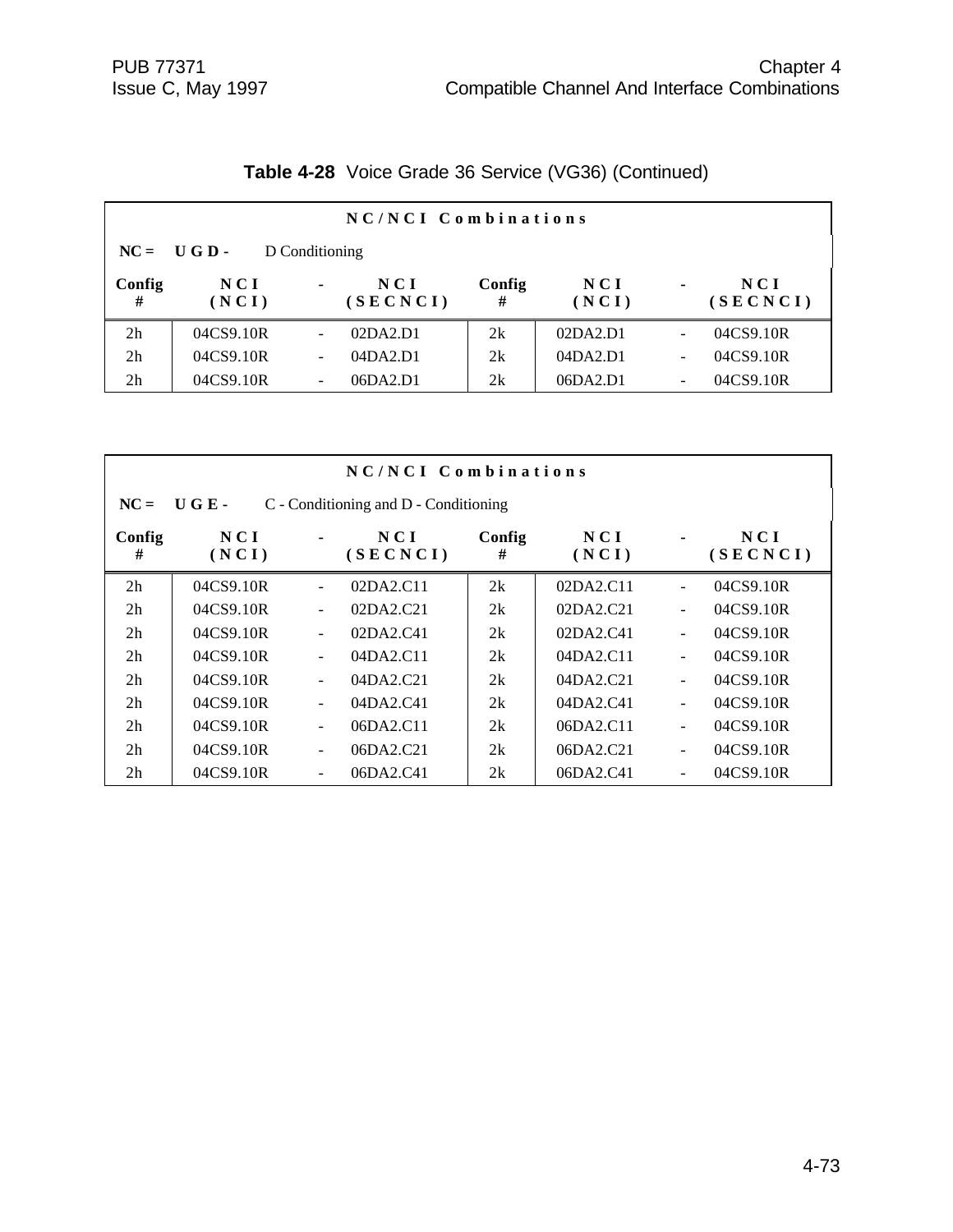#### **4.7 U S WEST Frame Relay Service**

The U S WEST Frame Relay Service is described in Technical Publication 77372, *Frame Relay Service.* The publication should be consulted for a full description of the service. References to the HC1, HC31, DA4, DA6, and DD31 services may be found in Sections 4.4 and 4.3 respectively.

Two types of channels will be required to use COMMAND A LINK<sup>SM</sup> with Frame Relay. The first is a channel connecting the COMMAND A LINK<sup>SM</sup> DCS to the Frame Relay network. The NC and NCI code combinations for this channel are listed in this section. The second type of channel is used to connect the DCS to the customer. Normal DS3, DS1, or 56 or 64 kbit/s DDS channels would be used. Code combinations for these channels may be found in other sections of this chapter.

|                | NC/NCI Combinations                                                                  |                |                   |             |                |                          |                   |  |  |
|----------------|--------------------------------------------------------------------------------------|----------------|-------------------|-------------|----------------|--------------------------|-------------------|--|--|
| $NC =$         | HCER<br>Fast Packet, DS1 Channel Service, ANSI T1.403-1989 Extended Superframe, B8ZS |                |                   |             |                |                          |                   |  |  |
| Config<br>#    | N C I<br>(NCI)                                                                       |                | N C I<br>(SECNCI) | Config<br># | N C I<br>(NCI) |                          | N C I<br>(SECNCI) |  |  |
| 1 <sub>b</sub> | 04CS9.10R                                                                            | $\blacksquare$ | 04DU9.1SN         | 1c          | 04DJ9.1S       |                          | 04CS9.10R         |  |  |
| 1b             | 04CS9.10R                                                                            |                | 04DU9.1SX         | 1c          | 04DS9.1S       |                          | 04CS9.10R         |  |  |
| 1 <sub>b</sub> | 04CS9.11R                                                                            |                | 04DU9.1SN         | 1c          | 04DJ9.1S       | $\overline{\phantom{a}}$ | 04CS9.11R         |  |  |
| 1b             | 04CS9.11R                                                                            |                | 04DU9.1SX         | 1c          | 04DS9.1S       |                          | 04CS9.11R         |  |  |
| 1 <sub>b</sub> | 04CS9.31R                                                                            |                | 04DU9.1SN         | 1c          | 04DJ9.1S       | $\blacksquare$           | 04CS9.31R         |  |  |
| 1 <sub>b</sub> | 04CS9.31R                                                                            |                | 04DU9.1SX         | 1c          | 04DS9.1S       |                          | 04CS9.31R         |  |  |
|                |                                                                                      |                |                   |             |                |                          |                   |  |  |
| 2c             | Digital $*$                                                                          |                | 04CS9.10R         | 2c          | Digital *      |                          | 04CS9.31R         |  |  |

**Table 4-29** Frame Relay - High Capacity Service 1 and 31 (HC1 and HC31)

The word "Digital" is used to indicate any NCI code describing a digital interface above the DS1 rate (e.g., 04DS6.44, 02FCF.54, 02RFZ.AF) offered by U S WEST.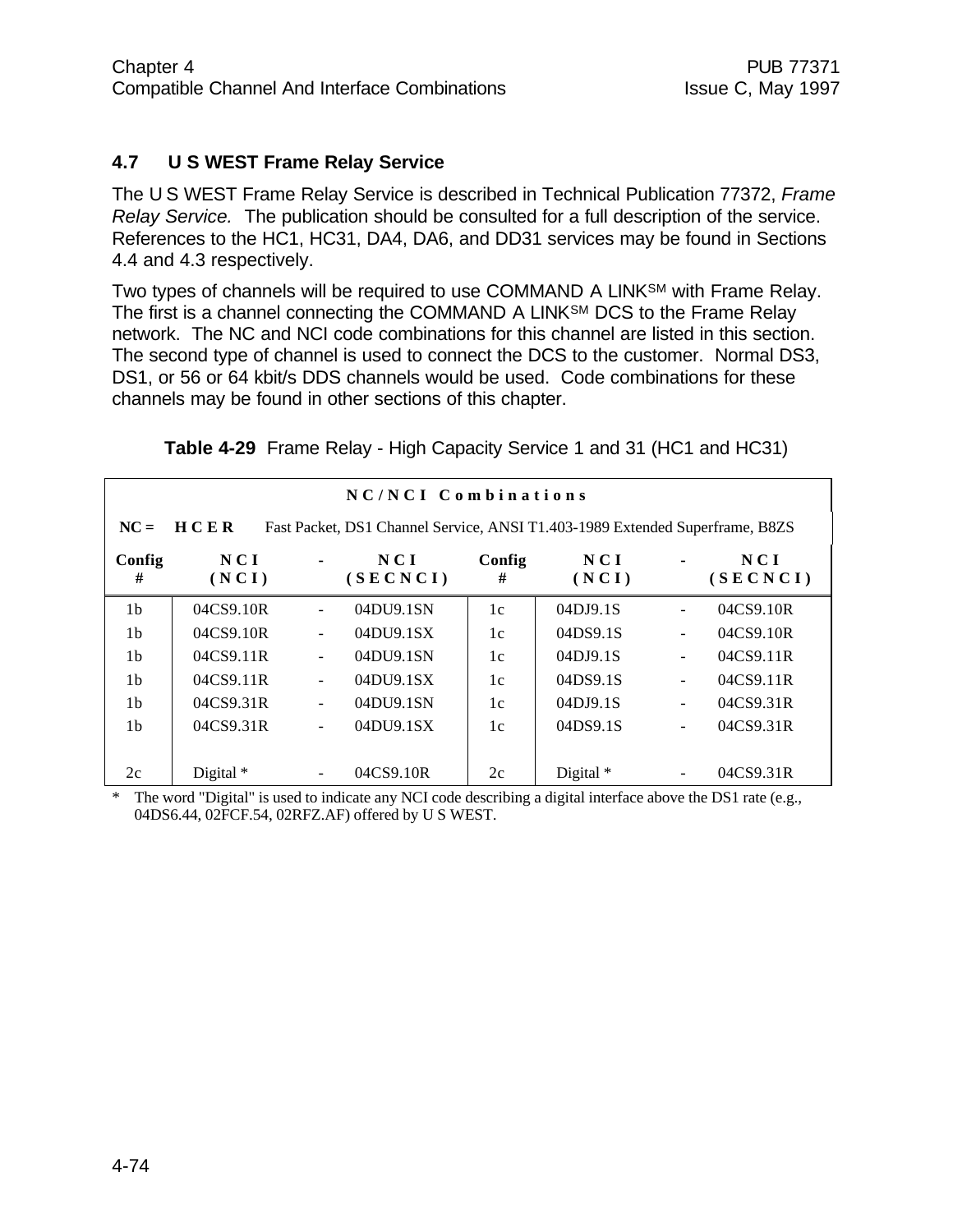**Table 4-30** Frame Relay - Digital Access Service 4 (DA4) - 56 kbit/s

|                | NC/NCI Combinations                                                                  |                                   |             |                |                                     |  |  |  |  |
|----------------|--------------------------------------------------------------------------------------|-----------------------------------|-------------|----------------|-------------------------------------|--|--|--|--|
|                | Fast Packet, 56.0 kbit/s, Two-point<br>$NC = \mathbf{X} \mathbf{H} \cdot \mathbf{R}$ |                                   |             |                |                                     |  |  |  |  |
| Config<br>#    | N C I<br>(NCI)                                                                       | NCI<br>$\blacksquare$<br>(SECNCI) | Config<br># | N C I<br>(NCI) | N C I<br>$\blacksquare$<br>(SECNCI) |  |  |  |  |
| 2 <sub>h</sub> | 04CS9.10R                                                                            | 04DU5.56                          |             |                |                                     |  |  |  |  |

|  | Table 4-31 Frame Relay - Digital Access Service 6 (DA6) - 64 kbit/s |  |  |  |  |  |  |
|--|---------------------------------------------------------------------|--|--|--|--|--|--|
|--|---------------------------------------------------------------------|--|--|--|--|--|--|

| NC/NCI Combinations |                                                       |                                   |             |                |                                     |  |  |  |
|---------------------|-------------------------------------------------------|-----------------------------------|-------------|----------------|-------------------------------------|--|--|--|
|                     | $NC = X D - R$<br>Fast Packet, 64.0 kbit/s, Two-point |                                   |             |                |                                     |  |  |  |
| Config<br>#         | N C I<br>(NCI)                                        | NCI<br>$\blacksquare$<br>(SECNCI) | Config<br># | N C I<br>(NCI) | N C I<br>$\blacksquare$<br>(SECNCI) |  |  |  |
| 2h                  | 04CS9.10R                                             | 04DU5.64 $*$<br>-                 |             |                |                                     |  |  |  |

\* This data rate may not be currently available in all jurisdictions. Formerly used the XE-R NC code.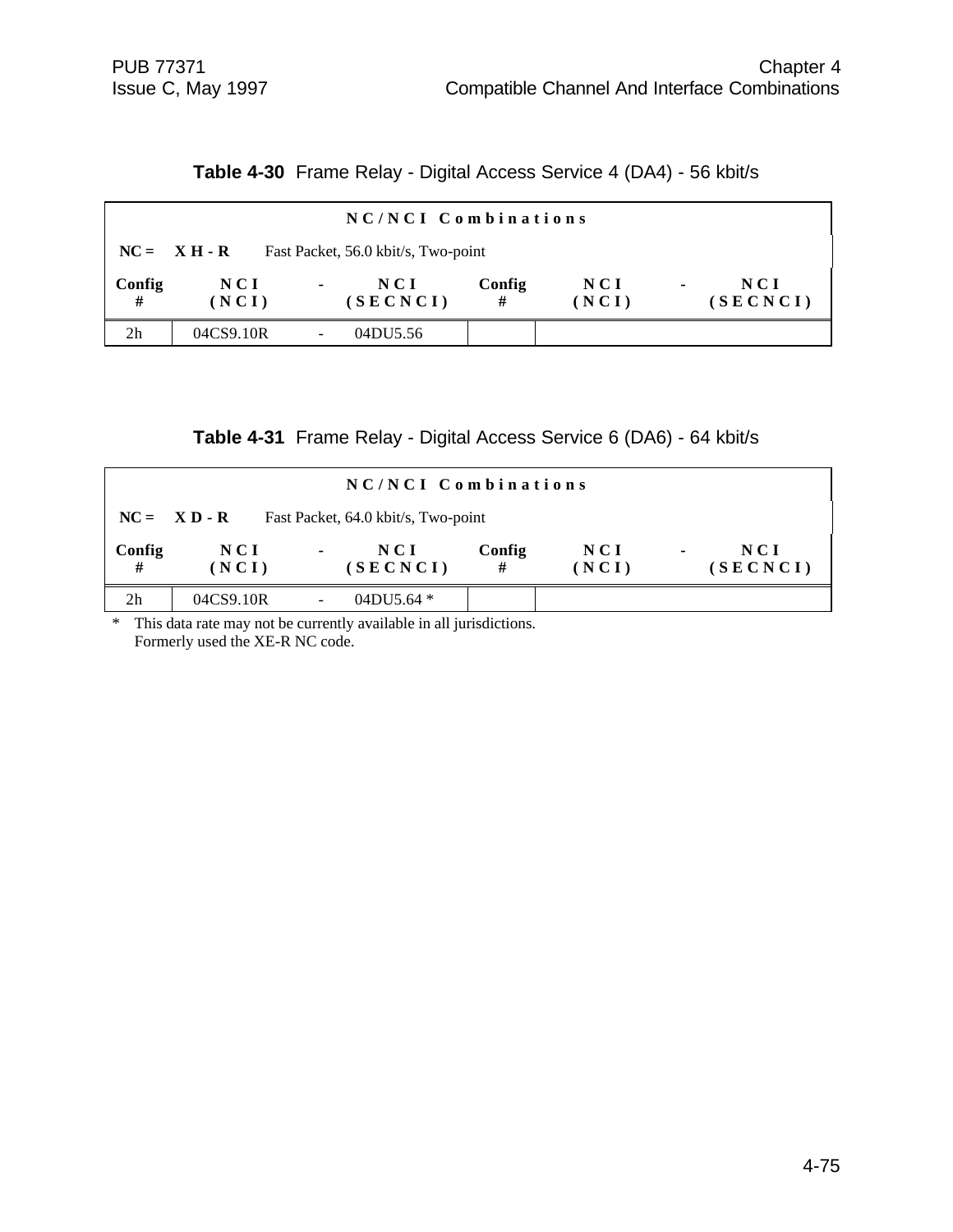#### **4.8 Digital Switched Services**

The basic concept of Digital Switched Services (DSS) was discussed briefly in Section 3.5. Figures 3-1 through 3-4 should be consulted for an understanding of the DSS/COMMAND A LINK<sup>SM</sup> channels. Further information about DSS may be found in PUB 77319, *U S WEST Digital Switched Services*.

#### **4.8.1 Basic Service**

The NC/NCI combinations for the DS1 channels may be found in Table 4-14. The NC codes are of the type HC\_C and HC\_V where the underline represents several values. Valid NC/NCI code combinations for the voice grade circuits are in Table 4-32.

**Table 4-32** Basic Digital Switched Service - Voice Grade Channels

| NC/NCI Combinations |                |                |                                                                                     |  |  |  |  |  |
|---------------------|----------------|----------------|-------------------------------------------------------------------------------------|--|--|--|--|--|
|                     | $NC = U C G F$ |                | CO Switching Function, Loop Start, DTMF, 2-Way                                      |  |  |  |  |  |
|                     | $NC = U C G R$ |                | CO Switching Function, Loop Start, DTMF, Terminate Only                             |  |  |  |  |  |
| $NC =$              | U C G U        |                | CO Switching Function, Loop Start, Originate Only                                   |  |  |  |  |  |
| Config<br>#         | NCI<br>(NCI)   | $\blacksquare$ | Config<br>NCI<br>NCI<br>NCI<br>$\blacksquare$<br>(SECNCI)<br>(NCI)<br>(SECNCI)<br># |  |  |  |  |  |
| 3a                  | 04CS9.10R      |                | Switch *                                                                            |  |  |  |  |  |

\* U S WEST does not use NCI codes at the switch.

|             | NC/NCI Combinations |                                                  |                                                           |                |                                   |  |  |  |  |
|-------------|---------------------|--------------------------------------------------|-----------------------------------------------------------|----------------|-----------------------------------|--|--|--|--|
|             | $NC = U D G G$      | CO Switching Function, Ground Start, DTMF, 2-Way |                                                           |                |                                   |  |  |  |  |
| $NC =$      | UDGS                |                                                  | CO Switching Function, Ground Start, DTMF, Terminate Only |                |                                   |  |  |  |  |
| $NC =$      | UDGV                |                                                  | CO Switching Function, Ground Start, Originate Only       |                |                                   |  |  |  |  |
| Config<br># | NCI<br>(NCI)        | $\blacksquare$                                   | NCI<br>Config<br>(SECNCI)<br>#                            | N C I<br>(NCI) | NCI<br>$\blacksquare$<br>(SECNCI) |  |  |  |  |
| 3a          | 04CS9.10R           | Switch *                                         |                                                           |                |                                   |  |  |  |  |

\* U S WEST does not use NCI codes at the switch.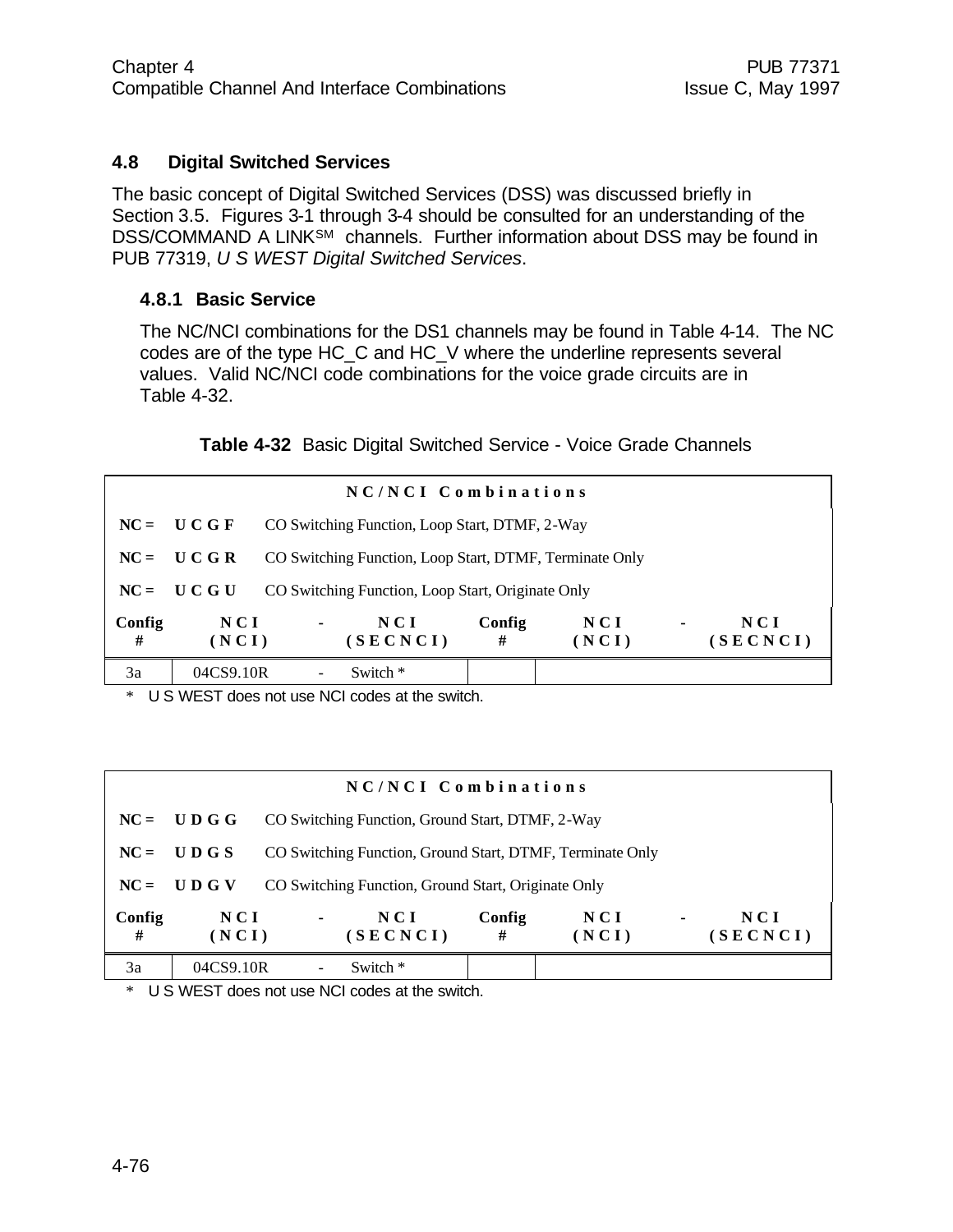#### **4.8.2 Advanced Service**

The NC/NCI combinations for the DS1 channels may be found in Tables 4-14 and 4-33. The NC codes are of the type HC\_C and HC\_D respectively. Valid NC/NCI code combinations for the voice grade circuits are in Table 4-34.

| Table 4-33 DS1 Channels for Advanced Digital Switched Services |  |
|----------------------------------------------------------------|--|
|----------------------------------------------------------------|--|

| NC/NCI Combinations |                                                                                                  |                                   |             |              |                                   |  |  |  |
|---------------------|--------------------------------------------------------------------------------------------------|-----------------------------------|-------------|--------------|-----------------------------------|--|--|--|
|                     | $NC = HC - D$<br>Superframe, Alternate Mark Inversion, and Direct Digital Connection to a Switch |                                   |             |              |                                   |  |  |  |
| Config<br>#         | NCI<br>(NCI)                                                                                     | NCI<br>$\blacksquare$<br>(SECNCI) | Config<br># | NCI<br>(NCI) | NCI<br>$\blacksquare$<br>(SECNCI) |  |  |  |
| 4a                  | 04CS9.10R                                                                                        | Switch *                          |             |              |                                   |  |  |  |

\* U S WEST does not use NCI codes at the switch.

| NC/NCI Combinations |                                                                                                                                          |                |                 |             |                |                                     |  |  |
|---------------------|------------------------------------------------------------------------------------------------------------------------------------------|----------------|-----------------|-------------|----------------|-------------------------------------|--|--|
|                     | $NC = HCDD$<br>ANSI T1.403.1995 Extended Superframe, Alternate Mark Inversion, and Direct Digital<br>Connection to a Switch <sup>+</sup> |                |                 |             |                |                                     |  |  |
| Config<br>#         | N C I<br>(NCI)                                                                                                                           | $\blacksquare$ | NCI<br>(SECNCI) | Config<br># | N C I<br>(NCI) | N C I<br>$\blacksquare$<br>(SECNCI) |  |  |
| 4a                  | 04CS9.10R                                                                                                                                |                | Switch $*$      |             |                |                                     |  |  |

\* U S WEST does not use NCI codes at the switch.

<sup>†</sup> The ESF option may not be available due to the particular switch limitation in the serving CO.

| NC/NCI Combinations |                                                                                                                     |                |                 |             |              |                |                   |  |  |
|---------------------|---------------------------------------------------------------------------------------------------------------------|----------------|-----------------|-------------|--------------|----------------|-------------------|--|--|
|                     | $NC = HCFD$<br>Non-ANSI Extended Superframe, Alternate Mark Inversion, and Direct Digital<br>Connection to a Switch |                |                 |             |              |                |                   |  |  |
| Config<br>#         | NCI<br>(NCI)                                                                                                        | $\blacksquare$ | NCI<br>(SECNCI) | Config<br># | NCI<br>(NCI) | $\blacksquare$ | N C I<br>(SECNCI) |  |  |
| 4a                  | 04CS9.10R                                                                                                           |                | Switch $*$      |             |              |                |                   |  |  |

\* U S WEST does not use NCI codes at the switch.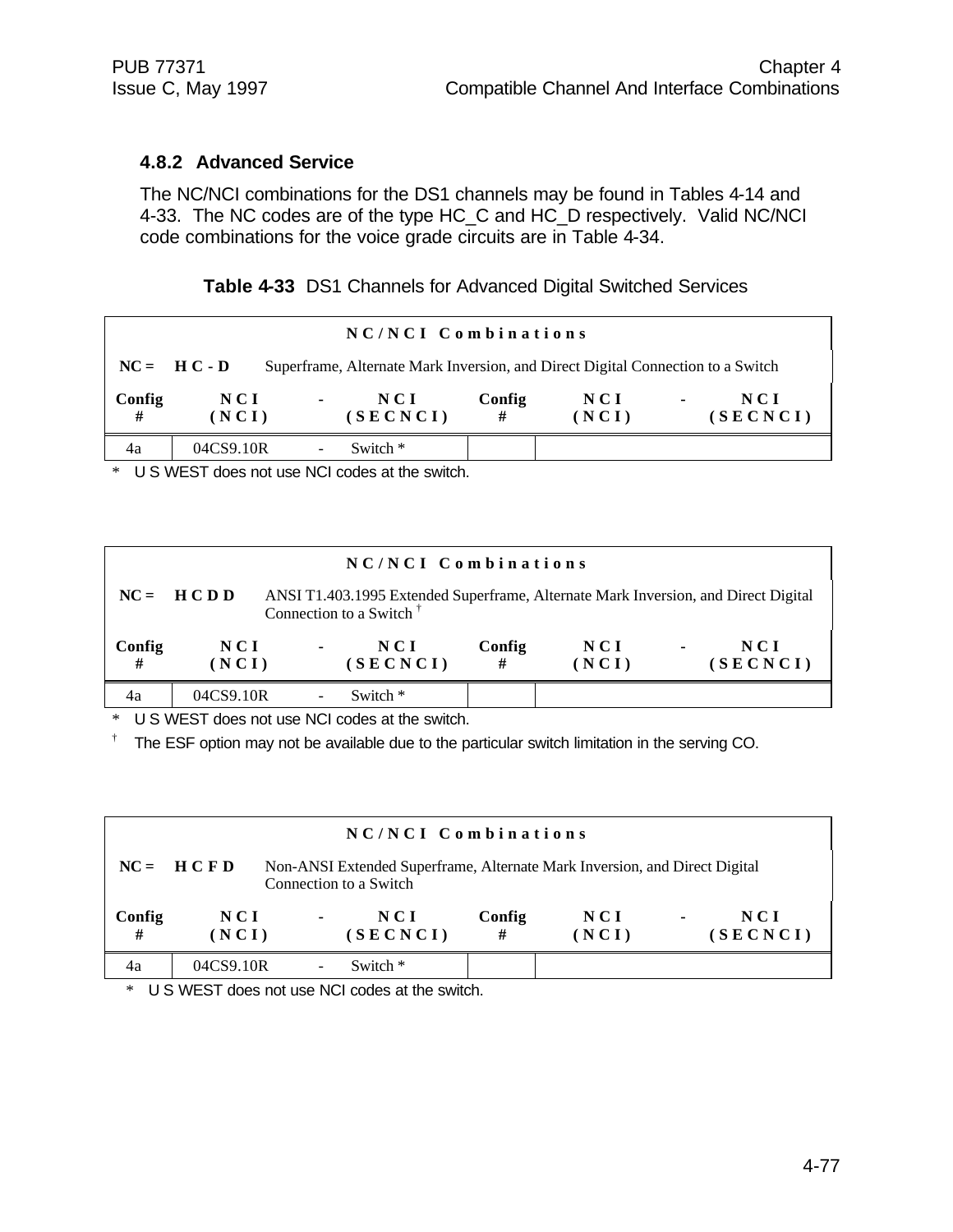Chapter 5 of PUB 77319 should be consulted for further information about the voice grade trunks.

|  | <b>Table 4-34</b> Advanced Digital Switched Service - Voice Grade Channels |  |  |
|--|----------------------------------------------------------------------------|--|--|
|--|----------------------------------------------------------------------------|--|--|

| NC/NCI Combinations |                |                |                                                                    |             |              |                |                 |  |
|---------------------|----------------|----------------|--------------------------------------------------------------------|-------------|--------------|----------------|-----------------|--|
|                     | $NC = U D G T$ |                | CO Switching Function, DID Trunk                                   |             |              |                |                 |  |
|                     | $NC = U D G Y$ |                | CO Switching Function, DOD Trunk with Answer Supervision           |             |              |                |                 |  |
|                     | $NC = U D G M$ |                | CO Switching Function, 2-Way DID/DOD Trunk With Answer Supervision |             |              |                |                 |  |
| Config<br>#         | NCI<br>(NCI)   | $\blacksquare$ | NCI<br>(SECNCI)                                                    | Config<br># | NCI<br>(NCI) | $\blacksquare$ | NCI<br>(SECNCI) |  |
| 4a                  | 04CS9.10R      |                | Switch *                                                           |             |              |                |                 |  |

\* U S WEST does not use NCI codes at the switch.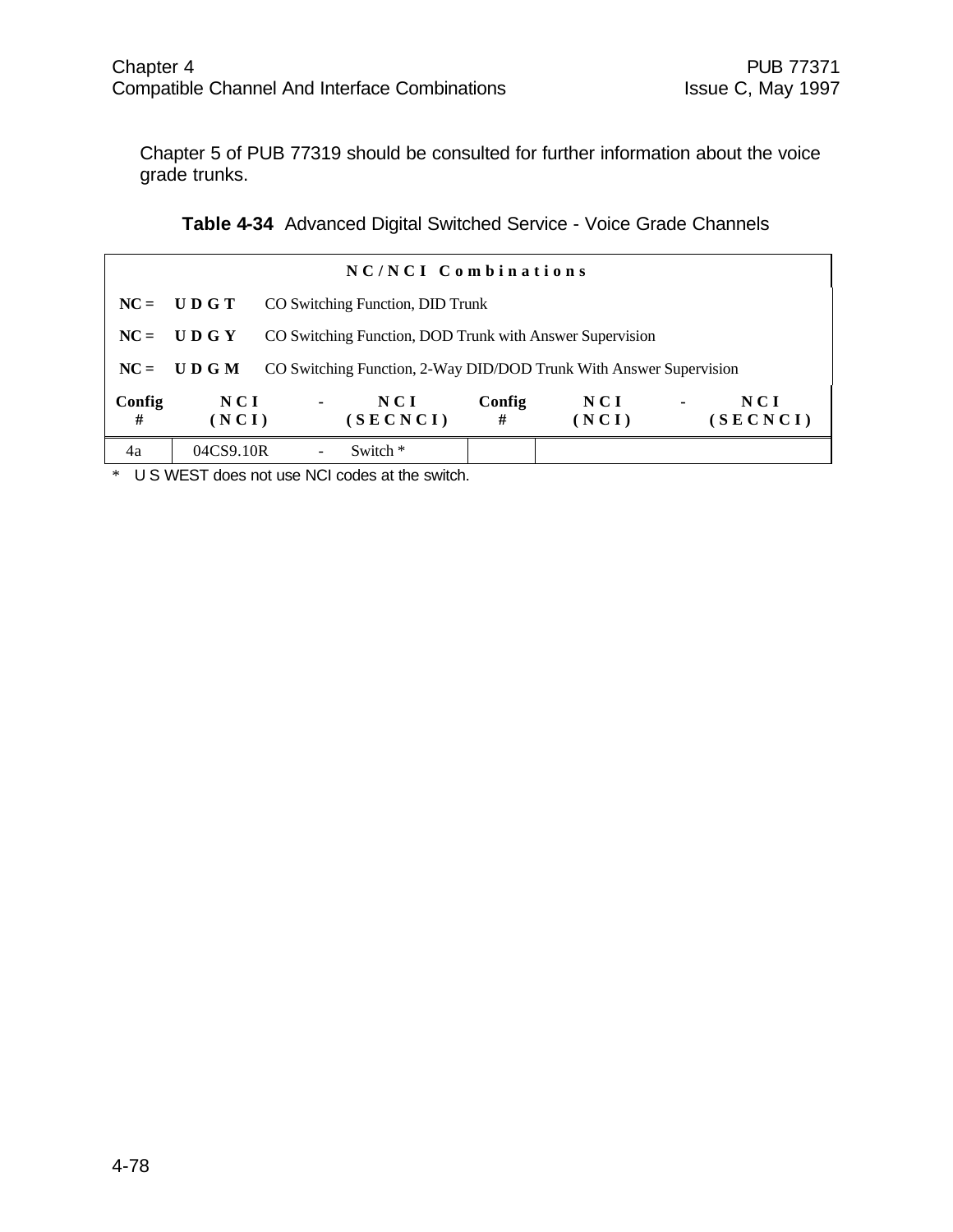#### **4.9 Simultaneous Voice Data Service**

The U S WEST Simultaneous Voice Data Service (SVDS) is an end-to-end digital data transport service which provides simultaneous voice and full duplex data transmission of up to 19.2 kbit/s over a single, non-loaded subscriber cable pair. This service will operate in conjunction with switched voice services such as POTS, Centrex, etc. The voice channel connects to the subscriber line side of a Class 5 Central Office switch and the derived data channel extends dedicated digital transport on the same cable pair used to deliver switched voice services. Further information about SVDS may be found in PUB 77331, *Simultaneous Voice Data Service (SVDS) (Digital Data Over Voice Technology)*.

COMMAND A LINKSM applies only to the derived data channel of this service. This channel is end-to-end compatible with the U S WEST Digital Data Service. Only the customer end is discussed in this section. Figure 4-2 illustrates the application.



\* NC applies to data channel

**Figure 4-2** Simultaneous Voice Data Service (SVDS)

Valid SVDS data NC/NCI combinations are listed in Table 4-35.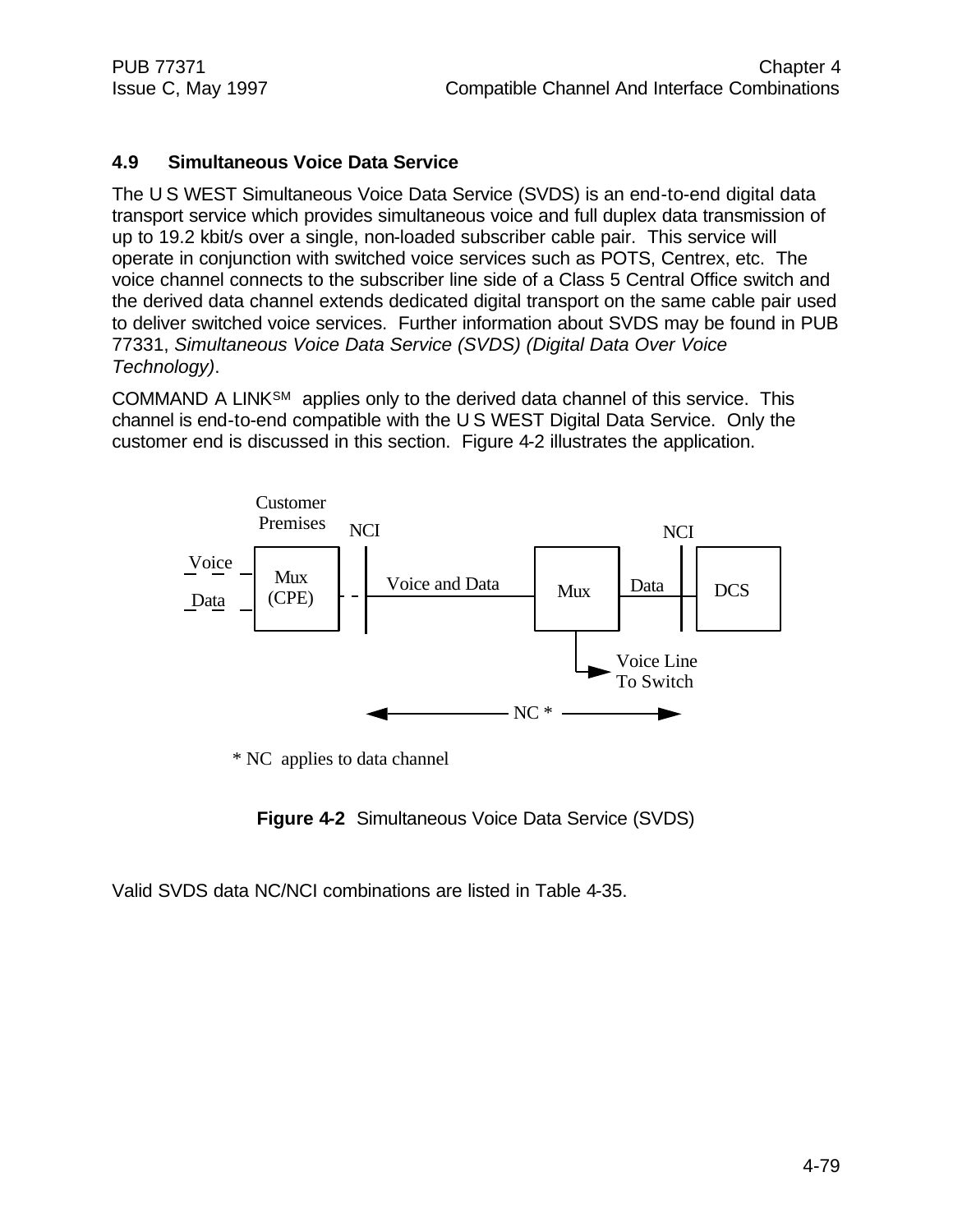|  | <b>Table 4-35</b> Simultaneous Voice Data Service (SVDS) |
|--|----------------------------------------------------------|
|--|----------------------------------------------------------|

|                | NC/NCI Combinations                                             |                                   |             |                |                                     |  |  |  |  |
|----------------|-----------------------------------------------------------------|-----------------------------------|-------------|----------------|-------------------------------------|--|--|--|--|
|                | $NC = X A - C$<br>Two-point 2.4 kbit/s, Customer Reconfigurable |                                   |             |                |                                     |  |  |  |  |
| Config<br>#    | N C I<br>(NCI)                                                  | NCI<br>$\blacksquare$<br>(SECNCI) | Config<br># | N C I<br>(NCI) | N C I<br>$\blacksquare$<br>(SECNCI) |  |  |  |  |
| 2 <sub>h</sub> | 04CS9.10R                                                       | 04DV5.BA                          |             |                |                                     |  |  |  |  |

|                                                                 | NC/NCI Combinations |                                   |             |                     |                                   |  |  |  |  |  |
|-----------------------------------------------------------------|---------------------|-----------------------------------|-------------|---------------------|-----------------------------------|--|--|--|--|--|
| $NC = X B - C$<br>Two-point 4.8 kbit/s, Customer Reconfigurable |                     |                                   |             |                     |                                   |  |  |  |  |  |
| Config<br>#                                                     | NCI<br>(NCI)        | NCI<br>$\blacksquare$<br>(SECNCI) | Config<br># | <b>NCI</b><br>(NCI) | NCI<br>$\blacksquare$<br>(SECNCI) |  |  |  |  |  |
| 2h                                                              | 04CS9.10R           | 04DV5.BB                          |             |                     |                                   |  |  |  |  |  |

| NC/NCI Combinations |                                                                |                           |             |              |                                   |  |  |  |  |
|---------------------|----------------------------------------------------------------|---------------------------|-------------|--------------|-----------------------------------|--|--|--|--|
|                     | $NC = XG - C$<br>Two-point 9.6 kbit/s, Customer Reconfigurable |                           |             |              |                                   |  |  |  |  |
| Config<br>#         | <b>NCI</b><br>(NCI)                                            | NCI<br>$\sim$<br>(SECNCI) | Config<br># | NCI<br>(NCI) | NCI<br>$\blacksquare$<br>(SECNCI) |  |  |  |  |
| 2 <sub>h</sub>      | 04CS9.10R                                                      | 04DV5.BC                  |             |              |                                   |  |  |  |  |

| NC/NCI Combinations |                                                                  |                |                 |             |                |                |                 |  |
|---------------------|------------------------------------------------------------------|----------------|-----------------|-------------|----------------|----------------|-----------------|--|
|                     | $NC = X E - C$<br>Two-point 19.2 kbit/s, Customer Reconfigurable |                |                 |             |                |                |                 |  |
| Config<br>#         | NCI<br>(NCI)                                                     | $\blacksquare$ | NCI<br>(SECNCI) | Config<br># | N C I<br>(NCI) | $\blacksquare$ | NCI<br>(SECNCI) |  |
| 2h                  | 04CS9.10R                                                        |                | 04DY5.BL        |             |                |                |                 |  |

#### 4-80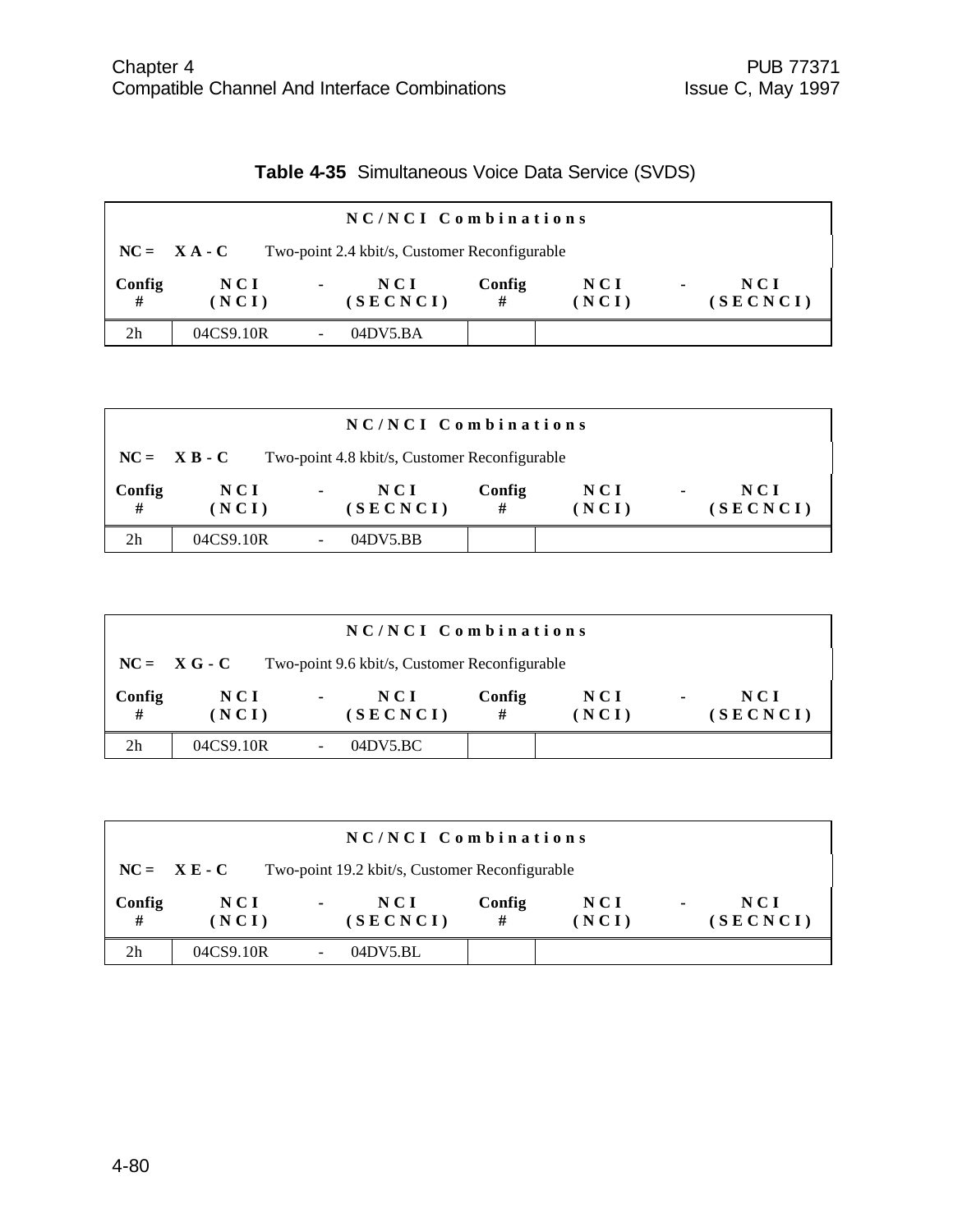#### **4.10 U S WEST Self Healing Network Service**

U S WEST Self Healing Network Service (SHNS) is described in PUB 77332, *U S WEST Self-Healing Network Service (DS1 & DS3).* The SHNS alternatives available with COMMAND A LINKSM are limited to DS1 or DS3 interfaces. The standard service is represented by Configuration 22 in Table 4-1. With COMMAND A LINKSM, the channel is split into two circuits. The first circuit remains a SHNS circuit represented by Configuration 22b or 22c. The second circuit becomes a standard circuit represented by Configurations 1b or 1c.

Central Office multiplexing is also available with SHNS using the NC codes HCPQ and HFPQ. These two are illustrated in Configuration 22a. Applying COMMAND A LINK<sup>SM</sup> to the circuit results in a Configuration 22b or 22c (HCPS or HFPS) and a Configuration 10e. The latter is a standard non-SHNS service.

Tables 4-36 through 4-38 contain the applicable NC/NCI code combinations for SHNS.

| NC/NCI Combinations |                                                            |                          |                 |             |                |                          |                      |  |  |  |
|---------------------|------------------------------------------------------------|--------------------------|-----------------|-------------|----------------|--------------------------|----------------------|--|--|--|
| $NC =$              | HFPS<br>DS1 Channel, Premium Service, Self-Healing Network |                          |                 |             |                |                          |                      |  |  |  |
| Config<br>#         | NCI<br>(NCI)                                               |                          | NCI<br>(SECNCI) | Config<br># | N C I<br>(NCI) |                          | NCI<br>(SECNCI)      |  |  |  |
| 22b                 | 04DS6.44                                                   | $\blacksquare$           | 04CS6.31R       | 22c         | 04CS6.31R      | $\overline{a}$           | 04DS6.44             |  |  |  |
| 22b                 | 04DS6.44                                                   | -                        | 04CS6.33R       | 22c         | 04CS6.33R      | $\overline{\phantom{0}}$ | 04DS6.44             |  |  |  |
| 22b                 | $04DS6.44A*$                                               | $\overline{\phantom{0}}$ | 04CS6.31R       | 22c         | 04CS6.31R      | $\blacksquare$           | 04DS6.44A $*$        |  |  |  |
| 22b                 | $04DS6.44A*$                                               | ÷                        | 04CS6.33R       | 22c         | 04CS6.33R      | ÷,                       | 04DS6.44A $*$        |  |  |  |
| 22b                 | 04DS6.44G *                                                | ÷                        | 04CS6.31R       | 22c         | 04CS6.31R      | ÷,                       | 04DS6.44G $*$        |  |  |  |
| 22b                 | 04DS6.44G *                                                | $\overline{\phantom{a}}$ | 04CS6.33R       | 22c         | 04CS6.33R      | $\overline{\phantom{0}}$ | 04DS6.44G $*$        |  |  |  |
| 22b                 | 04DS6.44N $*$                                              | ÷                        | 04CS6.31R       | 22c         | 04CS6.31R      | $\blacksquare$           | 04DS6.44N $*$        |  |  |  |
| 22b                 | $04DS6.44N*$                                               | Ξ.                       | 04CS6.33R       | 22c         | 04CS6.33R      | $\overline{\phantom{0}}$ | 04DS6.44N $*$        |  |  |  |
| 22b                 | Digital <sup><math>†</math></sup>                          | ۰                        | 04CS6.31R       | 22c         | 04CS6.31R      | ÷                        | Digital $^{\dagger}$ |  |  |  |
| 22b                 | Digital $†$                                                | $\overline{\phantom{a}}$ | 04CS6.33R       | 22c         | 04CS6.33R      | -                        | Digital $†$          |  |  |  |

#### **Table 4-36** Self-Healing Network Service (SHNS) - DS3

These NCI codes represent multiples of the 04DS6.44 interface. This is done for billing and provisioning purposes only and has no technical meaning. See PUB 77324 for further information. The last characters of the codes represent the following values:

 $A = 1$ 

 $G = 12$ 

 $N = 24$ 

† Digital in this application means that the DS3 channels may be further multiplexed to a higher level to be delivered to the Network Interface.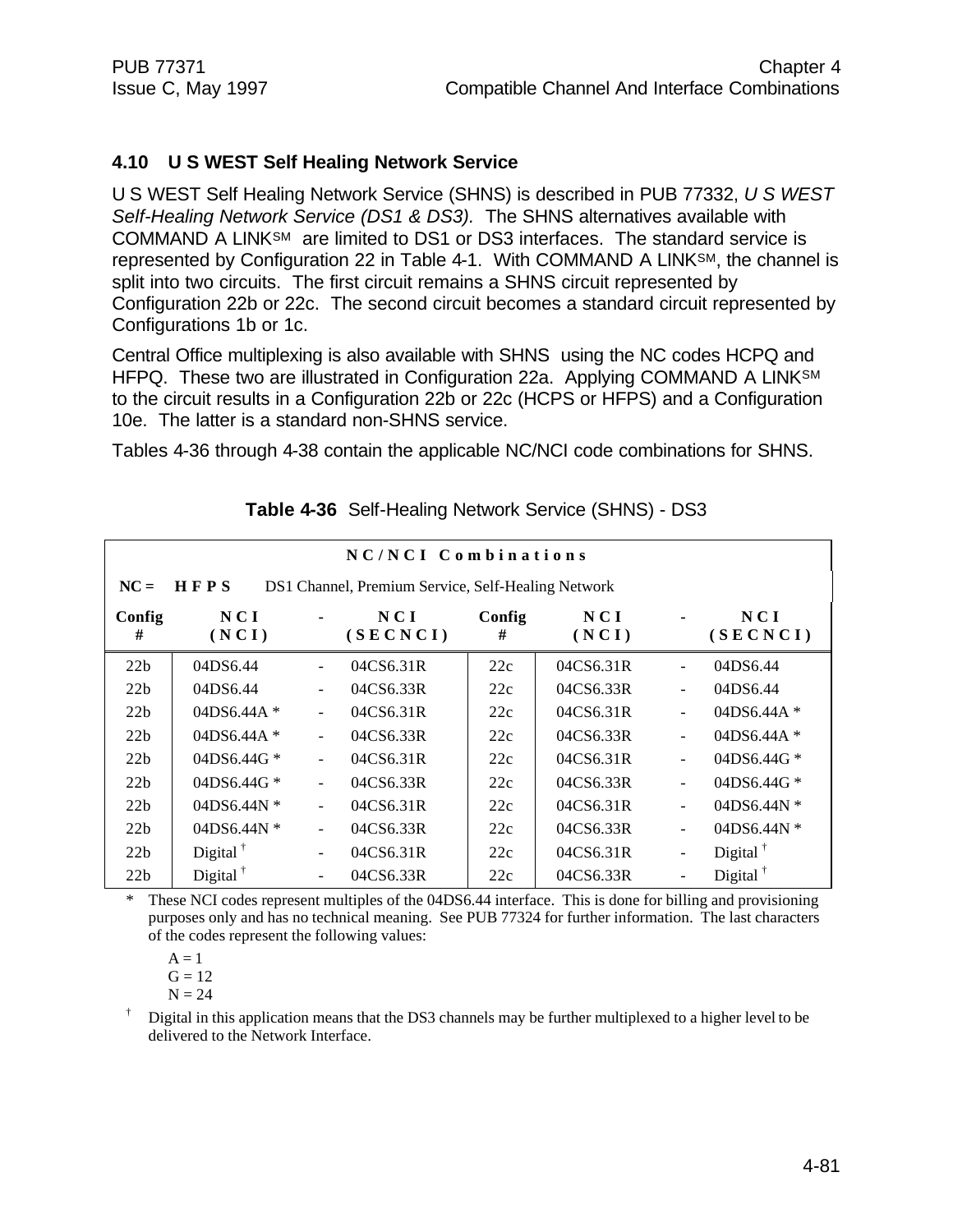|             | NC/NCI Combinations                                        |                              |                 |             |              |                |                 |  |  |  |
|-------------|------------------------------------------------------------|------------------------------|-----------------|-------------|--------------|----------------|-----------------|--|--|--|
| $NC =$      | HCPS<br>DS1 Channel, Premium Service, Self-Healing Network |                              |                 |             |              |                |                 |  |  |  |
| Config<br># | NCI<br>(NCI)                                               |                              | NCI<br>(SECNCI) | Config<br># | NCI<br>(NCI) |                | NCI<br>(SECNCI) |  |  |  |
| 22b         | 04DS9.15                                                   | $\blacksquare$               | 04CS9.10R       | 22c         | 04CS9.10R    | $\blacksquare$ | 04DU9.BN        |  |  |  |
| 22b         | 04DS9.15B                                                  | $\frac{1}{2}$                | 04CS9.10R       | 22c         | 04CS9.10R    | ÷,             | 04DU9.BX        |  |  |  |
| 22b         | 04DS9.15K                                                  | $\blacksquare$               | 04CS9.10R       | 22c         | 04CS9.10R    | ÷,             | 04DU9.CN        |  |  |  |
| 22b         | 04DS9.15S                                                  | $\frac{1}{2}$                | 04CS9.10R       | 22c         | 04CS9.10R    | ÷,             | 04DU9.CX        |  |  |  |
| 22b         | 04DS9.1K                                                   | $\frac{1}{2}$                | 04CS9.10R       | 22c         | 04CS9.10R    | ÷,             | 04DU9.DN        |  |  |  |
| 22b         | 04DS9.1S                                                   | $\blacksquare$               | 04CS9.10R       | 22c         | 04CS9.10R    | ÷,             | 04DU9.DX        |  |  |  |
| 22b         | 04DS9.15                                                   | $\frac{1}{2}$                | 04CS9.11R       | 22c         | 04CS9.10R    |                | 04DU9.SN        |  |  |  |
| 22b         | 04DS9.15B                                                  | $\frac{1}{2}$                | 04CS9.11R       | 22c         | 04CS9.10R    | $\blacksquare$ | 04DU9.SX        |  |  |  |
| 22b         | 04DS9.15K                                                  | $\frac{1}{2}$                | 04CS9.11R       | 22c         | 04CS9.10R    | ÷,             | 04DU9.1KN       |  |  |  |
| 22b         | 04DS9.15S                                                  | $\frac{1}{2}$                | 04CS9.11R       | 22c         | 04CS9.10R    | ÷,             | 04DU9.1KX       |  |  |  |
| 22b         | 04DS9.1K                                                   | $\frac{1}{2}$                | 04CS9.11R       | 22c         | 04CS9.10R    | $\blacksquare$ | 04DU9.1SN       |  |  |  |
| 22b         | 04DS9.1S                                                   | $\blacksquare$               | 04CS9.11R       | 22c         | 04CS9.10R    | ÷,             | 04DU9.1SX       |  |  |  |
| 22b         | 04DS9.15                                                   | $\blacksquare$               | 04CS9.31R       | 22c         | 04CS9.11R    | ÷,             | 04DU9.BN        |  |  |  |
| 22b         | 04DS9.15B                                                  | $\frac{1}{2}$                | 04CS9.31R       | 22c         | 04CS9.11R    | $\blacksquare$ | 04DU9.BX        |  |  |  |
| 22b         | 04DS9.15K                                                  | $\frac{1}{2}$                | 04CS9.31R       | 22c         | 04CS9.11R    | ÷,             | 04DU9.CN        |  |  |  |
| 22b         | 04DS9.15S                                                  | $\blacksquare$               | 04CS9.31R       | 22c         | 04CS9.11R    | ÷,             | 04DU9.CX        |  |  |  |
| 22b         | 04DS9.1K                                                   | $\frac{1}{2}$                | 04CS9.31R       | 22c         | 04CS9.11R    | $\blacksquare$ | 04DU9.DN        |  |  |  |
| 22b         | 04DS9.1S                                                   | $\frac{1}{2}$                | 04CS9.31R       | 22c         | 04CS9.11R    | ÷,             | 04DU9.DX        |  |  |  |
| 22b         | Digital $†$                                                | $\frac{1}{2}$                | 04CS9.10R       | 22c         | 04CS9.11R    | ÷,             | 04DU9.SN        |  |  |  |
| 22b         | Digital $†$                                                | $\frac{1}{2}$                | 04CS9.11R       | 22c         | 04CS9.11R    | ÷,             | 04DU9.SX        |  |  |  |
| 22b         | Digital $†$                                                | $\blacksquare$               | 04CS9.31R       | 22c         | 04CS9.11R    | ÷,             | 04DU9.1KN       |  |  |  |
| 22c         | 04CS9.10R                                                  | $\frac{1}{2}$                | Digital*        | 22c         | 04CS9.11R    | ÷,             | 04DU9.1KX       |  |  |  |
| 22c         | 04CS9.11R                                                  | $\frac{1}{2}$                | Digital *       | 22c         | 04CS9.11R    | ÷,             | 04DU9.1SN       |  |  |  |
| 22c         | 04CS9.31R                                                  | $\overline{\phantom{a}}$     | Digital *       | 22c         | 04CS9.11R    | $\blacksquare$ | 04DU9.1SX       |  |  |  |
| 22c         | 04CS9.31R                                                  | $\overline{\phantom{a}}$     | 04DU9.BN        | 22c         | 04CS9.31R    | ÷,             | 04DU9.SN        |  |  |  |
| 22c         | 04CS9.31R                                                  | $\frac{1}{2}$                | 04DU9.BX        | 22c         | 04CS9.31R    | $\blacksquare$ | 04DU9.SX        |  |  |  |
| 22c         | 04CS9.31R                                                  |                              | 04DU9.CN        | 22c         | 04CS9.31R    |                | 04DU9.1KN       |  |  |  |
| 22c         | 04CS9.31R                                                  | $\qquad \qquad \blacksquare$ | 04DU9.CX        | 22c         | 04CS9.31R    | $\blacksquare$ | 04DU9.1KX       |  |  |  |
| 22c         | 04CS9.31R                                                  | $\blacksquare$               | 04DU9.DN        | 22c         | 04CS9.31R    | ÷,             | 04DU9.1SN       |  |  |  |
| 22c         | 04CS9.31R                                                  | $\overline{\phantom{0}}$     | 04DU9.DX        | 22c         | 04CS9.31R    | $\blacksquare$ | 04DU9.1SX       |  |  |  |

## **Table 4-37** Self-Healing Network Service (SHNS) - DS1

† The word "Digital" is used to indicate any NCI code describing a digital interface above the DS1 rate offered by U S WEST.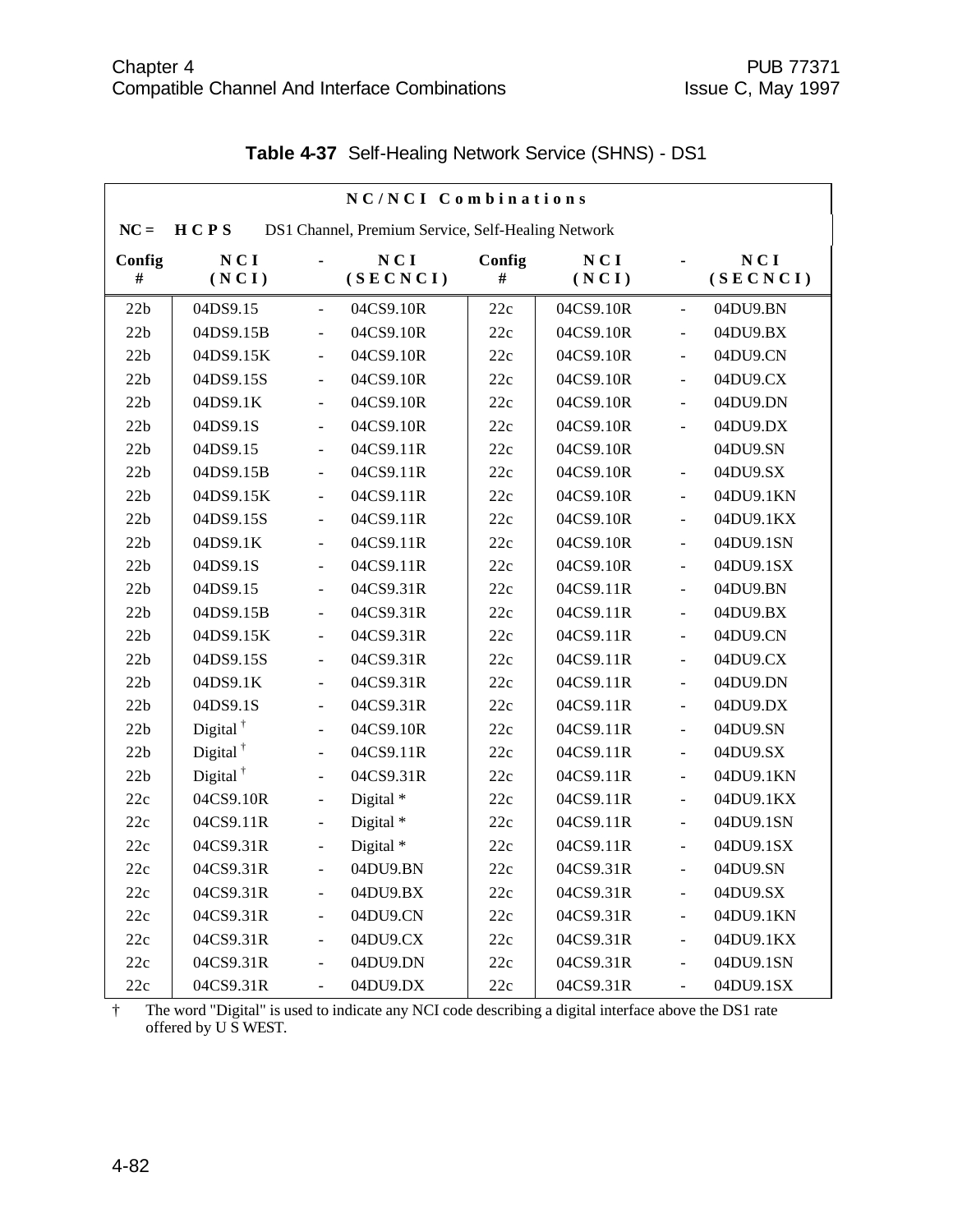#### **4.11 Self-Healing Alternate Route Protection**

Self-Healing Alternate Route Protection is described in PUB 77340, *Self-Healing Alternate Route Protection (SHARP).* SHARP and SHARP PLUS are available with COMMAND A LINKSM in the "One-End-Only" configurations. Applying COMMAND A LINKSM to an "End-To-End" configuration would split the channel into two "One-End-Only" configurations.

SHARP and SHARP PLUS are available with COMMAND A LINK<sup>SM</sup> at the DS1 (Table 4-38) and DS3 (Table 4-39) level. Interoffice Only protection, also known as "Transport Alternate Path Protection", is available only at the DS3 level.

Higher level customer interfaces are available with SHARP. These would involve the use of CO multiplexing. However, the resulting lower level channels would be identified as standard DS1 or DS3 channels and would not use the SHARP NC codes. See the DS1 or DS3 sections of this chapter for appropriate codes.

|             | NC/NCI Combinations                                                                  |                          |                 |             |              |                          |                 |  |  |  |
|-------------|--------------------------------------------------------------------------------------|--------------------------|-----------------|-------------|--------------|--------------------------|-----------------|--|--|--|
| $NC =$      | HCHA<br>DS1 Self Healing & Disaster Recovery (SHARP): Loop Protection, One End Only. |                          |                 |             |              |                          |                 |  |  |  |
| Config<br># | NCI<br>(NCI)                                                                         |                          | NCI<br>(SECNCI) | Config<br># | NCI<br>(NCI) |                          | NCI<br>(SECNCI) |  |  |  |
| 1e          | 04CS9.10R                                                                            | $\blacksquare$           | 04DU9.BN        | 1e          | 04DS9.15     | ÷,                       | 04CS9.10R       |  |  |  |
| 1e          | 04CS9.10R                                                                            | $\blacksquare$           | 04DU9.BX        | 1e          | 04DS9.15     | $\overline{a}$           | 04CS9.11R       |  |  |  |
| 1e          | 04CS9.11R                                                                            | $\overline{\phantom{a}}$ | 04DU9.BN        | 1e          | 04DS9.15     | $\blacksquare$           | 04CS9.31R       |  |  |  |
| 1e          | 04CS9.11R                                                                            | $\frac{1}{2}$            | 04DU9.BX        | 1e          | 04DS9.15K    | $\frac{1}{2}$            | 04CS9.10R       |  |  |  |
| 1e          | 04CS9.31R                                                                            |                          | 04DU9.BN        | 1e          | 04DS9.15K    | $\blacksquare$           | 04CS9.11R       |  |  |  |
| 1e          | 04CS9.31R                                                                            | $\blacksquare$           | 04DU9.BX        | 1e          | 04DS9.15K    | $\blacksquare$           | 04CS9.31R       |  |  |  |
|             |                                                                                      |                          |                 | 1e          | 04DS9.15S    | $\overline{\phantom{a}}$ | 04CS9.10R       |  |  |  |
|             |                                                                                      |                          |                 | 1e          | 04DS9.15S    | $\frac{1}{2}$            | 04CS9.11R       |  |  |  |
|             |                                                                                      |                          |                 | 1e          | 04DS9.15S    |                          | 04CS9.31R       |  |  |  |
| 1e          | 04CS9.10R                                                                            |                          | 04DU9.CN        | 1e          | 04CS9.10R    | $\overline{a}$           | 04DU9.SN        |  |  |  |
| 1e          | 04CS9.10R                                                                            | $\overline{\phantom{a}}$ | 04DU9.CX        | 1e          | 04CS9.10R    | $\overline{\phantom{a}}$ | 04DU9.SX        |  |  |  |
| 1e          | 04CS9.11R                                                                            | $\overline{\phantom{a}}$ | 04DU9.CN        | 1e          | 04CS9.11R    | $\overline{\phantom{a}}$ | 04DU9.SN        |  |  |  |
| 1e          | 04CS9.11R                                                                            |                          | 04DU9.CX        | 1e          | 04CS9.11R    | $\overline{a}$           | 04DU9.SX        |  |  |  |
| 1e          | 04CS9.31R                                                                            |                          | 04DU9.CN        | 1e          | 04CS9.31R    | $\blacksquare$           | 04DU9.SN        |  |  |  |
| 1e          | 04CS9.31R                                                                            |                          | 04DU9.CX        | 1e          | 04CS9.31R    |                          | 04DU9.SX        |  |  |  |

**Table 4-38** Self-Healing Alternate Route Protection (SHARP) - DS1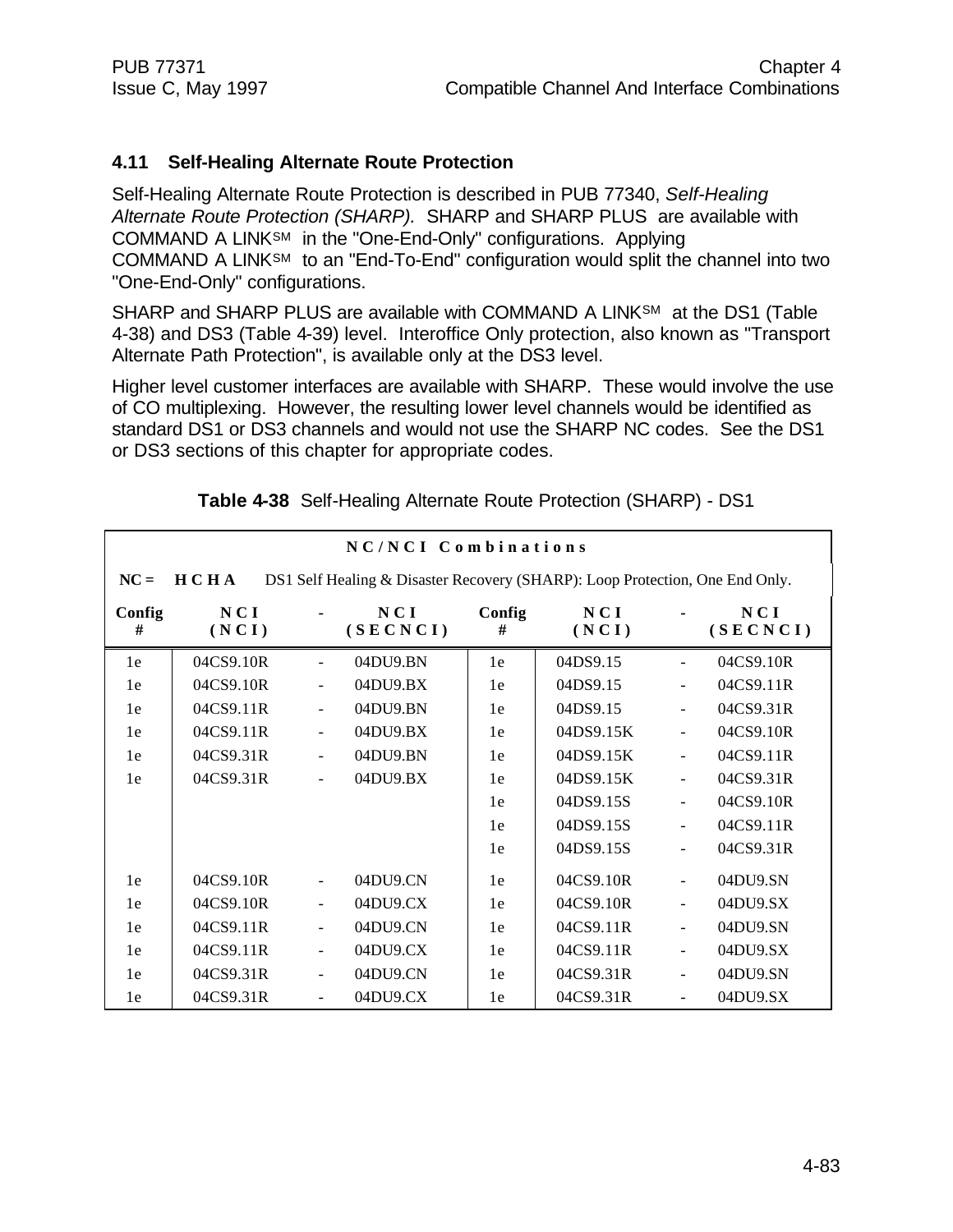|             | NC/NCI Combinations                                                                                                                                                     |                          |                 |                |              |                          |                 |  |  |  |
|-------------|-------------------------------------------------------------------------------------------------------------------------------------------------------------------------|--------------------------|-----------------|----------------|--------------|--------------------------|-----------------|--|--|--|
| $NC =$      | <b>HCHD</b><br>DS1 Self Healing & Disaster Recovery (SHARP): Loop Protection, (One End) and<br>Interoffice Facilities Protection (i.e. Serving Wire Center Protection). |                          |                 |                |              |                          |                 |  |  |  |
| Config<br># | NCI<br>(NCI)                                                                                                                                                            |                          | NCI<br>(SECNCI) | Config<br>#    | NCI<br>(NCI) |                          | NCI<br>(SECNCI) |  |  |  |
| 1g          | 04CS9.10R                                                                                                                                                               | $\overline{\phantom{a}}$ | 04DU9.BN        | 1g             | 04DS9.15     | $\frac{1}{2}$            | 04CS9.10R       |  |  |  |
| 1g          | 04CS9.10R                                                                                                                                                               |                          | 04DU9.BX        | 1g             | 04DS9.15     | $\overline{a}$           | 04CS9.11R       |  |  |  |
| 1g          | 04CS9.11R                                                                                                                                                               | $\overline{\phantom{a}}$ | 04DU9.BN        | 1 <sub>g</sub> | 04DS9.15     | $\blacksquare$           | 04CS9.31R       |  |  |  |
| 1g          | 04CS9.11R                                                                                                                                                               | $\frac{1}{2}$            | 04DU9.BX        | 1g             | 04DS9.15K    | ÷,                       | 04CS9.10R       |  |  |  |
| 1g          | 04CS9.31R                                                                                                                                                               | $\overline{\phantom{a}}$ | 04DU9.BN        | 1g             | 04DS9.15K    | $\blacksquare$           | 04CS9.11R       |  |  |  |
| 1g          | 04CS9.31R                                                                                                                                                               |                          | 04DU9.BX        | 1g             | 04DS9.15K    | $\blacksquare$           | 04CS9.31R       |  |  |  |
|             |                                                                                                                                                                         |                          |                 | 1g             | 04DS9.15S    | $\blacksquare$           | 04CS9.10R       |  |  |  |
|             |                                                                                                                                                                         |                          |                 | 1g             | 04DS9.15S    | $\blacksquare$           | 04CS9.11R       |  |  |  |
|             |                                                                                                                                                                         |                          |                 | 1g             | 04DS9.15S    | $\blacksquare$           | 04CS9.31R       |  |  |  |
| 1g          | 04CS9.10R                                                                                                                                                               |                          | 04DU9.CN        | 1 <sub>g</sub> | 04CS9.10R    | $\blacksquare$           | 04DU9.SN        |  |  |  |
| 1g          | 04CS9.10R                                                                                                                                                               |                          | 04DU9.CX        | 1g             | 04CS9.10R    | ÷,                       | 04DU9.SX        |  |  |  |
| 1g          | 04CS9.11R                                                                                                                                                               | $\overline{\phantom{a}}$ | 04DU9.CN        | 1g             | 04CS9.11R    | $\overline{\phantom{a}}$ | 04DU9.SN        |  |  |  |
| 1g          | 04CS9.11R                                                                                                                                                               |                          | 04DU9.CX        | 1g             | 04CS9.11R    |                          | 04DU9.SX        |  |  |  |
| 1g          | 04CS9.31R                                                                                                                                                               | $\overline{\phantom{a}}$ | 04DU9.CN        | 1g             | 04CS9.31R    | $\frac{1}{2}$            | 04DU9.SN        |  |  |  |
| 1g          | 04CS9.31R                                                                                                                                                               |                          | 04DU9.CX        | 1g             | 04CS9.31R    | $\blacksquare$           | 04DU9.SX        |  |  |  |

#### **Table 4-38** Self-Healing Alternate Route Protection (SHARP) - DS1 (Continued)

**Table 4-39** Self-Healing Alternate Route Protection (SHARP) - DS3

| NC/NCI Combinations |             |  |                                                                                                                                                                                                     |        |          |  |           |  |
|---------------------|-------------|--|-----------------------------------------------------------------------------------------------------------------------------------------------------------------------------------------------------|--------|----------|--|-----------|--|
| $NC =$              | <b>HFHA</b> |  | DS3 Self Healing & Disaster Recovery (SHARP): Loop Protection, (One End) and<br>Interoffice Facilities Protection                                                                                   |        |          |  |           |  |
| $NC =$              | <b>HFH.</b> |  | DS3 Self Healing & Disaster Recovery (SHARP): Loop Protection, (One End) and<br>Interoffice Facilities Protection Including Interoffice Protection<br>( <i>i.e.</i> Serving Wire Center Protection) |        |          |  |           |  |
| $NC =$              | HFHT        |  | DS3 Self Healing & Disaster Recovery (SHARP): Interoffice Protection only.<br>(Transport Alternate Path Protection)                                                                                 |        |          |  |           |  |
| Config              | NCI         |  | N C I                                                                                                                                                                                               | Config | NCI      |  | NCI       |  |
| #                   | (NCI)       |  | (SECNCI)                                                                                                                                                                                            | #      | (NCI)    |  | (SECNCI)  |  |
| 1g                  | 04CS6.31R   |  | 04DS6.44                                                                                                                                                                                            | 1g     | 04DS6.44 |  | 04CS6.31R |  |
| 1g                  | 04CS6.33R   |  | 04DS6.44                                                                                                                                                                                            | 1g     | 04DS6.44 |  | 04CS6.33R |  |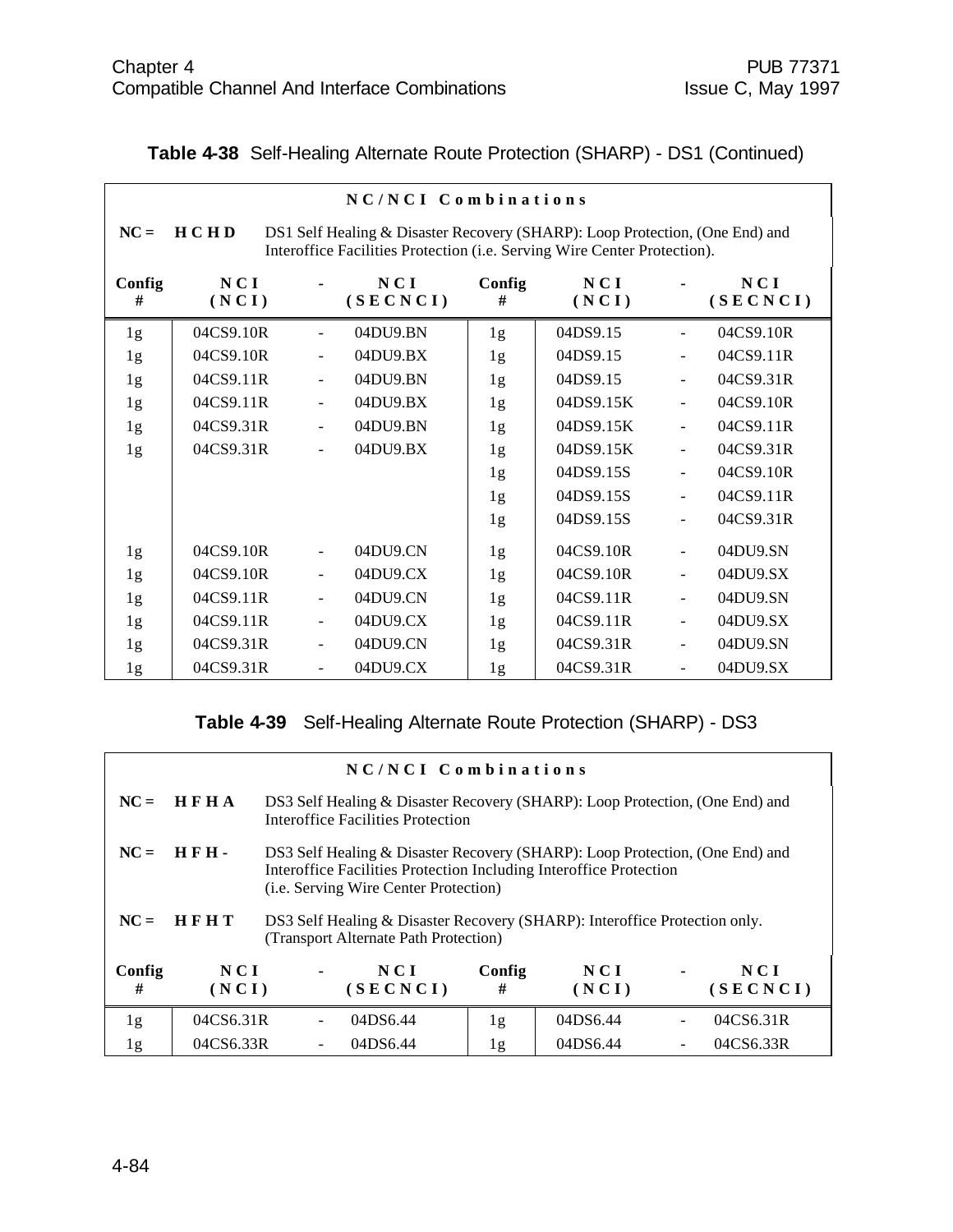## **CONTENTS**

# **Chapter and Section**

5.

# Page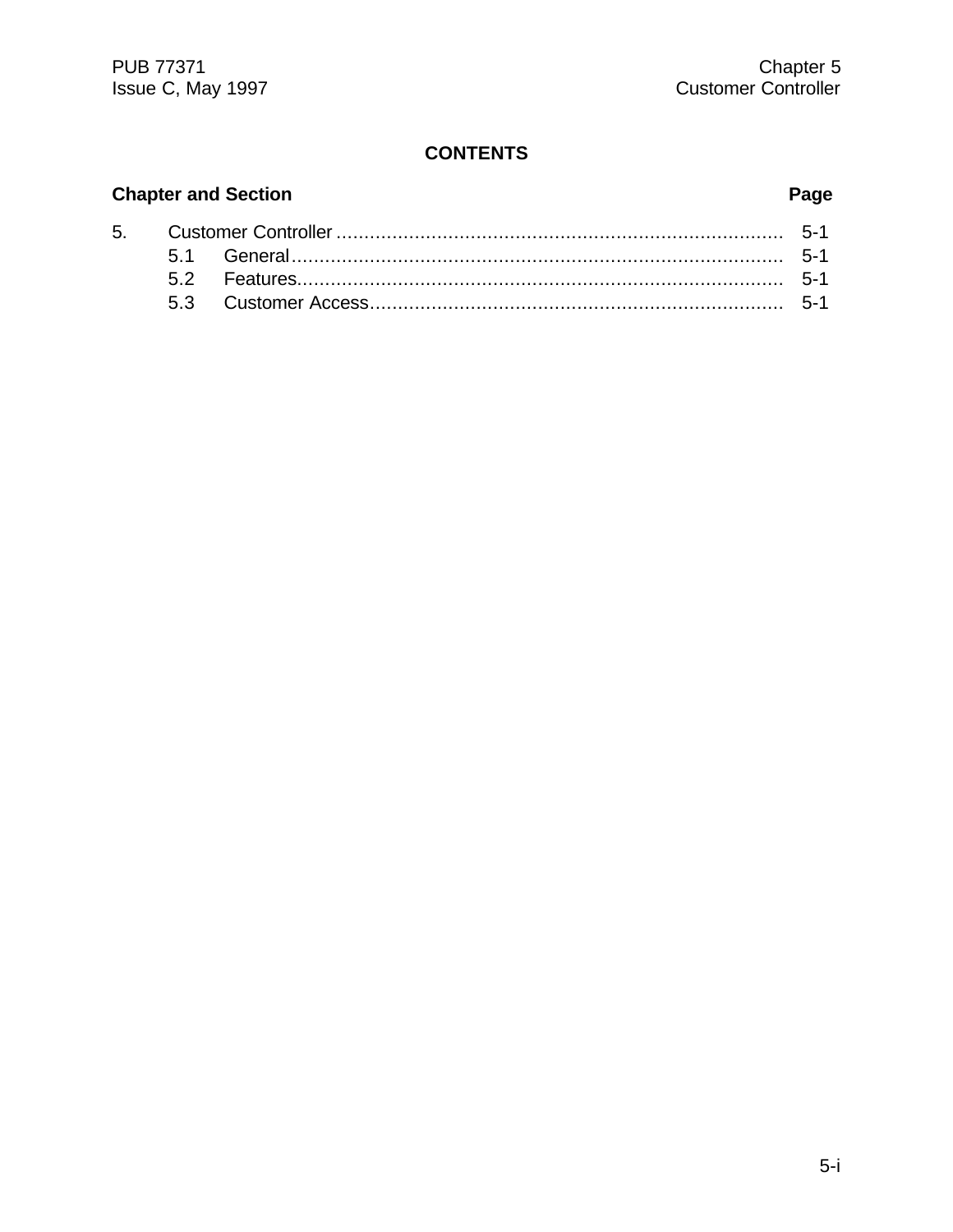#### **5. Customer Controller**

#### **5.1 General**

The Customer Controller is the device which the customer accesses and uses to control the connections in the Digital Cross-connect System (DCS) or other Intelligent Network Element device.

Network control is provided by the FLEXCOMTM/linc software. This software provides the partitioning to separate different customer's networks so that one customer can not access another customer's network. Connections between different customer's networks may be made only by using the Virtual Ports as described in Chapter 2. Virtual ports are permitted only with the two customer's mutual consent.

The FLEXCOMTM/linc software provides a menu-driven means of using the Customer Controller and controlling the connections within the DCSs. On-line Help is available to aid in answering questions.

One of the primary functions of the FLEXCOMTM/linc software is to convert customer names and commands into the proper syntax for operating the DCS.

#### **5.2 Features**

The Customer Controller resides on a highly reliable fault tolerant computer. The design objective of the system is to provide continuous system availability by isolating single failures and corrupted data.

The system has redundant hardware with self-checking components.

The system software supports fault tolerance in both hardware and system software. Automatic multiprocessor load balancing is supported. Additional hardware may be added without disrupting the system.

#### **5.3 Customer Access**

There are two methods of accessing the Customer Controller: dial-up and via an attendant.

The dial-up method is available using an analog asynchronous ASCII modem using a terminal or personal computer that can emulate a VT100 terminal. The dial-up data link operates at data rates from 1200 to 9600 baud. Security is maintained by User ID and password protection. The dial-up method is available twenty-four hours a day.

Customers may also have an attendant make needed changes in the network crossconnects. Attendant access is available during normal working hours.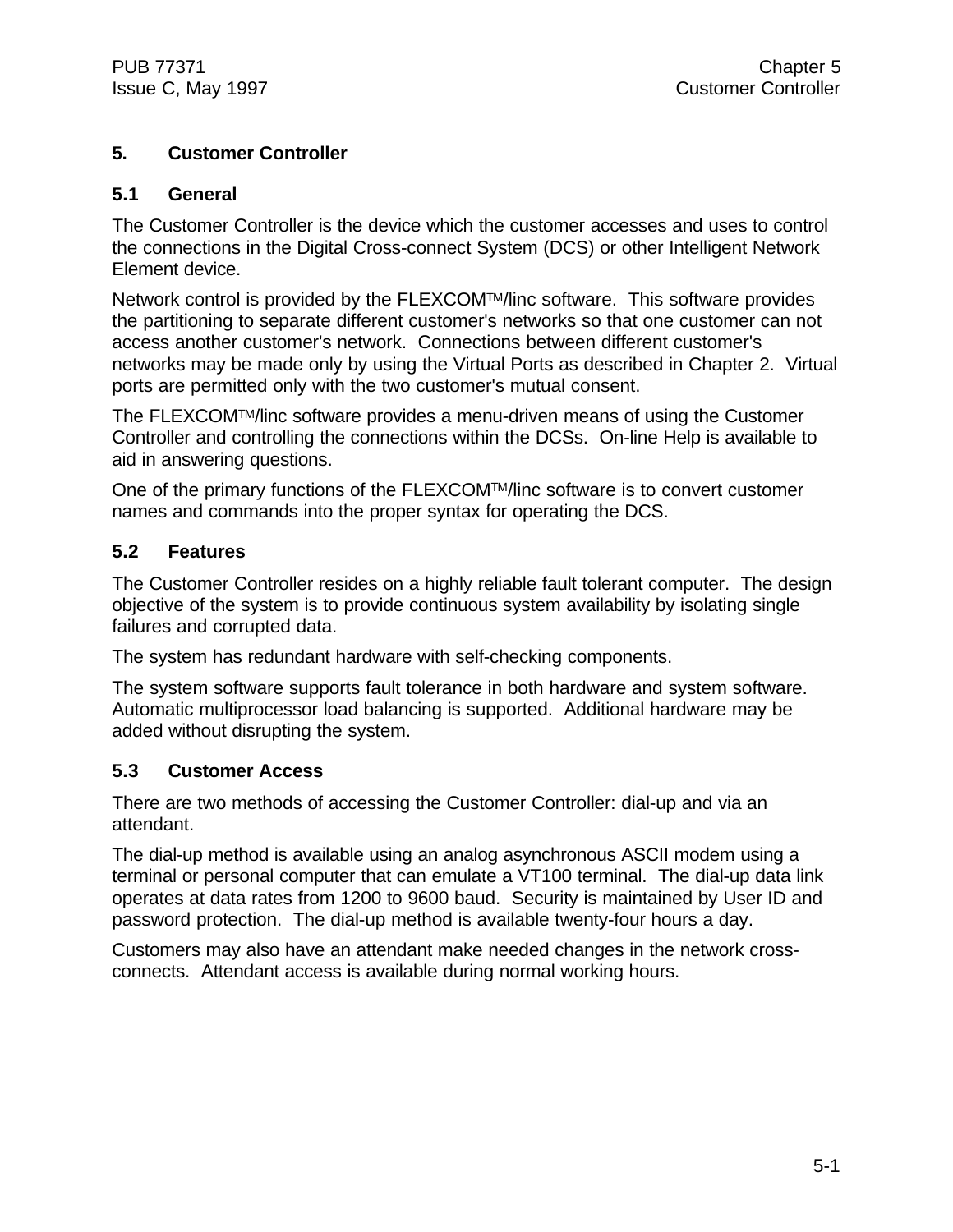## **CONTENTS**

# **Chapter and Section**

# Page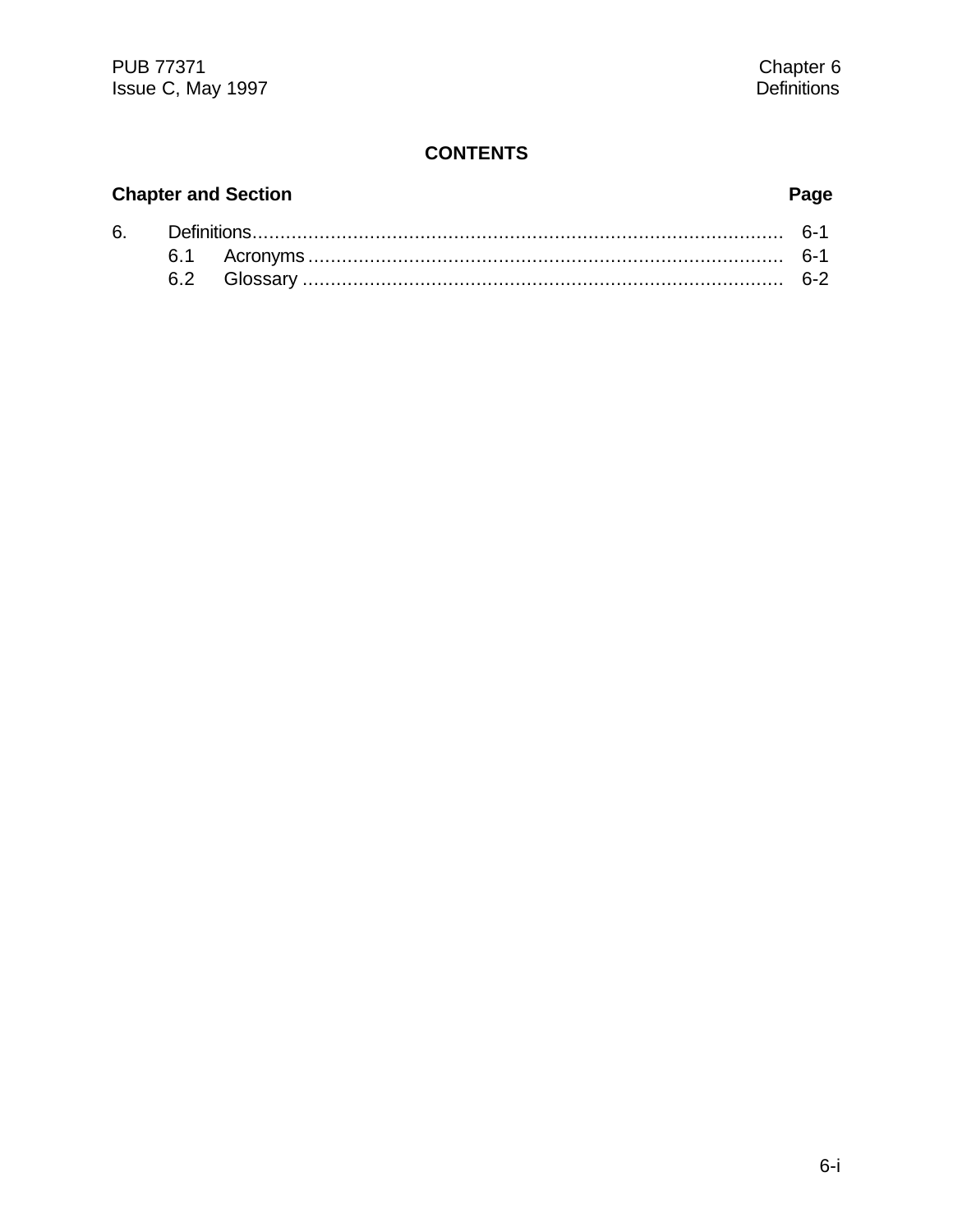#### **6. Definitions**

There are terms used in this document that are not defined in this chapter. It is suggested that the reader go to the Technical Publication about the service being discussed for a better understanding.

#### **6.1 Acronyms**

| AMI             | <b>Alternate Mark Inversion</b>                      |
|-----------------|------------------------------------------------------|
| <b>ANSI</b>     | America National Standards Institute                 |
| B8ZS            | <b>Bipolar with 8 Zero Substitution</b>              |
| CCC             | <b>Clear Channel Capability</b>                      |
| CO              | <b>Central Office</b>                                |
| <b>CPE</b>      | <b>Customer Provided Equipment</b>                   |
| <b>DCS</b>      | <b>Digital Cross-Connect System</b>                  |
| <b>DDS</b>      | <b>Digital Data Service</b>                          |
| <b>DID</b>      | <b>Direct Inward Dialing</b>                         |
| <b>DOD</b>      | <b>Direct Outward Dialing</b>                        |
| <b>DSS</b>      | <b>Digital Switched Service</b>                      |
| DS <sub>0</sub> | Digital Signal Level 0 (64 kbit/s) (1 voice channel) |
| DS <sub>1</sub> | Digital Signal Level 1 (1.544 Mbit/s)                |
| DS <sub>3</sub> | Digital Signal Level 3 (44.736 Mbit/s)               |
| <b>DTMF</b>     | Dual Tone Multifrequency Signaling                   |
| EU-POT          | <b>End-User-Point of Termination</b>                 |
| <b>FCC</b>      | <b>Federal Communications Commission</b>             |
| <b>FLEXCOM</b>  | Flexible Network Control (Formerly FLEX-NET)         |
| <b>IC/IEC</b>   | Interexchange Carrier                                |
| kbit/s          | kilobits per second (1,000 bit/s)                    |
| <b>LEC</b>      | Local Exchange Carrier                               |
| <b>NC</b>       | <b>Network Channel</b>                               |
| <b>NCI</b>      | <b>Network Channel Interface</b>                     |
| N <sub>l</sub>  | <b>Network Interface</b>                             |
| <b>SHARP</b>    | Self-Healing Alternate Route Protection              |
| <b>SHNS</b>     | <b>Self-Healing Network Services</b>                 |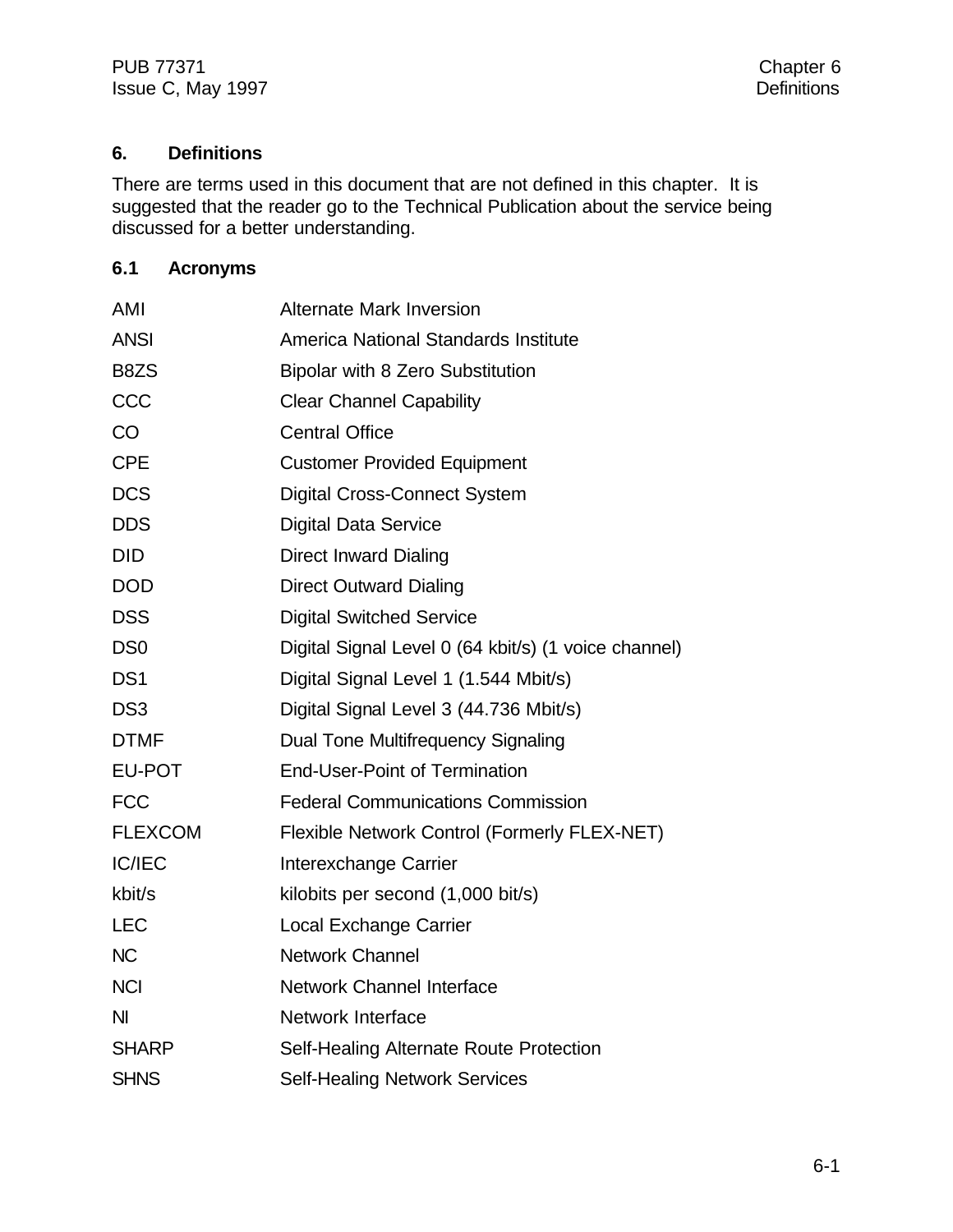| <b>SVDS</b> | Simultaneous Voice and Data Service  |
|-------------|--------------------------------------|
| <b>WATS</b> | Wide Area Telecommunications Service |

#### **6.2 Glossary**

#### **Alternate Mark Inversion (AMI)**

A one (mark) pulse which is the opposite polarity as its predecessor.

#### **American National Standard Institute (ANSI)**

An organization supported by the telecommunications industry to establish performance and interface standards.

#### **Bipolar With 8 Zero Substitution (B8ZS)**

Bipolar 8 Zero Substitution is an application of BPRZ and is an exception to the Alternate Mark Inversion (AMI) line-code rule. It is one method for providing bit independence for digital transmission by providing a minimum 1s density of 1 in 8 bits.

#### **Bridging (Multipoint Service)**

Denotes the process of connecting three or more customer locations.

#### **Carrier**

An organization whose function is to provide telecommunications services. Examples are: Local Exchange Carriers, Interexchange Carriers, Cellular Carriers, etc.

#### **Central Office (CO)**

A local switching system (or a portion thereof) and it's associated equipment locate at a wire center.

#### **Channel**

An electrical or photonic, in the case of fiber optic based transmission systems, communications path between two or more points of termination.

#### **Clear Channel Capability (CCC)**

A characteristic of a transmission path in which the bit positions allocated for customer data may represent any combination of zeroes and ones.

#### **Conditioning**

Denotes an enhancement to the transmission performance of a voice band channel. Parameter(s) affected are attenuation distortion, envelope delay distortion and noise.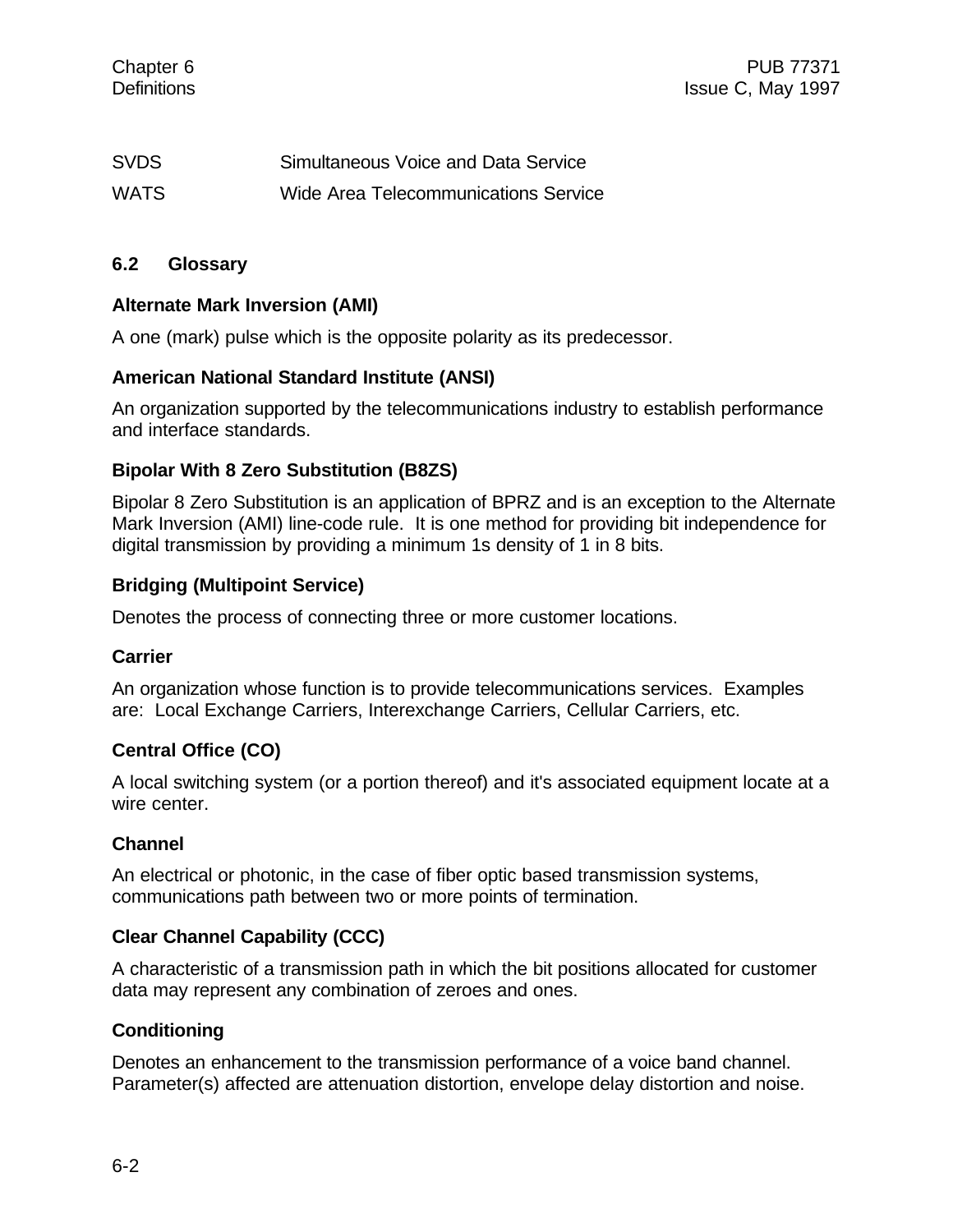#### **Customers**

Denotes any individual, partnership or corporation who subscribes to the services provided by U S WEST customers are divided into two distinct and separate categories: (1) carriers, who provide interexchange services for hire for others, and (2) End-Users, who request services only for their own use.

#### **Customer Installation (CI)**

Equipment and wiring at the customer's location on the customer side of the Network Interface.

#### **Customer Interface**

The interface with a customer at a point of termination.

#### **Customer Provided Equipment (CPE)**

Equipment owned and maintained by the customer and located on their side of the End-User Point of Termination (EU-POT) network interface. In the U S WEST Digital Data Service application, CPE typically includes the DSU (CSU/DSU) and data terminal equipment which are connected to the channel.

#### **Data Enhancement (End-Link, Mid-Link Applications)**

This option provides improved attenuation distortion requirements and establishes limits for envelope delay distortion, phase jitter, and intermodulation distortion.

#### **Digital Cross-Connect System (DCS)**

An intelligent (processor controlled) digital terminal that provides the capability to perform electronic cross-connects on digital channels operating at or below the bit rate of the transport systems terminated on the unit. This unit may also provide other features, e.g., bridging.

#### **Digital Hierarchy Level**

The level in the digital hierarchy. The levels and the respective bit rates are:

| Level             | <b>Bit Rate</b> | Level           | <b>Bit Rate</b> |
|-------------------|-----------------|-----------------|-----------------|
| D <sub>S0</sub>   | 64.0 kbit/s     | DS <sub>3</sub> | 44.736 Mbit/s   |
| DS <sub>1</sub>   | 1.544 Mbit/s    | DS4NA           | 139.264 Mbit/s  |
| DS <sub>1</sub> C | 3.152 Mbit/s    | DS4             | 274.176 Mbit/s  |
| DS <sub>2</sub>   | 6.312 Mbit/s    |                 |                 |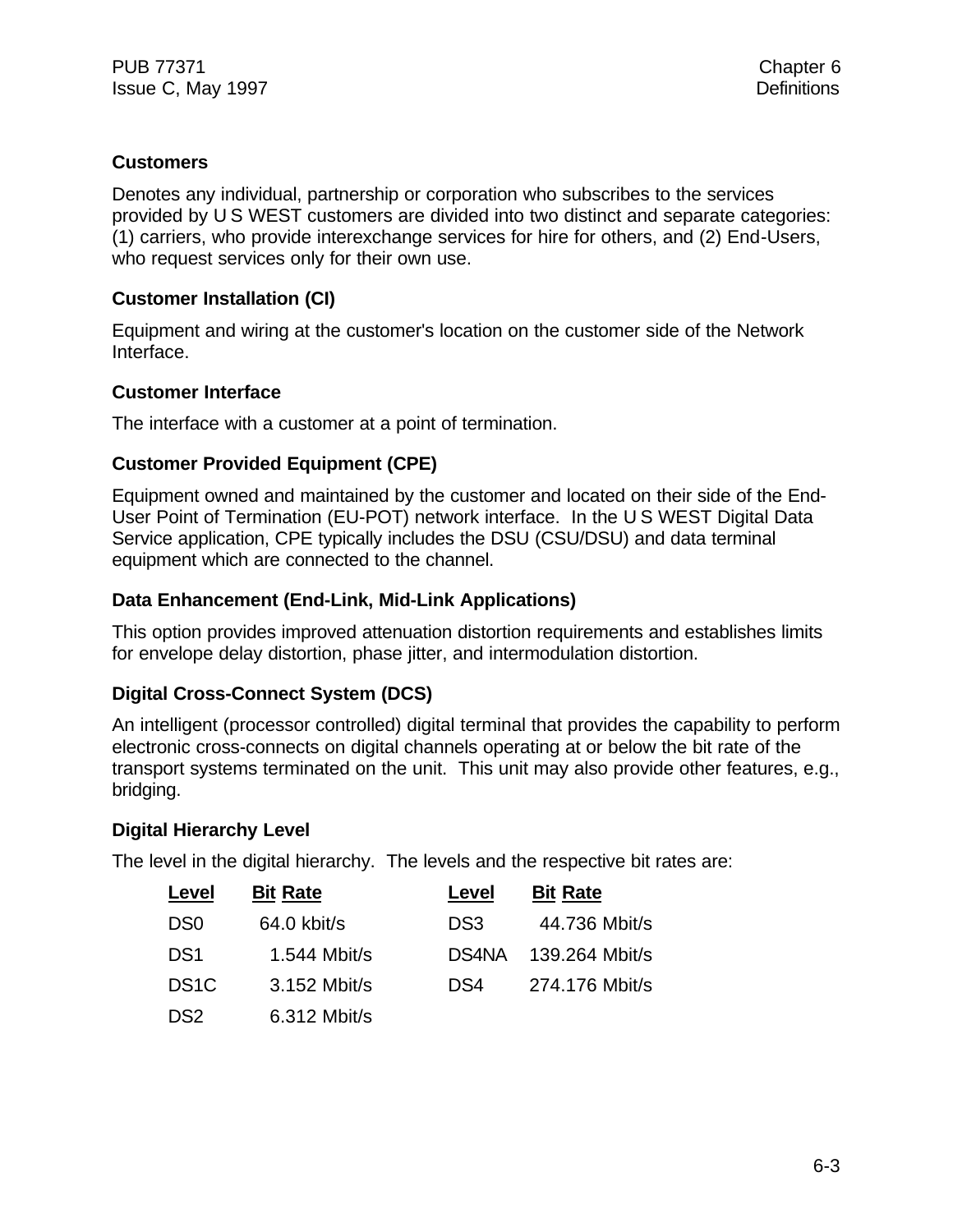#### **DS1 Clear Channel**

Denotes that 1.535 Mbit/s of a 1.544 Mbit/s DS1 facility are available for customer information. The remaining 8 kilobits, or overhead, are for error correction, framing, and network performance/status/information.

#### **Dual tone Multifrequency Signaling (DTMF)**

A signaling method that employs signals consisting of two sinusoidal voice frequency components, one from a group of four low frequencies and the other from a group of four high frequencies.

#### **E&M Signaling Arrangements**

Denotes a method of transmitting supervisory information between a switching machine or an End-User and a signaling system.

### **End-User (EU)**

The term " End-User " denotes any customer of telecommunications service that is not a carrier, except that a carrier shall be deemed to be an " End-User " to the extent that such carrier uses a telecommunications service for administrative purposes without making such service available to others, directly or indirectly. The term is frequently used to denote the difference between a Carrier interface and an interface subject to unique regulatory requirements at non-Carrier customer premises (FCC Part 68, etc.)

#### **End-User POT (EU-POT)**

The Network Interface at the End-User's premises at which U S WEST Communication, Inc.'s responsibility for the provision of service ends.

#### **Equal Level Echo Path Loss (ELEPL)**

The measure of echo path loss at a 4-Wire interface which is corrected by the difference between the transmit and receive Transmission Level Points (TLPs).

 $ELEPL = TLP_{transmit} + TLP_{receive}$ 

#### **Equalization**

The process of correcting frequency and/or phase distortion of a circuit by the introduction of networks to compensate for the difference in attenuation and or time delay at the various frequencies in the transmission band.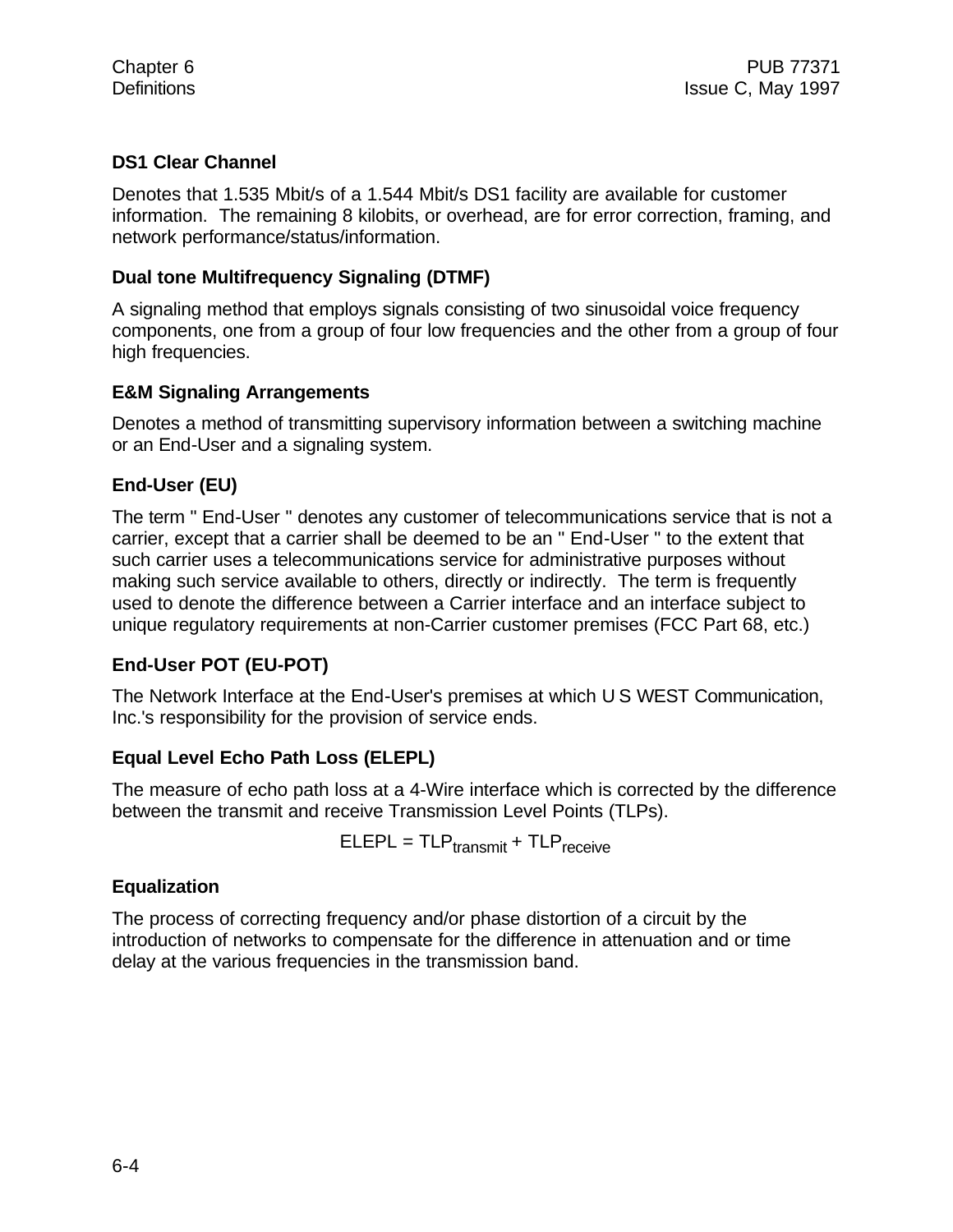### **Error Correction - DDS**

Error correction is a technique used with "dataport" provisioning methods to improve transmission quality. The subrate DS0-A dataport signal contains multiple copies which are used to employ a "voting" scheme to minimize errors. the use of error correction above the 19.2 kbit/s rate requires a second DS0 channel.

#### **Extended Superframe (ESF) Format**

An Extended Superframe consists of twenty-four consecutive DS1 frames. Bit one of each frame (the F-bit) is time shared during the 24 frames to describe a 6 bit frame pattern, a 6 bit Cyclic Redundancy Check (CRC) remainder, and a 12 bit data link. The transfer rate of each is 2 kbit/s, 2 kbit/s, and 4 kbit/s respectively.

#### **Feature Group (FG)**

A feature Group defines for Switched Access Service the type of connection to a U S WEST switching system (i.e., line side or trunk side) and the access calling pattern (e.g., 950-0XXX, 10XXX, NXX-XXXX).

#### **Interexchange Carrier (IC)/(IEC) or Interexchange Common Carrier**

Any individual, partnership, association, joint-stock company, trust, governmental entity or corporation engaged for hire in interstate or foreign communication by wire or radio, between two LATAs.

#### **Line-Side Connection**

Denotes a connection of a transmission path to the dial tone side of a switching system.

#### **Local Access and Transport Area (LATA)**

A geographic area for the provision and administration of communications service. It encompasses designated exchanges that are grouped to serve common social, economic and other purposes.

#### **Local Exchange Carrier (LEC)**

The regulated entity providing Access and Intra-LATA services.

#### **Loop Signaling**

Loop signaling uses a DC path, or loop, to convey address and supervisory signaling information.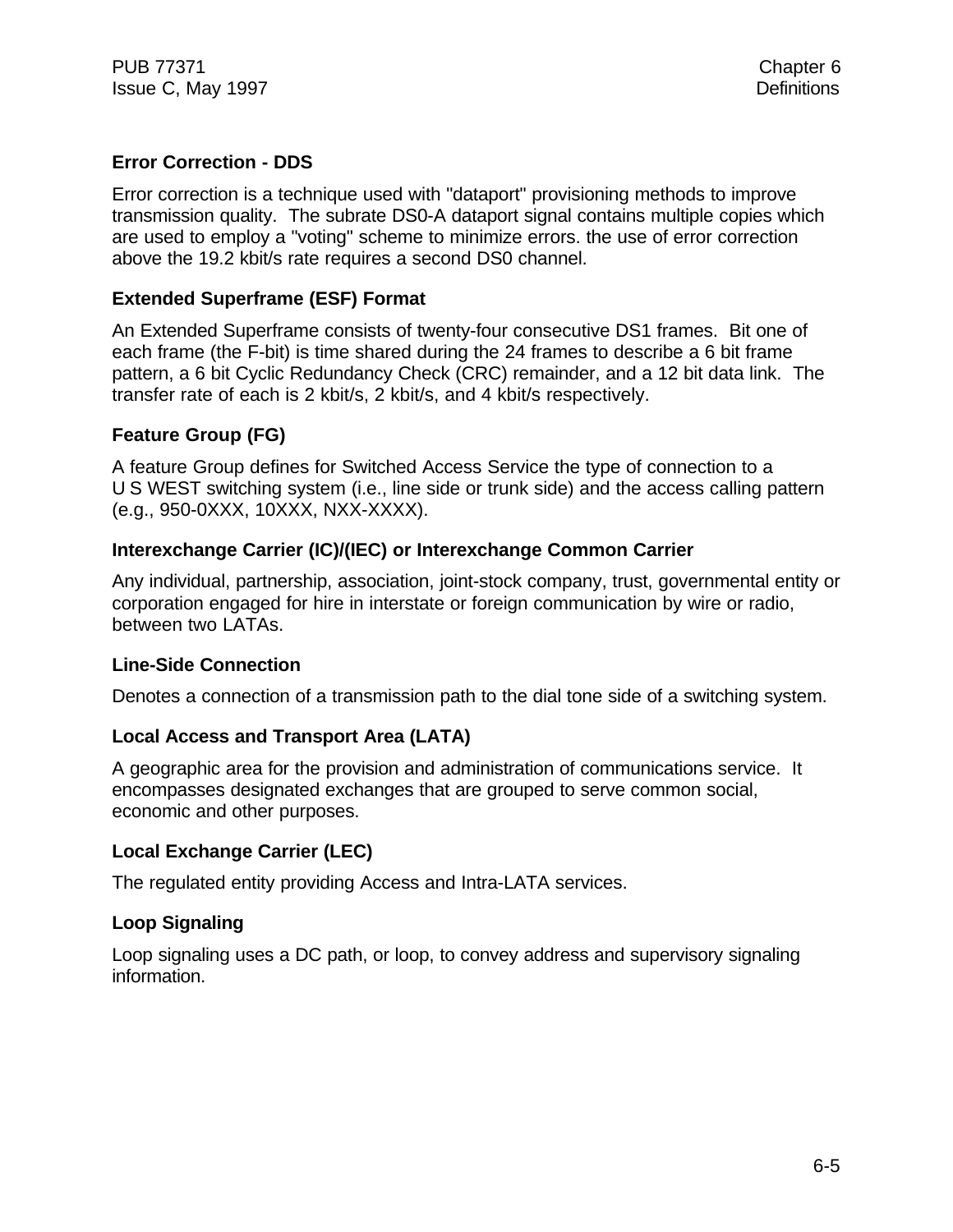#### **Multiplexer (Mux)**

An equipment unit to multiplex, or do multiplexing: Multiplexing is a technique of modulating (analog) or interleaving (digital) multiple, relatively narrow bandwidth channels into a single channel having a wider bandwidth (analog) or higher bit-rate (digital). the term Multiplexer implies the demultiplexing function is present to reverse the process so it is not usually stated.

#### **Network Channel (NC) Code**

The Network Channel (NC) code is an encoded representation used to identify both switched and non-switched channel services. Included in this code set are customer options associated with individual channel services, or feature groups and other switched services.

#### **Network Channel Interface (NCI) Code**

The Network Channel Interface (NCI) code is an encoded representation used to identify five (5) interface elements located at a Point of Termination (POT) at a central office or at the Network Interface at a customer location. The Interface code elements are: Total Conductors, Protocol, Impedances, Protocol Options, and Transmission Level Points (TLPs). (At a digital interface, the TLP element of the NCI code is not used).

#### **Network Interface (NI)**

The point of demarcation on the customer's premises at which U S WEST's responsibility for the provision of service ends.

#### **Packet**

A unit of data, consisting of binary digits including data and call-control signals, that is switched and transmitted as a composite whole.

#### **Packet Switched Network**

A switched network which provides connection for forwarding standard data packets between user parties.

#### **Port**

A place at which energy or signals enter or leave a device, circuit, etc.

#### **Protocol**

The rules for communication system operation which must be followed if communication is to be effected; the complete interaction of all possible series of messages across an interface. Protocols may govern portions of a network, types of service, or administrative procedures.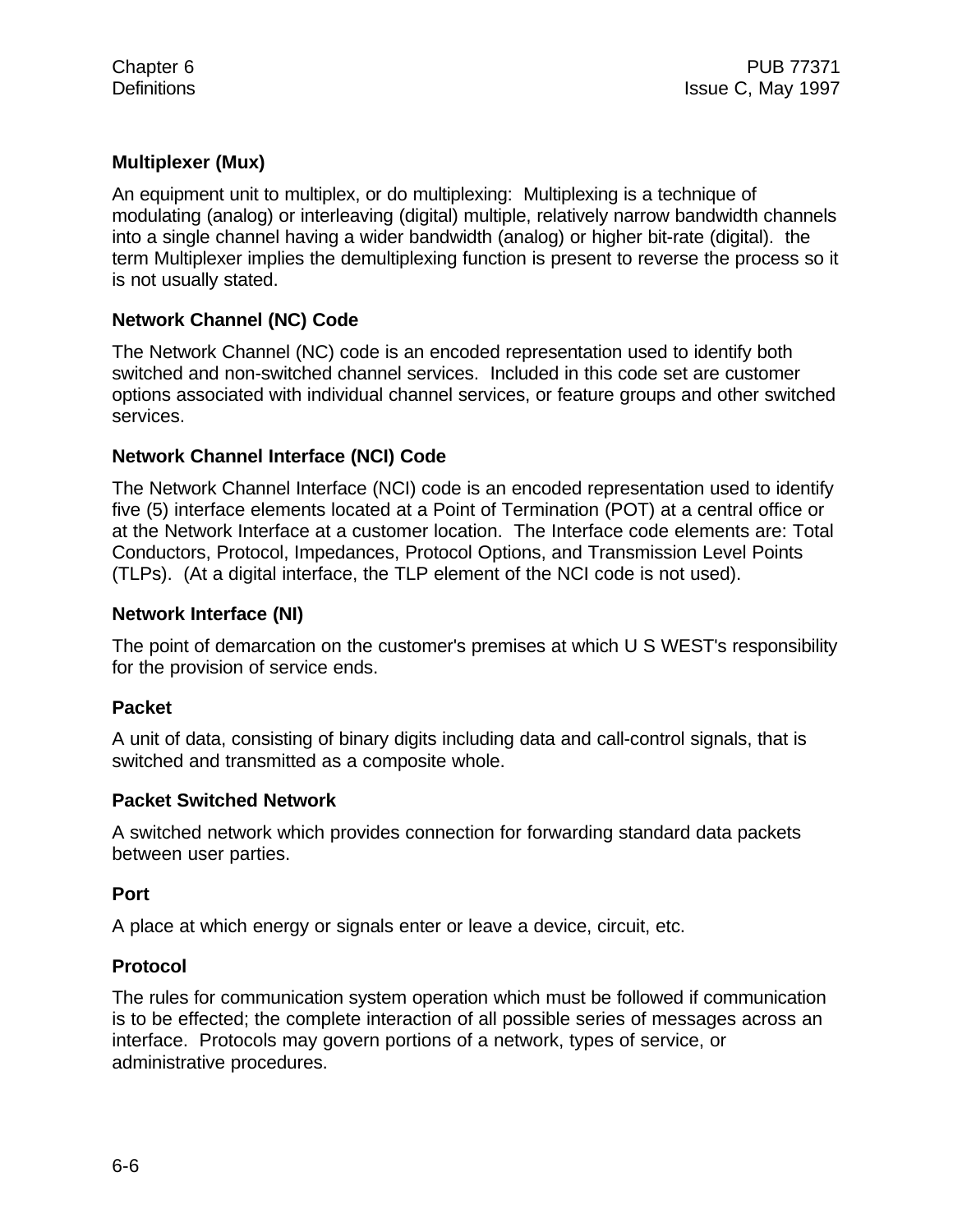#### **Protocol Code**

The Protocol (character positions 3 and 4 or the Network Channel Interface [NCI] Code) is a two-character alpha code that defines requirements for the interface regarding signaling and transmission.

#### **Point of Termination (POT)**

The physical telecommunications interface that establishes the technical interface, the test point(s) and the point(s) of operational responsibility. (See Network Interface).

## **Service Code (A COMMON LANGUAGE® code set)**

A coded designation by which a particular Special Service Circuit may be identified. This designation must be unique, in a form that is readable and understandable, and be acceptable for both manual and mechanized procedures. [Special Service, as used by COMMON LANGUAGE® , may be called "Private Line", "Private Line Transport", "Switched Specials", "Dedicated Access", "Special Access", etc. in various tariffs and technical publications. Special Service is actually: COMMON LANGUAGE® Circuit Identification - Special Service, (abbreviated CLCI<sup>TM</sup> - S/S).]

#### **Serving Wire Center**

The term "Serving Wire Center" denotes a U S WEST Central Office from which dial tone for the local Exchange Service would normally be provided to the demarcation point on the property at which the customer is served.

#### **Signaling**

The transmission of information to establish, monitor, or release connections and/or provide Network Control.

#### **Single Frequency Signaling (SF)**

The use of a voice frequency tone (between 300 and 3300 Hz), keyed on and off, to transport dial pulse signaling, on-hook and off-hook supervision, or a combination of signaling and supervision over a carrier channel or 4-wire metallic facility.

#### **Superframe Format (SF)**

A superframe consists of 12 consecutive DS1 frames. Bit one of each frame (the F-bit) is used to describe a 12-bit framing pattern during the 12 frames.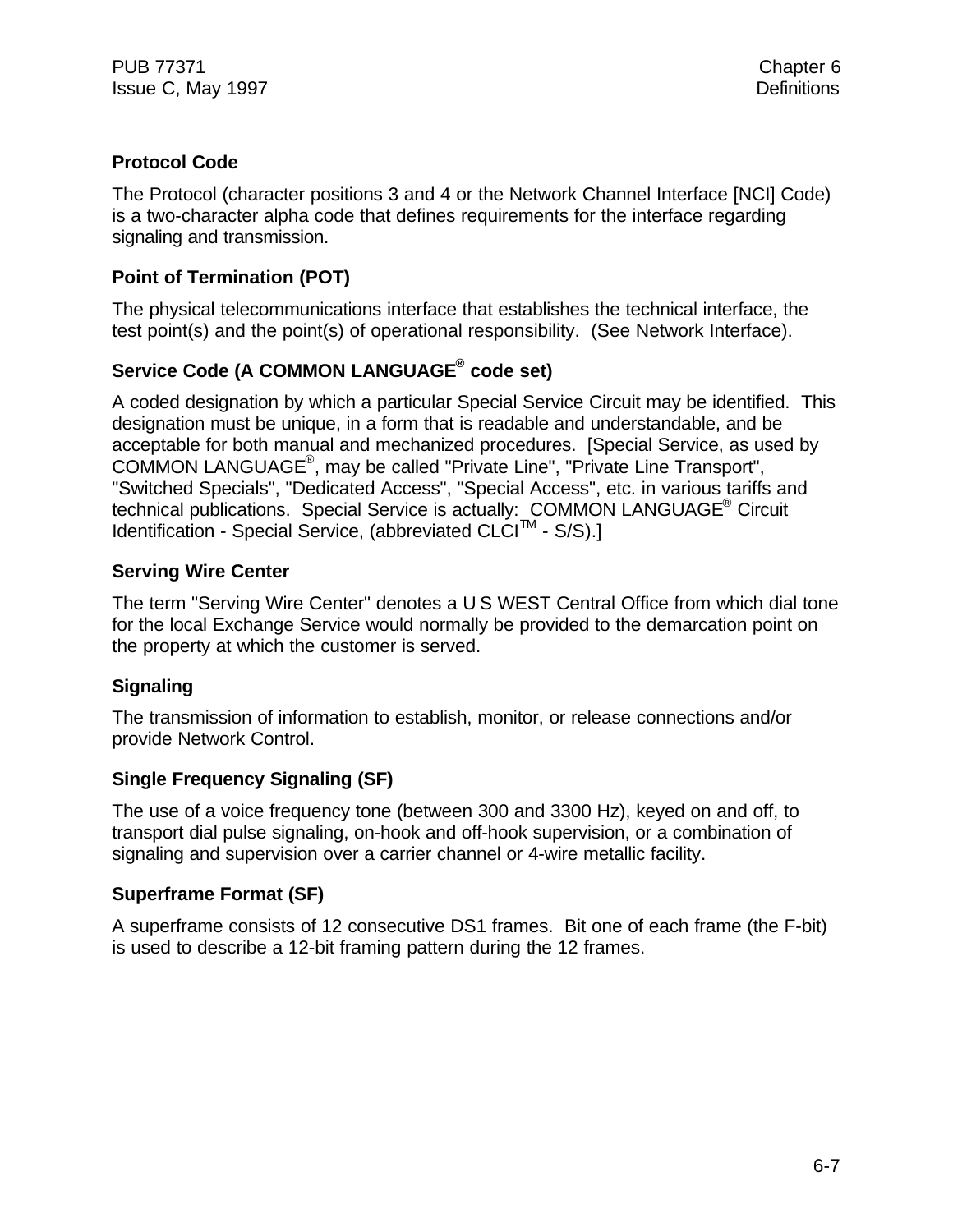#### **Transmission Level Point (TLP)**

A point in a transmission system at which the ratio, usually expressed in decibels, of the power of a test signal at that point to the power of the test signal at a reference point, is specified. For example, a zero transmission level point (0 TLP) is an arbitrarily established point in a communication circuit to which all relative levels at other points in the circuit are referred.

#### **Trunk**

A communications path connecting two switching systems in a network, used in the establishment of an end-to-end connection.

#### **Voice Grade (VG)**

A term used to describe a channel, circuit, facility or service that is suitable for the transmission of speech, digital or analog data or facsimile, generally with a frequency range of about 300 to 3000 Hz.

#### **Wire Center**

A building in which one or more central offices, used for the provision of local exchange services, are located.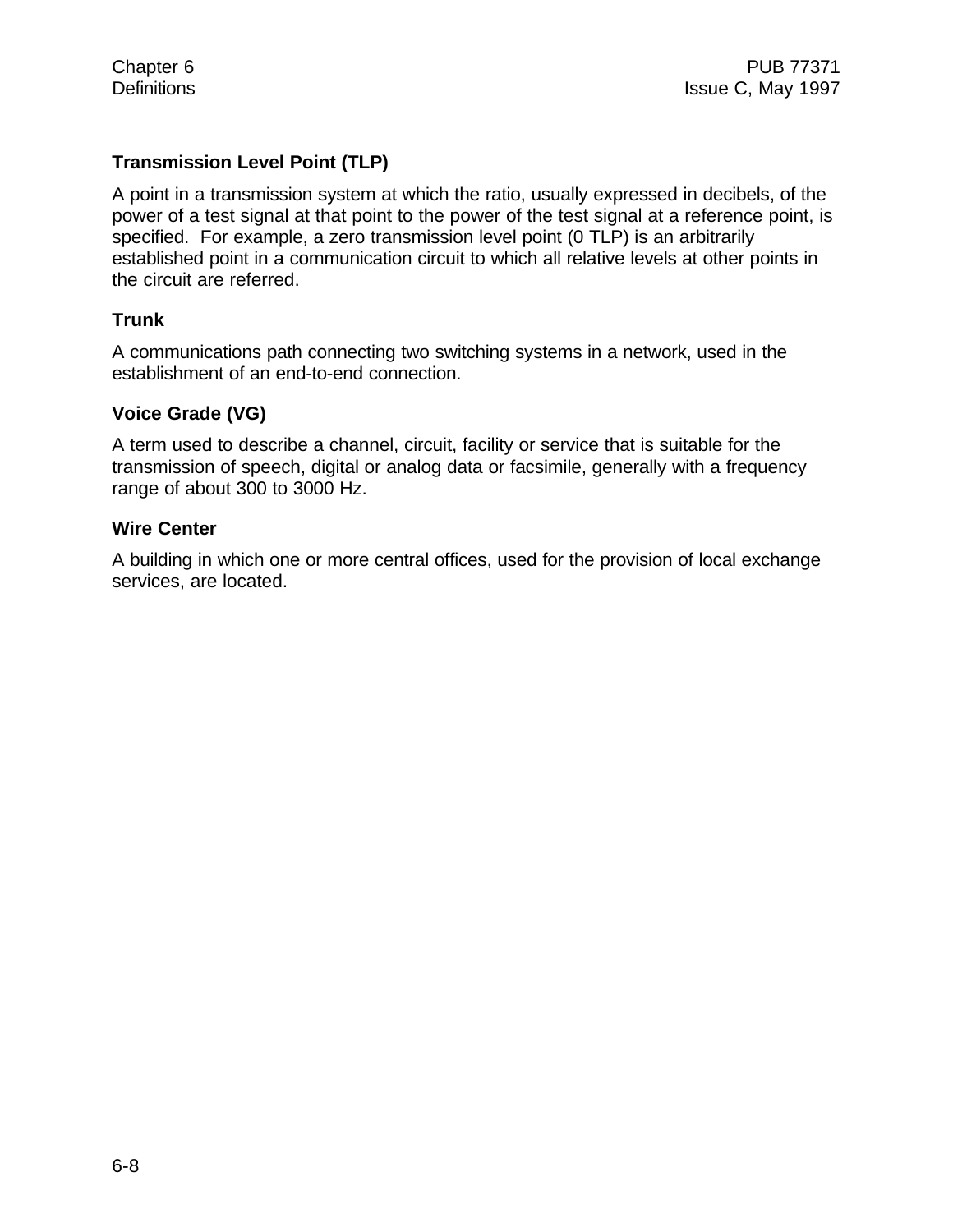## **CONTENTS**

# **Chapter and Section Page**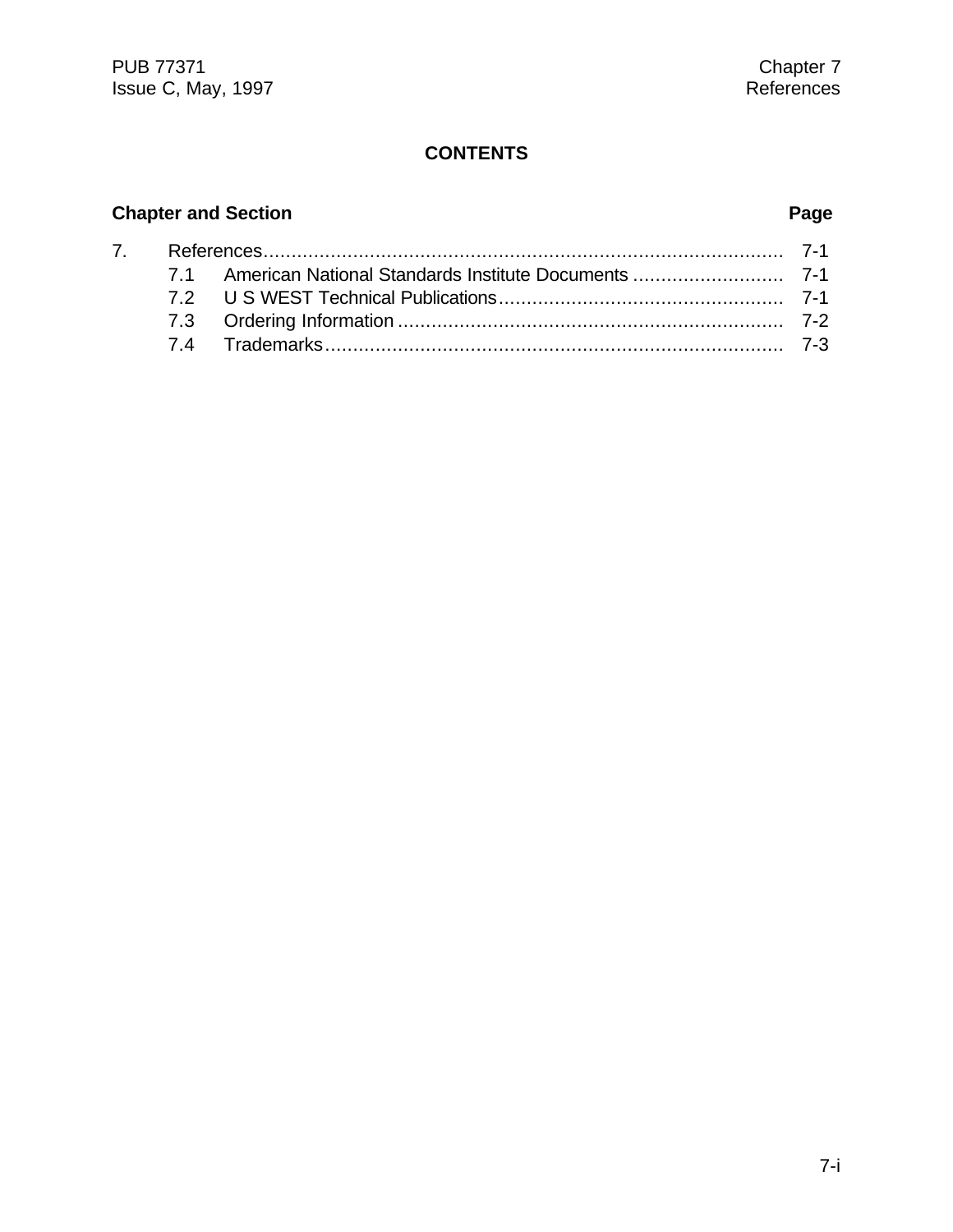#### **7. References**

The documents listed in this section were either specifically referenced in this document or may be encountered while designing a COMMAND A LINK<sup>SM</sup> network. Later editions of these documents may be available.

#### **7.1 American National Standards Institute Documents**

- ANSI T1.102-1993 *American National Standard for Telecommunications Digital Hierarchy - Electrical Interfaces.*
- ANSI T1.107-1995 *American National Standard for Telecommunications Digital Hierarchy - Formats Specifications.*
- ANSI T1.223-1991 *Telecommunications Information Interchange Structure and Representation of Network Channel (NC) and Network Channel Interface (NCI) Codes for the North American Telecommunications System.*
- ANSI T1.403-1995 *American National Standard for Telecommunications Carrier-to-Customer Installation - DS1 Metallic Interface.*
- ANSI T1.404-1994 *American National Standard for Telecommunications Carrier-to-Customer Installation - DS3 metallic Interface Specification.*

#### **7.2 U S WEST Technical Publications**

- PUB 77200 *U S WEST DS1 Service -and U S WEST DS1 Rate Synchronization Service, Network Channel and Network Channel Interface Code Combinations.* Issue D, October, 1995.
- PUB 77204 *U S WEST Digital Data Service, Product Description, Applications, and Interface Combinations.* Issue C, April, 1997.
- PUB 77310 *Private Line Voice Grade Analog Channels For Access Service.* Issue A, April, 1997.
- PUB 77311 *Analog Channels For Non-Access Service.* Issue C, March, 1993.
- PUB 77312 *U S WEST Digital Data Service, Technical Description,* Issue E, April, 1997.
- PUB 77319 *U S WEST Digital Switched Services*. Issue C, June, 1996.
- PUB 77324 *U S WEST DS3 Service.* Issue C, April, 1993.
- PUB 77331 *Simultaneous Voice Data Service (SVDS) (Digital Data Over Voice Technology).* Issue D, July, 1995.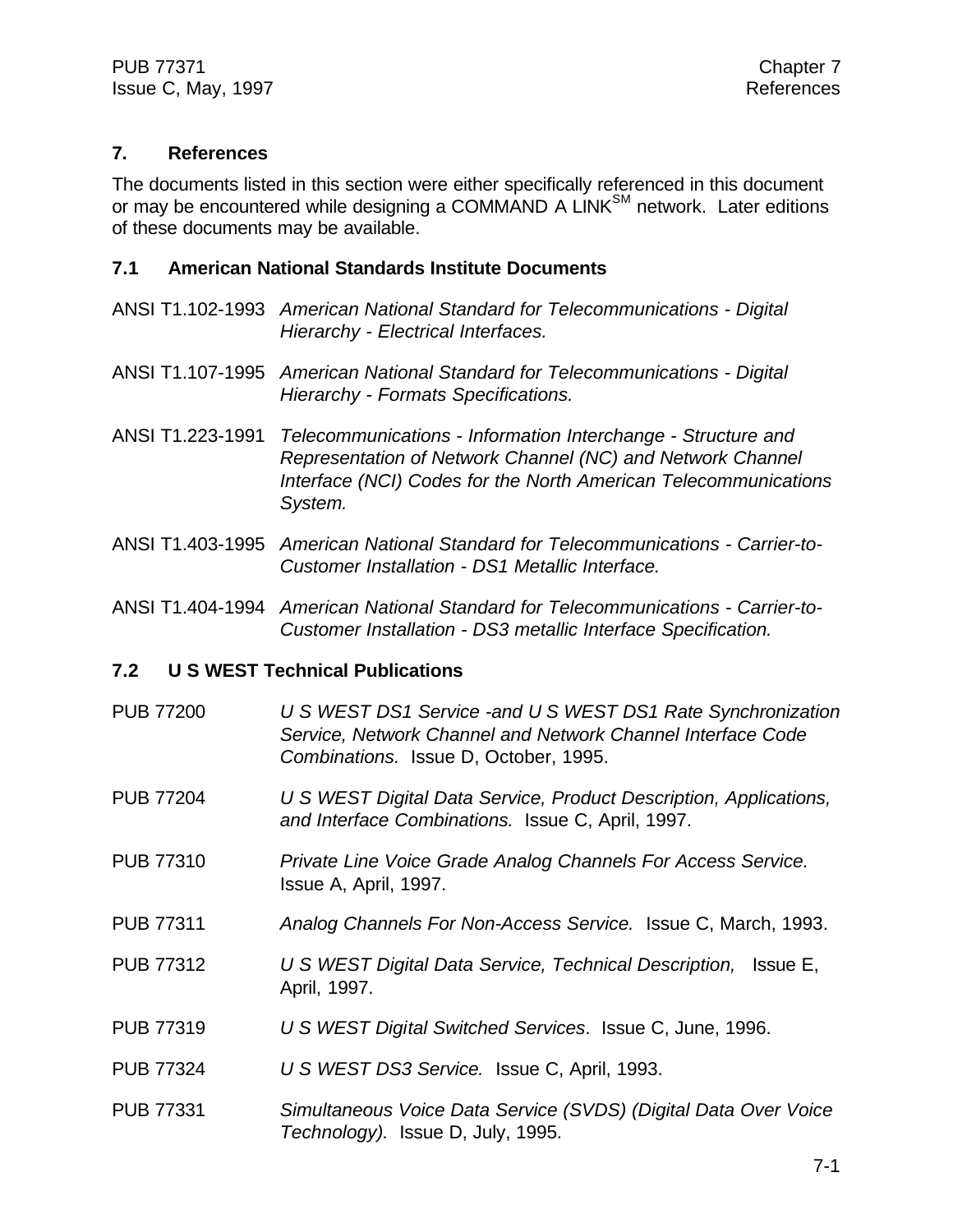| Chapter 7<br>References | <b>PUB 77371</b><br>Issue C, May, 1997                                                                                                                                                                                    |
|-------------------------|---------------------------------------------------------------------------------------------------------------------------------------------------------------------------------------------------------------------------|
| <b>PUB 77332</b>        | U S WEST Self Healing Network Service (SHNS) (DS1, DS3, OC3,<br>& OC12). Issue I, March, 1997.                                                                                                                            |
| <b>PUB 77340</b>        | Self-Healing Alternate Route Protection (SHARP). Issue E, June,<br>1994.                                                                                                                                                  |
| <b>PUB 77344</b>        | U S WEST Diversity and Avoidance. Issue A, November, 1990.                                                                                                                                                                |
| <b>PUB 77359</b>        | U S WEST DIGIPAC <sup>®</sup> Service Interface Specifications for Public<br>Packet Switching Network. Issue E, May, 1994.                                                                                                |
| <b>PUB 77372</b>        | Frame Relay Service. Issue E, March, 1997.                                                                                                                                                                                |
| <b>PUB 77375</b>        | 1.544 Mbit/s Channel Interfaces - Technical Specifications for<br><b>Network Channel Interface Codes Describing Electrical Interfaces</b><br>at Customer Premises and as USWC Central Offices. Issue D,<br>October, 1995. |
| <b>PUB 77386</b>        | <b>Expanded Interconnection and Collocation for Private Line</b><br>Transport and Switched Access Services. Issue B, April, 1997.                                                                                         |

#### **7.3 Ordering Information**

All documents are subject to change and their citation in this document reflects the most current information available at the time of printing. Readers are advised to check status and availability of all documents.

Those who are not U S WEST employees may order;

American National Standards Institute (ANSI) documents from:

American National Standards Institute Attn: Customer Service 11 West 42nd Street New York, NY 10036 Phone: (212) 642-4900 Fax: (212) 302-1286

ANSI has a catalog available which describes their publications.

U S WEST Technical Publications from:

Faison Office Products Company Suite 200 3251 Revere St. Aurora, CO 80011 Phone: (800) 777-3672 Fax: (303) 340-1905